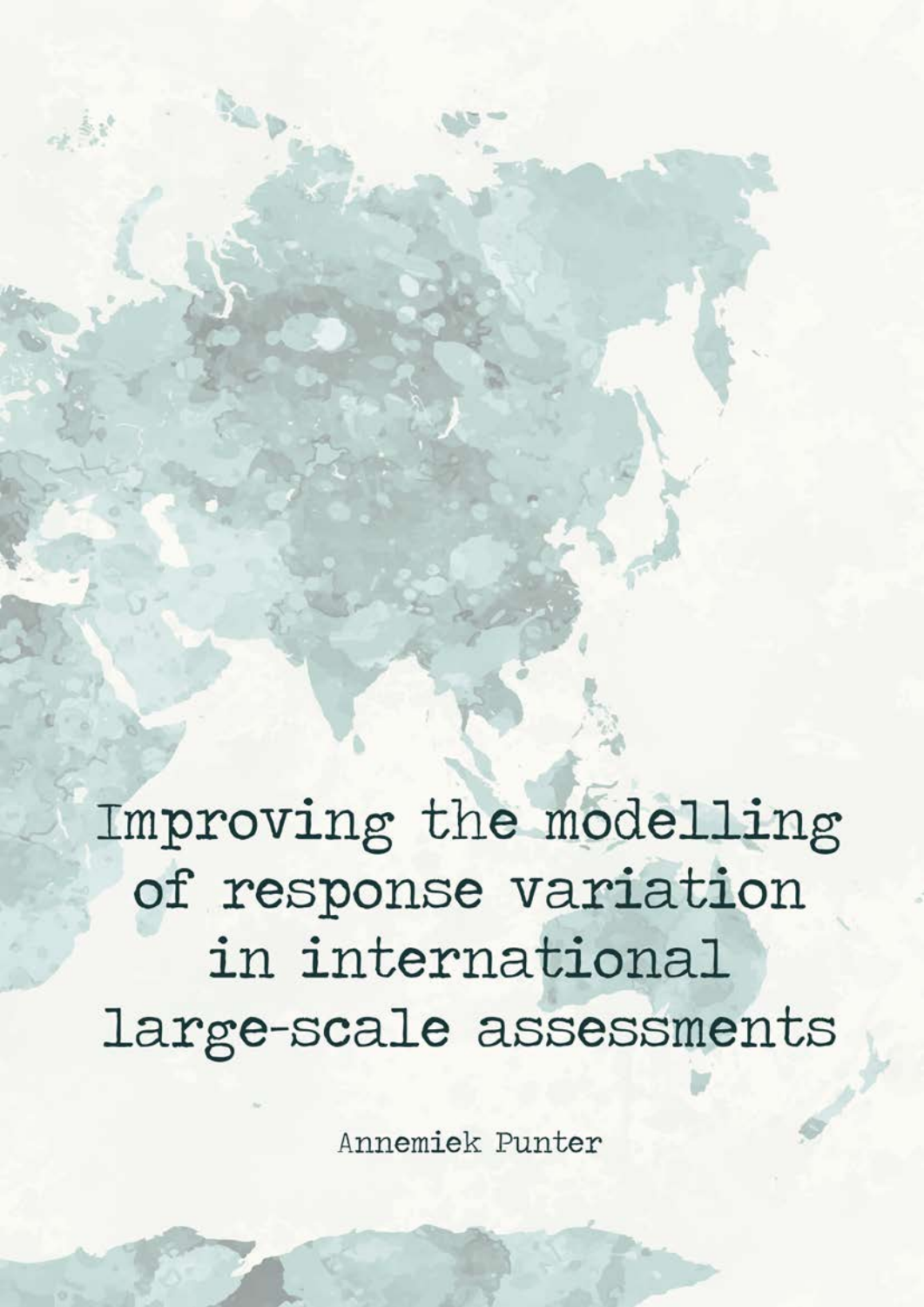# IMPROVING THE MODELLING OF RESPONSE VARIATION IN INTERNATIONAL LARGE-SCALE ASSESSMENTS

Annemiek Punter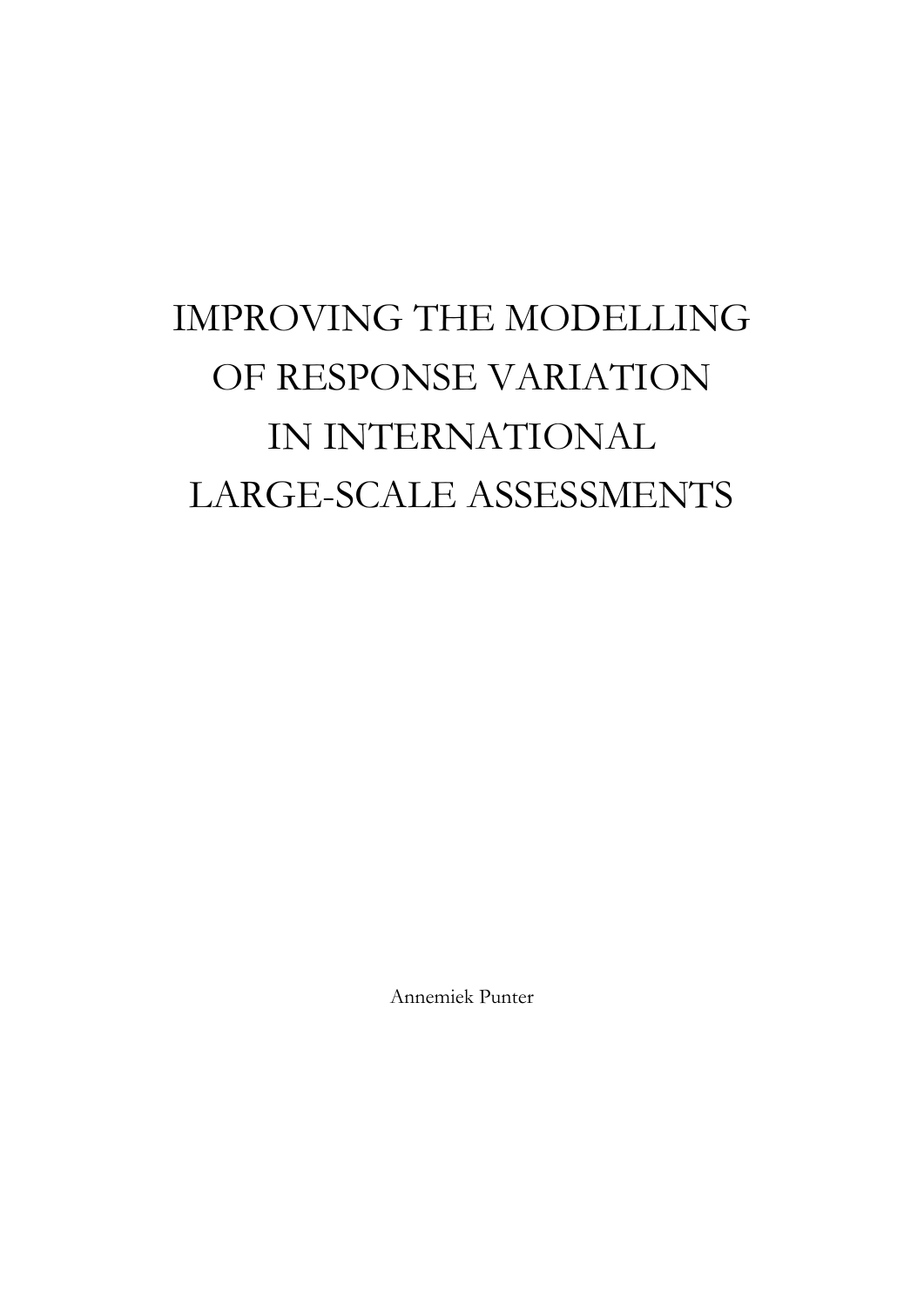Graduation Committee:

| Chairman           | Prof. Dr. T.A.J. Toonen                                                                                                                   |
|--------------------|-------------------------------------------------------------------------------------------------------------------------------------------|
| Promotor           | Prof. Dr. C.A.W. Glas<br>Prof. Dr. T.J.H.M. Eggen                                                                                         |
| Assistant promotor | Dr. M.R.M. Meelissen                                                                                                                      |
| Members            | Prof. Dr. L.A. van der Ark<br>Prof. Dr. R.J. Bosker<br>Dr. R.C.W. Feskens<br>Dr. D. Hastedt<br>Dr. J.W. Luyten<br>Prof. Dr. B.P. Veldkamp |

Improving the modelling of response variation in international large-scale assessments PhD thesis, University of Twente, Enschede, the Netherlands ISBN: 978-90-365-4686-7 DOI: 10.3990/1.9789036546867 Printed by Ipskamp Printing, Enschede, the Netherlands Copyright © 2018, R.A. Punter.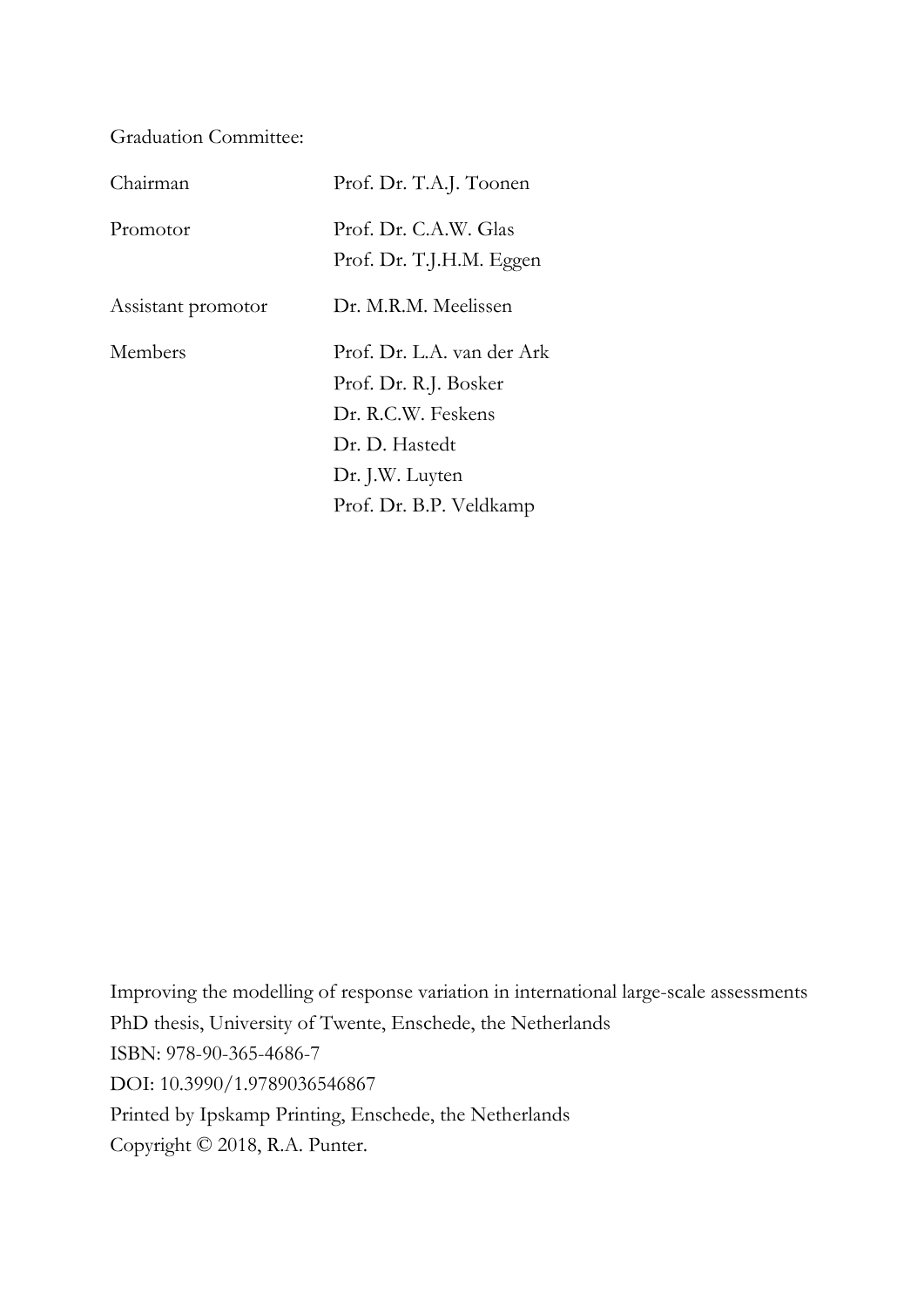# IMPROVING THE MODELLING OF RESPONSE VARIATION IN INTERNATIONAL LARGE-SCALE ASSESSMENTS

#### DISSERTATION

to obtain

the degree of doctor at the University of Twente, on the authority of the rector magnificus, prof. dr. T.T.M. Palstra, on account of the decision of the graduation committee, to be publicly defended on Wednesday 19 December 2018 at 16.45 hours

by

Renate Annemiek Punter born 16 October 1987 in Tietjerksteradeel, the Netherlands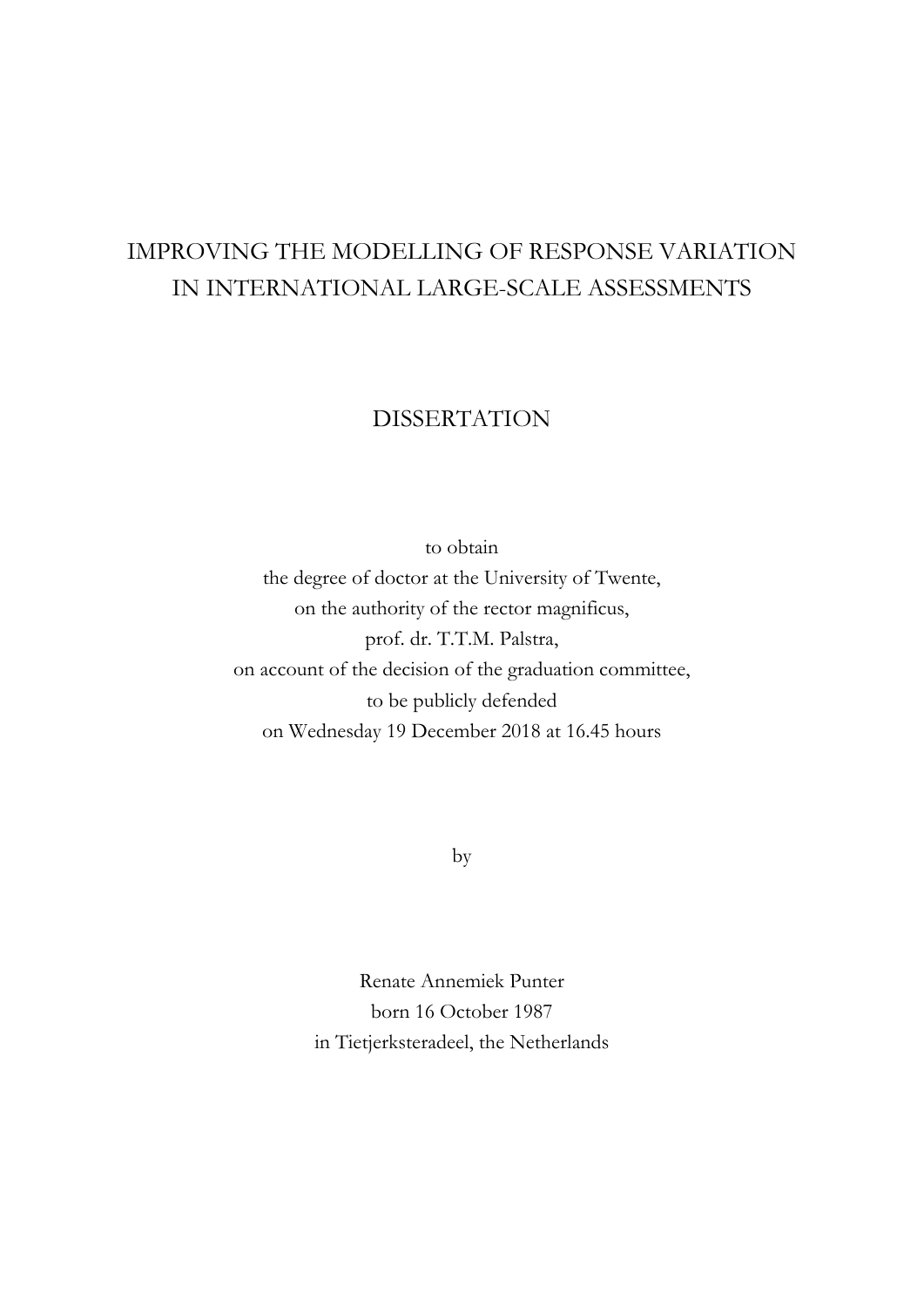This dissertation has been approved by:

Promotor Prof. Dr. C.A.W. Glas

Promotor Prof. Dr. T.J.H.M. Eggen Assistant Promotor Dr. M.R.M. Meelissen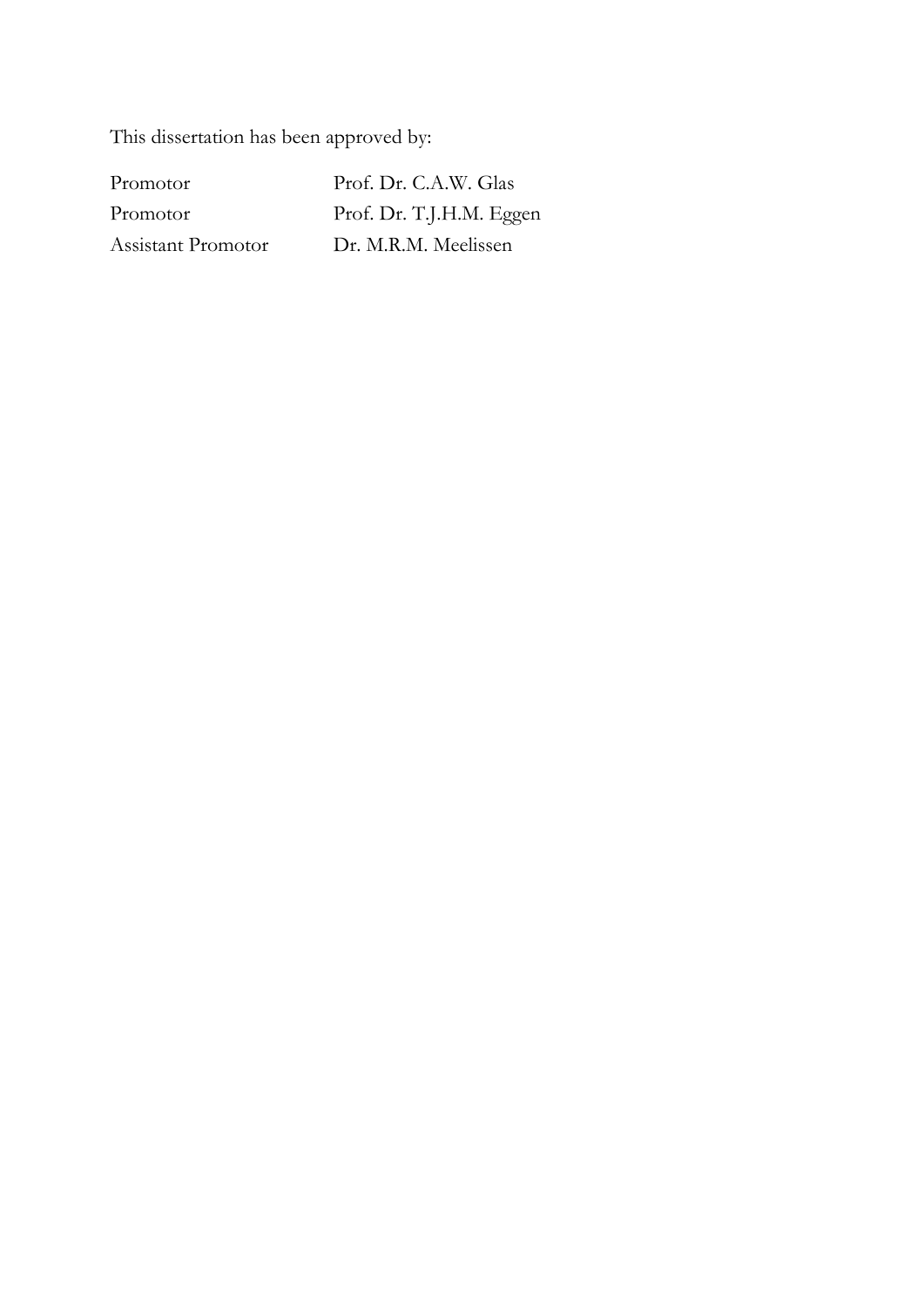# **Acknowledgements**

Four years ago, my PhD-trajectory started at the Department of Research Methodology, Measurement and Data Analysis (OMD) at the University of Twente. Now the final product of my work is complete and I am deeply appreciative for the opportunity that I was granted in writing this thesis and all the support that I received throughout the process. This doctoral thesis would not have been possible without it.

I owe many thanks to my supervisors. To Cees Glas, who enthused me for psychometrics and trained me, sharing interesting anecdotes along the way, and who foresaw the possibility of me writing a thesis before I did. To Martina Meelissen for introducing me to the "IEA family". Working together on the TIMSS and ICILS projects has been a great pleasure and I am grateful for the opportunity to write a thesis using data from these studies. To Theo Eggen for offering valuable perspectives on the combination of the technical complexities and more practical relevance of the studies, feedback that helped improve the research a lot.

It has been a pleasure to work on my research at the department of OMD: working with great colleagues at a green campus. I am especially thankful to the other PhDstudents for sharing struggles, victories, and many lunch walks. And of course to the secretariat, for prioritising the social aspects within the department and the valuable advice provided regarding practical matters along the way.

A special thanks to Emmelien van der Scheer and Marieke van Geel for their willingness to join my defence as my paranymphs.

I want to thank my friends and family for their continued interest in the progress of my thesis and for all their loving support. From keeping me sane by pacing me around the running track to encouraging remarks over a cup of tea  $-$  it has all been much appreciated.

I am profoundly grateful to my parents, Jelke and Nieke, for all their love and support. *Tige tank!*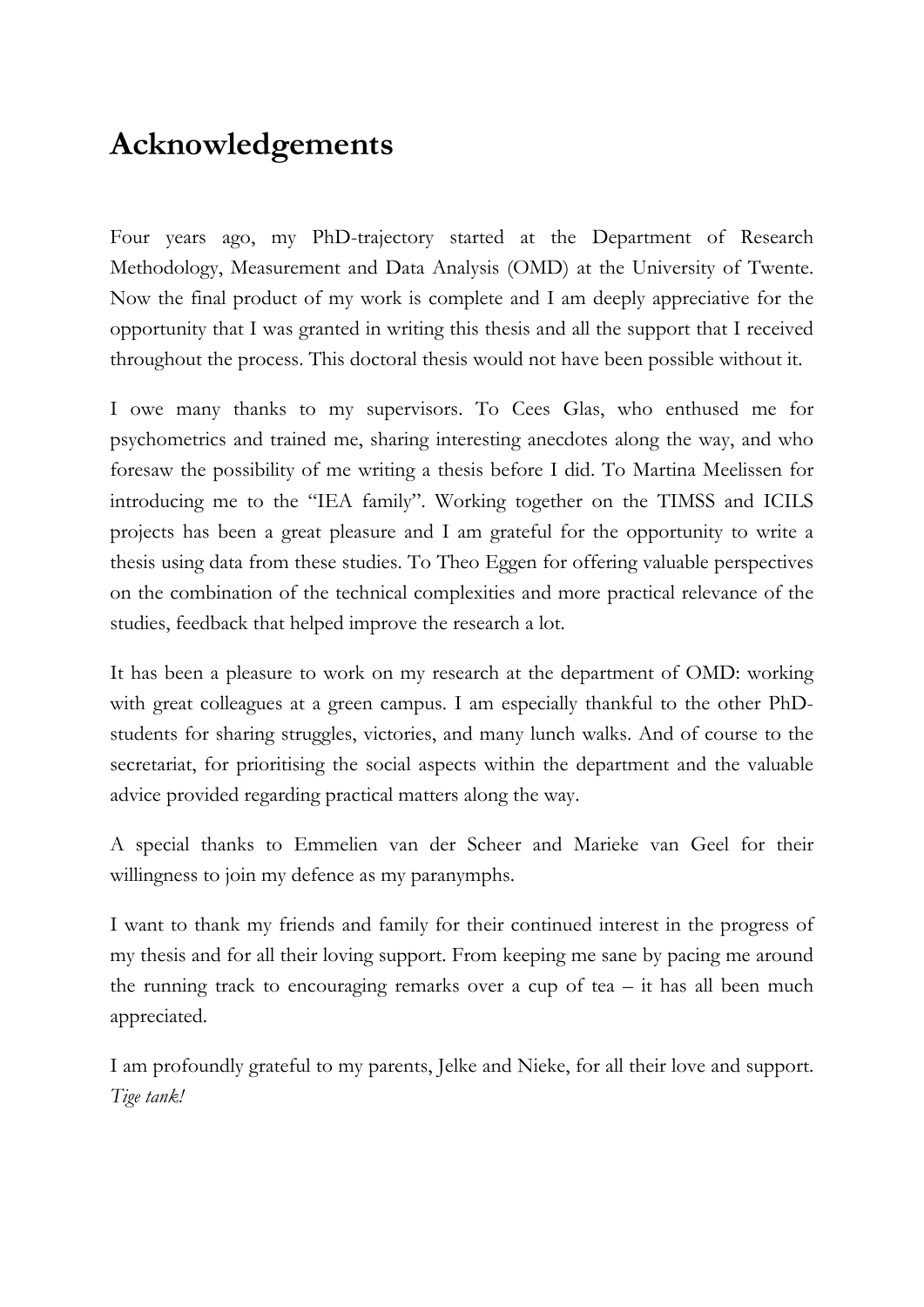Mark, what a tremendous blessing it is to have you by my side. Getting to know you and building our life together during these past four years has been the best counterbalance to the stresses of academic life and a great amplification to all its highs.

Thank you all.

Annemiek Punter Zwolle, November 2018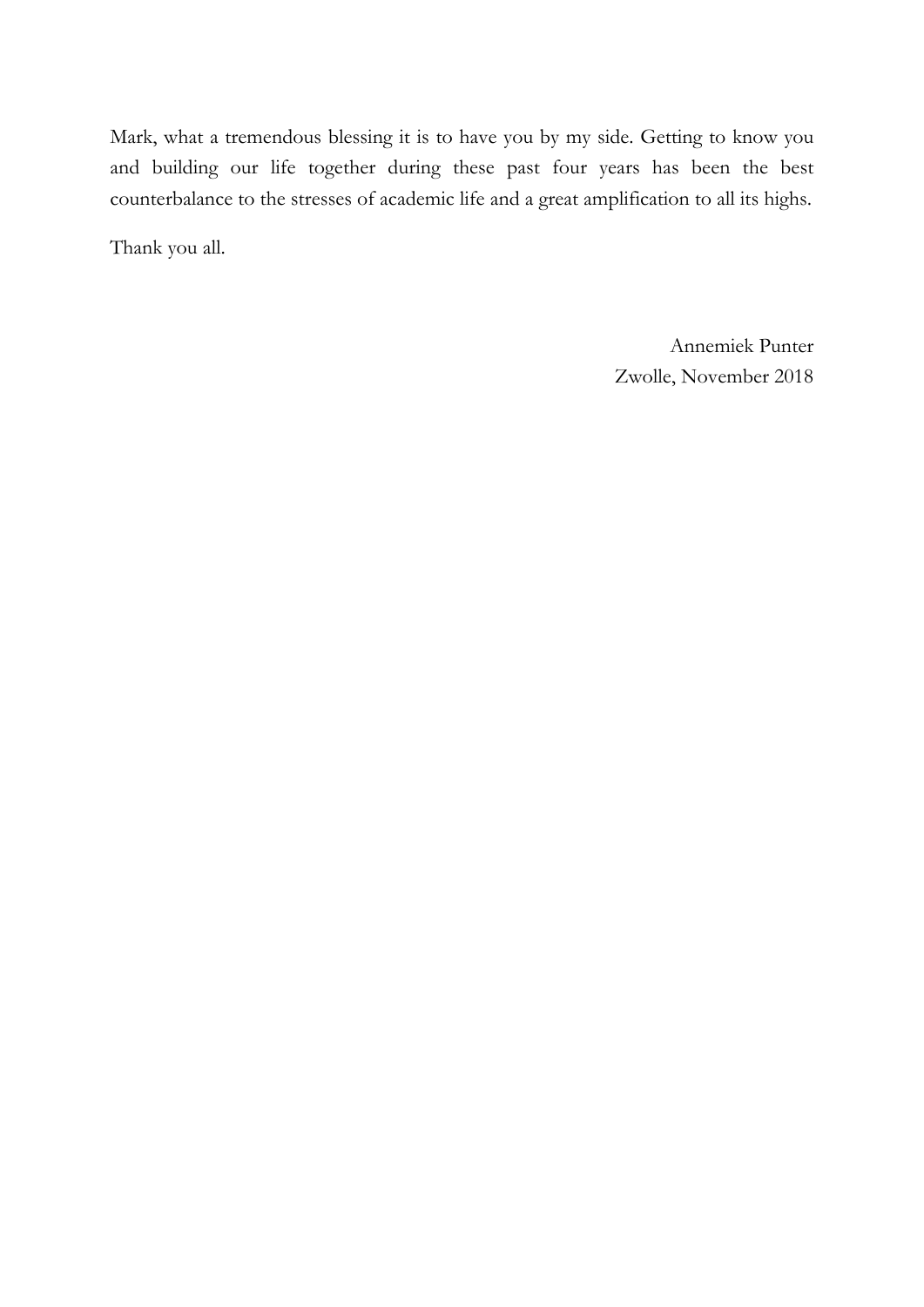# **Contents**

| Chapter 1                                                               | $\mathbf{1}$ |
|-------------------------------------------------------------------------|--------------|
| Introduction                                                            |              |
| <b>Chapter 2</b>                                                        | 11           |
| Gender Differences in Computer and Information Literacy: An Exploration |              |
| of the Performances of Girls and Boys in ICILS-2013                     |              |
| <b>Chapter 3</b>                                                        | 35           |
| Modelling Parental Involvement and Reading Literacy: Handling Country-  |              |
| Specific Differences in Parental Involvement                            |              |
| <b>Chapter 4</b>                                                        | 59           |
| Modelling Parental Involvement and Reading Literacy: The Relationship   |              |
| <b>Investigated Across Countries</b>                                    |              |
| Chapter 5                                                               | 73           |
| An IRT Model for the Interaction Between Item Properties and Group      |              |
| Membership: Reading Demand in the TIMSS-2015 Mathematics Test           |              |
| <b>Chapter 6</b>                                                        | 91           |
| The Role of Reading Proficiency in Testing Mathematics Achievement of   |              |
| Second Language Learners                                                |              |
| <b>Chapter</b> 7                                                        | 109          |
| Epilogue                                                                |              |
| Appendix A                                                              | 117          |
| Additional Tables on the Modelling of Parental Involvement              |              |
| Appendix B                                                              | 137          |
| OpenBUGS Script for the Overall Model in Chapter 5, Including Prior     |              |
| Specifications                                                          |              |
|                                                                         |              |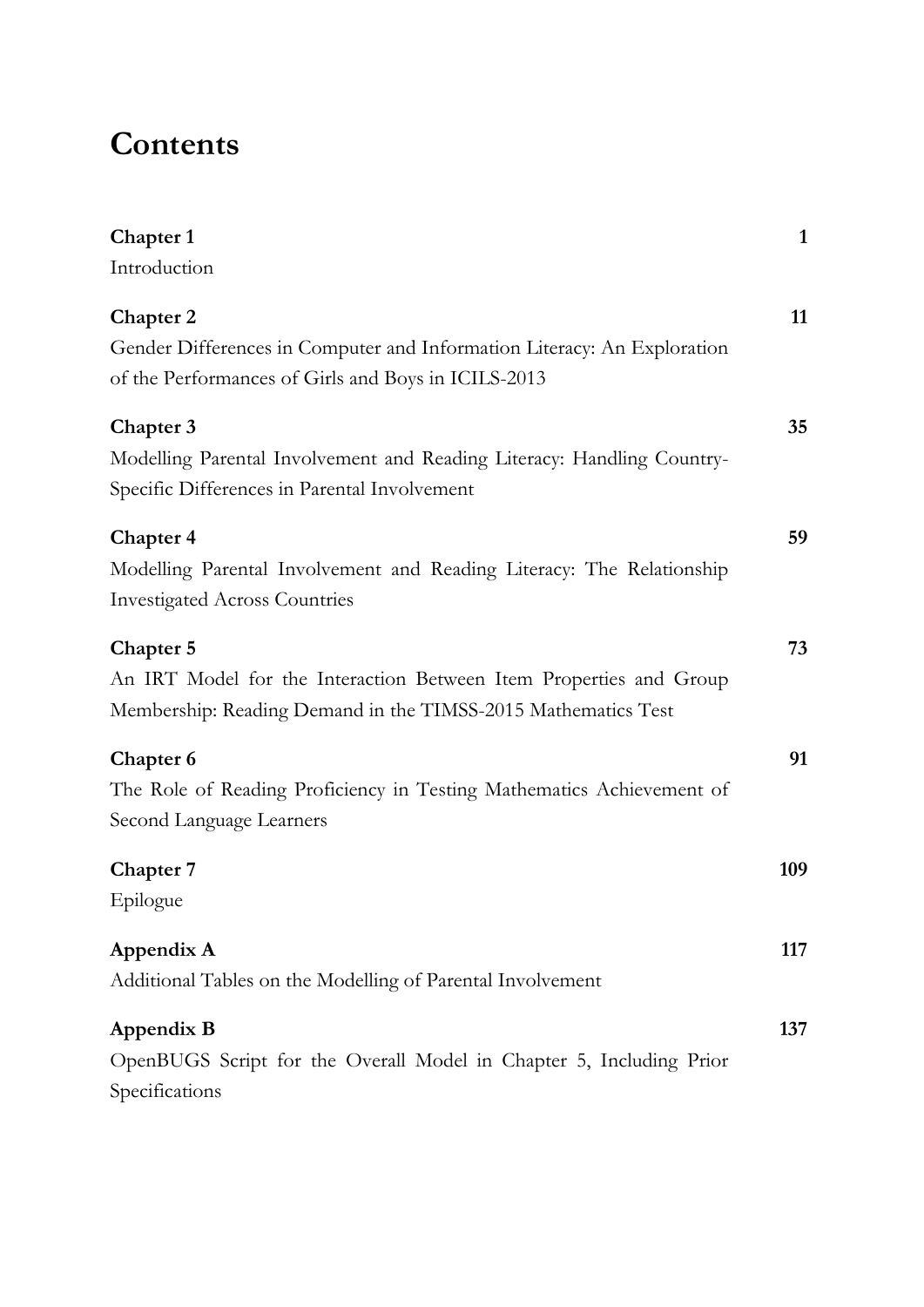| Appendix C                                                               | 139 |
|--------------------------------------------------------------------------|-----|
| OpenBUGS Script for Model 8 in Chapter 6, Including Prior Specifications |     |
| References                                                               | 143 |
| Summary                                                                  | 153 |
| Samenvatting                                                             | 157 |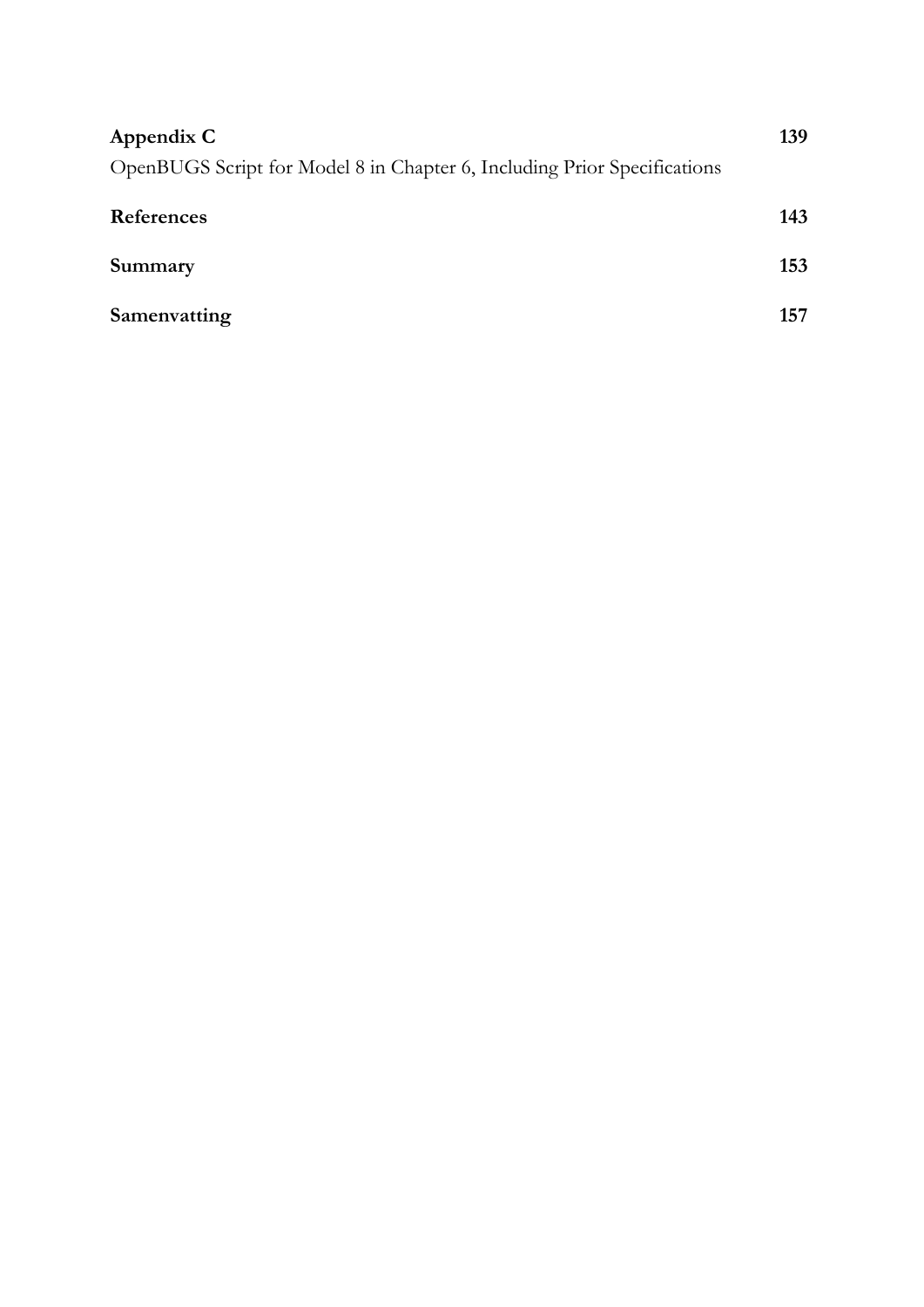# **Chapter 1 Introduction**

International large-scale assessments (ILSAs) play a major role in the evaluation of educational systems. Resulting from these ILSAs is the availability of high-quality data on student achievement and contextual factors, which together provide great opportunities for more theory-oriented educational effectiveness research. To ensure the validity of analyses based on these data, particularly relating to subpopulation invariance, efforts must be made to evaluate response behaviour across subpopulations of interest. In this thesis, ILSA data are used to both contribute to educational research and introduce advanced methodologies to handle validity issues. This chapter discusses the context and common themes of the studies presented in this thesis.

### **1.1 International Large-Scale Assessments**

This thesis is concerned with psychometric modelling of data from ILSAs in education. ILSAs were set up to study educational achievement and its determinants in different countries so countries could learn from the experiences of others (Husén, 1979). This led to the establishment of the International Association for the Evaluation of Educational Achievement (IEA), which conducted the first ILSAs in 1960 (Johansson, 2016). In the past six decades many assessments were undertaken, with many of them under auspices of the IEA. The Organisation for Economic Cooperation and Development (OECD), responsible for the widely-known Programme for International Student Assessment (PISA), also contributed to the development of ILSAs by serving as a forum for international comparative educational research (Wendt, Bos, & Goy, 2011).

The ILSA projects are characterized by the assessment of both student achievement in several domains and contextual factors at the system, school, classroom and student level. The studies are sample-based with clearly defined populations based on student age or grade level and they use comparable types of instruments and procedures for the test administrations. An important goal of these projects is to report country comparisons of student achievement at the national level. Also, the achievement data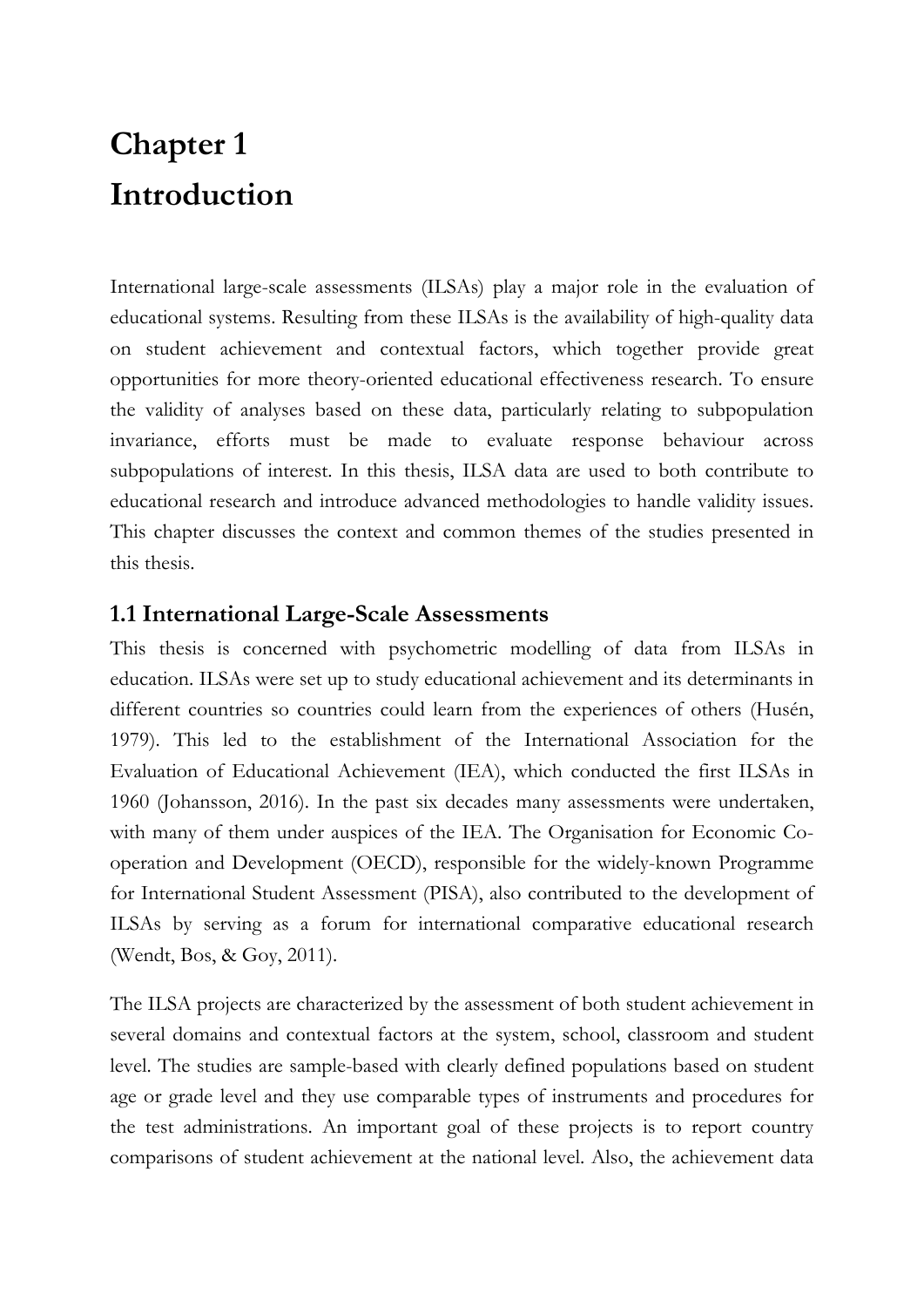are scaled on a common scale across cycles. This enables countries to not only monitor their performance relative to other countries but also over time. In addition to the achievement tests, contextual data is collected by means of curriculum, student, teacher, school and home questionnaires. Data from these questionnaires provide additional information on the current state of the educational system, but moreover, allow for analyses on how these factors are related to student achievement. Once the international reports are released, the data is made publicly available for further research. Researchers can use the data for extensive analyses to explore issues in educational research, utilizing the rich, high quality data from standardized measures. The frequent use of ILSA data for secondary analyses is well illustrated by reviews of studies using TIMSS (Drent, Meelissen, & Van der Kleij, 2013), PIRLS (Lenkeit, Chan, Hopfenbeck, & Baird, 2015) and PISA data (Hopfenbeck et al., 2018).

#### *1.1.1 TIMSS, PIRLS and ICILS*

In this thesis, data from three such ILSAs are used: the International Computer and Information Literacy Study (ICILS), Progress in Reading and Literacy Study (PIRLS) and Trends in International Mathematics and Science Study (TIMSS).

Evolving from early ILSAs such as the First International Mathematics and Science Study (FIMSS; Husén, 1967), TIMSS has the longest tradition and is IEA's most wellknown ILSA, with 49 participating countries in recent cycles (Mullis, Martin, Foy, & Hooper, 2016). Every four years it assesses students in Grade 4 and 8 on their math and science skills. TIMSS is often said to be "curriculum-based", because it uses a curriculum model consisting of the intended, implemented and attained curriculum. These three aspects represent, respectively, what students are expected to learn according to countries' curriculum policies, the actual teaching in classrooms, and, finally, the achievement level of the students and their attitudes regarding the subjects (Mullis & Martin, 2013). To measure these levels, the set of instruments consists of a curriculum, school, teacher, student and, since 2011, home questionnaire in addition to the math and science test. Up until TIMSS-2015 the test was administered using paper-based booklets, though the transition to digital assessment is planned for upcoming cycles (Mullis & Martin, 2017).

Similar to TIMSS regarding sampling design is PIRLS. Since 2001, PIRLS assesses the reading literacy of students in Grade 4. The reading test is centred around two reading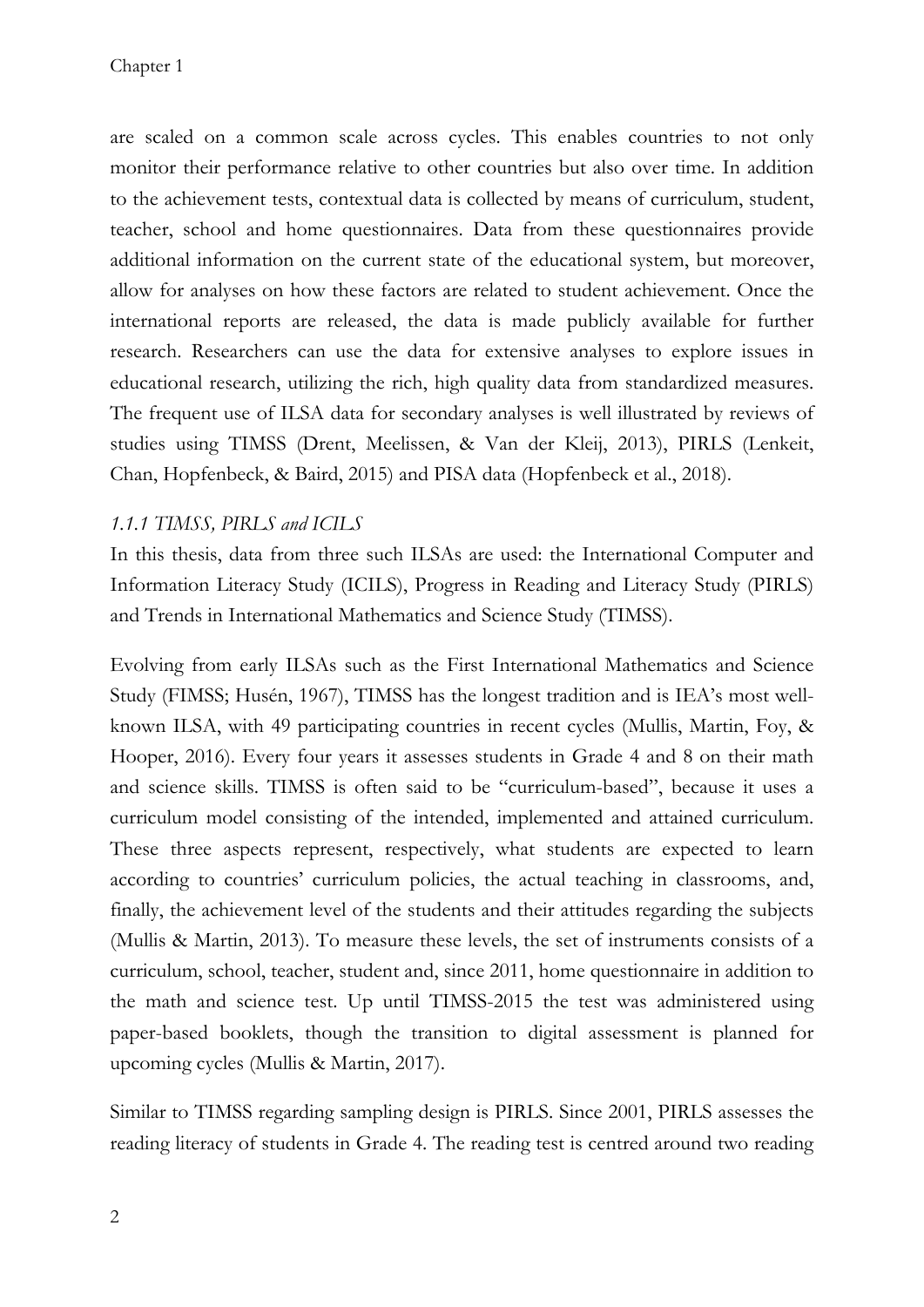purposes: reading for literary experience and reading to acquire and use information (Mullis, Martin, Kennedy, Trong, & Sainsbury, 2009). PIRLS also collects background data on national policies regarding reading curricula, school climate and resources, and how classroom instructions take place. Since its start, PIRLS administers a student home questionnaire to provide a more complete picture of the context in which students learn to read. Among other things, the questions pertain to homework activities, home-school involvement and parents' early literacy activities with their child. PIRLS is also transitioning from paper-based reading booklets to a computerbased assessment, with the first ePIRLS assessments conducted in 2016 (Mullis, Martin, Foy, & Hooper, 2017). PIRLS has a five-year-cycle and the main data collection of PIRLS coincided with the main data collection of TIMSS in 2011.

ICILS was first administered in 2013 and had its second edition in 2018. It assessed the computer and information literacy skills of students in the eighth grade across 21 participating countries in 2013 (Fraillon, Ainley, Schulz, Friedman, & Gebhardt, 2014). This study is the first ILSA that measures students' acquisition of computer and information literacy. Contrary to the curriculum based TIMSS, ICILS aims to assess applied knowledge and skills. It uses purpose-designed software for the authentic computer-based student assessment and questionnaire. To gather more contextual data, questionnaires are also administered to teachers, school ICT-coordinators, school principals and national research centres.

### **1.2 Validity**

Although the position of ILSAs in the field of education is widely established, the relevance, outcomes and effects of ILSAs are not without dispute. In particular, the publication of the country-by-country performance rankings, also known as league tables, have received considerable scrutiny (Johansson, 2016). A raised concern is for example the potential, unintended consequence of isomorphism of educational systems as countries may become much alike in their curricula with the aim of scoring high on ILSAs (Spring, 2008). At a more fundamental level, critique has been directed at the validity of the international results themselves. For example, Kreiner and Christensen (2014) raised concerns on methodological issues concerning the scaling model in PISA, stating that the resulting country ranking is not robust. They state that the used Rasch model poorly fits the data. This, obviously, elicited additional studies and commentaries on this issue (see for example, Jehangir, 2015). From 2012 onward,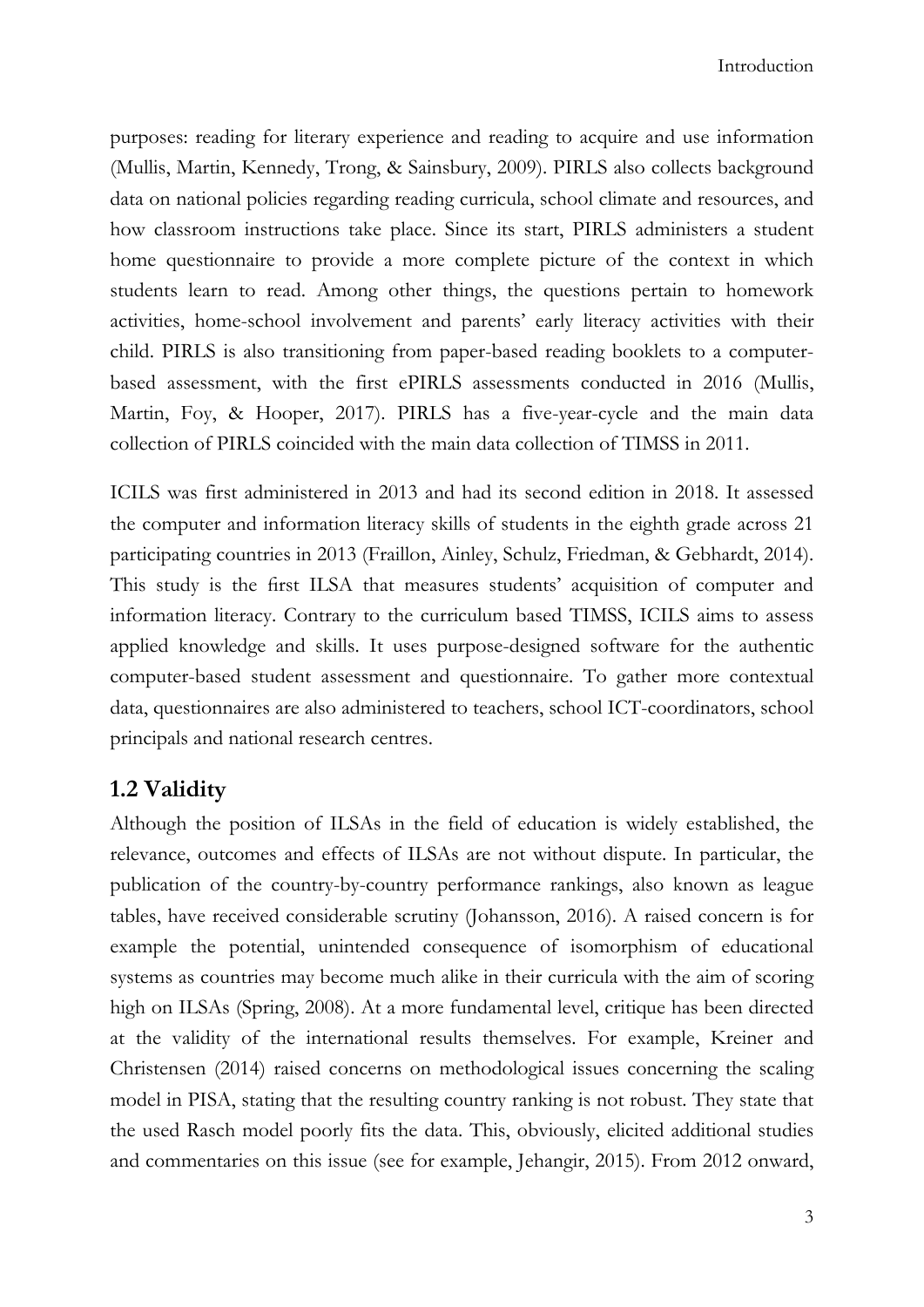the Rasch model is no longer used as the main item response analysis model for PISA and more advanced models have replaced it (OECD, 2017).

Aspects of validity are often related to Messick (1989, p. 5), who states that "validity is an integrated evaluative judgement of the degree to which empirical evidence and theoretical rationales support the adequacy and appropriateness of inferences and actions based on test scores or other modes of assessment". Messick's framework of consequential validity has construct validity as its cornerstone and progresses to address issues of relevance, value implications and social consequences on the level of policy making based on ILSA outcomes.

As ILSAs are cross-national measurements, the question of construct validity extends from "is the construct of interest measured?" to "is the intended construct measured the same and with equal precision across participating educational systems?" (Wendt et al., 2011). Making valid comparisons across populations and (sub)populations is fundamental for ILSA outcomes as a starting point for policy making. But this is also essential for secondary research purposes that involve modelling relations between constructs across (sub)populations. The rigorous quality control on the translation and adaptation of test materials for use in different settings, the standardized test administrations and equivalently defined populations and samples, provide support for the validity of cross-national measurement.

Nevertheless, to best investigate the validity of a cross-national measurement, the response patterns should also be studied with a measurement model. This can be done to ensure that the precautions in test construction and administration have indeed resulted in items that show the same measurement properties across groups, that is, to ensure measurement invariance. Potential differences in item response behaviour for students of equal ability can complicate inferences regarding proficiency differences between countries or specific student populations. A lack of measurement invariance, characterized by these differences in response behaviour is called differential item functioning (DIF).

The issue of valid measurement in secondary analyses of both test and questionnaire data across (sub)populations, is central to this thesis. Attention is directed at the modelling of item responses across (sub)populations, particularly at dealing with potential DIF. The framework of item response theory (IRT; see, for example, Van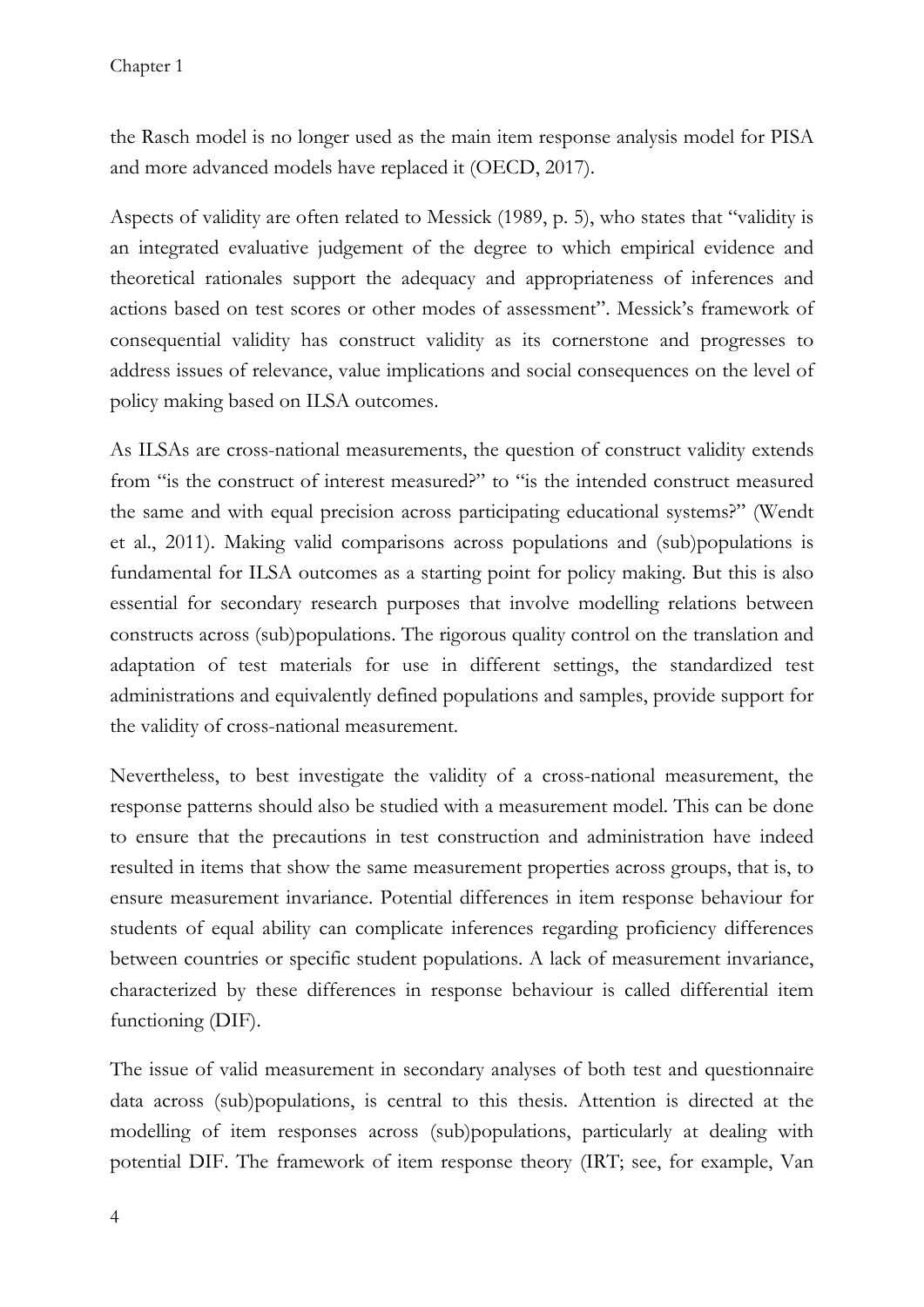der Linden, 2016) offers ways to address this question and is at the heart of the methodologies throughout this thesis. The focus on this latent modelling is done from a validity perspective to assess whether items function well across (sub)populations. But also as a way to link cognitive theory to response models, potentially leading to more insights into the cognitive functioning underlying test results.

#### **1.3 Item Response Theory**

Scaling of ILSA assessment data, as well as some scales in the contextual questionnaires, is done within the framework of IRT. In this framework, the constructs of interest (e.g. math ability) is regarded as a latent construct that cannot be directly observed but can be studied through responses to a set of items. IRT models the probability of a specific item response depending on both item and person characteristics. The use of IRT in ILSA is motivated by the opportunity to link new cycles to previous scales via knowledge on the item characteristics, and handling booklet rotation. A booklet rotation system, in which students are administered a sample of items, allows for a larger total set of items to increase domain coverage. IRT also serves the psychometric goal, already stated at the start of ILSAs, namely "to see whether some indications of the intellectual functioning behind responses to short answer tests could be deduced from an examination of the patterning of such responses for many countries" (as stated in Wendt et al., 2011). Wendt et al. provide a general overview of IRT methodology and software used in recent ILSAs.

#### *1.3.1 Generalized Partial Credit Model*

Constructed responses to test items are often scored using partial credit scoring. Also items in questionnaires are often polytomously scored. In both cases this means that the scores on an item can be indexed  $j$  ( $j = 1,..., M_i$ ). To handle polytomous data, several IRT models are available, such as the graded response model (Samejima, 1969), the sequential model (Tutz, 1990), and the generalized partial credit model (GPCM, Muraki, 1992). Since the response curves of these models are hard to discern based on empirical data (see for instance Verhelst, Glas, & de Vries, 1997), the choice for either model is not fundamental. In this thesis the GPCM is adopted, because this model is commonly used in ILSA for free response items requiring partial credit scoring (e.g. in TIMSS; Yamamoto & Kulick, 2000).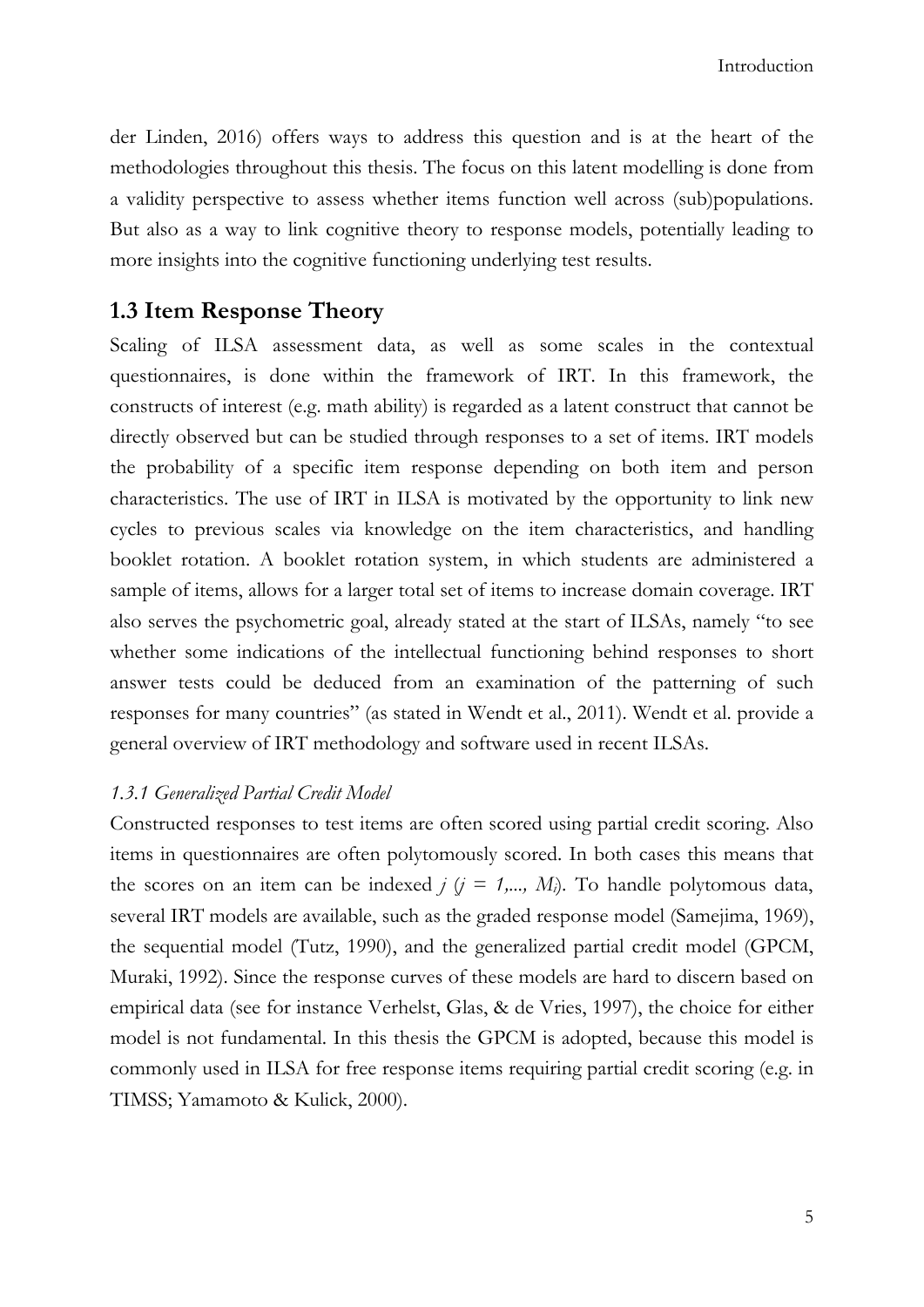In the GPCM, one latent variable  $(\theta_n)$  is assumed to underlie response behaviour. Furthermore, a parameter related to an item's discriminating ability  $(\alpha_i)$  is defined, which relates to the steepness of the curve, as well as response category parameters

 $(\beta_i)$ , providing information on the salience of response alternatives. It is a generalization of the partial credit model (Masters, 1982), in which the discrimination parameters for all items are constrained to be equal. In the GPCM, the probability of a student *n* ( $n = 1, ..., N$ ) scoring in item category *j* on item *i*, denoted as  $X_{nij} = 1$ , is written as

$$
P(X_{nij}=1 | \theta_n) = \frac{\exp(j\alpha_i \theta_n - \beta_i)}{1 + \sum_{b=1}^{M_i} \exp(b\alpha_i \theta_n - \beta_{ib})}, \text{ for } j = 0,...,M_i.
$$

#### *1.3.2 Multidimensionality*

In the GPCM described above, the latent dimension measured by the items is assumed to be unidimensional. However, it might also be hypothesized that there are multiple dimensions addressed by the item set. To incorporate a latent structure consisting of multiple abilities, multidimensional IRT (MIRT; Reckase, 2009) models can be fitted to the data. This can both be done in a confirmatory fashion, with clear hypotheses regarding the structure formulated a priori, and in a more exploratory fashion. Multidimensional modelling can serve the objective to model underlying cognitive structure in greater detail but can also serve as a way to handle validity issues, as will be discussed later in this chapter.

In the MIRT model, the probability of a correct response depends on a multidimensional vector of ability parameters. The relative importance of these ability dimensions for the specific items is modelled by an item-specific loading for each dimension. We distinguish between within-item and between-item multidimensional models. In a between-item multidimensional model, each item pertains to only one of the latent dimensions. Compared to analysing the different scales separately, this approach offers the advantage that the test structure is explicitly taken into account and estimates for the correlation between the latent dimensions are provided by estimating the covariance matrix of the latent variables (Adams, Wilson, & Wang, 1997). In within-item dimensional models, an individual item can load on multiple dimensions. The choice for either model depends on the research objective. In this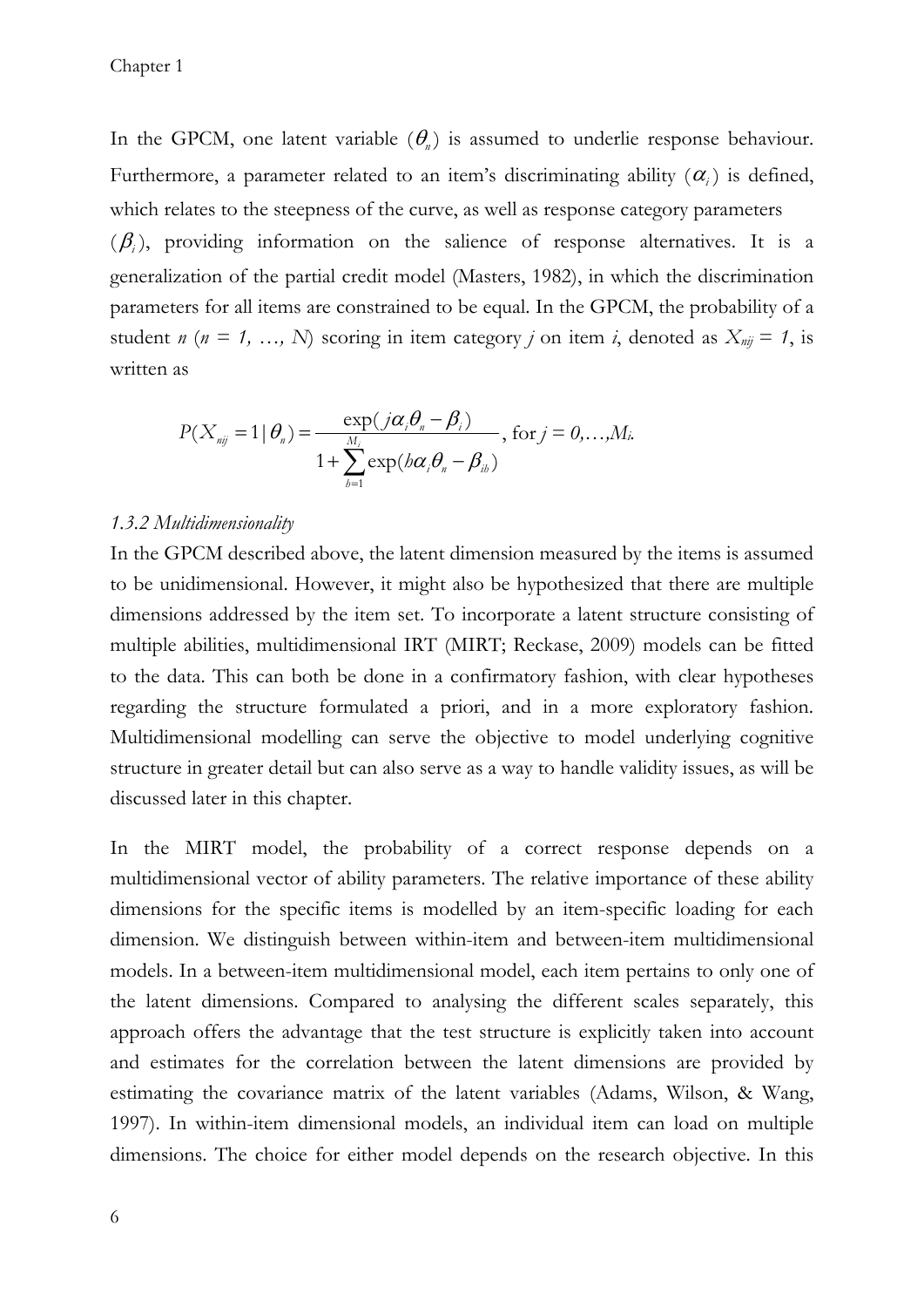thesis, both types of models are used: between-item models in Chapters 2 and 6, and a special application of a within-item model is used in Chapters 3 and 5.

#### *1.3.3 Estimation procedures*

IRT models can be estimated using a frequentist approach by means of maximum likelihood estimation. This approach seeks to find parameter values that make the observed data the most likely outcome. To concurrently estimate the item parameters and the mean and covariance matrix of the distribution of the person ability parameters, marginal maximum likelihood (MML; see, for example, Bock & Aitkin, 1981) can be applied. MML maximizes a likelihood function that is marginalized with respect to these ability parameters, with certain restrictions in place to ensure identification of the model. The MML framework provides a solid theoretical underpinning for tests of item and person fit and provides a well-established approach to parameter estimation problems, with the desirable properties of being unbiased estimators as sample size increases. However, highly dimensional models can lead to computational difficulties in an MML framework.

Alternatively, the models can be handled in a Bayesian framework (see, for example, Fox, 2010), which seeks to find the most probable parameter values given the data and some prior knowledge. In this framework, parameters are treated as random variables and both item and person parameters are estimated concurrently. Estimates of the parameters come from the multivariate conditional distribution of the parameters (i.e. the posterior distribution), which naturally incorporates uncertainty from one subset of random variables or parameters into inferences for another subset.

In this thesis, both frameworks are used. Motivation for either approach can come from substantive reasons but also from more practical considerations. For complex models for which MML estimation becomes especially burdensome because of the complex likelihood function, Bayesian estimation can be a useful alternative using Markov chain Monte Carlo computational procedures (MCMC, Béguin & Glas, 2001, Fox & Glas, 2001). For discussions on both frameworks see for example Albert (1992).

#### *1.3.4 Differential Item Functioning*

In the framework of IRT, the detection and modelling of DIF can be approached from several angles as is demonstrated in this thesis. One is viewing this item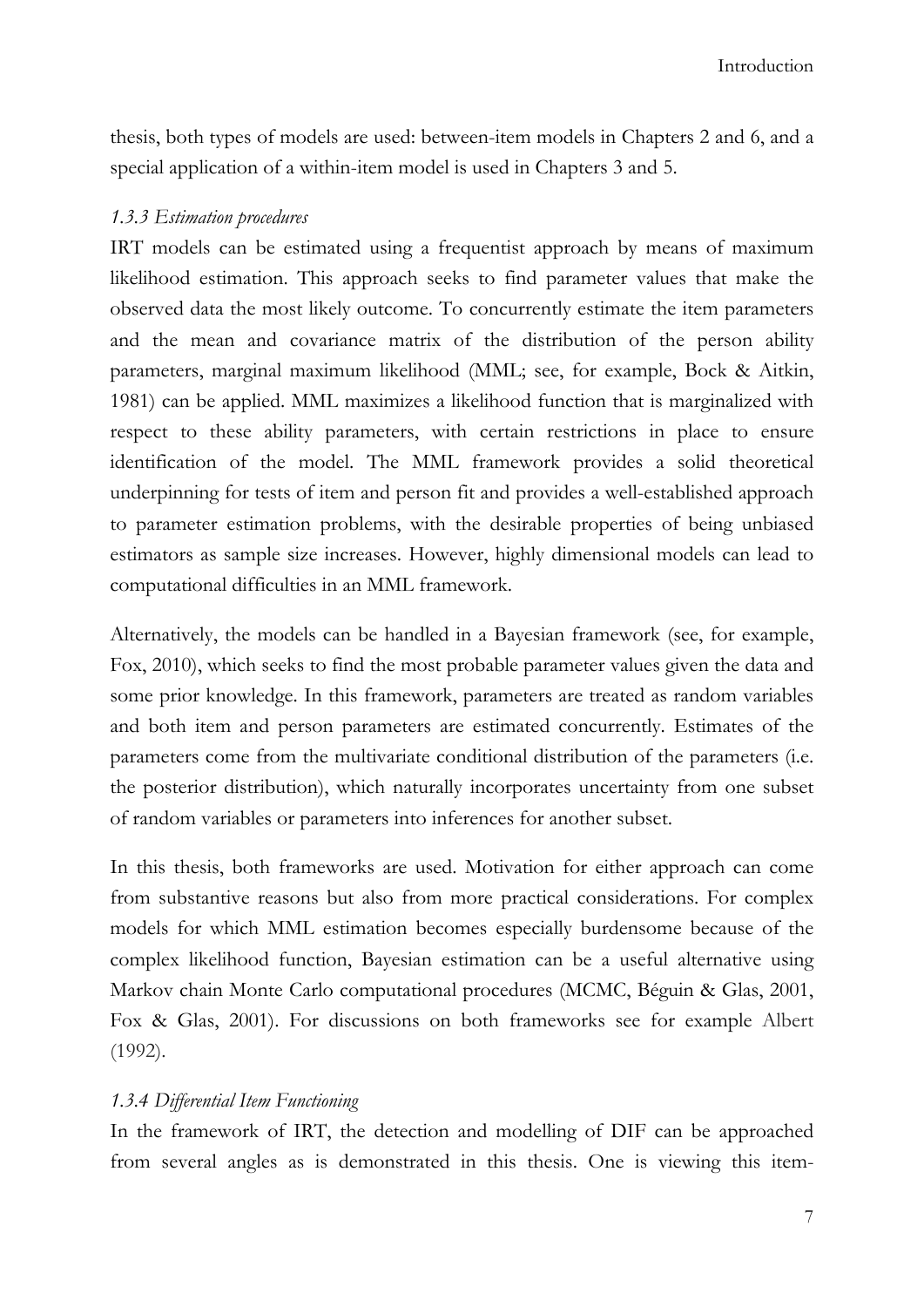respondent interaction as related to item properties and modelling DIF using virtual item parameters that are allowed to vary across groups, or regressing item parameters on item properties, as far as information on such properties are available (Glas, 1998; Glas & Jehangir, 2014).

DIF can also be regarded as relating to differences in the multidimensional ability distributions of different student populations. Scores modelled by a unidimensional model, may actually represent a composite of abilities (Ackerman, 1992). When groups of students differ in these latent abilities, but only a single score is reported, DIF can occur (Roussos & Stout, 1996). According to the multidimensional model for DIF of Shealy and Stout (1993), DIF is due to (a) an item being sensitive to both the construct the item intends to measure and a secondary, confounding nuisance dimension, and (b) a difference exists between subpopulations on the secondary construct, given their proficiency on the targeted construct. Walker and Beretvas (2001) demonstrate the inclusion of more dimensions as intentional, contributing to a more authentic multidimensional representation of the construct of interest. They have argued that since test developers are confronted with items that show DIF for no apparent reason (Angoff, 1993), DIF methodology needs to be considered that hypothesizes substantive reasons for the occurrence of DIF beforehand, preferably in a multidimensional framework.

## **1.4 Research Objectives**

This thesis comprises of several studies that centre around analyses on ILSA data using the framework of IRT for modelling the constructs of interest. Each study is driven by a substantive question from the field of educational research, where the unique properties of ILSA data, such as standardized measurements across countries, and the use of advanced IRT modelling may contribute in an innovative way. In addition, the studies aim to provide new approaches to study validity issues, particularly DIF. Models in this dissertation will be estimated both within a frequentist and Bayesian framework.

## **1.5 Outline of the Thesis**

This thesis continues in Chapter 2 with the modelling of computer and information literacy based on data from ICILS-2013. The international report modelled the construct as unidimensional and showed that in most countries girls outperformed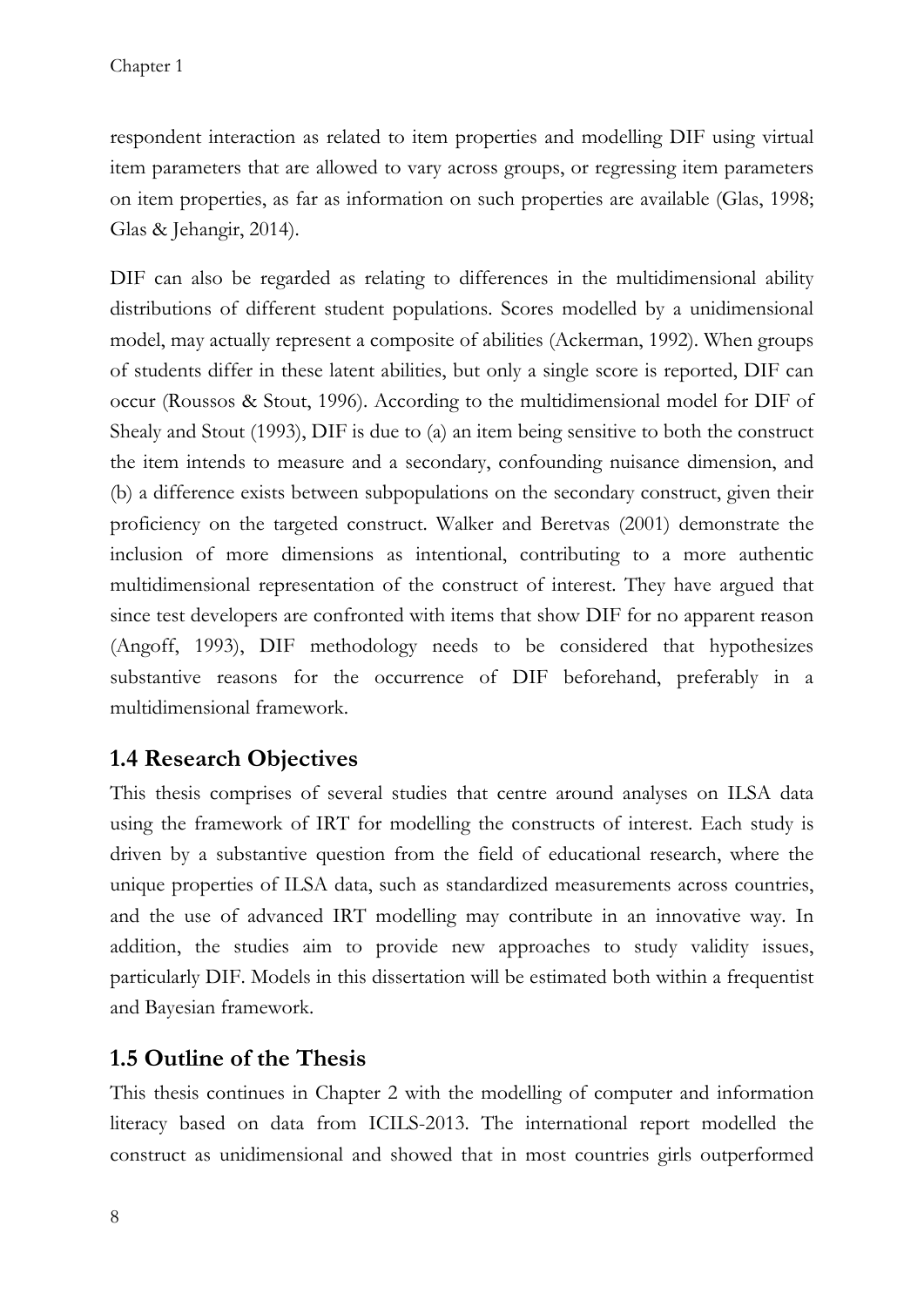boys in computer information literacy (Fraillon et al., 2014). In this chapter, the test data from nine European countries is modelled according to a between-item multidimensional IRT model to see if this proposed model fits the data better than the internationally reported unidimensional model. An additional focus is on gender differences in the multidimensional construct. Finally, equal test functioning across gender and across the nine countries is investigated.

In Chapters 3 and 4, attention is directed towards the role of parental involvement in student's reading literacy. The inconsistent results in the effects of parental involvement on student achievement may be caused by differences between educational systems and cultural differences, or by the great variation in the methods used to assess student achievement and parental involvement across studies. Chapter 3 describes how data from the PIRLS-2011 is used to develop a suitable psychometric framework to model country-specific differences in the multifaceted parental involvement construct, at both the item and scale level. Cultural differential item functioning (CDIF) in five constructed parental involvement components is identified using a Lagrange multiplier test statistic and modelled using (a) random item parameters, (b) fixed item parameters for strongest cases of CDIF, and (c) an application of the GPCM related to the bi-factor model (Gibbons & Hedeker, 1992).

In Chapter 4, the relation between the parental involvement components and student reading literacy is explored across a large number of countries. Student reading literacy is regressed in latent multilevel models on dimensions of parental involvement, where these dimensions were scaled using item response theory both with and without corrections for country-item interactions as described in Chapter 3. Results on both the relation between parental involvement and reading literacy, and the influences of potential CDIF are discussed.

In Chapters 5 and 6, the focus is on the functioning of the TIMSS mathematics items for second language learners, i.e. students not speaking the test language at home, and the role of item reading demand. Chapter 5 presents an IRT model that combines multiple approaches to detect and model DIF in large-scale assessments. Two generalizations of the GPCM are described which combine into the overall model. The first generalization is a bi-factor application, related to the one in Chapter 3. The second generalization is a model where item parameters are regressed on student and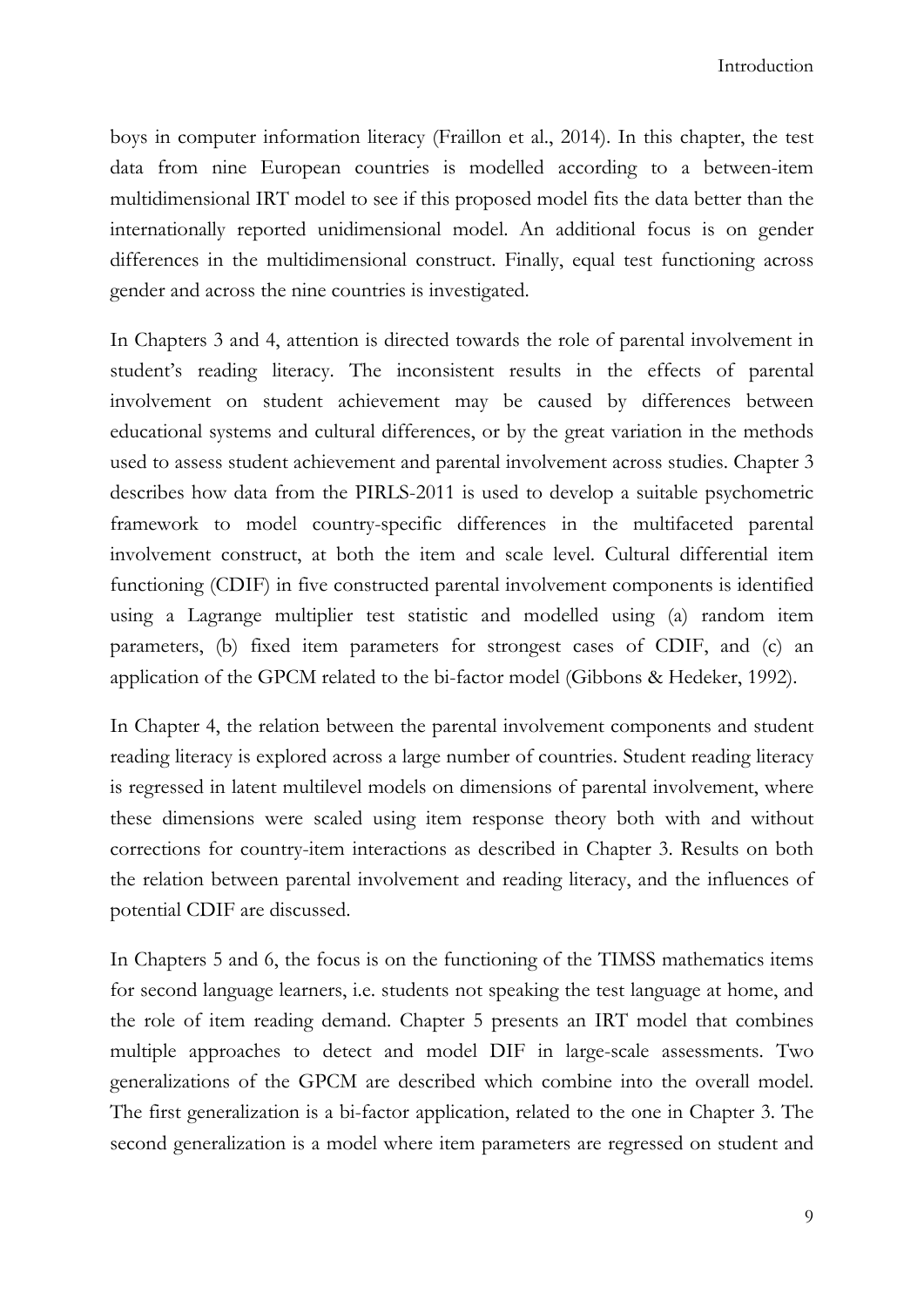item characteristics. The modelling steps are illustrated on data from the TIMSS-2015 mathematics test from four European countries, with reading demand classifications as the item properties of interest for students not speaking the test language at home.

In Chapter 6, data from the combined administration of TIMSS-2011 and PIRLS-2011 is used to further study the functioning of TIMSS mathematics items for second language learners, while controlling for their reading skills. This is done by estimating several latent regression models concurrently with response models on both the TIMSS and PIRLS response data. Contrary to research in Chapters 2, 3 and 4, where estimation is done in the framework of MML, the more complex models in Chapters 5 and 6 are estimated using a Bayesian framework.

In Chapter 7, the thesis concludes with a reflection on the results from the different studies presented in Chapters 2 to 6. Although some chapters are related, each chapter is written so that it can be read independently of other chapters. Consequently, some overlap between the chapters may be present.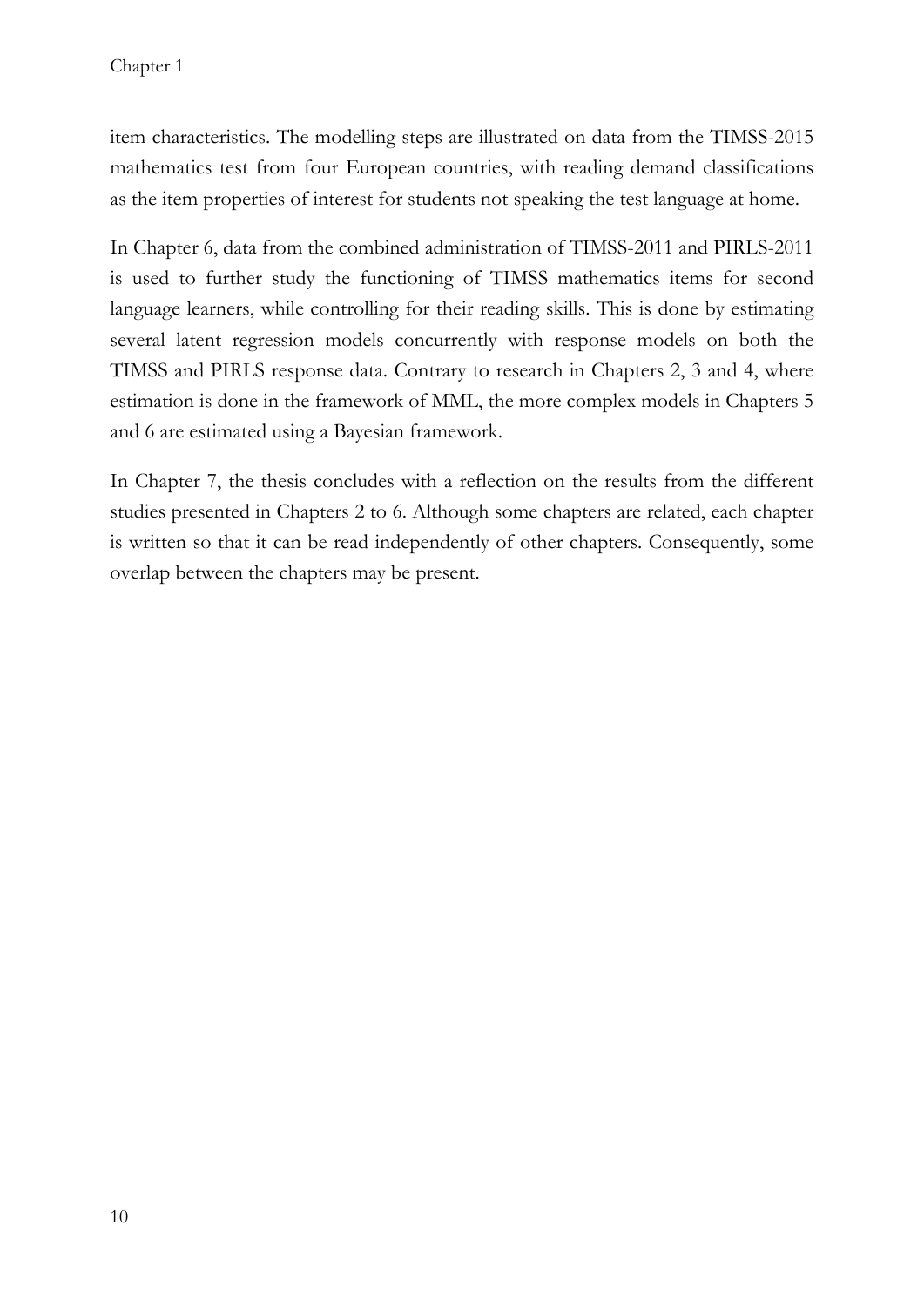# **Chapter 2 Gender Differences in Computer and Information Literacy: An Exploration of the Performances of Girls and Boys in ICILS-20131**

#### **Abstract**

-

IEA's International Computer and Information Literacy Study (ICILS) 2013 showed that in the majority of the participating countries, 14-year-old girls outperformed boys in Computer and Information Literacy (CIL): results that seem to contrast with the common view of boys as having better computer skills. This study used the ICILS data to explore whether the achievement test used in this study addressed specific dimensions of CIL and if so, whether the performances of girls and boys on these subscales differ. We investigated the hypothesis that gender differences in performance on computer literacy items would be slightly in favour of boys, whereas gender differences in performance on information literacy items would be slightly in favour of girls. Furthermore, it was examined whether such differences varied across European countries and if item bias was present. Data was analysed using a confirmatory factor analysis model, i.e., a multidimensional item response theory model, for the identification of the subscales, the explorations of gender and national differences, and possible item bias. To a large extent the results support our postulated hypothesis and shed new light on the commonly assumed disadvantaged position of girls and women in modern information society.

<sup>1</sup>Based on Punter, R. A., Meelissen, M. R. M., & Glas, C. A. W. (2016). Gender differences in computer and information literacy: An exploration of the performances of girls and boys in ICILS 2013. *European Educational Research Journal, 16*(6), 762-768.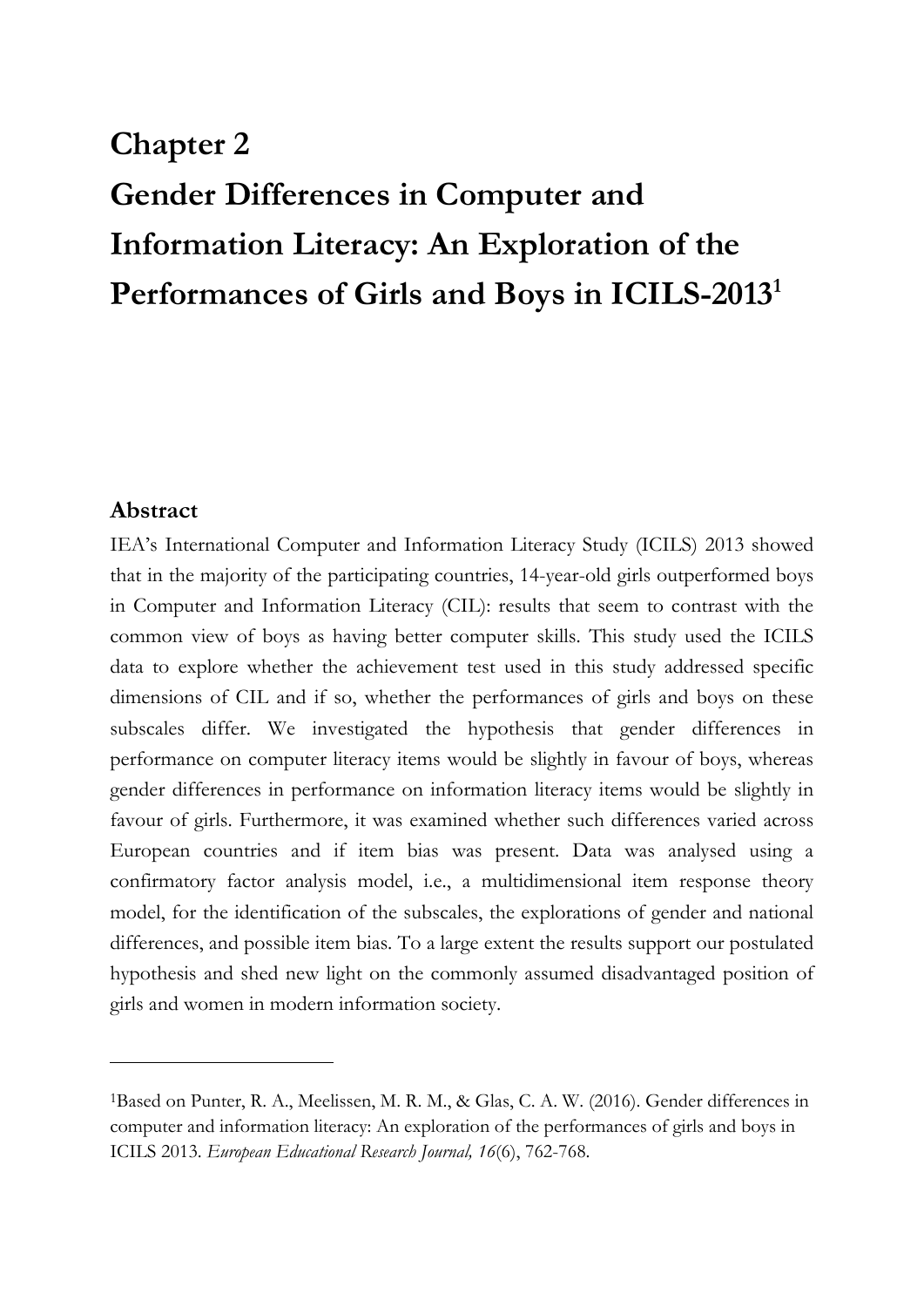# **2.1 Introduction**

In the 1980s and 1990s, the low participation of girls and women in computer science courses and computer-related professions, as well as the implementation of educational computer use in primary and secondary education, resulted in many studies exploring the differences between girls and boys in computer access, use, abilities and attitudes (Volman & Van Eck, 2001; Cooper, 2006; Meelissen, 2008). The research in this area mainly focused on the perceived gender gap in computer attitudes such as liking computers, perceived usefulness of computers, self-confidence in computer use, and anxiety in using computers.

Several theories attempted to explain the disadvantages of girls in computer attitudes and competencies. For instance, the 'socialization theory' is based on the assumption that girls and boys are taught by their environment (parents, peers, media and school) to value computers differently. Computers are assumed to be unattractive to females because of computers' 'male image' caused by a past association with mathematics, science and technology (e.g. Charlton, 1999). As a result of the perceived masculinity of computers, boys feel more encouraged to explore various uses of computers, thereby increasing their knowledge and confidence (Ertl & Helling, 2011). Research has shown, for example, that girls' computer use is often limited to schoolwork while boys tend to also use computers much more for leisure activities (BECTA, 2008).

The 'attribution theory' was used to describe another effect of the perceived masculinity of computers (Volman, 1997). While working with computers, girls tend to blame themselves for mistakes and attribute success to external causes, such as the simplicity of the task or luck (the 'outsider repertoire'). Boys tend to find external causes in the case of failure and boast about their successes in using computers (the 'expert repertoire'). This gender-specific behaviour could also explain gender differences often found in self-efficacy; that is, students' own assessment of their success in performing computer-related tasks. Girls feel less confident about their computer competencies and tend to underestimate their abilities, while boys tend to overestimate their achievements (Meelissen, 2008).

According to some scholars, teachers also had a role in this confidence gap (e.g. Janssen Reinen & Plomp, 1993; Volman & Van Eck, 2001). There were not enough computer-literate female teachers who could function as role models for girls, and it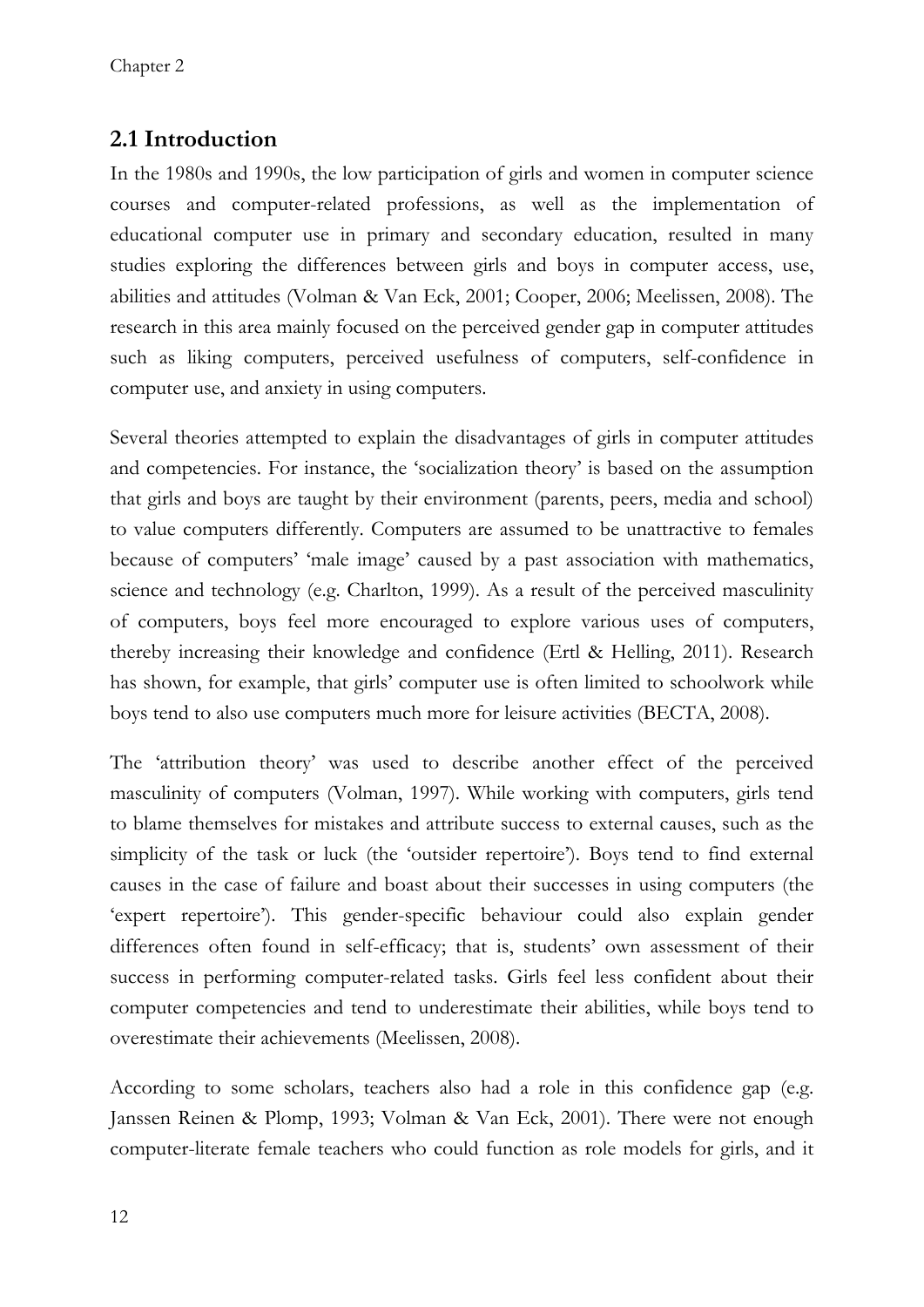was assumed that teachers were not aware of their sometimes gender-biased instruction. For example, Volman (1994) observed how secondary school teachers in The Netherlands were often inclined to help girls by demonstrating how to perform the computer tasks. Boys, on the other hand, were often encouraged to find out for themselves and, as a result, became more confident in their abilities.

Most studies from the 1980s and 1990s confirmed the gender gap in attitudes and (perceived) competencies, especially among secondary school students (Volman & Van Eck, 2001; Cooper, 2006). For example, in 1992, the Computers in Education (COMPED) study showed that in most participating countries, boys outperformed girls in functional knowledge and skills in information technology, in primary, lower secondary and upper secondary schools (Janssen Reinen & Plomp, 1993).

However, when new uses of computers such as the Internet became available, the gender gap seemed to lessen, although this gap lessened least for females' participation in computer science courses and computer related professions (Lau & Yuen, 2015). Based on a review of studies between 1995 and 2007, Meelissen (2008) concluded that the disadvantage of girls in terms of computer attitudes had become less self-evident. Not all studies showed significant gender differences in attitudes. Where differences were found, girls often did not show negative attitudes, but showed (slightly) less positive attitudes towards computers. However, the results were inconclusive because the diversity of the scales used to measure attitudes made the comparison of research results difficult. The new opportunities that ICT had to offer, made it more complex to define 'computer use', and to measure computer attitudes and computer competencies. Furthermore, very few studies in that period focused on measuring actual computer competencies of students in relation to gender and the few studies that were conducted showed no gender differences (Meelissen, 2008; Kuhlemeier & Hemker, 2007; Hargittai & Shafer, 2006).

In today's society in which the Internet and the social use of smartphones and tablets are part of students' everyday life, it has become even more doubtful if computers are still perceived as a 'male domain' and if girls are still less confident and less experienced in using ICT (Tømte, 2011; Wong & Cheung, 2012). Furthermore, information literacy has become a very important part of computer competencies. Searching, evaluating and processing information is closely connected with reading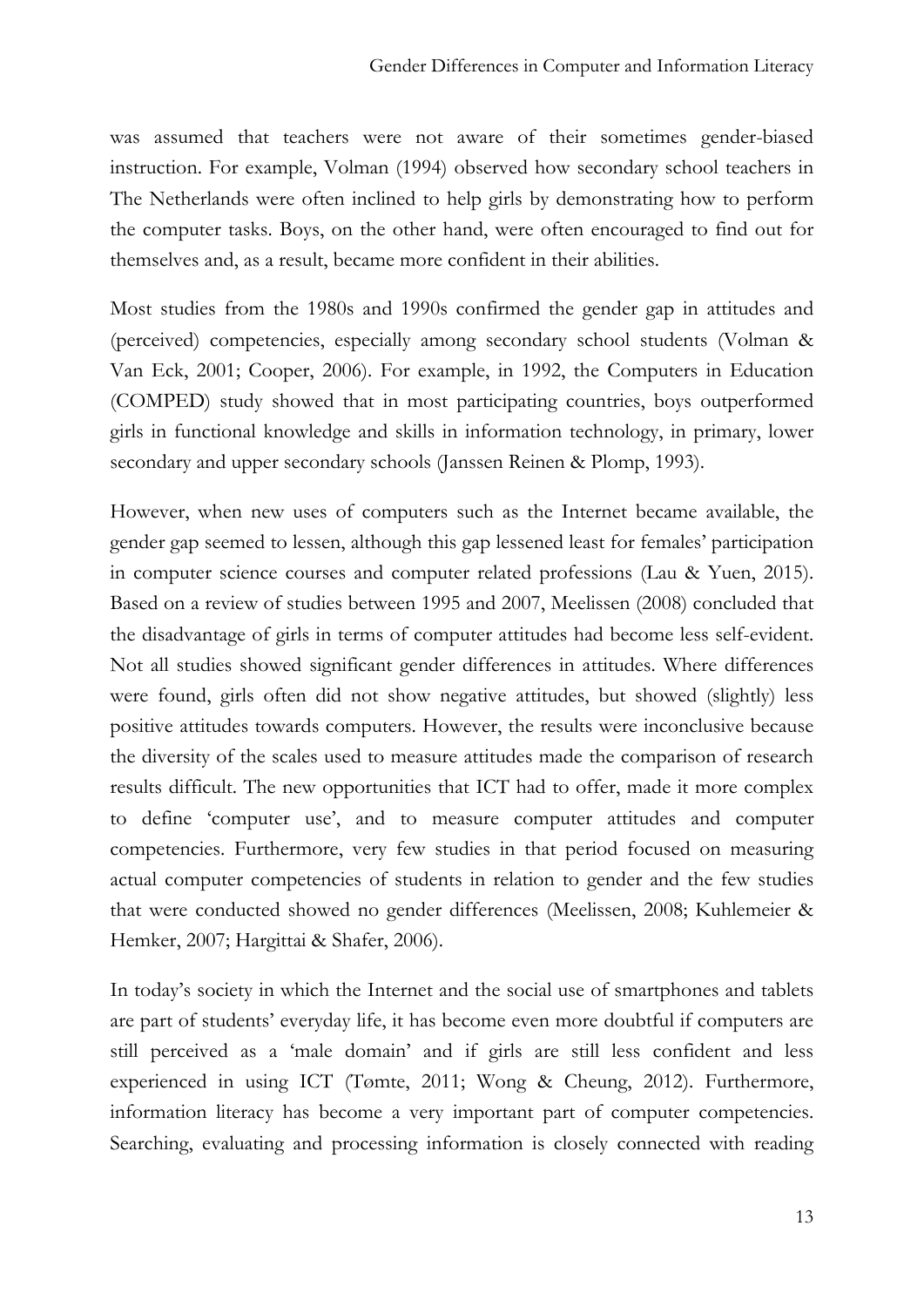Chapter 2

literacy skills (Fraillon, Ainley, Schulz, Friedman, & Gebhardt, 2014). The international large-scale assessment studies PISA (Programme for International Student Assessment) and PIRLS (Progress in International Reading and Literacy Study) showed that in almost every part of the world, girls outperform boys in reading literacy (OECD, 2010; Mullis, Martin, Foy, & Drucker, 2012). In PISA-2009 for example, 15-year-old girls outperformed boys in every participating country by roughly the equivalent of an average school year's progress (OECD, 2010).

Some recent studies have confirmed that the disadvantage of girls in computer attitudes and computer competencies is disappearing. Some research results even indicate that females now have more positive computer attitudes than males. For example, a recent study in the US measuring computer attitudes among eighth-grade students found that girls were more positive about computers than boys were (Hohlfeld, Ritzhaupt, & Barron, 2013). In this study, the same four-item 'Attitude Towards Computers' self-report scale was used as in PISA-2009. In PISA-2009, however, the computer attitude of 15-year-old boys was, according to this scale, still more positive than that of girls in all European countries participating in PISA but Spain (OECD, 2011). In the study of Hohlfeld et al. (2013) girls also rated their ICTskills higher than boys. A study among Taiwanese Grade 8 students showed no gender differences in students' self-efficacy in using the Internet, but girls were more positive about their self-efficacy in online communication than boys were (Tsai & Tsai, 2010). The gender differences found in their study were related to the type of ICT use: boys were more exploration-oriented Internet users and girls more communication-oriented Internet users.

Studies reporting an advantage of girls are not limited to computer attitudes or selfefficacy in computer use. Nowadays, as technologically more advanced testing is possible, more studies use performance-based digital tests consisting of test items in a genuine, virtual test environment, which also resulted in a shift from testing 'knowing of' to 'showing how'. The first international large-scale assessment study using a performance-based digital test was IEA's International Computer and Information Literacy Study (ICILS) 2013 (Fraillon et al., 2014). Computer and information literacy (CIL) is defined as: "an individual's ability to use computers to investigate, create, and communicate in order to participate effectively at home, at school, in the workplace, and in society" (Fraillon, Schulz, & Ainley, 2013, p.17). It turned out that in most of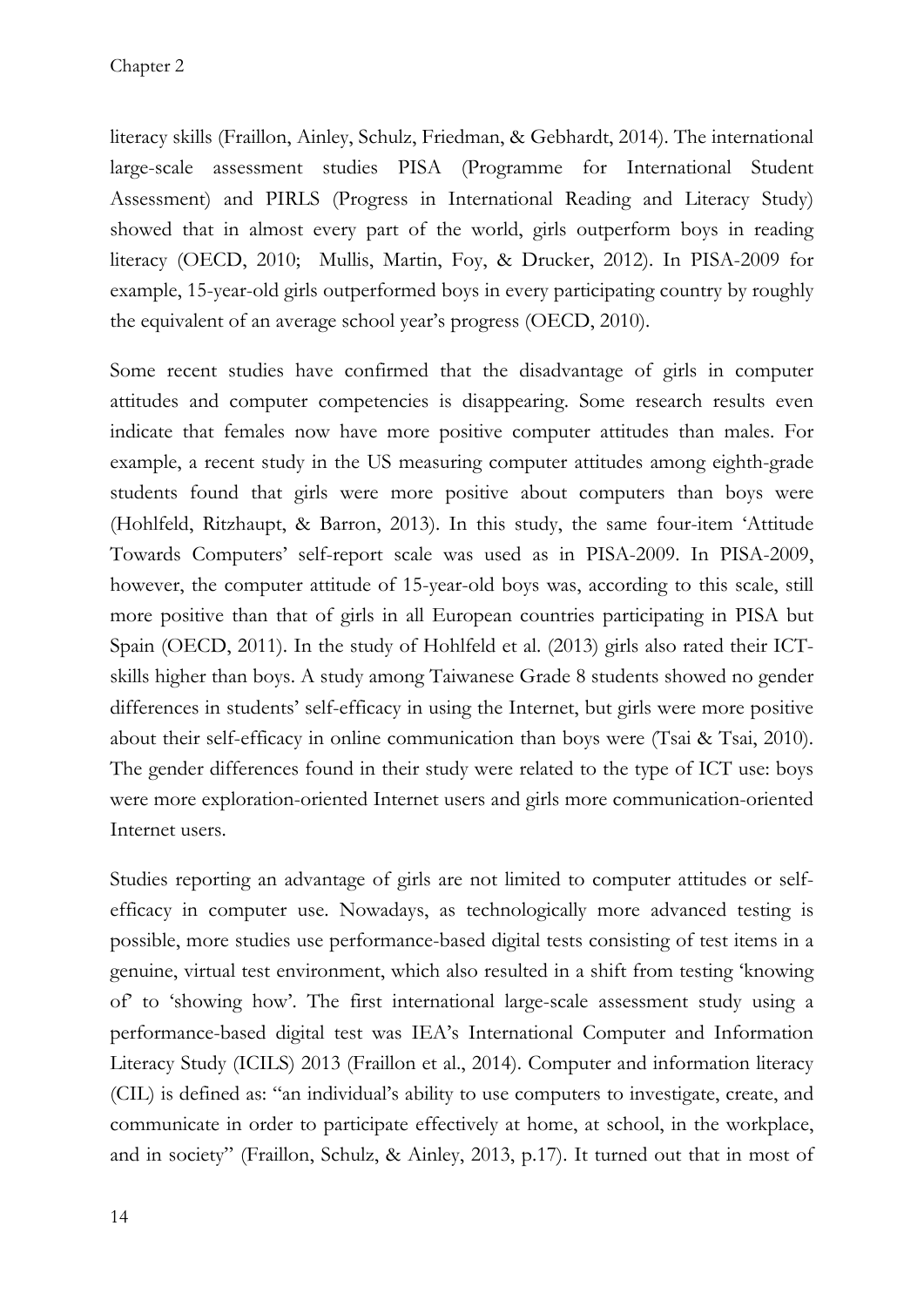the 21 countries or regions, 14-year-old girls significantly outperformed boys in ICILS-2013. In line with the ICILS results, Flemish sixth-grade girls also outperformed their male classmates in both technical ICT skills, such as retrieving a file from a specific location or open an attachment, and so-called higher-order ICT competencies, such as delivering information in an email, in a computer-based assessment (Aesaert & Van Braak, 2015).

However, the conclusion that the traditional gender gap in computing has reversed may be premature, as some studies still report no gender differences or show differences that are still in favour of boys. In contrast to the studies mentioned above, no gender differences in digital competencies (that is, digital judgements, acquiring and processing digital information, and producing digital information), were found in a Norwegian study among upper secondary students (Hatlevik & Christophersen, 2013). Secondary school girls and boys in the Netherlands of various age groups also showed the same level of ability in their information and strategic Internet skills (Van Deursen & Van Diepen, 2013). Gui and Argentin (2011) assessed Italian secondary students' digital literacy by developing an assessment covering the following three areas: (1) theoretical skills, including answering knowledge-based questions; (2) operational skills, the ability to use computer applications and navigate efficiently; and (3) evaluation skills, the skills in information evaluation practices. The test in this study showed no differences between girls' and boys' performance in operational and evaluation skills. However, girls were outperformed by boys in theoretical skills. Gui and Argentin (2011) concluded that female students are as skilled as male students in common online activities, but might experience difficulty when confronted with unexpected technical problems or outcomes.

Evidence that the gender gap has not fully counterbalanced can also be found within the ICILS results themselves. In ICILS-2013 no gender differences were found for basic ICT self-efficacy, but the scores of boys on the advanced ICT self-efficacy scale were higher than the girls' scores in the participating countries (Fraillon et al., 2014). These outcomes contrast with the results of the actual assessment in CIL, which was in favour of girls. The differences between the results of the advanced ICT selfefficacy scale and the CIL assessment may be explained by the attribution theory mentioned earlier. In the case of advanced computer skills, girls may still tend to underestimate their abilities while boys may tend to overestimate their abilities. It also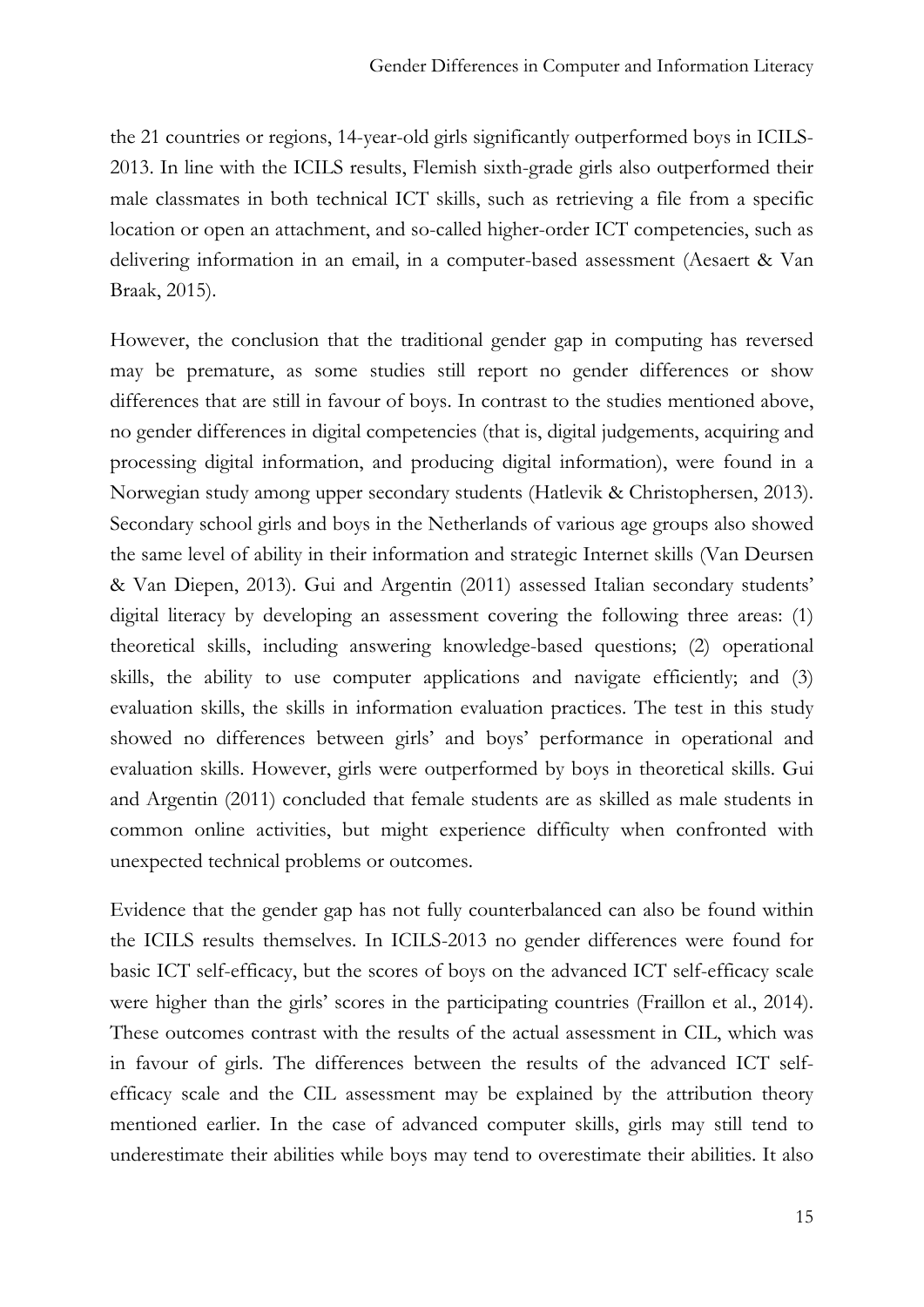suggests that using a self-efficacy scale to measure students' computer competencies may give a misleading indication of students' real abilities in computing (Aesaert & Van Braak, 2015).

In summary, recent studies suggest that there is no longer a digital divide in favour of boys. Regarding computer use, boys and girls may have different interests, but that does not necessarily mean that these differences result in advantages or disadvantages for either girls or boys. Regarding computer attitudes, there seems to be more and more evidence that the gender gap is closing. However, regarding self-efficacy in ICT use and ICT-competencies the results remain mixed.

One of the reasons for these mixed results may be the use of self-reported self-efficacy scales and assessments in such studies. The concept of 'computer' has become much more complicated due the many different uses of and devices for ICT, compared to the 1980s when gender differences concerning computers were first researched. As a consequence, studies in this area come with a great variety of ways to name, define and measure computer competencies (Ilomäki, Paavola, Lakkala, & Kantosala, 2016). This makes it difficult to compare studies and to draw general conclusions about the role of gender in (perceived) computer competencies, especially conclusions across countries. Furthermore, there is often limited information available about the validity of the instruments, such as the possible gender bias in the test items. For example, some test items may function differently for girls and boys, which complicates the comparisons of results between genders.

If measurement issues are handled properly and there is no sign of differential item functioning, international comparative research can reveal systematic differences in computer and information literary and provide valuable pointers to look where these differences originate from. The differences might be explained by cultural, economic and/or educational differences, potentially resulting in different experiences of students with ICT and therefore varying levels of competencies. Signalling these crosscountry differences serves as an important step for the evaluation of educational systems.

This study focuses on the relation between gender and computer competencies. As a result of its scale, its extensive conceptualisation of computer competencies and the opportunity to model across countries, the assessment data of ICILS-2013 was used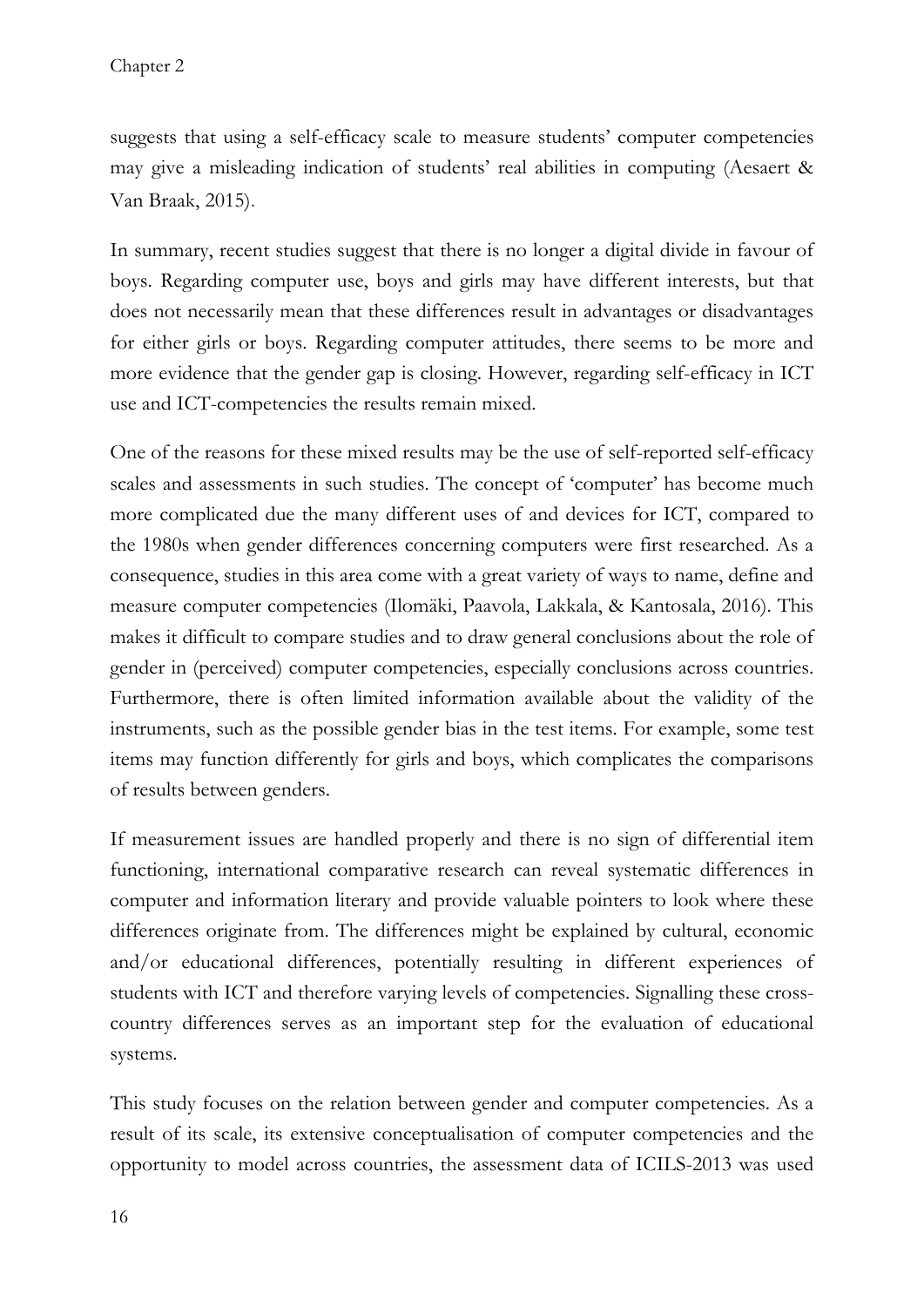for our explorations. Although the CIL test was initially based on two dimensions (strands): (a) collecting and managing information; and (b) producing and exchanging information, the results were only reported on a single, unidimensional scale (Fraillon et al., 2014). The results showed a high correlation between the observed scores on these two dimensions. Furthermore, the mean achievement of students across countries varied little when data from both dimensions were analysed separately.

In this study we propose an alternative classification of the ICILS test items based on a content review by experts. Next, we will compare the performances of girls and boys in European countries on these three new dimensions. The dimensions will be entered as three latent factors in a confirmatory factor analysis (see, for example Muthén & Muthén, 1998-2012), or, completely analogously, as three latent variables in a multidimensional IRT model (see for instance, Reckase, 2009).

In line with the study of Gui and Argentin (2011) we assume that the gender gap differs for different dimensions of CIL. As girls outperformed boys in the overall CIL achievement in ICILS-2013, we are specifically interested to see in which dimensions the gender differences are most prominent. It is hypothesized that boys will have a disadvantage in items referring to competencies such as evaluating and sharing information, but an advantage in items measuring technical skills.

As a last step, item bias, i.e. differential item functioning by culture and gender, is investigated to further evaluate the validity of the IRT model.

The four research questions are:

- 1. Is a three-dimensional representation of computer and information literacy appropriate for the ICILS data, i.e., to what extent does the data fit a threedimensional IRT measurement model in terms of model fit, correlation structure, and item loadings?
- 2. In which dimensions of computer and information literacy are gender differences most prominent?
- 3. To what extent are these differences consistent across European countries participating in ICILS-2013?
- 4. To what extent is the validity of the multidimensional IRT measurement model threatened by gender-related item bias and cultural item bias?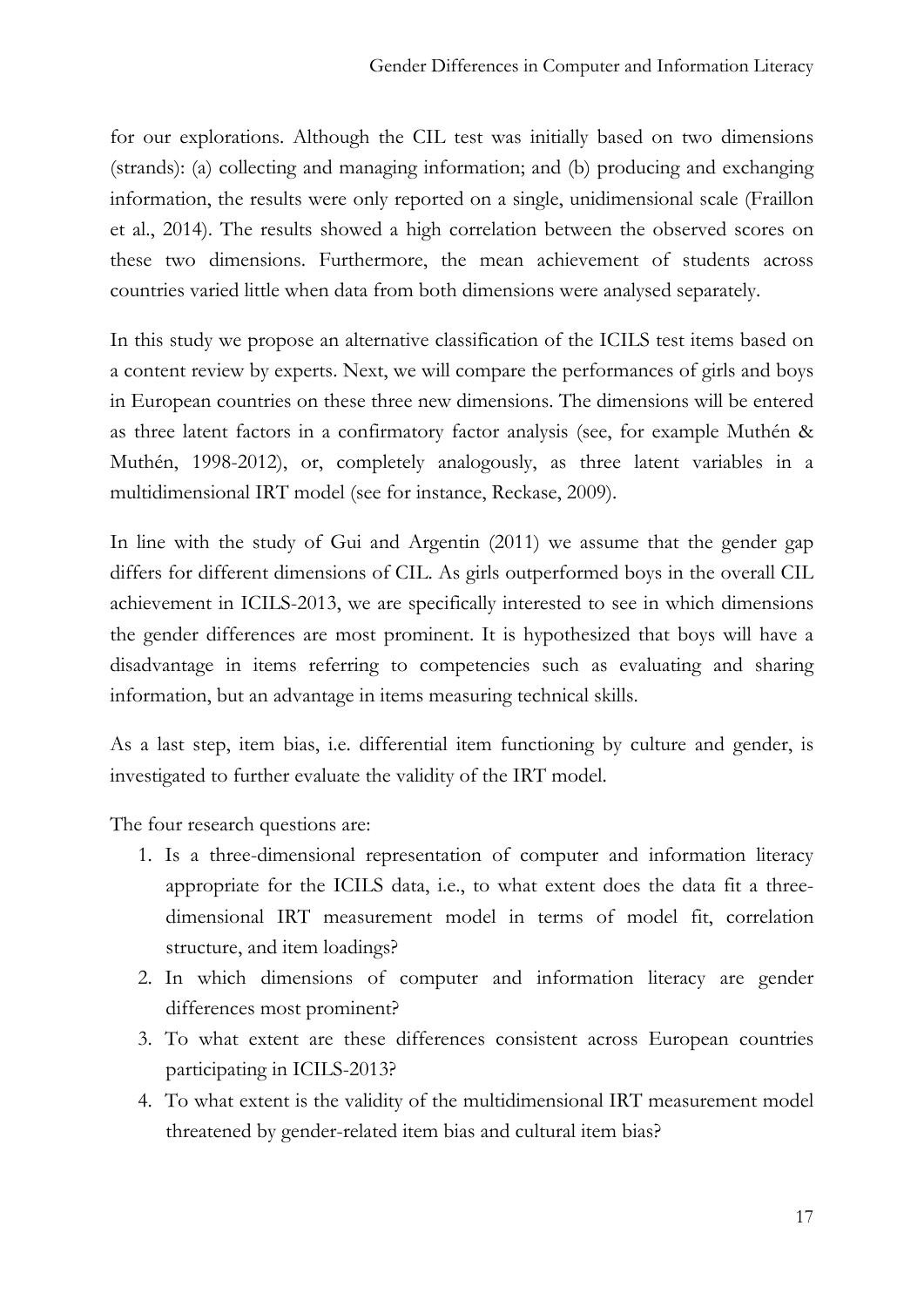# **2.2 Methodology**

#### *2.2.1 Dataset and Item Classification*

By assessing 14-year old students from a representative sample in 21 countries, ICILS-2013 provides representative data within and across countries (Fraillon et al., 2014). Between 138 and 318 schools were randomly selected in each country. Twenty students were then randomly selected from all students in the target grade (usually Grade 8) in each sampled school.

Four computer-based modules were developed in ICILS. Each 30-minute module had a theme (for example, organising a school trip) and consisted of a number of small discrete tasks or questions followed by a large final task. The modules comprised 62 tasks and questions. Some allowed for dichotomous scoring (0 score points for no credit, 1 for full credit); others allowed for partial credit scoring (0 score points for no credit, 1 for partial credit, 2 for full credit). The test modules combined comprised 81 score points. The items were administered according to a balanced module rotation, meaning each student completed two modules randomly allocated from the set of four computer-based modules.

In each country the responses were coded by trained scorers. To assess the reliability of scoring, 20 percent of the responses were scored independently by two scores. Items with too low reliability (i.e. below 75 percent) were left out of further analyses.

This study explores the data from all European countries in ICILS-2013 with a response rate above 80 percent at school level. This high level of response of the representative sample ensures representative findings for the population of 14-yearolds in regular education. The average achievement test scores and the extent of gender differences of the countries are presented in Table 2.1.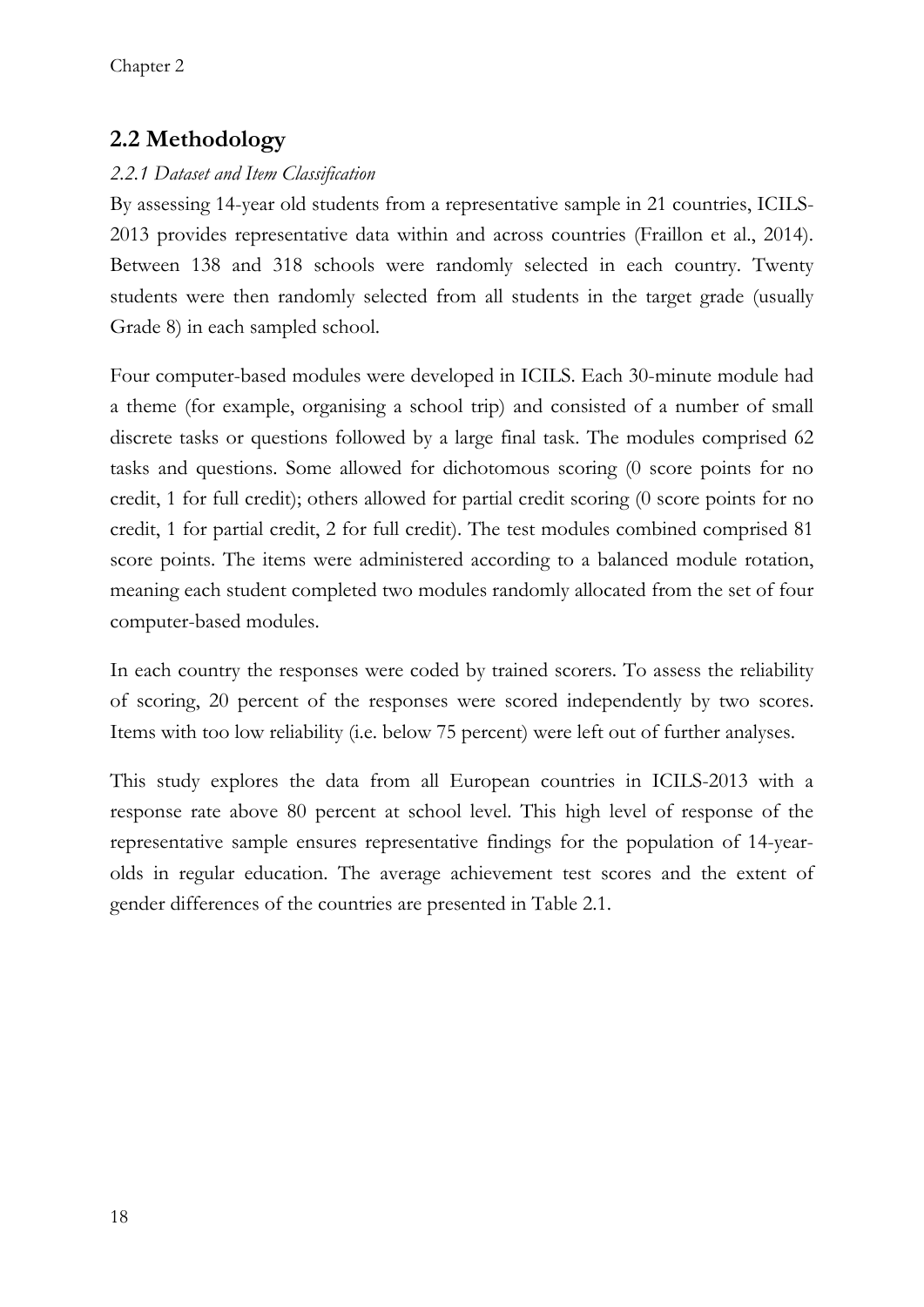| Achievement Test Scores for the Selected Countries in this Study |                         |                                            |  |  |  |  |  |  |  |
|------------------------------------------------------------------|-------------------------|--------------------------------------------|--|--|--|--|--|--|--|
| Country                                                          | Mean scale score $(SE)$ | Gender differences in favour of girls (SE) |  |  |  |  |  |  |  |
| Czech Republic                                                   | 553 $(2.1)$             | 12(2.7)                                    |  |  |  |  |  |  |  |
| Poland                                                           | 537(2.4)                | 13(3.7)                                    |  |  |  |  |  |  |  |
| Norway                                                           | 537(2.4)                | 23(3.5)                                    |  |  |  |  |  |  |  |
| Netherlands                                                      | 535 $(4.7)$             | 20(4.9)                                    |  |  |  |  |  |  |  |
| Germany                                                          | 523(2.4)                | 16(3.8)                                    |  |  |  |  |  |  |  |
| Slovak Republic                                                  | 517(4.6)                | 13(4.1)                                    |  |  |  |  |  |  |  |
| Croatia                                                          | 512(2.9)                | 15(3.5)                                    |  |  |  |  |  |  |  |
| Slovenia                                                         | 511(2.2)                | 29(3.6)                                    |  |  |  |  |  |  |  |
| Lithuania                                                        | 494(3.6)                | 17(3.4)                                    |  |  |  |  |  |  |  |

Table 2.1

*Note.* Test scores are on the international scale with a mean of 500 and a standard deviation of 100 (Fraillon, Schulz, Friedman, Ainley, & Gebhardt, 2015).

Only items with satisfying scaling properties for all European countries according to the study's technical report (Fraillon, Schulz, Friedman, Ainley, & Gebhardt, 2015) were considered, resulting in a dataset of 45 items and a sample size of 25133 students. Although, based on literature, it was expected to find dimensions strongly related to the computer literacy and information literacy, there were no dimensions specified at forehand. A content review of the items by two experts resulted in several proposed categorizations of the items into multiple dimensions. Based on the experts' further consultation, the three-dimensional categorization was considered most suitable. The experts then assigned each item to one of the three dimensions with respect to its relevance, resulting in complete agreement about the categorization of the items according to the three dimensions. These dimensions can be illustrated by the following example. Suppose a student wants to send out a birthday invitation to his friends by email. An essential step is to know how to login to an email account, where to place the email addresses of the intended guests, where to put the text, how to import illustrations, and so on. These skills belong to the first dimension: applying technical functionality. The first dimension relates closely to the more traditional "computer literacy" as it entails knowing "which buttons to push". Knowing what information needs to be in the invitation email and putting email addresses in "bcc" to prevent the unnecessary sharing of addresses, are elements that show some reflection on the information the student uses or produces and relate to the second dimension: evaluating and reflecting on information. This second dimension relates closely to the more traditional "information literacy". The third dimension, sharing or communicating information, refers to preparing an information product. In the example, this could be choosing a suitable font size, colour and pictures to make the invitation inviting. This third dimension was strongly incorporated in the large tasks at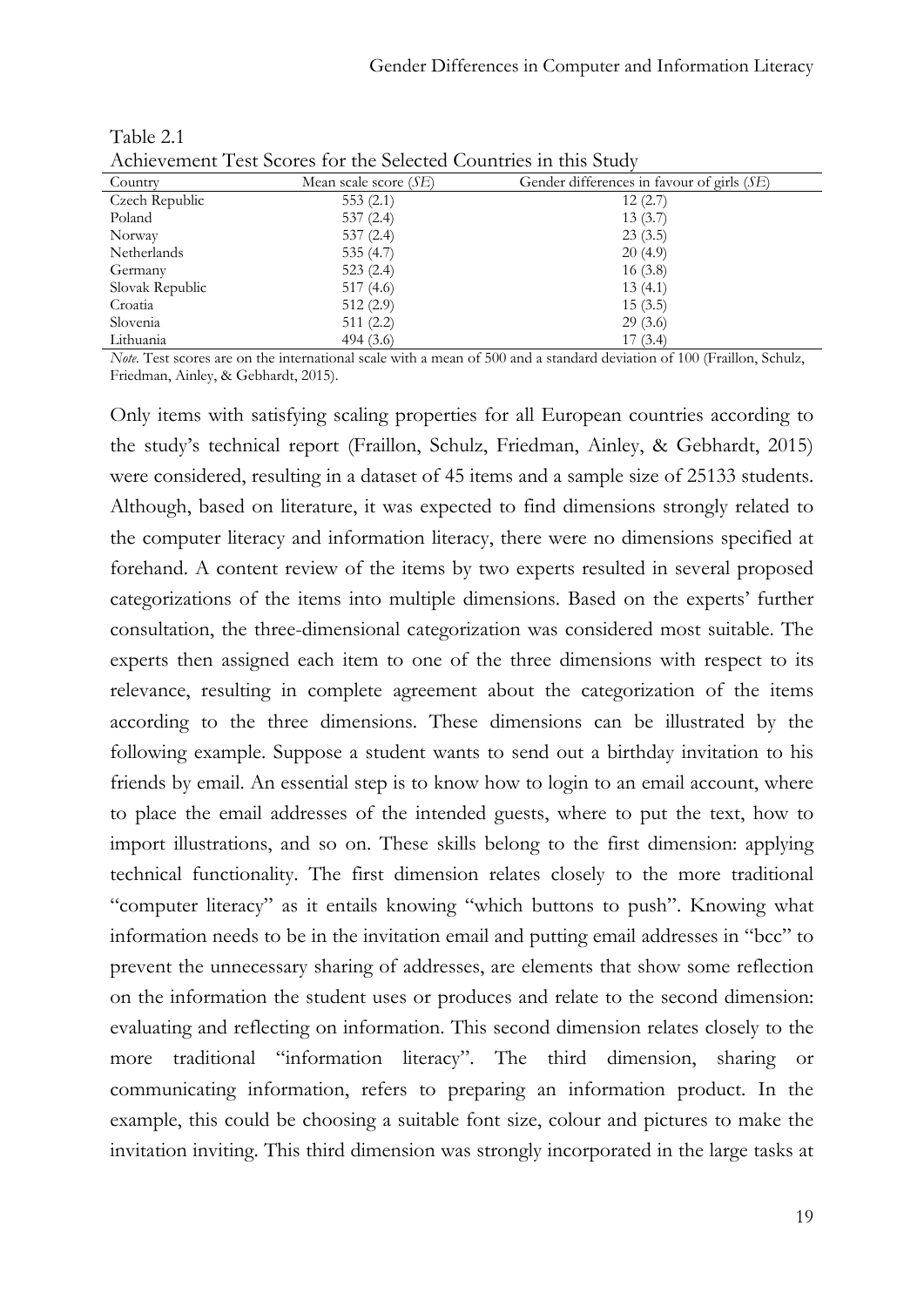the end of each module in the ICILS test, where an information product had to be created, for example a poster. The three dimensions of CIL are further described in Table 2.2. Of the 45 items, 14 relate to the first dimension, 19 to the second and 12 to the third dimension.

Table 2.2

| Three-Dimensional Structure of Computer and Information Literacy |
|------------------------------------------------------------------|
|------------------------------------------------------------------|

| Dimension                                   | Description                                                          | Example in ICILS test                                                                                  |
|---------------------------------------------|----------------------------------------------------------------------|--------------------------------------------------------------------------------------------------------|
| Applying technical                          | Know how to get something                                            | Navigate to a website using a link                                                                     |
| functionality                               | done using the technology                                            | provided in an email                                                                                   |
| Evaluating and reflecting<br>on information | Evaluate information, reflect<br>on using and sharing<br>information | Indicate how an element of a potential<br>trick email shows that the email may be a<br>phishing email. |
| Sharing or communicating                    | Prepare an information output                                        | Choose an appropriate layout of text and                                                               |
| information                                 | product / share information                                          | images for an informative poster.                                                                      |

#### *2.2.2 Model Estimation and Model Fit*

A multidimensional IRT model, i.e. a confirmatory factor analysis model, was used to validate the proposed three-dimensional structure of the ICILS test data (research question 1). To justify the use of this rather extensive IRT model, the model was first compared to more simple IRT models: the unidimensional partial credit model (PCM; Masters, 1982) and the unidimensional generalized partial credit model (GPCM; Muraki, 1992). The PCM is the most parsimonious model and was also used by the ICILS consortium (Fraillon et al., 2015). The model assumes that only one latent variable is needed to explain response behaviour. The GPCM is an extended version of the PCM, which is also unidimensional but includes not only item location parameters  $\beta$  to characterize the overall score level of an item, but also an item discrimination parameter  $\alpha$  which represents the extent to which the item correlates with the latent variable. In the terminology of factor analysis, this parameter represents a factor loading. In the three-dimensional GPCM, it is assumed that three correlated latent variables are needed to explain response behaviour. Comparisons were made based on the log-likelihood, AIC and BIC fit indices, with smaller values of the indices indicating a better model fit. More complex models result in lower values of these indices. However, they do, obviously, come at the cost of more complexity. Therefore, a more complex model (say, the GPCM) is only preferred over the simpler model (say, the PCM) when the difference in fit indices is judged substantial.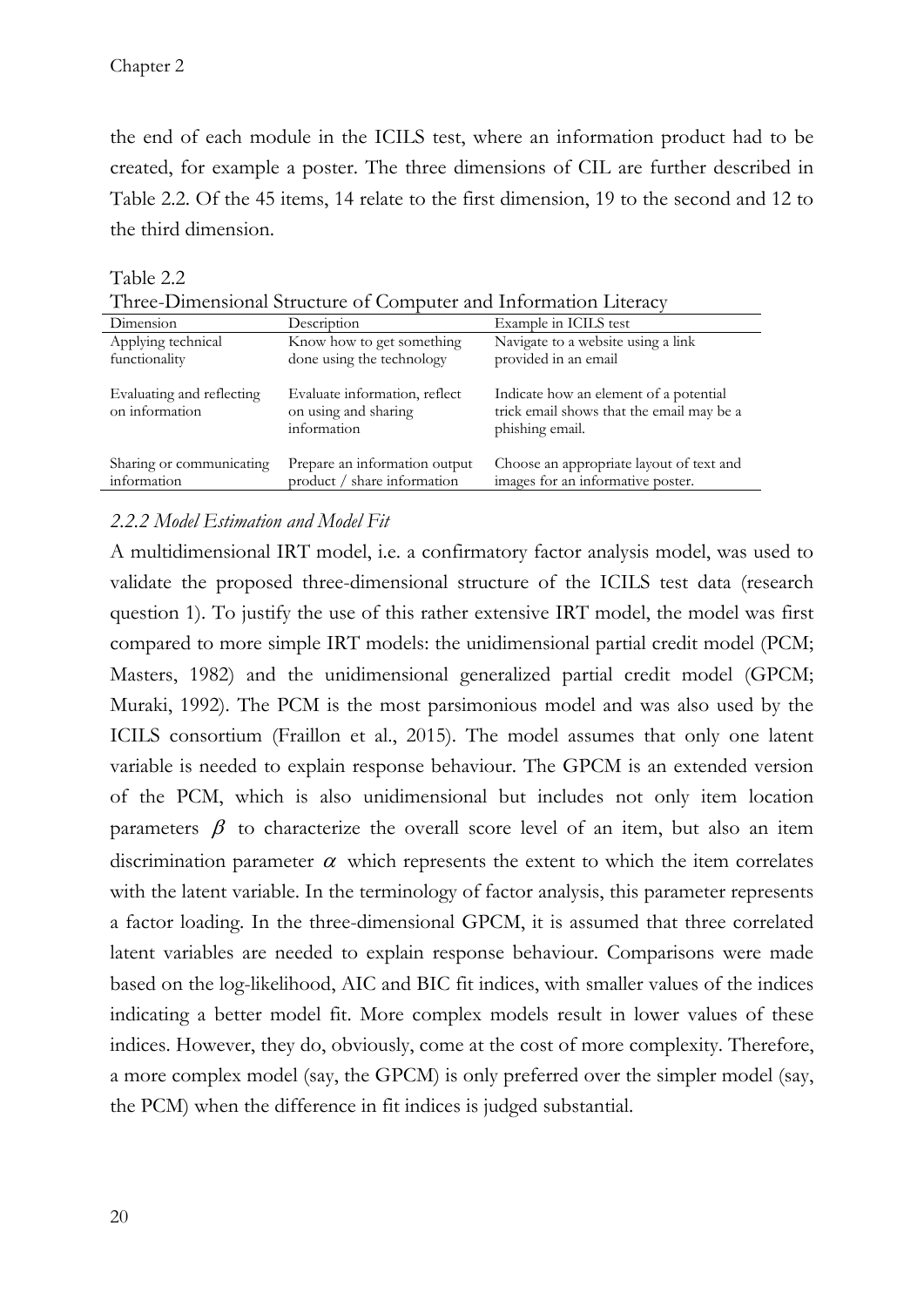The models were estimated across the nine European countries with gender groups within each country (research questions 2 and 3). The models gave insight into the distribution of the respondents on the latent variables. That is, the estimates included the mean achievement scores for boys and girls in the countries of interest, the correlation structure of the three latent dimensions and the extent to which the items loaded on their specific dimensions.

Finally, two methods of investigation were applied to evaluate gender-related item bias and item bias across countries (research question 4): one based on the difference between observed mean item scores in the gender and country groups and their expected values under the three-dimensional GPCM; the other on comparing parameter estimates obtained for the subgroups.

Parameter estimation and evaluation of model fit was done in the framework of marginal maximum likelihood (MML; Bock, Gibbons, & Muraki, 1988) using the public domain software package MIRT/LEXTER (Glas, 2010).

### **2.3 Results**

A model comparison based on fit indices is presented in Table 2.3 and provides a first indication of the appropriateness of a three-dimensional IRT model (research question 1). The first row pertains to a comparison of the PCM with the GPCM. Both models were estimated with a distinct normal latent variable distribution for each combination of gender and country. That is, every gender group within each country had a specific mean and variance on the latent scale. The item parameters were the same for all countries. The columns labelled 'df' and '-2LL' give the degrees of freedom and the value of the likelihood-ratio statistic, respectively. The AIC and BIC statistics are based on the likelihood-ratio statistic, but they penalize over-parameterized models and large sample sizes. Note that the value of the likelihood-ratio statistic (11657374 with 44 degrees of freedom) is highly significant and the PCM is clearly rejected in favour of the GPCM. The AIC and BIC do not substantially lower the value of the likelihood-ratio statistic, so the conclusion is not altered. From the first row of Table 2.3, it thus becomes clear that the GPCM provides a significantly better fit to the data than the PCM. The second row pertains to testing the unidimensional GPCM against the multidimensional version. Again, the simpler model was rejected, although the differences in fit indices were smaller than in the case of testing the PCM against the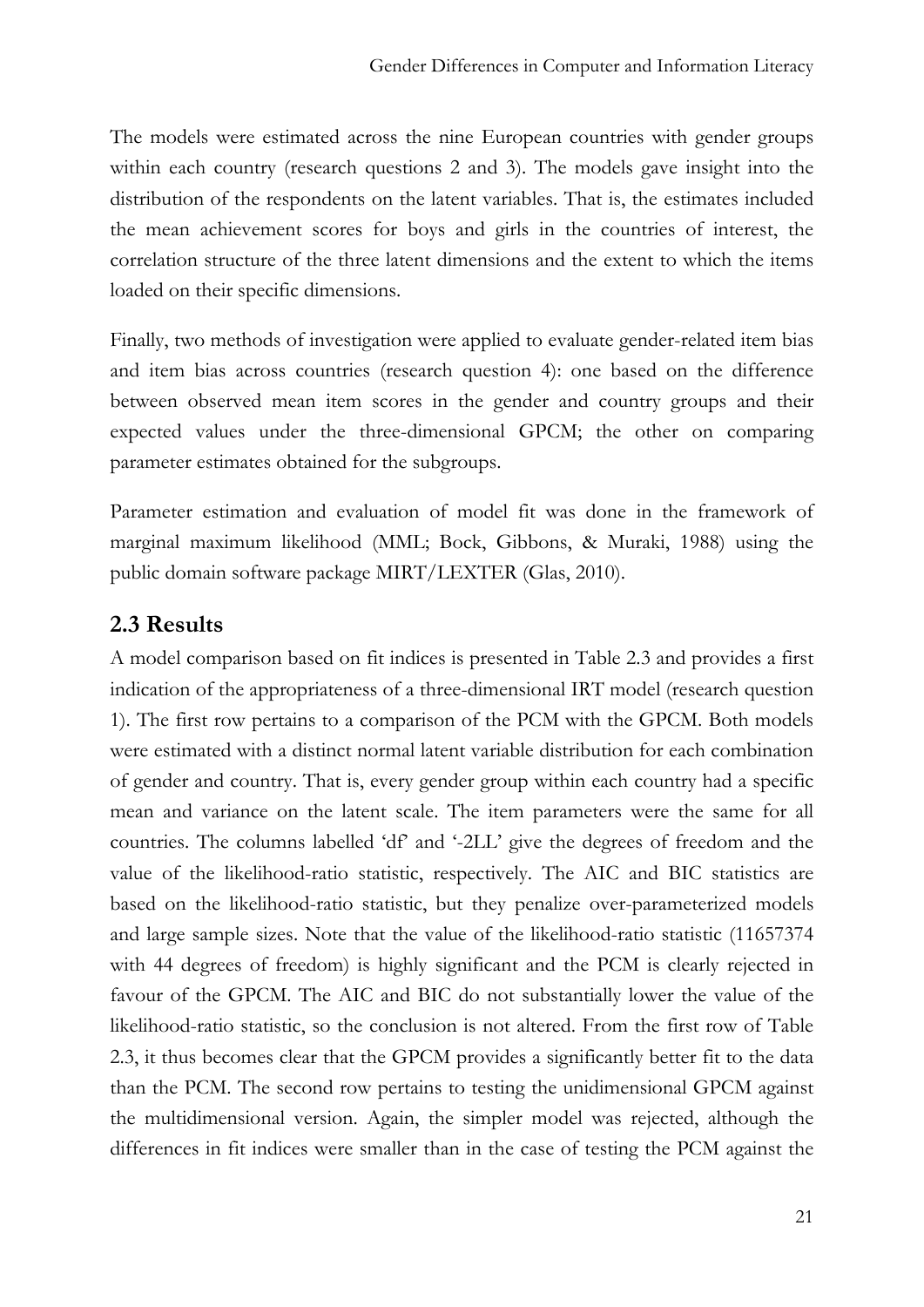GPCM. As such, this does not mean that the three-dimensional GPCM fits the data perfectly. In a subsequent testing step, an important aspect of the model will be evaluated, namely the absence of item bias. However, first the parameter estimates of the three-dimensional GPCM are presented and discussed.

Table 2.3 Differences in Fit Indices for Model Comparisons (*N* = 25133) Compared Models Δ *df* Δ -2LL Δ AIC Δ BIC 1-dim GPCM vs. 1-dim PCM 44 11657374 11657284 11656918

3-dim GPCM vs. 1-dim GPCM 122 1358490 1358246 1357254 *Note.* GPCM refers to the generalized partial credit model, PCM to the partial credit model.

MML entails the concurrent estimation of three sets of parameters: the correlation structure, the means of the gender groups within countries and the item parameters. These estimates will be presented in that order, starting with the correlation structure between the three latent dimensions. The correlations between the latent dimensions and the respective standard errors are presented in Table 2.4 for each combination of a country and a gender group. Within countries, differences that are significant at the 1% level are marked with an asterisk. For the majority of the countries no clear country or gender effects on the correlation structure were manifest. From the table it becomes clear that in each country Dimensions 2 and 3 have the highest correlation, whereas Dimension 1 correlates the least with Dimension 3. The dimensions correlate most strongly for Slovenia (estimates range from .656 to .982) and the weakest for Norway (estimates range from .636 to .869). It is notable that the correlation between Dimensions 2 and 3 is extremely high in a number of countries. For Croatia, Germany and the Netherlands there is also a significant difference in this correlation between boys and girls. Significant gender differences are found for all correlations for Germany, with girls showing higher correlations between the dimensions.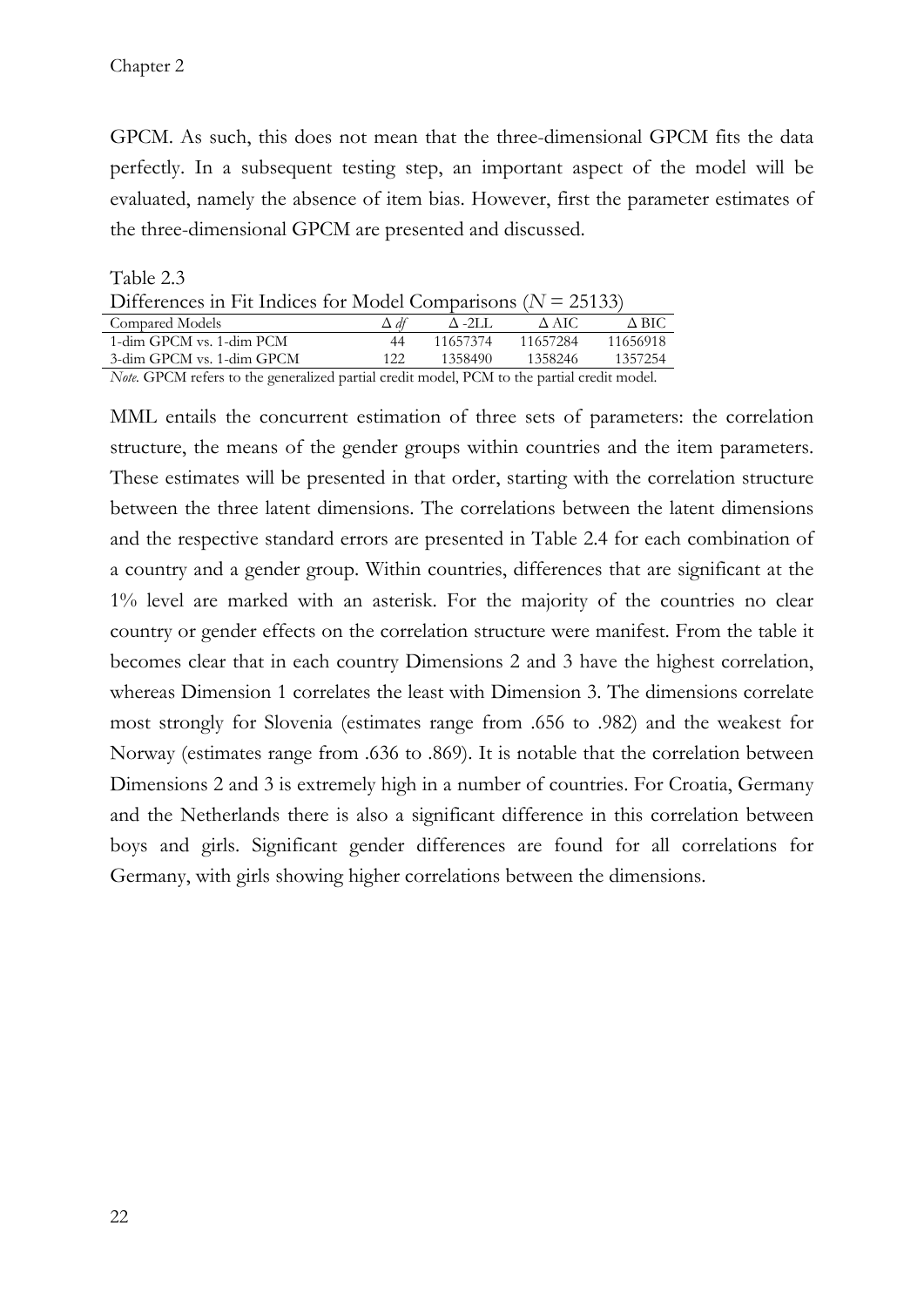| TICIOSS COMINICS<br>Country | Gender      | N    |          | Correlation |                | SΕ    |            |       |  |  |
|-----------------------------|-------------|------|----------|-------------|----------------|-------|------------|-------|--|--|
|                             |             |      |          | Dimensions  |                |       | Dimensions |       |  |  |
|                             |             |      | 1,2      | 1,3         | 2,3            | 1,2   | 1,3        | 2,3   |  |  |
| Croatia                     | <b>Boys</b> | 1447 | 0.737    | 0.627       | $0.989^{\ast}$ | 0.036 | 0.030      | 0.012 |  |  |
|                             | Girls       | 1399 | 0.752    | 0.703       | $0.932*$       | 0.029 | 0.024      | 0.016 |  |  |
| Czech Republic              | <b>Boys</b> | 1507 | 0.714    | 0.713       | 0.974          | 0.029 | 0.024      | 0.013 |  |  |
|                             | Girls       | 1554 | 0.780    | 0.678       | 0.980          | 0.027 | 0.026      | 0.014 |  |  |
| Germany                     | <b>Boys</b> | 1127 | $0.693*$ | $0.642*$    | $0.878*$       | 0.030 | 0.033      | 0.018 |  |  |
|                             | Girls       | 1098 | $0.773*$ | $0.733*$    | $0.942*$       | 0.025 | 0.024      | 0.013 |  |  |
| Lithuania                   | <b>Boys</b> | 1412 | 0.715    | $0.620*$    | 0.965          | 0.031 | 0.031      | 0.017 |  |  |
|                             | Girls       | 1344 | 0.798    | $0.740*$    | 0.996          | 0.035 | 0.026      | 0.005 |  |  |
| Netherlands                 | <b>Boys</b> | 1149 | 0.767    | 0.638       | $0.879*$       | 0.021 | 0.027      | 0.013 |  |  |
|                             | Girls       | 1045 | 0.776    | 0.674       | $0.936*$       | 0.026 | 0.025      | 0.012 |  |  |
| Norway                      | <b>Boys</b> | 1212 | 0.772    | 0.693       | 0.844          | 0.031 | 0.033      | 0.020 |  |  |
|                             | Girls       | 1219 | 0.725    | 0.636       | 0.869          | 0.035 | 0.036      | 0.016 |  |  |
| Poland                      | <b>Boys</b> | 1500 | 0.792    | 0.681       | 0.854          | 0.022 | 0.024      | 0.017 |  |  |
|                             | Girls       | 1370 | 0.835    | 0.710       | 0.875          | 0.026 | 0.026      | 0.016 |  |  |
| Slovak Republic             | <b>Boys</b> | 1516 | 0.779    | 0.671       | 0.906          | 0.023 | 0.022      | 0.011 |  |  |
|                             | Girls       | 1477 | 0.779    | 0.700       | 0.922          | 0.021 | 0.021      | 0.012 |  |  |
| Slovenia                    | <b>Boys</b> | 1925 | 0.786    | 0.656       | 0.980          | 0.020 | 0.023      | 0.010 |  |  |
|                             | Girls       | 1814 | 0.797    | 0.676       | 0.982          | 0.027 | 0.027      | 0.014 |  |  |

Table 2.4 Correlations and Standard Errors Between the CIL Dimensions for Boys and Girls Across Countries

*Note.* Dimension 1 pertains to applying technical functionality, Dimension 2 to evaluating and reflecting on information, and Dimension 3 to sharing or communicating information.  $p < .01$ .

Table 2.5 shows the estimates of the means on the scales for the three CIL dimensions and the sample size of each gender group within a country and addresses the second and third research question. Note that data from Slovenian girls were used to identify the origin of the subscales, with the mean of the latent scale fixed to zero and the variance fixed to 1, so they serve as a reference group. For all other combinations of gender and country, the standard deviations were free and varied between 1.051 and 2.184. The gender differences are the largest and significant across all countries for Dimension 3. Therefore, on sharing or communicating information girls outperform boys. Furthermore, girls outperform boys significantly in evaluating and reflecting on information (Dimension 2) in all countries. On Dimension 1, applying technical functionality, significant gender differences in favour of girls were found in five of the nine countries under review.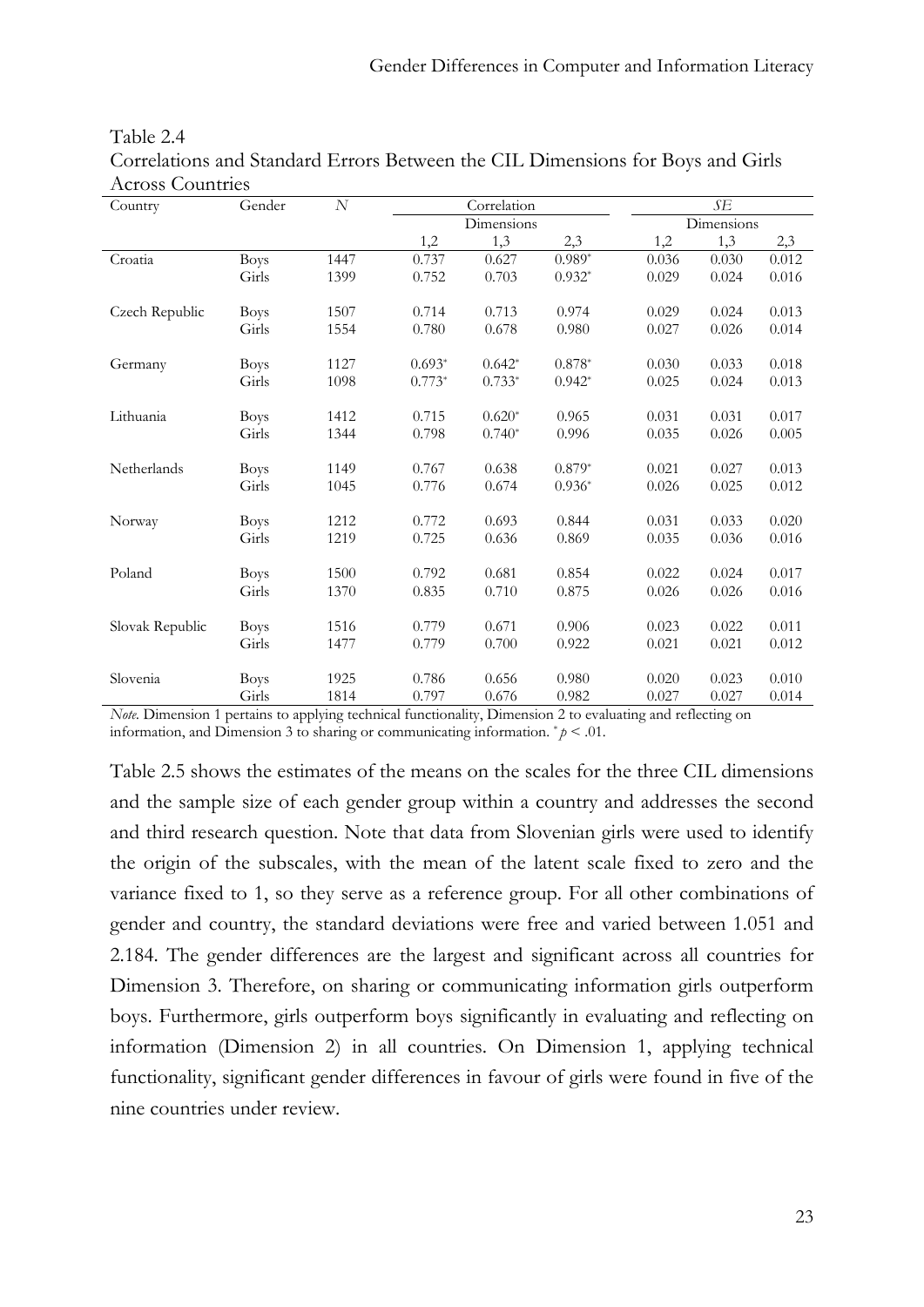Table 2.5

| Estimated Means and Standard Errors on Latent Dimensions of CIL for Boys and |  |
|------------------------------------------------------------------------------|--|
| Girls Across Countries                                                       |  |

| Dimensions<br>Dimensions<br>$\overline{2}$<br>2<br>3<br>1<br>3<br>1<br>$-0.258*$<br>1447<br>$-0.093*$<br>$-0.278*$<br>0.038<br>0.063<br>0.042<br>Croatia<br><b>Boys</b><br>1399<br>$0.077*$<br>$0.114*$<br>Girls<br>$0.140*$<br>0.058<br>0.038<br>0.044<br>$0.786*$<br>Czech Republic<br>1507<br>0.548<br>$0.792*$<br>0.060<br>0.048<br>0.034<br><b>Boys</b><br>Girls<br>1554<br>0.597<br>$1.024*$<br>$1.063*$<br>0.060<br>0.045<br>0.036<br>$0.295*$<br>1127<br>0.603<br>$-0.054*$<br>0.073<br>0.056<br>0.042<br>Germany<br><b>Boys</b><br>$0.577*$<br>0.055<br>0.042<br>Girls<br>1098<br>0.734<br>$0.132*$<br>0.073<br>0.037<br>1412<br>$-0.524*$<br>$-0.327*$<br>$-0.825*$<br>0.053<br>0.040<br>Lithuania<br><b>Boys</b><br>$-0.307*$<br>$-0.063*$<br>$-0.591*$<br>0.042<br>0.032<br>Girls<br>1344<br>0.049<br>Netherlands<br>1149<br>$1.613*$<br>$0.261*$<br>$0.073*$<br>0.076<br>0.056<br>0.053<br><b>Boys</b><br>Girls<br>1045<br>1.890*<br>$0.712*$<br>0.062<br>0.058<br>$0.655*$<br>0.076<br>0.045<br>1212<br>0.986<br>$0.163*$<br>$-0.087*$<br>0.062<br>0.049<br>Norway<br><b>Boys</b><br>$0.578*$<br>Girls<br>1219<br>0.968<br>$0.535*$<br>0.061<br>0.051<br>0.046<br>Poland<br>1500<br>$0.285*$<br>0.066<br>0.044<br>0.376<br>$0.232*$<br>0.046<br><b>Boys</b><br>$0.651*$<br>Girls<br>1370<br>0.336<br>$0.664*$<br>0.062<br>0.047<br>0.049<br>$0.138*$<br>$-0.011*$<br>$0.031*$<br>0.050<br>Slovak Republic<br>1516<br>0.063<br>0.048<br><b>Boys</b><br>Girls<br>1477<br>$0.321*$<br>$0.207*$<br>$0.338*$<br>0.046<br>0.048<br>0.064<br>1925<br>$-0.457*$<br>$-0.505*$<br>$-0.424*$<br>0.046<br>0.036<br>0.030<br>Slovenia<br><b>Boys</b><br>Girls<br>1814<br>$0.000*$<br>$0.000*$<br>$0.000*$<br>0.000<br>0.000<br>0.000 | Country | Gender | N | Mean | SЕ |  |  |  |  |  |
|---------------------------------------------------------------------------------------------------------------------------------------------------------------------------------------------------------------------------------------------------------------------------------------------------------------------------------------------------------------------------------------------------------------------------------------------------------------------------------------------------------------------------------------------------------------------------------------------------------------------------------------------------------------------------------------------------------------------------------------------------------------------------------------------------------------------------------------------------------------------------------------------------------------------------------------------------------------------------------------------------------------------------------------------------------------------------------------------------------------------------------------------------------------------------------------------------------------------------------------------------------------------------------------------------------------------------------------------------------------------------------------------------------------------------------------------------------------------------------------------------------------------------------------------------------------------------------------------------------------------------------------------------------------------------------------------------------------------------------------|---------|--------|---|------|----|--|--|--|--|--|
|                                                                                                                                                                                                                                                                                                                                                                                                                                                                                                                                                                                                                                                                                                                                                                                                                                                                                                                                                                                                                                                                                                                                                                                                                                                                                                                                                                                                                                                                                                                                                                                                                                                                                                                                       |         |        |   |      |    |  |  |  |  |  |
|                                                                                                                                                                                                                                                                                                                                                                                                                                                                                                                                                                                                                                                                                                                                                                                                                                                                                                                                                                                                                                                                                                                                                                                                                                                                                                                                                                                                                                                                                                                                                                                                                                                                                                                                       |         |        |   |      |    |  |  |  |  |  |
|                                                                                                                                                                                                                                                                                                                                                                                                                                                                                                                                                                                                                                                                                                                                                                                                                                                                                                                                                                                                                                                                                                                                                                                                                                                                                                                                                                                                                                                                                                                                                                                                                                                                                                                                       |         |        |   |      |    |  |  |  |  |  |
|                                                                                                                                                                                                                                                                                                                                                                                                                                                                                                                                                                                                                                                                                                                                                                                                                                                                                                                                                                                                                                                                                                                                                                                                                                                                                                                                                                                                                                                                                                                                                                                                                                                                                                                                       |         |        |   |      |    |  |  |  |  |  |
|                                                                                                                                                                                                                                                                                                                                                                                                                                                                                                                                                                                                                                                                                                                                                                                                                                                                                                                                                                                                                                                                                                                                                                                                                                                                                                                                                                                                                                                                                                                                                                                                                                                                                                                                       |         |        |   |      |    |  |  |  |  |  |
|                                                                                                                                                                                                                                                                                                                                                                                                                                                                                                                                                                                                                                                                                                                                                                                                                                                                                                                                                                                                                                                                                                                                                                                                                                                                                                                                                                                                                                                                                                                                                                                                                                                                                                                                       |         |        |   |      |    |  |  |  |  |  |
|                                                                                                                                                                                                                                                                                                                                                                                                                                                                                                                                                                                                                                                                                                                                                                                                                                                                                                                                                                                                                                                                                                                                                                                                                                                                                                                                                                                                                                                                                                                                                                                                                                                                                                                                       |         |        |   |      |    |  |  |  |  |  |
|                                                                                                                                                                                                                                                                                                                                                                                                                                                                                                                                                                                                                                                                                                                                                                                                                                                                                                                                                                                                                                                                                                                                                                                                                                                                                                                                                                                                                                                                                                                                                                                                                                                                                                                                       |         |        |   |      |    |  |  |  |  |  |
|                                                                                                                                                                                                                                                                                                                                                                                                                                                                                                                                                                                                                                                                                                                                                                                                                                                                                                                                                                                                                                                                                                                                                                                                                                                                                                                                                                                                                                                                                                                                                                                                                                                                                                                                       |         |        |   |      |    |  |  |  |  |  |
|                                                                                                                                                                                                                                                                                                                                                                                                                                                                                                                                                                                                                                                                                                                                                                                                                                                                                                                                                                                                                                                                                                                                                                                                                                                                                                                                                                                                                                                                                                                                                                                                                                                                                                                                       |         |        |   |      |    |  |  |  |  |  |
|                                                                                                                                                                                                                                                                                                                                                                                                                                                                                                                                                                                                                                                                                                                                                                                                                                                                                                                                                                                                                                                                                                                                                                                                                                                                                                                                                                                                                                                                                                                                                                                                                                                                                                                                       |         |        |   |      |    |  |  |  |  |  |
|                                                                                                                                                                                                                                                                                                                                                                                                                                                                                                                                                                                                                                                                                                                                                                                                                                                                                                                                                                                                                                                                                                                                                                                                                                                                                                                                                                                                                                                                                                                                                                                                                                                                                                                                       |         |        |   |      |    |  |  |  |  |  |
|                                                                                                                                                                                                                                                                                                                                                                                                                                                                                                                                                                                                                                                                                                                                                                                                                                                                                                                                                                                                                                                                                                                                                                                                                                                                                                                                                                                                                                                                                                                                                                                                                                                                                                                                       |         |        |   |      |    |  |  |  |  |  |
|                                                                                                                                                                                                                                                                                                                                                                                                                                                                                                                                                                                                                                                                                                                                                                                                                                                                                                                                                                                                                                                                                                                                                                                                                                                                                                                                                                                                                                                                                                                                                                                                                                                                                                                                       |         |        |   |      |    |  |  |  |  |  |
|                                                                                                                                                                                                                                                                                                                                                                                                                                                                                                                                                                                                                                                                                                                                                                                                                                                                                                                                                                                                                                                                                                                                                                                                                                                                                                                                                                                                                                                                                                                                                                                                                                                                                                                                       |         |        |   |      |    |  |  |  |  |  |
|                                                                                                                                                                                                                                                                                                                                                                                                                                                                                                                                                                                                                                                                                                                                                                                                                                                                                                                                                                                                                                                                                                                                                                                                                                                                                                                                                                                                                                                                                                                                                                                                                                                                                                                                       |         |        |   |      |    |  |  |  |  |  |
|                                                                                                                                                                                                                                                                                                                                                                                                                                                                                                                                                                                                                                                                                                                                                                                                                                                                                                                                                                                                                                                                                                                                                                                                                                                                                                                                                                                                                                                                                                                                                                                                                                                                                                                                       |         |        |   |      |    |  |  |  |  |  |
|                                                                                                                                                                                                                                                                                                                                                                                                                                                                                                                                                                                                                                                                                                                                                                                                                                                                                                                                                                                                                                                                                                                                                                                                                                                                                                                                                                                                                                                                                                                                                                                                                                                                                                                                       |         |        |   |      |    |  |  |  |  |  |
|                                                                                                                                                                                                                                                                                                                                                                                                                                                                                                                                                                                                                                                                                                                                                                                                                                                                                                                                                                                                                                                                                                                                                                                                                                                                                                                                                                                                                                                                                                                                                                                                                                                                                                                                       |         |        |   |      |    |  |  |  |  |  |
|                                                                                                                                                                                                                                                                                                                                                                                                                                                                                                                                                                                                                                                                                                                                                                                                                                                                                                                                                                                                                                                                                                                                                                                                                                                                                                                                                                                                                                                                                                                                                                                                                                                                                                                                       |         |        |   |      |    |  |  |  |  |  |

*Note.* Dimension 1 pertains to applying technical functionality, Dimension 2 to evaluating and reflecting on information, and Dimension 3 to sharing or communicating information. Scores are on scales with means fixed to zero and variances fixed to 1 for the reference group (Slovenian girls).  $\phi$  < .01.

Table 2.6 gives the estimates of the item parameters, together with the sizes of the sample that responded to each item. The items were administered according to a module rotation design, so these sample sizes are much lower than the total sample size of 25133 students. The item parameters provided in Table 2.6 are grouped per dimension, i.e. per latent scale. The discrimination parameters  $\alpha$  indicate how well an item discriminates with respect to the overall CIL proficiency, where a high value also tends to indicate a higher information value for the item. These parameters can also be interpreted as factor loadings, that is, as coefficients of the regression of the item score on the latent scale. The final column for each scale gives the average of the  $\beta$ parameters for polytomous items, also called the item difficulty parameter. For polytomously scored items, the number of  $\beta$  parameters is equal to the number of score categories minus one, and their average can serve as an indication of the (average) score level on the item. Together, the  $\alpha$  and average  $\beta$  parameters give an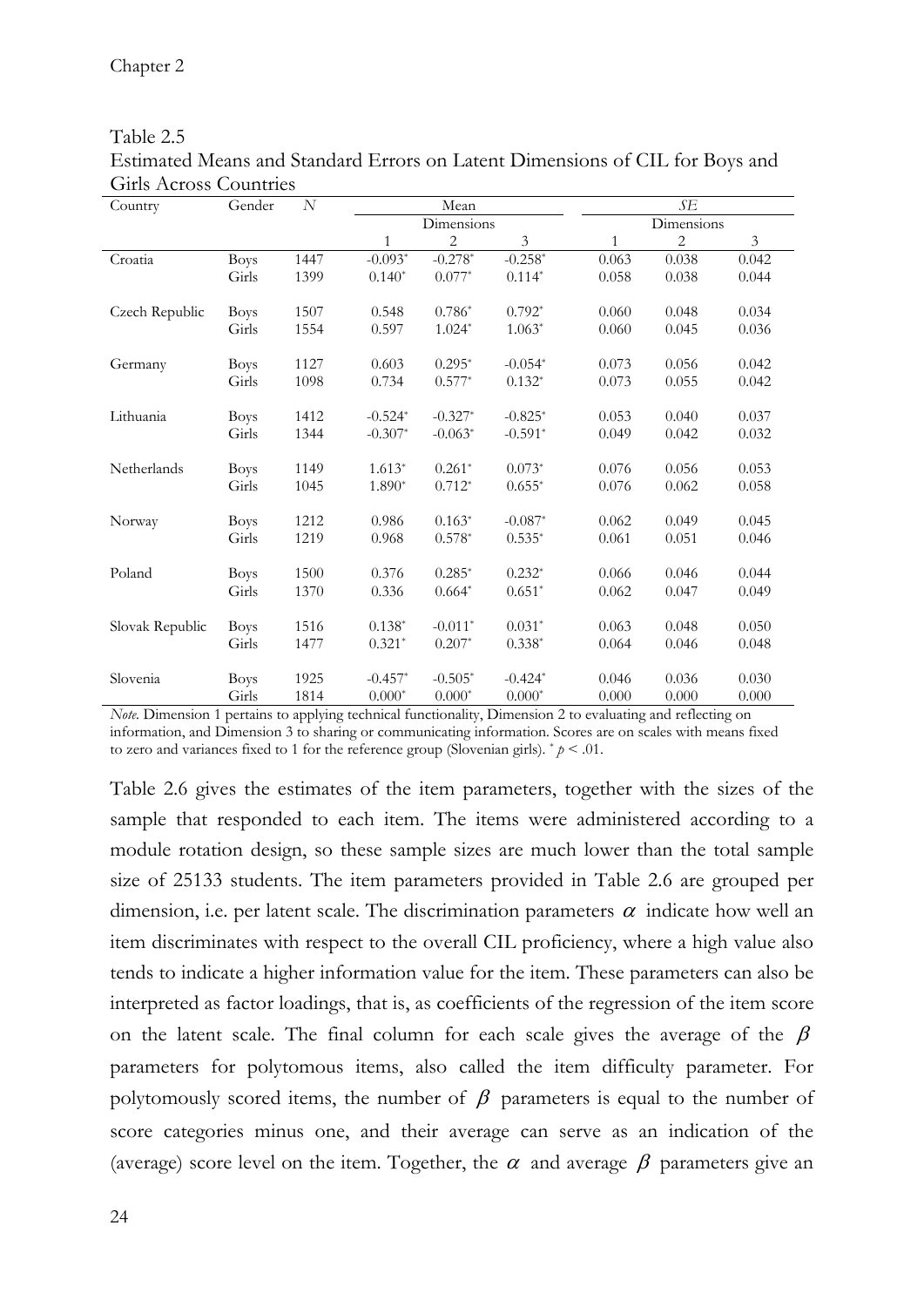indication of the contribution of the items to the reliability of a scale: the higher the  $\alpha$ parameter and the closer the  $\beta$  is to the mean of a group on the latent scale, the greater the contribution.

In general, the discrimination parameters for items measuring Dimension 1, applying technical functionality, are the smallest and  $\alpha$  estimates for Dimension 3, sharing or communicating information, the largest. This indicates that items for Dimension 3 discriminate best with respect to the overall CIL proficiency and are more likely to show a high item information value, whereas Dimension 1 discriminates the least. Looking at the item difficulty parameters, it becomes clear that, on average, Dimension 1 contains items with the lowest  $\beta$  estimates, indicating more easy items. For Dimension 2, evaluating and reflecting on information, the average of the  $\beta$ parameters is the highest, indicating that overall this dimension contains harder items.

At the item level, Table 2.6 shows that for the first dimension, item H03ZA has the highest  $\alpha$  estimate. This item asks students to open the internet browser application from the taskbar. For the second dimension, the items B09EL and S08BL show the highest  $\alpha$  estimates. These items require students to include the specified information in a webpage and to find required information on website pages, respectively. The largest  $\alpha$  value within the third dimension, as well as overall, is item B09GL where the task is to create a balanced layout for a webpage. Examples of items with relatively low  $\alpha$  estimates are items A01ZMZ, and A05ZA; identify who received an email by "cc" and to open webmail from a hyperlink. Item A05ZA also has a low  $\beta$  estimate, indicating that the item is easy. The hardest item in the test, showing a  $\beta$  estimate of 6.77, is item B04ZM, which asks the student to select a suitable website navigation structure for a given content on a webpage.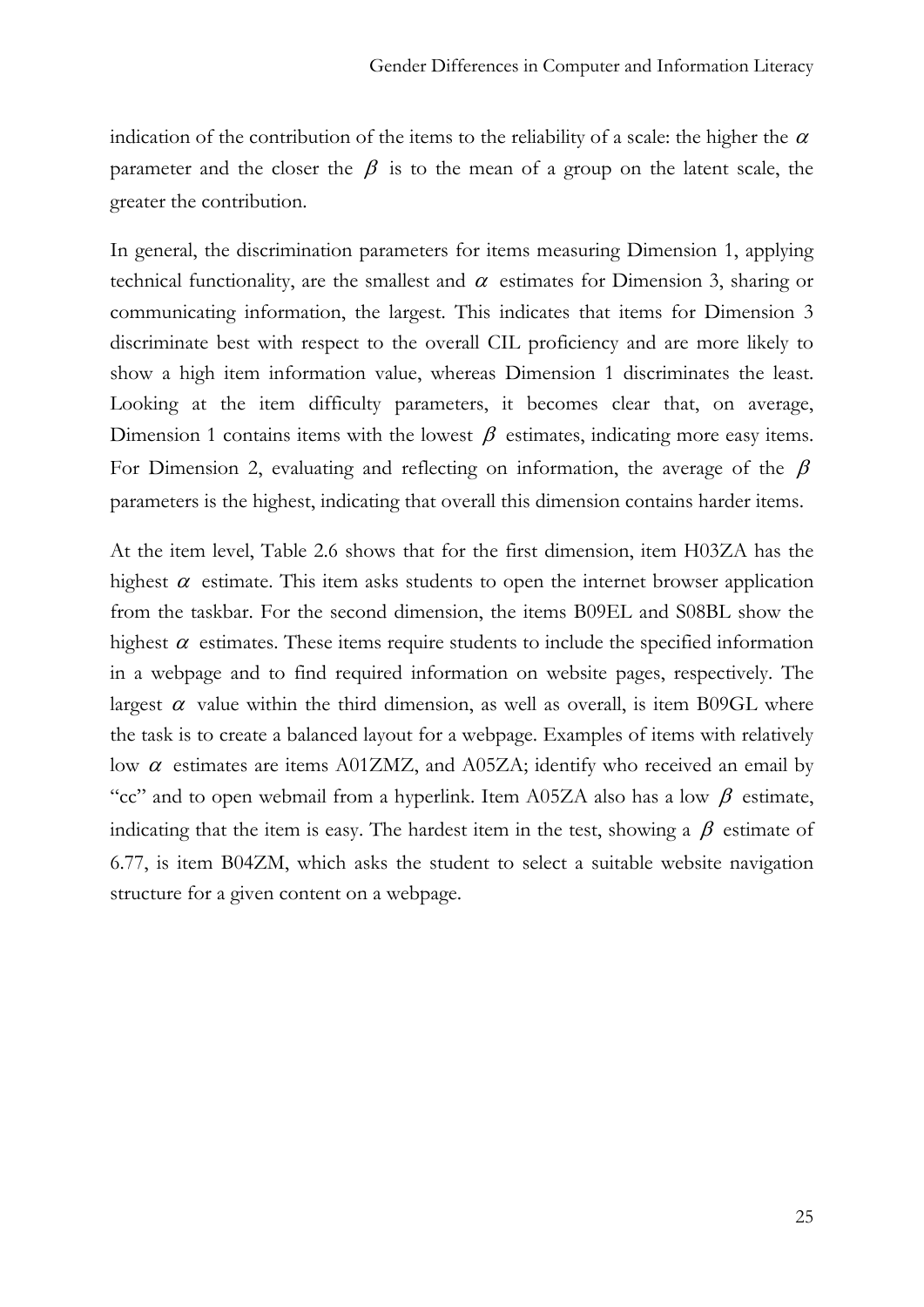#### Table 2.6

Parameter Estimates in the Three-Dimensional Generalized Partial Credit Model for Items According to Dimension

| Dimension 1: |                                  |                |          | Dimension 2:<br>Evaluating and reflecting |                               |       |                |          | Dimension 3:<br>Sharing or communicating |                           |       |                |          |               |
|--------------|----------------------------------|----------------|----------|-------------------------------------------|-------------------------------|-------|----------------|----------|------------------------------------------|---------------------------|-------|----------------|----------|---------------|
|              | Applying technical functionality |                |          |                                           | on information<br>information |       |                |          |                                          |                           |       |                |          |               |
| Item         | N                                | $M_i$          | $\alpha$ | $\overline{\beta}$                        | Item                          | N     | $M_i$          | $\alpha$ | $\overline{\beta}$                       | Item                      | N     | $M_i$          | $\alpha$ | $\bar{\beta}$ |
| A01ZMZ       | 12543                            | $\overline{4}$ | 0.26     | $-4.84$                                   | A03ZM                         | 12441 | $\overline{1}$ | 0.66     | $-4.32$                                  | A10AL                     | 12057 | 2              | 0.63     | $-0.91$       |
| A02ZA        | 9727                             | 1              | 0.36     | $-1.83$                                   | A06AC                         | 11428 | -1             | 0.50     | 3.28                                     | A10BF                     | 12057 | 3              | 0.14     | 0.05          |
| A05ZA        | 11867                            | 1              | 0.27     | $-8.86$                                   | $\rm A06BC$                   | 10877 | -1             | 0.47     | 2.28                                     | A10DL                     | 12057 | $\overline{2}$ | 0.47     | $-0.24$       |
| A08ZA        | 12002                            | -1             | 0.61     | $-9.28$                                   | A06CC                         | 10556 | $\overline{1}$ | 0.46     | 4.88                                     | $A10$ JL                  | 12057 | 1              | 0.61     | $-0.18$       |
| A09ZA        | 12537                            | 2              | 0.34     | $-0.55$                                   | A07ZC                         | 12215 | 1              | 0.51     | $-0.58$                                  | B09AL                     | 12314 | 2              | 0.83     | 0.37          |
| H01ZA        | 10325                            | 1              | 0.57     | $-1.86$                                   | A10HL                         | 12057 | 2              | 0.49     | 0.24                                     | B09BL                     | 12314 | 2              | 0.90     | $-0.88$       |
| H02ZA        | 12542                            | 2              | 0.41     | 1.33                                      | H05ZC                         | 12138 | -1             | 0.41     | 3.82                                     | B09FL                     | 12314 | 2              | 1.13     | 0.41          |
| H03ZA        | 12270                            | 1              | 0.88     | $-1.97$                                   | H06ZC                         | 12217 | $\overline{1}$ | 0.47     | 1.77                                     | B09GL                     | 12314 | 1              | 1.54     | $-0.45$       |
| B03ZA        | 8688                             | 1              | 0.54     | $-2.09$                                   | H07HL                         | 11529 | 2              | 0.37     | $-1.17$                                  | S08AL                     | 11727 | 1              | 0.95     | $-0.80$       |
| B06ZA        | 11704                            | 1              | 0.34     | $-8.23$                                   | H07IL                         | 11529 | 1              | 0.42     | $-0.38$                                  | S08DL                     | 11727 | 3              | 0.36     | 0.95          |
| B07BA        | 12526                            | -1             | 0.43     | $-6.65$                                   | B01ZC                         | 12023 | 1              | 0.37     | $-3.88$                                  | S08EL                     | 11727 | 2              | 0.72     | 1.16          |
| B07CA        | 12526                            | -1             | 0.42     | $-1.84$                                   | B02ZC                         | 11878 | 2              | 0.26     | $-2.78$                                  | $\textsc{S}08\textsc{GL}$ | 11727 | 2              | 0.44     | $-0.04$       |
| S03ZA        | 8734                             | $\mathbf{1}$   | 0.26     | $-2.43$                                   | B04ZM                         | 11612 | $\overline{1}$ | 0.27     | 6.77                                     |                           |       |                |          |               |
| S04BA        | 12386                            | -1             | 0.47     | $-1.27$                                   | B05ZA                         | 12210 | -1             | 0.48     | 0.14                                     |                           |       |                |          |               |
|              |                                  |                |          |                                           | B08ZZ                         | 12422 | 5              | 0.28     | $-2.77$                                  |                           |       |                |          |               |
|              |                                  |                |          |                                           | B09EL                         | 12314 | -1             | 1.53     | $-0.69$                                  |                           |       |                |          |               |
|              |                                  |                |          |                                           | S04AA                         | 12386 | -1             | 0.58     | 1.68                                     |                           |       |                |          |               |
|              |                                  |                |          |                                           | S08BL                         | 11727 | -1             | 1.22     | 0.05                                     |                           |       |                |          |               |
|              |                                  |                |          |                                           | S08CL                         | 11727 | 2              | 0.63     | $-0.10$                                  |                           |       |                |          |               |

*Note.* The item names correspond to the names used in the international databases of ICILS-2013 (available at www.iea.nl). *N* indicates the number of responses to the item, *Mi* to the maximum score points for the item.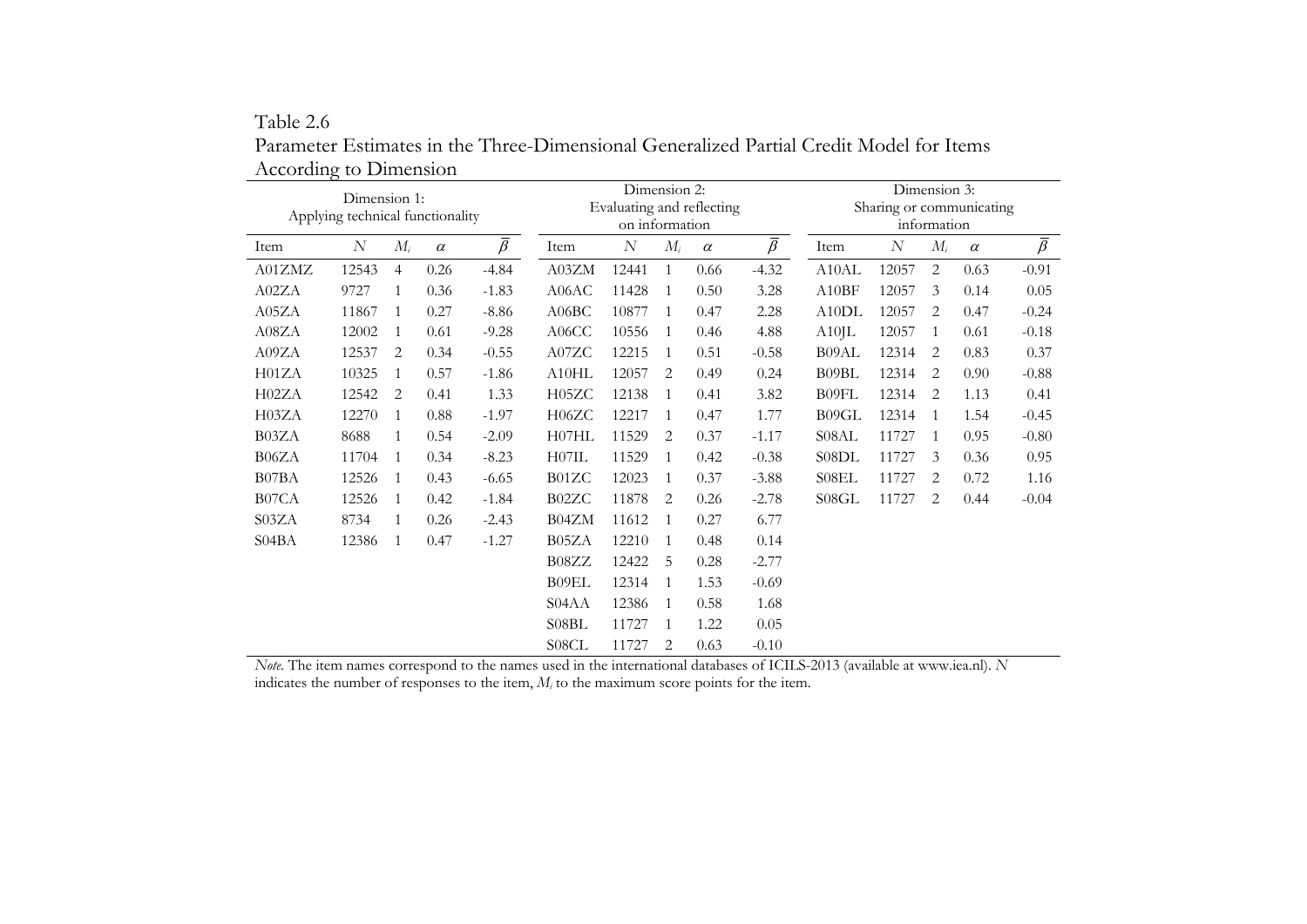The investigation of the fit of the three-dimensional model continued by evaluating the presence of item bias, that is, differential item functioning across gender and countries (research question 4). The motivation was that such items might confound the comparisons of boys and girls and of countries. Item bias was investigated by applying two methods. The first method was based on residuals that are calculated as the differences between observed mean item scores in subgroups, such as gender groups and countries, and their expected values under the three-dimensional GPCM. The second method was by comparing parameter estimates obtained in gender and country subgroups. The first method exists in many forms; the present application is based on the version by Glas and Jehangir (2014) and implemented in the MIRT/LEXTER software package (Glas, 2010). This method was applied in two forms. In the first form, the residuals were calculated for every combination of a gender group and a country, and their absolute values were then averaged over these 18 subgroups. For each dimension, these residuals are tabulated in Table 2.7 under the label 'R1'. High values in this column suggest an item functions differently for one or more groups of boys or girls in a country, that is, that there is item bias. In the second form, the residuals within these 18 subgroups were broken down further to create subgroups of respondents with low, medium and high total scores, resulting in a total of 54 subgroups. These residuals are summarized in Table 2.7 under the label 'R2' and can indicate if there is differential item functioning for subgroups of boys and girls. For example, whether certain items function differently for high achieving girls in particular. The residuals are scaled to lie between 0.0 and 1.0; 0.10 is often used as a critical value. Note that only a few items exceeded this critical value, so the overall conclusion based on this analysis is that item bias was not prevalent in this data set. Results from estimating the three-dimensional model excluding items with residuals larger than .10 showed no remarkable differences in group means or correlational structure. This further supports the conclusion that results were not influenced by cultural or gender item bias, based on this analysis.

Item bias was also investigated by a second method based on comparing parameter estimates obtained in gender and country subgroups. Therefore, the three-dimensional GPCM was estimated separately for each country under review to obtain an indication of the extent to which the parameters estimates were country-specific. The estimates for the Czech Republic and Slovenia showed the least agreement (Figure 2.1), with a correlation of .74. The strongest agreement was between estimates for Norway and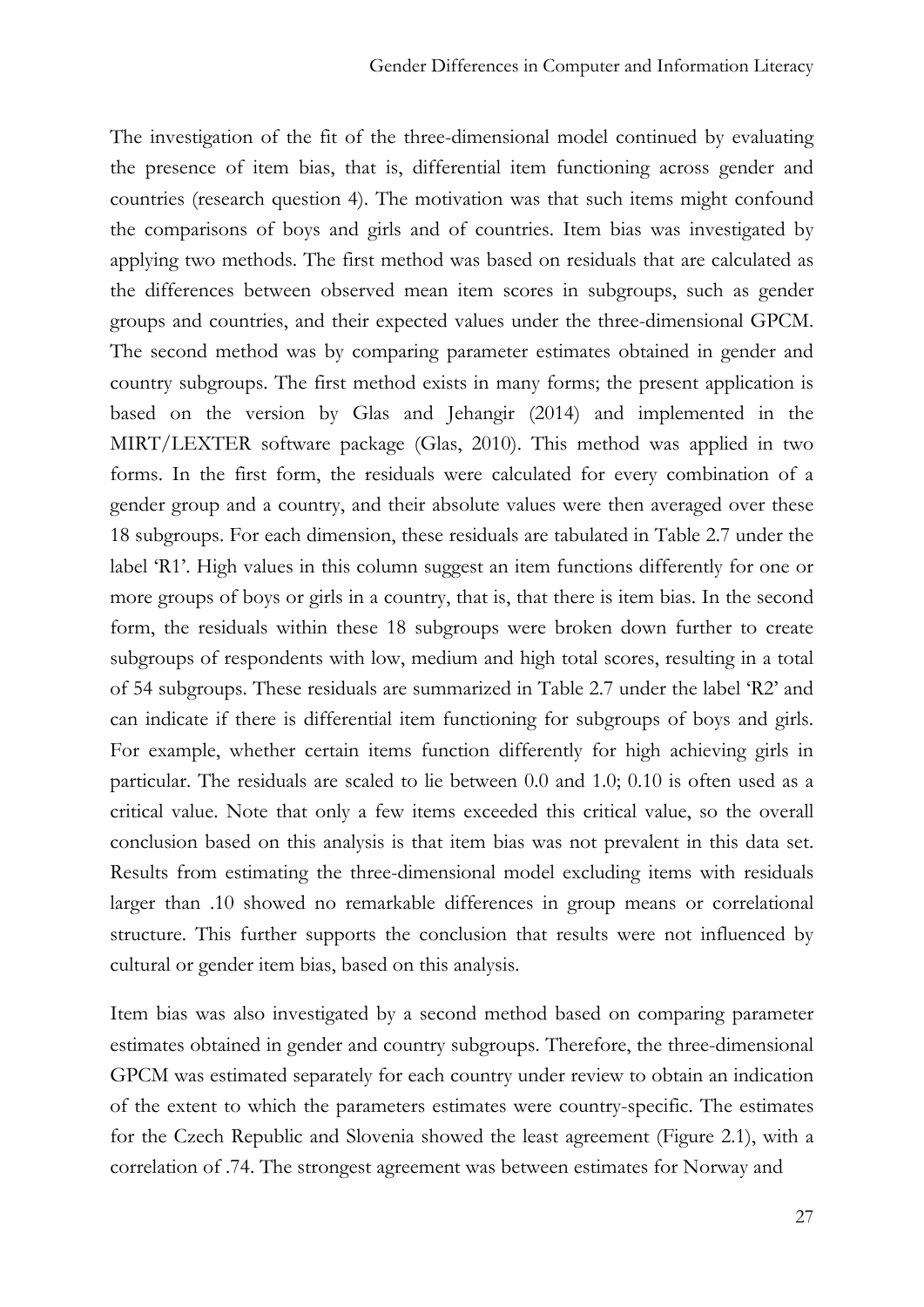Table 2.7

| Residual Analysis for the Three-Dimensional Generalized Partial Credit Model |
|------------------------------------------------------------------------------|
| for Items According to Dimension                                             |

|        | Dimension 1:       |                |       | Dimension 3:<br>Dimension 2: |      |         |                          |                |  |
|--------|--------------------|----------------|-------|------------------------------|------|---------|--------------------------|----------------|--|
|        | Applying technical |                |       | Evaluating and reflecting on |      |         | Sharing or communicating |                |  |
|        | functionality      |                |       | information<br>information   |      |         |                          |                |  |
| Item   | R1                 | R <sub>2</sub> | Item  | R1                           | R2   | Item    | R1                       | R <sub>2</sub> |  |
| A01ZMZ | 0.06               | 0.08           | A03ZM | 0.03                         | 0.03 | A10AL   | 0.10                     | 0.10           |  |
| A02ZA  | 0.05               | 0.06           | A06AC | 0.07                         | 0.07 | A10BF   | 0.07                     | 0.10           |  |
| A05ZA  | 0.02               | 0.02           | A06BC | 0.07                         | 0.08 | A10DL   | 0.14                     | 0.15           |  |
| A08ZA  | 0.00               | 0.00           | A06CC | 0.04                         | 0.05 | $A10$ L | 0.05                     | 0.06           |  |
| A09ZA  | 0.12               | 0.14           | A07ZC | 0.08                         | 0.08 | B09AL   | 0.08                     | 0.08           |  |
| H01ZA  | 0.05               | 0.05           | A10HL | 0.14                         | 0.15 | B09BL   | 0.08                     | 0.08           |  |
| H02ZA  | 0.16               | 0.17           | H05ZC | 0.05                         | 0.05 | B09FL   | 0.09                     | 0.10           |  |
| H03ZA  | 0.01               | 0.03           | H06ZC | 0.11                         | 0.11 | B09GL   | 0.07                     | 0.07           |  |
| B03ZA  | 0.05               | 0.05           | H07HL | 0.10                         | 0.11 | S08AL   | 0.05                     | 0.06           |  |
| B06ZA  | 0.01               | 0.02           | H07IL | 0.04                         | 0.05 | S08DL   | 0.17                     | 0.18           |  |
| B07BA  | 0.02               | 0.02           | B01ZC | 0.05                         | 0.05 | S08EL   | 0.09                     | 0.10           |  |
| B07CA  | 0.06               | 0.07           | B02ZC | 0.07                         | 0.08 | S08GL   | 0.13                     | 0.14           |  |
| S03ZA  | 0.10               | 0.11           | B04ZM | 0.02                         | 0.06 |         |                          |                |  |
| S04BA  | 0.03               | 0.04           | B05ZA | 0.04                         | 0.05 |         |                          |                |  |
|        |                    |                | B08ZZ | 0.16                         | 0.18 |         |                          |                |  |
|        |                    |                | B09EL | 0.04                         | 0.04 |         |                          |                |  |
|        |                    |                | S04AA | 0.05                         | 0.06 |         |                          |                |  |
|        |                    |                | S08BL | 0.03                         | 0.04 |         |                          |                |  |
|        |                    |                | S08CL | 0.03                         | 0.05 |         |                          |                |  |

*Note*. The item names correspond to the names used in the international databases of ICILS-2013 (available at www.iea.nl). Item and response category labels are provided in the international databases. R1 refers to the average of the residuals over all gender-by-country subgroups. R2 refers to the average of the residuals over low, medium and high scoring groups per gender per country.

Slovak Republic (see Figure 2.2, correlation .97). However, the overall correspondence provides no support for strong cultural differential item functioning and therefore supports the use of the three-dimensional GPCM across the nine countries to make country comparisons.

To assess the extent to which the parameter estimates for the three-dimensional GPCM differ for boys and girls within each country, the model was estimated for boys and girls country by country. A graphical representation of the estimates for boys and girls indicated that the estimates corresponded very well overall, with the greatest correspondence in Poland (Figure 2.3; correlation of .97), but the least in the Netherlands (Figure 2.4; correlation of .82). This indicates that there is little or no gender differential item functioning in the items.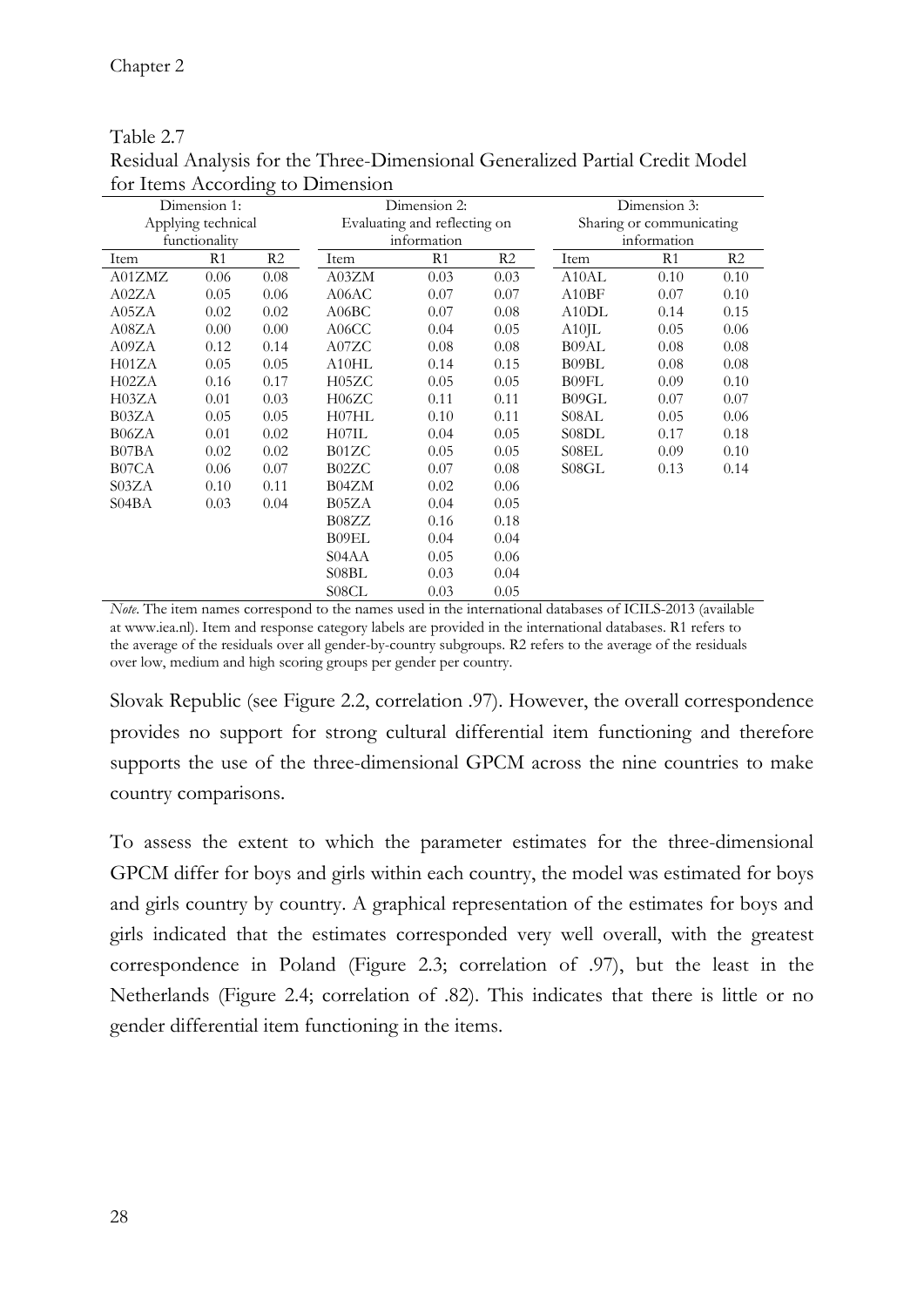

Figure 2.1 Parameter Estimates for Czech Republic and Slovenia.

Czech Republic

Figure 2.2 Parameter Estimates for Norway and Slovak Republic.

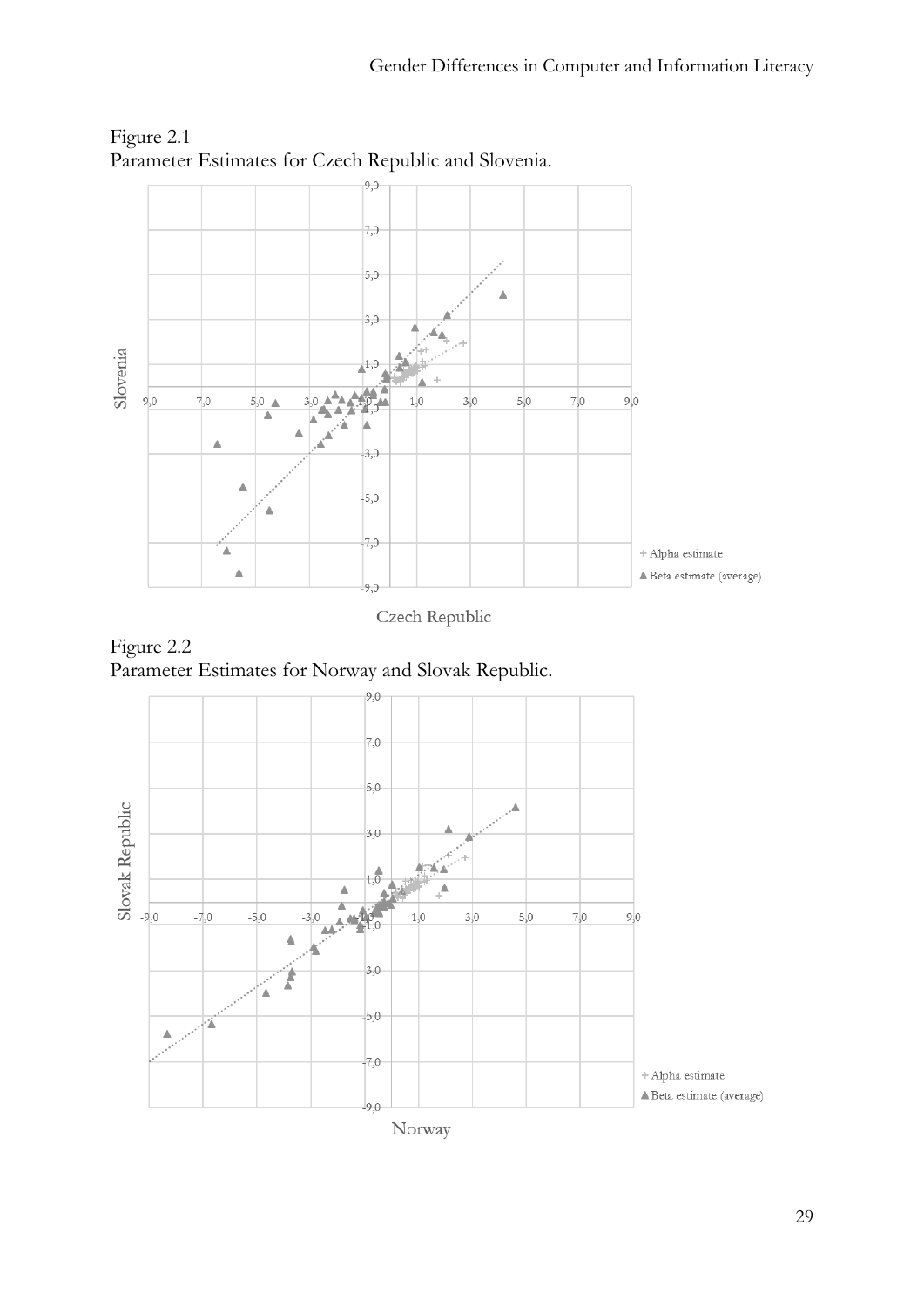

Figure 2.3 Parameter Estimates for Boys and Girls in Poland.



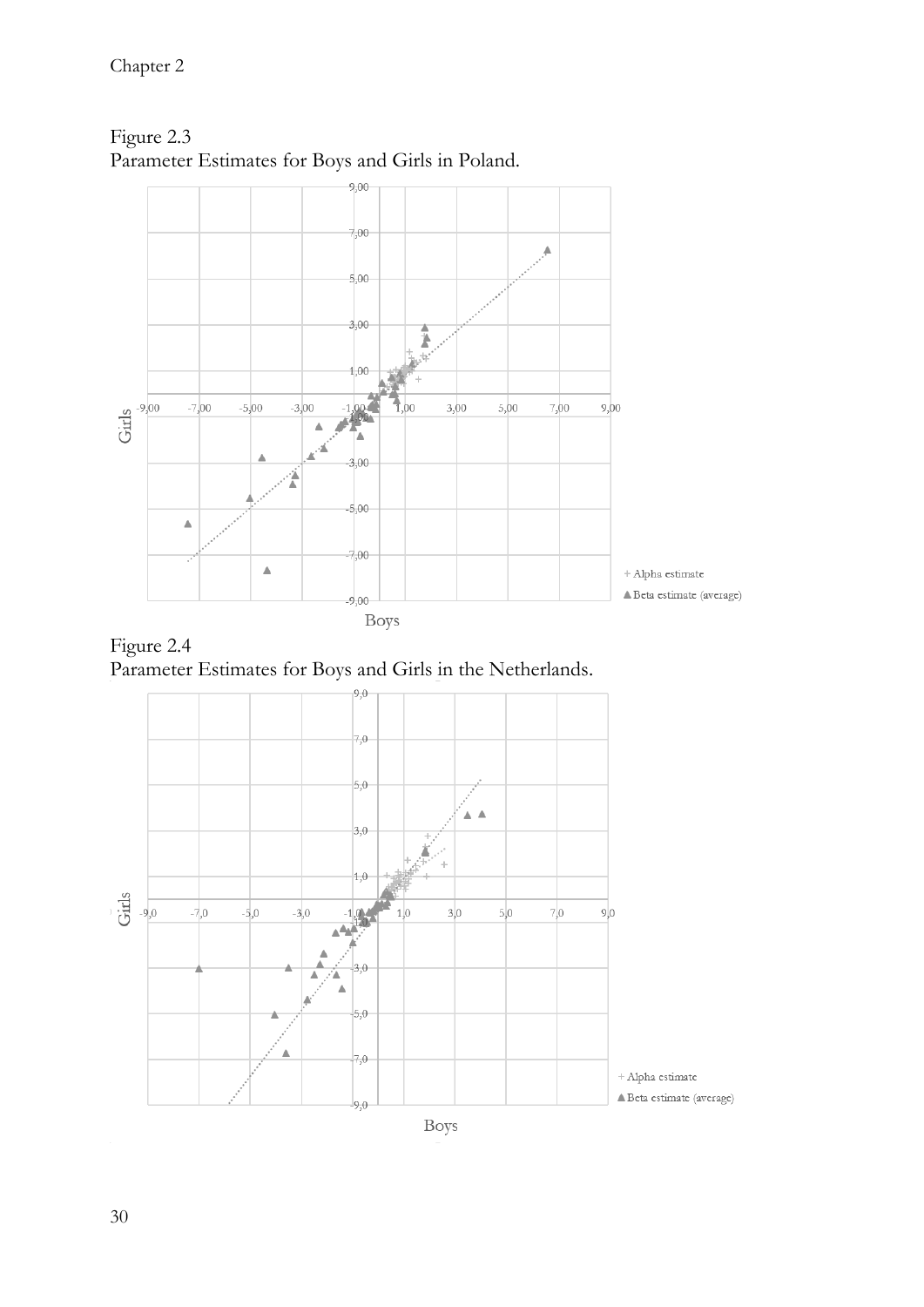# **2.4 Discussion**

The main purpose of this research was to explore whether the ICILS-2013 achievement test addressed the various dimensions of CIL and if so, whether the performances of girls and boys on these subscales differed across the participating European countries. The dimensional structure proposed consisted of three dimensions: (a) applying technical functionality, (b) evaluating and reflecting on information; and (c) sharing or communicating information. Four research questions guided the study and these are discussed below.

1*. Is a three-dimensional representation of computer and information literacy appropriate for the ICILS data, i.e., to what extent does the data fit a three-dimensional IRT measurement model in terms of model fit, correlation structure, and item loadings?* 

The estimated three-dimensional IRT model was found to fit the data from ICILS-2013 better than the unidimensional GPCM and PCM. The correlation structure showed high correlations between the three dimensions, and this was consistent across countries and genders. However, the clearest distinction was between Dimension 1 at the one hand and Dimensions 2 and 3 on the other, which corresponds with the distinction between the technical skills and information literacy known from the literature. The relative high correlations between the constructs can be interpreted as an affirmation of the integration of computer skills and information literacy into one competence: CIL. However, we believe multiple dimensions are still underlying this construct and assessing performance on these separate scales is useful to see where CIL differences originate from and which aspects could be targeted to remedy groups falling behind on CIL. Based on these findings, future research on the topic of CIL should consider using this dimensionality in the process of test development and scale analyses.

The third dimension, being able to make an information output product, was judged by the experts as a separate category of items in the ICILS test, not to be categorized in a two-dimensional model. However, it did show very high correlations with the second dimension. The item parameter estimates indicated that items on the scale for Dimension 3 are likely to show the highest information values for the CIL construct. Therefore, although the third dimension could not be clearly distinguished from Dimension 2, the items allocated to this scale do seem highly informative for measuring the CIL construct.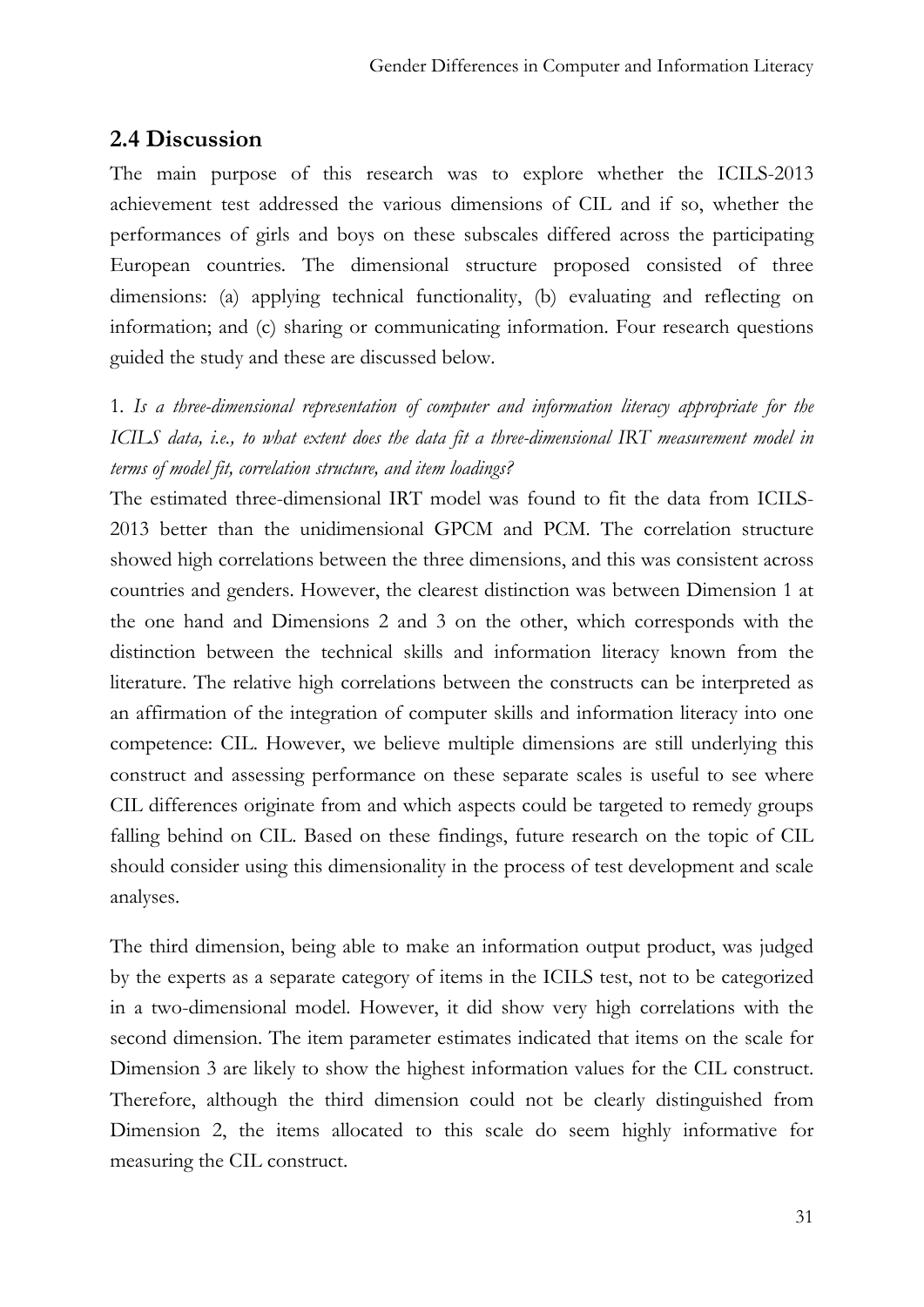The scale for applying technical functionality, on the other hand, had the lowest discrimination parameters and contained, on average, items with low  $\beta$  estimates, indicating more easy items. Future research should broaden the scope of item difficulties on this scale, as the literature suggests that boys and girls may perform differently on items requiring basic ICT skills and tasks requiring higher-order ICT competencies (e.g. Aesaert and Van Braak, 2015; Gui and Argentin, 2011). The current ICILS data did not enable such a comparison.

Students scored, on average, lower on Dimension 2 than on Dimension 1, suggesting room for improvement in evaluating and reflecting on information. It can be argued that in order to prepare students for participation in the current information society, information skills need more attention in education in these European countries. For example, the ICILS-2013 teacher survey asked teachers to what extent evaluating the credibility of digital information and validating the accuracy of digital information was emphasized in their teaching (Fraillon et al., 2014). Results indicate that teacher means were below the ICILS average in the majority of European countries. The non-European countries Australia, Canada and Chile reported a much stronger emphasis in the classrooms on these topics.

## 2*. In which dimensions of CIL are gender differences most prominent?*

The postulated hypothesis that girls have an advantage in performance on items in the more information-oriented dimensions (Dimensions 2 and 3) and that for performance on items assessing computer literacy (Dimension 1) the advantage is reversed or even non-existent, was supported. Girls indeed outperformed boys in most countries on the second dimension (evaluating and reflecting on information) and no significant gender differences were found for Dimension 1 (applying technical functionality). The gender gap in this latter area, identified by previous research (e.g. Janssen Reinen & Plomp, 1993) therefore no longer seems to exist. However, to conclude that the gender gap in ICT is truly closed, would require further research on gender differences in affective factors; for example, by investigating self-efficacy measured in CIL, as the confidence of girls in various types of computer use is just as relevant for their academic progress and professional careers as their actual skills. Findings from the student survey in ICILS-2013 suggest the gap is not closed for these affective factors. Boys scored substantially higher on the self-efficacy scale for higher-level ICT skills (Fraillon et al., 2014).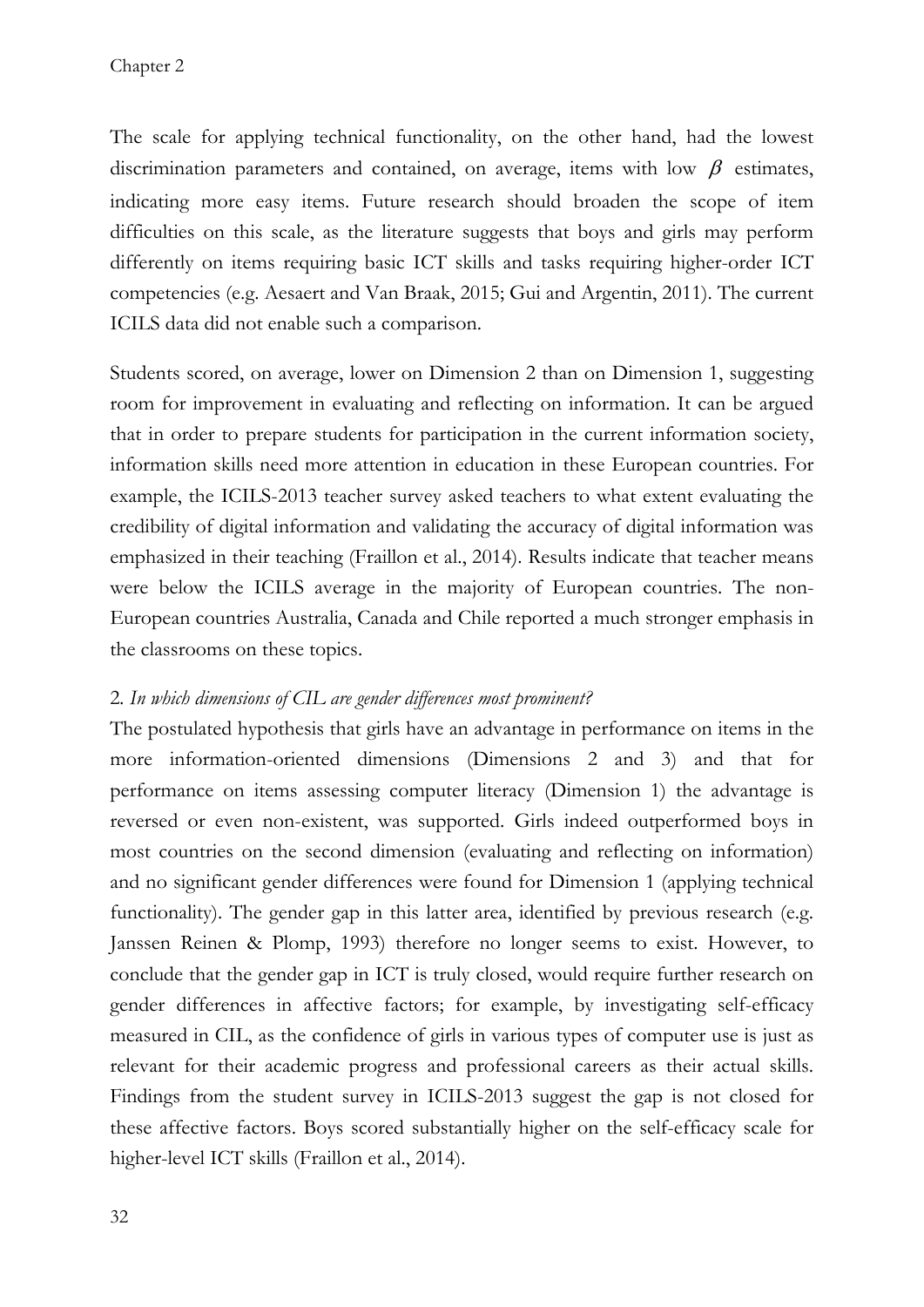The largest differences in favour of girls were on Dimension 3: sharing and communicating information. Although the conceptualisation of the third dimension deserves further attention, since items in this dimension were statistically not clearly identified as a separate subscale, the items showed good discrimination and gender differences are most prominent on these items. This finding may be explained by girls being more communication-oriented users of ICT, as reported by Tsai and Tsai (2010). Another possible explanation may be found in the overall advantage of girls in reading literacy (OECD, 2010; Mullis et al., 2012). The items for Dimension 3 often consisted of relatively extensive written instructions. More importantly, the ability to read, interpret and process the presented web-based information was essential to correctly complete these tasks. In future PIRLS, PISA or ICILS assessments, it would be interesting to combine the assessment of reading literacy and CIL and to examine gender differences in the relation between these two subjects.

In addition to this cross-sectional study, longitudinal studies and ICILS cycles can provide valuable additional information on the development of gender differences in CIL over time. Especially when a multidimensional perspective of CIL is taken.

## 3*. To what extent are these differences consistent across European countries participating in ICILS?*

The extent of gender differences on the separate scales varied from country to country, but no extreme difference was observed for one or several of the European countries under review. Although the number of countries in this study is limited, it suggests that the observed gender differences in CIL may be a common phenomenon, at least for European countries. The results thus provide evidence of general gender differences in CIL, but do not clearly point to, for example, educational systems with unique gender differences in CIL. A broader comparison among more countries participating in ICILS would be valuable future research on this topic.

## 4*. To what extent is the validity of the multidimensional IRT measurement model threatened by gender-related item bias and cultural item bias?*

We investigated item bias between genders and among countries as these item biases might affect the comparison of boys and girls and of countries. Both methods used, failed to uncover strong evidence for item bias across gender groups or countries. Therefore, results support the use of one model across the nine countries and confirm the validity of the group comparisons based on this model.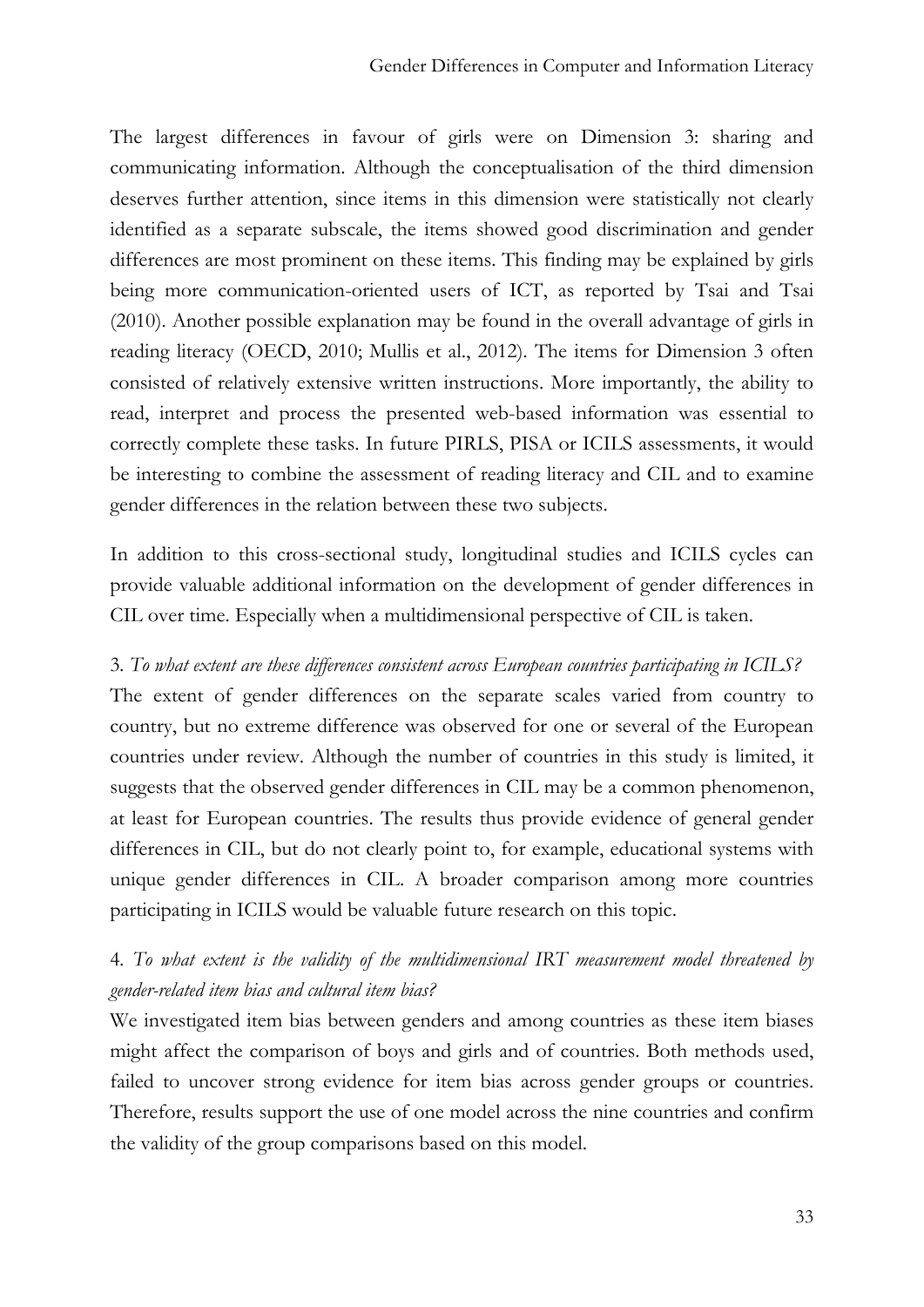Chapter 2

In conclusion, the results of this study support our postulated hypothesis on gender differences in CIL and the dimensionality of the construct. The findings shed a new light on the often-assumed disadvantaged position of girls and women in todays' information society, and provides directions for future studies on the topic with regard to dimensionality and item fit. However, before it can be convincingly concluded that the gender gap has closed or even reversed, more research is needed; for example, by assessing more challenging tasks for the computer literacy dimension and also by further investigating the gender differences in self-efficacy. In this study we specifically explored gender differences and found evidence for the assumption that the abilities of girls and boys differ between the dimensions of CIL. To deepen our understanding of gender differences in CIL - or possible differences between other groups of students, such as groups with different home environments, experiences or learning styles - we regard it important to acknowledge that CIL is not a unidimensional construct and that further exploration and conceptualisation of dimensions of CIL and its relationship with reading literacy is necessary. For curriculum developers, developers of learning materials, teacher training institutes, schools and teachers this information would be very valuable as ICILS-2013 convincingly showed that CIL should receive more attention in the intended and implemented curriculum of all participated countries, as most of the tested students turned out to be not a "digital native" at all (Fraillon et al., 2014).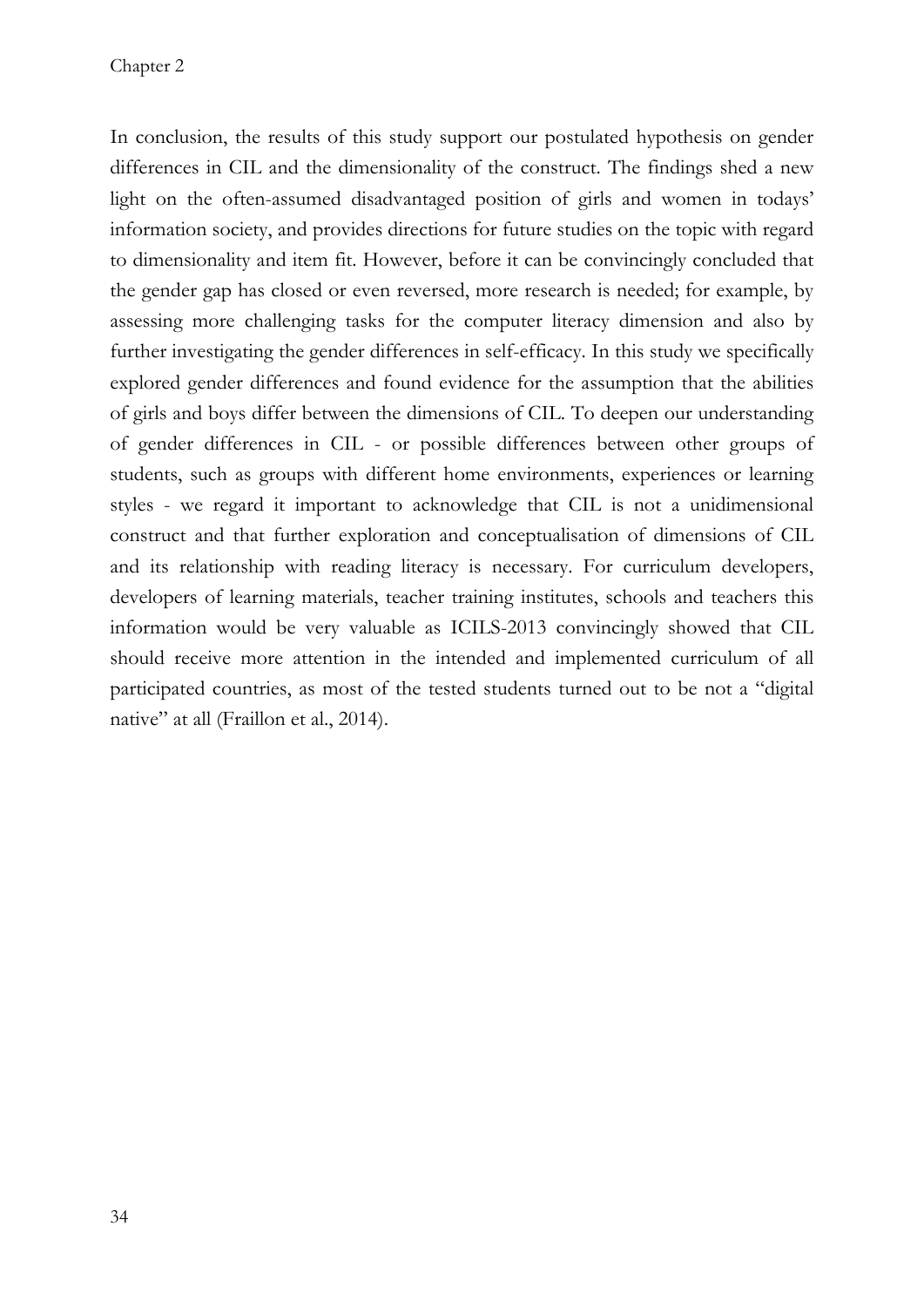# **Chapter 3 Modelling Parental Involvement and Reading Literacy: Handling Country-Specific Differences in Parental Involvement<sup>2</sup>**

## **Abstract**

-

Parental involvement is seen as a malleable factor in the student's home situation to enhance student achievement, though found effects are not univocal. The inconsistent results may be caused by differences between educational systems and cultural differences, or by the great variation in the methods used to assess student achievement and parental involvement across studies. This chapter describes how data from the Progress in International Reading and Literacy Study 2011 is used to develop a suitable psychometric framework to model country-specific differences in the multifaceted parental involvement construct, both at the item and scale level. Countryspecific differences, i.e. cultural differential item functioning (CDIF), in five constructed parental involvement components were identified using a Lagrange multiplier test statistic and modelled by the generalized partial credit model (GPCM) with (1) random item parameters, and (2) fixed item parameters for the 10 and 20 percent strongest cases of CDIF. Also, (3) a bi-factor application of the GPCM was introduced. All models clearly and consistently supported the identification of CDIF. Results did vary over the methods as the first two methods focus on identification of uniform CDIF and the bi-factor application on non-uniform CDIF. In the next chapter the relationship between the parental involvement scales, taking CDIF into account, and student achievement is evaluated.

<sup>2</sup>Based on Chapters 1, 3, 4, and 6 from: Punter, R. A., Glas, C. A. W., & Meelissen, M. R. M. (2016). *Psychometric Framework for Modeling Parental Involvement and Reading Literacy*. Cham: Springer.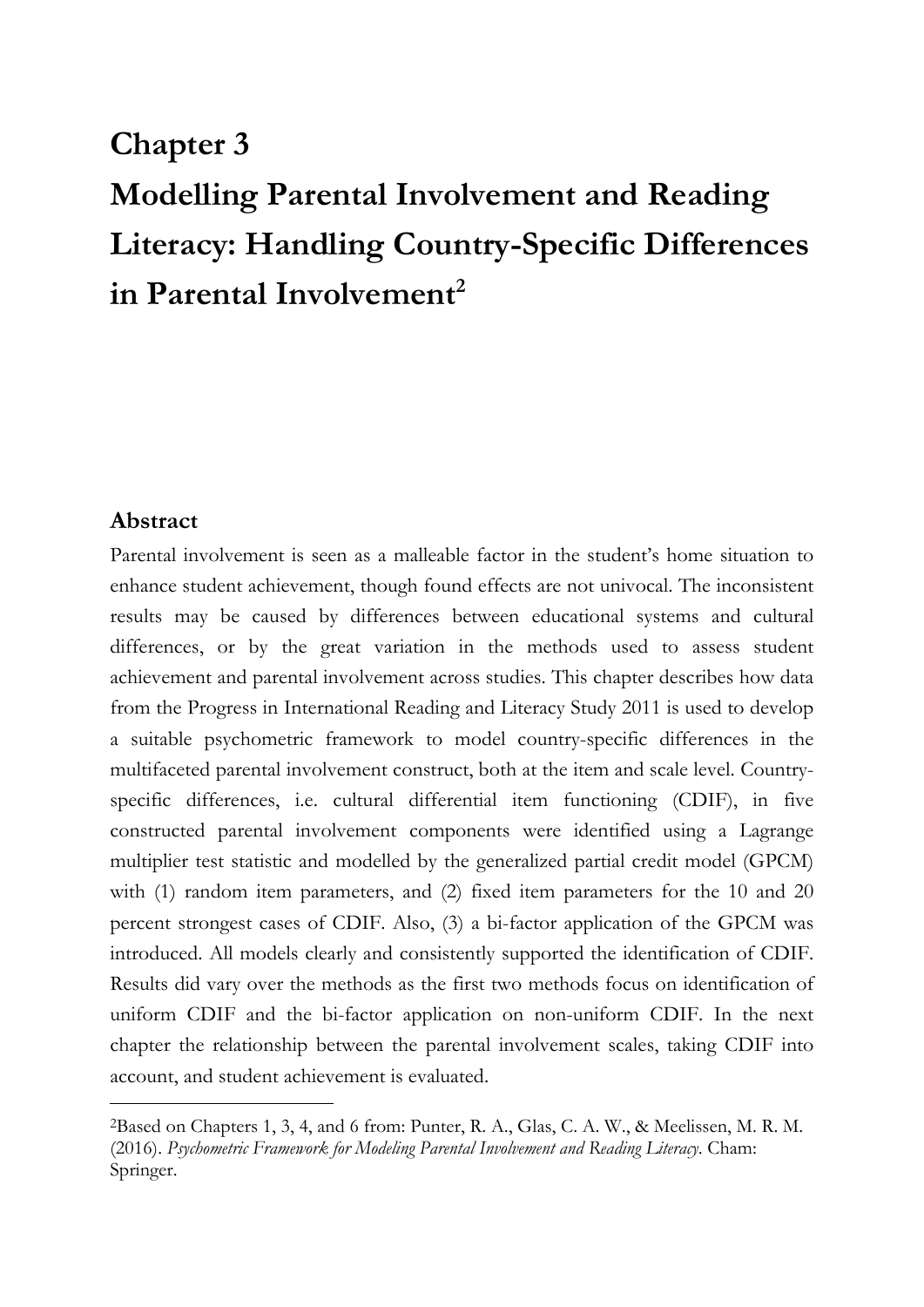# **3.1 Introduction**

Although the role of parental involvement, defined by Hill et al. (2004, p. 1491) as "parents' interactions with schools and with their children to promote academic success", in student achievement (and reading literacy in particular) is widely acknowledged, research findings regarding its effect differ considerably (Punter, Glas, & Meelissen, 2016a). The literature review on parental involvement and student achievement by Punter et al. pointed to several explanations for the inconsistent findings, such as the multidimensional nature of parental involvement that has led to a variety of definitions and measurements, making comparisons of findings across studies troublesome. Owing to this large variation in the methods and perspectives used to measure parental involvement and student achievement in these studies, it is difficult to establish whether the inconsistency in the results is caused by differences between educational systems and cultures, or by the method applied and the instruments used. Empirical research is therefore required into the measurement of student achievement and indicators of the parental involvement, and how comparisons can be made between educational systems (countries), to find out to what extent and under which conditions, parental involvement influences student achievement. In-depth analyses of large-scale international comparative data, such as that contained in the Progress in International Reading and Literacy Study (PIRLS) may provide a valuable addition to the research into parental involvement.

PIRLS is an international large-scale assessment study (ILSA) collecting data in over 40 countries on reading literacy achievement of students in Grade 4. In addition to the reading assessment, questionnaires are administered to collect a range of contextual factors that affect students' learning, among which parental involvement. The administration of questionnaires to students, parents as well as principals and teachers enables the measurement of parental involvement from these different perspectives. In addition, the use of the same instruments across countries paves the way for international comparisons. In the present study, the available indicators of parental involvement in the PIRLS-2011 data (Mullis, Martin, Foy, & Drucker, 2012) were matched to the framework for parental involvement by Punter et al. (2016a, p.10), resulting in multiple scales on parental involvement. However, in ILSAs such as PIRLS the extent to which the data of different countries can be usefully compared may be limited. Despite the high-quality demands for the translation of the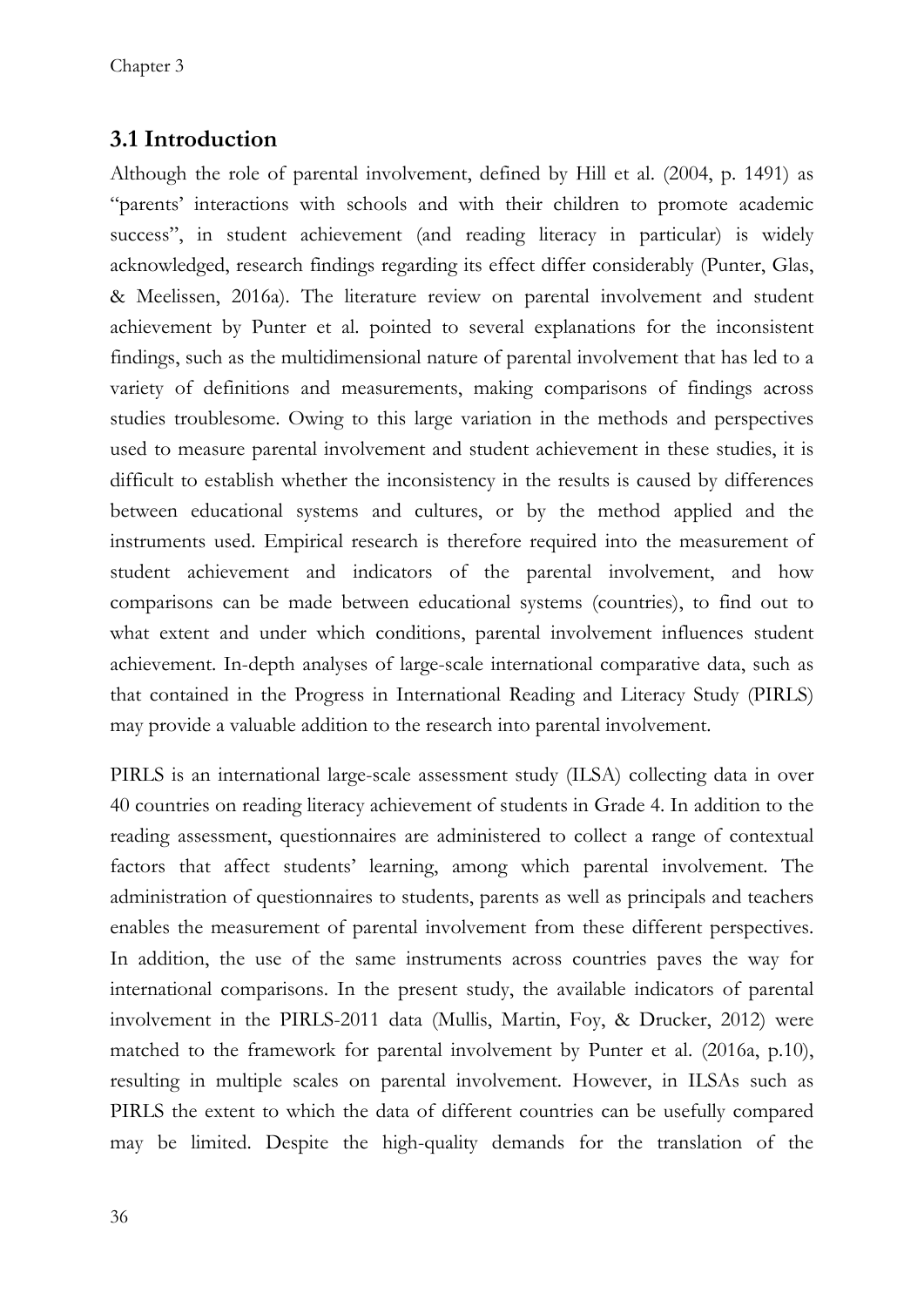instruments and the conditions of administration in each participating country, cultural differences could influence the international validity of the indicators measured. Particularly, item-by-country interactions may be present in the item parameters, indicating cultural differential item functioning (CDIF).

The research objective in the present chapter is to explore the extent to which there are any cultural differences (differences between countries) in the components that measure dimensions of parental involvement in PIRLS-2011 and to provide and compare ways to model these differences. To address this, five extracted item sets, each related to one of the above-mentioned dimensions of parental involvement, were scaled using item response theory (IRT) models and studied for CDIF. The detection and modelling of CDIF was done by applying random and fixed item parameters. Cultural differences in the construct were also studied using a bi-factor IRT model. Such a bi-factor model gives an indication of the extent to which the scale loads on the intended latent variable, for example a particular parental involvement component, and the extent to which it loads on a country-specific component. The applied methods are presented in this chapter and results are compared to evaluate their usefulness in identifying and modelling CDIF.

For the purpose of developing a psychometric framework, including CDIF, to assess the relation between parental involvement and reading literacy, this chapter starts out by presenting a framework to identify and model CDIF in the parental involvement construct in multiple ways. In the next chapter (Chapter 4) the relation between parental involvement and student achievement in reading literacy is further explored, using the scales constructed in this chapter.

# **3.2 Method**

## *3.2.1 Parental Involvement and Countries in PIRLS-2011*

Our analysis of the PIRLS-2011 data (Mullis, Martin, Foy, & Drucker, 2012) was guided by an analytic framework (Table 3.1), based on the dimensions of parental involvement in literature identified by Punter et al. (2016a). The framework matched the dimensions and perspectives to the available indicators of parental involvement in the PIRLS-2011 data. The first dimension they discerned from literature, i.e. homebased involvement from the perspective of parents, was split into two components or indicators: early literacy activities and help with homework. The early literacy activities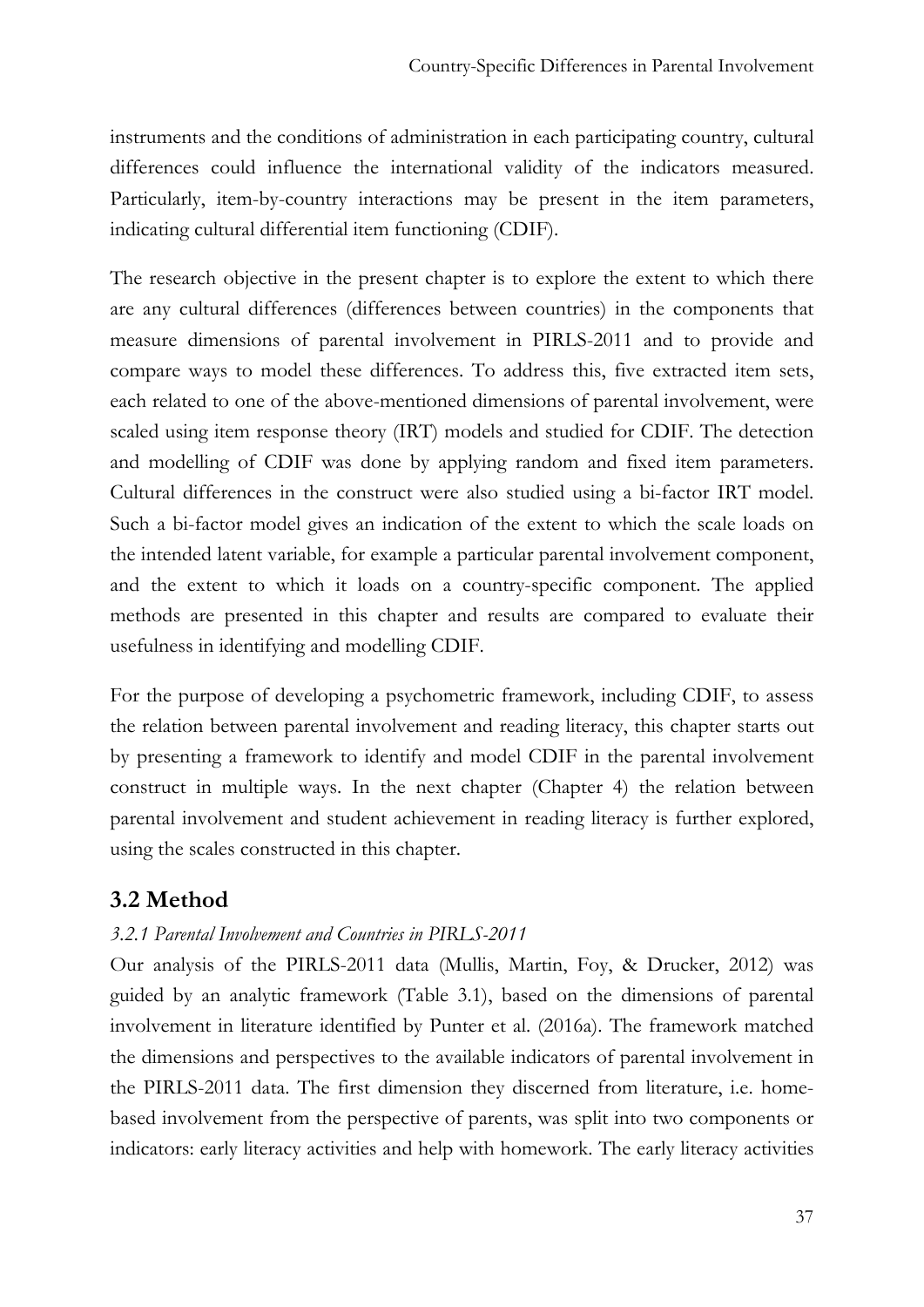component is measured by the PIRLS home questionnaire. In the international reports of PIRLS-2011, early literacy activities is the only component reported as a scale, with Cronbach's alphas ranging from .70 (Czech Republic, Hungary, Italy and Oman) to .88 (Romania), indicating high reliability (Martin & Mullis, 2012). Although the international report does not report the scale statistics on the items regarding parental help with homework, this component could be used in our analyses as well. A total of eight items asks about these practices in the home questionnaire. To consider the dimension of school-based involvement and home-school communication from the parent's perspective, three relevant items were selected from the home questionnaire. The number of items for this indicator is low, but the items do seem highly relevant to this context. The student's perception of parental involvement and the school's practices on parental involvement are measured by five items in the student questionnaire and 15 items in the school questionnaire, respectively.

Table 3.1

|                   |               | Components and nems for modeling I arental involvement Osing I HED-2011 Data |                | Item in       | Number         |
|-------------------|---------------|------------------------------------------------------------------------------|----------------|---------------|----------------|
| Component         | Source        | Question                                                                     | Item           |               | of             |
|                   |               |                                                                              | number         | international |                |
|                   |               |                                                                              | per            | datasets      | response       |
|                   |               |                                                                              | component      |               | categories     |
| 1 Early literacy  | Home          | Before your child began primary school, how                                  |                |               |                |
| activities before | questionnaire | often did you or someone else in your home                                   |                |               |                |
| beginning         |               | do the following activities with him or her?                                 |                |               |                |
| primary school    |               | Read books                                                                   | 1              | ASBH02A       | 3 <sup>a</sup> |
| (home-based       |               | Tell stories                                                                 | 2              | ASBH02B       | 3 <sup>a</sup> |
| involvement)      |               | Sing songs                                                                   | 3              | ASBH02C       | 3 <sup>a</sup> |
|                   |               | Play with alphabet toys                                                      | 4              | ASBH02D       | 3 <sup>a</sup> |
|                   |               | Talk about things you had done                                               | 5              | ASBH02E       | 3 <sup>a</sup> |
|                   |               | Talk about what you had read                                                 | 6              | ASBH02F       | 3 <sup>a</sup> |
|                   |               | Play word games                                                              | 7              | ASBH02G       | 3 <sup>a</sup> |
|                   |               | Write letters or words                                                       | 8              | ASBH02H       | 3 <sup>a</sup> |
|                   |               | Read aloud signs and labels                                                  | 9              | ASBH02I       | 3 <sup>a</sup> |
| 2 Help with       | Home          | How often do you or someone else in your                                     |                |               |                |
| homework          | questionnaire | home do the following things with your                                       |                |               |                |
| (home-based       |               | child?                                                                       |                |               |                |
| involvement)      |               | Discuss my child's schoolwork with                                           |                |               |                |
|                   |               | him/her                                                                      | 1              | ASBH09A       | 4 <sup>b</sup> |
|                   |               | Help my child with his/her                                                   |                |               |                |
|                   |               | schoolwork                                                                   | 2              | ASBH09B       | 4 <sup>b</sup> |
|                   |               | Make sure my child sets aside time to                                        |                |               |                |
|                   |               | do his/her homework                                                          | 3              | ASBH09C       | 4 <sup>b</sup> |
|                   |               | Ask my child what he/she learned in                                          |                |               |                |
|                   |               | school                                                                       | $\overline{4}$ | ASBH09D       | 4 <sup>b</sup> |
|                   |               | Check if my child has done his/her                                           |                |               |                |
|                   |               | homework                                                                     | 5              | ASBH09E       | 4 <sup>b</sup> |
|                   |               | Help my child practice his/her                                               |                |               |                |
|                   |               | reading                                                                      | 6              | ASBH09F       | 4 <sup>b</sup> |
|                   |               |                                                                              |                |               | (continued)    |

Components and Items for Modelling Parental Involvement Using PIRLS-2011 Data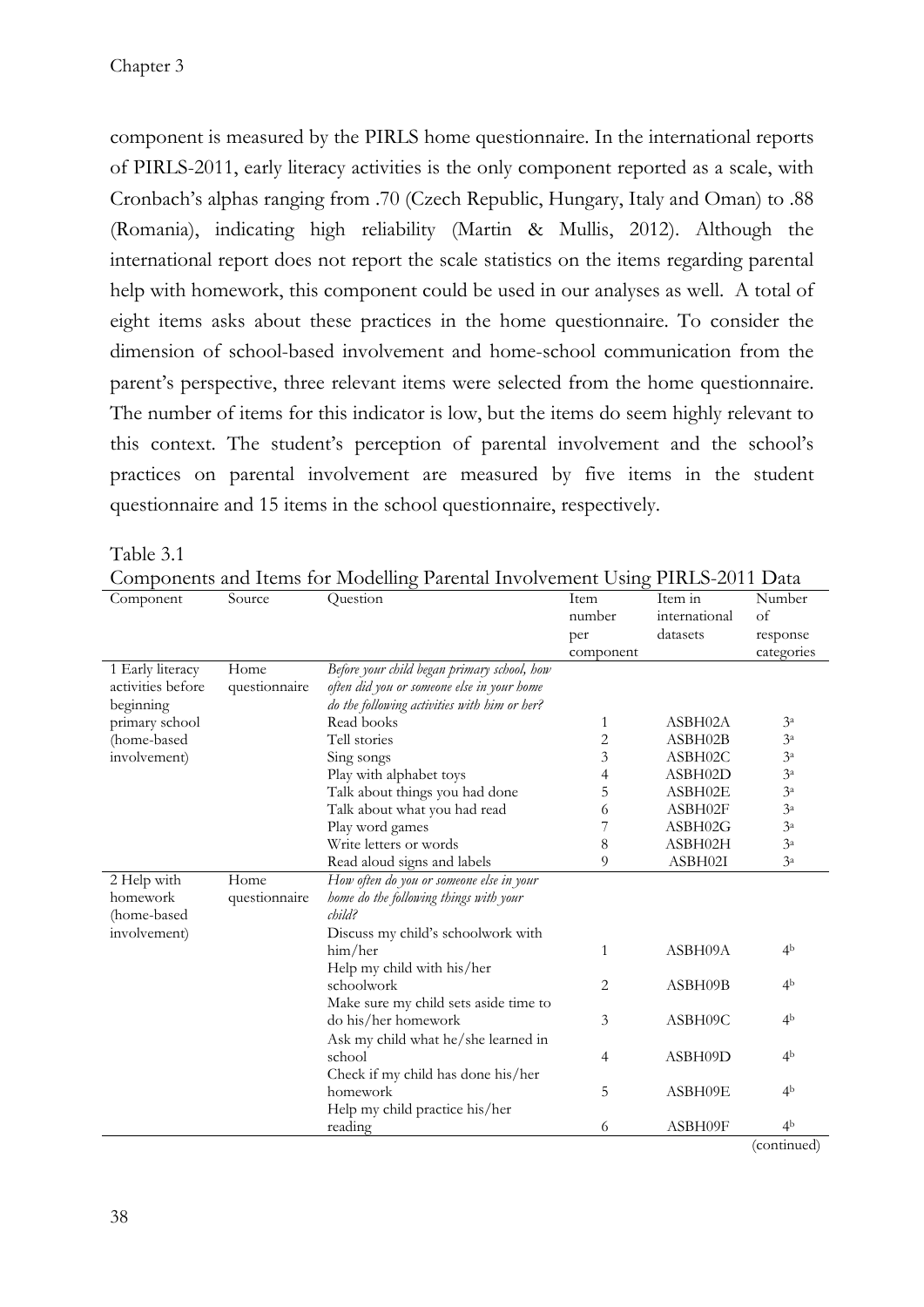| Component                                                      | Source                   | Question                                                                                                                                                                                    | Item<br>number<br>per<br>component | Item in<br>international<br>datasets | Number<br>of<br>response<br>categories |
|----------------------------------------------------------------|--------------------------|---------------------------------------------------------------------------------------------------------------------------------------------------------------------------------------------|------------------------------------|--------------------------------------|----------------------------------------|
|                                                                |                          | Help my child practice his/her math<br>skills                                                                                                                                               | 7                                  | ASBH09G                              | 4 <sup>b</sup>                         |
|                                                                |                          | Talk with my child about what<br>he/she is reading                                                                                                                                          | 8                                  | ASBH09H                              | 4 <sup>b</sup>                         |
| 3 School                                                       | Home                     | What do you think of your child's school?                                                                                                                                                   |                                    |                                      |                                        |
| practices on<br>parental<br>involvement,                       | questionnaire            | My child's school includes me in my<br>child's education<br>My child's school should make a                                                                                                 | 1                                  | ASBH10A                              | 4 <sup>c</sup>                         |
| parent<br>perspective<br>(home-school<br>communication)        |                          | greater effort to include me in my<br>child's education<br>My child's school should do better at                                                                                            | 2                                  | ASBH10B                              | 4 <sup>c</sup>                         |
|                                                                |                          | keeping me informed of his/her<br>progress                                                                                                                                                  | 3                                  | ASBH10E                              | 4 <sup>c</sup>                         |
| 4 Parental<br>involvement,<br>student                          | Student<br>questionnaire | How often do the following things happen at<br>bome?<br>My parents ask me what I am                                                                                                         |                                    |                                      |                                        |
| perspective<br>(home-based                                     |                          | learning in school<br>I talk about my schoolwork with my                                                                                                                                    | 1                                  | ASBG07A                              | 4 <sup>b</sup>                         |
| involvement)                                                   |                          | parents<br>My parents make sure that I set aside                                                                                                                                            | 2                                  | ASBG07B                              | 4 <sup>b</sup>                         |
|                                                                |                          | time for my homework<br>My parents check if I do my                                                                                                                                         | 3                                  | ASBG07C                              | 4 <sup>b</sup>                         |
|                                                                |                          | homework                                                                                                                                                                                    | 4                                  | ASBG07D                              | 4 <sup>b</sup>                         |
|                                                                |                          | Do you read for any of the following<br>reasons?                                                                                                                                            |                                    |                                      |                                        |
|                                                                |                          | My parents like it when I read                                                                                                                                                              | 5                                  | ASBR09C                              | 4c                                     |
| 5 School<br>practices on<br>parental<br>involvement,<br>school | School<br>questionnaire  | How often does your school do the following<br>for parents concerning individual students?<br>Inform parents about their child's<br>learning progress<br>Inform parents about the behaviour | 1                                  | ACBG11AA                             | 4 <sup>d</sup>                         |
| perspective<br>(home-school                                    |                          | and well-being of their child at<br>school                                                                                                                                                  | 2                                  | ACBG11AB                             | 4 <sup>d</sup>                         |
| communication,<br>school-based                                 |                          | Discuss parents' concerns or wishes<br>about their child's learning<br>Support individual parents in helping                                                                                | 3                                  | ACBG11AC                             | 4 <sup>d</sup>                         |
| involvement)                                                   |                          | their child with schoolwork                                                                                                                                                                 | 4                                  | ACBG11AD                             | 4 <sup>d</sup>                         |
|                                                                |                          | How often does your school ask parents to<br>do the following?<br>Volunteer for school projects,<br>programs, and trips<br>Serve on school committees                                       | 5<br>6                             | ACBG11BA<br>ACBG11BB                 | 4 <sup>d</sup><br>4 <sup>d</sup>       |
|                                                                |                          | How often does your school do the following<br>for parents in general?<br>Inform parents about the overall                                                                                  |                                    |                                      |                                        |
|                                                                |                          | academic achievement of the school<br>Inform parents about school                                                                                                                           | 7                                  | ACBG11CA                             | 4 <sup>d</sup>                         |
|                                                                |                          | accomplishments                                                                                                                                                                             | 8                                  | ACBG11CB                             | 4 <sup>d</sup>                         |

Table 3.1 (continued)

(continued)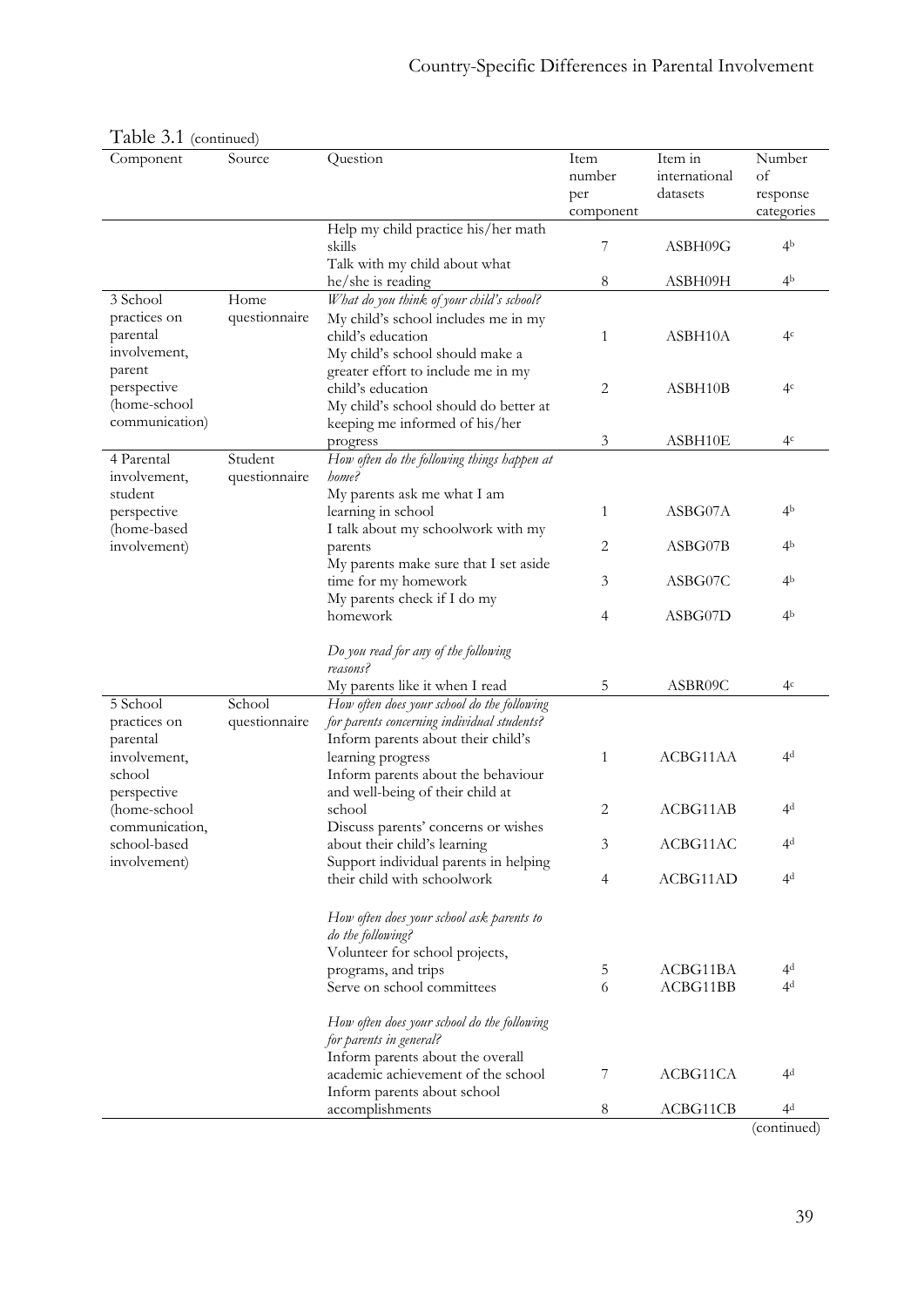Table 3.1 (continued)

| Component | Source | Question                               | Item<br>number | Item in<br>international | Number<br>of   |
|-----------|--------|----------------------------------------|----------------|--------------------------|----------------|
|           |        |                                        | per            | datasets                 | response       |
|           |        |                                        | component      |                          | categories     |
|           |        | Inform parents about the educational   |                |                          |                |
|           |        | goals and pedagogic principles of the  |                |                          |                |
|           |        | school                                 | 9              | ACBG11CC                 | 4 <sup>d</sup> |
|           |        | Inform parents about the rules of the  |                |                          |                |
|           |        | school                                 | 10             | ACBG11CD                 | 4 <sup>d</sup> |
|           |        | Discuss parents' concerns or wishes    |                |                          |                |
|           |        | about the school's organization        | 11             | ACBG11CE                 | 4 <sup>d</sup> |
|           |        | Provide parents with additional        |                |                          |                |
|           |        | learning materials                     | 12             | ACBG11CF                 | 4 <sup>d</sup> |
|           |        | Organize workshops or seminars for     |                |                          |                |
|           |        | parents on learning or pedagogical     |                |                          |                |
|           |        | <i>issues</i>                          | 13             | ACBG11CG                 | 4 <sup>d</sup> |
|           |        | How would you characterize each of the |                |                          |                |
|           |        | following within your school?          |                |                          |                |
|           |        | Parental support for student           |                |                          |                |
|           |        | achievement                            | 14             | ACBG12E                  | 5 <sup>e</sup> |
|           |        | Parental involvement in school         |                |                          |                |
|           |        | activities                             | 15             | ACBG12F                  | 5 <sup>e</sup> |

*Note*. The datasets are described in detail in Foy and Drucker (2013).<br><sup>a</sup> Category labels are: 0 - Often, 1 - Sometimes, 2 - Never or almost never.<br><sup>b</sup> Category labels are: 0 - Every day or almost every day, 1 - Once or 3 - Never or almost never.

c Category labels are: 0 - Agree a lot, 1 - Agree a little, 2 - Disagree a little, 3 - Disagree a lot.

d Category labels are, after recoding: 0 - More than three times a year, 1 – Two to three times a year, 2 - Once a year, 3 - Never.

e Category labels are: 0 - Very high, 1 - High, 2 - Medium, 3 - Low, 4 - Very low.

For this study, we initially considered the data from 43 countries participating in PIRLS-2011; countries for which the average achievement in student reading literacy was not reliably measured were excluded (Mullis, Martin, Foy, & Drucker, 2012). However, two countries, England and the USA, did not administer the home questionnaire and were therefore not included in the scale analyses for components 1 to 3, using items from the home questionnaire.

#### *3.2.2 Modelling Steps*

Figure 3.1 illustrates the process of identifying and modelling CDIF in this study. Details on the models are provided in the next section. The analyses started by modelling the five scales using the partial credit model (PCM; Masters, 1982) and the generalized partial credit model (GPCM; Muraki, 1992) to see how well the scales perform by means of global and local reliability. Global reliability of a scale refers to the ratio of the systematic and the total variance in the  $\theta$ -parameter within a country, local reliability to the extent to which different  $\theta$ -values can be distinguished from each other. In step two, the first global indication of CDIF is provided by comparing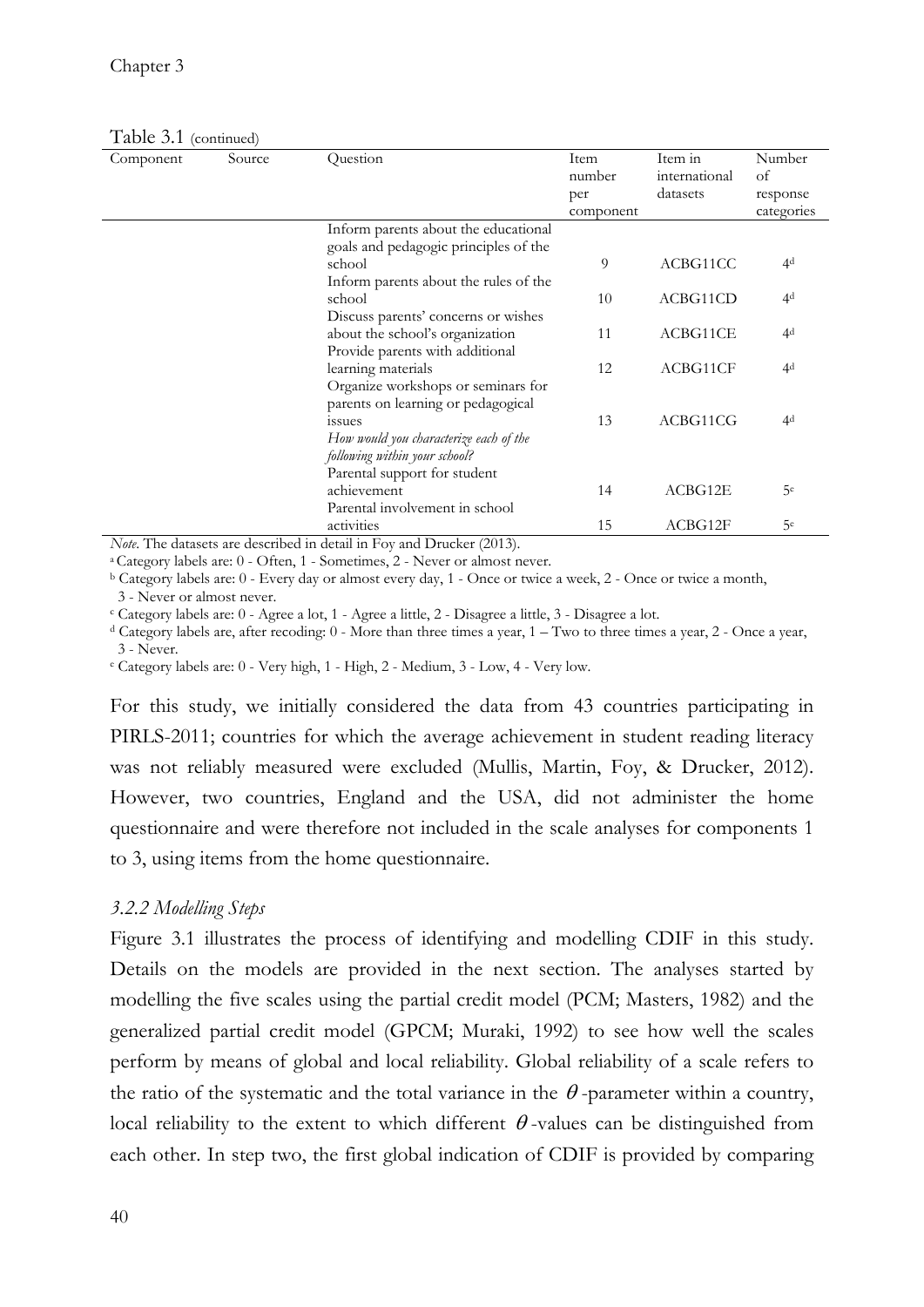the GPCM to a GPCM with random item parameters. More specific indications of CDIF are obtained by the residual approach in step three. This includes residual analyses to identify strong cases of CDIF and the application of a so-called split item approach to the 10% and 20% strongest CDIF cases. In step four, the five scales are modelled using the bi-factor application of the GPCM, providing information on the cultural differences based on the country-specific factor loadings. The final step of analyses is comparing the methods of modelling CDIF.

## Figure 3.1

Steps in Modelling Cultural Differential Item Functioning.

| Step 1: Modelling PCM and GPCM<br>Scale and item characteristics          |  |
|---------------------------------------------------------------------------|--|
| Indication of global and local reliabilities                              |  |
| Step 2: Comparison of GPCM and random GPCM                                |  |
| Step 3: Residual modelling of CDIF using LM test statistics               |  |
| Indication of absolute CDIF under PCM and GPCM                            |  |
| Residual analysis for country-item interaction                            |  |
| Distribution of CDIF across components                                    |  |
| Step 4: Bi-factor modelling of CDIF                                       |  |
| Outliers in country-specific factor loadings as indicator for CDIF        |  |
| Distribution of outliers of country-specific factor loadings across items |  |
| Step 5: Comparison of the residual and bi-factor approach to CDIF         |  |
| Correlation and agreement between residual and bi-factor modelling        |  |
| Correlation between country means under different GPCM models             |  |

## *3.2.3 Description of the Models*

We describe the procedure for the bi-factor model, combined with the PCM and GPCM as IRT models, since these two models were the ones we selected for the present study. However, the approach also applies to other IRT models, such as the graded response model (Samejima, 1969), the sequential model (Tutz, 1990), and other versions of these models with random item parameters instead of fixed item parameters.

The bi-factor model used in this study was in two parts: a measurement model (i.e., an IRT model) and a structural model. The measurement model pertains to a polytomously-scored response of a student *n* to an item *i.* The possible item scores range from 0 to  $m_i$  and the score of student *n* on item *i* is denoted by the variables  $x_{nij}$  $(j = 0, \ldots, m_i)$  where  $x_{nij} = 1$  if the response is in category *j* and zero otherwise. Note that *mi* has an index *i*, which indicates that the maximum score of items can differ.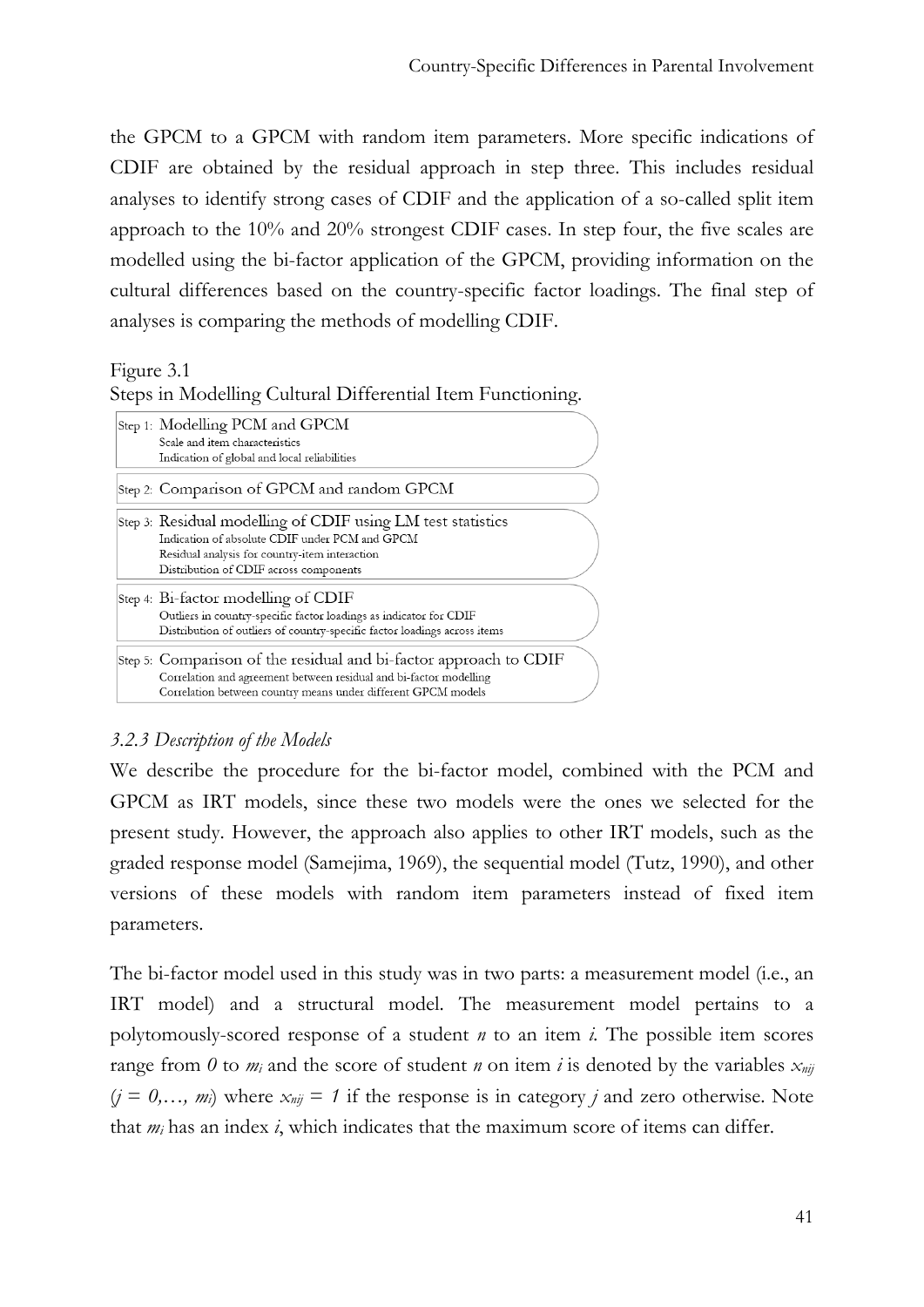Chapter 3

In the bi-factor GPCM, the probability of scoring in category  $j$  ( $j = 0,..., m_i$ ) is given by

$$
p_{ij}(\theta_n) = P(x_{nij} = 1 | \theta_n, a, b) = \frac{\exp\left(\sum_{b=1}^j a_{i0} \theta_{n0} + a_{ig(n)} \theta_{ng(n)} - b_{ib}\right)}{1 + \sum_{k=1}^m \exp(\sum_{b=1}^k a_{i0} \theta_{n0} + a_{ig(n)} \theta_{ng(n)} - b_{ib})},
$$
(3.1)

where  $\theta_{n0}$  is the score of a student *n* on the latent scale pertaining to all countries,  $\theta_{ng(n)}$  is the score on a country-specific latent dimension, and the index  $g(n)$  indicates the country to which student *n* belongs. Further, *ai0* and *aig(n)* are the factor loadings of item *i* on these two dimensions, and  $b_{ib}$  ( $b = 1,..., m_i$ ) is the item location parameter. The location parameter *bih* is the position on the latent scale, where it is assumed that summations such as  $h=1$  to  $\theta$  result in zero. The unidimensional GPCM lacks the country-specific dimensions  $\theta_{n g(n)}$  and the associated factor loadings  $a_{ig(n)}$ . Further, the PCM is obtained by fixing all item parameters *ai0* to 1.

The formula for the response probability and subsequent derivations can be simplified by introducing the re-parametrization 1 *j ij*  $\sum_{ik}$ *h*  $d_{ii} = \sum b$  $=\sum_{b=1}^{s} b_{ib}$  and by defining  $a_{ig}^{t} \theta_{n}$  as the inner product of the vectors  $(a_{i0}, a_{i\theta(n)})$  and  $(\theta_{n0}, \theta_{n\theta(n)})$ , respectively. Thus, Eq. (3.1) becomes

$$
p_{ij}(\theta_n) = \frac{\exp\left(j a_{ij}^t \theta_n - d_{ij}\right)}{1 + \sum_{k=1}^{m_i} \exp\left(ka_{ij}^t \theta_n - d_{ik}\right)}
$$
(3.2)

The  $\theta_0$ -dimension is the general dimension that pertains to all countries and is the basis for the comparison of the countries. The  $\theta_{g}$ -dimensions are the country-specific dimensions, and the factor loadings on these dimensions give an indication of countryby-item interaction. It is assumed that within each country *g*, the dimensions  $\theta_0$  and  $\theta_2$ have a bi-variate normal distribution  $N(\theta_n, \theta_m; \mu_g, \Sigma_g)$ . For the two-dimensional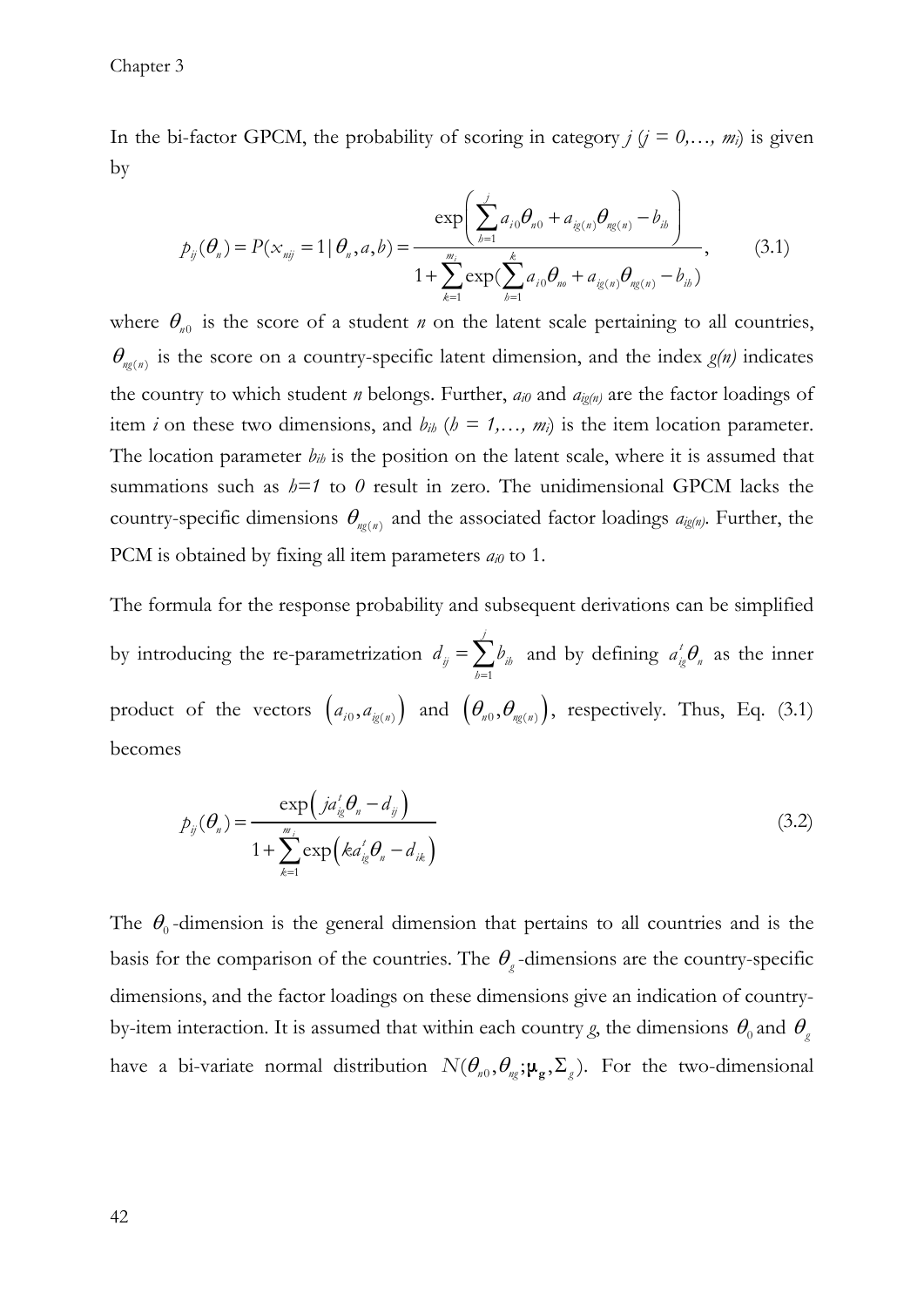country mean  $\mu_g = (\mu_{g0}, \mu_g)$ , it assumes that the mean on the second dimension is fixed at zero, that is  $\mu$ <sup>*g*</sup> = 0. The covariance matrix is given by  $\frac{2}{g}$  0 0 1 *g g*  $\sigma^2 = 0$  $\Sigma_g = \begin{bmatrix} 0 & 0 \\ 0 & 1 \end{bmatrix}.$ 

In the unidimensional GPCM and PCM, the latent student parameters  $\theta_0$  have a univariate normal distribution with a mean  $\mu$ <sup>*g*</sup> and a variance  $\sigma$ <sup>2</sup><sub>*g*</sub>. Finally, random item parameters are obtained by introducing independent multivariate normal distributions on the parameters for each item (for further details, see De Jong, Steenkamp, & Fox, 2007).

The present application of the bi-factor model is not standard, but an extension of the basic model (Gibbons & Hedeker, 1992). The technical details on the estimation equations, expressions for the covariance matrix of the estimates, and tests of model fit are provided in Punter, Glas, and Meelissen (2016b).

#### *3.2.4 Detection and Modelling of Differential Item Functioning*

In the third modelling step, this study uses a Lagrange multiplier (LM) test statistic (Rao, 1947; see also, Aitchison & Silvey, 1958). LM tests have been previously applied to IRT frameworks (Glas, 1999; Glas & Falcón, 2003; Glas & Dagohoy, 2007). Glas and Jehangir (2014) already showed the feasibility of the method to identify CDIF and modelled it using country-specific item parameters using PISA data, although in the slightly simpler framework of one-dimensional IRT models. Our primary interest is not in the actual outcome of the LM test, because due to the very large sample sizes in educational surveys even the smallest model violation, that is, the smallest amount of differential item functioning (DIF), will be significant. The reason for adopting the framework of the LM test is that it clarifies the connection between the model violations, and observations and expectations used to detect DIF. Further, because it produces comprehensible and well-founded expressions for model expectations, the value of the LM test statistic can be used as a measure of the effect size of DIF, and the procedure can be easily generalized to a broad class of IRT models.

To define the test and the associated residuals, we define a background variable

$$
y_m = \begin{cases} 1 \text{ if person } n \text{ belongs to country } c, \\ 0 \text{ if person } n \text{ does not belong to country } c. \end{cases}
$$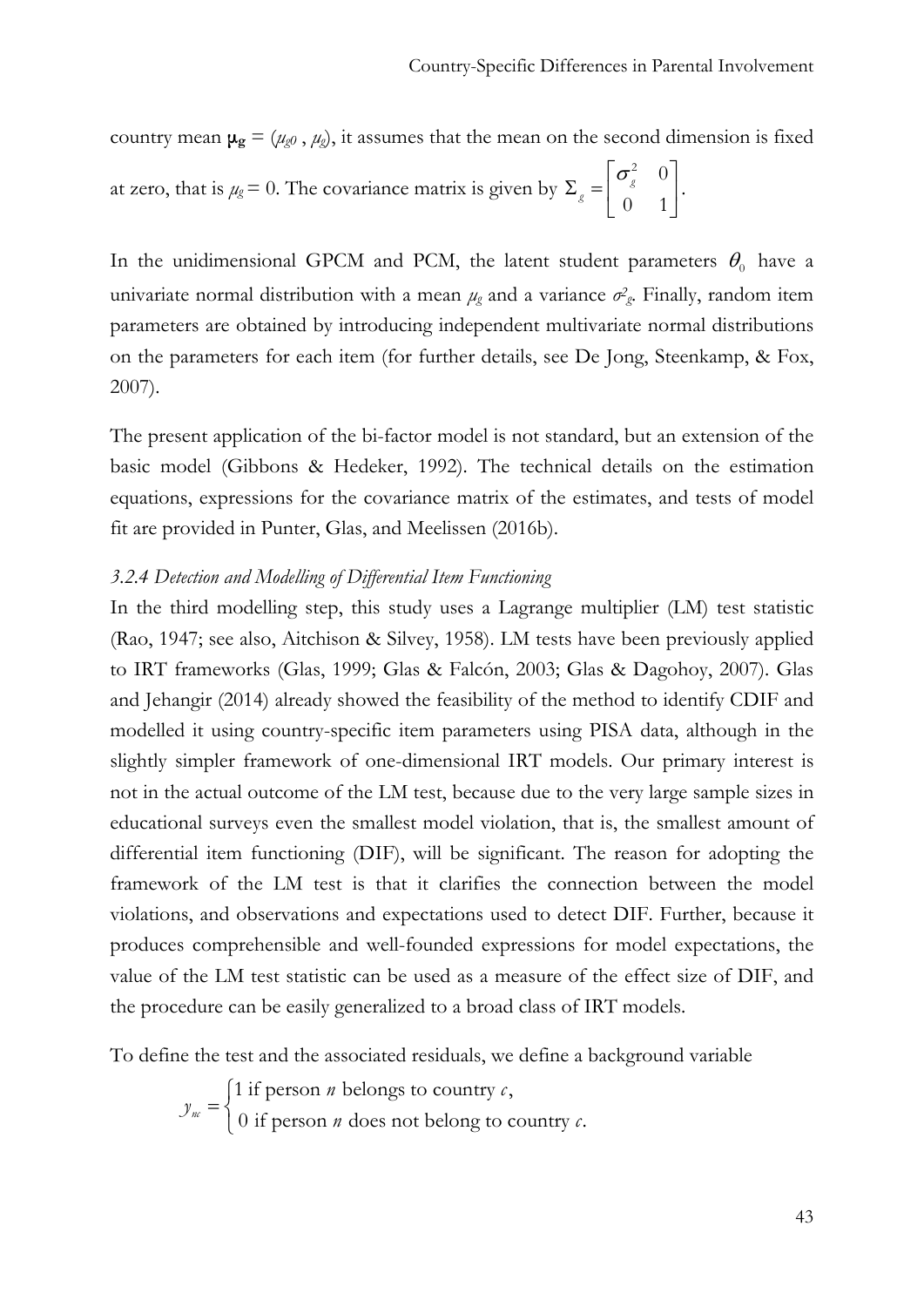The LM test is based on adding item parameter  $\delta_i$  to the model to allow for countryspecific differences in response probabilities and targets the null-hypothesis of no DIF, namely the null-hypothesis where  $\delta_i = 0$ . The LM test statistic is computed using the MML estimates of the null-model, where  $\delta_i$  is not estimated. The test is based on evaluation of the first-order derivatives of the marginal likelihood with respect to  $\delta_i$ evaluated at  $\delta_i = 0$  (see Glas, 1999). If the first-order derivative in this point is large, the MML estimate of  $\delta_i$  is far removed from zero, and the test is significant. If the first-order derivative in this point is small, the MML estimate of  $\delta_i$  is probably close to zero and the test is not significant. The actual LM statistic is the squared first-order derivative divided by its estimated variance, and it has an asymptotic chi-squared distribution with one degree of freedom. However, as already discussed, the primary interest is not so much in the test itself, but in the information it provides regarding the fit between the data and the model.

The LM approach can be outlined using the bi-factor GPCM; the special cases for the unidimensional PCM and GPCM are obtained if the restrictions denoted above are invoked. The probability of a response is given by a generalization of the bi-factor

$$
\text{GPCM, namely, } p_{ij}(\theta_n) = \frac{\exp\left(j a_{ij}^t \theta_n - d_{ij} + j \sum_c y_{nc} \delta_{ic}\right)}{1 + \sum_{k=1}^{m_i} \exp\left(ka_{ij}^t \theta_n - d_{ik} + k \sum_c y_{nc} \delta_{ic}\right)}.
$$

For one so-called reference country, the covariate  $y_m$  is equal to zero. This country serves as a baseline where the bi-factor GPCM with item parameters *a* and *b* holds. In the other  $C$ -1 countries, the covariates  $y_m$  are equal to 1. It can be shown (see Glas, 1999) that the test statistic is based on the residuals

$$
\frac{\sum_{n=1}^{N} \sum_{j=1}^{m_i} y_{nc} j X_{ij}}{\sum_{n=1}^{N} y_{nc}} - \frac{\sum_{n=1}^{N} \sum_{j=1}^{m_i} y_{nc} j E(p_{ij}(\theta_n) | x_n; \lambda)}{\sum_{n=1}^{N} y_{nc}},
$$
\n(3.3)

for  $c = 1, \ldots, C$ -1, where  $\lambda$  is a vector of all the parameters in the null model, i.e. the item parameters and the parameters of the population distributions. Dividing this residual by the number of respondents  $\Sigma_{n} y_{n}$  produces residuals that are the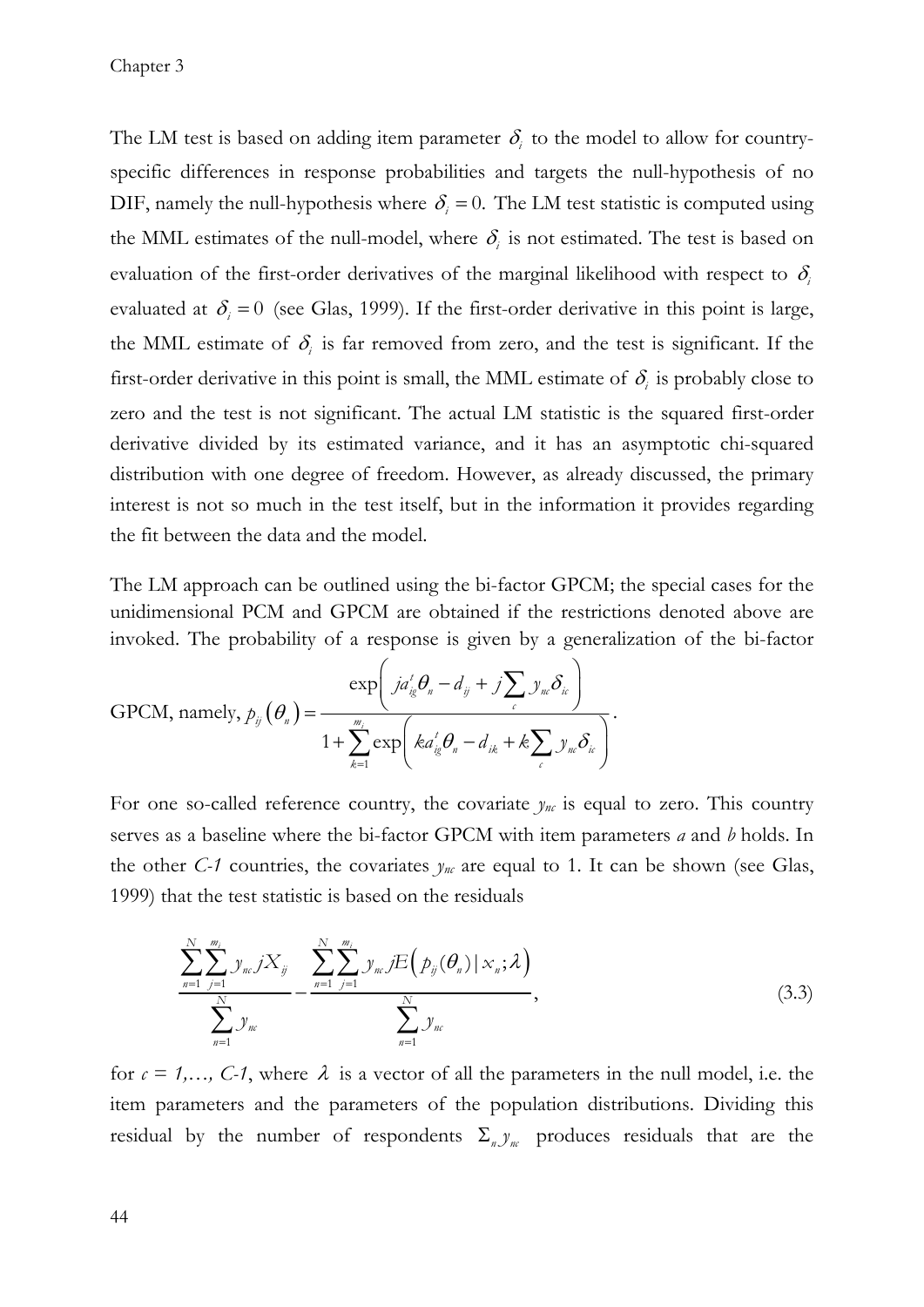differences between the observed and expected average item-total score in country *c = 1,…, C-1*. The residual gauges so-called uniform DIF, in other words, the residual indicates whether the item total function  $\Sigma_i / p_{ii}(\theta)$  is shifted for the item, namely whether there is item-by-country interaction.

The LM statistic for the null-hypothesis  $\delta_{i} = 0$  ( $c = 1,..., C-1$ ) is a quadratic form in the (*C-1)*-dimensional vector of residuals and the inverse of their covariance matrix (for details, see Glas, 1999). It has an asymptotic chi-squared distribution with *C-1* degrees of freedom. A special case of this procedure is obtained if one country serves as the focal country and all other countries serve as reference. Then the model under the alternative hypothesis has only one additional parameter,  $\delta_i$ , and the associated LM statistic has an asymptotic chi-squared distribution with one degree of freedom.

Items that show the worst misfit, based on their value of the LM statistic and residuals, are given country-specific item parameters. From a practical point of view, defining country-specific item parameters is equivalent to defining an incomplete design where the DIF item is split into a number of virtual items, and where each virtual item is considered as administered in a specific country. The resulting design can be analysed using IRT software that supports the analysis of data collected in an incomplete design. We here refer to items with country-specific parameters as split items.

The method is motivated by the assumption that a substantial part of the items function the same in all countries and a limited number of items have CDIF. In the IRT model, it is assumed that all items pertain to the same latent variable  $\theta$ . Items without CDIF have the same item parameters in every country. However, items with CDIF have item parameters that differ across countries. These items refer to the same latent variable  $\theta$  as all the other items, but their location on the scale differs across countries. For instance, the number of cars in the family may be a good indicator of wealth, but the actual number of cars at a certain level of wealth may vary across countries, or even within countries. Having a car in the inner city of Amsterdam is clearly a sign of wealth, but, in the rural eastern part of the Netherlands, an equivalent level of wealth would probably result in the ownership of three cars. The number of items given country-specific item parameters is a matter of choice where two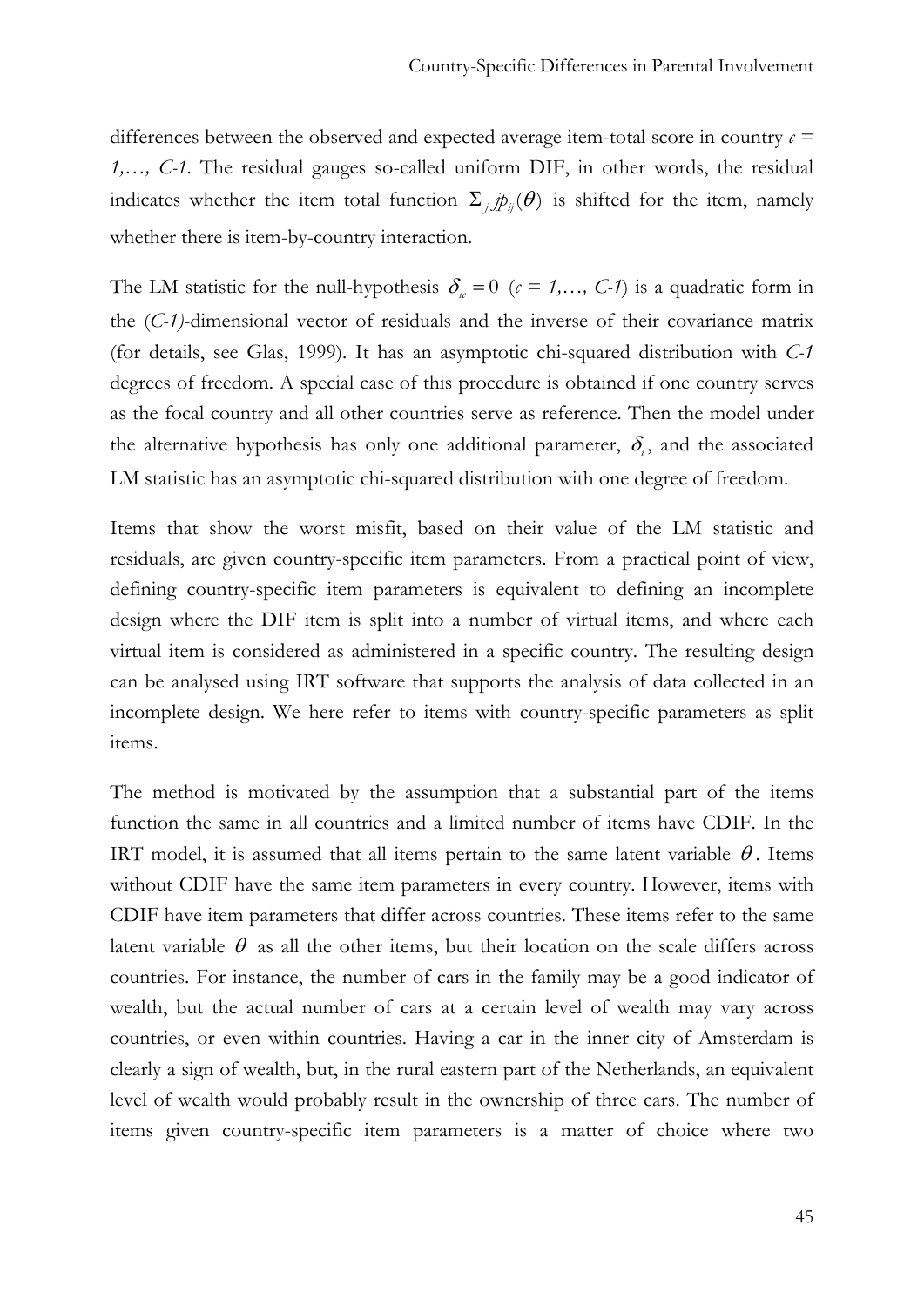considerations are relevant. First, there should remain a sufficient number of anchor items in the scale. Second, the model including the split items should fit the data.

#### *3.2.5 Estimation Procedures*

The procedures we used for parameter estimation and evaluation of model fit are based on marginal maximum likelihood (MML). Most of the procedures we discuss are documented in more detail elsewhere (see Adams & Wu, 2006; Bock & Aitkin, 1981; Bock, Gibbons, & Muraki, 1988; De Jong et al., 2007; Gibbons & Hedeker, 1992; Glas, 1999; Glas & Jehangir, 2014; Jennrich & Bentler, 2011; Glas & Jehangir, 2014). We used the MIRT/LEXTER public domain software package (Glas, 2010) in the calculations. Additional estimation and testing procedures were used for the bifactor model, with unidimensional models as special cases, and random item parameters as a generalization.

## **3.3 Results**

## *3.3.1 Step 1: Scale and Item Characteristic Under the PCM and GPCM*

Each component was modelled using both the PCM and the GPCM, with estimated global reliability for each country. Table 3.2 provides the descriptive statistics at country level for the first parental involvement component under the PCM and GPCM, including estimated global reliability. Results for the other components are provided in Appendix A Tables A.1 to A.4. Components 1 (early literacy activities), 2 (help with homework), and 5 (school practices on parental involvement, school perspective) were evaluated using nine, eight, and 15 items, respectively (see also Table 3.1). Their global reliability under the GPCM is generally  $> 0.70$ , which is an acceptable level for country inferences. Components 3 (school practices on parental involvement, parental perspective) and 4 (parental involvement from a student perspective), were evaluated using three items and five items, respectively; the global reliability under the GPCM of these estimates was thus correspondingly lower (<.70 for component 4 and even <.67 for component 3).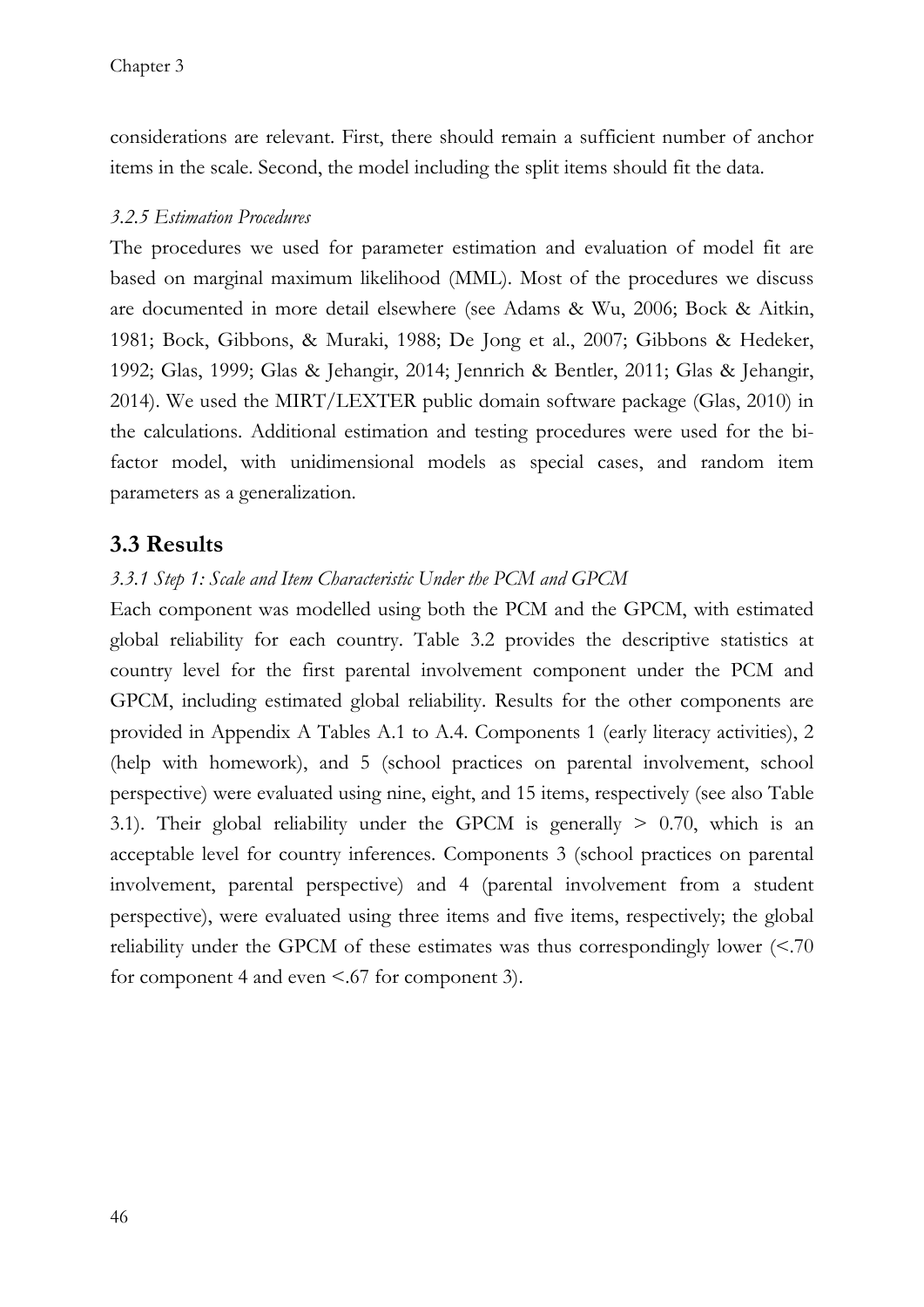|  | Table 3.2 |
|--|-----------|
|  |           |

Country Characteristics Component 1: Early Literacy Activities Before Beginning Primary School

| Country                   | $\overline{N}$ | $\overline{X}$ |               | <b>PCM</b>       |                   | <b>GPCM</b>   |                  |        |
|---------------------------|----------------|----------------|---------------|------------------|-------------------|---------------|------------------|--------|
|                           |                |                | $\mu(\theta)$ | $\sigma(\theta)$ | $\overline{\rho}$ | $\mu(\theta)$ | $\sigma(\theta)$ | $\rho$ |
| Azerbaijan, Republic of   | 4509           | 6.56           | 0.44          | 1.05             | 0.74              | 0.36          | 0.98             | 0.74   |
| Australia                 | 3232           | 4.46           | $-0.55$       | 1.30             | 0.77              | $-0.49$       | 1.19             | 0.77   |
| Austria                   | 4393           | 5.90           | 0.10          | 1.01             | 0.73              | 0.08          | 0.94             | 0.74   |
| Belgium (French)          | 3383           | 6.46           | 0.30          | 1.01             | 0.74              | 0.29          | 0.94             | 0.74   |
| Bulgaria                  | 5137           | 6.10           | 0.12          | 1.57             | 0.84              | 0.12          | 1.46             | 0.85   |
| Canada                    | 18848          | 4.57           | $-0.49$       | 1.25             | 0.76              | $-0.44$       | 1.14             | 0.76   |
| Chinese Taipei            | 4242           | 8.41           | 0.98          | 1.11             | 0.78              | 0.90          | 1.03             | 0.78   |
| Colombia                  | 3798           | 5.79           | 0.11          | 1.19             | 0.77              | 0.13          | 1.10             | 0.77   |
| Croatia                   | 4539           | 4.62           | $-0.38$       | 0.97             | 0.69              | $-0.35$       | 0.90             | 0.69   |
| Czech Republic            | 4397           | 5.28           | $-0.10$       | 0.90             | 0.68              | $-0.09$       | 0.84             | 0.69   |
| Denmark                   | 4322           | 6.10           | 0.18          | 0.96             | 0.72              | 0.18          | 0.90             | 0.73   |
| Finland                   | 4423           | 6.23           | 0.24          | 0.80             | 0.65              | 0.24          | 0.74             | 0.65   |
| France                    | 4111           | 5.94           | 0.12          | 1.02             | 0.74              | 0.11          | 0.95             | 0.74   |
| Georgia                   | 4640           | 4.46           | $-0.44$       | 1.11             | 0.72              | $-0.44$       | 1.02             | 0.72   |
| Germany                   | 3197           | 5.56           | $-0.01$       | 0.96             | 0.71              | $-0.02$       | 0.89             | 0.71   |
| Hong Kong, SAR            | 3604           | 8.45           | 1.01          | 0.97             | 0.73              | 0.91          | 0.90             | 0.74   |
| Hungary                   | 4912           | 5.27           | $-0.11$       | 0.92             | 0.69              | $-0.12$       | 0.85             | 0.69   |
| Indonesia                 | 4588           | 6.90           | 0.48          | 1.02             | 0.74              | 0.45          | 0.94             | 0.75   |
| Iran, Islamic Republic of | 5653           | 7.82           | 0.82          | 1.06             | 0.76              | 0.75          | 0.99             | 0.76   |
| Ireland                   | 4268           | 4.58           | $-0.47$       | 1.24             | 0.76              | $-0.43$       | 1.14             | 0.76   |
| Israel                    | 3261           | 4.81           | $-0.33$       | 1.11             | 0.74              | $-0.30$       | 1.03             | 0.74   |
| Italy                     | 3873           | 4.97           | $-0.23$       | $1.00\,$         | 0.71              | $-0.20$       | 0.93             | 0.71   |
| Lithuania                 | 4406           | 5.67           | 0.04          | 0.96             | 0.71              | $0.01\,$      | 0.90             | 0.71   |
| Malta                     | 3274           | 5.24           | $-0.18$       | 1.14             | 0.76              | $-0.17$       | 1.06             | 0.76   |
| Netherlands               | 2273           | 5.53           | $-0.03$       | 0.96             | 0.71              | $-0.02$       | 0.89             | 0.71   |
| New Zealand               | 3357           | 4.37           | $-0.60$       | 1.33             | 0.77              | $-0.54$       | 1.22             | 0.77   |
| Norway                    | 2909           | 5.76           | 0.06          | 0.97             | 0.71              | 0.08          | 0.90             | 0.72   |
| Northern Ireland          | 2107           | 4.02           | $-0.74$       | 1.28             | 0.75              | $-0.68$       | 1.18             | 0.75   |
| Poland                    | 4920           | 5.06           | $-0.20$       | 0.99             | 0.71              | $-0.20$       | 0.92             | 0.71   |
| Portugal                  | 3887           | 5.76           | 0.05          | 1.09             | 0.75              | 0.04          | 1.01             | 0.76   |
| Qatar                     | 3650           | 6.49           | 0.35          | 1.08             | 0.75              | 0.30          | 1.00             | 0.76   |
| Romania                   | 4535           | 5.59           | $-0.12$       | 1.57             | 0.83              | $-0.12$       | 1.46             | 0.84   |
| Russian Federation        | 4412           | 4.02           | $-0.70$       | 1.19             | 0.73              | $-0.68$       | 1.09             | 0.73   |
| Saudi Arabia              | 4369           | 6.52           | 0.36          | 1.04             | 0.75              | 0.36          | 0.97             | 0.75   |
| Singapore                 | 6194           | 7.16           | 0.51          | 1.24             | 0.80              | 0.47          | 1.15             | 0.81   |
| Slovak Republic           | 5481           | 5.02           | $-0.24$       | 1.08             | 0.74              | $-0.23$       | 1.00             | 0.74   |
| Slovenia                  | 4313           | 4.78           | $-0.33$       | 1.02             | 0.71              | $-0.31$       | 0.94             | 0.71   |
| Spain                     | 7945           | 5.13           | $-0.18$       | 1.03             | 0.72              | $-0.16$       | 0.95             | 0.73   |
| Sweden                    | 4013           | 6.06           | 0.15          | 1.03             | 0.74              | 0.15          | 0.96             | 0.75   |
| Trinidad and Tobago       | 3497           | 4.85           | $-0.33$       | 1.17             | 0.75              | $-0.29$       | 1.08             | 0.76   |
| United Arab Emirates      | 13305          | 6.52           | 0.35          | 1.03             | 0.74              | 0.32          | 0.96             | 0.75   |

*Note. N* is the sample size, and  $\bar{X}$  the observed mean score on the component.  $\mu(\theta)$  is the estimated mean,  $\sigma(\theta)$  is the standard deviation, and  $\rho$  is the estimated global reliability under the partial credit model (PCM) or the generalized partial credit model (GPCM). The origin of the latent scale was identified by setting the sum of the country means to zero. The variance of the scale was identified by fixing it to one.

We also investigated the item characteristics for each component under the PCM and GPCM. Table 3.3 shows the item characteristics for the early literacy activities scale, including estimated local reliability at the mean of the ability distribution. For the other components the results are provided in Tables A.5-A.8. Local reliability was assessed using the "slope" parameter in the GPCM. The relatively high value for PIRLS item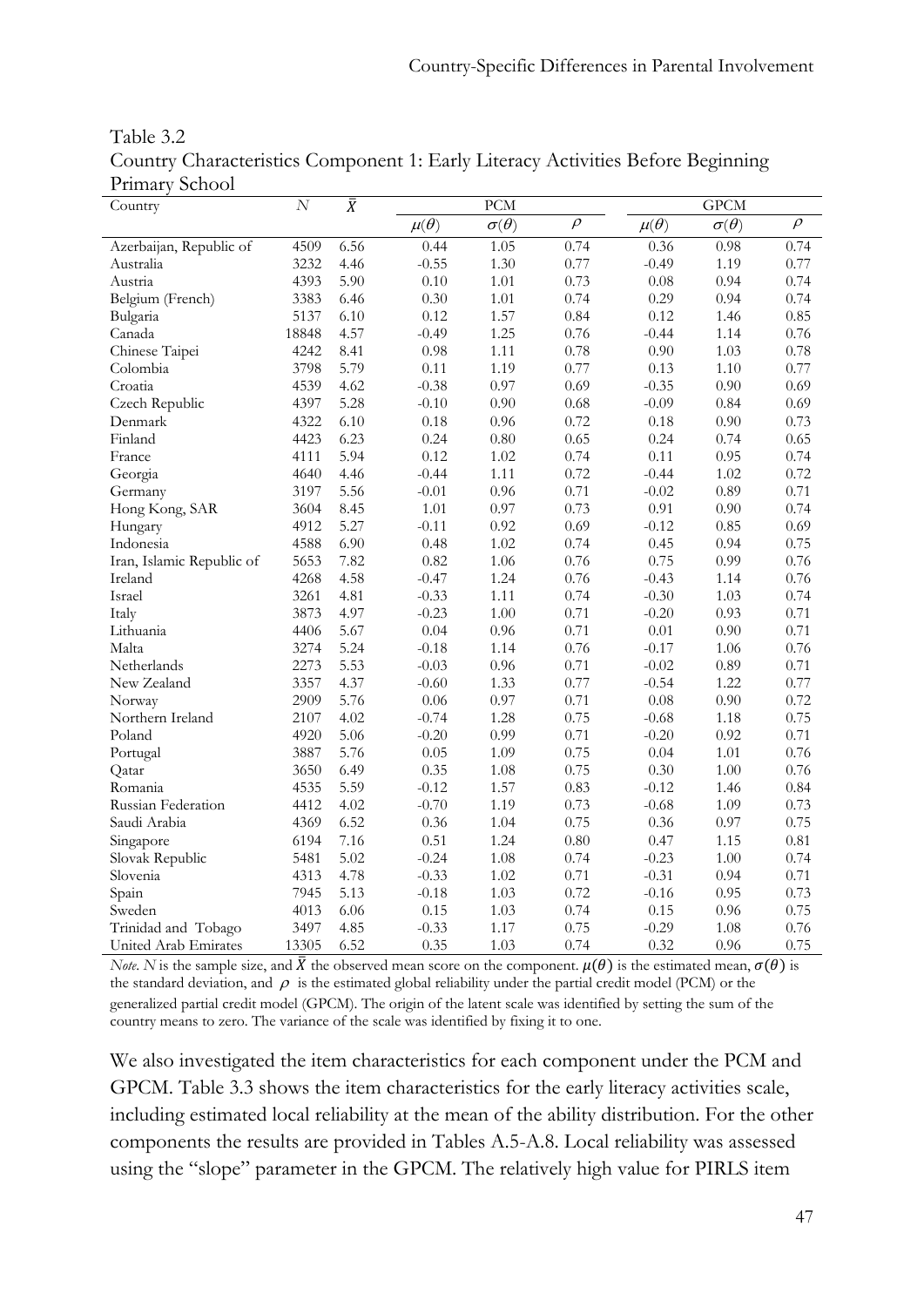ASBH02A ('read books'), indicates that this item of the scale performed best in this respect. Local reliability is further supported if the item location parameters agree closely with the mean of a latent distribution. In this respect, item ASBH02G ('play word games') performed best, because the latent distributions of the countries were normed to an overall mean of zero. Together the intercept and slope parameters determine the information value of an item. Higher values for the item information at  $\theta = 0$ , namely  $I(0)$ , indicate that the item made a greater contribution to the local reliability of the component.

Table 3.3

| Response Frequencies and Item Parameter Estimates Under the Generalized Partial |  |
|---------------------------------------------------------------------------------|--|
| Credit Model for Items in Component 1: Early Literacy Activities                |  |

| Item    | Slope | Intercept | I(0) | Relative frequency response categories |      |      |
|---------|-------|-----------|------|----------------------------------------|------|------|
|         |       |           |      | Cat <sub>0</sub>                       | Cat1 | Cat2 |
| ASBH02A | 1.26  | 1.84      | 0.44 | 0.54                                   | 0.41 | 0.05 |
| ASBH02B | 1.24  | 1.47      | 0.46 | 0.48                                   | 0.46 | 0.07 |
| ASBH02C | 0.77  | 0.98      | 0.23 | 0.49                                   | 0.41 | 0.11 |
| ASBH02D | 1.09  | 0.85      | 0.45 | 0.43                                   | 0.44 | 0.14 |
| ASBH02E | 0.95  | 1.80      | 0.24 | 0.62                                   | 0.34 | 0.04 |
| ASBH02F | 1.18  | 0.82      | 0.45 | 0.36                                   | 0.52 | 0.12 |
| ASBH02G | 1.24  | 0.57      | 0.52 | 0.33                                   | 0.51 | 0.16 |
| ASBH02H | 1.06  | 1.12      | 0.38 | 0.47                                   | 0.44 | 0.10 |
| ASBH02I | 1.07  | 0.89      | 0.43 | 0.44                                   | 0.42 | 0.13 |

*Note*. Slope and intercept are the parameters  $a_{i0}$  and the mean of the location parameters  $b_{i1}$ ,  $b_{i2}$ ,... respectively, under the general partial credit model (GPCM).  $I(0)$  is the information value of the item at  $\theta = 0$ . Cat0, Cat1, Cat2 indicate the frequency with which item categories 0, 1 and 2 are endorsed, respectively. The content of the components, items and corresponding category labels are described in Table 3.1.

For component 1 (early literacy activities), the item ASBH02C ('sing songs') has a lower information value than the other items. This should be taken into account when redesigning the instrument for future surveys; in other words, this item may be the first candidate for replacement. Compared to component 1 (early literacy activities), most items in component 2 (helping with homework) were more informative, while items in component 3 (school practices on parental involvement, parent perspective) performed poorly. Components 4 (school practices for parental involvement from a student perspective) and 5 (school practices for parental involvement from a school perspective) provided differing results; in particular, the last two items of component 5 ('parental support for student achievement within school' and 'parental involvement in school activities') performed particularly poorly.

## *3.3.2 Step 2: GPCM with Random Item Parameters*

Comparing the parameter estimates in the GPCM and the GPCM with random item parameters (henceforth the random GPCM) revealed that the agreement between the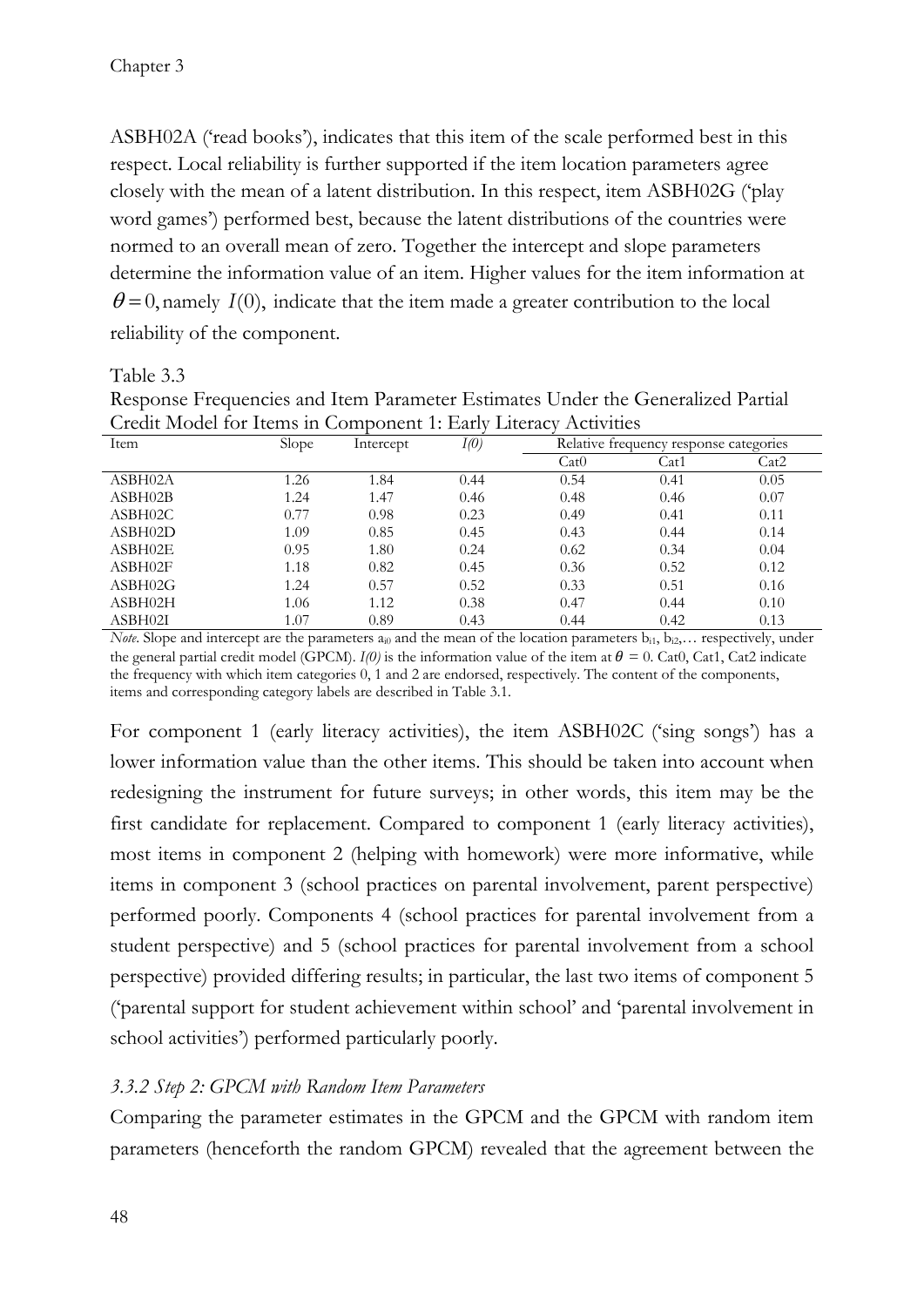slopes and intercepts under the GPCM and the means of the slopes and intercepts under the random GPCM was high (for component 1: Table 3.4, for components 2-5: Tables A.9-A.12 in Appendix A). A higher variance provides an initial indication that the item functions differently in different countries, a topic we address in more detail later. Here, the effects are global over countries and thus only permit global inferences. For instance, for component 1, the last item, ASBH02I ('read aloud signs and labels') has the lowest CDIF because the variance of the intercepts and slopes across the countries is the lowest among the items. A low variance indicates that the item parameters do not vary much across countries. Evaluating the relative CDIF of the other eight items is more difficult, because of the trade-off between the standard deviation for the slope and the intercept. This pattern is repeated for component 2; the items ASBH09F ('helping child practice reading') and ASBH09G ('helping child practice math skills') performed slightly better than the other items. Conversely, component 3 showed a substantial difference between the item parameters estimated with the GPCM and those estimated using the random GPCM, indicating this short scale was quite unstable. The analyses of components 4 and 5 indicated all the items performed comparably with respect to CDIF, although questions surrounding specific item-by-country interaction and the influence of the inferences on country means remain unanswered.

#### Table 3.4

Item Parameter Estimates Under the Generalized Partial Credit Model (GPCM) and GPCM with Random Item Parameters for Items in Component 1: Early Literacy **Activities** 

| Item    | GPCM<br>GPCM random item parameters |           |       |               |           |                |
|---------|-------------------------------------|-----------|-------|---------------|-----------|----------------|
|         | Slope                               | Intercept | Slope | (Slope)<br>SD | Intercept | SD (Intercept) |
| ASBH02A | 1.26                                | 1.84      | 1.37  | 0.22          | 2.06      | 0.66           |
| ASBH02B | 1.24                                | 1.47      | 1.25  | 0.15          | 1.50      | 0.31           |
| ASBH02C | 0.77                                | 0.98      | 0.80  | 0.12          | 1.03      | 0.34           |
| ASBH02D | 1.09                                | 0.85      | 1.21  | 0.18          | 0.86      | 0.44           |
| ASBH02E | 0.95                                | 1.80      | 1.01  | 0.19          | 2.01      | 0.68           |
| ASBH02F | 1.18                                | 0.82      | 1.33  | 0.23          | 0.93      | 0.42           |
| ASBH02G | 1.24                                | 0.57      | 1.35  | 0.15          | 0.60      | 0.27           |
| ASBH02H | 1.06                                | 1.12      | 1.16  | 0.16          | 1.17      | 0.41           |
| ASBH02I | 1.07                                | 0.89      | 1.09  | 0.11          | 0.87      | 0.22           |

*Note. SD* (Slope) indicates the standard deviation of the slope. *SD* (Intercept) indicates the standard deviation of the intercept. The content of the items and corresponding category labels are described in Table 3.1.

#### *3.3.3 Step 3: Residual Modelling of CDIF*

We compared CDIF as identified by the random GPCM with CDIF as identified using the latent residuals defined by Eq. (3.3) and aggregated over countries. Results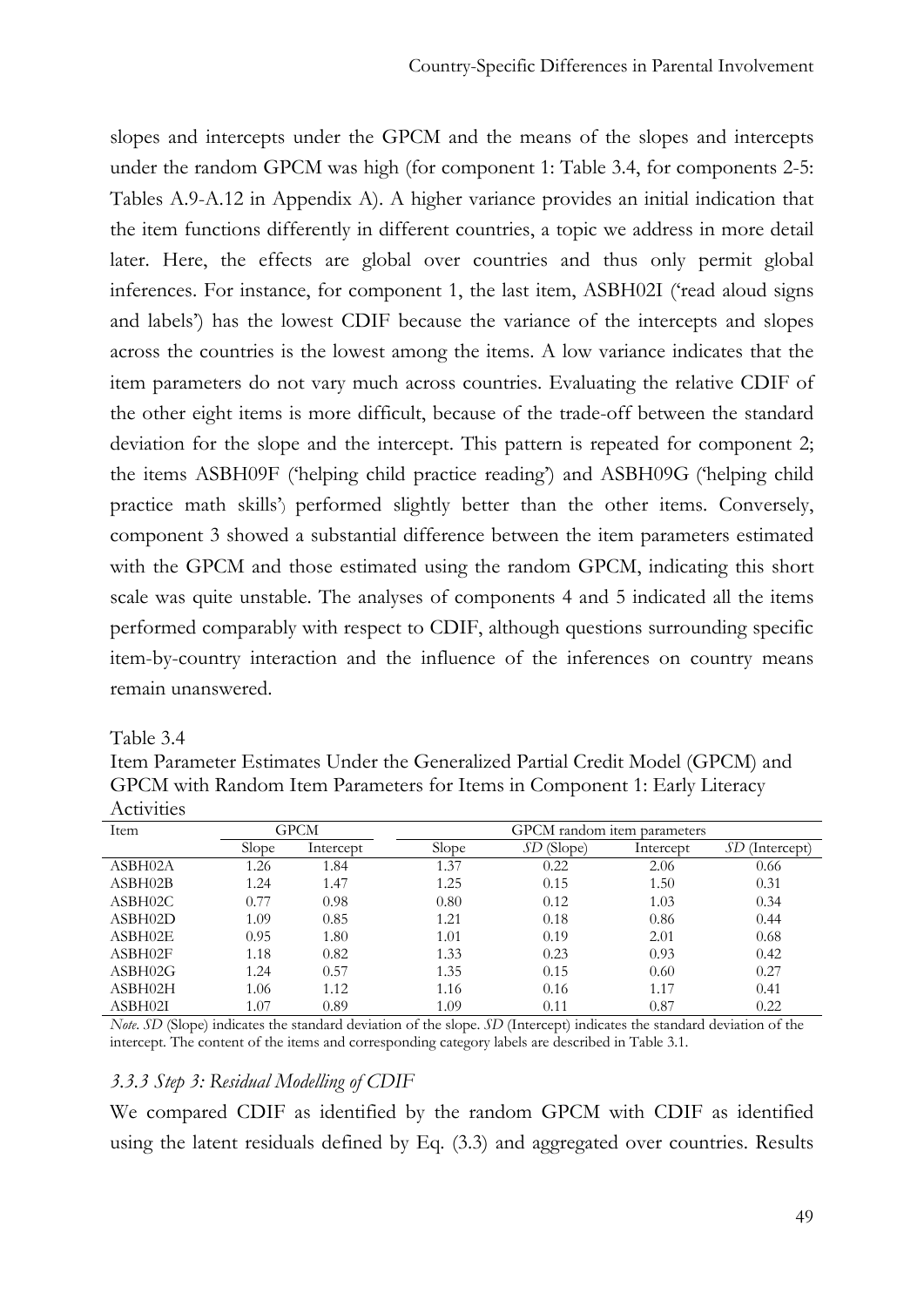are shown for the first component in Table 3.5. Results for the other components are in Appendix A (Tables A.13-A.16). Overall the agreement between the methods was high. For instance, item ASBH02I performed strongly in all methods, as did item ASBH02G. In general, the residuals with the GPCM are smaller than those with the PCM, because the latter model has fewer parameters. However, we found that differences between the PCM and the GPCM were very small. A striking exception, again, was component 3. Here the fit of the GPCM was worse than the fit of the PCM, which leads to the conclusion that the slopes are very hard to estimate. This is in agreement with the reported low global reliability. Obviously, variance in the  $\theta$ distribution is too small to support a proper estimate of the slope parameters.

Table 3.5

Absolute Differential Item Functioning Under the Partial Credit Model and the Generalized Partial Credit Model and Standard Deviations of Random Item Parameters on Items in Component 1: Early Literacy Activities

| Item    | <b>PCM</b> | <b>GPCM</b> | (Slope)<br>SD | SD<br>(Intercept) |
|---------|------------|-------------|---------------|-------------------|
| ASBH02A | 0.12       | 0.11        | 0.228         | 0.667             |
| ASBH02B | 0.08       | 0.08        | 0.158         | 0.318             |
| ASBH02C | 0.09       | 0.10        | 0.126         | 0.349             |
| ASBH02D | 0.12       | 0.12        | 0.183         | 0.443             |
| ASBH02E | 0.10       | 0.10        | 0.192         | 0.688             |
| ASBH02F | 0.09       | 0.09        | 0.239         | 0.421             |
| ASBH02G | 0.07       | 0.07        | 0.155         | 0.279             |
| ASBH02H | 0.10       | 0.10        | 0.161         | 0.416             |
| ASBH02I | 0.07       | 0.07        | 0.112         | 0.229             |

*Note*. The columns labelled PCM and GPCM give the mean residuals as estimated under the unidimensional versions of these two models. SD (Slope) indicates the standard deviation of the slope. SD (Intercept) indicates the standard deviation of the intercept. The content of the items and corresponding category labels are described in Table 3.1.

We then addressed the distribution of country-by-item interaction across countries and items, to determine whether the sizes and directions of the residuals were randomly distributed across all countries and items, or whether they exhibited notable patterns of interaction (Table 3.6 and Tables A.17-A.20 in Appendix A). Residuals were defined by Eq. (3.3), estimated under the GPCM, and calculated for every country, with that country as a focus and all other countries as a reference. To simplify, here we shall not consider the specific values of the residuals, but instead concentrate on the outlying values. For example, if we examine results obtained for the Republic of Azerbaijan and Australia for component 1 (early literacy activities), it is clear that, aggregated over the items, the mean absolute residual for the Republic of Azerbaijan is much larger than the mean absolute residual for Australia. The responses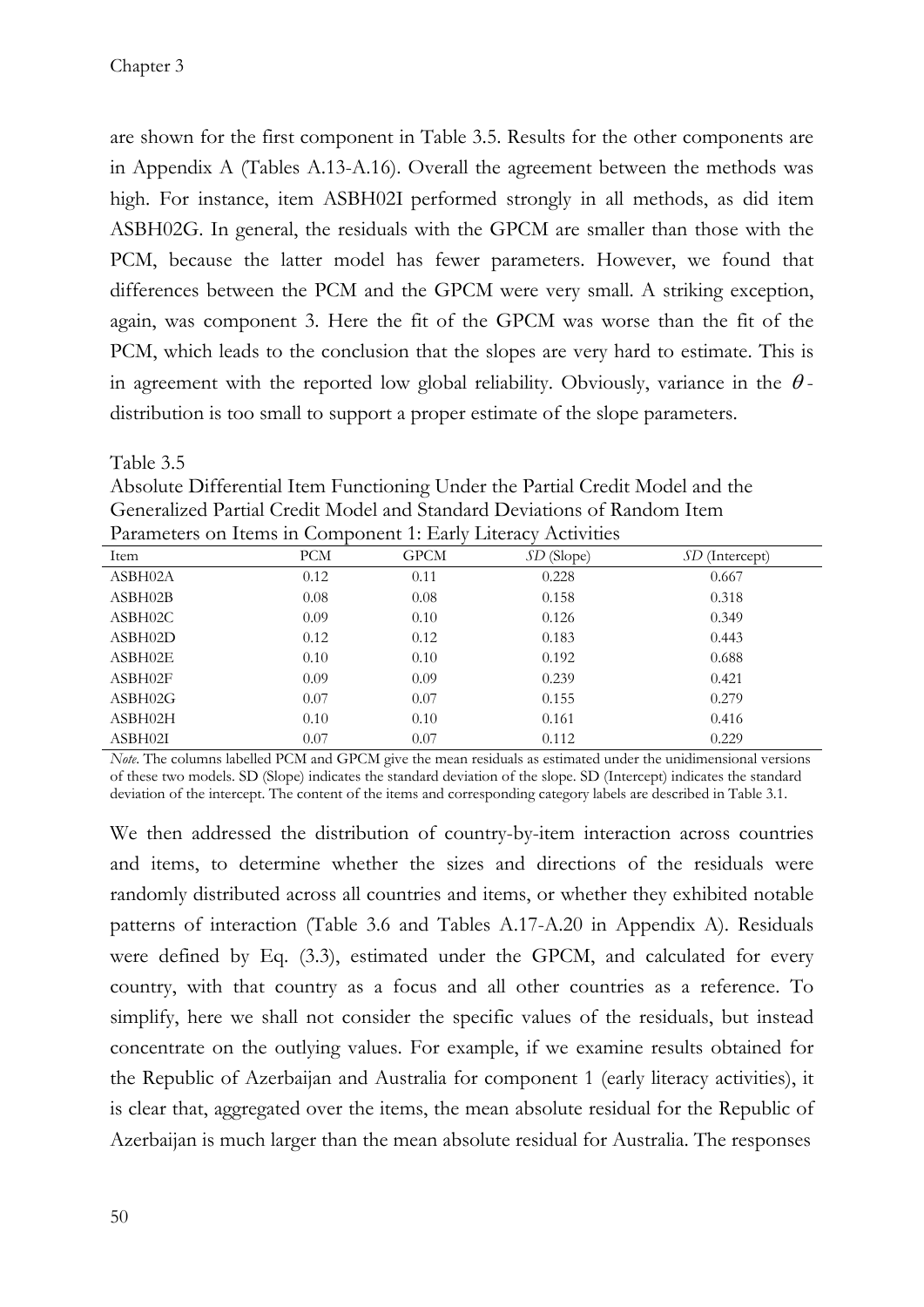|  | Table 3.6 |  |
|--|-----------|--|
|  |           |  |

Residual Analysis for Country-by-Item Interactions for Component 1: Early Literacy Activities

| 11000 v 1000              | $\overline{N}$ |                          |                |                        |                |           |                |        |           |           | 10%              | 20%              |                      |
|---------------------------|----------------|--------------------------|----------------|------------------------|----------------|-----------|----------------|--------|-----------|-----------|------------------|------------------|----------------------|
| Country                   |                |                          |                |                        |                | Item      |                |        |           | 9         | CDIF             | <b>CDIF</b>      | Absolute<br>residual |
|                           |                | $\mathbf{1}$             | $\overline{2}$ | $\mathfrak{Z}$<br>$++$ | $\overline{4}$ | 5<br>$++$ | 6              | 7      | $\,8$     | $\ddot{}$ |                  |                  |                      |
| Azerbaijan, Republic of   | 4509<br>3232   |                          |                |                        |                |           | $\overline{a}$ |        |           |           | $\overline{4}$   | 5                | 0.146                |
| Australia                 |                | ÷,                       |                |                        |                |           |                |        |           |           | $\boldsymbol{0}$ | $\mathbf{1}$     | 0.072                |
| Austria                   | 4393           | $\overline{a}$           |                |                        | $^{+}$         |           |                |        |           |           | $\overline{0}$   | $\overline{c}$   | 0.096                |
| Belgium (French)          | 3383           |                          |                |                        |                |           |                |        |           |           | $\boldsymbol{0}$ | $\boldsymbol{0}$ | 0.062                |
| Bulgaria                  | 5137           | $+$                      |                |                        |                |           |                |        |           |           | $\boldsymbol{0}$ | $\mathbf{1}$     | 0.058                |
| Canada                    | 18848          |                          |                |                        |                |           |                |        |           |           | $\boldsymbol{0}$ | $\boldsymbol{0}$ | 0.059                |
| Chinese Taipei            | 4242           |                          |                |                        |                |           |                |        | $++$      |           | $\overline{c}$   | $\overline{c}$   | 0.106                |
| Colombia                  | 3798           | $++$                     |                |                        |                |           |                |        |           |           | $\overline{2}$   | 3                | 0.095                |
| Croatia                   | 4539           | $+$                      |                |                        |                |           |                |        |           |           | $\overline{0}$   | $\mathbf{1}$     | 0.060                |
| Czech Republic            | 4397           |                          |                |                        |                |           |                |        | $++$      |           | $\mathbf{1}$     | $\mathbf{1}$     | 0.104                |
| Denmark                   | 4322           | $\sim$                   |                |                        | $++$           |           |                |        |           |           | 3                | 3                | 0.150                |
| Finland                   | 4423           | $\overline{a}$           | $+$            |                        | $++$           |           |                | $++$   |           |           | $\overline{4}$   | 5                | 0.160                |
| France                    | 4111           |                          |                |                        |                |           | $+ +$          |        |           |           | $\mathbf{1}$     | $\mathbf{1}$     | 0.080                |
| Georgia                   | 4640           |                          |                |                        |                | $++$      |                |        |           |           | $\mathbf{1}$     | 1                | 0.080                |
| Germany                   | 3197           |                          |                |                        |                |           |                |        | $^{+}$    |           | $\overline{0}$   | $\overline{4}$   | 0.108                |
| Hong Kong, SAR            | 3604           |                          |                |                        |                |           |                |        |           |           | $\boldsymbol{0}$ | $\boldsymbol{0}$ | 0.068                |
| Hungary                   | 4912           |                          |                |                        |                |           |                |        | $+ +$     | $++$      | $\overline{4}$   | $\overline{4}$   | 0.148                |
| Indonesia                 | 4588           |                          | $++$           |                        |                | $\ddot{}$ |                |        |           | $\ddot{}$ | $\overline{c}$   | 6                | 0.186                |
| Iran, Islamic Republic of | 5653           |                          |                |                        |                |           |                |        |           |           | $\overline{0}$   | $\overline{0}$   | 0.067                |
| Ireland                   | 4268           |                          |                |                        |                |           |                |        |           |           | $\boldsymbol{0}$ | $\boldsymbol{0}$ | 0.073                |
| Israel                    | 3261           |                          |                |                        |                |           |                |        |           |           | $\boldsymbol{0}$ | $\boldsymbol{0}$ | 0.066                |
| Italy                     | 3873           | $+$                      |                |                        |                |           |                |        |           |           | $\boldsymbol{0}$ | 1                | 0.055                |
| Lithuania                 | 4406           |                          |                | $++$                   |                |           |                |        |           |           | $\mathbf{1}$     | $\mathbf{1}$     | 0.072                |
| Malta                     | 3274           |                          |                |                        |                |           |                |        |           | $\ddot{}$ | $\theta$         | $\mathbf{1}$     | 0.060                |
| Netherlands               | 2273           | $\overline{\phantom{a}}$ |                |                        | $^{+}$         |           |                |        | $^{+}$    |           | $\mathbf{1}$     | $\overline{4}$   | 0.129                |
| New Zealand               | 3357           |                          |                |                        |                |           |                |        |           |           | $\overline{0}$   | $\boldsymbol{0}$ | 0.068                |
| Northern Ireland          | 2909           |                          |                |                        | $++$           |           |                | $++$   |           |           | 4                | 5                | 0.168                |
| Norway                    | 2107           |                          |                |                        |                |           |                |        | $\ddot{}$ |           | $\boldsymbol{0}$ | $\mathbf{1}$     | 0.086                |
| Poland                    | 4920           |                          |                |                        |                |           |                |        |           |           | $\boldsymbol{0}$ | $\overline{0}$   | 0.040                |
| Portugal                  | 3887           |                          |                |                        |                |           | $+$            |        |           |           | $\boldsymbol{0}$ | 1                | 0.070                |
| Qatar                     | 3650           | $\qquad \qquad +$        |                | $^{++}$                |                |           |                |        |           |           | $\mathbf{1}$     | 3                | 0.111                |
| Romania                   | 4535           | $++$                     |                |                        |                |           |                |        |           |           | $\mathbf{1}$     | 1                | 0.074                |
| Russian Federation        | 4412           |                          |                | $^{++}$                |                |           |                |        |           |           | $\mathbf{1}$     | $\mathbf{1}$     | 0.097                |
| Saudi Arabia              | 4369           | $++$                     |                |                        |                |           |                |        |           |           | $\mathbf{1}$     | 3                | 0.129                |
| Singapore                 | 6194           |                          |                |                        |                | $^{+}$    |                |        |           |           | $\boldsymbol{0}$ | $\overline{c}$   | 0.075                |
| Slovak Republic           | 5481           |                          |                |                        |                |           |                |        |           |           | $\boldsymbol{0}$ | $\boldsymbol{0}$ | 0.071                |
| Slovenia                  | 4313           |                          |                |                        | $+$            |           |                |        |           |           | $\boldsymbol{0}$ | $\mathbf{1}$     | 0.057                |
| Spain                     | 7945           | $+$                      |                |                        |                |           | $++$           |        |           |           | $\mathbf{1}$     | $\overline{c}$   | 0.091                |
| Sweden                    | 4013           |                          |                |                        | $++$           |           |                | $^{+}$ |           |           | $\overline{c}$   | 4                | 0.118                |
| Trinidad and Tobago       | 3497           |                          |                |                        |                |           |                |        |           |           | $\boldsymbol{0}$ | $\theta$         | 0.074                |
|                           | 13305          | $+$                      |                |                        |                |           |                |        |           |           | $\overline{0}$   | $\overline{2}$   | 0.092                |
| United Arab Emirates      |                |                          |                |                        |                |           |                |        |           |           |                  |                  |                      |

*Note*. + indicates that residual belongs to the 20% most positive residuals, ++ indicates that residual even belongs to the 10% most positive residuals. - indicates that residual belongs to the 20% most negative residuals, -- indicates that residual even belongs to the 10% most negative residuals. The 10% cultural differential item functioning (CDIF) and 20% CDIF columns give the number of outliers in the two respective regions. Absolute residual refers to the means over items of the absolute values of the residuals. The content of the items is described in Table 3.1.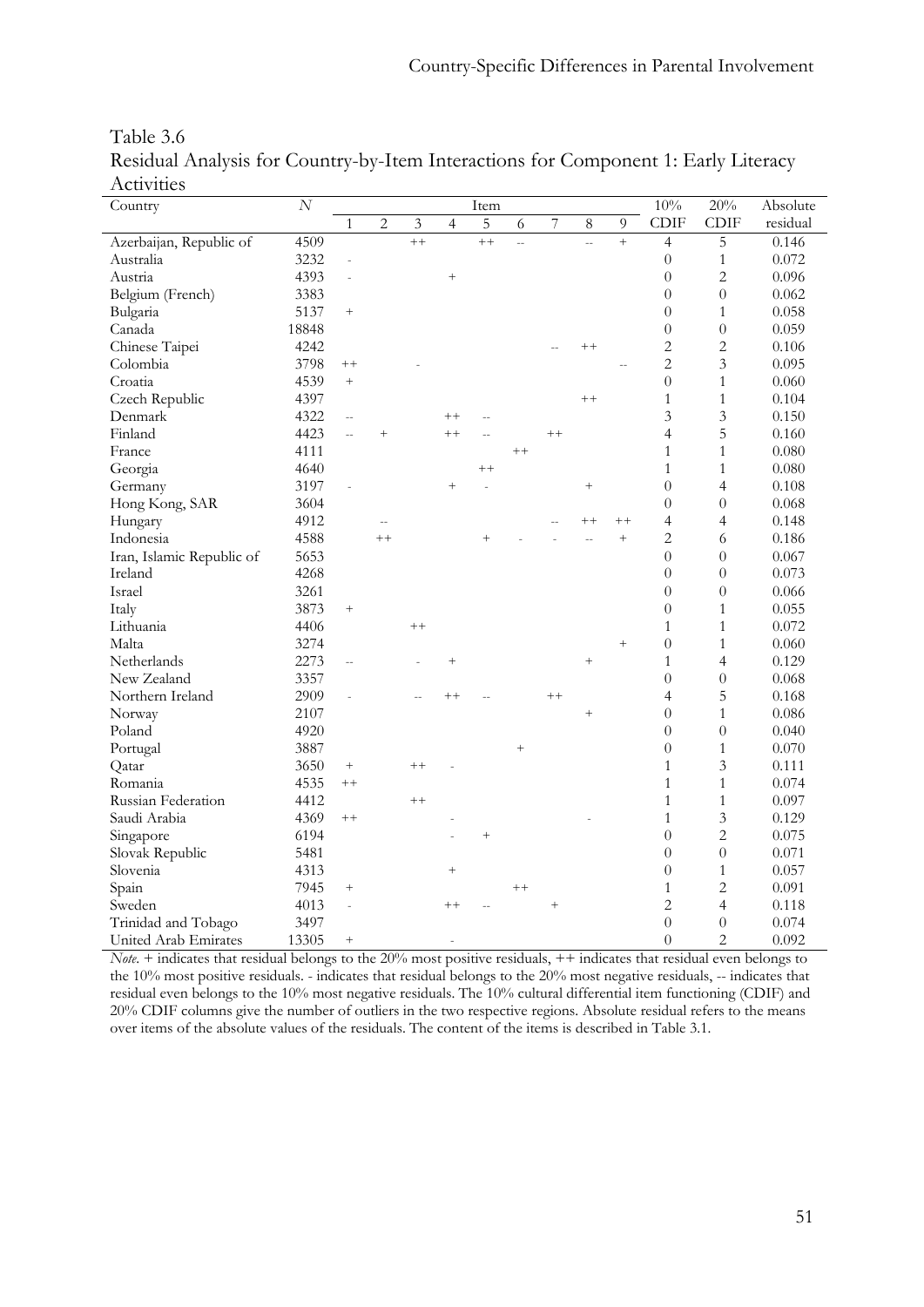Chapter 3

were coded 0, 1 and 2, so the residuals, which are the differences between a mean observed and expected response are also on a scale from 0 to 2. Closer inspection at the item level for Republic of Azerbaijan reveals that items 3 and 5 have residuals among the 10% most positive among the countries, while the items 6 and 8 have residuals among the 10% most negative among the countries. Australia, however, has only one negative residual, and this is among the 20% most negative residuals among the countries. Checking the absolute residuals further reveals Poland fits the model best with the lowest CDIF, while Indonesia has the most significant CDIF.

In a similar way, component 2 (helping with homework) functions very differently in the Netherlands than in other countries (Table A.17, Appendix A), probably because giving students homework is not a daily practice in Dutch primary schools. This different item functioning is indicated by both the high mean of the absolute values of the residuals and the large number of outliers of the residuals. Canada fits the model best with the lowest CDIF for this component. For component 3 (school practices on parental involvement, parent's perspective) the highest mean absolute residual was found for Germany. The scale for measuring school practices on parental involvement from the school perspective (component 5) however, showed relatively little evidence for CDIF.

We undertook a marginal count of the outliers for the items aggregated over the countries (Table 3.7). No one item count was prominent, although the first item in component 3 ('my child's school includes me in my child's education') seemed more susceptible to CDIF than other items, since this item revealed the most outliers in residuals over countries: 13 times in the 10% outliers region and 15 times in the 20% outliers region. Items 5 ('volunteering') and 13 ('organize workshops or seminars for parents on learning or pedagogical issues') within component 5 also scored more highly than other items in the component. However, this does not, of course, mean that these items have CDIF; if 10% and 20% extreme values are considered, then 10% and 20% of the residuals must be included, and such information only serves as a tool to further scrutinize the items.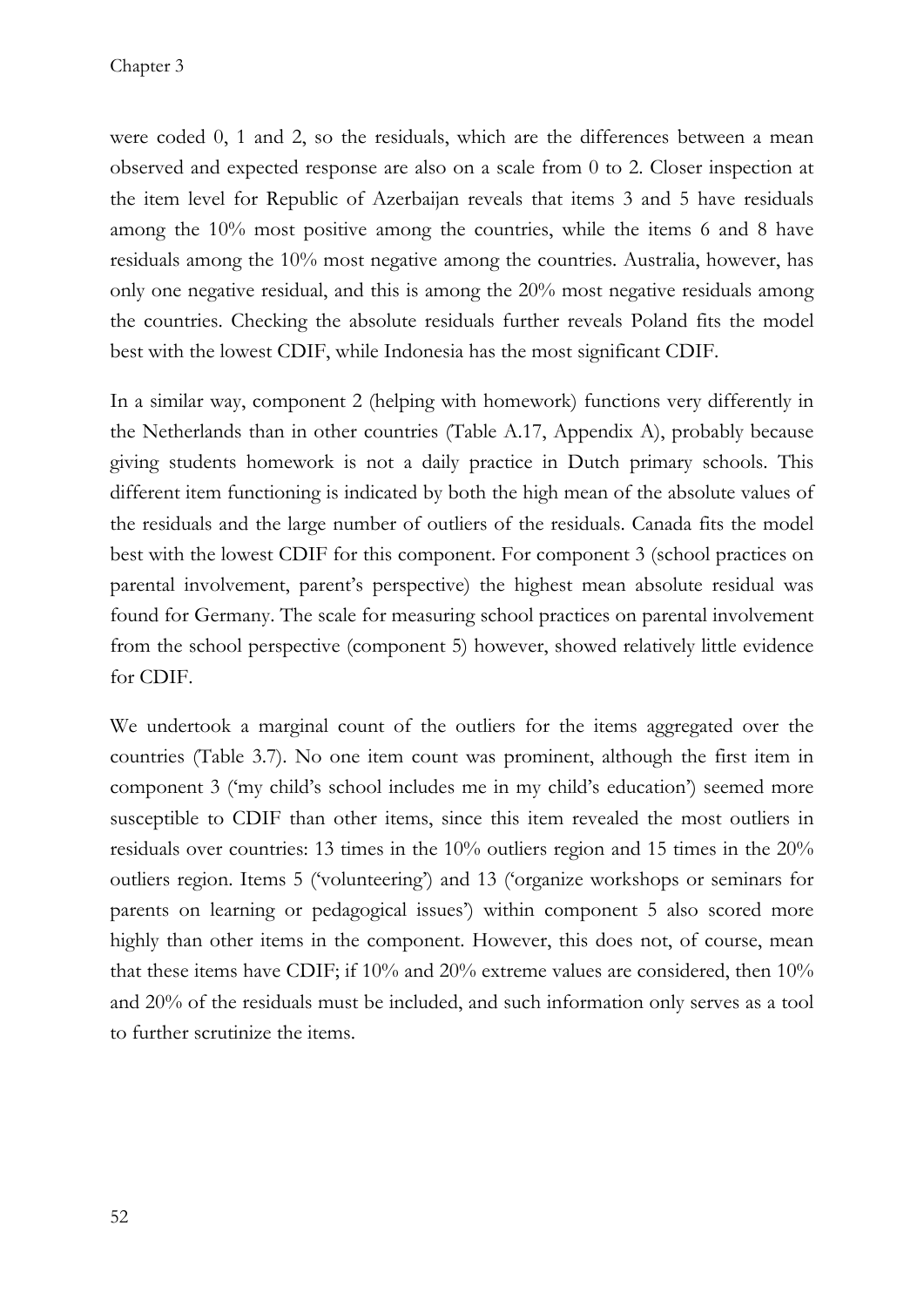| 3<br>7<br>8<br>9<br>2<br>10<br>12<br>13<br>5<br>11<br>4<br>6                                                            | 15<br>14            |
|-------------------------------------------------------------------------------------------------------------------------|---------------------|
| 5<br>10<br>2<br>5<br>2<br>3<br>4<br>4<br>6<br>6                                                                         |                     |
| 5<br>5<br>$\overline{7}$<br>2<br>$\Omega$<br>2<br>2<br>$\mathfrak{D}_{\mathfrak{p}}$<br>1                               |                     |
| 13<br>$\theta$<br>3<br>$\Omega$                                                                                         |                     |
| 2<br>3<br>11<br>1<br>5<br>4                                                                                             |                     |
| 5<br>7<br>10<br>13<br>10<br>$\overline{0}$<br>3<br>$\overline{0}$<br>2<br>$\overline{0}$<br>5<br>$\theta$<br>1<br>1     | 9<br>$\overline{4}$ |
| 20<br>17<br>12<br>5<br>9<br>5<br>9<br>3<br>6                                                                            |                     |
| 15<br>5<br>9<br>5<br>8<br>12<br>5<br>$\mathfrak{D}$<br>6                                                                |                     |
| 22<br>2<br>3                                                                                                            |                     |
| 7<br>8<br>8<br>14<br>6<br>4                                                                                             |                     |
| 18<br>15<br>18<br>$\mathbf{1}$<br>3<br>14<br>2<br>11<br>5<br>11<br>5<br>$\Omega$<br>6<br>$\sim$ $\sim$<br>$\sim$ $\sim$ | 13<br>11            |

Table 3.7 Distribution of Cultural Differential Item Functioning Across Items on Parental Involvement

*Note*. Count of the number of times a residual is in the extreme 10% and extreme 20% region of the distribution of residuals. The content of the components, items and corresponding category labels are described in Table 3.1.

## *3.3.4 Step 4: Country Differences Under the Bi-Factor GPCM Model*

We also calculated country-specific factor loadings for the bi-factor model, where we first transformed country-specific factor loadings to standard normals, and then identified the 2.5% and 5% most extreme outlying values (for component 1: Table 3.8, for components 2-5: Tables A.21-A.24, Appendix A). This distribution of countryspecific factor loadings gives an indication of the extent to which items load on a country-specific factor in addition to the general factor of the item, and can, as in our earlier residual analysis, be used to determine whether the sizes and directions of the factor loadings are randomly distributed across all countries and items, or whether they exhibit notable patterns of interaction.

For component 1 most outliers of the country-specific factor loadings and the highest mean absolute factor loading were found for Colombia, suggesting a high level of CDIF. Interestingly, in the residual analysis for this component a total of 15 countries showed a higher mean absolute residual. Regarding help with homework (component 2) Malta showed the highest number of outliers in country-specific factor loadings (Table A.21, Appendix A). The Netherlands, indicating most CDIF earlier (Table A.17, Appendix A) also showed many outliers, but definitely not the most. For component 3 the results of the counts of outliers provided little information, as only three outliers were counted in the 2.5% region. Hungary did show a high mean absolute country-specific factor loading on this component, though the questionable reliability of the scale must be kept in mind. Student perception of parental involvement (component 4) was measured with the least CDIF in Denmark, whereas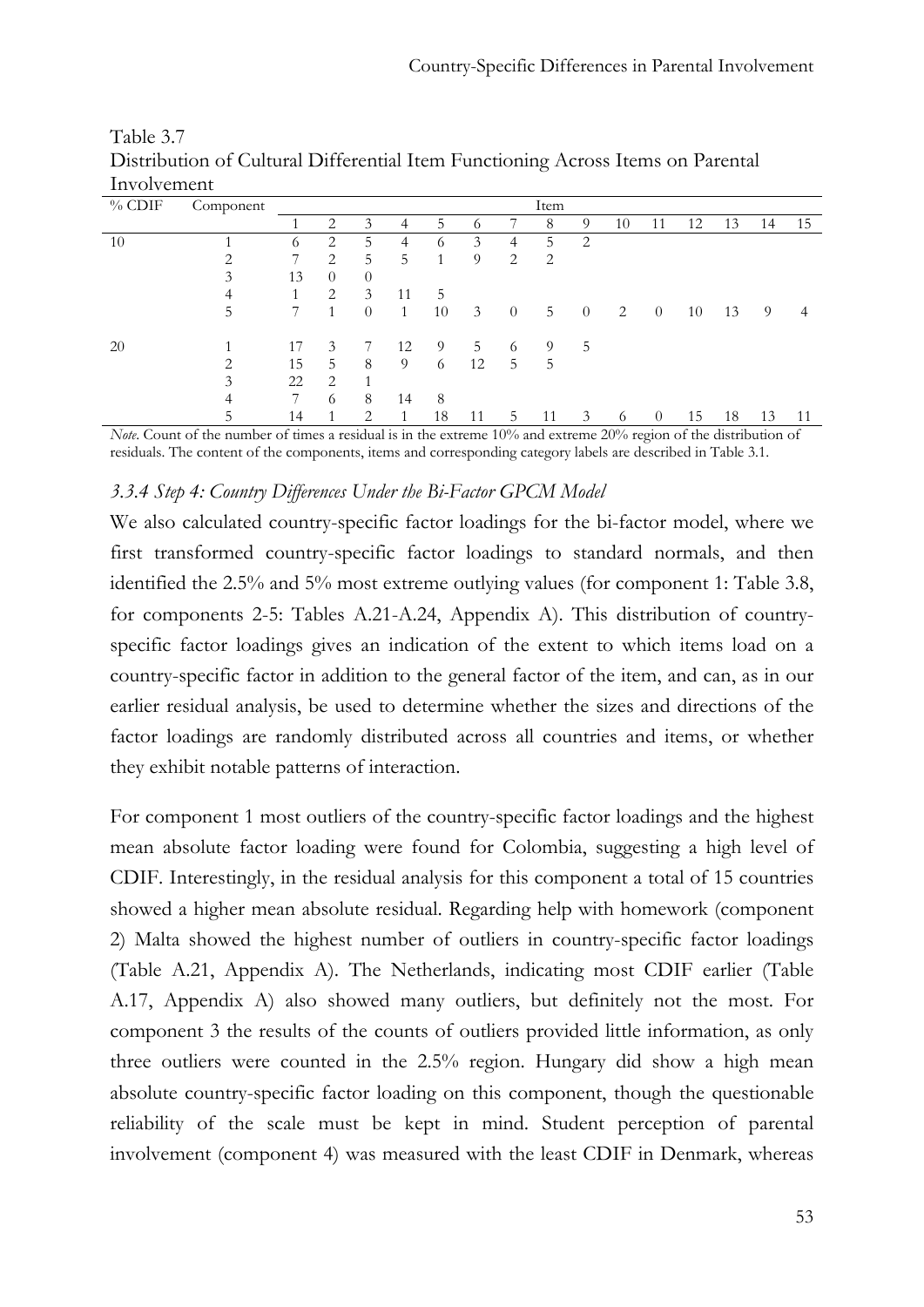the school practices on parental involvement from the school perspective showed the least CDIF for Italy.

#### Table 3.8

Outliers of Country-Specific Factor Loadings in the Bi-Factor Model for Component 1: Early Literacy Activities

|                           |                |                |                |                          | Item       |                |   |                |        | $2.5\%$                  | $5\%$                   | Mean     |
|---------------------------|----------------|----------------|----------------|--------------------------|------------|----------------|---|----------------|--------|--------------------------|-------------------------|----------|
| Country                   |                |                |                |                          |            |                |   |                |        |                          | Outlier                 | absolute |
|                           | $\mathbf{1}$   | $\overline{c}$ | $\mathfrak{Z}$ | $\overline{4}$           | 5          | 6              | 7 | $\overline{8}$ | 9      | Outlier                  |                         | loading  |
| Azerbaijan, Republic of   |                |                |                |                          | $\ddot{+}$ | $\overline{a}$ |   | ÷.             |        | 3                        | $\overline{\mathbf{3}}$ | 0.062    |
| Australia                 |                |                |                |                          |            |                |   |                |        | $\overline{0}$           | $\overline{0}$          | 0.034    |
| Austria                   |                |                |                |                          |            |                |   | $\overline{a}$ | $\sim$ | 3                        | 3                       | 0.071    |
| Belgium (French)          | $^{+}$         |                |                |                          |            |                |   | $++$           | $+$    | $\overline{c}$           | 3                       | 0.042    |
| Bulgaria                  |                |                |                |                          |            |                |   |                |        | $\theta$                 | $\theta$                | 0.029    |
| Canada                    |                |                |                |                          |            |                |   | $+$            |        | $\mathbf{1}$             | $\mathbf{1}$            | 0.050    |
| Chinese Taipei            |                |                |                |                          |            |                |   |                |        | $\overline{0}$           | $\overline{0}$          | 0.036    |
| Colombia                  |                |                |                |                          |            |                |   |                |        | 5                        | 6                       | 0.095    |
| Croatia                   |                |                |                |                          |            |                |   |                |        | 4                        | 5                       | 0.079    |
| Czech Republic            |                |                |                | $\ddot{}$                |            |                |   |                |        | 4                        | 5                       | 0.083    |
| Denmark                   |                |                |                |                          |            |                |   |                |        | 3                        | $\mathfrak{Z}$          | 0.080    |
| Finland                   |                |                |                |                          |            |                |   |                |        | $\overline{c}$           | $\overline{2}$          | 0.066    |
| France                    |                |                |                |                          |            |                |   |                |        | $\mathbf{1}$             | $\overline{2}$          | 0.048    |
| Georgia                   |                |                |                |                          |            |                |   |                |        | $\overline{4}$           | $\overline{4}$          | 0.077    |
| Germany                   |                |                |                |                          |            |                |   |                |        | $\overline{0}$           | $\theta$                | 0.029    |
| Hong Kong, SAR            |                |                |                |                          |            |                |   |                |        | 4                        | $\overline{4}$          | 0.082    |
| Hungary                   |                | $++$           |                |                          |            |                |   |                |        | $\mathbf{1}$             | $\overline{4}$          | 0.066    |
| Indonesia                 |                |                |                | $++$                     |            |                |   |                |        | $\overline{0}$           | $\mathbf{1}$            | 0.033    |
| Iran, Islamic Republic of |                |                |                |                          |            |                |   |                |        | $\mathbf{1}$             | $\mathbf{1}$            | 0.053    |
| Ireland                   |                |                |                |                          |            |                |   |                |        | $\overline{c}$           | $\overline{4}$          | 0.062    |
| Israel                    |                |                |                |                          |            |                |   |                |        | $\overline{c}$           | $\overline{4}$          | 0.064    |
| Italy                     | Ц.             |                |                |                          |            |                |   |                |        | $\overline{3}$           | $\overline{4}$          | 0.078    |
| Lithuania                 |                |                |                |                          |            |                |   |                |        | $\mathbf{1}$             | $\overline{2}$          | 0.044    |
| Malta                     | ÷.             |                |                |                          |            |                |   |                |        | 3                        | 5                       | 0.076    |
| Netherlands               | $++$           |                |                |                          |            |                |   |                |        | $\overline{0}$           | $\mathbf{1}$            | 0.028    |
| New Zealand               | $\overline{a}$ |                |                |                          |            |                |   |                |        | $\overline{\mathcal{L}}$ | $\overline{4}$          | 0.081    |
| Northern Ireland          |                |                |                |                          |            |                |   |                |        | $\overline{4}$           | 5                       | 0.088    |
| Norway                    | --             |                |                |                          |            |                |   |                |        | 3                        | 5                       | 0.087    |
| Poland                    |                |                | $++$           |                          |            |                |   |                |        | $\overline{c}$           | $\overline{4}$          | 0.056    |
| Portugal                  |                |                |                |                          |            |                |   |                |        | $\overline{0}$           | $\theta$                | 0.034    |
| Qatar                     |                |                |                | $++$                     |            |                |   |                |        | $\boldsymbol{0}$         | $\mathbf{1}$            | 0.047    |
| Romania                   |                |                |                | $\overline{\phantom{a}}$ |            |                |   |                |        | $\overline{c}$           | 3                       | 0.060    |
| Russian Federation        |                |                |                |                          | $^+$       |                |   |                |        | $\overline{0}$           | $\mathbf{1}$            | 0.032    |
| Saudi Arabia              |                |                |                |                          |            |                |   |                |        | $\mathbf 2$              | 3                       | 0.065    |
| Singapore                 |                |                |                |                          |            |                |   |                |        | $\overline{c}$           | 3                       | 0.057    |
| Slovak Republic           |                |                |                |                          |            |                |   |                |        | 3                        | $\mathfrak{Z}$          | 0.062    |
| Slovenia                  |                |                |                |                          |            |                |   |                |        | 3                        | 3                       | 0.065    |
| Spain                     |                |                |                |                          |            |                |   |                |        | $\overline{c}$           | $\mathfrak{Z}$          | 0.049    |
| Sweden                    |                |                |                |                          |            |                |   |                |        | $\mathbf{1}$             | 3                       | 0.052    |
| Trinidad and Tobago       |                | $^{++}$        |                |                          |            |                |   |                |        | $\mathbf{1}$             | $\overline{4}$          | 0.058    |
| United Arab Emirates      |                |                |                |                          |            |                |   |                |        | $\overline{2}$           | 3                       | 0.065    |
|                           |                |                |                |                          |            |                |   |                |        |                          |                         |          |

*Note*. + indicates factor loading belongs to the 5% most positive loading, ++ indicates factor loading belongs to the 2.5% most positive loading. - indicates factor loading belongs to the 5% most negative loading, -- indicates factor loading belongs to the 2.5% most negative loading. The 2.5% cultural differential item functioning (CDIF) and 5% CDIF columns give the number of outliers in the two respective regions. Mean absolute loading refers to the means over items of the absolute values of country-specific factor loadings. The content of the items is described in Table 3.1.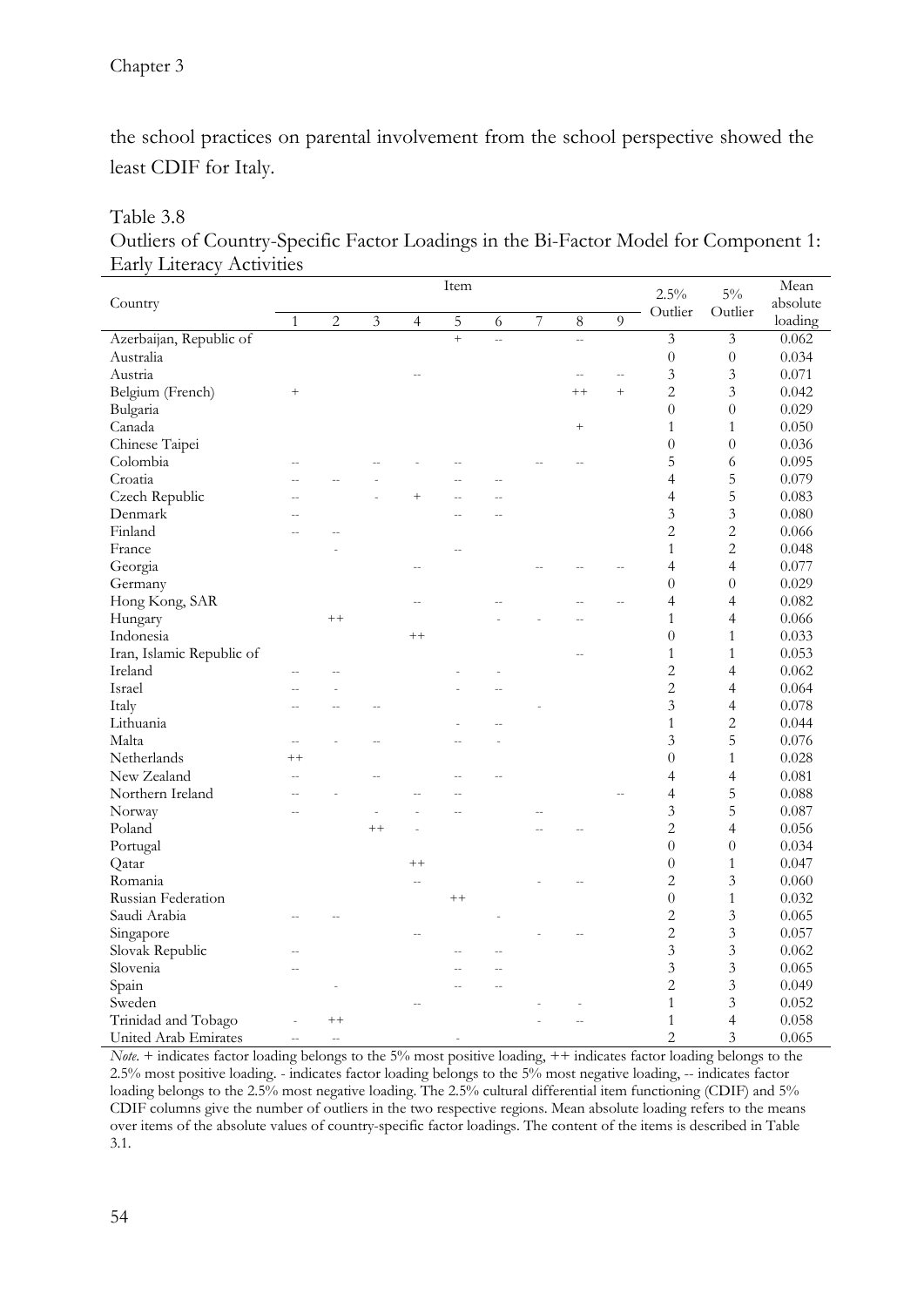Aggregating the items over the countries provides a tool for further investigation of items (Table 3.9), with the same caveats as before; if the 2.5% and 5% most extreme values are considered, then similarly 2.5% and 5% of the country-specific factor loadings must fall in this region, but this does not imply that 2.5% and 5% of the items have CDIF. No item count is prominent. Item 5 ('talk about things you had done') in component 1 did seem more susceptible to CDIF than other items, since this item revealed the most outliers in country-specific factor loadings over countries.

#### Table 3.9

Distribution of Outliers of Country-Specific Factor Loadings in the Bi-Factor Model Across Items on Parental Involvement

| Region  | Component |            |                |    |    |                        |          |          | Item |          |          |          |          |          |          |          |
|---------|-----------|------------|----------------|----|----|------------------------|----------|----------|------|----------|----------|----------|----------|----------|----------|----------|
|         |           |            | 2              | 3  | 4  | 5                      | $\circ$  | 7        | 8    | 9        | 10       | 11       | 12       | 13       | 14       | 15       |
| $2.5\%$ |           |            | 6              | 4  | 8  | 13                     | 11       | 4        | 12   | 5        |          |          |          |          |          |          |
|         | ⌒         | 13         |                | и  | 3  | $\boldsymbol{\Lambda}$ | 14       | 15       | 8    |          |          |          |          |          |          |          |
|         | 3         |            | $\overline{0}$ | 2  |    |                        |          |          |      |          |          |          |          |          |          |          |
|         | 4         | 3          | 2              | 3  | 6  | $\theta$               |          |          |      |          |          |          |          |          |          |          |
|         |           | $\Omega$   | 9              | 3  | 1  | 2                      | $\theta$ | $\theta$ | 3    | $\theta$ | $\theta$ | $\theta$ | $\theta$ | $\theta$ | $\theta$ | $\theta$ |
| $5\%$   |           | 19         | 8              | 13 | 13 | 18                     | 15       | 10       | 14   | 5        |          |          |          |          |          |          |
|         | ◠         | 15         | 2              | 1  | 6  | 2                      | 20       | 21       | 22   |          |          |          |          |          |          |          |
|         | 3         |            |                | 3  |    |                        |          |          |      |          |          |          |          |          |          |          |
|         | 4         | $^{\circ}$ | 6              | 9  | 11 |                        |          |          |      |          |          |          |          |          |          |          |
|         |           | 10         | 10             | 3  | 1  | 2                      | $\theta$ | $\theta$ | 3    | $\theta$ | 2        | $\theta$ | $\theta$ |          | $\Omega$ | 0        |

*Note*. Count of the number of times an outlier of the country-specific factor loading is in the extreme 2.5% and extreme 5% region of the distribution of factor loadings. The content of the components, items and corresponding category labels are described in Table 3.1.

## *3.3.5 Step 5: Comparison of the Residual Analyses GPCM and the Bi-Factor GPCM*

We then addressed whether the residual analyses using the GPCM and the bi-factor GPCM analyses led to the same conclusions (see Table 3.10). A priori, this would be unexpected. The residual analyses target so-called uniform CDIF, namely a shift in the item location (item intercept) parameters over countries. The bi-factor analyses target non-uniform CDIF, namely differences in the slopes and the dimensionality across items. The correlations between residuals under the generalized partial credit model and country-specific factor loadings in the bi-factor for components 2, 4 and 5 were moderate, while for component 1, the correlation was much lower, and for component 3, the correlation completely vanished. The result for component 3 is probably because both the residuals and the country-specific factor loadings are poorly estimated for a scale containing only three items.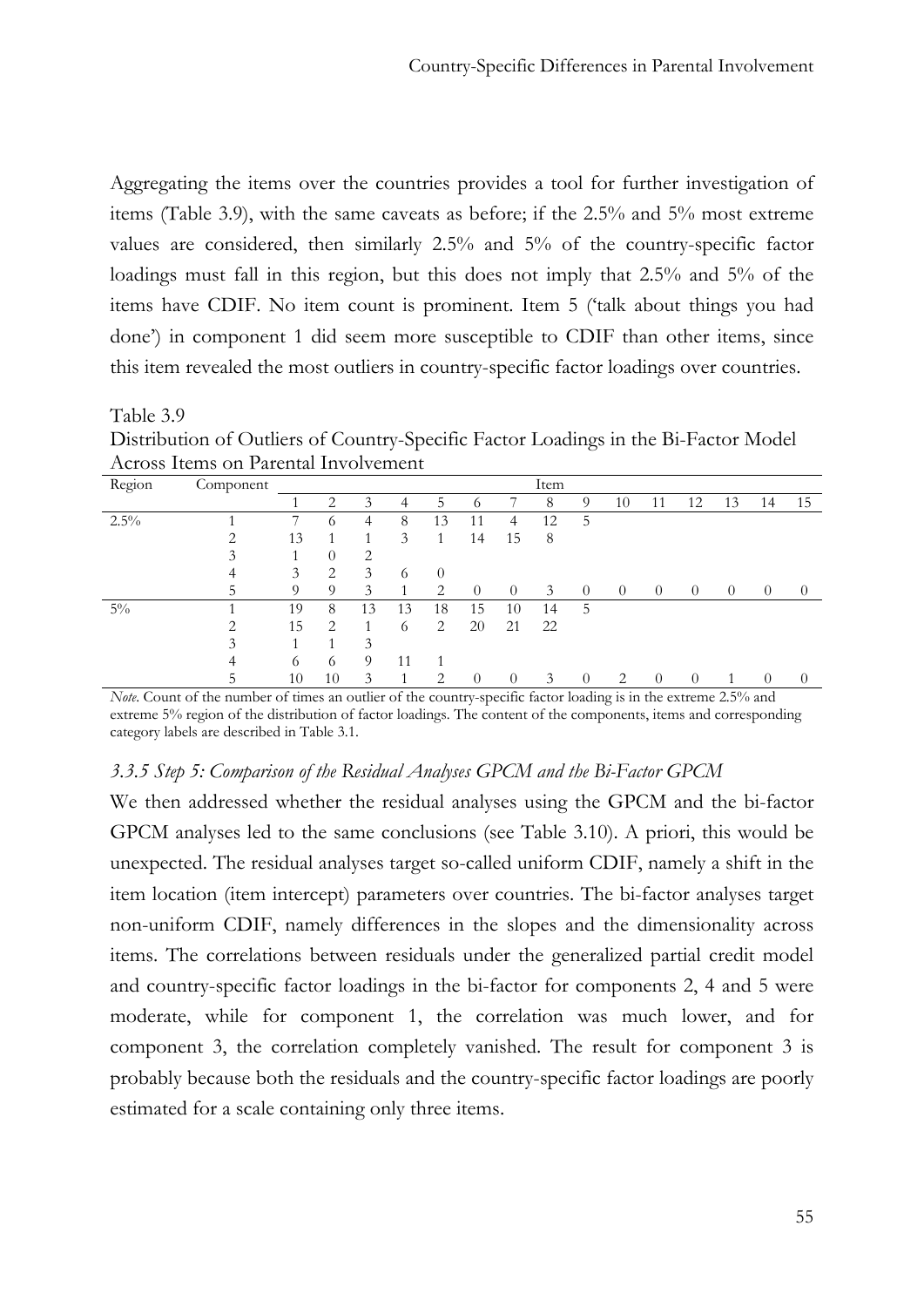Though the correlation between the residuals and the country-specific factor loadings is a reasonable estimate between the two measures, it does not properly indicate to what extent the two measures have the same outliers. To investigate this, we ordered and classified the residuals and country-specific factor loadings in three categories according to their size (a category with negative values, a category with positive values and a middle category). Further, we varied the definition of which values were outliers by varying the size of the middle group (assigning it variously as 33, 40 and 80% of values). The calculation of Kappa (Cohen, 1960) establishes the agreement in categorization between the residual analyses using the GPCM and the bi-factor GPCM. This revealed that agreement was poor throughout for component 3, while, for component 1, the agreement was poor in the 33% category; for other categories, agreement was only fair to moderate. In general, the results indicate that it is not a good policy to rely on one approach for the investigation of CDIF.

#### Table 3.10

Relation Between Residuals Under the Generalized Partial Credit Model and Country-Specific Factor Loadings in the Bi-Factor GPCM

| Component      | Correlation | Kappa classification CDIF |        |          |  |  |  |
|----------------|-------------|---------------------------|--------|----------|--|--|--|
|                |             | Size middle group         |        |          |  |  |  |
|                |             | $33\%$ <sup>a</sup>       | $40\%$ | $80\%$ c |  |  |  |
|                | 0.228       | 0.15                      | 0.20   | 0.24     |  |  |  |
| 2              | 0.603       | 0.21                      | 0.29   | 0.27     |  |  |  |
| 3              | $-0.044$    | 0.07                      | 0.17   | 0.10     |  |  |  |
| $\overline{4}$ | 0.651       | 0.46                      | 0.41   | 0.41     |  |  |  |
| 5              | 0.519       | 0.34                      | 0.31   | 0.25     |  |  |  |

*Note*. Correlation between the GPCM residuals and the country-specific factor loadings, over countries and items. The content of the components is described in Table 3.1. Size middle group indicates the classification of the ordered residuals and country-specific factor loadings in three categories according to their size: a category with negative values, a category with positive values and a middle category. Norms for Kappa: poor agreement: 0.00– 0.19, fair agreement: 0.20–0.39, and moderate agreement: 0.40–0.59 (Landis & Koch, 1977).<br><sup>a</sup> Three equally-sized categories.<br><sup>b</sup> A middle category contained 40% of the values, the two extreme categories each contained 30

 $\epsilon$  A middle category contained 80% of the values, the two extreme categories each contained 10%.

We investigated the influence of CDIF by calculating the correlation and rank correlation between country means estimated with no, 10%, and 20% CDIF parameters, and with random item parameters (Table 3.11). Estimates of the means using the unidimensional GPCM without country-specific item parameters and using the bi-factor GPCM could not be distinguished, so we exclude them from further discussion. In general, correlations were high, indicating that in the estimation of the country means and the rank order of the country means the CDIF had little impact. Component 3 remained the exception; both correlations and rank correlations were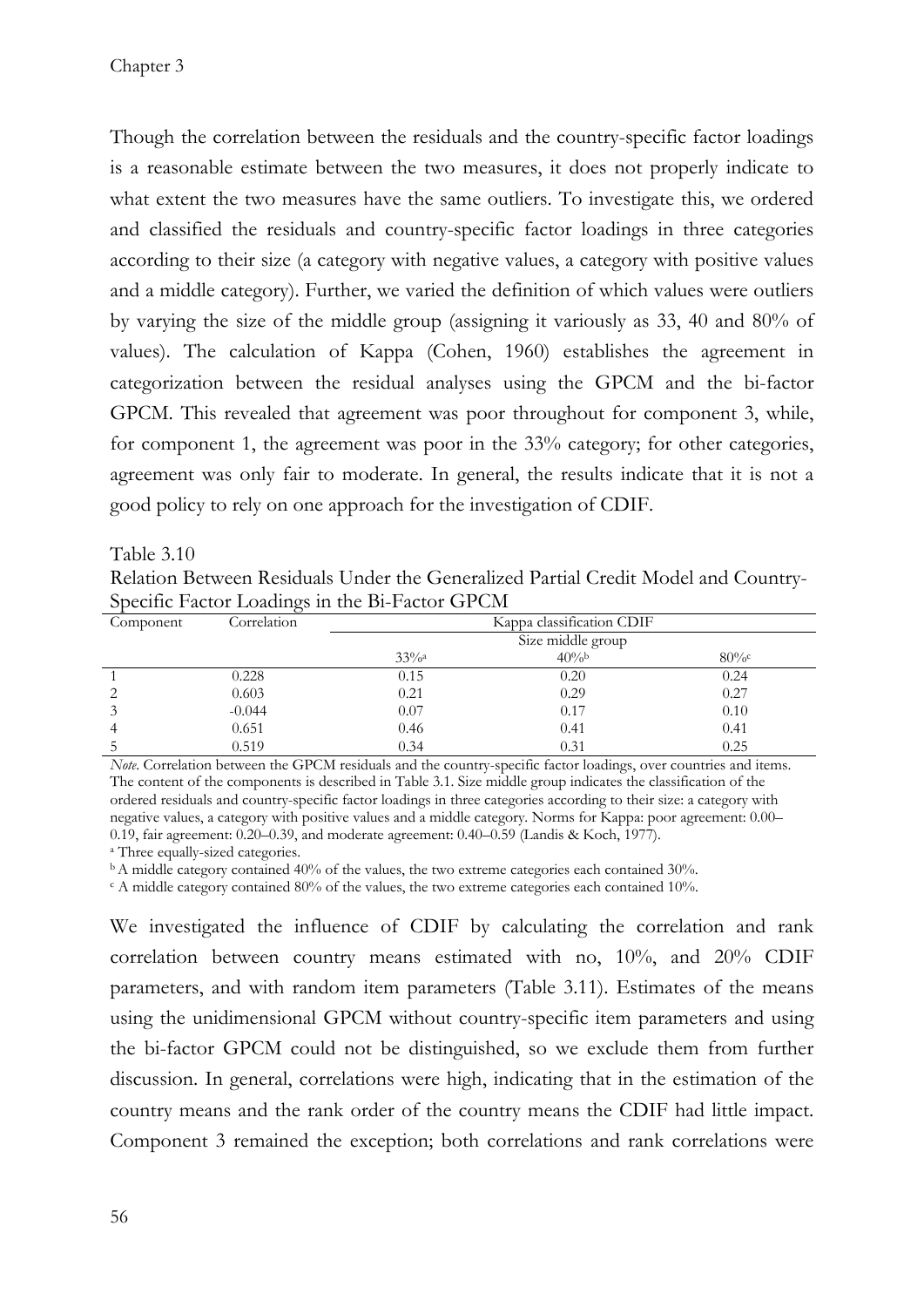low. Further, for components 2 and 4, the correlations between the means estimated using the GPCM with random item parameters and the other three models were also low, but this was not the case for the rank correlations. This is because the relationship between the means is not linear.

#### Table 3.11

Correlation and Rank Correlation Between Country Means Estimated with no, 10%, and 20% Cultural Differential Item Functioning Parameters, and Random Item Parameters

| Component      | Parameter   |             | Correlation |             |          | Rank correlation |             |
|----------------|-------------|-------------|-------------|-------------|----------|------------------|-------------|
|                |             | $\rm No$    | 10%         | 20%         | $\rm No$ | 10%              | 20%         |
|                |             | <b>CDIF</b> | <b>CDIF</b> | <b>CDIF</b> |          | CDIF<br>CDIF     | <b>CDIF</b> |
|                | 10% CDIF    | 0.99        |             |             |          | 0.98             |             |
| $\mathbf{1}$   | 20% CDIF    | 0.99        | 0.99        |             |          | 0.98<br>0.98     |             |
|                | Random      | 0.98        | 0.97        | 0.97        |          | 0.97<br>0.96     | 0.97        |
|                | 10% CDIF    | 0.99        |             |             |          | 0.98             |             |
| $\overline{2}$ | 20% CDIF    | 0.98        | 0.99        |             |          | 0.98<br>0.99     |             |
|                | Random      | 0.66        | 0.64        | 0.58        |          | 0.95<br>0.93     | 0.95        |
|                | 10% CDIF    | 0.83        |             |             |          | 0.94             |             |
| 3              | $20\%$ CDIF | 0.80        | 0.82        |             |          | 0.93<br>1.00     |             |
|                | Random      | 0.53        | 0.38        | 0.33        |          | 0.62<br>0.64     | 0.63        |
|                | 10% CDIF    | 0.98        |             |             |          | 0.97             |             |
| $\overline{4}$ | $20\%$ CDIF | 0.97        | 0.98        |             | 0.95     | 0.95             |             |
|                | Random      | 0.50        | 0.44        | 0.37        |          | 0.92<br>0.94     | 0.89        |
|                | 10% CDIF    | 0.97        |             |             |          | 0.97             |             |
| 5              | 20% CDIF    | 0.97        | 1.00        |             | 0.97     | 1.00             |             |
|                | Random      | 0.97        | 0.98        | 0.98        | 0.97     | 0.99             | 0.99        |

*Note*. The content of the components is described in Table 3.1.

# **3.4 Discussion and Conclusions**

The main purpose of the research presented in this chapter was to develop a psychometric framework aimed at identifying and modelling cultural differential item functioning (CDIF) in parental involvement, as a first step to assess its relationship with student reading literacy. This framework was to shed light on the extent to which there are any cultural differences (differences between countries) in the components that measure dimensions of parental involvement. We developed tools for the identification and modelling of CDIF that were based on five models: the GPCM, GPCM with random item parameters, the GPCM with 10% and 20% country-specific parameters, and the bi-factor GPCM. Firstly, we found that all models clearly and consistently supported the identification of CDIF. However, we also found the results obtained by the models varied. There was reasonable agreement for components 2 (helping with homework), 4 (student's perception of parental involvement) and 5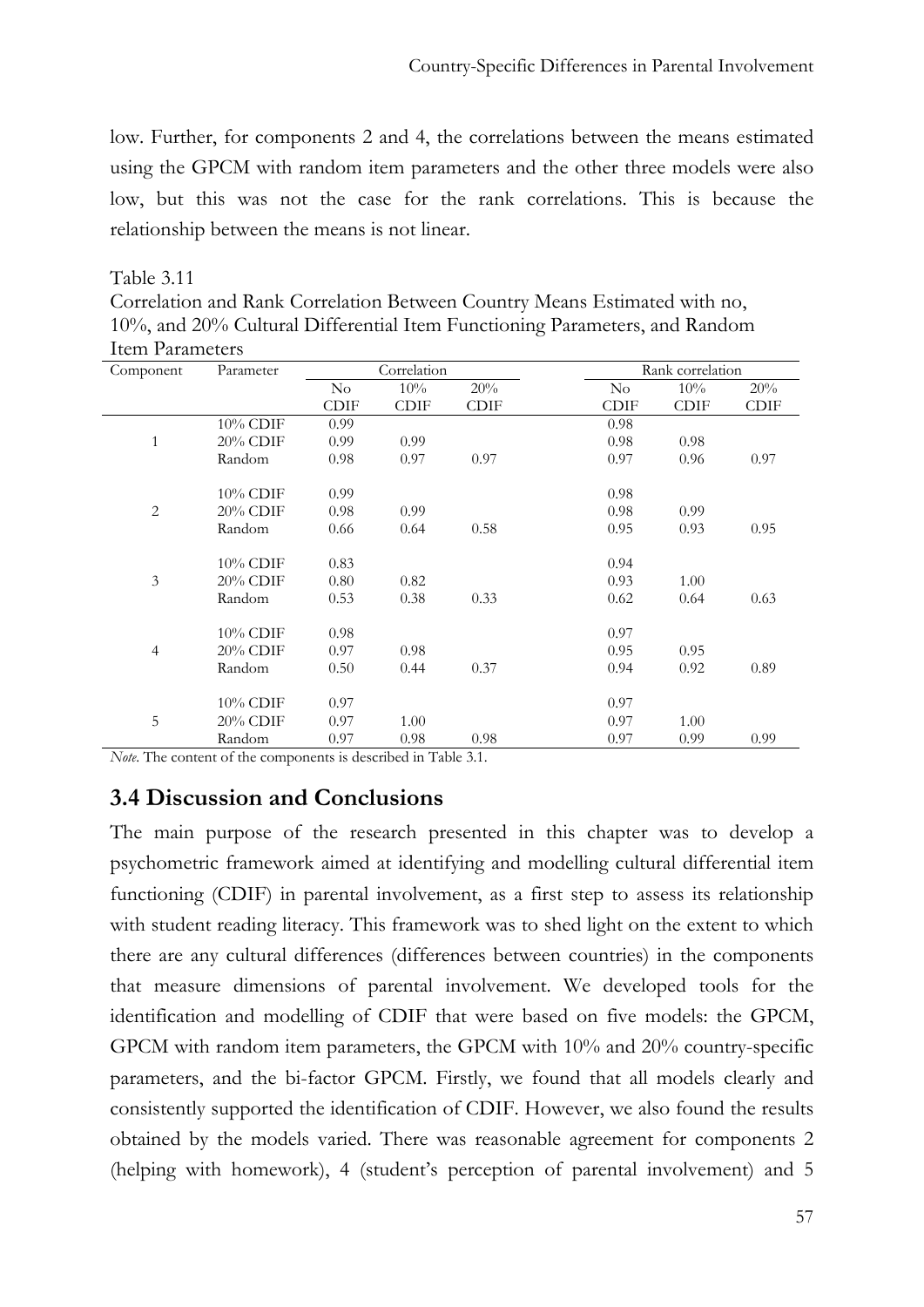(school practices for parental involvement from a school perspective). The methods clearly disagreed for component 1 (early literacy activities) and for component 3 (school practices on parental involvement, parent perspective); the latter was likely because of the poor reliability of this component, probably due to the shortness of the instrument. Disagreement in the other four tests is because different aspects of model fit are assessed by the models. In fact, the method using residuals specifically targets uniform CDIF, while the bi-factor GPCM specifically targets non-uniform CDIF. In conclusion, practitioners should therefore better not rely on one model and one approach to investigate CDIF, but diversify in their methods.

In PIRLS, the literacy test and background questionnaires are translated and adapted for each country. Considerable effort is devoted to guaranteeing the international validity of these instruments. For example, the translations and the layout of the instruments are thoroughly reviewed by independent verifiers, and all necessary adaptations are documented in detail. However, it is not unlikely that there are cultural differences in the way respondents interpreted some of the questionnaire items. The main purpose of this study was to establish whether there were any cultural differences in the measurement of parental involvement in PIRLS and, if so, whether correction for these differences led to different results with regard to its relation with reading literacy. Although some of the PIRLS scales for parental involvement may require improvements to increase their reliability, the overall conclusion is that these scales are internationally valid. In the next chapter the scales, both with and without adaptations for CDIF will be related to student reading literacy in order to shed more light on the effects of CDIF in secondary analyses on cross national analyses.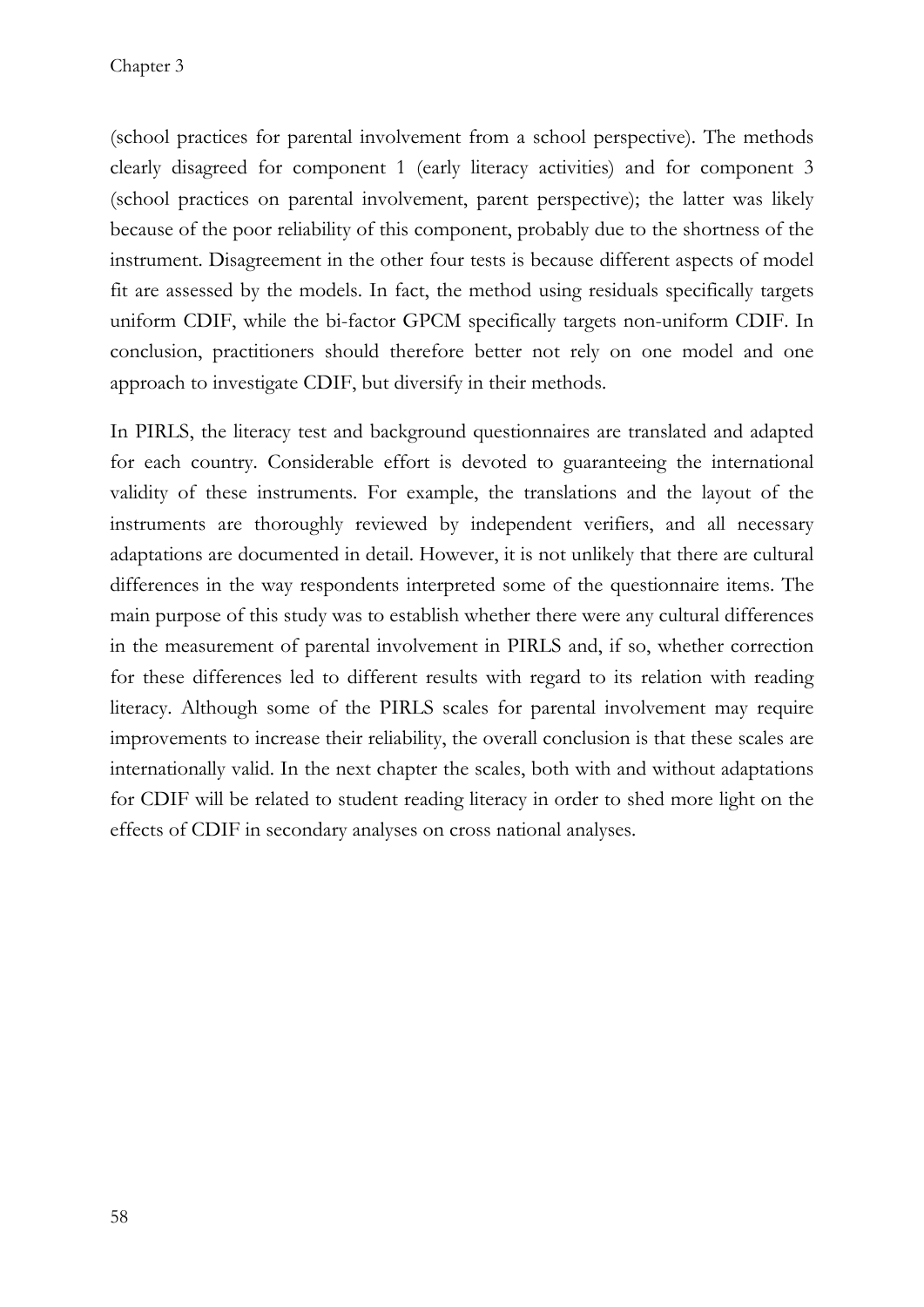# **Chapter 4 Modelling Parental Involvement and Reading Literacy: The Relationship Investigated Across Countries.3**

## **Abstract**

-

The inconsistent results in the effects of parental involvement on student achievement may be caused by differences between educational systems and cultural differences, or by the great variation in the methods used to assess student achievement and parental involvement across studies. This chapter describes how data from the Progress in International Reading and Literacy Study 2011 is used to explore the relationship between different dimensions of parental involvement and student reading literacy across a large number of countries. Reading literacy was regressed in latent multilevel models on dimensions of parental involvement, where these dimensions were scaled using item response theory both with and without corrections for country-item interactions as described in the previous chapter. Results showed that early literacy activities and help with homework were both related to student achievement, but the impact of parental involvement on reading literacy was not large. Impact differences across countries did prove to be quite large, especially for helping with homework, where the effect of this dimension was found to be stronger in high-achieving countries. The comparison between analyses with and without corrections for cultural differential item functioning (CDIF) in the parental involvement scales indicated that CDIF did not influence the inferences.

<sup>3</sup>Based on Chapters 3, 5, and 6 from: Punter, R. A., Glas, C. A. W., & Meelissen, M. R. M. (2016). *Psychometric Framework for Modeling Parental Involvement and Reading Literacy*. Cham: Springer.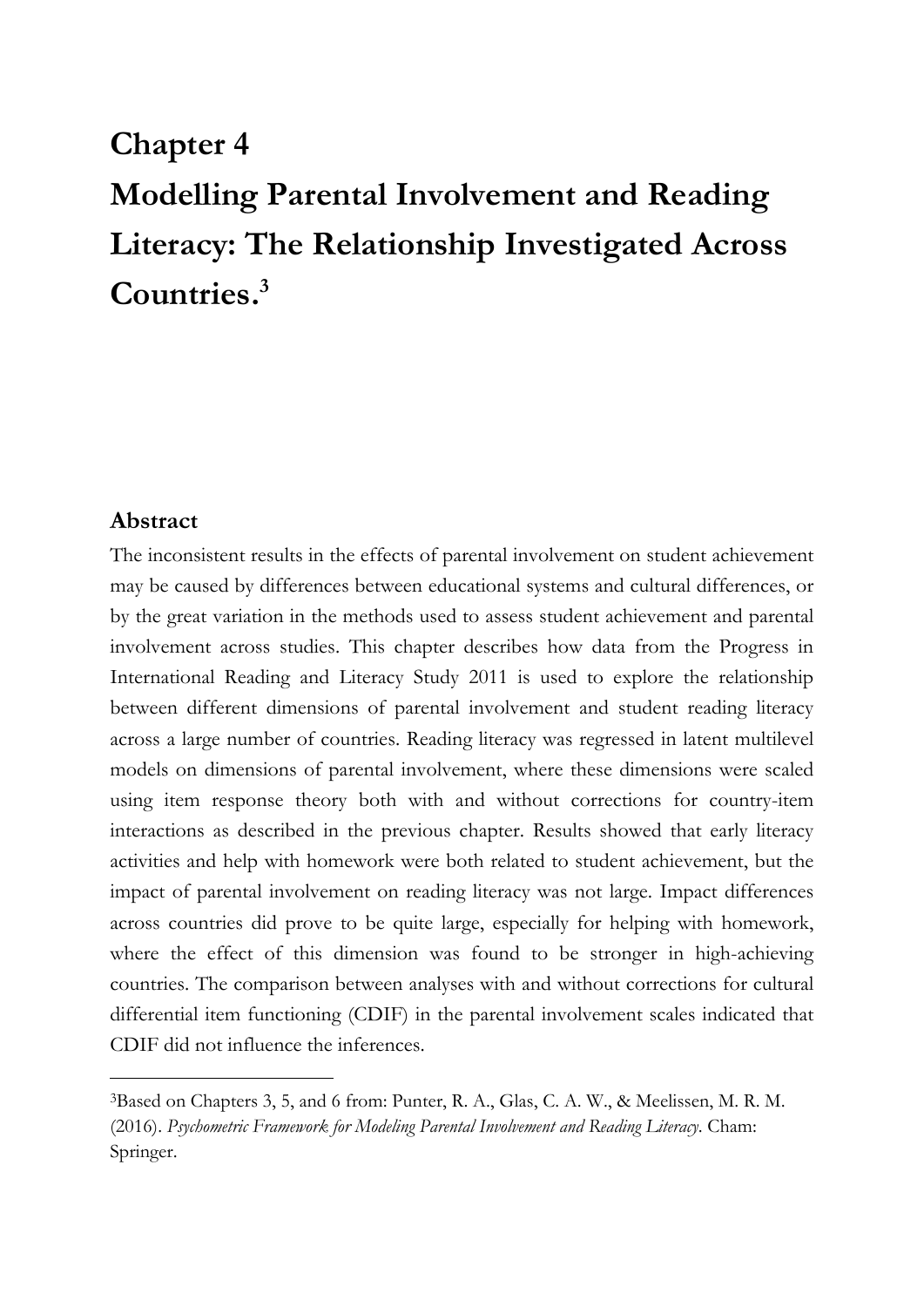# **4.1 Introduction**

Parental involvement is seen as one of the most malleable factors of the student's home situation, though found effects on student performance are not univocal (Punter, Glas, & Meelissen, 2016a). The literature review on dimensions of parental involvement and their relation to student attainment by Punter et al. indicated that parental involvement is generally positively correlated to or has positive effects on student attainment. However, for the individual dimensions of parental involvement, the results were less definitive. One of the explanations for the mixed results the authors point to, is the complexity of the parental involvement concept which has led to a lack of agreement on definitions and measurement inconsistencies, making it troublesome to compare findings across studies. Another limitation that may have contributed to the inconsistent outcomes, is the strong dependency on single-source reports. For example, how parents perceive their involvement at school might differ from the school's perception of the parents' involvement. The authors therefore encourage the use of parent, as well as student and school information, as this capacitates triangulation of essential perspectives on involvement and thereby allows for a more precise determination of parental involvement and its influence on student outcomes. Finally, a point is made by Punter et al. that it is likely that cultural differences in the perception of parental involvement exist. For international comparative studies in education this could mean that different parental perceptions of what is important for the education of their child can also have consequences for how survey questions about parental involvement are interpreted.

Altogether, empirical research is desired into the measurement of student achievement and indicators of the parental involvement, and how comparisons can be made between educational systems (countries), to find out to what extent and under which conditions, parental involvement influences student achievement. In-depth analyses of large-scale international comparative data, such as that contained in the Progress in International Reading and Literacy Study (PIRLS) may provide valuable additions to the research on parental involvement and student achievement. The benefit of using data from an international large-scale assessment study such as PIRLS is not only the richness in data resulting from achievement tests, as well as student, home, teacher and school questionnaires, but also, obviously, the large number of countries for which these data are available.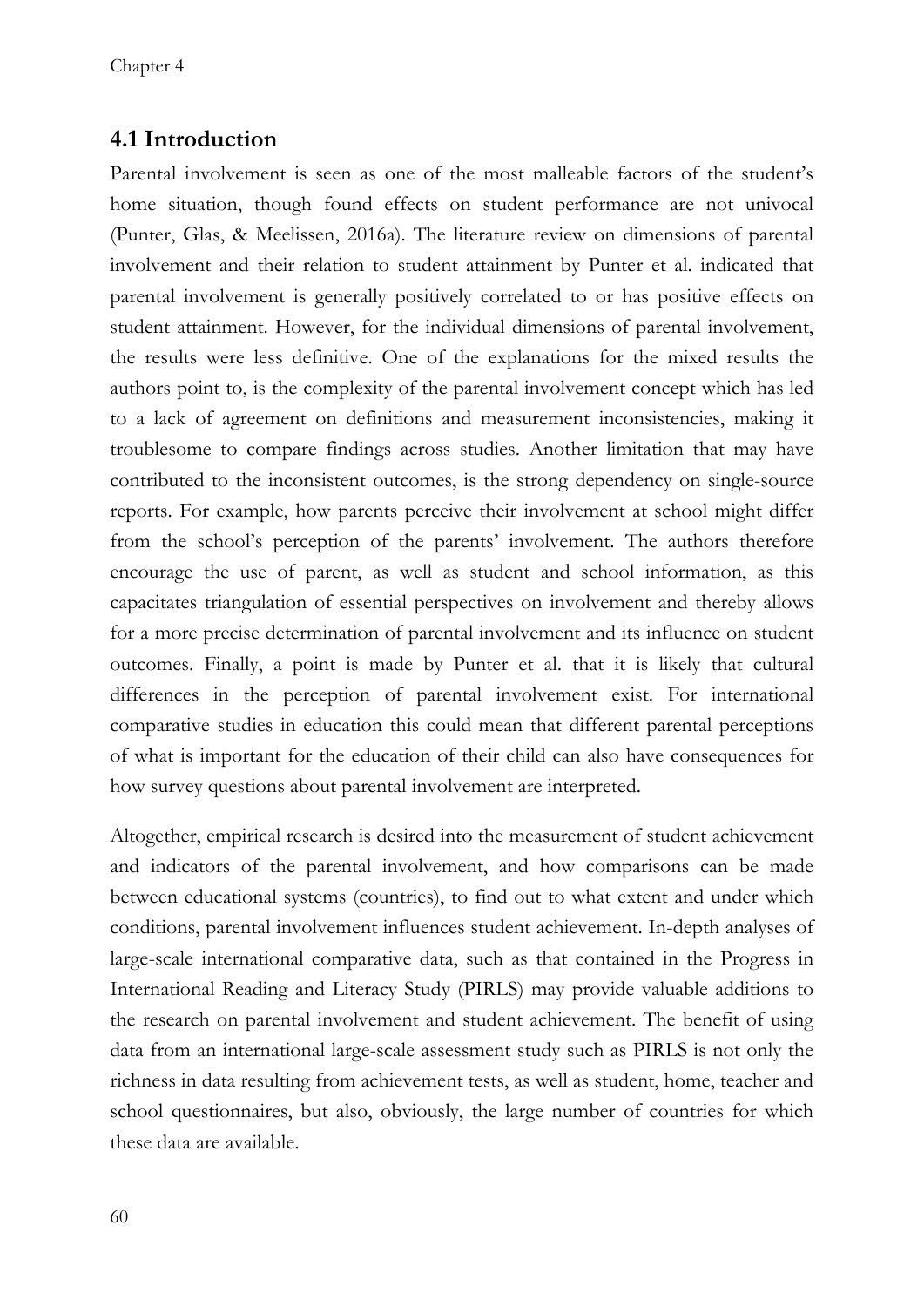The previous chapter described how parental involvement scales were constructed from the PIRLS-2011 data, taking potential cultural differences in interpretations of the items, i.e. the potential risk of cultural differential item functioning (CDIF), into account. The present chapter continues by modelling the relation between parental involvement and reading literacy using these parental involvement scales. The research question is: to what extent are the different dimensions of parental involvement related to student achievement in reading literacy, taking into account student background characteristics and differences between countries? To address this question, a multilevel analysis of the PIRLS-2011 data explored the relationship between parental involvement and student reading literacy.

The parental involvement construct was modelled using the five scales constructed from the PIRLS-2011 data, as described in the previous chapter. The scales were modelled both using the generalized partial credit model (GPCM; Muraki, 1992) and by applying the GPCM with adjustment for CDIF by means of fixed item parameters, random item parameters and a bi-factor structure as described in Chapter 3. Having already compared the outcomes for the means on the latent scales for the different corrections for CDIF, comparing the results of the structural multilevel model reveals the extent to which CDIF may influence the relationship between parental involvement and students' reading literacy, and level of control provided by the measurement models.

# **4.2 Method**

## *4.2.1 Constructs and Countries in PIRLS-2011*

Table 4.1 provides an overview of the components and items from PIRLS-2011 used for the analyses in this study. The five variables for the five parental involvement components were identified using the five item response theory (IRT) models considered in the previous chapter: the GPCM, the GPCM with country-specific item parameters for the 10 and 20% most extreme country-by-items interaction, the GPCM with random item parameters and the bi-factor GPCM (for details see Chapter 3). We obtained expected a posteriori (EAP) estimates for the parental involvement constructs and entered these estimates as independent variables into a multilevel regression model. Socioeconomic status (SES) and gender were included as control variables, with SES measured by three indicators. The dependent variable was achievement on the PIRLS-2011 reading comprehension assessment. To account for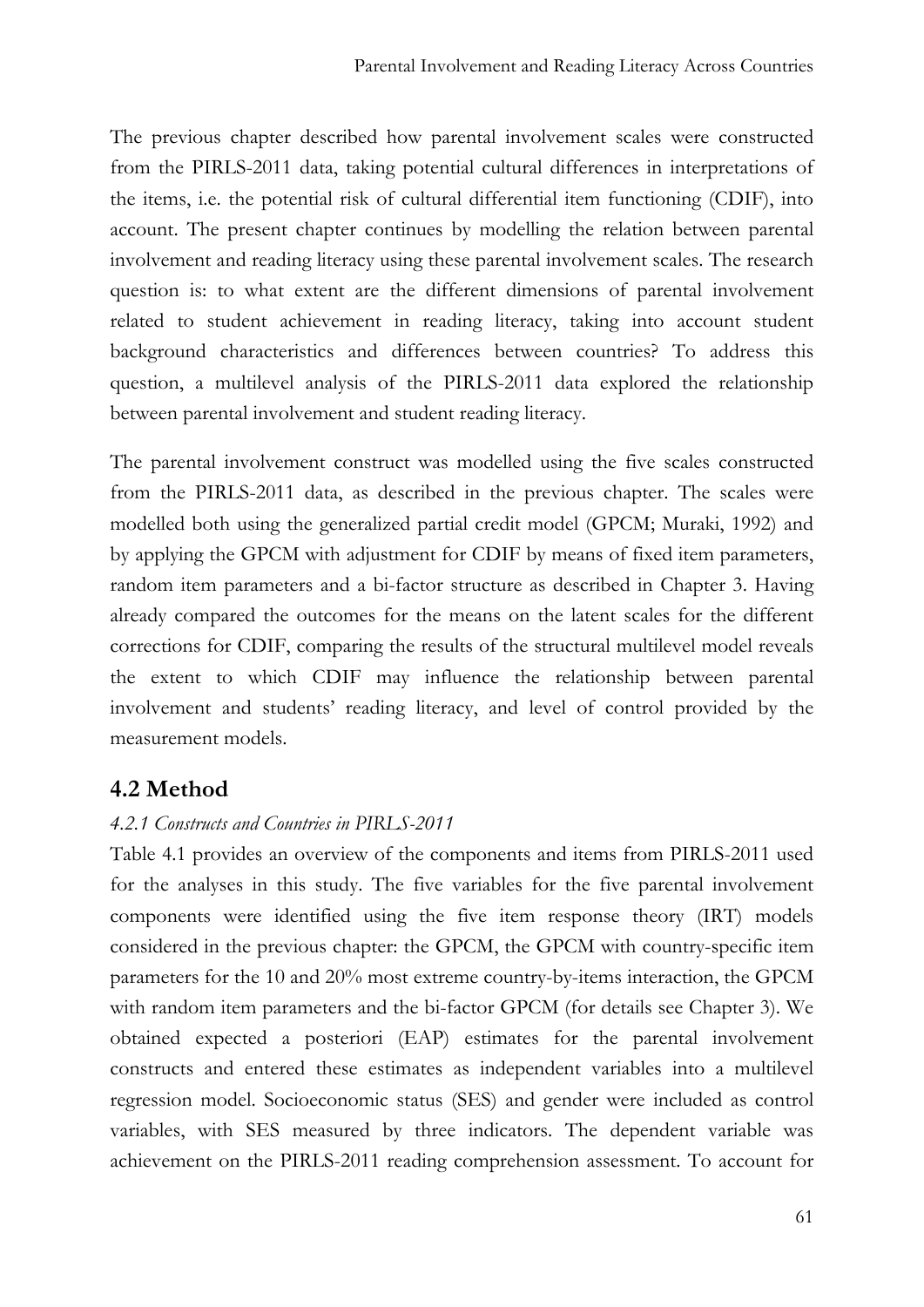the unreliability of this outcome variable, five plausible values are available in the PIRLS dataset. All analyses were repeated for all five plausible values and then aggregated to overall estimates of fixed and random factors, thus incorporating the differences in standard errors for the different effect sizes (Von Davier, Gonzalez, & Mislevy, 2009). The sampling procedure was accounted for by including a studentclass weight at the student level and a school weight at the school level. It is important to concurrently use school and student weights in the analyses, because schools were sampled first and then students were sampled within schools. For this study, we considered the data from 41 countries: all countries participating in PIRLS-2011, with the exclusion of countries for which the average achievement was not reliably measured, or that did not administer the home questionnaire (Mullis, Martin, Foy, & Drucker, 2012).

Table 4.1

Overview of Components and Items for Secondary Analyses of PIRLS-2011

| Construct                | Scale or item (Item in international datasets)                                       |
|--------------------------|--------------------------------------------------------------------------------------|
| Parental                 | Component 1: Early literacy activities before beginning primary school               |
| involvement <sup>a</sup> | Component 2: Help with homework                                                      |
|                          | Component 3: School practices on parental involvement, parent perspective            |
|                          | Component 4: Parental involvement, student perspective                               |
|                          | Component 5: School practices on parental involvement, school perspective            |
| Socioeconomic            | About how many books are there in your home? <sup>b</sup> (ASBH14)                   |
| status                   | What is the highest level of education completed by the child's father? <sup>c</sup> |
|                          | (ASBH17A)                                                                            |
|                          | What is the highest level of education completed by the child's mother? <sup>c</sup> |
|                          | (ASBH17B)                                                                            |
| Gender                   | Are you a girl or a boy? (ASBG01)                                                    |
| Reading                  | PIRLS reading comprehension assessment (ASRREA01 – ASRREA05)                         |
| literacy                 |                                                                                      |
|                          |                                                                                      |

*Note.* The international datasets are described in detail in Foy and Drucker (2013).<br>
<sup>a</sup> Details on the parental involvement components are described in Chapter 3 (Table 3.1).<br>
<sup>b</sup> Category labels are: 0 - 1 to 10, 1 -

ISCED level 3, 4 - ISCED level 4, 5 - ISCED level 5B, 6 - ISCED level 5A, 7 - Beyond ISCED level 5A, 8 - Not applicable.

# *4.2.2 Latent Regression Model*

The research question was addressed by using a three-level regression model in which students (level 1) were clustered within schools (level 2) and schools were clustered within countries (level 3). Although it is important to recognize that the countries participating in PIRLS-2011 cannot necessarily be regarded as being representative of the whole world, incorporating a country level in our analyses provides some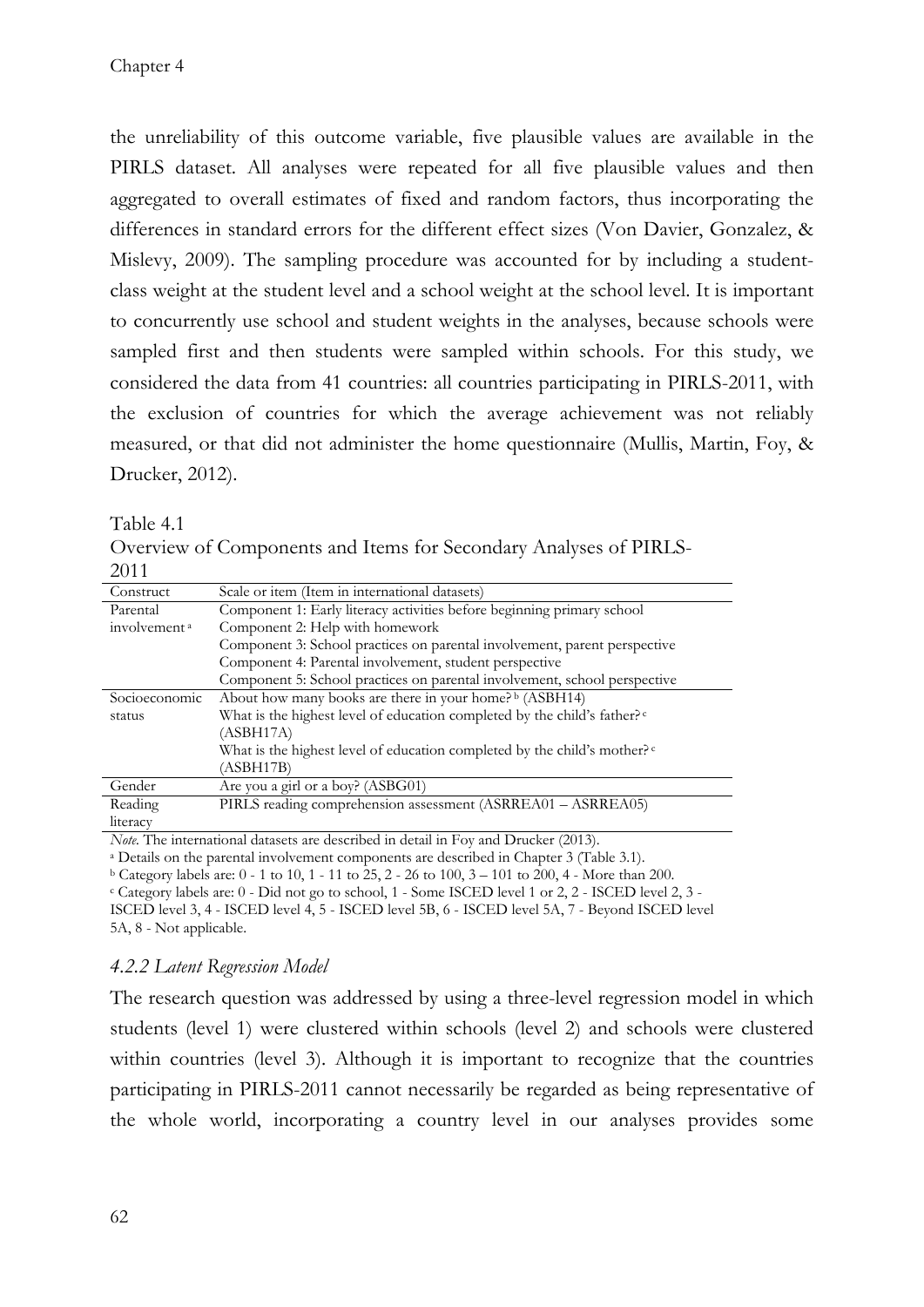indication of the variance component of the influence of parental involvement on reading achievement over countries.

First an empty model (Model 0) was estimated to see how the variance in the outcome variable is distributed over the three levels. Subsequently, control variables (student background characteristics) were added as fixed effects (Model 1). The resulting model can be seen as a baseline to which the models including the parental involvement variables of interest can be compared. The separate parental involvement components were added as fixed effects on either the student level (i.e., components 1–4) or school level (component 5), resulting in models 2A–2E. We also created a model that included all five components simultaneously (Model 3).

By entering the five components as fixed factors, each factor was assumed to have the same effect across all countries. However, in the context of this study, we also wanted to determine the extent of differences in the effects of parental involvement across countries. Therefore, we also considered a model with random slopes at the country level for the parental involvement components (Model 4). A random-slopes model includes a variance component for the slope of one or more predictor variables, while the other models may be considered special versions obtained by fixing parameters. The full model, a random-intercepts-and-slopes model, with one component for parental involvement is given by

$$
Y_{ijk} = \beta_{0jk} + \beta_1 \text{Gender} + \beta_2 \text{Books} + \beta_3 \text{Education} + \beta_{4jk} \text{Construct} + \varepsilon_{ijk}, \quad (4.1)
$$

where  $\varepsilon_{ijk}$  is a normally distributed error term with variance  $VAR(\varepsilon_{ijk}) = \sigma^2$  that is independent over students *i*, schools *j*, and countries *k*. The first term on the righthand side is a random intercept, decomposed as  $\beta_{0jk} = \gamma_{000} + u_{0jk} + v_k$ , where  $\gamma_{000}$  is the grand mean, and the other two terms are independent normally distributed error components with mean zero and variance  $VAR(u_{0jk}) = \xi_0^2$  and  $VAR(v_k) = \tau_0^2$ . The regression coefficients  $\beta_1$ ,  $\beta_2$  and  $\beta_3$  pertain to gender, the number of books in the home, and the highest educational level attained by one of the parents, respectively. The regression coefficient for the parental involvement component is decomposed as  $\beta_{4jk} = \gamma_{400} + u_{4jk} + u_{4k}$ , where  $\gamma_{400}$  is the average slope for the component over all countries and schools, and the two error terms have variances  $VAR(u_{4jk}) = \xi_{4}^{2}$  and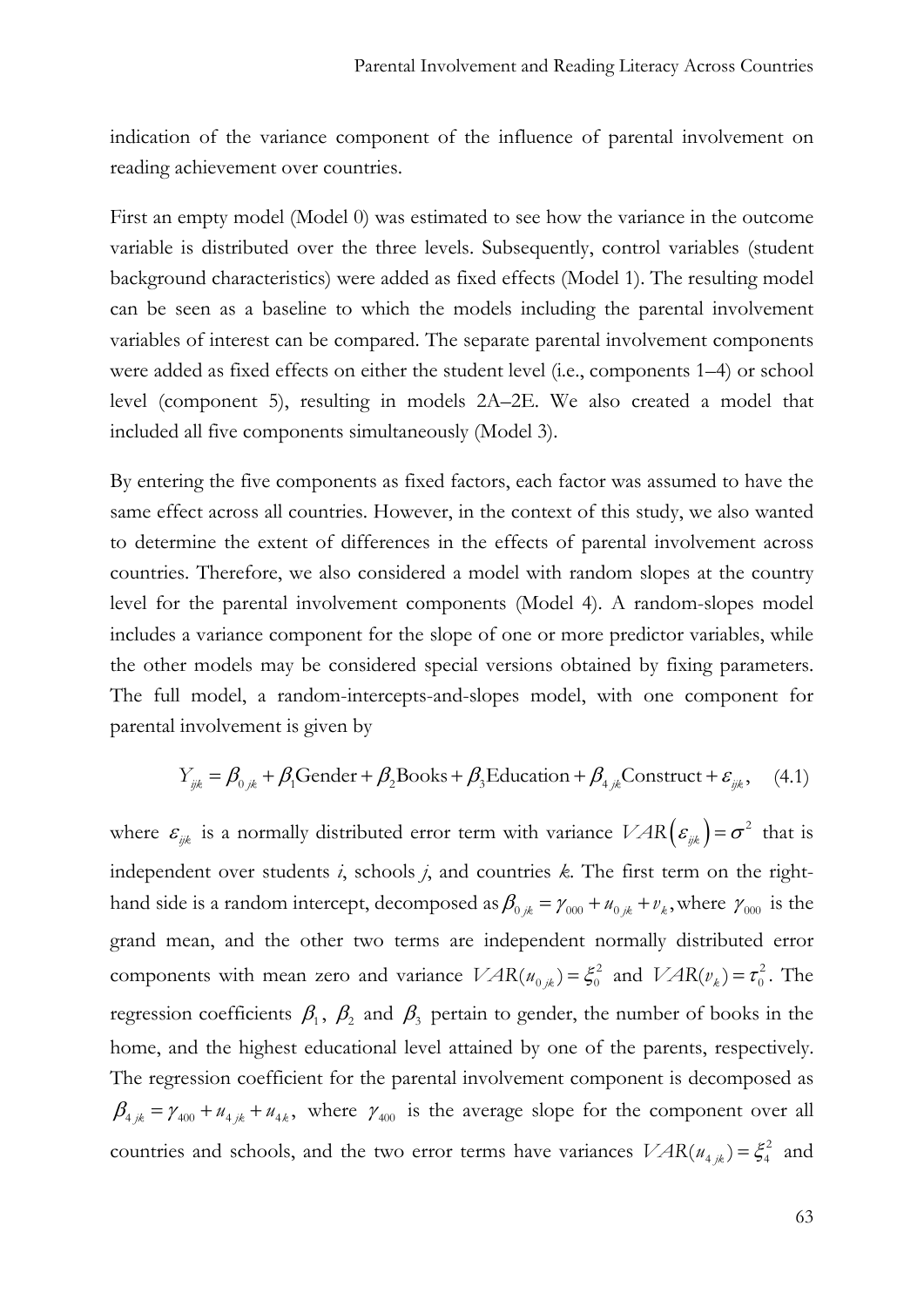$VAR(u_{4k}) = \tau_4^2$ , respectively. Finally, random intercepts and random slopes are allowed to covary; at the country level this leads to a parameter  $COV(v_k, u_{4k}) = \tau_{04}^2$ .

The fixed effects models are obtained by setting  $VAR(u_{4k}) = \tau_4^2 = 0$ , and the baseline models, Model 0 and Model 1, are obtained by removing the appropriate predictors.

To keep the model interpretable and relevant, only the components showing a meaningful effect in the fixed model were entered as covariates in the randomintercepts-and-slopes model.

The final step of the analyses was to assess the impact of CDIF by also estimating the final model with the EAP estimates from the IRT models correcting for CDIF in the parental involvement scales as presented in the previous chapter, to see if outcomes differ. All analyses were conducted using the Mplus software package, version 7.11 (Muthén & Muthén, 1998-2012).

# **4.3 Results**

We first modelled the relation between the parental involvement scales and student reading literacy using the GPCM without correction for CDIF in the parental involvement scales. Model 0 indicates that most of the variance in student achievement in reading literacy was situated at the student level (44%, Table 4.2). Differences between countries were also considerable: 39% of the variance could be accounted for by between-country differences. This was to be expected based on the large range of average country scores reported in the international report of PIRLS-2011 (Mullis, Martin, Foy, & Drucker, 2012).

As expected, Model 1 indicated that gender and the two SES-indicators are important predictors of reading literacy. On average, girls outperformed boys by almost 13 points on the PIRLS test. The number of books at home and the educational level of the parents are both positively related to reading achievement. The three background variables explain a considerable amount of variance; 40% at school level and 61% at country level. This suggests that a substantial part of the differences in achievement scores between PIRLS countries can be attributed to individual differences in student background characteristics. However, within countries, individual differences play a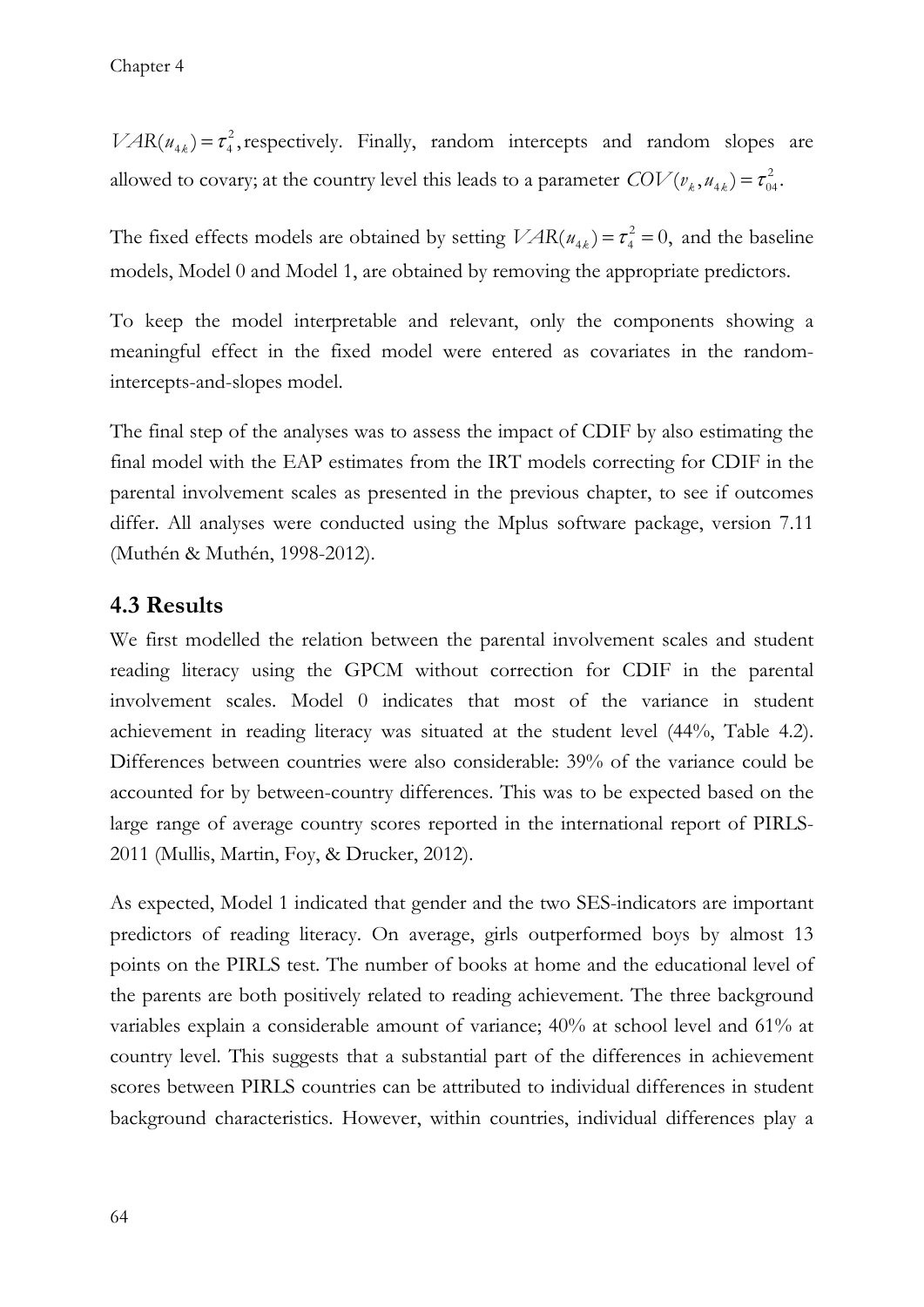minor role, because they only explain 10% of the variance of the students within a country.

#### Table 4.2

Effects of Student Background Characteristics and Components of Parental Involvement on Reading Literacy Achievement of Grade 4 Students in 41 PIRLS Countries, Random Intercept Model, Without Correction for Cultural Differences

| Effects<br>Model 0<br>Empty model       |               |        | Model 1<br>Student background characteristics |        |  |  |
|-----------------------------------------|---------------|--------|-----------------------------------------------|--------|--|--|
|                                         | Effect        | SЕ     | Effect                                        | SЕ     |  |  |
| <i>Fixed effects</i>                    |               |        |                                               |        |  |  |
| Intercept $\gamma_{000}$                | 525.49        | 7.12   | 541.75                                        | 6.30   |  |  |
| Male difference $\beta_1$               |               |        | $-12.83$                                      | .85    |  |  |
| Books at home (low-high) $\beta_2$      |               |        | 8.55                                          | .49    |  |  |
| Parental education (high-low) $\beta_3$ |               |        | $-13.50$                                      | .77    |  |  |
| Random effects                          |               |        |                                               |        |  |  |
| Variance between students $\sigma^2$    | 4305.31 (44%) | 168.27 | 3878.90 (61%)                                 | 165.14 |  |  |
| Variance between schools $\xi_0^2$      | 1658.19 (17%) | 269.24 | $1001.59(16\%)$                               | 177.31 |  |  |
| Variance between countries $\tau_0^2$   | 3887.53 (39%) | .30    | 1497.43 (23%)                                 | 327.48 |  |  |
| Explained by predictors                 |               |        |                                               |        |  |  |
| At student level                        |               |        | 10%                                           |        |  |  |
| At school level                         |               |        | 40%                                           |        |  |  |
| At country level                        |               |        | 61%                                           |        |  |  |

In models 2A–2E, we explored the fixed effects of the different components of parental involvement, taking into account the effect of the three background variables (Table 4.3). The effect sizes of the background variables did not change noteworthy when the different components of parental involvement were included in the model. Parental report of literacy activities before their child starts in first grade, and helping with homework were both related to student reading literacy, but each in a different way. Students of parents reporting spending more time on early literacy activities with their child showed higher achievement levels than those whose parents spent less time on these activities (the scale runs from high involvement to low involvement, therefore the effect in Table 4.3 appears as a negative score). With regard to helping with homework, there is a negative relationship (this scale also runs from high involvement to low involvement, therefore the effect in Table 4.3 appears positive).

Because of the large number of respondents recorded in the data (over 200,000 students), each relationship with achievement, even when very weak, is significant. Therefore, the relevance of these relationships was assessed in terms of changes in the mediated achievement score as a function of parental involvement. The standard deviation of the EAP estimates of early literacy activities was 0.97. If parents'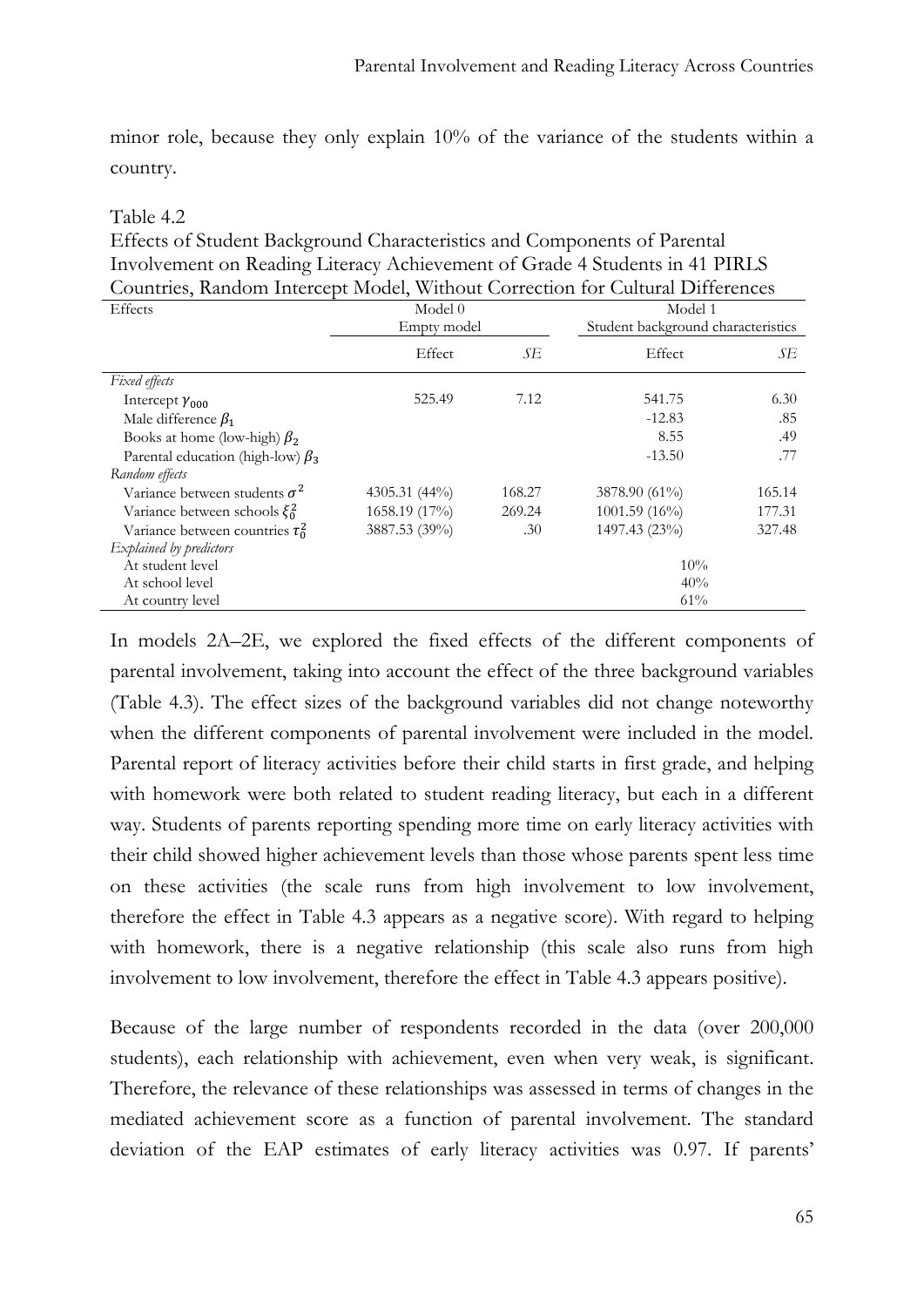perceptions of the time they spent on early literacy activities increased one point (i.e., from average to one standard deviation above the mean), the score of the student on the PIRLS test increased by nine points as can be inferred from the regression coefficient of -9.03 (Table 4.3). On a scale with a mean of 500 and a standard deviation of 100, this could be considered a small effect. This also applies to the negative association between helping with homework and reading achievement. The standard deviation of this component was also 1, and the reduction in student achievement was 9.3 if parents reported that they spent one standard deviation more in time in helping their child.

At first glance, it seems that students whose parents had less positive views about school practices outperformed the classmates whose parents held more positive views. However, as the standard deviation of the EAP estimates on this scale was 1.6 and the regression coefficient was 5.15, the increase in scores per standard deviation was only three points. The same was true for students' perception of parental involvement (an increase of three points) and school perception of parental involvement (decrease of almost three points). These are very small effects.

Models 2A–2E revealed that for each of the five components, the percentages suggested hardly any alteration in the variance, as compared with Model 1. Thus, in Model 3, we entered the fixed effects for all components of parental involvement simultaneously (Table 4.4). The influence of early literacy activities and helping with homework increased slightly when the effects of the other components were held constant; variance increased to 15% at student level, 46% at school level, and 69% at country level.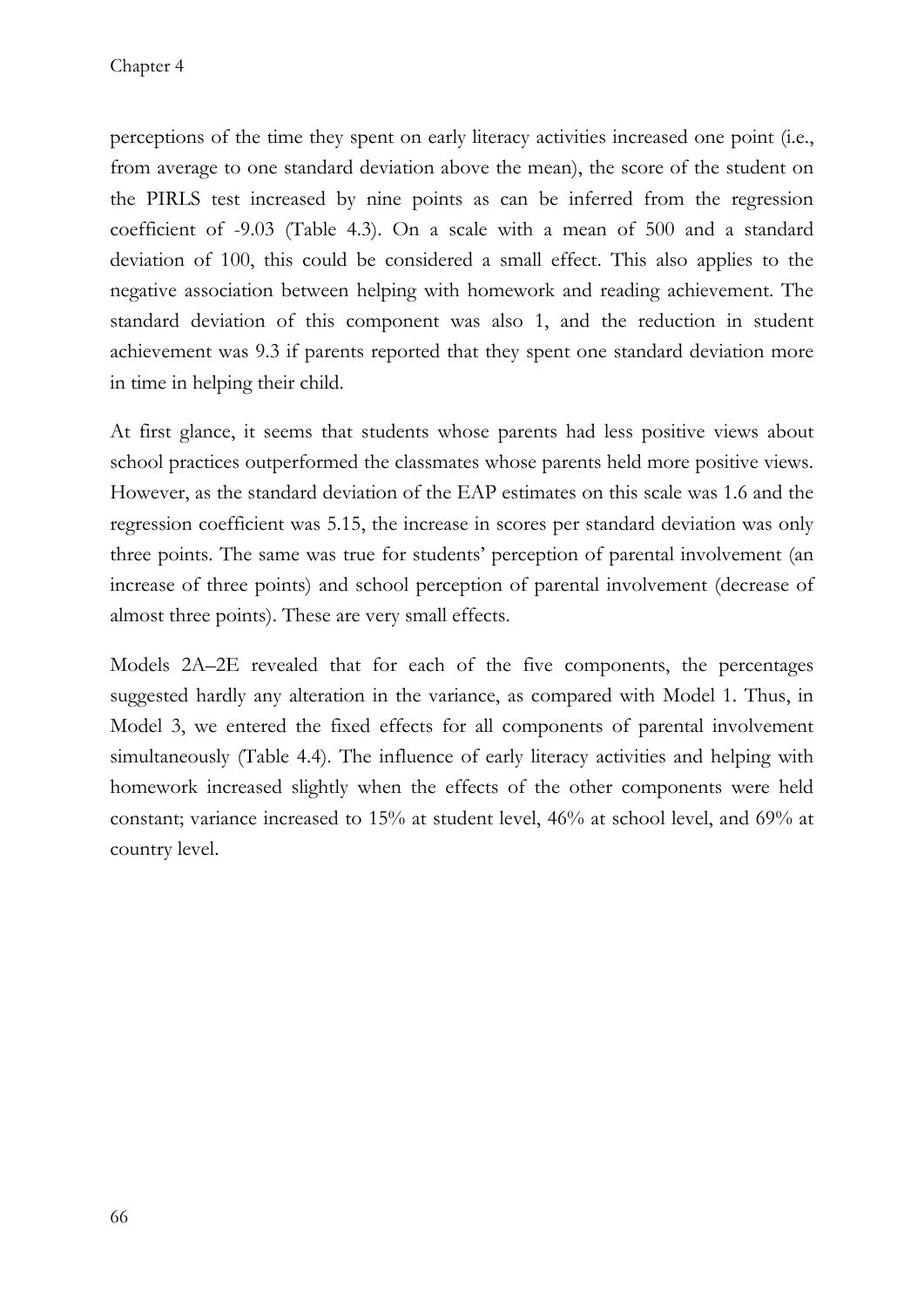#### Table 4.3

Effects of Student Background Characteristics and Components of Parental Involvement on Reading Literacy Achievement of Grade 4 Students in 41 PIRLS Countries, Random Intercept Model, Without Correction for Cultural Differences

| Effects<br>Model 2A<br>Model 2B<br>Early literacy activities<br>Help with homework                        |          | Model 2C<br>Parent's view of school<br>practices |               | Model 2D<br>Student's perception |               |        |            | Model 2E<br>School's perception |          |        |
|-----------------------------------------------------------------------------------------------------------|----------|--------------------------------------------------|---------------|----------------------------------|---------------|--------|------------|---------------------------------|----------|--------|
|                                                                                                           | Effect   | $\sqrt{SE}$                                      | Effect        | SE                               | Effect        | SE     | Effect     | $\sqrt{SE}$                     | Effect   | SE     |
| Fixed effects                                                                                             |          |                                                  |               |                                  |               |        |            |                                 |          |        |
| Intercept $\gamma_{000}$                                                                                  | 542.69   | 6.20                                             | 541.53        | 5.88                             | 541.89        | 5.81   | 541.62     | 6.36                            | 541.59   | 6.34   |
| Male difference $\beta_1$                                                                                 | $-11.73$ | .83                                              | $-12.73$      | .84                              | $-12.73$      | .86    | $-12.43$   | .82                             | $-12.78$ | .85    |
| Books at home (low-high) $\beta_2$                                                                        | 7.17     | .51                                              | 8.72          | .48                              | 8.32          | .50    | 8.53       | .49                             | 8.52     | .50    |
| Parental education (high-low)<br>$\beta_3$                                                                | $-12.78$ | .72                                              | $-13.51$      | .79                              | $-13.26$      | .75    | $-13.53$   | .75                             | $-13.53$ | .78    |
| Early literacy activities before<br>primary school (high-low) $\gamma_{400}$<br>Help with homework (high- | $-9.03$  | .57                                              |               |                                  |               |        |            |                                 |          |        |
| low) $\gamma_{500}$<br>Parent's view of school                                                            |          |                                                  | 9.32          | 1.20                             |               |        |            |                                 |          |        |
| practices on parental<br>involvement (high-low) $\gamma_{600}$<br>Student's perception of                 |          |                                                  |               |                                  | 5.15          | 1.75   |            |                                 |          |        |
| parental involvement (high-                                                                               |          |                                                  |               |                                  |               |        | $-2.64$    | .68                             |          |        |
| low) $\gamma_{700}$<br>School's perception of parental                                                    |          |                                                  |               |                                  |               |        |            |                                 | 3.10     | .74    |
| involvement (high-low) $\gamma_{800}$                                                                     |          |                                                  |               |                                  |               |        |            |                                 |          |        |
| Random effects                                                                                            |          |                                                  |               |                                  |               |        |            |                                 |          |        |
| Variance between Students $\sigma^2$                                                                      | 3825.10  | 161.13                                           | 3813.42       | 171.89                           | 3849.27       | 164.10 | 3861.90    | 161.85                          | 3886.61  | 162.96 |
| Variance between schools $\xi_0^2$                                                                        | 977.68   | 173.60                                           | 993.75        | 176.31                           | 977.54        | 172.83 | 977.60     | 172.91                          | 978.71   | 168.07 |
| Variance between countries $\tau_0^2$                                                                     | 1469.37  | 319.06                                           | 1395.61       | 330.34                           | 1301.80       | 315.67 | 1507.00    | 326.07                          | 1545.41  | 346.23 |
| Explained variance by predictors<br>At student level                                                      | $11\%$   |                                                  |               |                                  |               |        |            |                                 | 10%      |        |
| At school level                                                                                           | 41%      |                                                  | $11\%$<br>41% |                                  | $11\%$<br>41% |        | 10%<br>41% |                                 | 41%      |        |
| At country level                                                                                          | 62%      |                                                  | 64%           |                                  | 67%           |        | 61%        |                                 | 60%      |        |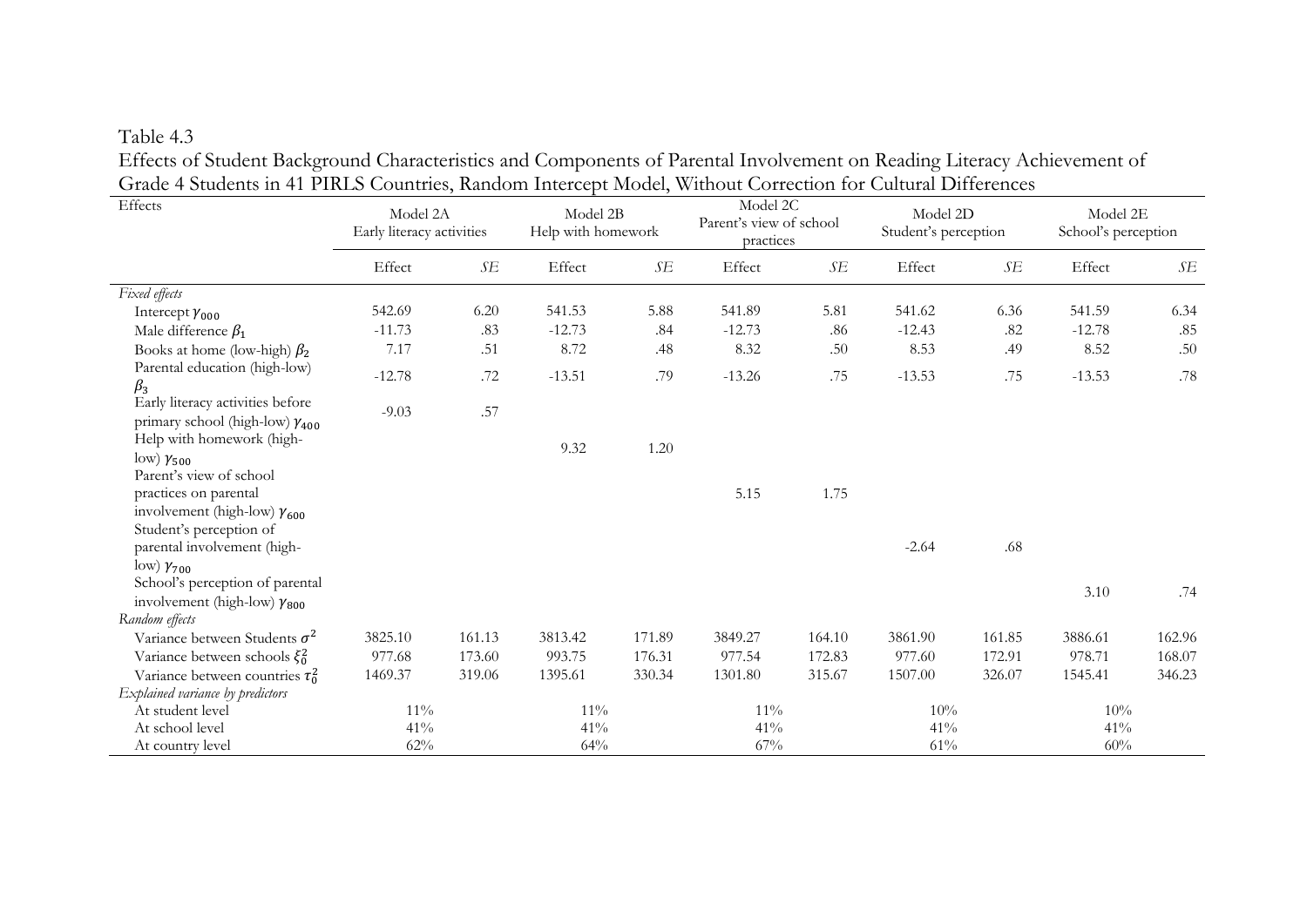Table 4.4

Effects of Student Background Characteristics and Parental Involvement on Reading Literacy Achievement of Grade 4 Students in 41 PIRLS Countries, Random Intercept Model, Without Correction for Cultural Differences

| Effects                                                 | Model 0<br>Empty model |        | Model 1<br>Student<br>background |        | Model 3<br>Parental<br>involvement |        |
|---------------------------------------------------------|------------------------|--------|----------------------------------|--------|------------------------------------|--------|
|                                                         |                        |        | characteristics                  |        |                                    |        |
|                                                         | Effect                 | SЕ     | Effect                           | SЕ     | Effect                             | SE     |
| Fixed effects                                           |                        |        |                                  |        |                                    |        |
| Intercept $\gamma_{000}$                                | 525.49                 | 7.12   | 541.75                           | 6.30   | 541.82                             | 5.46   |
| Male difference $\beta_1$                               |                        |        | $-12.83$                         | .85    | $-10.45$                           | .81    |
| Books at home (low-high) $\beta_2$                      |                        |        | 8.55                             | .49    | 6.60                               | .48    |
| Parental education (high-low) $\beta_3$                 |                        |        | $-13.50$                         | .77    | $-12.15$                           | .70    |
| Early literacy activities before primary                |                        |        |                                  |        | $-12.91$                           | .56    |
| school (high-low) $\gamma_{400}$                        |                        |        |                                  |        |                                    |        |
| Help with homework (high-low) $\gamma_{500}$            |                        |        |                                  |        | 13.08                              | 1.14   |
| Parent's view of school practices on                    |                        |        |                                  |        | 4.12                               | 1.50   |
| parental involvement (high-low) $\gamma_{600}$          |                        |        |                                  |        |                                    |        |
| Student's perception of parental                        |                        |        |                                  |        | $-4.09$                            | .49    |
| involvement (high-low) $\gamma_{700}$                   |                        |        |                                  |        |                                    |        |
| School's perception of parental                         |                        |        |                                  |        | 2.7                                | .75    |
| involvement (high-low) $\gamma_{800}$<br>Random effects |                        |        |                                  |        |                                    |        |
| Variance between students $\sigma^2$                    | 4305.31 (44%)          | 168.27 | 3878.90                          | 165.14 | 3675.41                            | 163.91 |
| Variance between schools $\xi_0^2$                      | 1658.19 (17%)          | 269.24 | 1001.59                          | 177.31 | 888.24                             | 153.69 |
| Variance between countries $\tau_0^2$                   | 3887.53 (39%)          | 0.30   | 1497.43                          | 327.48 | 1190.78                            | 346.23 |
| Explained variance by predictors                        |                        |        |                                  |        |                                    |        |
| At student level                                        |                        |        | 10%                              |        | 15%                                |        |
| At school level                                         |                        |        | 40%                              |        | 46%                                |        |
| At country level                                        |                        |        | 61%                              |        | 69%                                |        |

The next step was to estimate two models with random slopes at country level for early literacy activities and helping with homework, to determine whether the effects of these components of parental involvement differed across countries. While recognizing this is still open for discussion, we considered these two components as showing a small, but meaningful relation with reading achievement. We included the three background variables as fixed effects in the random effect model (Table 4.5).

For early literacy activities there is a very small difference in the average overall effect, from –9.0 in Model 2A to –8.7 in Model 4A. The variance over countries is 14.57; relative to the total variance in the outcome variable this is very small, but relative to the effect of early literacy activities, the effect is clearly larger. Ninety-five percent of the range of the slope over countries lay roughly between –16.3 and -1.0.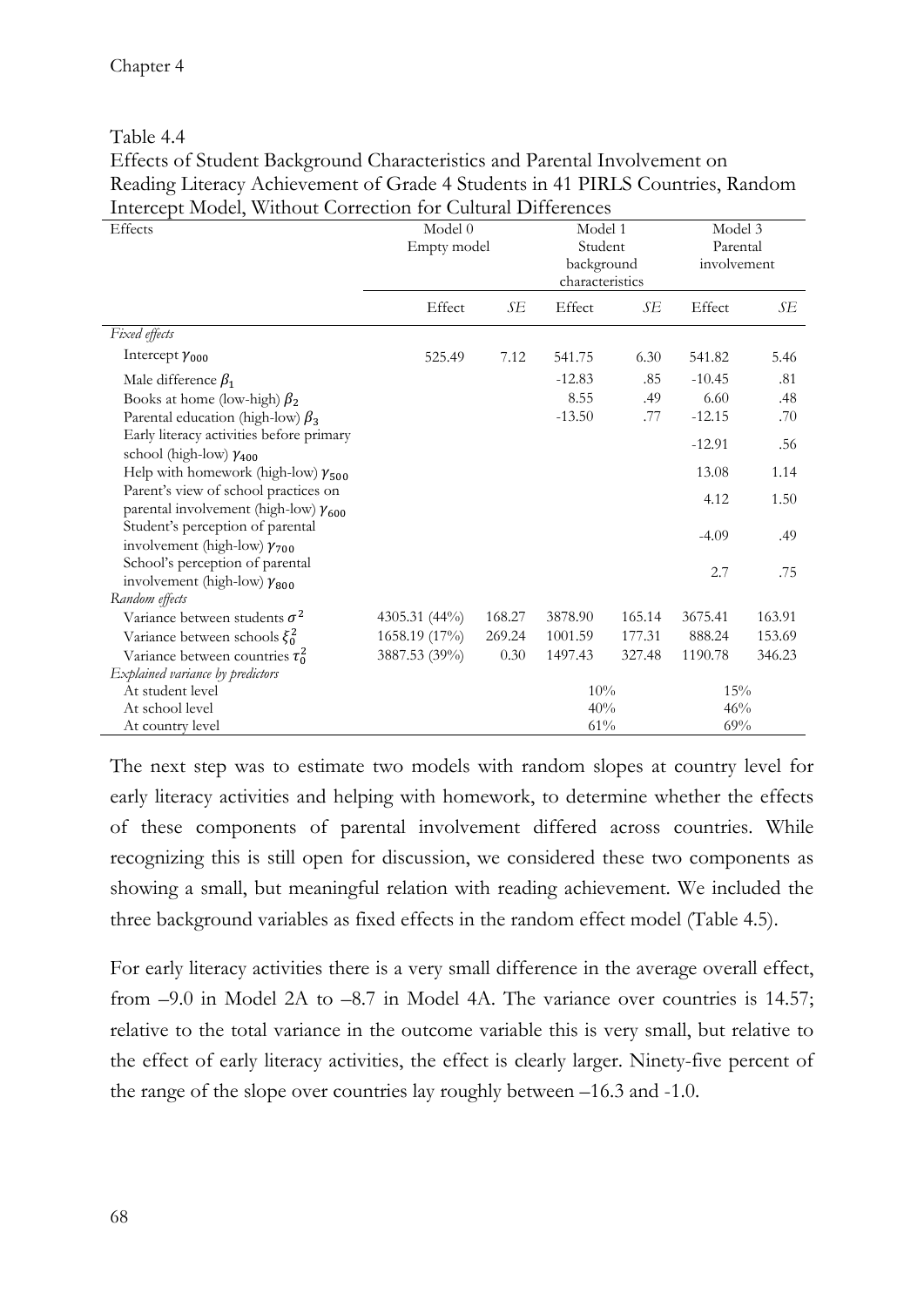Effects of Student Background Characteristics and Parental Involvement on Reading Literacy Achievement of Grade 4 Students in 41 PIRLS Countries, Random-Intercepts-and-Slopes Model, Without Correction for Cultural Differences

| Effects                                        | Model 4A       |        | Model 4B           |        | Model 4C<br>Component $1 + 2$ |         |
|------------------------------------------------|----------------|--------|--------------------|--------|-------------------------------|---------|
|                                                | Early literacy |        | Help with homework |        |                               |         |
|                                                | activities     |        |                    |        |                               |         |
|                                                | Estimate       | SΕ     | Estimate           | SЕ     | Estimate                      | SE      |
| Fixed effects                                  |                |        |                    |        |                               |         |
| Intercept $\gamma_{000}$                       | 542.01         | 6.42   | 538.54             | 5.99   | 538.67                        | 5.78    |
| Male difference $\beta_1$                      | $-11.72$       | 0.84   | $-12.52$           | 0.84   | $-10.93$                      | 0.83    |
| Books at home (low-high) $\beta_2$             | 7.19           | 0.51   | 8.45               | 0.45   | 6.58                          | 0.45    |
| Parental education (high-low) $\beta_3$        | $-12.76$       | 0.72   | $-12.96$           | 0.78   | $-11.97$                      | 0.72    |
| Early literacy activities $\gamma_{400}$       | $-8.67$        | 0.57   |                    |        | $-12.66$                      | 0.68    |
| Help with homework $\gamma_{500}$              |                |        | 11.75              | 1.38   | 15.15                         | 1.40    |
| Random effects                                 |                |        |                    |        |                               |         |
| Students $\sigma^2$                            | 3789.18        | 160.03 | 3741.12            | 171.88 | 3618.13                       | 16.048  |
| Variance intercepts schools $\xi_0^2$          | 960.26         | 170.61 | 979.91             | 180.05 | 930.05                        | 171.372 |
| Variance slopes schools $\xi_4^2$              | 33.62          | 6.04   |                    |        | 30.86                         | 5.57    |
| Variance slopes schools $\xi_5^2$              |                |        | 33.47              | 6.79   | 22.74                         | 4.86    |
| Variance intercepts countries $\tau_0^2$       | 1386.39        | 292.43 | 1402.06            | 321.18 | 1447.48                       | 371.59  |
| Variance slopes countries $\tau_4^2$           | 14.57          | 3.80   |                    |        | 20.09                         | 5.59    |
| Covariance intercepts and slopes $\tau_{04}^2$ | 27.25          | 28.10  |                    |        | 41.40                         | 30.56   |
| Variance slopes countries $\tau_5^2$           |                |        | 74.42              | 14.32  | 73.96                         | 14.25   |
| Covariance intercepts and slopes $\tau_{05}^2$ |                |        | 109.23             | 47.79  | 134.36                        | 48.19   |

A covariance of 27.25 indicates a relationship between the intercept of a country and the steepness of the slope within a country. A positive covariance means that the relationship between parental involvement and reading achievement is stronger in countries that performed strongly in the PIRLS test; a negative covariance means that the association between the predictor and dependent variable becomes stronger as the country average of reading achievement decreases. The standard error of the covariance between intercept and slope for early literacy activities was larger than the covariance itself, indicating that there was no relation between the intercept and slope. From the variance components and the covariance, we obtained a correlation of 0.19, which must be considered small to moderate.

For helping with homework, the average effect size increased from 9.3 in Model 2B to 11.8 in Model 4B. The variance of the slope over countries was 74.42; 95% of the range of the slope over countries lay between –5.5 and 29.0. Further, a positive covariance of 109.23 led to a correlation of 0.34, which is also substantial. As this scale runs from high involvement to low involvement, although the effect reported was positive, in truth it is a negative effect (more help equals lower achievement). The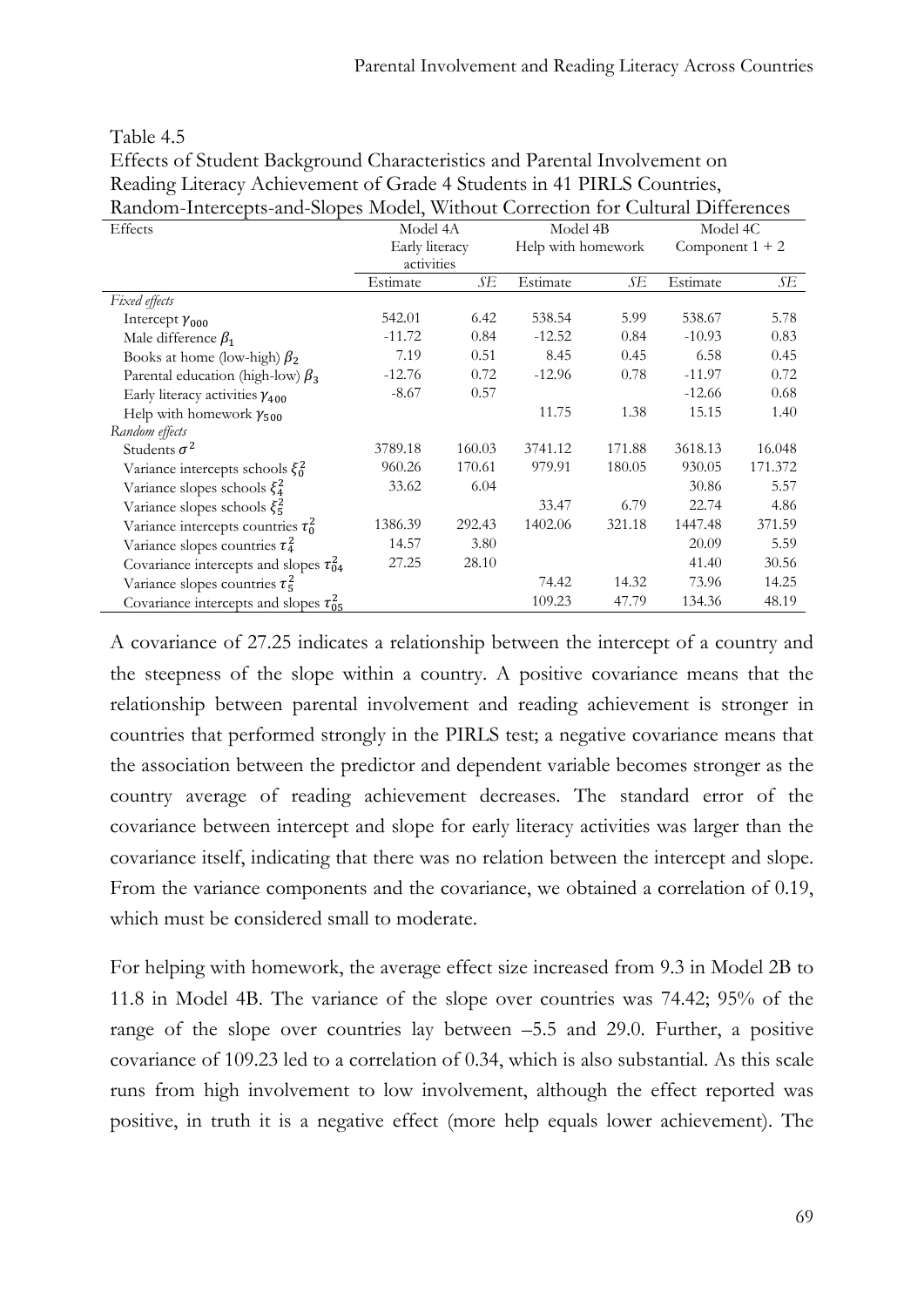positive covariance suggests that this negative association of helping with homework with achievement was stronger in high-performing countries.

To assess the impact of CDIF, we replicated the last analysis (Table 4.5) with the EAP estimates of the latent parental involvement parameters from all five IRT models (Table 4.6). Estimates from all models were very close and never more than one standard error away from the estimates under the GPCM. We conclude that CDIF did not bias the inferences.

Table 4.6

Random-Intercepts-and-Slopes Model for Effects of Student Background Characteristics and Parental Involvement on Reading Literacy Achievement, Without and With Correction for Cultural Differences

| Effects                                        | <b>GPCM</b> |         | <b>GPCM</b> | <b>GPCM</b> | Random      | Bi-factor   |
|------------------------------------------------|-------------|---------|-------------|-------------|-------------|-------------|
|                                                |             |         | 10%         | 20% Split   | <b>GPCM</b> | <b>GPCM</b> |
|                                                |             |         | Split       |             |             |             |
|                                                | Estimate    | SЕ      | Estimate    | Estimate    | Estimate    | Estimate    |
| Fixed effects                                  |             |         |             |             |             |             |
| Intercept $\gamma_{000}$                       | 538.67      | 5.78    | 539.01      | 539.31      | 539.39      | 538.27      |
| Male difference $\beta_1$                      | $-10.93$    | 0.83    | $-10.91$    | $-10.90$    | $-10.92$    | $-11.11$    |
| Books at home (low-high) $\beta_2$             | 6.58        | 0.45    | 6.59        | 6.58        | 6.58        | 6.74        |
| Parental education (high-low) $\beta_3$        | $-11.97$    | 0.72    | $-11.99$    | $-11.98$    | $-11.98$    | $-12.10$    |
| Early literacy activities $\gamma_{400}$       | $-12.66$    | 0.68    | $-12.58$    | $-12.56$    | $-12.52$    | $-12.106$   |
| Help with homework $\gamma_{500}$              | 15.15       | 1.40    | 15.05       | 15.51       | 15.59       | 13.084      |
| Random effects                                 |             |         |             |             |             |             |
| Students $\sigma^2$                            | 3618.13     | 16.048  | 3619.85     | 3615.16     | 3621.08     | 3628.78     |
| Variance intercepts schools $\xi_0^2$          | 930.05      | 171.372 | 927.67      | 928.90      | 928.49      | 931.63      |
| Variance slopes schools $\xi_4^2$              | 30.86       | 5.57    | 30.36       | 30.91       | 29.84       | 29.07       |
| Variance slopes schools $\xi_5^2$              | 22.74       | 4.86    | 25.34       | 26.09       | 24.91       | 23.49       |
| Variance intercepts countries $\tau_0^2$       | 1447.48     | 371.59  | 1469.70     | 1418.14     | 1463.75     | 1347.119    |
| Variance slopes countries $\tau_4^2$           | 20.09       | 5.59    | 20.47       | 20.52       | 21.49       | 25.418      |
| Covariance intercepts and slopes $\tau_{04}^2$ | 41.40       | 30.56   | 40.32       | 32.40       | 40.43       | 21.73       |
| Variance slopes countries $\tau_5^2$           | 73.96       | 14.25   | 72.36       | 82.66       | 85.51       | 47.521      |
| Covariance intercepts and slopes $\tau_{05}^2$ | 134.36      | 48.19   | 138.30      | 132.56      | 145.50      | 101.94      |

# **4.4 Discussion and Conclusions**

In the overall goal of providing a framework for assessing the relation between parental involvement and reading literacy, the previous chapter focused on the modelling of dimensions of parental involvement and ways to address the issue of CDIF in these scales. This chapter further extended the framework by relating the previously constructed scales for parental involvement to student reading literacy assessment data. The research question at hand was: to what extent are the different dimensions of parental involvement related to student achievement in reading literacy, taking into account student background characteristics and differences between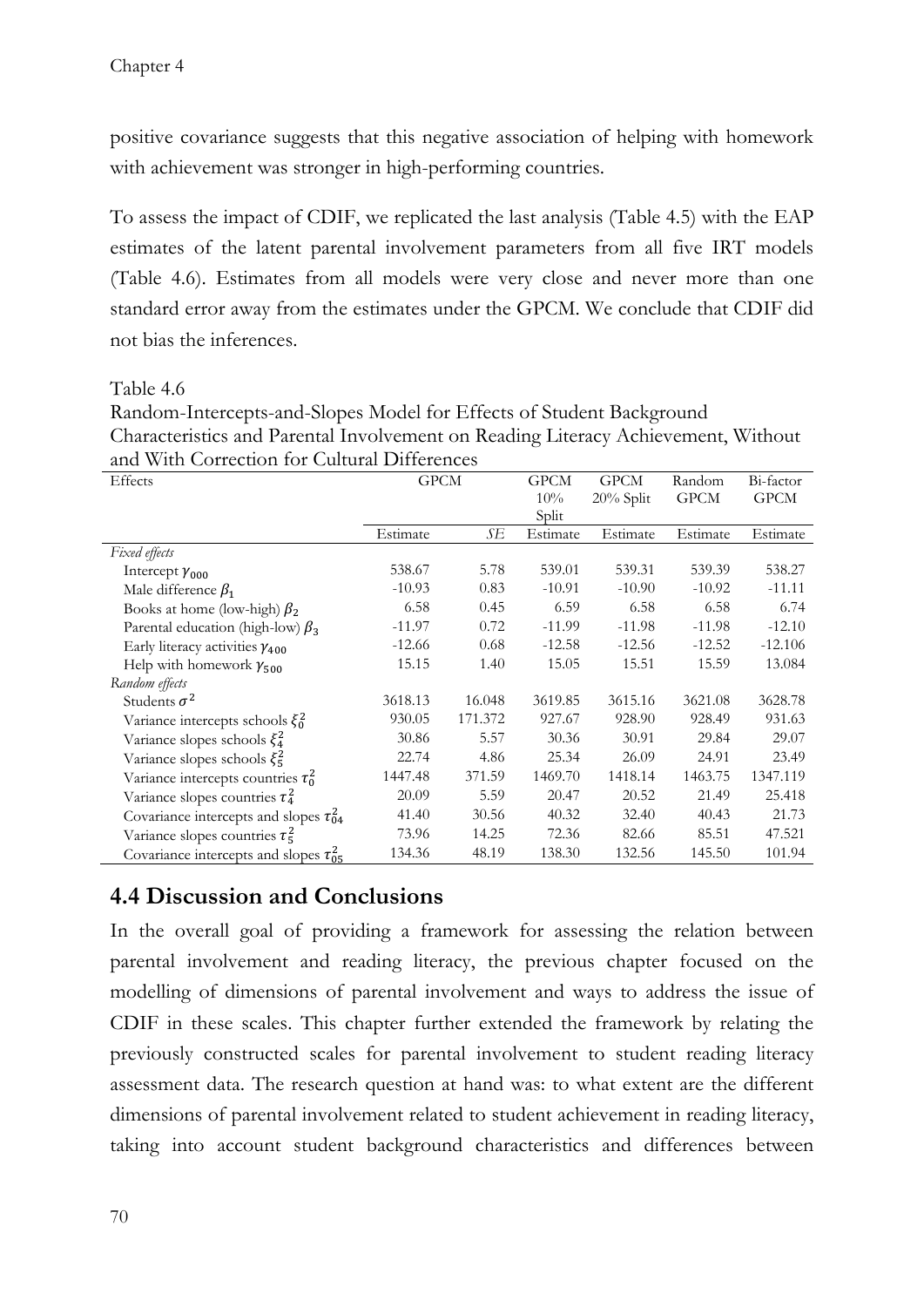countries? Multilevel analyses were conducted to explore the association between parental involvement and student achievement for all countries that participated in PIRLS-2011. A three-level (student, school and country) random intercept model was explored, as well as a random three-level model.

The results of the three-level models with a random intercept showed that, controlled for student's gender and SES, and taking into account between-schools and betweencountries variance, there is a rather weak but positive relationship between early literacy activities and student achievement in reading literacy at Grade 4. We may here only confirm a positive association and cannot make any claims about causality, as PIRLS is cross-sectional. The results only indicate that other types of studies (experimental studies) measuring the real effects of early literacy activities on reading achievement are relevant, assuming that there is agreement among scholars in how these activities should be measured.

Both early literacy activities and helping with homework are home-based activities, confirming that what parents do at home with their child is important for student achievement. In this study we found school-based involvement from the perspective of the school (component 5) had negligible effect. As the constructed scale for schoolbased involvement from the perspective of the parent (component 3) turned out to be unreliable (Chapter 3), we are unable to draw valid conclusions for this component regarding its relationship with student achievement.

Overall, the impact of parental involvement on reading literacy is not large. When all five components were entered into the model, it explained approximately 15% at the student, 46% at the school level, and 69% at the country level. However, the impact differences across countries proved to be quite substantial, especially for helping with homework, where regression coefficients, with a mean value of 11.8, range over countries from -5.5 to 29.0.

From the positive correlation between the country-level intercept and slopes for helping with homework we conclude that in low-achieving PIRLS countries, the effect of helping with homework is smaller than in high-performing countries. This means that, in exploring the achievement effect of helping with homework, the educational context should be taken into account. The sometimes-contradictory results of earlier studies on this subject may also be explained by such differing effects between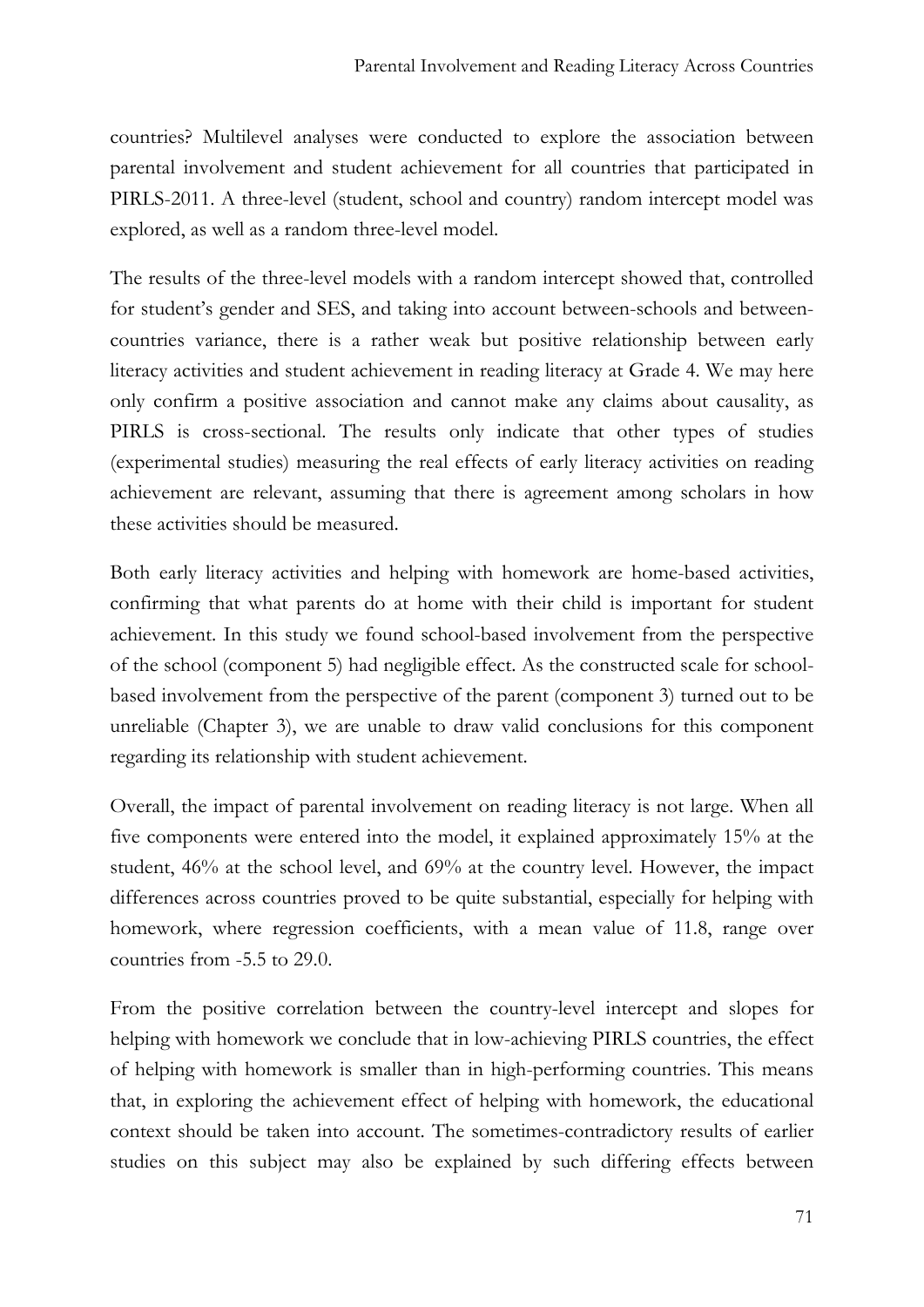countries. Another explanation for the positive correlation between intercepts and slopes on the country level would be that, in low-achieving countries, parents' reading competency will also be low, so parents are themselves less able to read and hence provide effective support. However, it is beyond the possibilities of the present research to draw conclusions in this respect.

Finally, analysing the influence of CDIF on the estimates of country means and on the outcomes of latent regression analyses led to the conclusion that CDIF did not influence the results.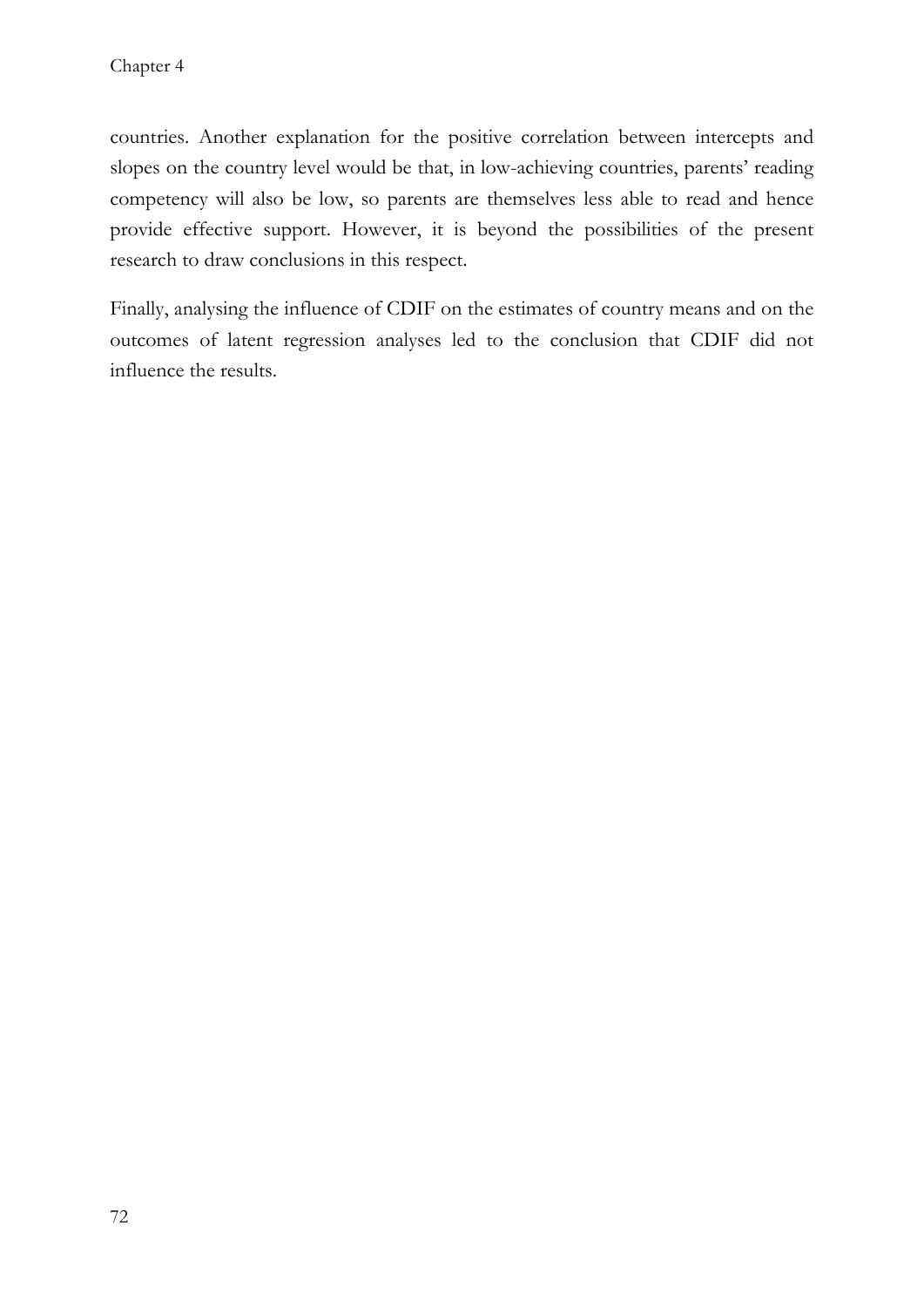# **Chapter 5**

**An IRT Model for the Interaction Between Item Properties and Group Membership: Reading**  Demand in the TIMSS-2015 Mathematics Test<sup>4</sup>

#### **Abstract**

-

An IRT model is presented that combines multiple angles to detect and model differential item functioning in large-scale assessments. The approach starts with the generalized partial credit model as a baseline. Then two generalizations follow: a bifactor model and a model where item parameters are regressed on student and item characteristics. Finally, both models are combined into one overall model. An empirical investigation was done on data from TIMSS-2015 mathematics test from four European countries, with reading demand classifications as the item properties of interest for students not speaking the test language at home. Results showed that the full model fitted best, indicating that reading demand is a factor to take into account for students not speaking the test language at home.

<sup>4</sup>Based on Punter, R. A., Meelissen, M. R. M., Eggen, T. J. H. M., & Glas, C. A. W. An IRT model for the interaction between item properties and group membership: Reading demand in the TIMSS-2015 mathematics test. Submitted for publication.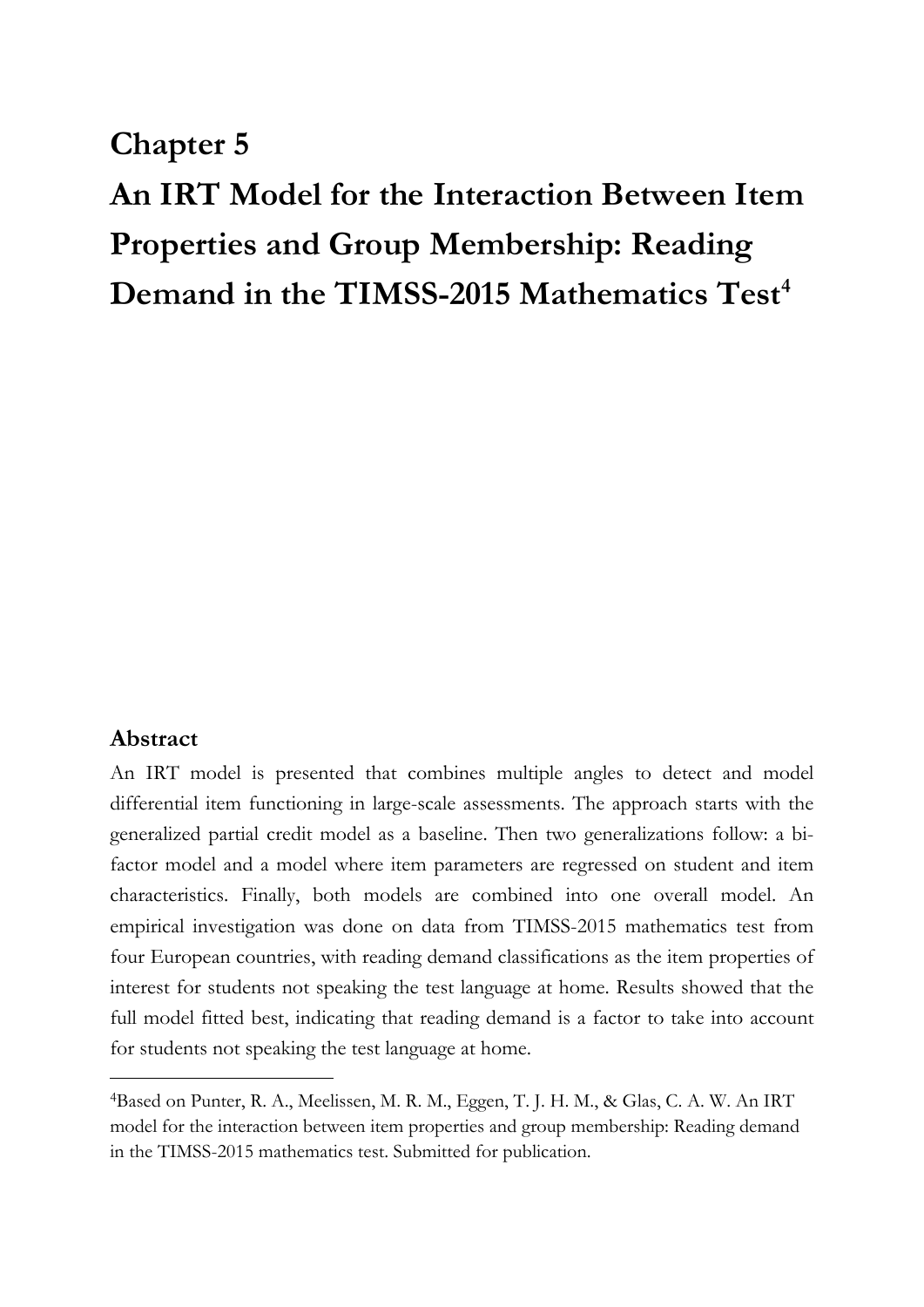# **5.1 Introduction**

In international large-scale assessments (ILSA), differences in item response behaviour for students of equal proficiency can complicate inferences regarding proficiency differences between countries or specific student populations. These differences in response behaviour are often labelled as differential item functioning (DIF) and may be attributable to the items' framing. Many achievement tests in ILSA apply contextualized items to test the targeted construct in a meaningful, real-life setting. Although it increases test validity to have students applying their skills in a variety of contexts, it may also evoke DIF, for example by the reading demand posed by contextualized mathematics items. In this study, we present an item response theory (IRT) based approach to identify and handle DIF and apply this approach to the Trends in International Mathematics and Science Study (TIMSS) 2015 mathematics data to explore the potential DIF due to reading demand in mathematics items for students with different language backgrounds.

## *5.1.1 IRT Perspectives for Modelling of DIF*

The detection and handling of DIF has received a lot of attention in the past decades (Holland & Wainer, 1993). In the present article we focus on parametric IRT-based methods for DIF detection over more general techniques such as the Mantel-Haenszel statistic (Holland & Thayer, 1988). This allows for modelling DIF in addition to identifying it, so (sub)populations can still be compared on their latent proficiency.

## *5.1.2 Group-Specific Item Parameters*

Detection and modelling of DIF in the IRT framework can be approached from two angles. One is viewing DIF as related to item properties and modelling DIF using virtual item parameters that are allowed to vary across groups, or regressing item parameters on item properties, as far as they are available (Glas, 1998; Glas & Jehangir, 2014). Glas and Jehangir present a method to identify the strongest cases of DIF using a Lagrange Multiplier test statistic. For these items, group-specific item parameters are estimated. The method is motivated by the assumption that a substantial part of the items function the same in all groups and a limited number of items have DIF. In the IRT model, it is assumed that all items pertain to the same latent variable. Items without DIF have the same item parameters in every group. However, items with DIF have item parameters that differ across groups. These items refer to the same latent variable as all other items, but their location on the scale differs across groups. This is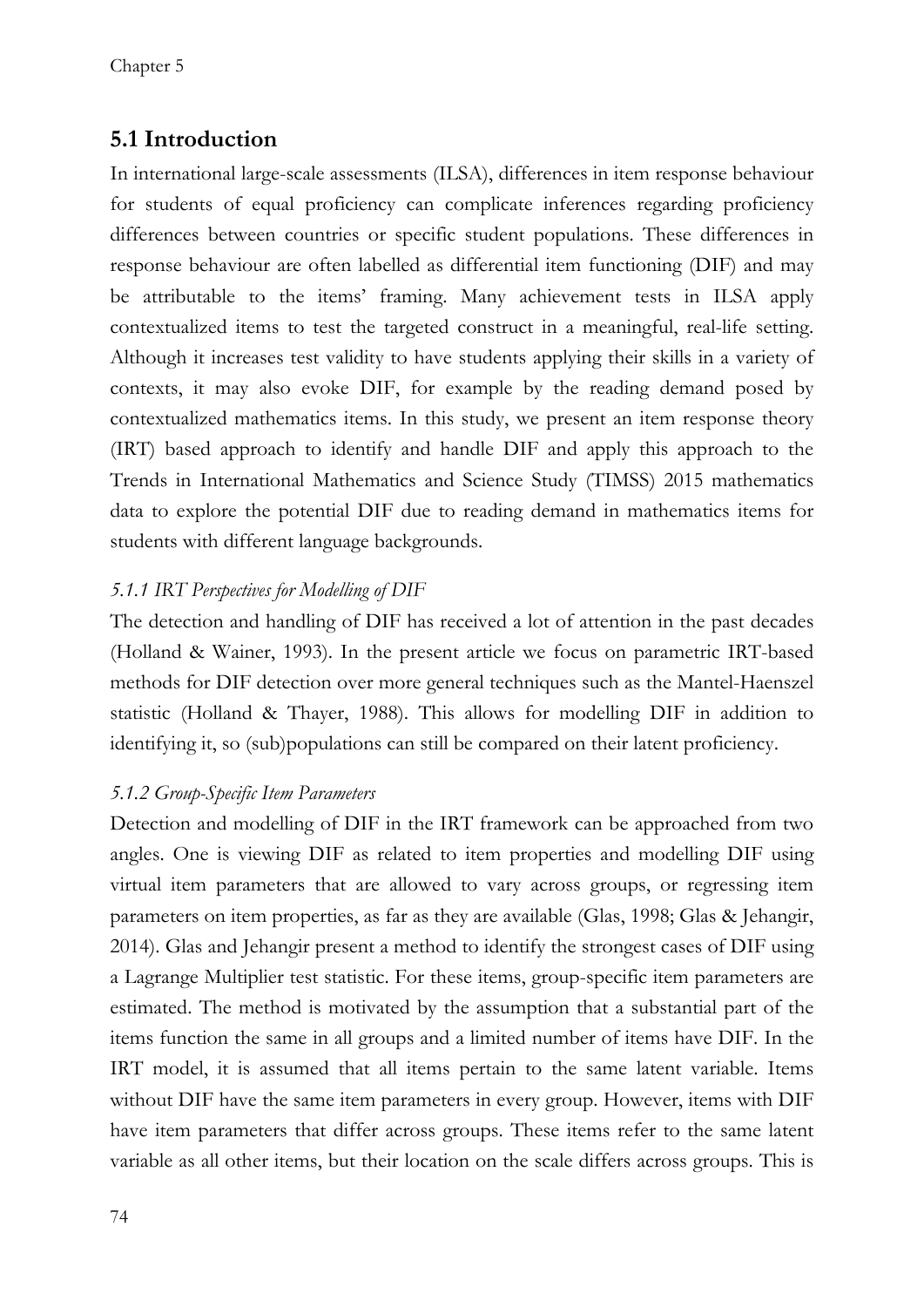a bottom-up approach as no a priori expectations of DIF are taken into account, other than the group specification. Also, it assumes that the structure of the latent trait measured by the test is equal for all groups.

This approach is in line with the explanatory approach presented in De Boeck & Wilson (2004), which seeks to relate item responses to variables pertaining to student or item characteristics in a context of generalized linear and non-linear mixed models. An example of this approach is the linear logistic test model (Fischer, 1973). This model does not specifically address the issue of DIF, but it does focus on the item difficulty parameters by placing linear constraints on the item parameters. As demonstrated by Fischer, the regression of item parameters on item properties enables one to investigate hypothesized psychological functioning of items, such as processes students go through when answering a mathematics item. In the context of DIF, this approach helps to explain the functioning of DIF based on item characteristics.

#### *5.1.3 Multidimensionality*

In addition to focusing on DIF as differences in item difficulty parameters between groups, DIF can be viewed as related to differences in the multidimensional proficiency distributions of distinguished groups. Though scores are often modelled by a unidimensional model, the student's score may actually represent a composite of abilities (Ackerman, 1992). When groups of students differ in these latent abilities, but only a single score is reported, DIF can occur (Roussos & Stout, 1996). Shealy and Stout (1993) presented a multidimensional model for DIF where DIF is due to (1) an item being sensitive to both the construct the item intends to measure and a secondary, confounding nuisance dimension, and (2) a difference exists between subpopulations in the secondary construct, given their proficiency on the target construct.

Contrary to this traditional perception of the additional factors as construct-irrelevant and the exploratory fashion in which the analyses are often conducted, Walker and Beretvas (2001) demonstrate the inclusion of more dimensions as intentional, contributing to a more authentic multidimensional representation of the construct of interest. They advocate that since test developers are confronted with items that show DIF for no apparent reason (Angoff, 1993), DIF methodology needs to be considered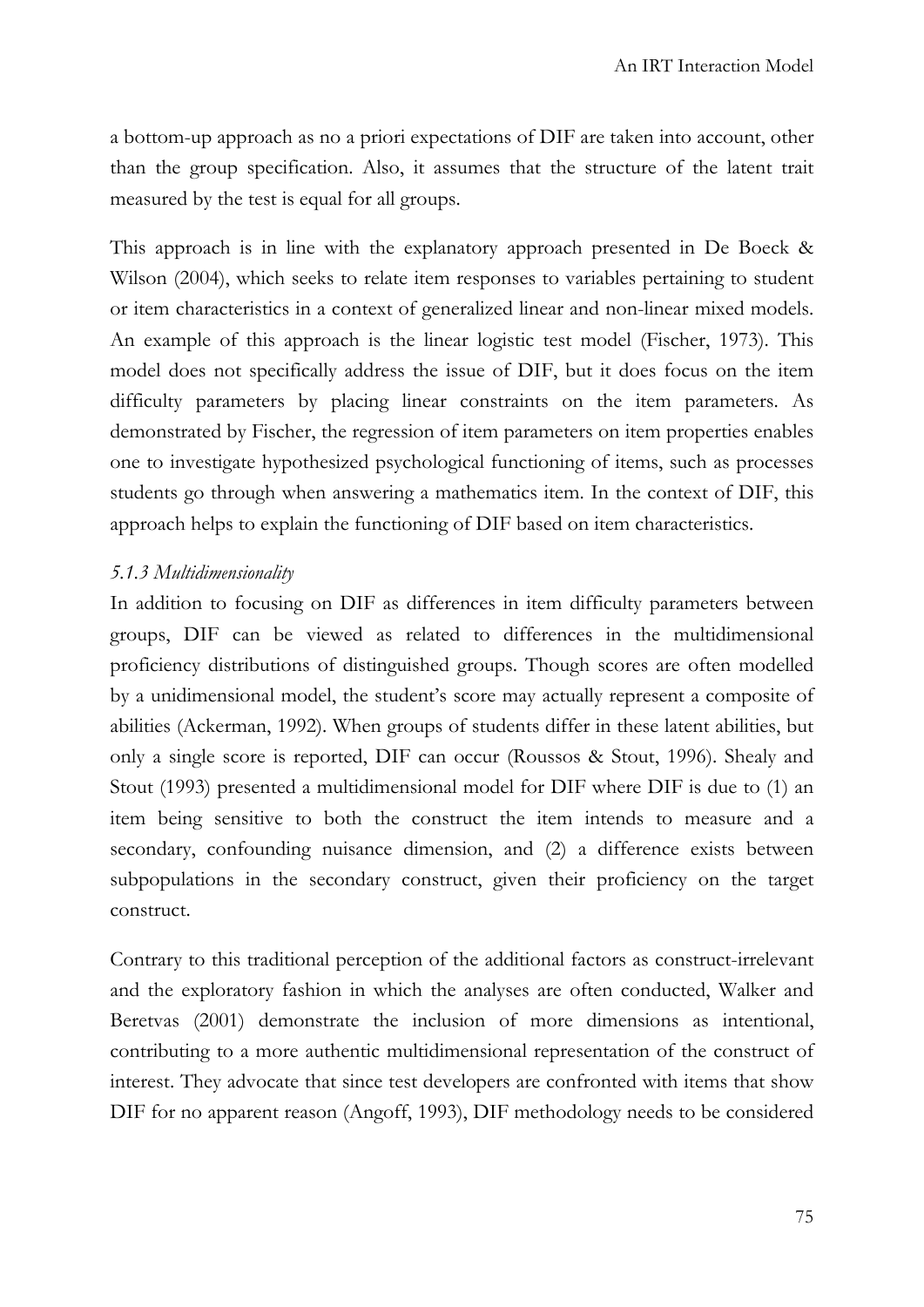that hypothesizes substantive reasons for the occurrence of DIF at forehand, preferably in a multidimensional framework.

#### *5.1.4 Proposed Model*

In this article, we propose an IRT model that combines the two described DIF approaches: a model that considers both multidimensionality in the latent trait by applying a bi-factor structure, as well as an item difficulty effect by allowing for an interaction between student background characteristics and specific properties of a test item. The approach starts with using the generalized partial credit model (GPCM; Muraki, 1992) as a base line. The GPCM, which is commonly used in ILSA for free response items requiring partial credit scoring, assumes one latent variable needed to explain response behaviour. Furthermore, it defines a parameter related to an item's discriminating ability and response category threshold parameters providing information on the salience of response alternatives. It is a generalization of the partial credit model (Masters, 1982) which assumes the discrimination parameters for all items are constrained to be equal. Other IRT models suitable for polytomously scored items are the sequential model (Tutz, 1990) and the graded response model (Samejima, 1969). Since the response curves of these models are hard to discern based on empirical data (see for instance Verhelst, Glas, & de Vries, 1997), the choice for the GPCM is not fundamental for the present application.

In the proposed model, the first generalization of the GPCM allows for differences in proficiency distributions between populations. This model is closely related to the bifactor model (Gibbons & Hedeker, 1992) where each item is an indicator of a general dimension and one of several other dimensions. Here, each item is an indicator of a general dimension the test sets out to measure, and one group-specific secondary dimension. In this way, the model incorporates potential group-specific differences in the dimensionality to which the test pertains, while still being able to measure and compare the proficiency level on the main component. Given its latent structure, this model will be referred to as the "bi-factor GPCM". In the second generalization, our so-called "hybrid model", the item parameters are regressed on an interaction between item properties and student characteristics. This content-by-group interaction provides information on the extent to which item characteristics may contribute to DIF. Finally, both models are combined into a full model.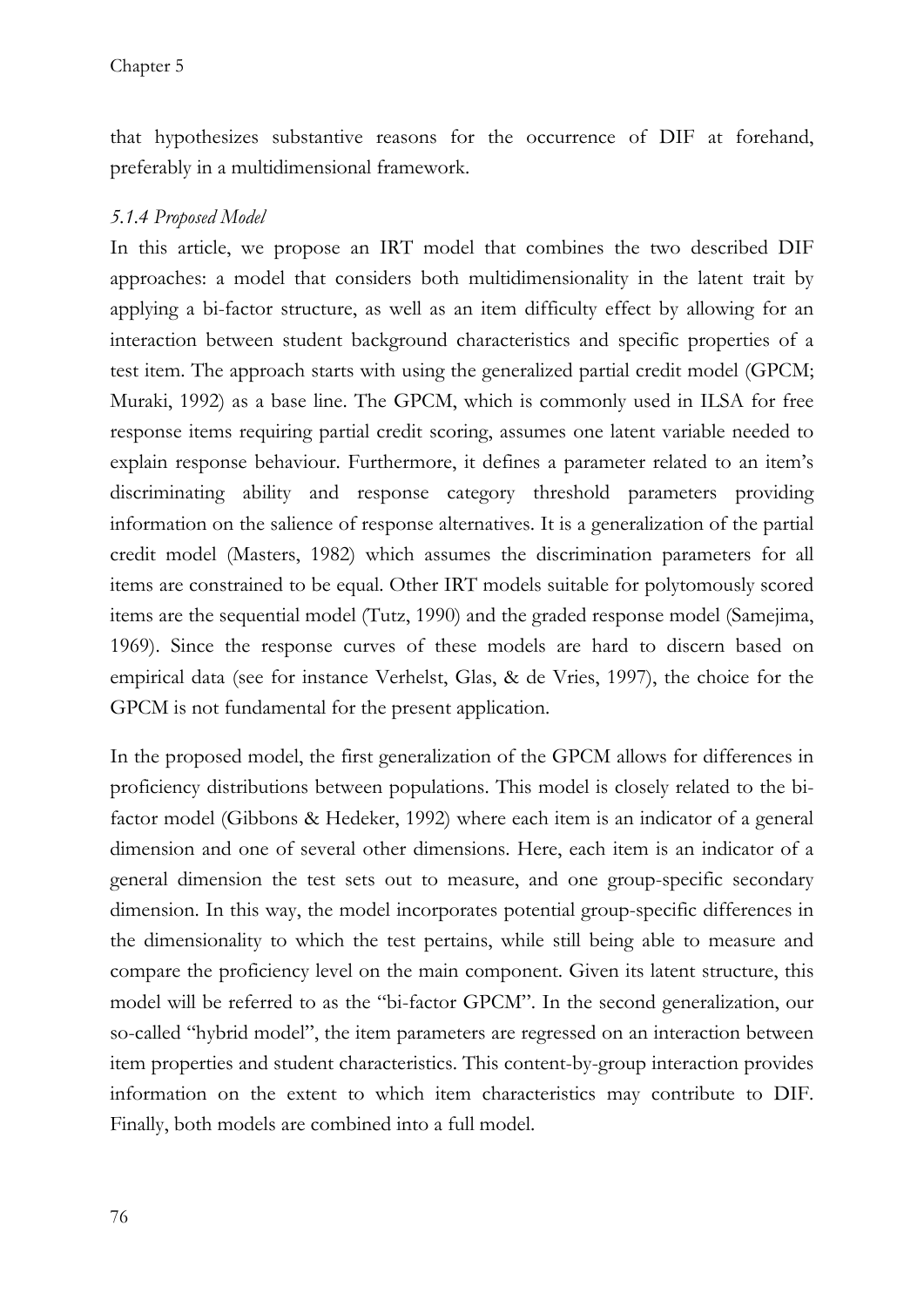#### *5.1.5 Reading Demand in TIMSS-2015 Mathematics*

The approach is exemplified with data from the TIMSS-2015 mathematics test. The ILSA TIMSS measures the achievement of students in Grade 4 and 8 in science and mathematics, and has its framework organized around content and cognitive dimensions. The mathematics test relies strongly on the use of word problems to cover the broad domain of the math curriculum to be assessed. To ensure that the linguistic features of the items are appropriate for the student population, the contextualized mathematics items are formulated concise and succinctly (Mullis & Martin, 2013). The items nevertheless demand sufficient reading skills to handle the required reading demand. This reading demand in testing mathematics proficiency might lead to DIF in the TIMSS items for students with different language backgrounds. In this application the proposed model is estimated to evaluate the potential confounding role of language in the TIMSS-2015 mathematics test for students not speaking the test language at home.

The required reading demand in a mathematics test may particularly affect student subpopulations with different language backgrounds such as Second Language Learners (SLL), described by Barwell (2012, p.147) as "students from linguistic minority backgrounds whose home languages are not well-represented or recognized in wider society". Many studies have focused on differences in achievement between SLL and non-SLL students, finding consistently lower achievement for SLL students. Andon, Thompson, and Becker (2012) focused on students in large-scale assessment studies and reported underperformance of SLL students in the Programme for International Student Assessment (PISA) and the Progress in Reading Literacy Study (PIRLS). Furthermore, TIMSS-2015 showed that in most of the participating countries, in particular European countries, students reporting to speak the language of the test at home only sometimes, tended to score lower than students always speaking the test language at home (Mullis, Martin, Foy, & Hooper, 2016).

The issue of reading demand in word problems was addressed using TIMSS data when in 2011 the main data collection for TIMSS and PIRLS coincided (Martin & Mullis, 2013). In 34 countries the same students participated in both studies, providing the opportunity to further research the relationship between reading achievement and achievement in science and mathematics. To study the effects of reading demand, the TIMSS test items were globally classified as low, medium or high in reading demand.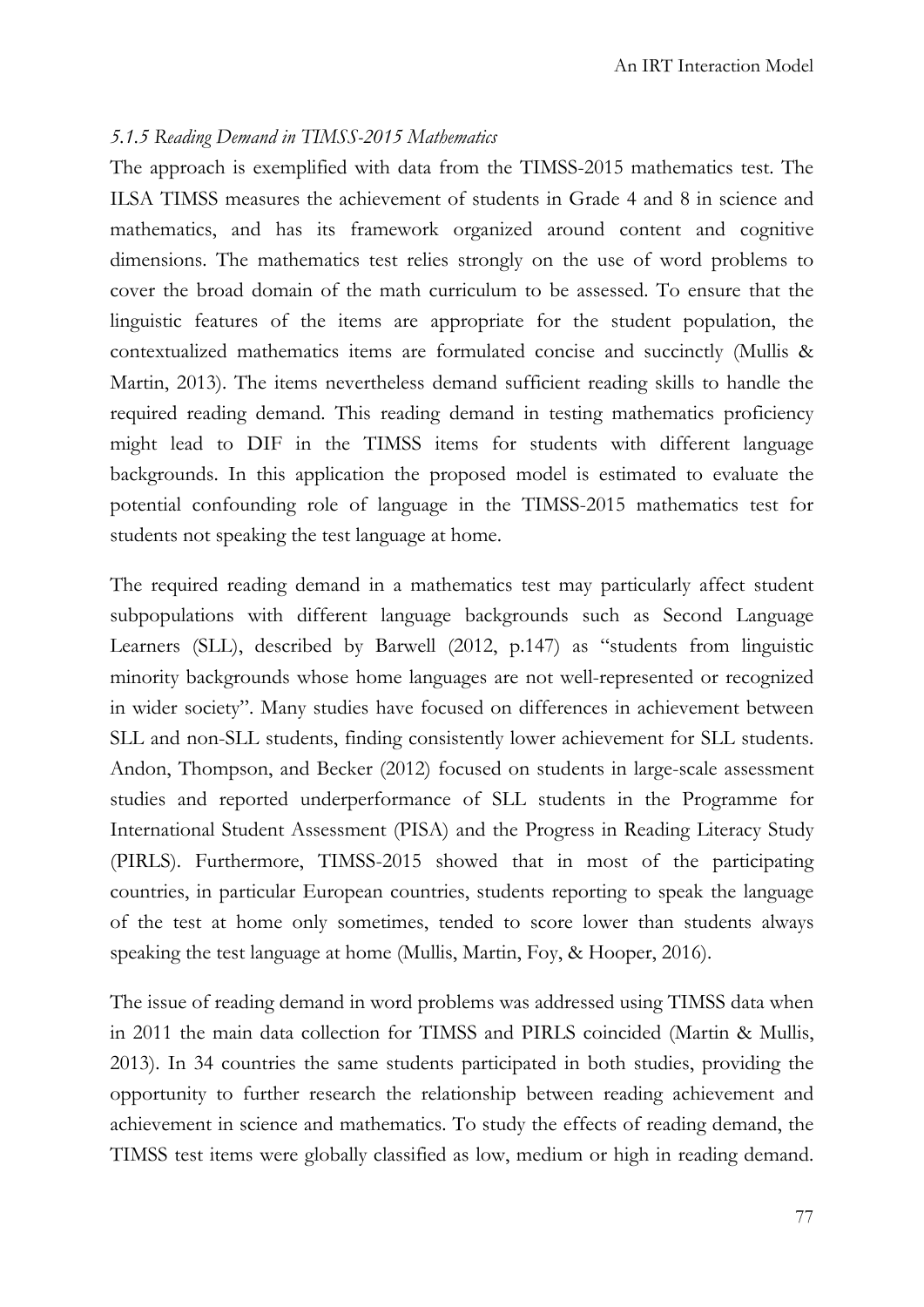The classification was based on four indicators of reading difficulty: (1) number of words, (2) number of different symbols, (3) number of different specialized vocabulary words, and (4) total number of elements in the visual displays. Martin and Mullis showed that performance on the TIMSS test of students with lower reading proficiency was influenced by the reading demands of the test items, but not for students with a high reading proficiency.

Several other studies found DIF in mathematics items for students with different language backgrounds. Banks, Jeddeeni, and Walker (2016) compared probabilities of answering mathematical word problems correctly between SLL students and non-SLL students of equal math proficiency. They applied the nonparametric SIBTEST approach developed by Shealy and Stout (1993) and found a significantly lower average total score for SLL students yet no persistent DIF against SLL students. Abedi and Lord (2010) reduced the linguistic complexity of items from the large-scale assessment NAEP and found that SLL students and low SES students in grade eight benefited most from these linguistic modifications. This suggests an interaction effect between language demand in a content area assessment and student's linguistic and socioeconomic background (Abedi & Lord, 2010). In a fourth-grade state mathematics test Martiniello (2009) found that greater item linguistic complexity corresponded with greater differences in IRT difficulty parameter estimates, favouring non-SLL over SLL students. In addition to that, SLL students' think-aloud interviews in solving the DIF items indicated that linguistic complexity is a source of DIF for SLL students (Martiniello, 2009). Haag, Heppt, Stanat, Kuhl, and Pant (2013) used the same operationalization of DIF as Martiniello and found that math word problems on a third-grade state math test which were more difficult for German students who heard and/or spoke a language other than German at home.

In this study we explore the proposed IRT model to investigate whether differences in mathematics achievement between students with different language backgrounds can be explained by reading demand in the items. This is studied for four west-European countries (Denmark, Flemish Belgium, Germany, and the Netherlands) that showed a large achievement gap on the TIMSS-2015 mathematics scale between students that always and students that only sometimes speak the test language at home (Mullis, Martin, Foy, et al., 2016). We model it in two ways; by applying a group-specific secondary component that is unrelated to the main factor (the bi-factor GPCM) and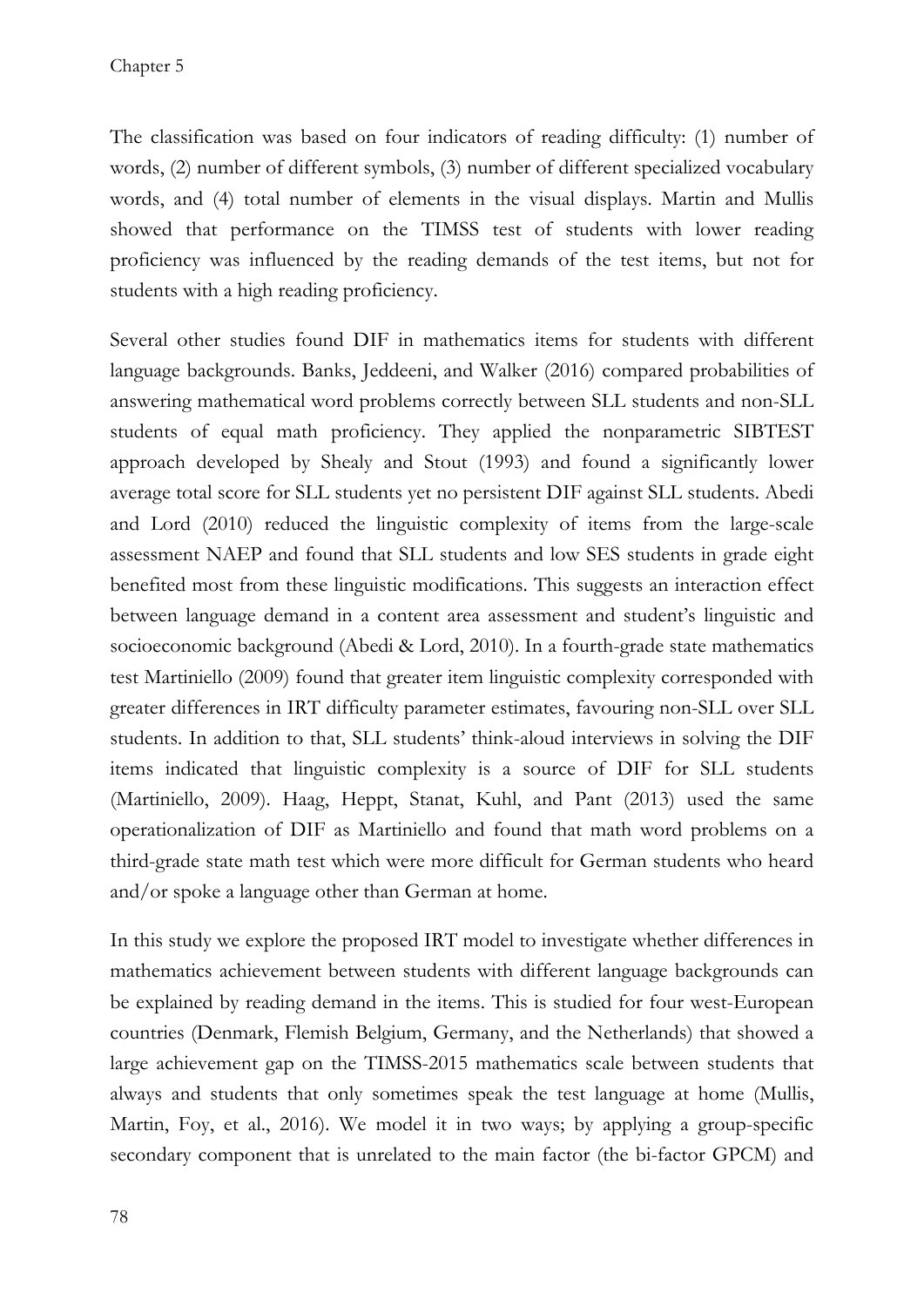by including an interaction effect between student language background and item reading demand on the item difficulty (the hybrid model). The contribution of this analysis does not lie in a mere statistical description of item parameters, but rather in providing insight into the role of reading demand in the mathematics test. The following research questions are addressed:

- 1. How are the TIMSS-2015 mathematics items distributed across levels of reading demand?
- 2. To what extent are there student differences on the latent dimension in the GPCM with respect to language spoken at home in four west-European countries?
- 3. To what extent are there student differences on the main dimension, when a bifactor structure is in place?
- 4. Are the factor loadings on the secondary component suggestive of the noise component pertaining to reading demand?
- 5. Can differences in performance between students that do and do not speak the testing language at home be attributed to the reading demand of the items?
- 6. Which model fits the TIMSS-2015 mathematics test better in terms of the DIC: a model that incorporates a second factor reflecting noise in the proficiency of students due to the linguistic demands, a model reflecting changes in item difficulty due to their linguistic demands, or a model reflecting both effects?

# **5.2 The Model**

Here we present the full model from which the other models can be obtained by invoking certain restrictions. The measurement model pertains to a polytomouslyscored response  $Y_n$  of a student *n* to an item *i*. The item scores range from 0 to  $M_i$ and the score of student *n* on item *i* is denoted by the variables  $x_{nij}$  ( $j = 0, ..., M_i$ ) where  $x_{\text{inj}} = 1$  if the response is in category *1* and *0* otherwise. Note that  $M_i$  has an index *i*, which indicates that the maximum score *M* of an item can differ among items. In the full model (Model 4) the probability of scoring in category  $j$  ( $j = 0,..., M<sub>i</sub>$ ) is given by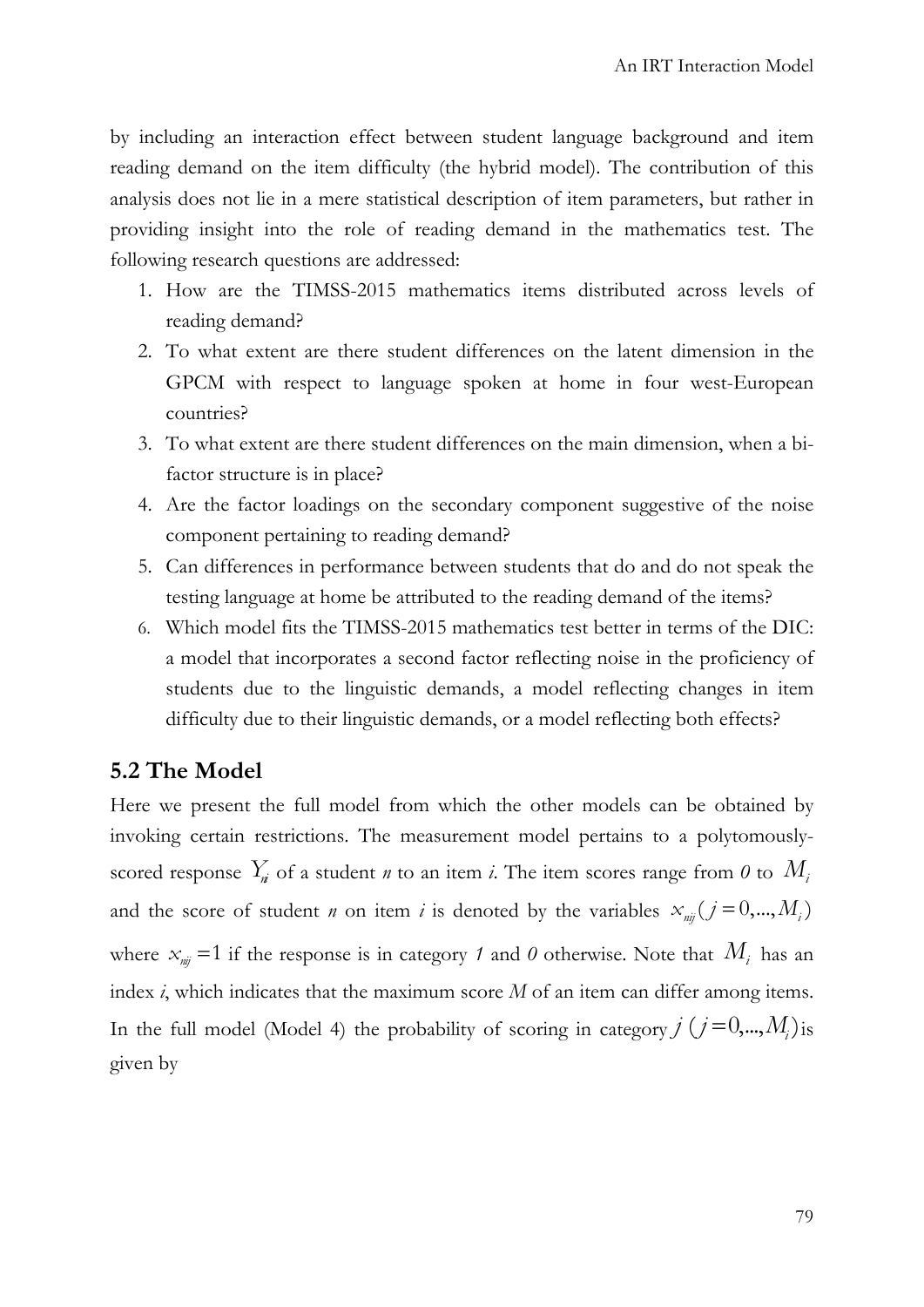$$
P(Y_{ni} = m | \theta_n) = \frac{\exp\left(m\left(\alpha_{i0}\theta_{n0} + \alpha_{ig(n)}\theta_{ng(n)} - \sum_{p,q} \gamma_{pq}\chi_{np}X_{iq}\right) - \sum_{j=1}^{m} \beta_{ij}\right)}{1 + \sum_{h=1}^{M_i} \exp\left(b\left(\alpha_{i0}\theta_{n0} + \alpha_{ig(n)}\theta_{ng(n)} - \sum_{p,q} \gamma_{pq}\chi_{np}X_{iq}\right) - \sum_{j=1}^{b} \beta_{ij}\right)}
$$
(5.1)

with  $z_m = \begin{cases} 1 \text{ if student } n \text{ belongs to a particular group} \end{cases}$  $\binom{mp}{0}$  otherwise, *n* belongs to a particular group p  $z_{\rm m} = \begin{cases}$  $\begin{cases} 0 \text{ otherwise,} \end{cases}$ 

and 
$$
x_{iq} = \begin{cases} 1 \text{ if item } i \text{ has item characteristic } q \\ 0 \text{ otherwise,} \end{cases}
$$

where  $\theta_{n0}$  is the score of a student *n* on the latent scale pertaining to the main latent construct (the proficiency that the test intents to measure),  $\theta_{n g(n)}$  is the score on a second latent dimension, and the index *g(n)* indicates the group to which student *n* belongs. Further,  $\alpha_{i0}$  and  $\alpha_{i\ell(n)}$  are the factor loadings of item *i* on these two dimensions, and  $\beta_{i}$  ( $b=1,...,m_i$ ) are the item response category threshold parameters. The variables  $x_{iq}$  are dummy codes for item characteristics,  $x_{ip}$  are dummy codes for a particular student background characteristic. The associated regression coefficients for the interaction between  $\chi_p$  and  $\chi_q$  are  $\gamma_{pq}$ .

It is assumed that within each group the dimensions  $\theta_0$  and  $\theta_g$  have a bi-variate normal distribution  $N(\theta_{n0}, \theta_{n\zeta}; \mu_{\zeta}, \Sigma_{\zeta})$ . For the two-dimensional group mean  $\mu_{\bf g} = (\mu_0, \mu_{\bf g})$ , it holds that the mean on the second dimension is fixed at zero, that is  $\mu$ <sub>g</sub> = 0. The covariance matrix is given by  $\frac{2}{g}$  0 0 1 *g g*  $\begin{vmatrix} \boldsymbol{\sigma}^2 & 0 \end{vmatrix}$  $\Sigma_g = \begin{bmatrix} 5 & 0 \\ 0 & 1 \end{bmatrix}$ . To further identify the model, the latent proficiency scale has a standard normal proficiency distribution for one of the groups.

From this overall model, a unidimensional GPCM (Model 1; Muraki, 1992), assuming only one latent variable, is obtained by dropping the group-specific dimensions  $\theta_{\eta g(n)}$ and the associated factor loadings  $\alpha_{\dot{g}(n)}$  presented in Eq. (5.1), as well as the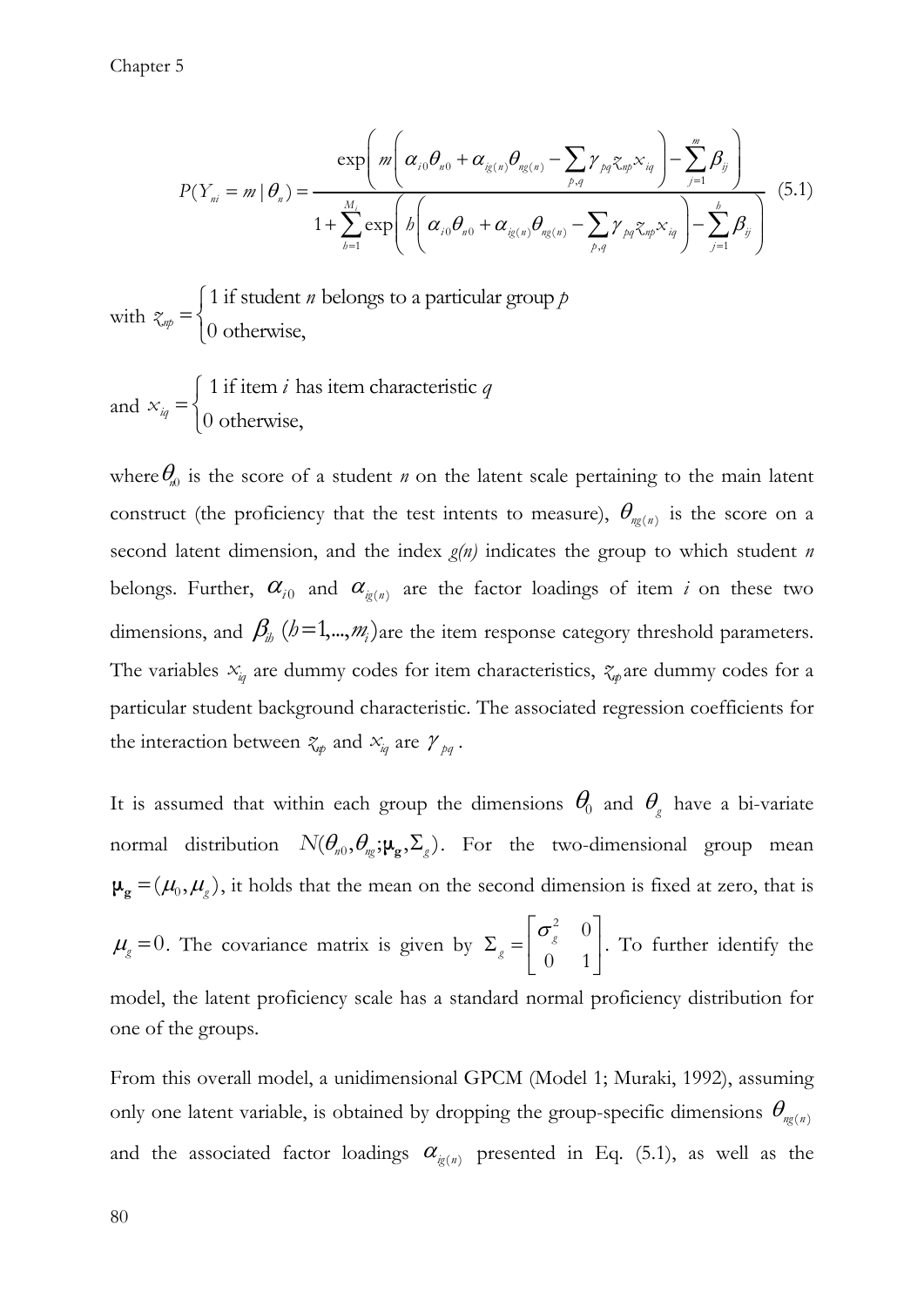regression coefficients  $\gamma_{pq}$ . The latent student parameters  $\theta_0$  have a univariate normal distribution with a mean  $\mu_{g}$  and a variance  $\sigma_{g}^{2}$ .

A bi-factor GPCM (Model 2) is defined by the inclusion of a group-specific second latent component, which in general can be regarded as a noise component. The factor loadings  $\alpha_{i g(n)}$  on this second latent dimension index the extent to which items load on this extra dimension for a specific student group. The model results from Eq. (5.1) by restricting  $\sum_{p}$ *pq np iq*  $\sum_{p,q} \gamma_{pq} \chi_{np} x_{iq}$  to zero.

Model 3, the hybrid model, includes specific item characteristics. In this model, the coefficients  $\gamma_{pq}$  indicate the effect on the item location parameter of a specific item characteristic for students in a particular subpopulation. It is therefore an interaction between the item characteristic and the student characteristic. The model is defined by Eq. (5.1) by dropping the group-specific dimensions  $\theta_{n g(n)}$  and the associated factor loadings  $\alpha_{i_{\theta(n)}}$ .

The models were estimated in a Bayesian framework. This framework treats parameters as random variables and allows for the concurrent estimation of the item parameters and estimates regarding students and subpopulations. Estimates of the parameters come from the multivariate conditional distribution of the parameters (i.e., the posterior distribution), which naturally incorporates uncertainty from one subset of random variables or parameters into inferences for another subset (Platz & Junker, 1999). As Platz and Junker point out, this extra uncertainty can be especially important when more complex IRT models are applied, resulting in a relatively small ratio of examinees to parameters.

The models were estimated using the OpenBUGS software (Lunn, Spiegelhalter, Thomas, & Best, 2009) which is one among several open source packages that provide a general-purpose Markov chain Monte Carlo (MCMC) sampler to estimate complex IRT models in a Bayesian framework. Models were compared on their fit with the deviance information criterion (DIC; Spiegelhalter, Best, Carlin, & Van der Linde, 2002) that is provided by the software.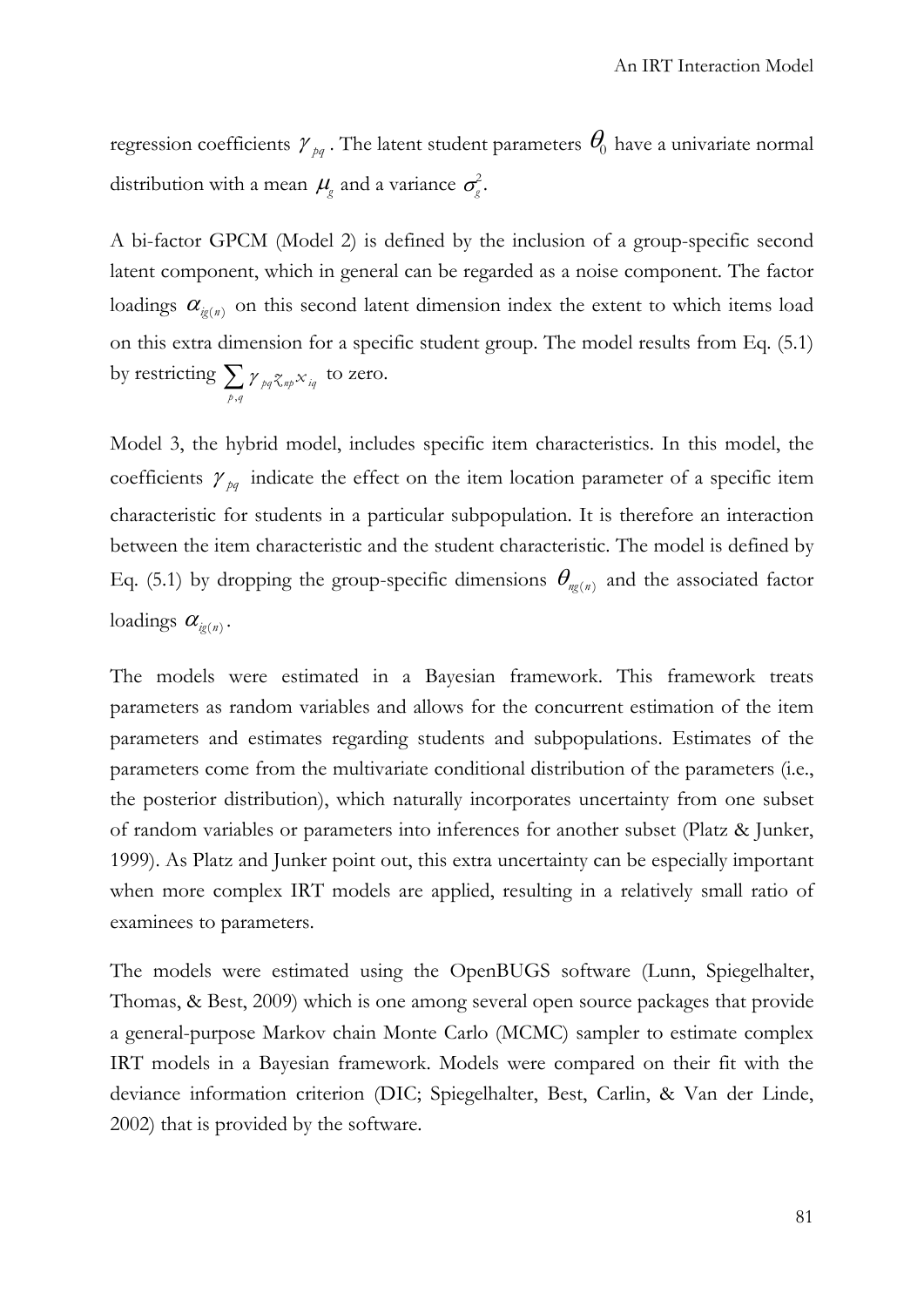The script for estimation of the overall model is provided in Appendix B. The MCMC sampling procedure in the application were run with over 50000 iterations for each of two chains. Each chain had a burn-in of 20000 iterations. These large numbers were chosen to ensure convergence and sufficiently small estimation errors. The sampling procedures were checked for convergence by visual inspection of the trace plots and by comparing the estimates of the two chains. Also, we inspected the MCMC errors to establish that the error associated with the point estimates were acceptable small (<5% of estimated standard deviation; Lunn, Jackson, Best, Thomas, & Spiegelhalter, 2012).

# **5.3 Application to the TIMSS-2015 Mathematics Test**

## *5.3.1 Dataset*

Response data from the TIMSS-2015 mathematics test from Denmark, Germany, the Netherlands and Belgium (Flanders) were used, together with data from the student question "*How often do you speak <<language of the test>> at home?*". Based on this latter question, two groups of students were created: students in Language Group 1 (LG1) indicated to speak the test language at home "always" or "almost always" (the non-SLL group), whereas students in Language Group 2 (LG2) indicated to speak the test language "sometimes" or "never" at home (the SLL group).

## *5.3.2 Item Coding*

The TIMSS-2015 mathematics items were classified as either (1) low, (2) medium, and (3) high in reading demand according to the guidelines for classification of the TIMSS-2011 items (Martin & Mullis, 2013). The items were also scored on four indicators of reading demand, previously identified to influence reading demand of a test item by Martin and Mullis (2013). Discrepancies in scoring and classification of the new items between scorers were resolved among the scorers. A discriminant analysis on the reading demand indicators was conducted to validate the holistic classification of the items.

## *5.3.3 Item Classification on Reading Demand*

Table 5.1 shows the number of items coded as low, medium, or high in reading demand for the trend, new and total set of TIMSS-2015 mathematics items. The proportion of items with high reading demand in the newly added mathematics items was somewhat higher than in the trend items.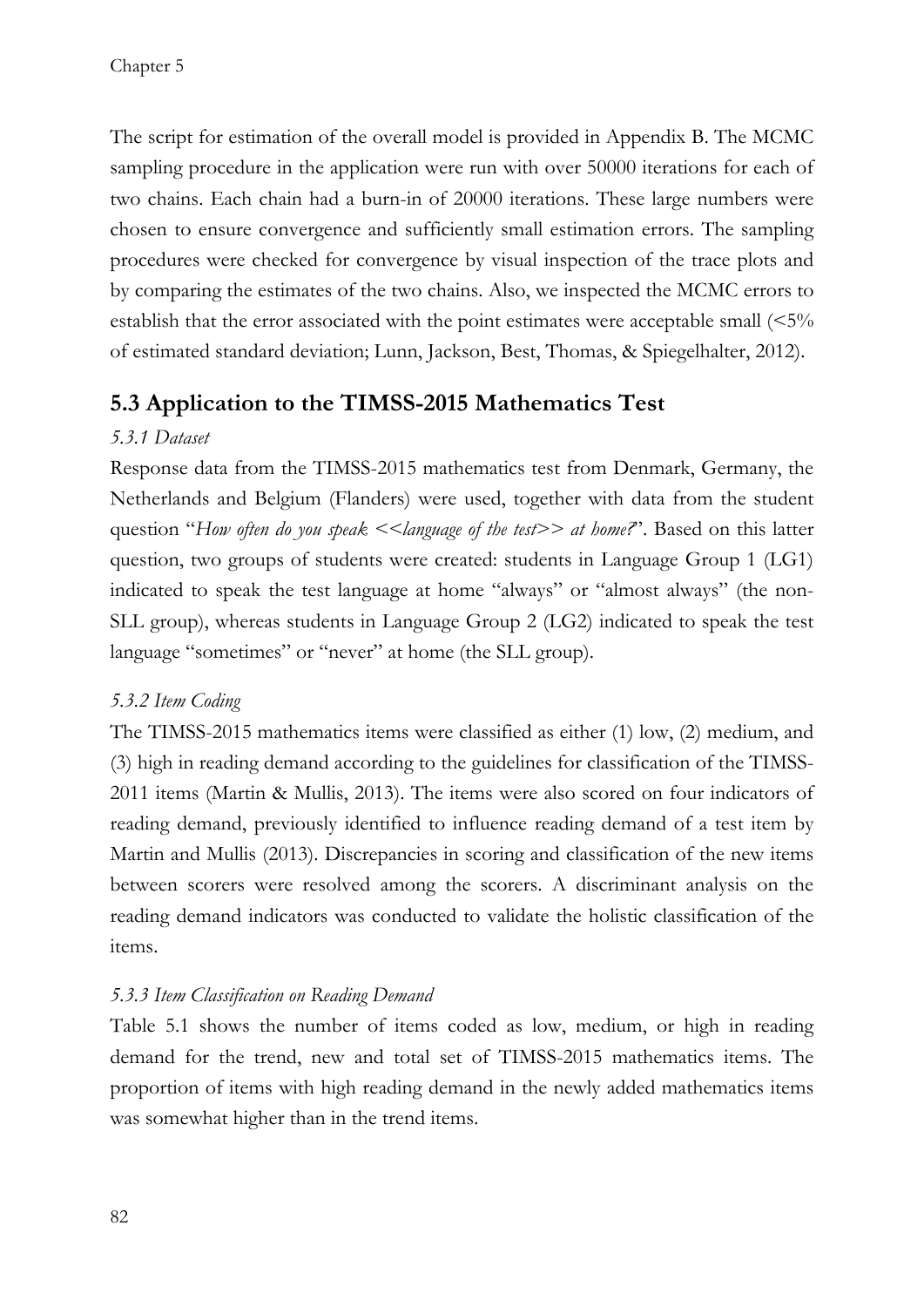| Classification of TIMSS-2015 Mathematics Items According to Reading<br>Demand, Number of Items per Level |                     |                         |                   |
|----------------------------------------------------------------------------------------------------------|---------------------|-------------------------|-------------------|
| Level of reading demand                                                                                  | Trend items $(\% )$ | New items $\frac{0}{0}$ | All items $(\% )$ |
| Low                                                                                                      | 36(35)              | 18 (27)                 | (32)<br>54        |
| Medium                                                                                                   | 37 (36)             | 25(37)                  | 62 (37)           |
| High                                                                                                     | 29 (28)             | 24 (36)                 | 53 (31)           |

Total 102 (100) 67 (100) 169 (100)

Table 5.1

A discriminant analysis on the reading demand indicators was conducted to validate the global classification of the items. As for the 2011 items (Martin & Mullis, 2013), the first discriminant function was sufficient to discriminate between the item groups (2011: Wilks' Lambda = .260, *p*<.001, 2015: Wilks' Lambda = .268, *p*<.001). The indicator loading most heavily on the first discriminant function was, as in 2011, the number of words.

Table 5.2 shows how the items with different levels of reading demand were distributed across the cognitive and content domains known in TIMSS. There appears to be a relation between the cognitive domain and the level of reading demand as items belonging to "knowing" were more often classified as low in reading demand, whereas items in the domains "applying" and "reasoning" were mostly categorized as medium and high in reading demand. Items in the content domain "numbers" usually demanded the least reading. Items in the "data display" domain were most textual: none of these items were labelled as low in reading demand.

Table 5.2

Distribution of Low, Medium and High Reading Demand Items per Cognitive and Content Domain

|                                | Reading demand |        |      |  |  |
|--------------------------------|----------------|--------|------|--|--|
| Cognitive domain               | Low            | Medium | High |  |  |
| Knowing                        | 36             | 18     | 10   |  |  |
| Applying                       | 15             | 31     | 26   |  |  |
| Reasoning                      |                | 13     |      |  |  |
| Content domain                 |                |        |      |  |  |
| Number                         | 41             | 32     | 16   |  |  |
| Data Display                   |                |        | 22   |  |  |
| Geographic Shapes and Measures | 13             | 28     | L5   |  |  |

## *5.3.4 Item Response Modelling*

*Model 1.* 

First, we fitted the unidimensional GPCM (Model 1) to the response data from students in both LG1 and LG2 (Table 5.3). From the comparison of both groups it becomes clear that in each of the four countries students in LG2 scored lower on the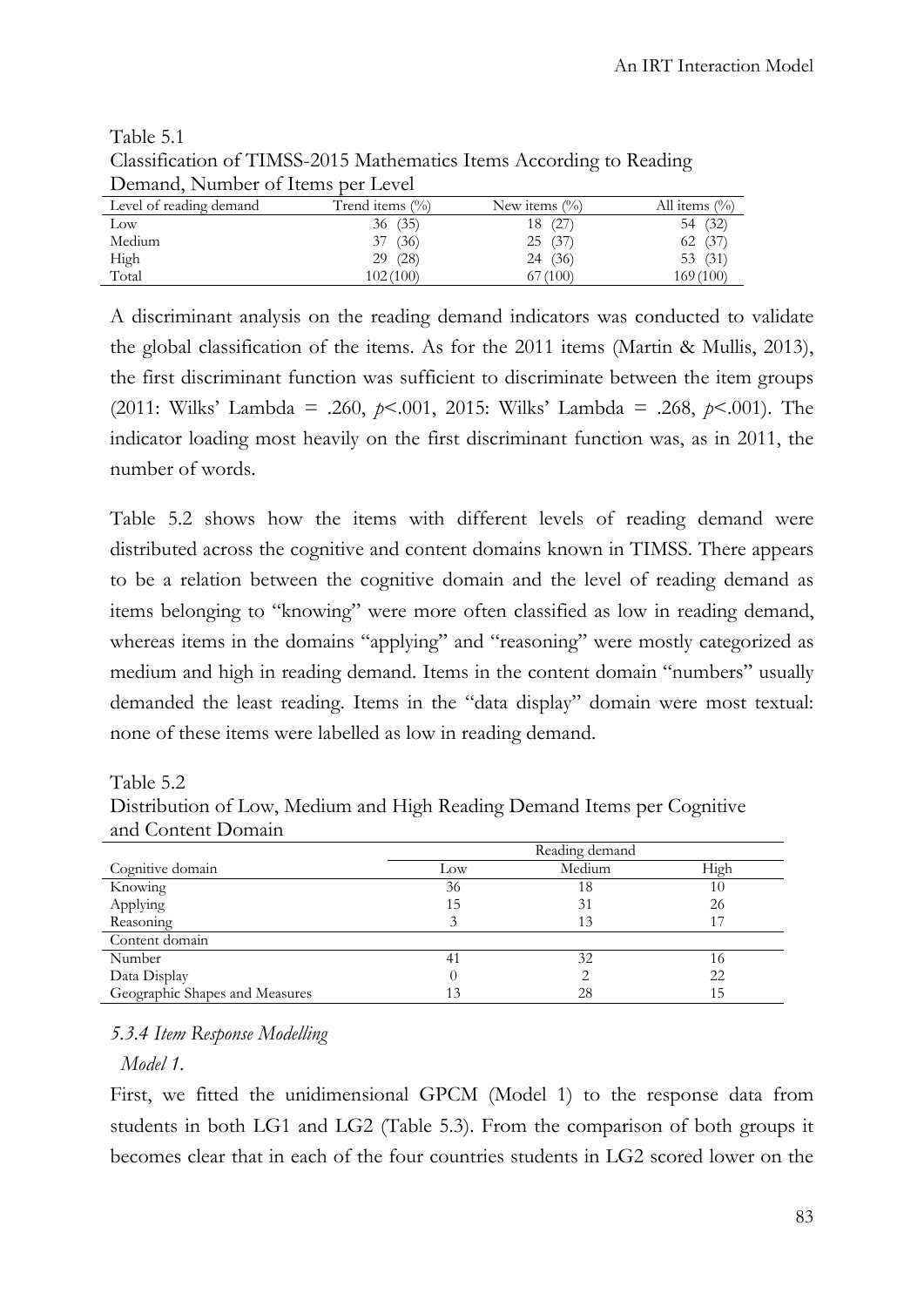mathematics test than student in LG1. This difference was the largest in Belgium, the smallest in the Netherlands.

Table 5.3 Sample Sizes, Means and Standard Deviations Under Model 1 According to Language Group, and Group Differences in Means

| Country              |      | LG1             |                  |      | LG2           |                         | Difference in means                     |
|----------------------|------|-----------------|------------------|------|---------------|-------------------------|-----------------------------------------|
|                      |      | $\mu(\theta)$   | $\sigma(\theta)$ |      | $\mu(\theta)$ | $\sigma(\theta)$        | $\mu(\theta)_{LG1} - \mu(\theta)_{LG2}$ |
| Denmark              | 3166 | 0.082           | 1.097            | 424  | $-0.348$      | .200                    | 0.430                                   |
| Germany              | 2668 | $-0.216$        | 1.012            | 659  | $-0.652$      | 1.011                   | 0.436                                   |
| <b>Netherlands</b>   | 3560 | $-0.212$        | 0.847            | 787  | $-0.539$      | 0.933                   | 0.327                                   |
| Belgium <sup>*</sup> | 4111 | 0.000           | .000             | 1204 | $-0.517$      | 0.934                   | 0.517                                   |
| $\cdots$             |      | $\cdot$ $\cdot$ | $\cdot$ $\cdot$  |      |               | $\sim$ $\sim$<br>$\sim$ | $\sim$ $\sim$<br>$\cdots$ $\cdots$      |

*Note.* LG1 refers to students that indicated to speak the test language at home "always" or "almost always". LG2 refers to students that indicated to speak the test language at home "sometimes" or "never". "The mean  $\mu(\theta)$  and standard deviation  $\sigma(\theta)$  of the latent scale are fixed for students in LG1 in Belgium.

#### *Model 2.*

To further investigate where this difference may originate from, Model 2, a bi-factor version of the GPCM, was fitted to the response data with separate groups specified for every language group within every country. Table 5.4 shows the means and variances of the main component in this model as well as the differences in means between both groups. Results showed that the achievement gap between both student groups (in Model 1) was reduced by incorporating a noise component (Model 2). Comparing the variance of the means for students in Language Group 2 on the main component in Model 1 and Model 2, shows that the variances were also reduced by inclusion of a secondary component. That is, the secondary component explained part of the total variance in proficiency in Model 1.

#### Table 5.4

| GPCM (Model 2) According to Language Group, and Group Differences in Means |      |                                                             |                      |      |                      |                                               |                                             |  |  |
|----------------------------------------------------------------------------|------|-------------------------------------------------------------|----------------------|------|----------------------|-----------------------------------------------|---------------------------------------------|--|--|
| Country                                                                    | LG1  |                                                             |                      |      | LG2                  |                                               | Difference in means                         |  |  |
|                                                                            | N    | $\mu(\theta_{\scriptscriptstyle 0}^{\scriptscriptstyle -})$ | $\sigma(\theta_{0})$ |      | $\mu(\theta_{_{0}})$ | $\sigma(\theta_{\scriptscriptstyle{\alpha}})$ | $\mu(\theta_0)_{LG1} - \mu(\theta_0)_{LG2}$ |  |  |
| Denmark                                                                    | 3166 | $-0.441$                                                    | 0.742                | 424  | $-0.598$             | 0.759                                         | 0.157                                       |  |  |
| Germany                                                                    | 2668 | $-0.826$                                                    | 0.715                | 659  | $-1.045$             | 0.714                                         | 0.219                                       |  |  |
| Netherlands                                                                | 3560 | $-0.647$                                                    | 0.701                | 787  | $-0.863$             | 0.818                                         | 0.216                                       |  |  |
| Belgium*                                                                   | 4111 | 0.000                                                       | 1.000                | 1204 | $-0.456$             | 0.733                                         | 0.456                                       |  |  |

Country Means and Standard Deviations of the Main Component in a Bi-Factor GPCM (Model 2) According to Language Group, and Group Differences in Means

*Note*. LG1 refers to students that indicated to speak the test language at home "always" or "almost always". LG2 refers to students that indicated to speak the test language at home "sometimes" or "never". "The mean  $\mu(\theta_0)$  and standard deviation  $\sigma(\theta_0)$  of the latent scale are fixed for students in LG1 in Belgium.

The factor loadings on the secondary component  $(\alpha_{i\ell(n)})$  indicate how strong items measure other constructs in addition to the main component (mathematical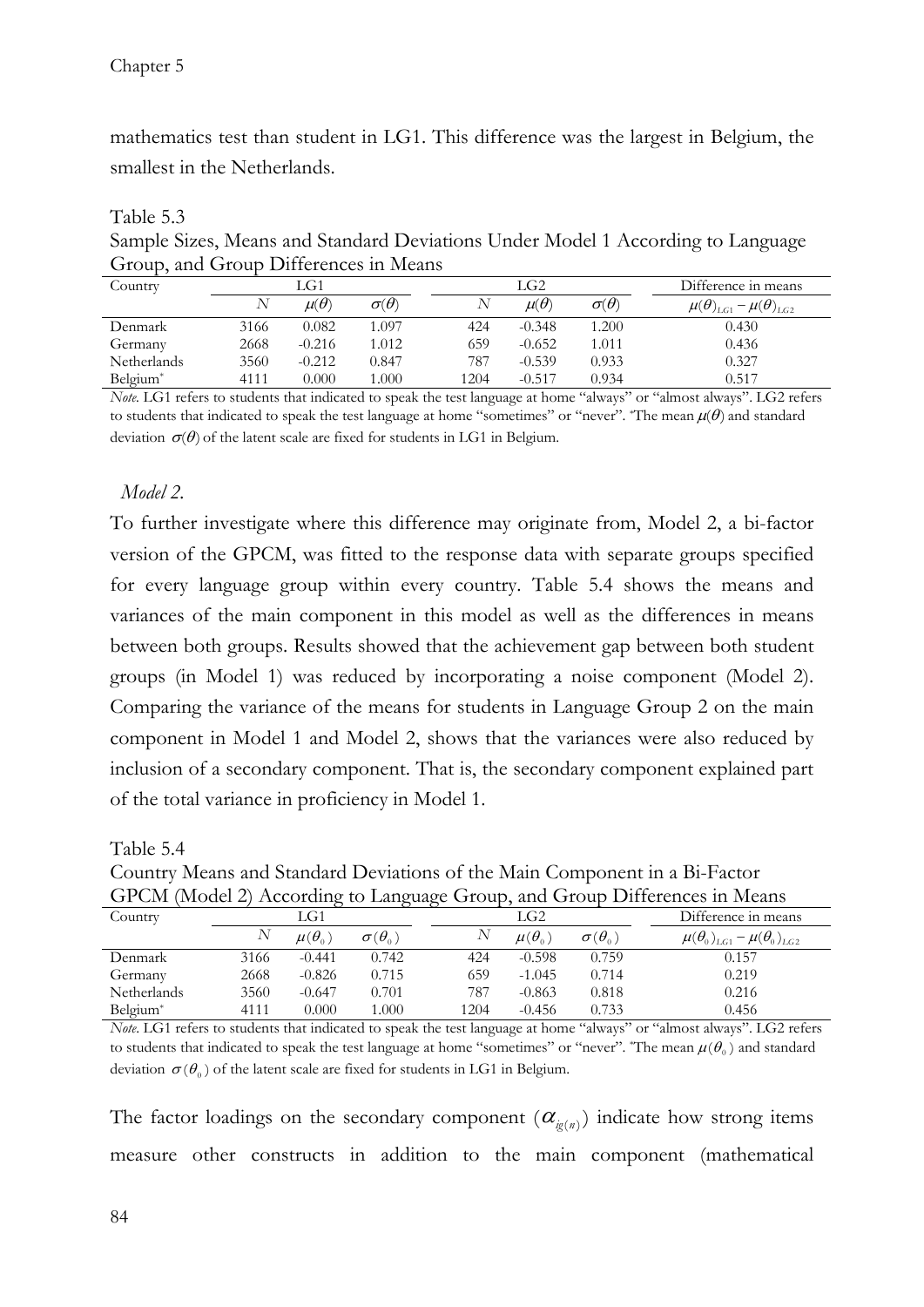proficiency). Low factor loadings for items with low reading demand and high loadings for items with high reading demand provide support for interpreting this second dimension as a language component. Table 5.5 further summarizes this distribution of the mean factor loadings on the second factor according to the item classification for reading demand. Results suggest that the mean loading increases with the level of reading demand, so that items high in reading demand do load heavier on the secondary component, though these differences are small. From the ten items with the highest loadings (averaged over the eight student groups), six were classified as high, two as medium, and two as low in reading demand. From the ten items with the smallest *a*-values, only three were coded as low in reading demand, five as medium and two as high in reading demand.

Table 5.5

Mean Factor Loadings on the Second Dimension of the Bi-Factor Model According to Item Reading Demand Classification

| Level of reading demand |    | -<br>$\alpha$ . | J D.  | Minimum | Maximum |
|-------------------------|----|-----------------|-------|---------|---------|
| Low                     | 54 | 0.943           | 0.266 | 0.376   | 1.763   |
| Medium                  | 62 | .005            | 0.327 | 0.444   | 2.159   |
| High                    | ري | 1.142           | 0.434 | 0.508   | 2.838   |

#### *Model 3.*

Two more models were fitted to see if the modelling of student responses for students in LG2 can be further improved by taking the reading demand of the items into account. In these models (Model 3 and Model 4), the effects of medium and high reading demand were indicated by  $\gamma_1$  and  $\gamma_2$ , respectively. Table 5.6 shows the  $\gamma$ estimates for the model fitted to the four countries. For both parameters the 95% credibility intervals were above zero, indicating a significant effect of an item being coded as medium or as high in reading demand. Also, the effect of high reading demand items (i.e.  $\mathcal{Y}_2$ ) was slightly larger than the effect for medium reading demand items (i.e.  $\gamma_1$ ), indicating that items high in reading demand result in more difficult items for LG2 students than do items with medium reading demand.

Table 5.6

Parameter Estimates and Credibility Intervals for the Regression Coefficients of Item Reading Demand Classification in the Hybrid Model (Model 3)

| ------<br>Parameter | Mean  |      | ------<br>Lower bound 95% CI | Upper bound 95% CI |
|---------------------|-------|------|------------------------------|--------------------|
|                     | 1.195 | 019. | ).158                        | 0.234              |
|                     | つるら   | .020 | .194                         | 0.274              |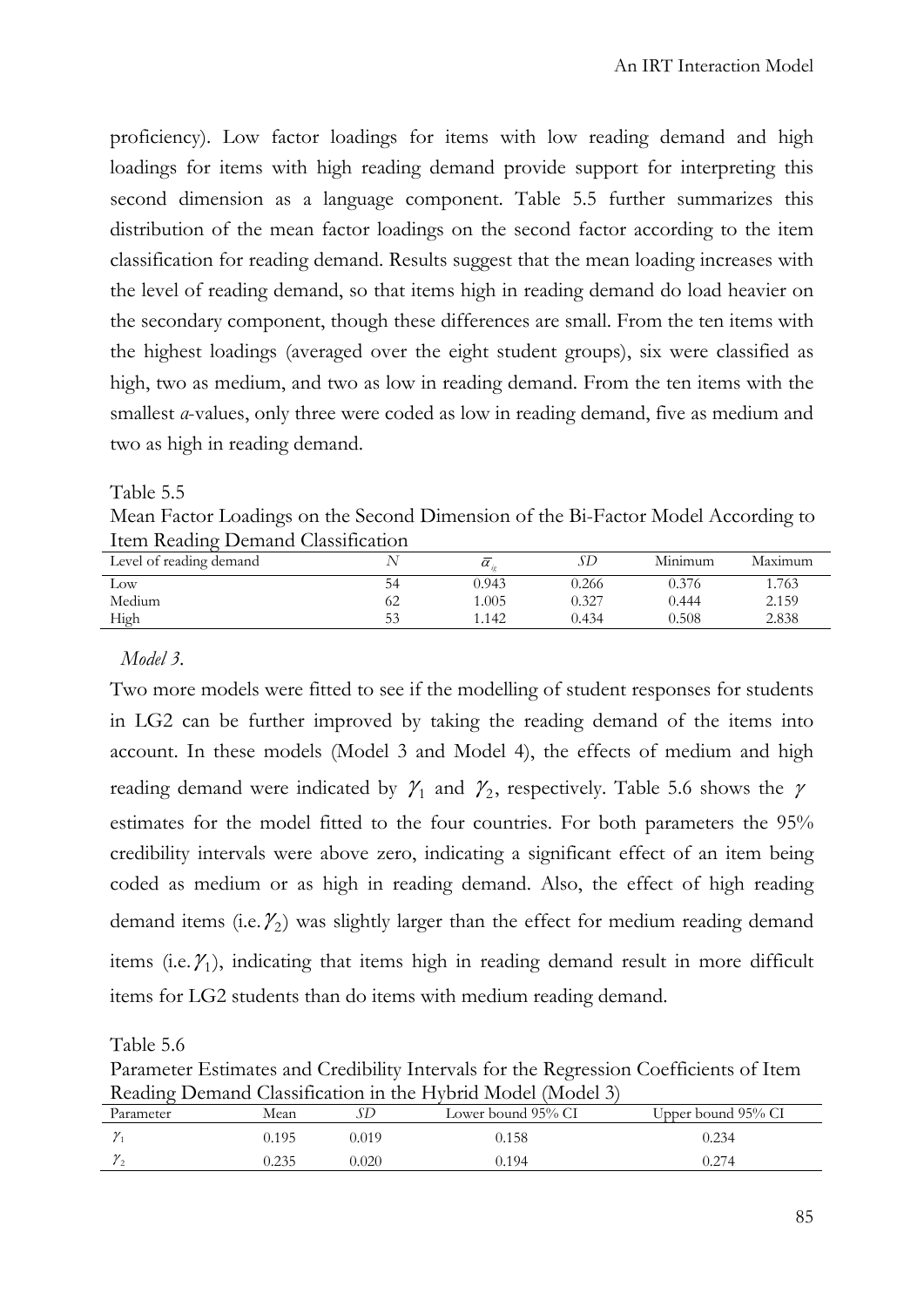## *Model 4.*

Finally, the combined full model (Model 4) was fitted to the data with countries only specified as groups for the bi-factor structure. Table 5.7 shows the means of the latent proficiency scores on the main component. The ordering of countries according to the main component, including modelling of potential DIF, was identical to the ordering in the international study report of TIMSS-2015 (Mullis, Martin, Foy, et al., 2016). The resulting  $\gamma$  estimates, shown in Table 5.8, were comparable to the estimates for Model 3. The factor loadings on the group-specific component averaged over countries showed the smallest mean loading for items classified as low in reading demand and the highest for item high in reading demand. This result corresponds to results for Model 2. Again, the differences were only minimal with the means ranging from 0.882 for items with low to 1.020 for items with high reading demand.

#### Table 5.7

Country Means and Standard Deviations on the Main Component in a Bi-Factor GPCM with Reading Demand as a Covariate for Students in LG2 (Model 4) and Achievement on the International TIMSS-Scale\*

| Country     | $\mu(\theta_{\scriptscriptstyle 0})$ | $\sigma(\theta_{\rm o})$ | Average Scale Score (SD) |
|-------------|--------------------------------------|--------------------------|--------------------------|
| Denmark     | $-0.059$                             | 0.774                    | 539(2.7)                 |
| Germany     | $-0.888$                             | 0.692                    | 522(2.0)                 |
| Netherlands | $-0.694$                             | 0.798                    | 530 $(1.7)$              |
| Belgium**   | 0.000                                | 1.000                    | 546 (2.1)                |

*Note.* LG2 refers to students that indicated to speak the test language at home "sometimes" or "never". \*Mullis, Martin, Foy, et al. (2016). \*\*The mean  $\mu(\theta_0)$  and standard deviation  $\sigma(\theta_0)$  of the latent scale are fixed for students in Belgium.

#### Table 5.8

Parameter Estimates and Credibility Intervals for the Regression Coefficients of Item Reading Demand Classification in Model 4

| Parameter | Mean  |           | Lower bound 95% CI | Upper bound 95% CI |
|-----------|-------|-----------|--------------------|--------------------|
|           | 0.190 | $0.021\,$ | 0.147              | ).232              |
|           | ).213 | 9.022     | 0.169              | ).256              |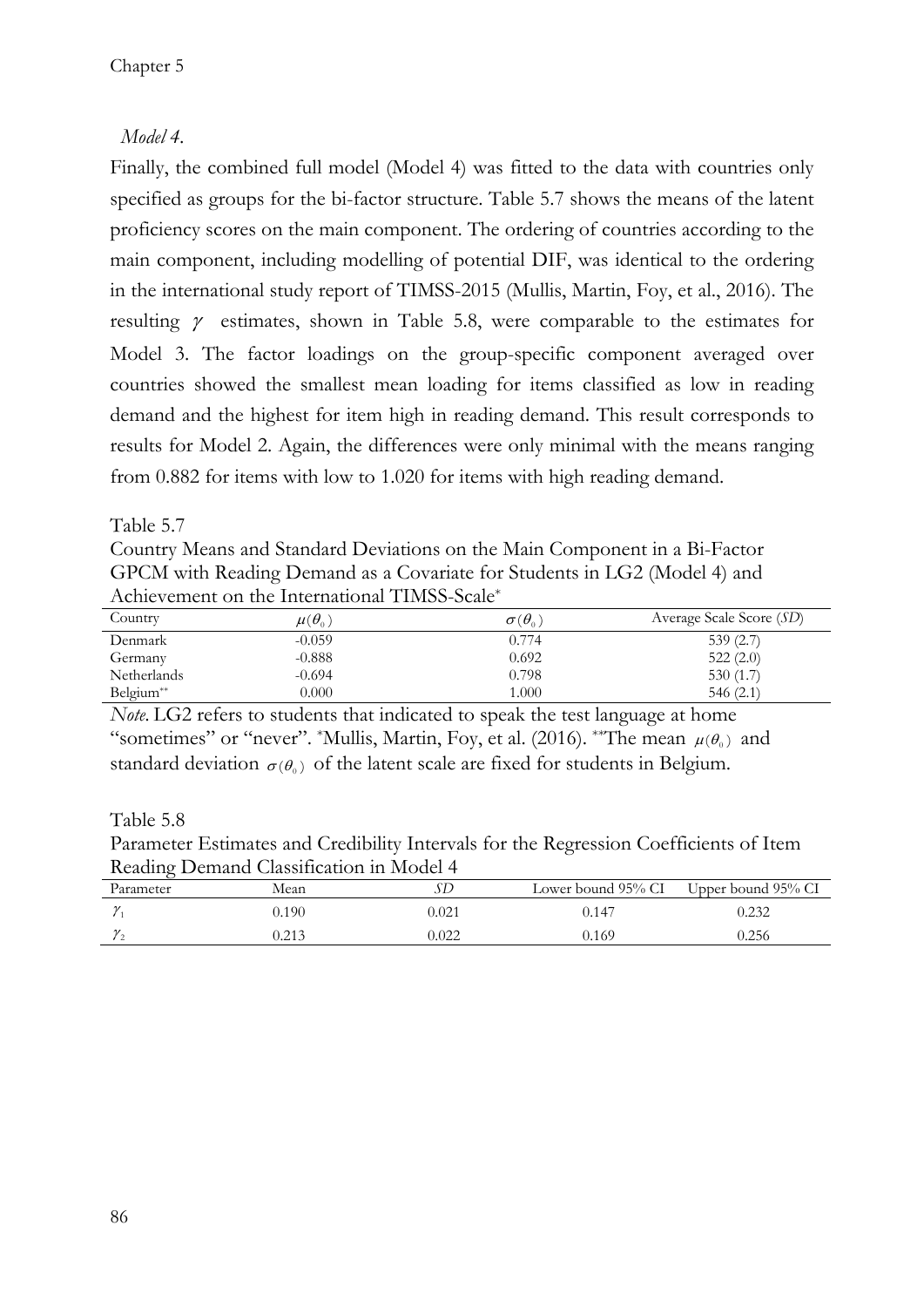## *Model Comparison.*

A comparison of model fit for the four models was done based on the DIC. Table 5.9 shows the DIC value for each model together with the number of structural item parameters as an indication of model complexity. Model 4 showed the lowest DIC, which suggests that the full model showed the best fit to the TIMSS-2015 mathematics test including information on item reading demand and student language background.

Table 5.9

| Model Comparisons Based on Deviance Information Criterion |        |                                      |  |  |  |
|-----------------------------------------------------------|--------|--------------------------------------|--|--|--|
| Model                                                     | DIC    | Number of structural item parameters |  |  |  |
| $I - GPCM$                                                | 420200 | 361                                  |  |  |  |
| $II - bi-factor GPCM$                                     | 402100 | 1714                                 |  |  |  |
| III - Hybrid model                                        | 420300 | 355                                  |  |  |  |
| $IV - Full model$                                         | 401900 | 1031                                 |  |  |  |

*Note.* The number of structural parameters includes the item parameters and estimates of the population distributions. Estimates for student proficiency are excluded from the count. Model 1 and 2 both specified separate proficiency distributions for each language group per country, whereas Model 3 and 4 were fitted with proficiency distributions only specified per country, resulting in a lower number of structural parameters.

# **5.4 Discussion**

In this paper we presented an IRT model to model latent proficiency, taking into account potential group differences in the item functioning due to item characteristics and a component additional to the principal component of interest, say the noise or nuisance component. The model can serve to investigate and model DIF in a largescale assessment. The full model and more restricted, simpler models were fitted to data from the TIMSS-2015 mathematics test in four west-European countries for which an achievement gap was reported between students with different language background (Mullis, Martin, Foy, et al., 2016). This achievement gap was confirmed by the GPCM (Model 1), the baseline model, as student not speaking the test language at home had a lower score than students that do speak the test language at home in each of the four countries.

The full model we presented is characterized by two main features. The first is the bifactor structure which allows for an item to load on a group-specific nuisance component. A specific hypothesis can be postulated on how this secondary component might be interpreted. In the presented application it was hypothesized that it was related to a language component which items would pertain to in addition to the main component, that is, student's math proficiency. Results showed that modelling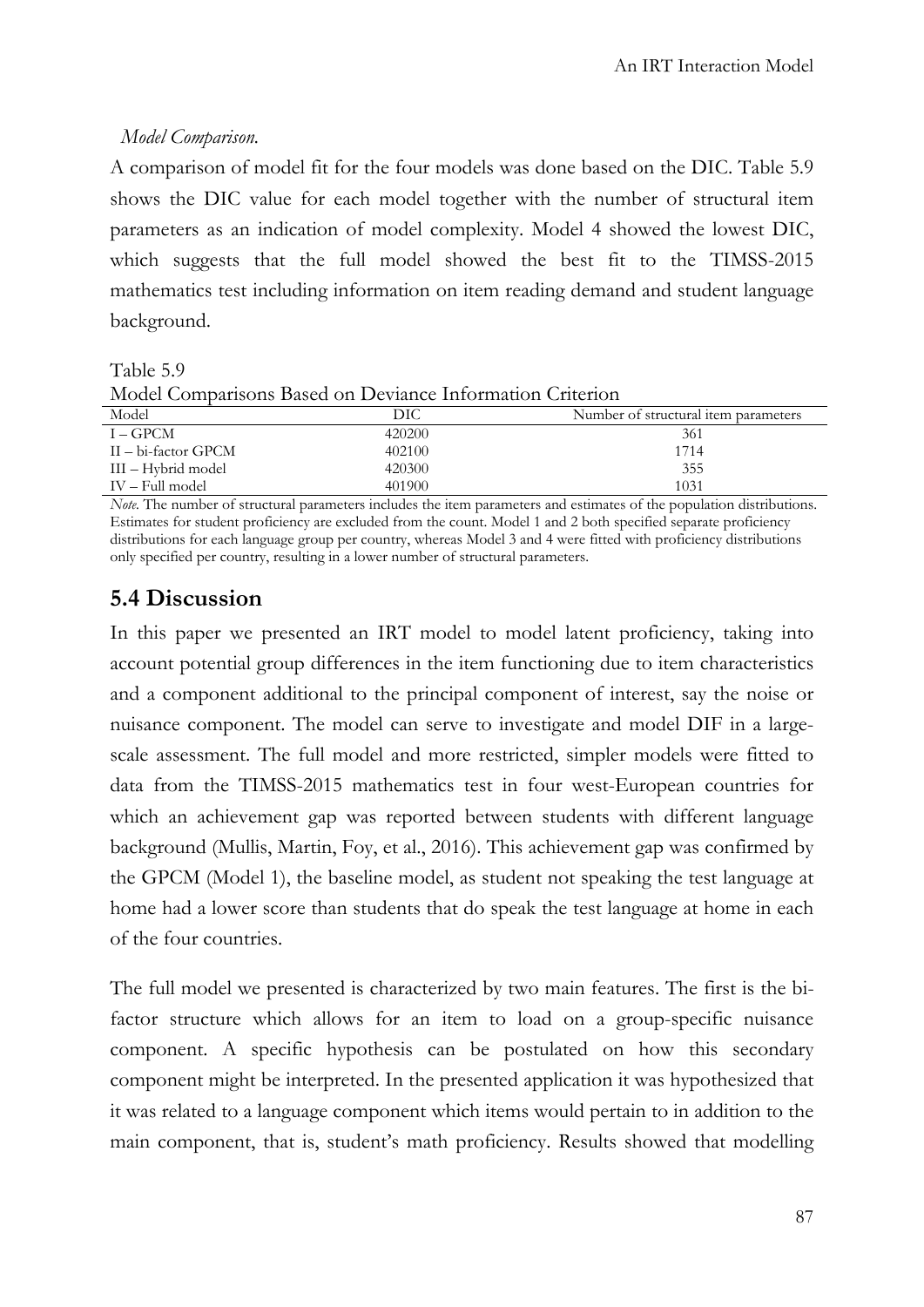the response data according to the bi-factor model resulted in a smaller gap on the main component between the language groups in all four countries, suggesting the initially found differences in scores may partly be due to a nuisance factor.

If items are classified according to a certain characteristic that is hypothesized to loading on a secondary component, as in the application items were classified according to reading demand, the factor loadings can help evaluate the a priori hypotheses. However, as this secondary component can be regarded as a nuisance component, no interpretation for the component is required. The model is therefore also suitable to investigate and model DIF in a more exploratory fashion. In the application the results were indeed suggestive of items heavier in reading demand loading stronger on the noise component. However, there were also item loadings that did not fit the hypothesized pattern.

This may be because TIMSS items are already formulated very concisely and the difference between items low and high in reading demand are limited. Great differences in effects for the classification are therefore not expected. In addition to that, a general deficiency of indices for reading complexity in mathematics is that they do not measure text cohesion. As Walker, Zang, & Surber (2008, p. 177-178) explain: "If a mathematics test item consists of two short consecutive sentences that are comprised of simple words, then it will be graded as relatively easy to read, even if the two sentences are completely unrelated to each other. Unfortunately, it is precisely this lack of cohesion that may lead to difficulty comprehending the text presented in the problem". Another possibility is that certain items may require low reading demand in the item stem, but do require students to come up with a highly verbal answer – and vice versa. Taking the response format also into account could therefore provide valuable additional information.

The second feature of the model is the interaction effect on the item difficulty between student and item characteristics. This offers the opportunity to evaluate hypotheses regarding specific item characteristics that might lead to DIF as a result of increased item difficulty for specific subgroups. In the TIMSS-2015 mathematics data for the countries studied, the level of item reading demand showed to increase item difficulty for students not speaking the test language at home. This confirms the need for great care in test construction of contextualized items to reduce the reading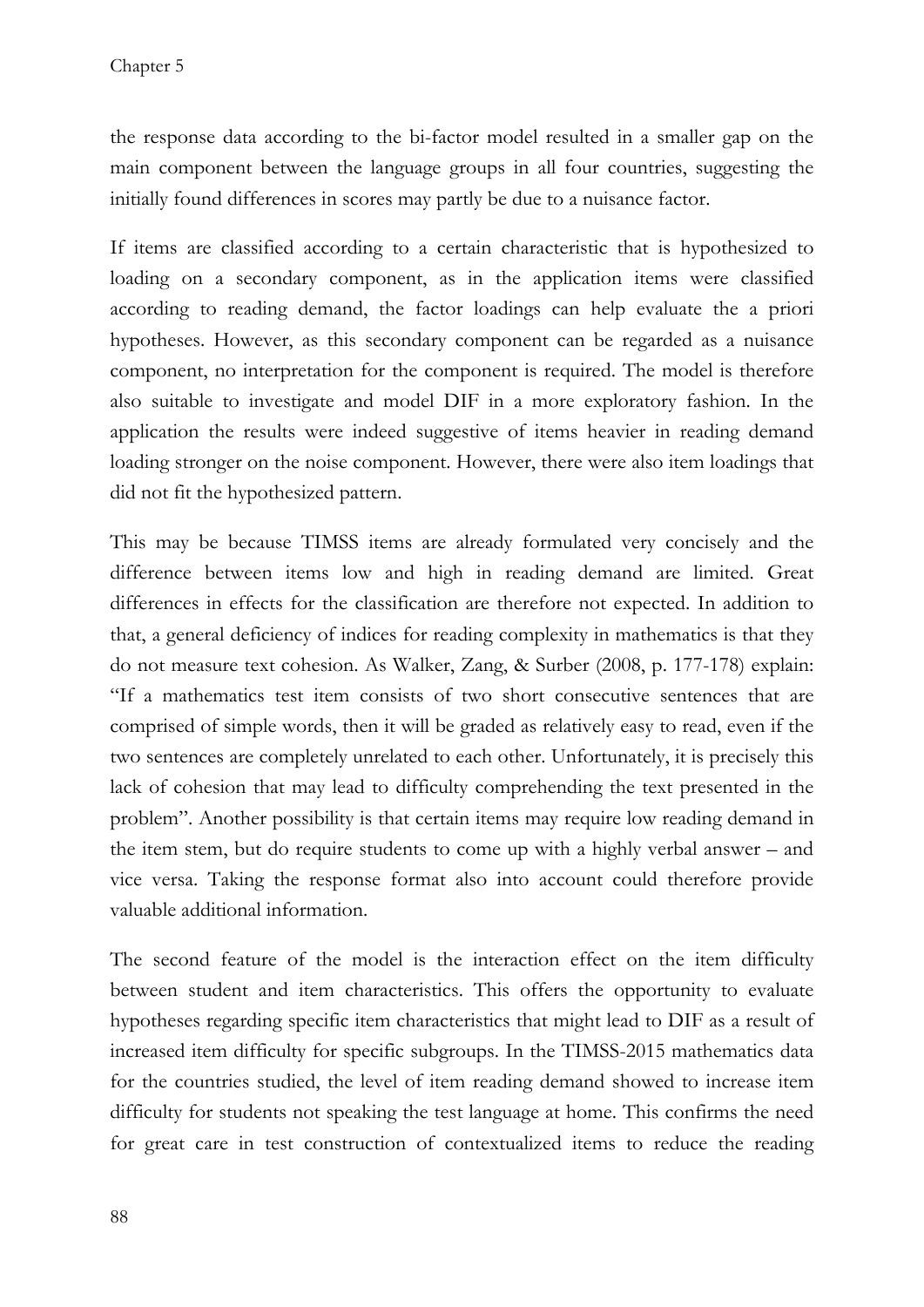demand. In addition to that, it advocates taking reading demand into consideration when modelling mathematical proficiency based on contextualized items for students with different language backgrounds.

Both features of the model can be applied separately, as was exemplified here by the specification of Model 2 and Model 3, but they can also be combined to an overall model (Model 4). In the application, this full model showed the best fit for the TIMSS-2015 mathematics data in the four west-European countries. Modelling the response data according to this full model did not result in a different country ranking among the four countries than their respective ranking on the international TIMSS-2015 scale. Though only four countries were studied here, the results do not suggest that the TIMSS results on a national level are affected by DIF due to item reading demand.

Though the results of this study show support for the differentiating role of reading demand in mathematics, some findings in this study do ask for further research. Items showed a clear relation between cognitive and content domains and classification according reading demand. Covering certain areas in the math curriculum (e.g. data display) will require more contextualized items than others (e.g. numbers). The same goes for the cognitive domains. For example, items in the domain "reasoning" encompass unfamiliar situations, complex contexts, and multi-step problems (Mullis, & Martin, 2013), which explains their higher level of reading demand. Ideally, the effects of reading demand would therefore be assessed within a content or cognitive domain.

Also, a valuable next step would be to validate the model with the combined data from TIMSS-2011 and PIRLS-2011 by comparing not only the students with different language backgrounds, but also based on their PIRLS reading achievement: a score for which language spoken at home can only serve as an approximation. This future research could shed more light on whether the achievement gap comes from a disadvantage due to language factors for SLL students or whether other factors such as SES might play a bigger role.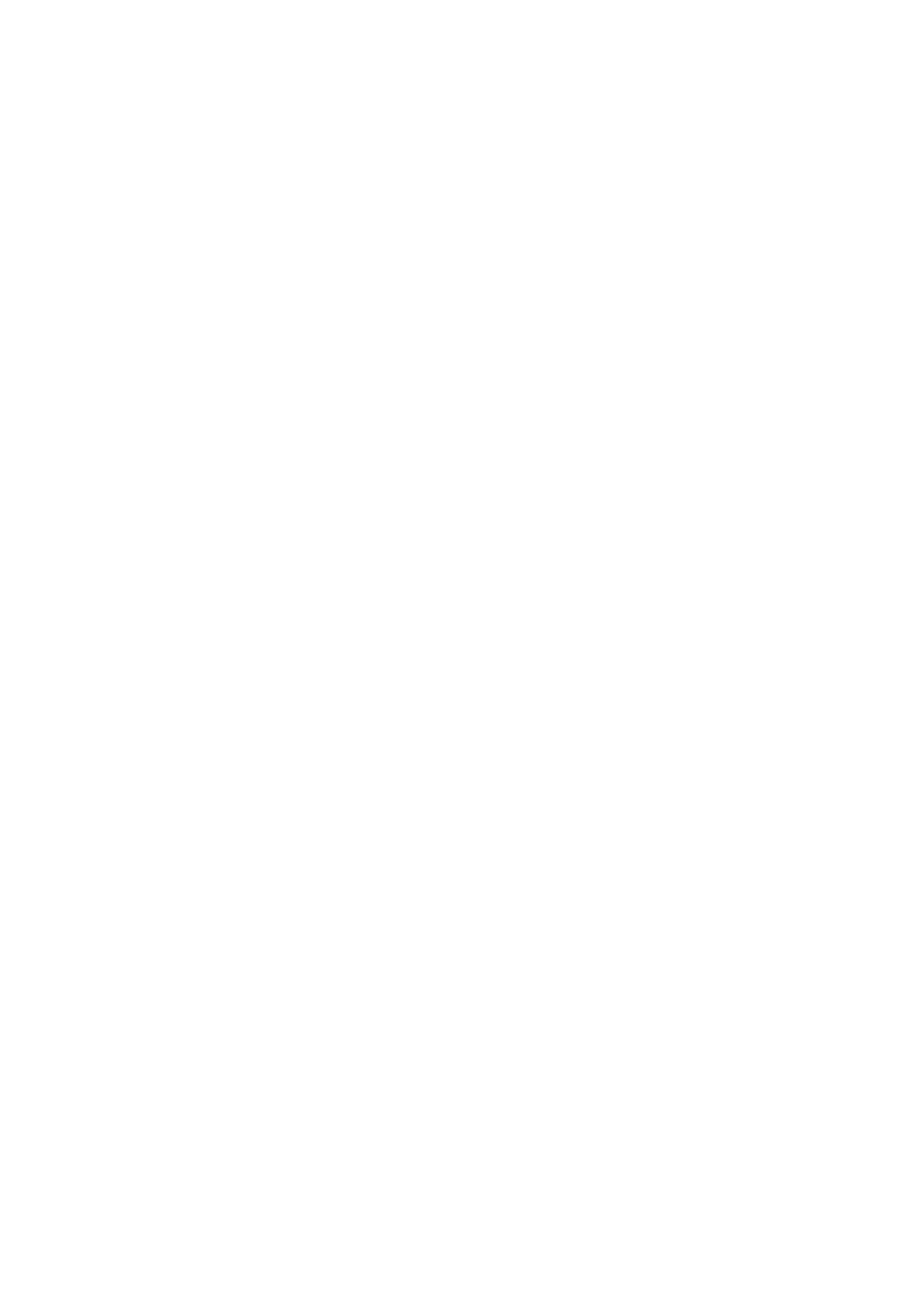# **Chapter 6 The Role of Reading Proficiency in Testing Mathematics Achievement of Second Language Learners**

#### **Abstract**

The role of language proficiency in testing proficiency in mathematics is widely acknowledged, particularly for contextualized items. Concerns are raised that this dependency may lead to biased findings in math achievement, especially for second language learner (SLL) students. This study sets out to evaluate to what extent this potential bias can be attributed to limited reading proficiency. Using the data from the combined TIMSS-2011 and PIRLS-2011 administration in four European countries, this research focuses on modelling mathematical proficiency, taking into account reading proficiency. In addition, the effect of student language background is incorporated to investigate if being an SLL student affects achievement in mathematics beyond effects of reading proficiency. The final modelling step incorporates effects of item reading demand classifications for SLL students. The response and structural parts of the models were estimated concurrently, using Bayesian estimation procedures.

Results in this study confirmed the often-reported relationship between student achievement in reading and mathematics. In addition, it gave way to test the extent to which the often-observed differential item functioning in the mathematics test for SLL students can be attributed to their more limited reading achievement. Results showed a small but negative effect of being an SLL student, even after controlling for reading proficiency. This shows that the achievement gap between SLL and non-SLL students cannot be fully explained by their level of reading literacy. Also, a small interaction effect was found between item reading demand and student language background, while controlling for reading proficiency. Implications of these findings for the development of future international large-scale assessments relate to taking potential negative effects of item wording into account. This should be done at the phase of test construction, as well as in analyses, once all the data is collected.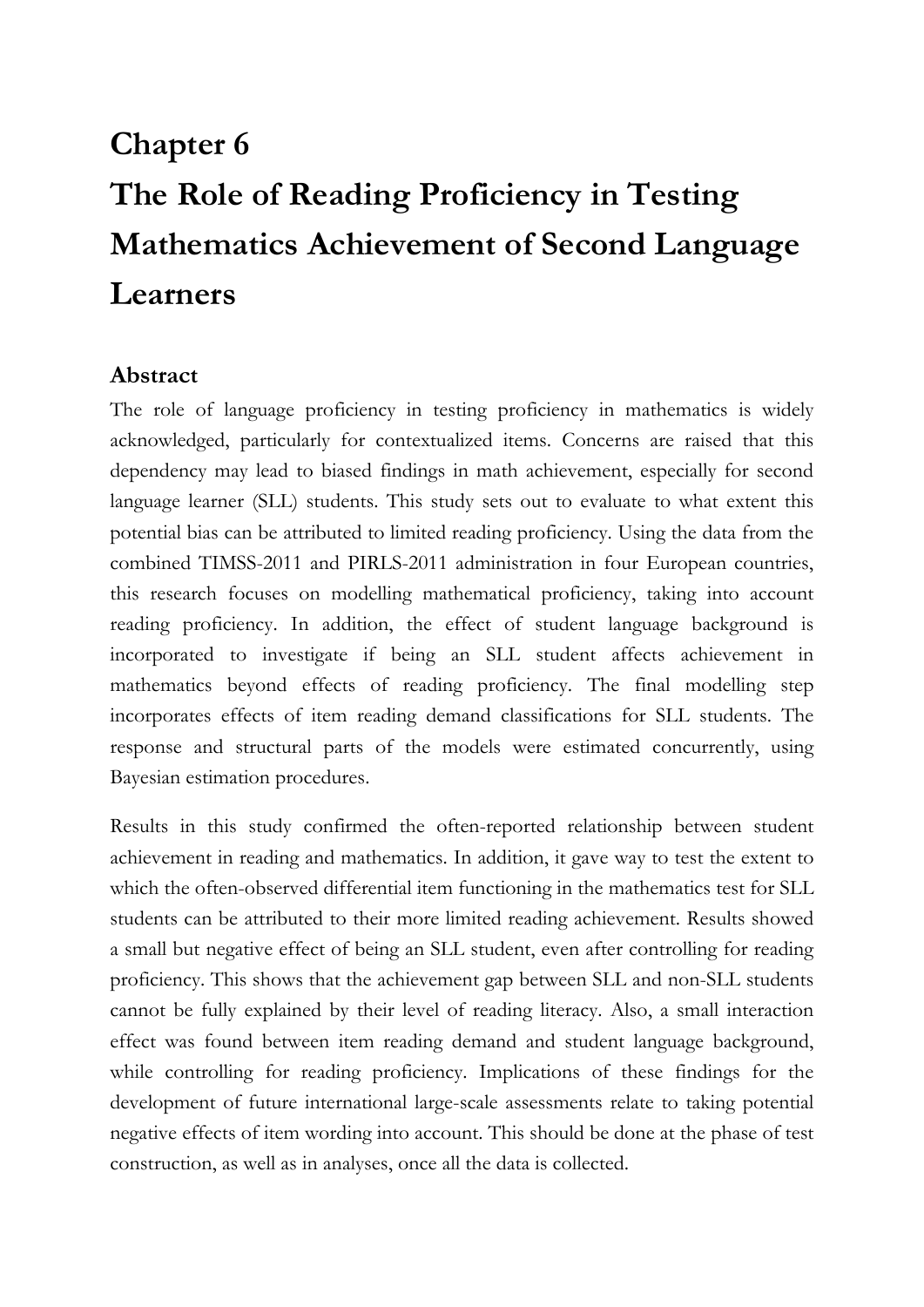# **6.1 Introduction**

An important goal of an international large-scale assessment (ILSA) is to measure student proficiency in a valid and unbiased way. That is, to have differences in test scores reflect true differences in the targeted proficiency. In assessments of subjects other than language, language skills are nevertheless needed to understand and answer the items, which may lead to biased results. In this study, the focus is on how reading literacy interacts with assessing mathematics and whether the often-found achievement gap between students with different language backgrounds can be attributed to differences in reading literacy.

#### *6.1.1 Validity in Large-Scale Assessments*

For a test to be valid, it must be free of construct-irrelevant variance (Messick, 1989). Construct-irrelevant variance emerges if a test requires certain skills that are not targeted by the test, for example due to language demand in mathematics testing. In mathematics assessments, scores are expected to indicate students' proficiency in this area and validity of the test scores depends on the extent to which performance on assessments are indeed accurate indicators of students' competencies (Kane, 2013). Many achievement tests in ILSA apply contextualized items to test the targeted proficiency in a meaningful, real-life setting. Although having students applying their skills in a variety of contexts can limits the risk of construct-underrepresentation, it may also evoke construct-irrelevant variance by, for example, the reading demand posed by contextualized items. This can lead to test bias as students with low reading proficiency may score lower on the mathematics test than equally proficient students in mathematics but with higher reading proficiency.

The differences in item response behaviour for students of equal proficiency in the subject targeted by the test are often labelled as differential item functioning (DIF) and these differences can complicate inferences regarding proficiency differences between countries or specific subpopulations. DIF can be viewed as related to differences in the multidimensional proficiency distributions of distinguished groups. Though scores are often modelled by a unidimensional model, the student's score may actually represent a composite of abilities (Ackerman, 1992). When groups of students differ in these latent abilities, but only a single score is reported, DIF can occur (Roussos & Stout, 1996).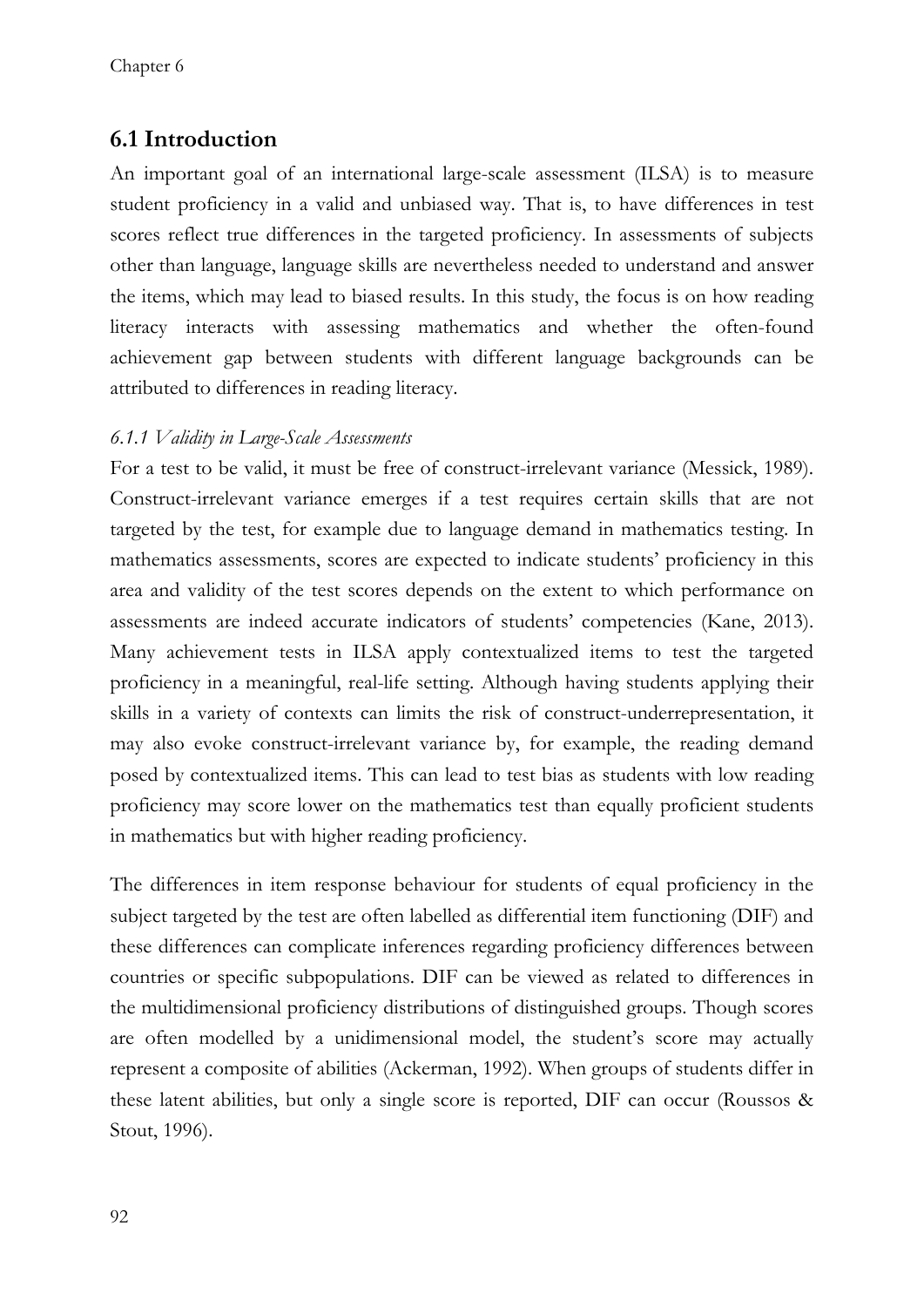## *6.1.2 Reading and Mathematics*

The ILSA Trends in International Mathematics and Science Study (TIMSS) measures the achievement of fourth- and eighth-grade students in science and mathematics, and has its framework organized around content and cognitive dimensions. The mathematics test relies strongly on the use of contextualized items to cover the broad domain of the curriculum to be assessed. To ensure that the formulations of the items are suited for the student population, the word problems are worded concisely and succinctly (Mullis & Martin, 2013). The items nevertheless require sufficient reading skills to handle the reading demand.

The issue of reading demand in word problems was addressed using TIMSS data when in 2011 the main data collection for TIMSS and the Progress in Reading Literacy Study (PIRLS) coincided (Martin & Mullis, 2013). PIRLS collects data to provide information on trends in reading literacy achievement of fourth-grade students. In 34 countries the same students participated in both assessments, providing the opportunity to further research the relationship between reading achievement and achievement in science and mathematics. To study the effects of item reading demand in particular, the TIMSS test items were classified as low, medium or high in reading demand. Martin and Mullis (2013) reported an effect of item reading demand on the performance on the TIMSS test for students with lower reading proficiency, but not for students with a high reading proficiency.

# *6.1.3 Second Language Learners*

The requirement of a certain level of reading proficiency to do well on a mathematics test may particularly affect students with different language backgrounds such as Second Language Learner (SLL) students. SLL students are described by Barwell (2012, p.147) as "students from linguistic minority backgrounds whose home languages are not well-represented or recognized in wider society". Several studies focused on differences in achievement between SLL and non-SLL students and found consistently lower achievement for SLL students as opposed to non-SLL students. A study by Andon, Thompson, and Becker (2012) focused on students in large-scale assessment studies and reported underperformance of SLL students in both the Programme for International Student Assessment (PISA) and PIRLS. Furthermore, TIMSS-2015 showed that in most of the participating countries, in particular European countries, students reporting to speak the language of the test at home only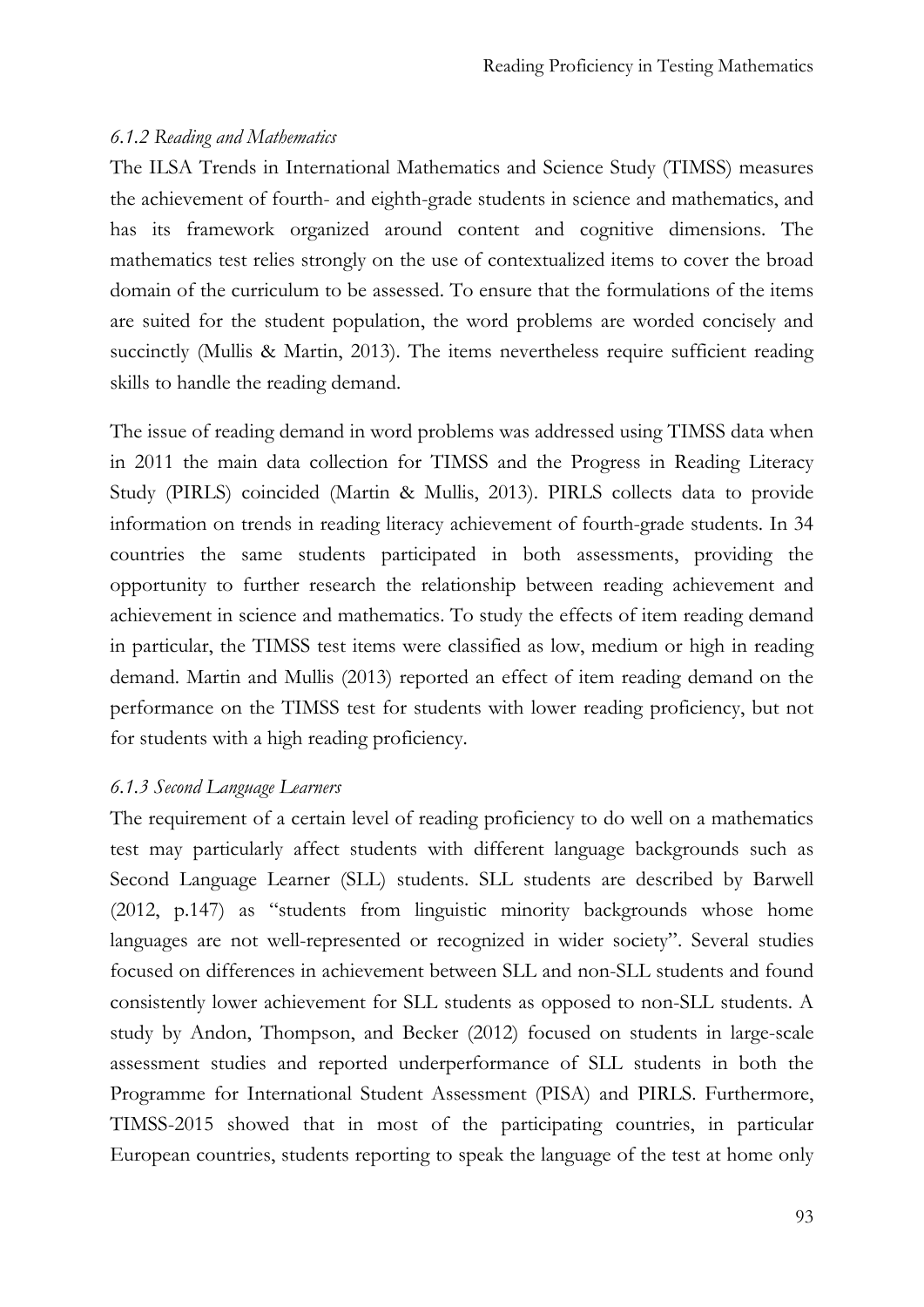sometimes, tended to score lower than students always speaking the test language at home (Mullis, Martin, Foy, & Hooper, 2016).

Other studies focused specifically on DIF in mathematics items for students with different language backgrounds. Banks, Jeddeeni, and Walker (2016) compared the probabilities of answering mathematical word problems correctly between SLL students and non-SLL students of equal math proficiency. They found a significantly lower average total score for SLL students, yet no DIF against SLL students. Abedi and Lord (2010) reduced the linguistic complexity of items from a large-scale national assessment and found that eighth-grade SLL students and low SES students benefited most from these linguistic modifications. The results suggested an interaction effect between language demand and student's linguistic and socioeconomic background (Abedi & Lord, 2010). In a fourth-grade US state assessment in mathematics it was found that test items with greater item linguistic complexity where more difficult for SLL students than for non-SLL students (Martiniello, 2009). In addition to that, SLL students' think-aloud interviews while solving the DIF items identified linguistic complexity as a source of the found DIF for SLL students (Martiniello, 2009). Ercikan et al. (2015) examined the comparability of PISA-2009 mathematics and science scores for students with an English language background and non-English language background in four English speaking countries. They found indications of differential score meaning and comparability. More generally, they reported that up to 43% of the variance in mathematics, and up to 79% in science, was accounted for by reading proficiency.

In Chapter 5 of this thesis, the classification scheme for item reading demand from Martin and Mullis (2013) was applied to the TIMSS-2015 mathematics items. These classifications were incorporated in an item response theory (IRT) model to test for potential differential effects of item reading demand for students not speaking the test language at home. Results showed that this effect was indeed present. The study also showed that the mathematics test addressed a secondary component, which might relate to reading proficiency. Unfortunately, no test data on students' reading proficiency was available to further explore the role of reading proficiency in testing mathematics.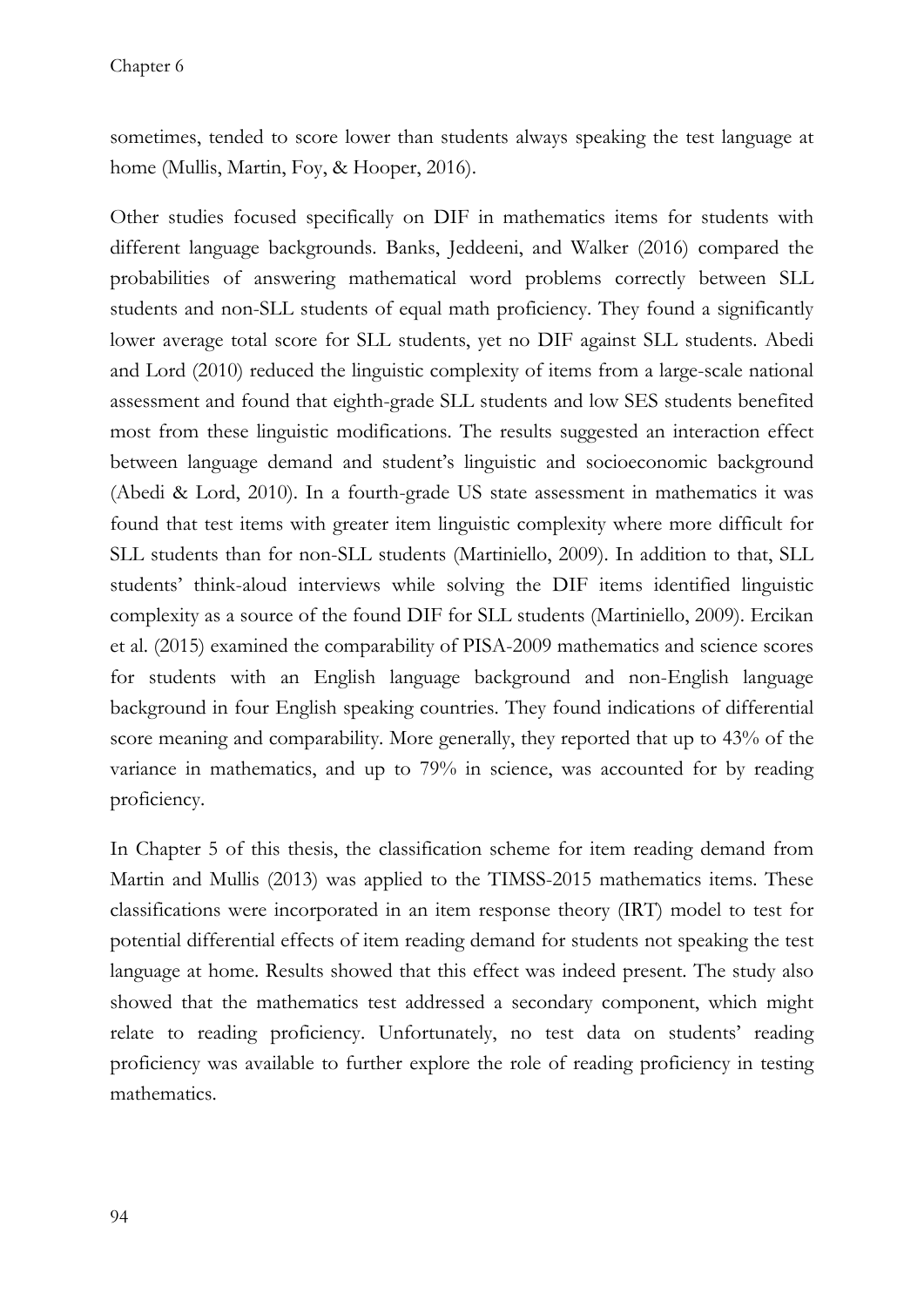## *6.1.4 Research objectives*

This study sets out to address the role of student reading literacy and item reading demand in the mathematics test in four European countries. In addition to that, the study aims to investigate whether this relationship differs across countries and whether being an SLL student affects mathematical achievement beyond effects of reading literacy. The following research questions are formulated:

- 1. To what extent is the estimated reading literacy score related to the mathematics score and does this effect differ across countries?
- 2. What is the effect of language background on the mathematics score, when controlling for reading achievement and does this effect differ across countries?
- 3. Does item reading demand interact with language background on item difficulty, when controlling for student reading literacy and test language spoken at home?

To answer these questions, the response models on the TIMSS-2011 mathematics and PIRLS-2011 reading literacy test are estimated, along with several latent regression structures on proficiency in mathematics, using Bayesian estimation.

# **6.2 Methods**

## *6.2.1 Data*

Response data was used from the TIMSS-2011 mathematics test (Mullis, Martin, Foy, & Arora, 2012), which consists of 175 items. For the reading literacy, data was used from the PIRLS-2011 reading literacy test (Mullis, Martin, Foy, & Drucker, 2012), consisting of 10 reading passages with a total of 135 questions related to these passages. For both TIMSS and PIRLS a booklet rotation system was in place, with test items distributed across 14 and 13 booklets, respectively. For each test, a sampled student was assigned one of the booklets.

Data was used from Finland, Germany, Ireland and Sweden. These four west-European countries participated in the combined administration of TIMSS and PIRLS in 2011, resulting in data on both tests for the same participating students. Data on both tests was available from 16786 students in total.

In addition to the response data on the mathematics and reading literacy test items, data from the question "*How often do you speak <<language of the test>> at home?*" in the student questionnaire was used. Based on this question, two student subpopulations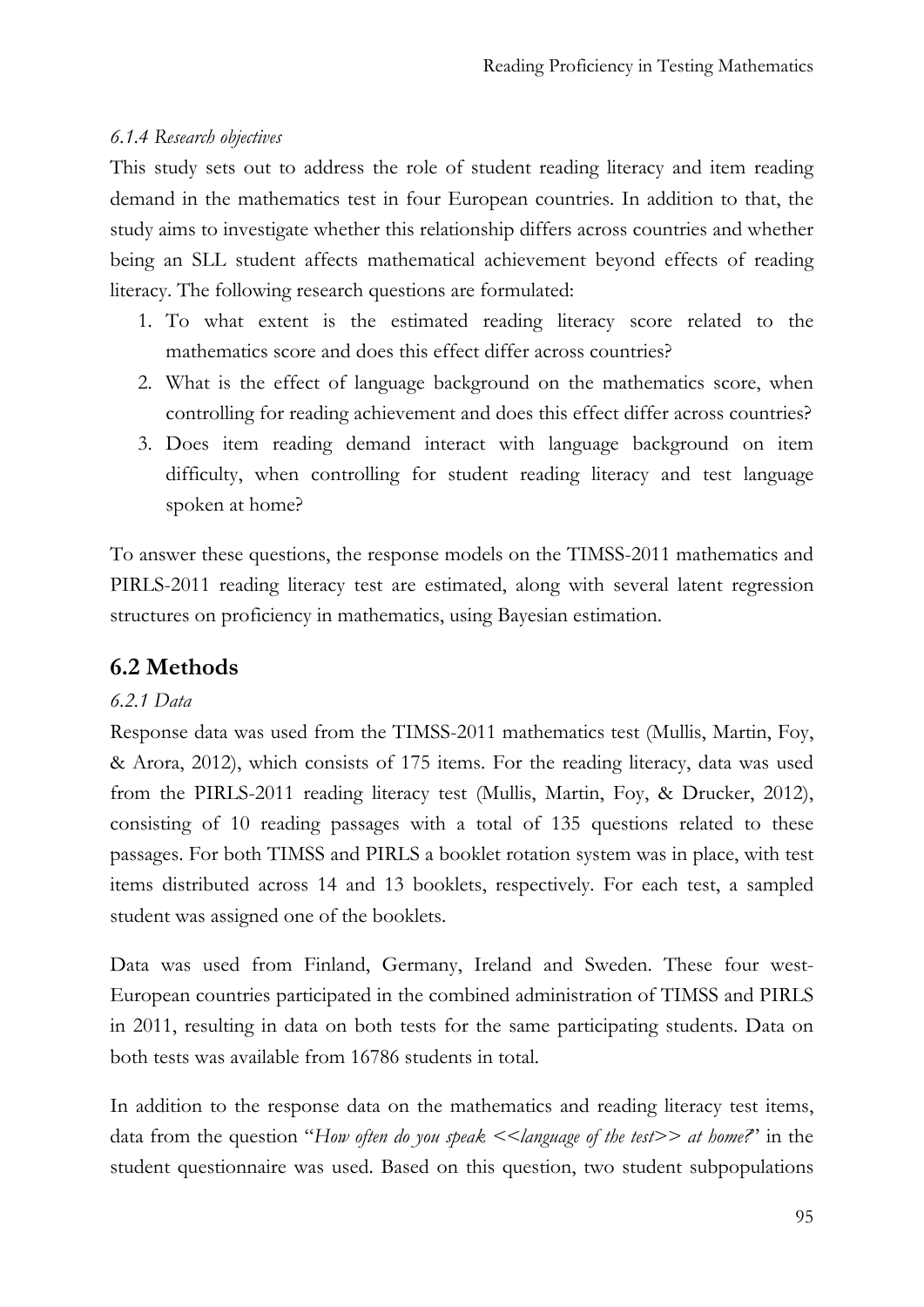were defined: students that indicated to speak the test language at home "always" or "almost always" (the non-SLL group) and students in that indicated to speak the test language "sometimes" or "never" at home (the SLL group). Table 6.1 shows the total number of students per country and the number of the SLL and non-SLL students within each country.

At the item level, the classification according to the level of reading demand available from Martin and Mullis (2013) was used. This classification states for each item in the mathematics whether it is low, medium or high in reading demand.

#### Table 6.1

Sample Sizes

| Country | $N_{\text{Total}}$ | N <sub>SLL student</sub> | $N_{\mathit{Non-SLL student}}$ |
|---------|--------------------|--------------------------|--------------------------------|
| Finland | 4525               | 4028                     | 497                            |
| Germany | 3544               | 2825                     | 719                            |
| Ireland | 4303               | 3554                     | 749                            |
| Sweden  | 4414               | 3353                     | 1061                           |

*Note.* SLL refers to students that indicated to speak the test language at home "sometimes" or "never".

#### *6.2.2 Statistical Analyses*

Eight nested models were defined to answer the research questions.

#### *Model 1 and 2.*

The response model on the mathematic test items (Model 1) is based on the generalized partial credit model (GPCM; Muraki, 1992). The GPCM, which is commonly used in ILSA for items requiring partial credit scoring, assumes one latent variable is needed to explain response behaviour. Furthermore, an item discrimination parameter *ai* and response category parameters *bim,* provide information on the salience of the item scores. The GPCM is a generalization of the partial credit model (Masters, 1982) which assumes the discrimination parameters for all items are constrained to be equal.

In the response model for the TIMSS mathematics items for student *n* from country *g*, with latent math proficiency  $\theta_{m,n}^{(T)}$ , the probability of attaining a score  $Y_m$  in response category  $m = 0, 1, \ldots, M_i$  on item *i* is given by

$$
P(Y_{ni} = m | \theta_{ng(n)}^{(T)}) = \frac{\exp\left(m a_i \theta_{ng(n)}^{(T)} - b_{im}\right)}{1 + \sum_{b=1}^{M_i} \exp\left(b a_i \theta_{ng(n)}^{(T)} - b_{ib}\right)},
$$
(6.1)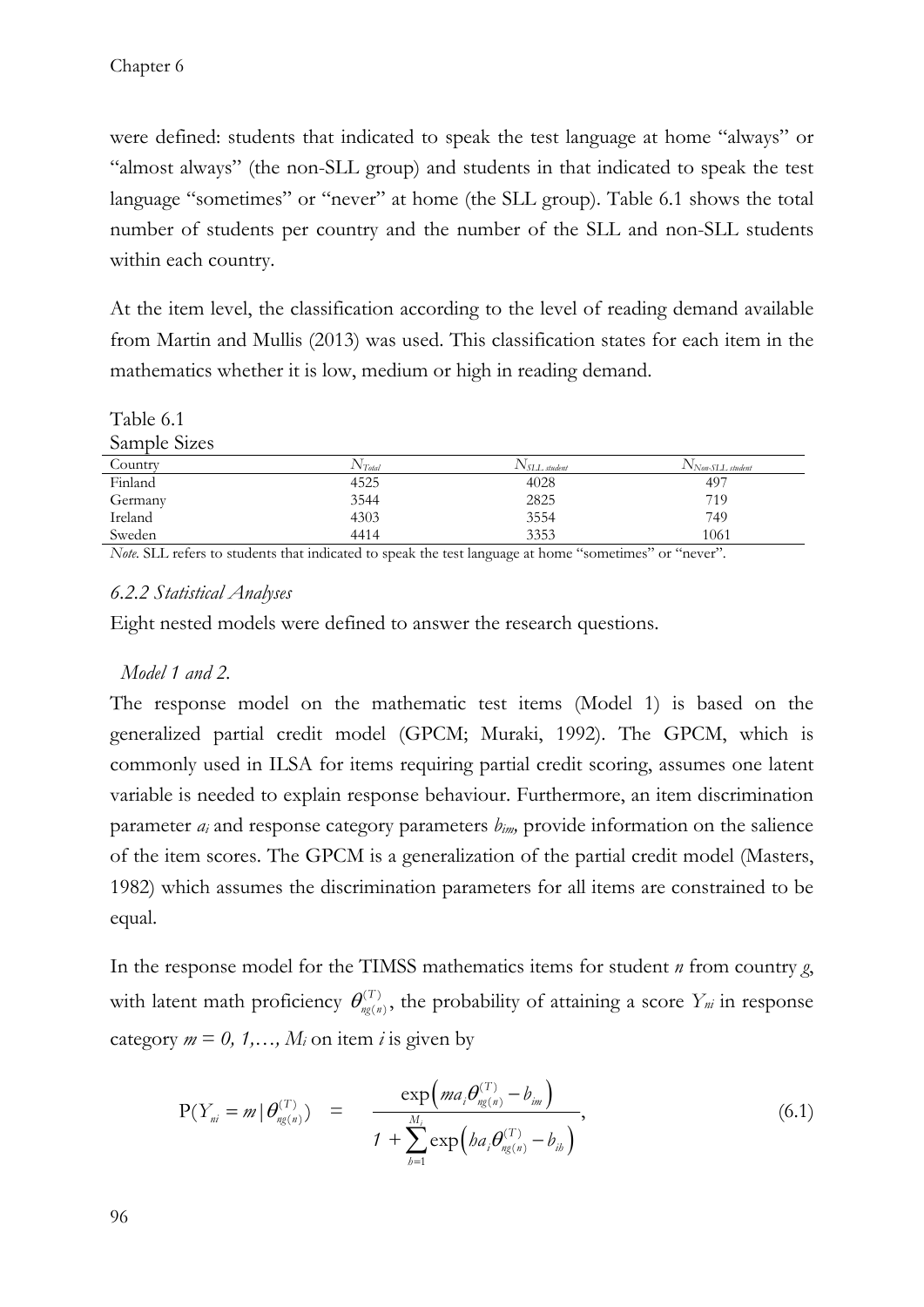with  $\theta_{n g(n)}^{(T)} \sim N(\mu_{g}, \sigma_{g}^{2})$ , where the upper index (T) indicates that this latent proficiency relates to the TIMSS test. To identify the latent scale, the latent distribution for one of the countries is set to standard normal (i.e.  $\mu_1 = 0$ , and

 $\sigma_1^2$  = 1). Note that the maximum item score *M* can differ among items, hence the subscript *i.* 

The response model on the PIRLS reading literacy items (Model 2) is also based on the GPCM, but differs from Eq. (6.1) as it also incorporates a testlet effect to model the dependency of responses to items nested in a reading passage (Wainer, Bradlow, & Wang, 2007). The PIRLS reading achievement test consist of several passages, with multiple items relating to the same passage (Mullis, Martin, Kennedy, Trong, & Sainsbury, 2009). These items form a group which is called a testlet. To take the correlation among these items into account, the response model on the PIRLS-2011 items includes a testlet effect  $\gamma$  for each respondent. This  $\gamma$  parameter has index  $d(i)$ indicating to which testlet item *i* belongs. The probability of attaining a score *Uni* in response category *m* is then given by

$$
P(U_{ni} = m | \theta_{ng(n)}^{(P)}) = \frac{\exp\left(m_c \theta_{ng(n)}^{(P)} + \gamma_{nd(i)} - d_{im}\right)}{1 + \sum_{b=1}^{M_i} \exp\left(h_c \theta_{ng(n)}^{(P)} + \gamma_{nd(i)} - d_{ib}\right)},
$$
(6.2)

with  $\theta_{mg(n)}^{(P)} \sim N(\mu_{g}, \sigma_{g}^{2})$ , where the population distributions for one of the countries is again set to standard normal and  $\gamma_{nd(i)} \sim N(0, \sigma_{\gamma d}^2)$ . The upper index (P) indicates that the latent proficiency relates to the PIRLS test. The parameters *ci* and *dim* refer to the item's discrimination parameter and the response category parameters, respectively.

#### *Models 3 to 8.*

To answer the research questions, six latent regression model are estimated. Each latent regression model is estimated concurrently with the response models as described in Eq. (6.1) and Eq. (6.2). We will discuss each model in turn.

The first latent regression models incorporate the estimated reading proficiency as a predictor for math achievement to answer research question one. In Model 3 the effect is estimated across all four countries. In Model 4 the country-specific effects are estimated. The regression structure for Model 3 can be written as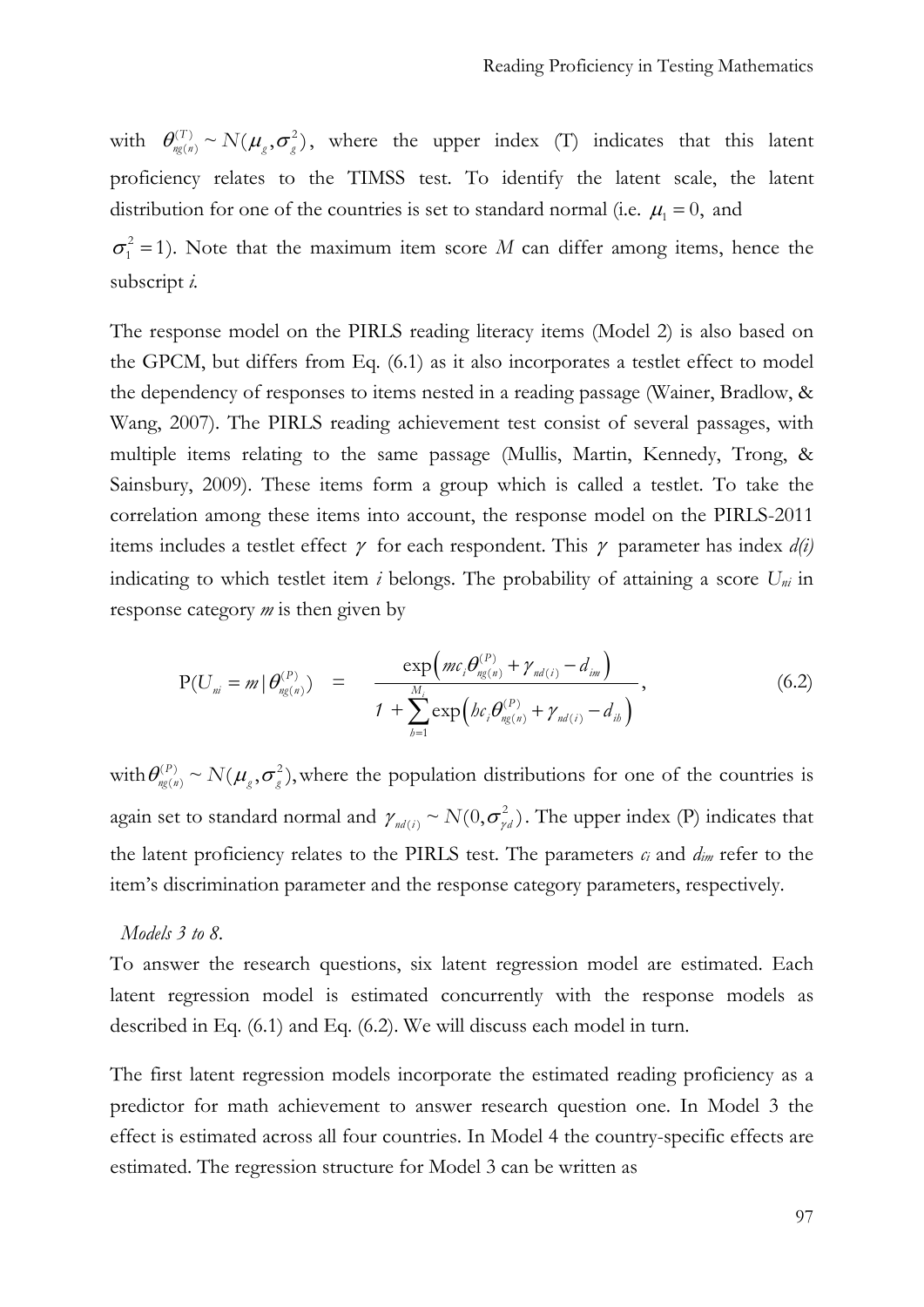$$
\theta_{ng(n)}^{(T)} = \beta_{0g(n)} + \beta_1 \theta_{ng(n)}^{(P)} + \varepsilon_{ng(n)}, \text{ with } \varepsilon_{ng(n)} \sim N(0, \sigma_{\varepsilon}^2), \qquad (6.3)
$$

with  $\beta_{\theta_{\varrho(n)}}$  indicating a country-specific intercept, which is fixed for one of the countries at zero to further identify the model, and  $\beta_1$  the effect of reading literacy achievement across countries. Model 4 is defined analogous to the model in Eq. (6.3) only with a country-specific  $\beta_{1g}$  indicating the country-specific effect of reading proficiency.

Models 5 and 6 address research question two. Here, reading literacy and student language group are included as predictors for math achievement, with effects of both predictors ( $\beta_1$  and  $\beta_2$ ) assumed either equal (Model 5) or unique (Model 6) for each country. Whether a student is an SLL is indicated by

$$
z_n = \begin{cases} 1 & \text{if student } n \text{ is a SLL student} \\ 0 & \text{otherwise.} \end{cases}
$$

For Model 5 the regression structure is defined as

$$
\theta_{ng(n)}^{(T)} = \beta_{0g(n)} + \beta_1 \theta_{ng(n)}^{(P)} + \beta_2 \tilde{\chi}_n + \varepsilon_{ng(n)}, \text{ with } \varepsilon_{ng(n)} \sim N(0, \sigma_{\varepsilon}^2).
$$
\n(6.4)

This is also the definition for Model 6, only then the effects are given country-specific parameters  $\beta_{1g}$  and  $\beta_{2g}$  for each country *g*.

In the final models, the previous models are extended to include an interaction between reading demand in the test and the language background of the student to answer the third research question. Effects of item reading demand are incorporated in the response model of the TIMSS data as an effect on the latent mathematics dimension  $\theta_{\eta g(n)}^{(T)}$ . To study the potential differential effects of item reading demand for SLL and non-SLL students, an interaction term is added. The response model on TIMSS then becomes

$$
P(Y_{ni} = m \mid \theta_n^{(T)}) = \frac{\exp\left(m\left(a_i\theta_n^{(T)} - \sum_q \delta_q \chi_n \chi_{iq}\right) - b_{im}\right)}{1 + \sum_{b=1}^{M_i} \exp\left(b\left(a_i\theta_n^{(T)} - \sum_q \delta_q \chi_n \chi_{iq}\right) - b_{ib}\right)},
$$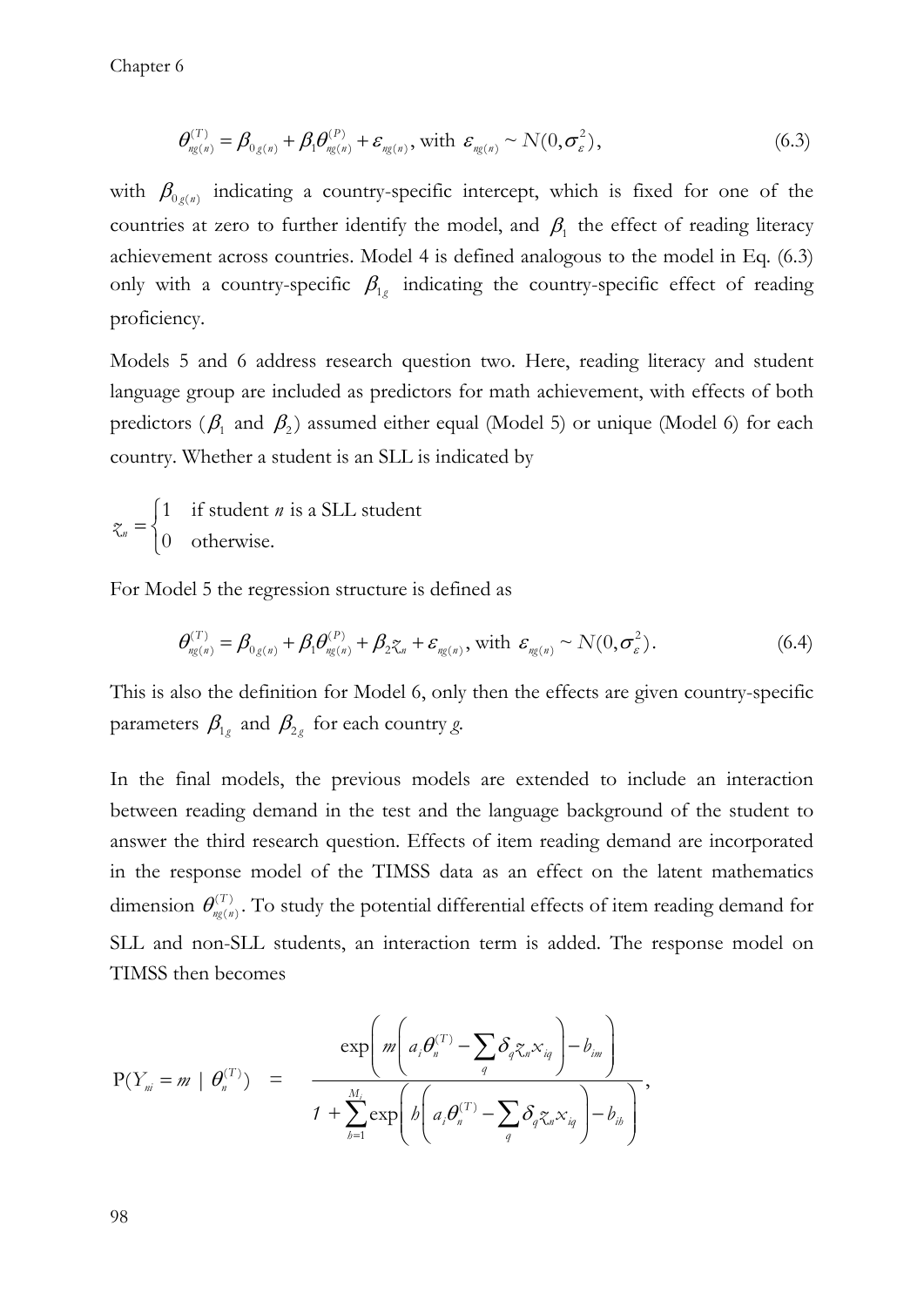with 
$$
x_{iq} = \begin{cases} 1 & \text{if item } i \text{ has Language Demand } q \\ 0 & \text{otherwise,} \end{cases}
$$

where  $q = 1$  for medium, and  $q = 2$  for high reading demand. In Model 7 this response model is combined with a latent regression structure that includes a crosscountry effect for reading literacy as shown in Eq. (6.3). In Model 8 the response model is combined with the latent regression structure including both reading proficiency and language background, as shown in Eq. (6.4).

#### *6.2.3 Estimation*

All models were estimated in a Bayesian framework using the OpenBUGS software (Lunn, Spiegelhalter, Thomas, & Best, 2009), which is an open-source package that provides a general-purpose Markov chain Monte Carlo (MCMC) sampler to estimate complex IRT models in a Bayesian framework. Models were compared on their fit with the deviance information criterion (DIC; Spiegelhalter, Best, Carlin, & Van der Linde, 2002) that is provided by the software.

The script, including prior specifications, for estimation of the most extensive model (Model 8) is provided in Appendix C. The other models can be inferred from this script by removing code related to parameters not presented in the nested models. From this script it becomes clear that the booklet structure of both TIMSS and PIRLS is taken into account. The MCMC sampling procedure in the application were run with over 11000 iterations for each chain. Each chain had a burn-in of 4000 iterations. The sampling procedures were checked for convergence by visual inspection of the trace plots. As an additional check for convergence and the influence of the priors, the response models as shown in Eq. (6.1) and Eq. (6.2) were also estimated in the framework of marginal maximum likelihood (MML; see for example, Bock & Aitkin, 1981) using the software-package LEXTER (Glas, 2017).

## **6.3 Results**

#### *6.3.1 Model 1 and 2*

To obtain an impression of the available data, the first analysis step was to estimate math achievement (Model 1) and reading literacy (Model 2) separately, both with the MML and the fully Bayesian approach. The correlations between the parameter estimates obtained by the two methods was always above 0.99. This shows that the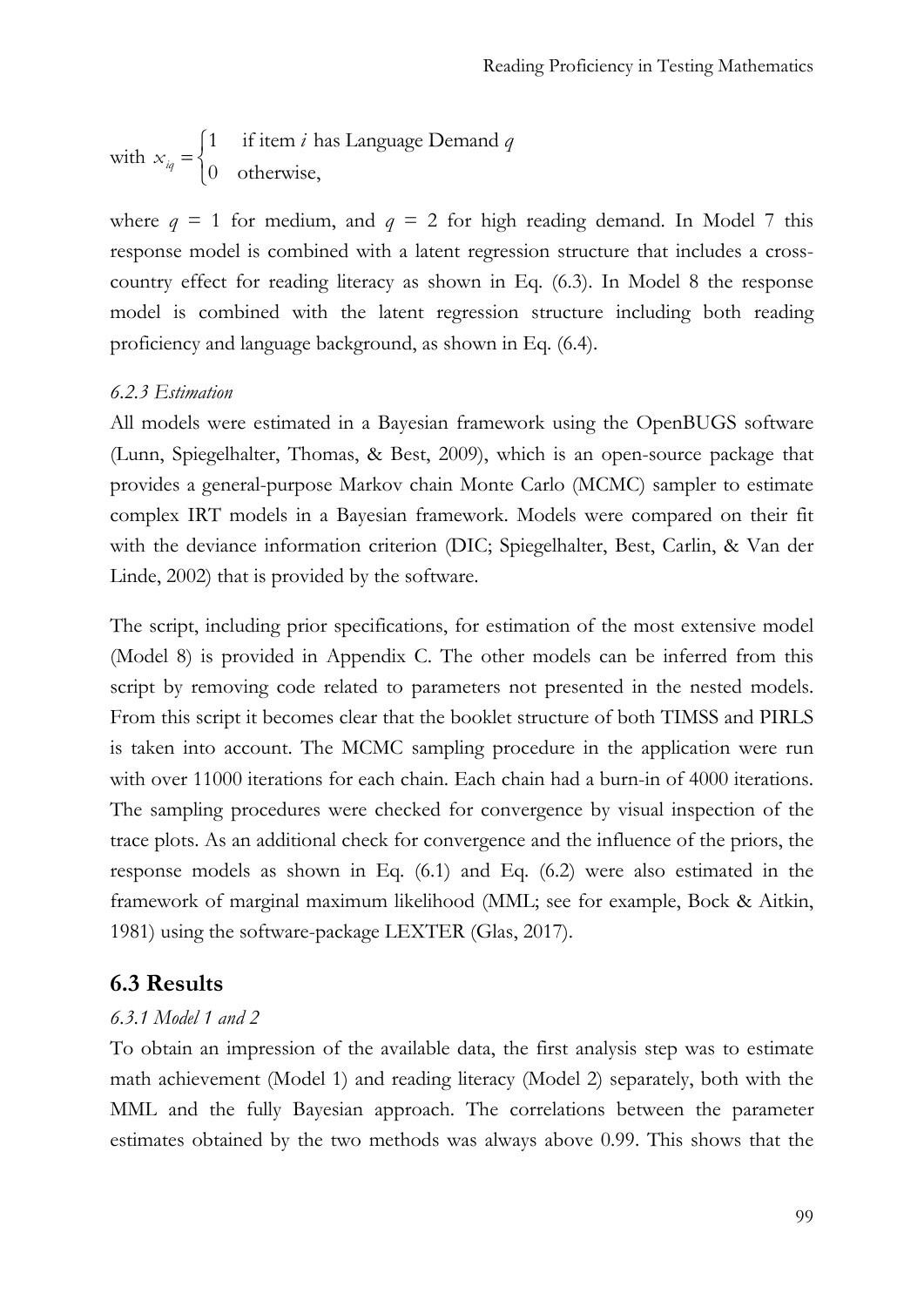priors for the parameters had little influence and the convergence of the MCMC procedure was appropriate for the response models.

Table 6.2 gives the Bayesian estimates of the parameters of the proficiency distributions. In this table the reported country scores on the international TIMSS and PIRLS scales are also shown. As would be expected, the country ranking is the same for the mathematics test across both scales. The same ranking would also be expected for country performance on reading literacy, but here we see a slight deviation: the ranks are switched for Germany and Sweden. However, these countries did not show a significant difference on the international scale (Mullis, Martin, Foy & Drucker, 2012).

#### Table 6.2

Population Means on the TIMSS Mathematics and PIRLS Reading Literacy Assessment, International Scale Means, Latent Scale Means and Credibility Regions

|              |         | Int. score (SD) | $\mu_{_g}$ |          |           | $\sigma$ |           |           |  |
|--------------|---------|-----------------|------------|----------|-----------|----------|-----------|-----------|--|
|              |         |                 |            | Lower    | Upper     |          | Lower     | Upper     |  |
|              |         |                 |            | bound    | bound     |          | bound     | bound     |  |
|              |         |                 | Mean       | 95% CI   | $95\%$ CI | Mean     | $95\%$ CI | $95\%$ CI |  |
| <b>TIMSS</b> |         |                 |            |          |           |          |           |           |  |
|              | Finland | 545(2.3)        | $0.000*$   |          |           | $1.000*$ |           |           |  |
|              | Germany | 528(2.2)        | $-0.089$   | $-0.131$ | $-0.038$  | 0.863    | 0.792     | 0.942     |  |
|              | Ireland | 527(2.6)        | $-0.266$   | $-0.310$ | $-0.214$  | 1.248    | 1.155     | 1.351     |  |
|              | Sweden  | 504(2.0)        | $-0.535$   | $-0.531$ | $-0.486$  | 0.821    | 0.758     | 0.890     |  |
| <b>PIRLS</b> |         |                 |            |          |           |          |           |           |  |
|              | Finland | 568 $(1.9)$     | $0.000*$   |          |           | $1.000*$ |           |           |  |
|              | Germany | 541 (2.2)       | $-0.273$   | $-0.343$ | $-0.234$  | 1.041    | 0.967     | 1.134     |  |
|              | Ireland | 552 $(2.3)$     | $-0.177$   | $-0.248$ | $-0.135$  | 1.532    | 1.435     | 1.655     |  |
|              | Sweden  | 542(2.1)        | $-0.376$   | $-0.443$ | $-0.340$  | 1.089    | 1.019     | 1.177     |  |

*Note.* \*Means and variances for Finland are fixed to anchor the scale. Posterior means and 95% credibility regions for the population means and variances. Internationally reported scores on the TIMSS mathematics (Mullis, Martin, Foy, & Arora, 2012) and the PIRLS reading literacy assessment (Mullis, Martin, Foy, & Drucker, 2012)

Then, to get an impression of the correlation between both estimated proficiencies, the IRT models for the TIMSS and PIRLS data were estimated concurrently with the assumption that the proficiency parameters within every country had a bivariate normal distribution. The correlations are given in Table 6.3. Results show high correlations: all are above .70.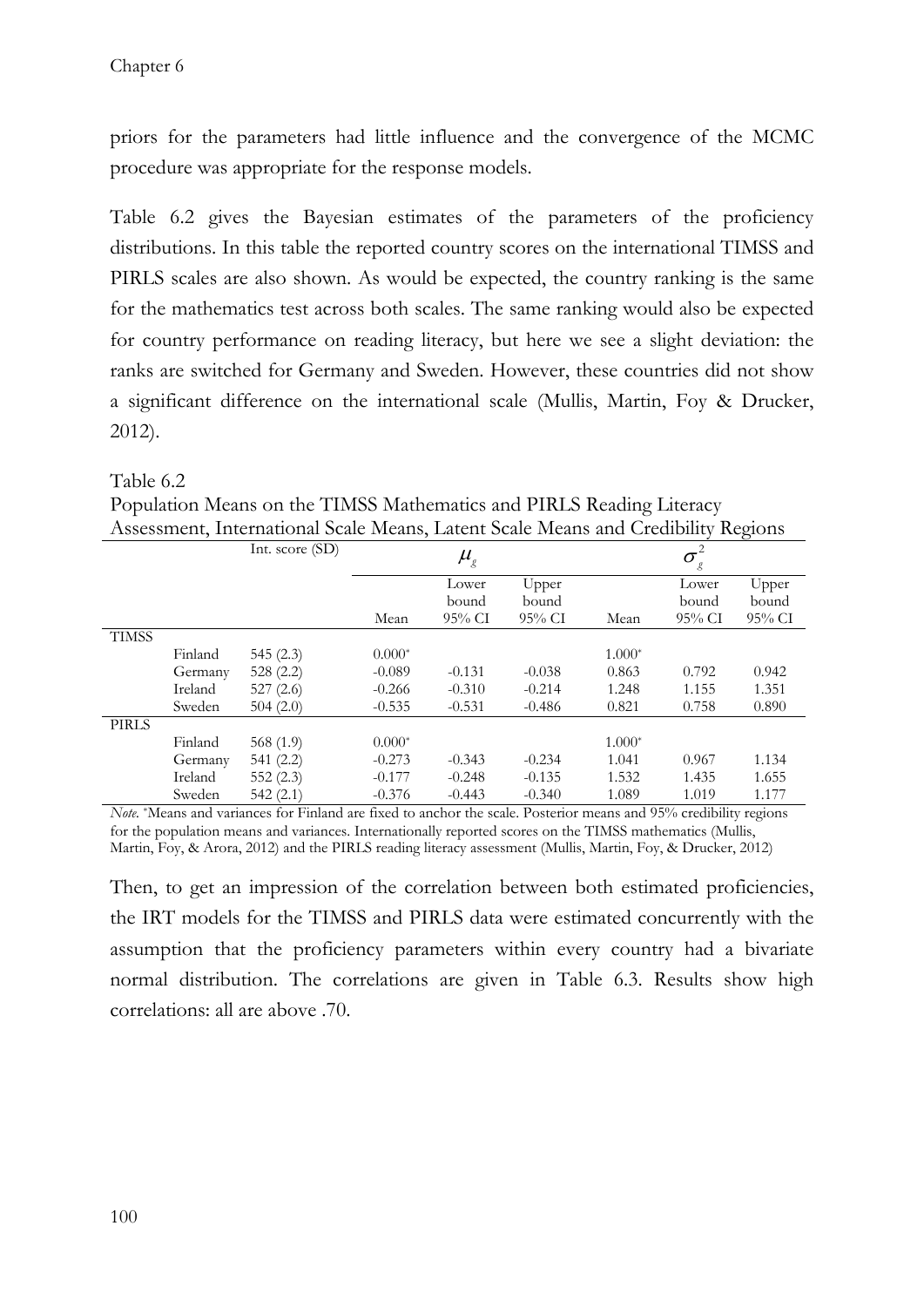| Estimates of Correlation Between both Latent Dimensions for each Country |       |       |       |       |  |  |  |  |
|--------------------------------------------------------------------------|-------|-------|-------|-------|--|--|--|--|
| Upper bound 95% CI<br>Lower bound 95% CI<br>Mean<br>SD.                  |       |       |       |       |  |  |  |  |
| <b>Finland</b>                                                           | 0.736 | 0.008 | 0.720 | 0.795 |  |  |  |  |
| Germany                                                                  | 0.812 | 0.004 | 0.811 | 0.823 |  |  |  |  |
| Ireland                                                                  | 0.816 | 0.005 | 0.802 | 0.813 |  |  |  |  |
| Sweden                                                                   | በ 787 | 0.005 | 0.766 | 0.789 |  |  |  |  |

Table 6.3

### *6.3.2 Models 3 to 8*

The first latent regression model (Model 3) includes reading literacy as a predictor for math achievement, assuming the effect is equal for the four countries. The intercept  $\beta_0$  represents the baseline scores for countries on the mathematics test and the regression coefficient  $\beta_1$  represents the effect of reading literacy on math score. Model 4 uses the same input variables, but here the effect of reading literacy is allowed to differ across countries. Table 6.4 shows the results for both models which together answer the first research question. The table shows that the credibility interval for the overall effect of reading literacy on math achievement lies above zero, indicating a positive effect of reading achievement. Results for Model 4 show that the found effect of reading proficiency at country level is the smallest in Sweden. However, the means hardly differ between countries.

#### Table 6.4

Parameter Estimates and Credibility Intervals for the Regression Coefficients and Variance Components in Model 3 and Model 4

|                                                          |         |          |           | Model 3  |          |          | Model 4 |          |           |  |
|----------------------------------------------------------|---------|----------|-----------|----------|----------|----------|---------|----------|-----------|--|
| Parameter                                                | Country | Mean     | <b>SD</b> | Lower    | Upper    | Mean     | SD      | Lower    | Upper     |  |
|                                                          |         |          |           | bound    | bound    |          |         | bound    | bound     |  |
|                                                          |         |          |           | 95% CI   | 95% CI   |          |         | 95% CI   | $95\%$ CI |  |
| Intercept                                                | Finland | $0.000*$ |           |          |          | $0.000*$ |         |          |           |  |
| $\beta_{\scriptscriptstyle 0}$                           | Germany | 0.100    | 0.015     | 0.072    | 0.129    | 0.094    | 0.014   | 0.068    | 0.124     |  |
|                                                          | Ireland | $-0.073$ | 0.013     | $-0.098$ | $-0.048$ | $-0.066$ | 0.013   | $-0.091$ | $-0.042$  |  |
|                                                          | Sweden  | $-0.159$ | 0.013     | $-0.184$ | $-0.134$ | $-0.169$ | 0.014   | $-0.196$ | $-0.142$  |  |
| Reading<br>Literacy $\beta_1$                            |         | 0.507    | 0.016     | 0.480    | 0.506    |          |         |          |           |  |
|                                                          | Finland |          |           |          |          | 0.492    | 0.022   | 0.455    | 0.544     |  |
|                                                          | Germany |          |           |          |          | 0.485    | 0.023   | 0.444    | 0.535     |  |
|                                                          | Ireland |          |           |          |          | 0.502    | 0.022   | 0.465    | 0.552     |  |
|                                                          | Sweden  |          |           |          |          | 0.453    | 0.022   | 0.416    | 0.501     |  |
| $\sigma_{\scriptscriptstyle\ell}^{\scriptscriptstyle 2}$ |         | 0.169    | 0.011     | 0.145    | 0.189    | 0.157    | 0.013   | 0.138    | 0.191     |  |

*Note*. CI indicates the credibility interval. "The latent ability distribution for one of the countries is fixed to identify the latent scale.

To answer the second research question, Model 5 and 6 include language background as a predictor variable for math achievement, in addition to reading proficiency. In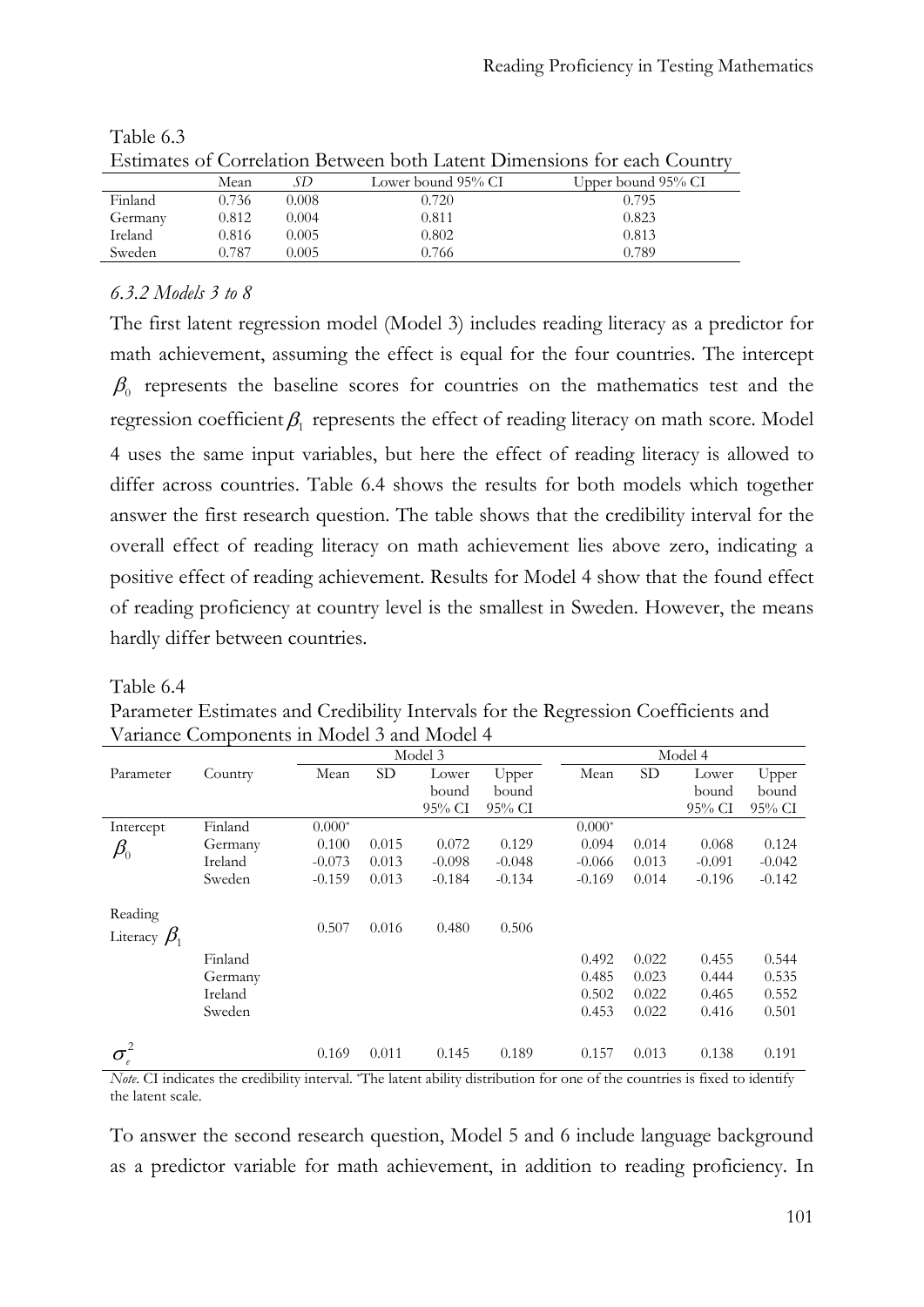Model 5, these effects are estimated as fixed across countries, whereas in Model 6 the effects are allowed to vary over countries. Table 6.5 shows the estimates for both models, where  $\beta_1$  pertains to the effect of reading literacy and  $\beta_2$  to the effect of student language group. The overall effect of language background is negative. This means that for SLL students, after controlling for their demonstrated reading proficiency, there still is a negative effect on their estimated math proficiency. However, it should be noted that this effect is very small. Looking at the variance component at the level of the student, the variance reduces from 0.169 in Model 3 to 0.158, so the language background explains an additional 7%.

Table 6.5

Parameter Estimates and Credibility Intervals for the Regression Coefficients and Variance Components in Model 5 and Model 6

|                                                        |         |          |           | Model 5  |          |          | Model 6   |          |          |  |
|--------------------------------------------------------|---------|----------|-----------|----------|----------|----------|-----------|----------|----------|--|
| Parameter                                              | Country | Mean     | <b>SD</b> | Lower    | Upper    | Mean     | <b>SD</b> | Lower    | Upper    |  |
|                                                        |         |          |           | bound    | bound    |          |           | bound    | bound    |  |
|                                                        |         |          |           | 95% CI   | 95% CI   |          |           | 95% CI   | 95% CI   |  |
| Intercept                                              | Finland | $0.000*$ |           |          |          | $0.000*$ |           |          |          |  |
| $\beta_{\raisebox{-0.75pt}{\tiny 0}}$                  | Germany | 0.104    | 0.014     | 0.074    | 0.131    | 0.112    | 0.016     | 0.082    | 0.143    |  |
|                                                        | Ireland | $-0.070$ | 0.015     | $-0.101$ | $-0.042$ | $-0.070$ | 0.014     | $-0.095$ | $-0.040$ |  |
|                                                        | Sweden  | $-0.151$ | 0.017     | $-0.187$ | $-0.120$ | $-0.146$ | 0.013     | $-0.171$ | $-0.118$ |  |
|                                                        |         |          |           |          |          |          |           |          |          |  |
| Reading                                                |         |          |           |          |          |          |           |          |          |  |
| Literacy $\beta_1$                                     |         | 0.487    | 0.020     | 0.444    | 0.521    |          |           |          |          |  |
|                                                        | Finland |          |           |          |          | 0.464    | 0.015     | 0.439    | 0.495    |  |
|                                                        | Germany |          |           |          |          | 0.445    | 0.016     | 0.413    | 0.476    |  |
|                                                        | Ireland |          |           |          |          | 0.478    | 0.014     | 0.452    | 0.508    |  |
|                                                        | Sweden  |          |           |          |          | 0.422    | 0.015     | 0.394    | 0.451    |  |
|                                                        |         |          |           |          |          |          |           |          |          |  |
| Language                                               |         |          |           |          |          |          |           |          |          |  |
| Background                                             |         | $-0.056$ | 0.012     | $-0.080$ | $-0.032$ |          |           |          |          |  |
| $\beta_{\scriptscriptstyle 2}$                         |         |          |           |          |          |          |           |          |          |  |
|                                                        | Finland |          |           |          |          | $-0.054$ | 0.025     | $-0.101$ | $-0.002$ |  |
|                                                        | Germany |          |           |          |          | $-0.140$ | 0.023     | $-0.186$ | $-0.095$ |  |
|                                                        | Ireland |          |           |          |          | 0.045    | 0.022     | 0.000    | 0.089    |  |
|                                                        | Sweden  |          |           |          |          | $-0.071$ | 0.018     | $-0.107$ | $-0.037$ |  |
|                                                        |         |          |           |          |          |          |           |          |          |  |
| $\sigma_{\scriptscriptstyle e}^{\scriptscriptstyle 2}$ |         | 0.158    | 0.012     | 0.132    | 0.180    | 0.137    | 0.006     | 0.125    | 0.149    |  |

*Note*. Language Background refers to whether or not student is an SLL student. CI indicates the credibility interval. \*The latent ability distribution for one of the countries is fixed to identify the latent scale.

From the estimates for Model 6 it can be seen that the effect of being an SLL student is largest in Germany. The credibility interval for  $\beta_2$  in Ireland does not give reason to assume the effect differs from zero, which means there does not appear an effect of langue group after controlling for reading literacy. The inclusion of effects at country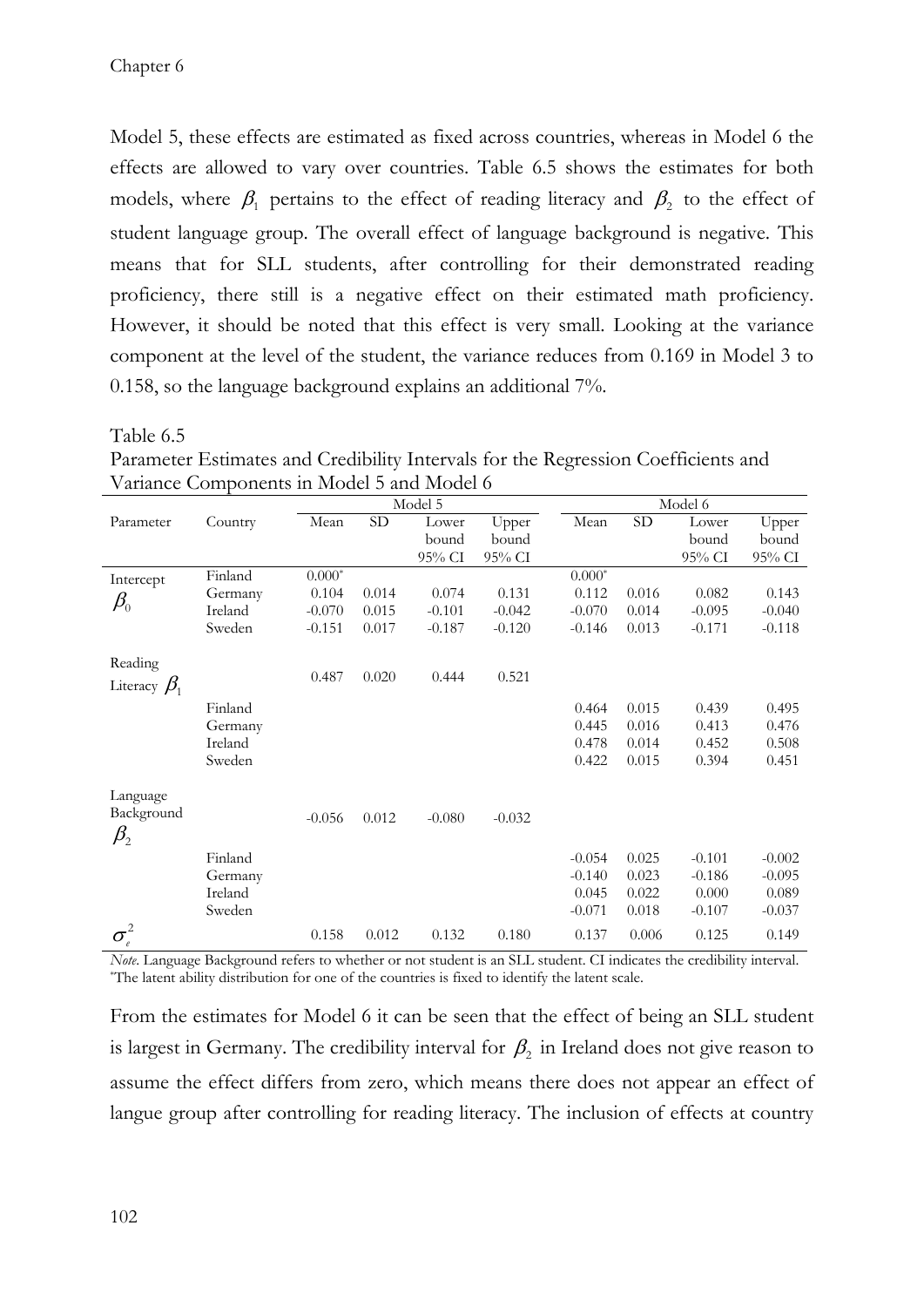level as opposed to overall effects, results in a reduction to 14% error variance at the student level.

In the last models, Model 7 and 8, reading demand classification at the item level is also incorporated in the response model on the TIMSS items. Estimates for these models (see Table 6.6) help answer the third research question, pertaining to the effect of item reading demand on the mathematics score for SLL students. The relevant parameters in these models are  $\delta_1$  and  $\delta_2$ , which refer to the effects of medium and high reading demand, respectively.

Table 6.6

Parameter Estimates and Credibility Intervals for Effects of Item Reading Demand and Reading Literacy and Language Group on Math Achievement

|                                                        | Model 7 |          |       |          |          |          | Model 8   |          |          |  |
|--------------------------------------------------------|---------|----------|-------|----------|----------|----------|-----------|----------|----------|--|
| Parameter                                              | Country | Mean     | SD    | Lower    | Upper    | Mean     | <b>SD</b> | Lower    | Upper    |  |
|                                                        |         |          |       | bound    | bound    |          |           | bound    | bound    |  |
|                                                        |         |          |       | 95% CI   | 95% CI   |          |           | 95% CI   | 95% CI   |  |
| Intercept $\beta_0$                                    | Finland | $0.000*$ |       |          |          | $0.000*$ |           |          |          |  |
|                                                        | Germany | 0.104    | 0.015 | 0.075    | 0.135    | 0.105    | 0.014     | 0.078    | 0.131    |  |
|                                                        | Ireland | $-0.071$ | 0.013 | $-0.096$ | $-0.046$ | $-0.063$ | 0.013     | $-0.091$ | $-0.038$ |  |
|                                                        | Sweden  | $-0.156$ | 0.014 | $-0.185$ | $-0.130$ | $-0.144$ | 0.014     | $-0.174$ | $-0.118$ |  |
|                                                        |         |          |       |          |          |          |           |          |          |  |
| Reading                                                |         |          |       |          |          |          |           |          |          |  |
| Literacy $\beta_1$                                     |         | 0.508    | 0.025 | 0.469    | 0.574    | 0.486    | 0.016     | 0.455    | 0.515    |  |
| Language                                               |         |          |       |          |          |          |           |          |          |  |
| Background                                             |         |          |       |          |          | $-0.042$ | 0.015     | $-0.074$ | $-0.013$ |  |
| $\beta_{\scriptscriptstyle 2}$                         |         |          |       |          |          |          |           |          |          |  |
|                                                        |         |          |       |          |          |          |           |          |          |  |
| Reading<br>Demand                                      |         |          |       |          |          |          |           |          |          |  |
|                                                        |         | 0.066    | 0.019 | 0.029    | 0.107    | 0.033    | 0.023     | $-0.013$ | 0.077    |  |
| $\delta$<br>medium                                     |         |          |       |          |          |          |           |          |          |  |
| Reading                                                |         |          |       |          |          |          |           |          |          |  |
| Demand                                                 |         | 0.070    | 0.021 | 0.028    | 0.113    | 0.031    | 0.024     | $-0.019$ | 0.076    |  |
| $\delta_{\rm high}$                                    |         |          |       |          |          |          |           |          |          |  |
| $\sigma_{\scriptscriptstyle e}^{\scriptscriptstyle 2}$ |         | 0.158    | 0.012 | 0.108    | 0.160    | 0.158    | 0.010     | 0.140    | 0.176    |  |

*Note*. Language Background refers to whether or not student is as SLL student. Reading Demand refers to the interaction effect between item reading demand classification and student language background. CI indicates the credibility interval. \*The latent ability distribution for one of the countries is fixed to identify the latent scale.

In Model 7, small effects were found for item reading demand on item difficulty for SLL students. The effect for items high in reading demand was, as to be expected, slightly larger than the effect for items with medium reading demand. The parameter estimates for  $\delta_1$  and  $\delta_2$  are smaller than the effects found for the TIMSS-2015 mathematics data (respectively 0.195, 0.235; Chapter 5). When the language group of the student was also included as a predictor in the latent regression model (Model 8),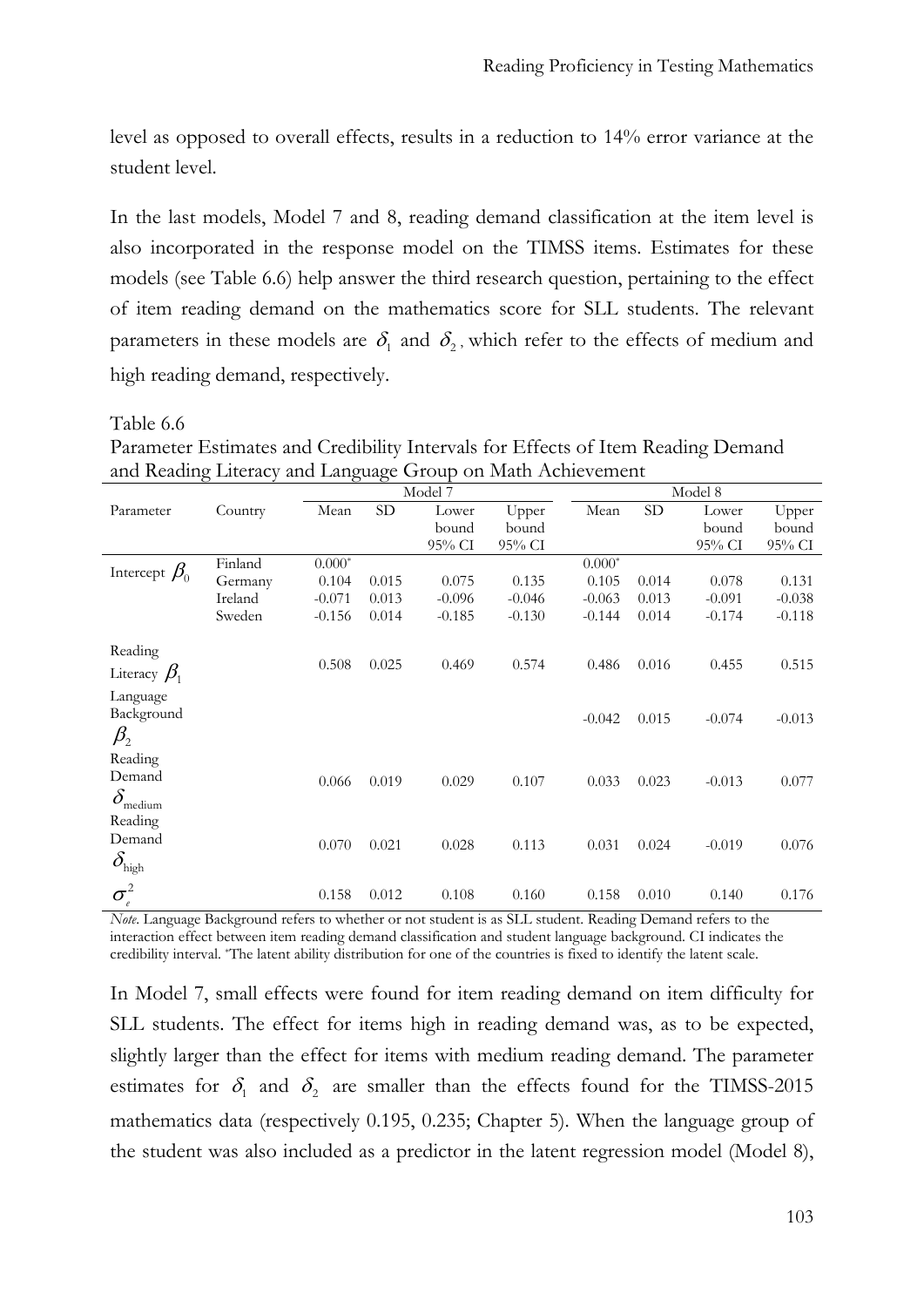the interaction effects between item reading demand and student language background proved to be around zero. This indicates equal functioning of TIMSS mathematics items with different levels of reading demand across both SLL and non-SLL students, when controlled for both student's language background and reading proficiency.

### *6.3.3 Model comparison*

The models were compared based on the DIC (Table 6.7). The smallest DIC was found for Model 5, which incorporates both student reading literacy as well as student language background as predictors for math achievement. However, model comparisons based on the DIC did not show substantive differences between the models. This can be explained by the large number of item parameters in each of the models, required for the response models. The fact that the less restrictive models, where the effects are allowed to vary over countries, show a model fit similar to their more restrictive counterparts supports the notion that there are limited differences in the effects between countries.

Table 6.7

Model Comparisons Based on Deviance Information Criterion

| Model<br>DIC. |  |
|---------------|--|
| 932400.0<br>3 |  |
| 931900.0<br>4 |  |
| 930900.0<br>5 |  |
| 931100.0<br>6 |  |
| 932400.0      |  |
| 931000.0<br>8 |  |

## **6.4 Discussion**

The main purpose of this study was to explore the relationship between student reading and mathematical achievement using the TIMSS-2011 and PIRLS-2011 combined data from four European countries. Another point of interest was to see to what extent reading literacy can explain the commonly observed achievement gap between SLL and non-SLL students. Three research questions guided the study, each of which will be addressed in turn.

## 1. *To what extent is the estimated reading literacy score related to the mathematics score and does this effect differ across countries?*

The correlation between both latent constructs appeared very high and positive across all four countries, which corresponds to the often-reported relationship between both skills. In the regression models, this result echoed in finding a substantial effect of the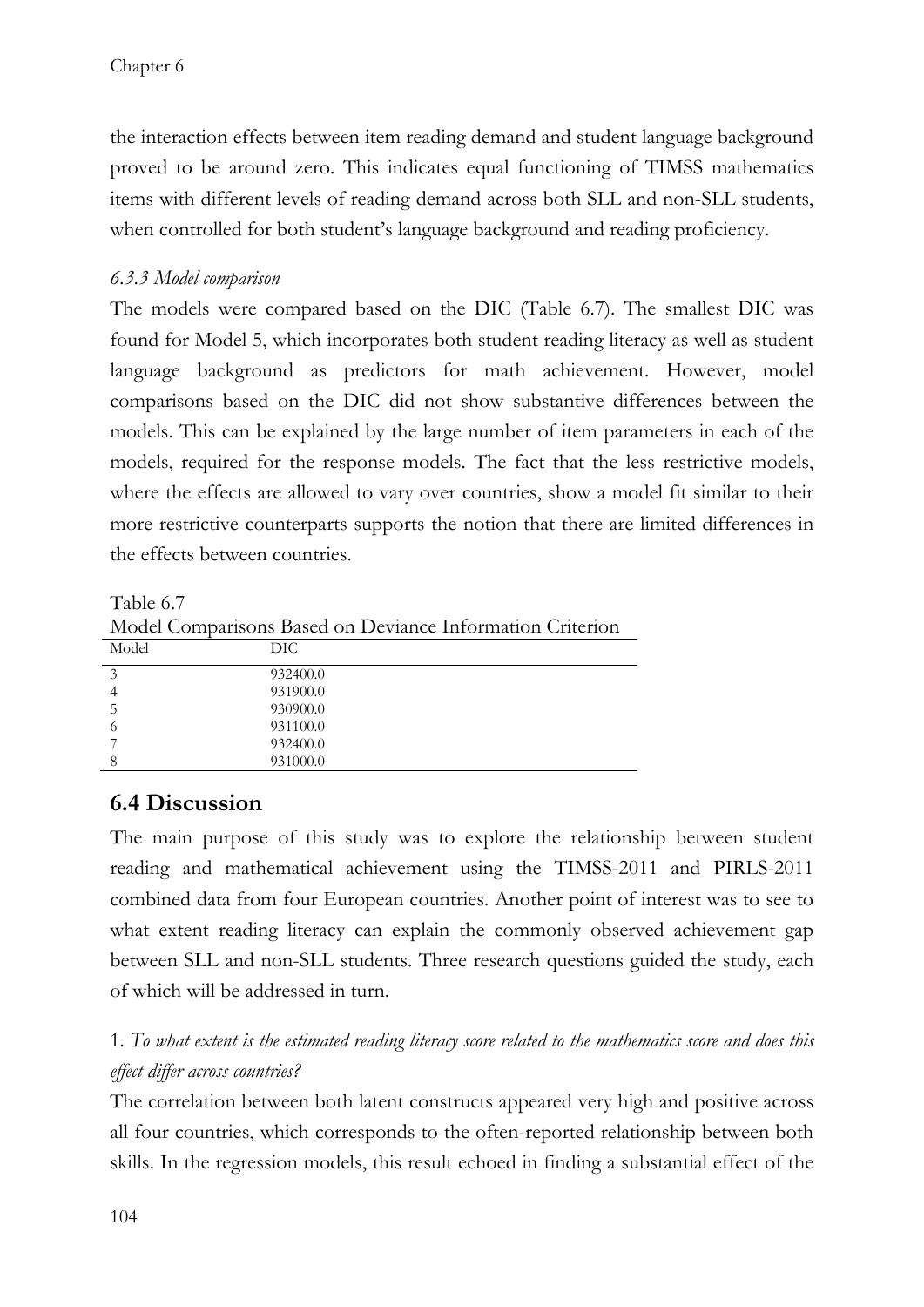reading literacy achievement across countries. Effects did not differ much across the countries studied.

In interpreting these effects, we have to take into account that the PIRLS literacy test does not only invoke a student's reading skills. In absence of other information on student's educational attainment, the test also serves as a measure of a student's general educational proficiency. This underlying general proficiency contributes to both achievement in mathematics and reading. These findings are in line with a study by Lynn and Mikk (2009) on data from PISA-2006, which showed high correlations (>.84) between both national scores in reading comprehension and mathematical ability with national IQ measures. Also, the TIMSS and PIRLS test administrations are very similar in nature: they both appeal to working well on a paper-and-pencil test during a standardized classroom test administration. The likeness of the testing situation is likely to result in higher correlations as opposed to correlations between measures of different assessment modes.

## 2. *What is the effect of language background on the mathematics score, when controlling for reading achievement and does this effect differ across countries?*

Underachievement of SLL students is often hypothesized as due to their limited proficiency in the test language. Results of this study showed that there is a negative effect for SLL students, even when their reading proficiency is taken into account. This raises questions and motivates further research into which factors can explain this additional negative effect. Perhaps SLL students are hindered by cultural notations in wording problems or less familiar contextualization of items. It may also be that students are not necessarily disadvantages by the test, but they are hindered in the learning process. Cultural differences may lead to less effective instruction and learning in mathematics, resulting in lower mathematical proficiency.

In the four countries studied here, the largest effect of language background was found for Germany. Ireland, on the other hand, showed no effect. So, whether being an SLL student hinders achievement in mathematics, when controlling for reading proficiency, differs among countries. Future research could focus on explanatory factors for these country differences. Perhaps the SLL student population differs among countries in characteristics such as social economic status. More insight into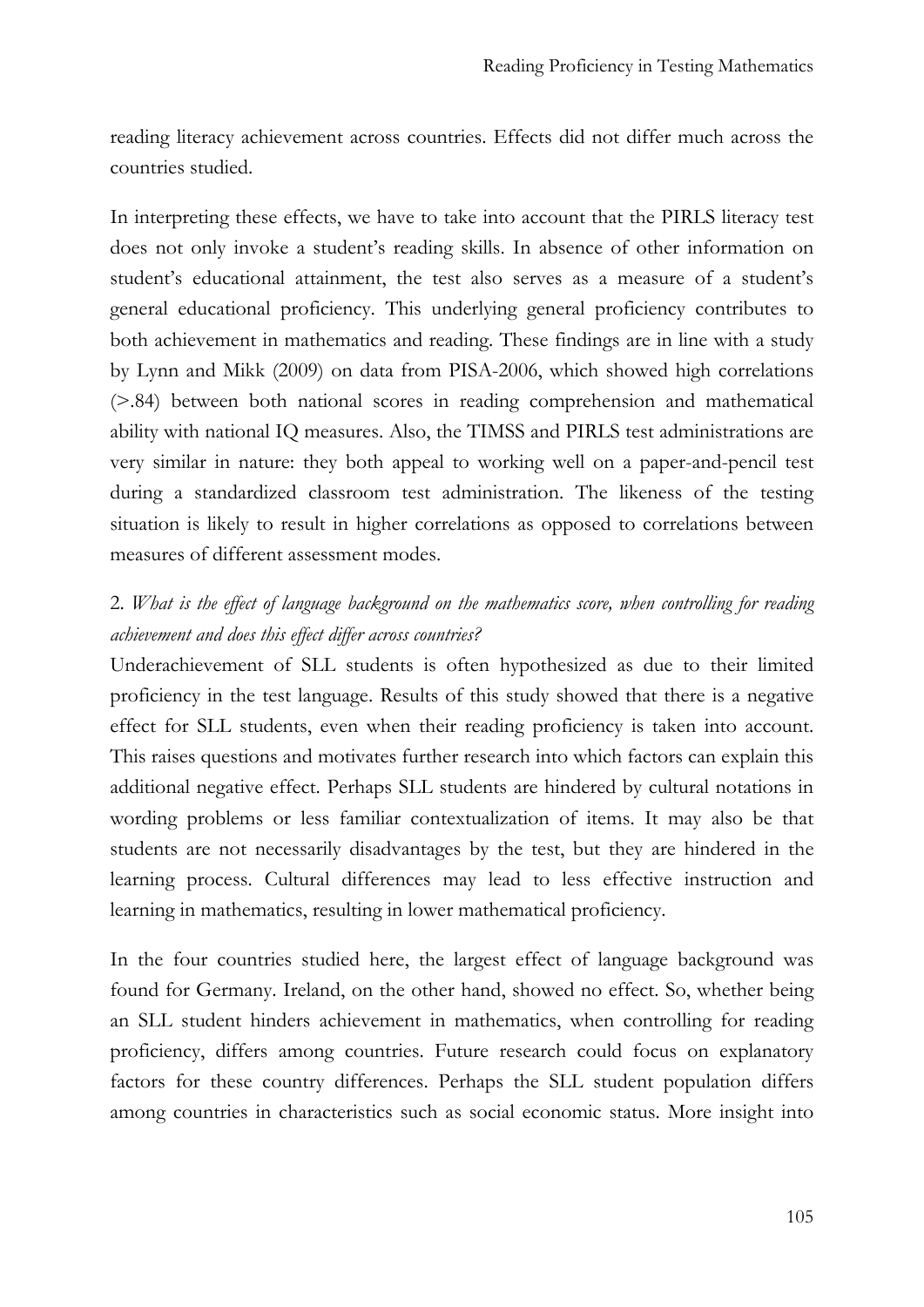these characteristics, may also provide more insight into challenges faced by these students in their educational trajectories.

## 3. *Does item reading demand interact with language background on item difficulty, when controlling for student reading literacy and test language spoken at home?*

After establishing main effects of both reading literacy and language background, we tested a model that included an interaction term on an item's reading demand and student background. As in Chapter 5 where this interaction was tested on TIMSS-2015 data, we found a small effect for the interaction. The effect was smaller than in Chapter 5, which was to be expected as in this study we also corrected for student reading literacy. The implications of a small, yet present, effect of the interaction between language background and item reading demand, indicates that for SLL students the items more demanding in reading skills proved to be more challenging than for non-SLL students – even while correcting for reading literacy. Future research could look into explaining factors. For example, whether SLL students are more intimidated by a wordily math question or whether these high reading demand items address less familiar contexts for SLL students.

Regarding the estimation procedures used in this study we found that the Bayesian framework offered ways to test more complex models. The MCMC sampling was implemented by the open-source package OpenBUGS (Lunn et al., 2009). Though the great advantage of not having to worry about the sampling process other than ensuring convergence, it did require considerable computational time. Using dedicated samplers, set up for specific models, will most likely speed up the estimation time. This does however, require more statistical knowledge and programming skills of the researcher.

The current model assumes reading literacy as compensatory in nature to the mathematics achievement. Future research could also consider applying a conjunctive model (also called a non-compensatory model), which is characterized by an interaction term between both latent dimensions. As a result of this interaction, the chance of responding to an item correctly is limited by the lowest latent dimension score. In the case of the mathematics test, the achievement of a poor reader will be limited by his low reading proficiency, regardless of the student's potential excellence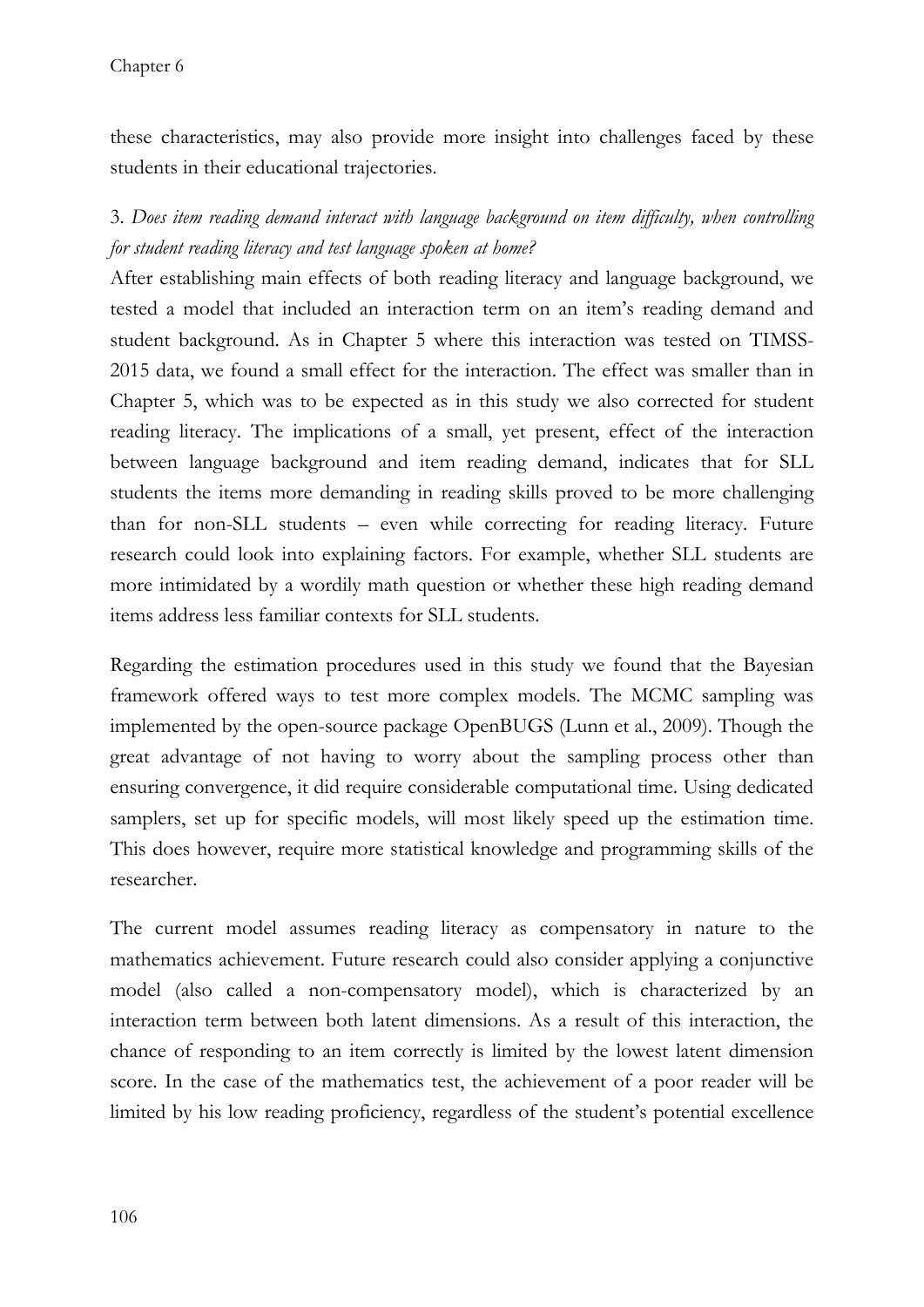in core mathematics. Also, a limited math proficiency will result in lower achievement, regardless of potentially great reading skills.

Implications from this study for future cycles of TIMSS relate to addressing the potential negative effects of item wording for students with limited reading proficiency. This should be done at the phase of test construction, as well as at the phase of data analysis. As generally no ILSA data is available on student reading proficiency, it will be difficult to fully correct for this in analyses. Chapter 5 offers ways to address this by means of a bi-factor structure where language ability and other unidentified noise variables are estimated as a country-specific secondary component next to the estimation of math ability component. In the framing of math test items, the context should also be kept as familiar as possible to both non-SLL and SLL students to avoid further bias for the latter student group.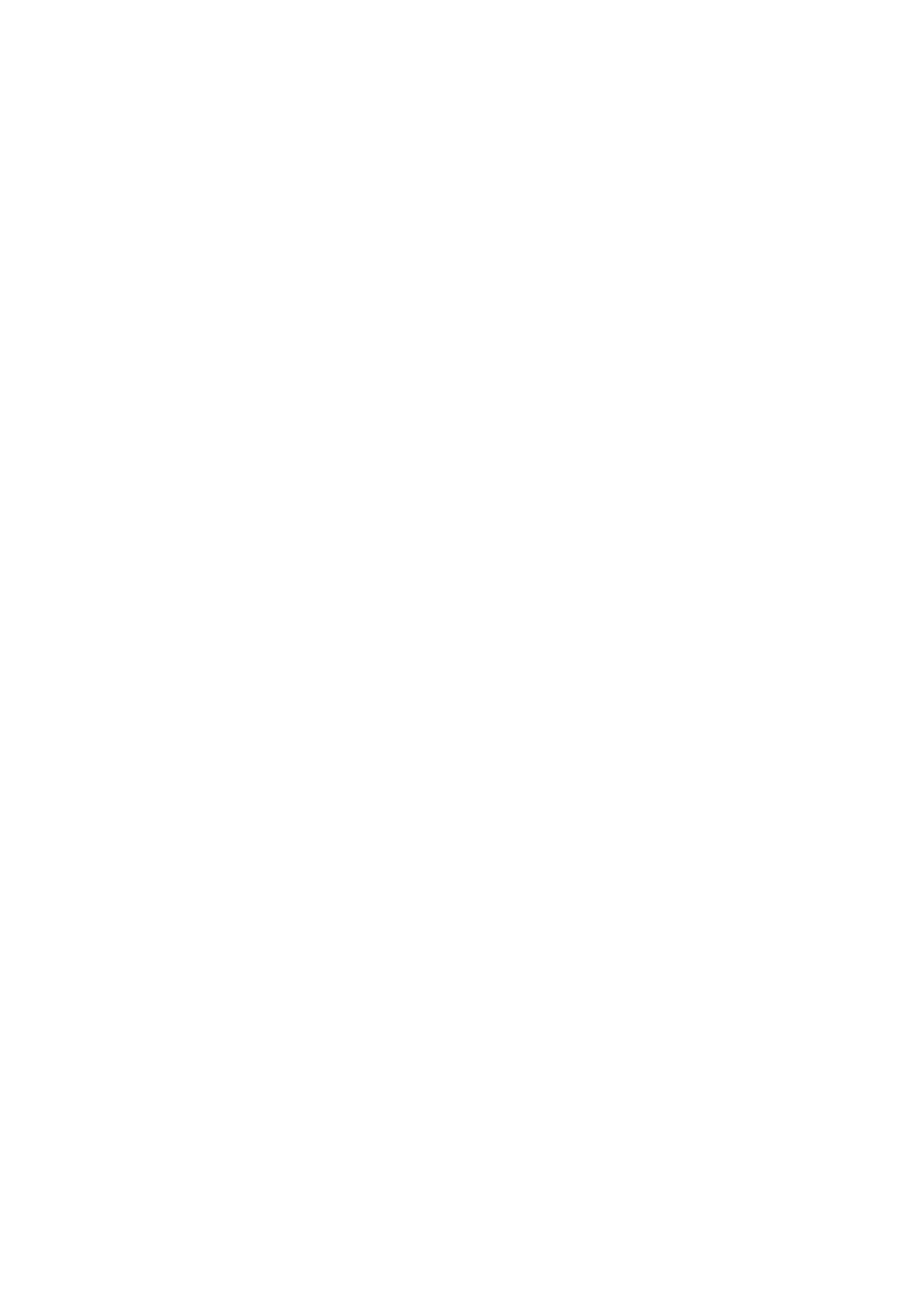# **Chapter 7 Epilogue**

This thesis presented several studies based on data from international large-scale assessment (ILSA) studies. Though the objective of each study differed, they all set out to contribute to substantive knowledge in the field of educational studies and to explore methodologies on identifying and handling potential differential item functioning (DIF) in the framework of item response theory (IRT). In this chapter, reflections are provided on their contributions. Also, perspectives are given on the implications of this thesis for future ILSAs and resulting secondary analyses.

## **7.1 Contributions to Educational Research**

Studies in this thesis intended to contribute to research in the field of education by both deploying ILSA data in research areas where the availability of standardized data from multiple countries offered new research opportunities, and improved modelling of the large datasets that characterise ILSAs.

This improved modelling is reflected in Chapter 2 by multidimensional modelling of the International Computer and Information Literacy Study (ICILS) data. In the international report, a unidimensional scale was reported, showing that girls outperformed boys. The proposed three-dimensional modelling in Chapter 2 offered more insight into the construct of computer- and information literacy (CIL). The study showed that CIL, as measured in ICILS-2013, entails information-oriented dimensions and a dimension oriented towards computer literacy. From studying achievement on the different dimensions, it became clear that the internationally reported gender difference in ICILS originated primarily from girls outperforming boys in the information-oriented dimensions, whereas no gender differences were shown on the computer literacy dimension. This study showed how, as pointed out by Reckase (2009, p. 54), "careful development of multidimensional IRT models should lead to better descriptions of the interactions between persons and test items that can be provided by unidimensional IRT models".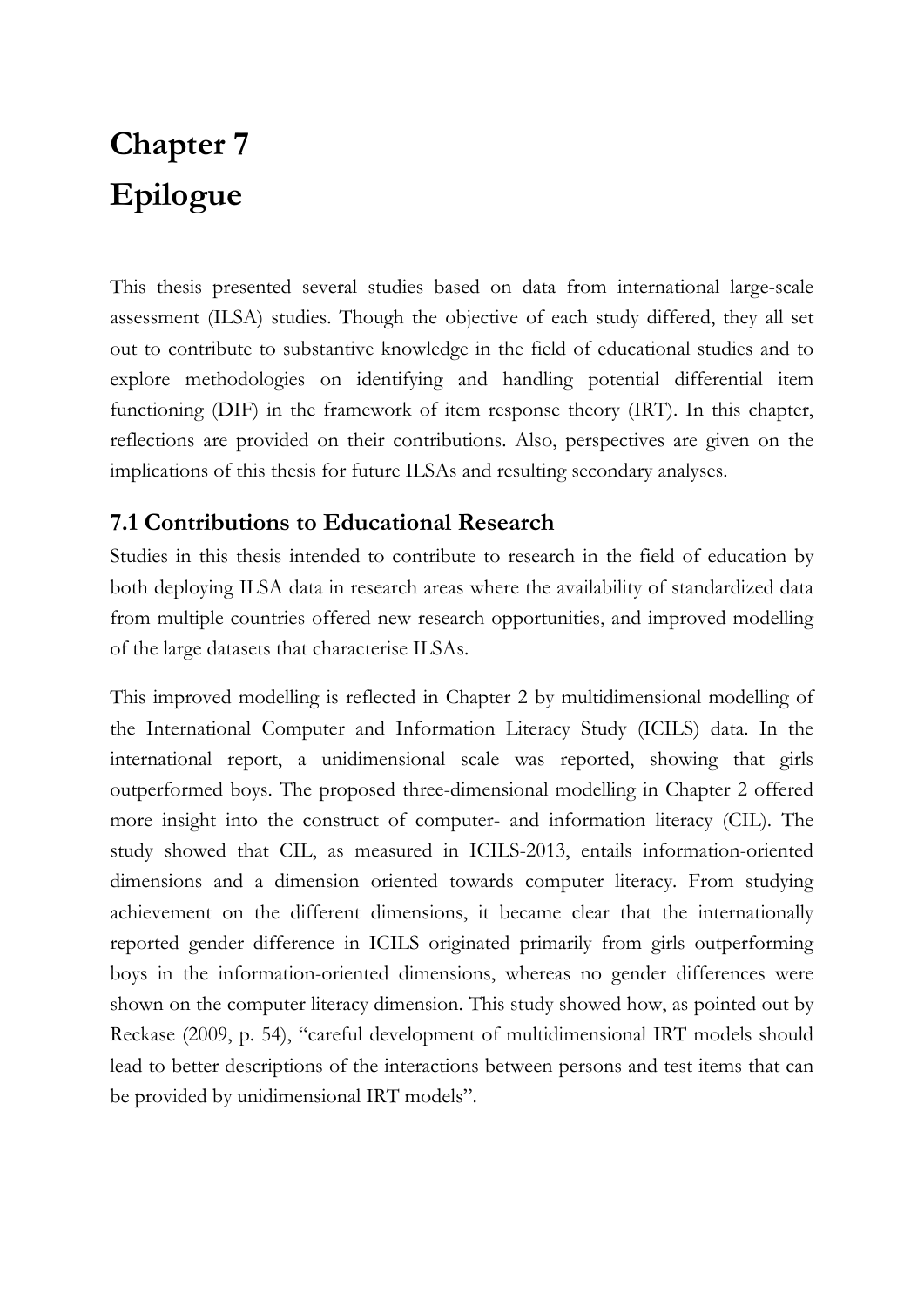Chapter 7

In Chapters 3 and 4, the availability of data from the same instruments across many countries provided a unique contribution to research on the effects of parental involvement and reading achievement. But also in Chapter 3, great attention was directed at more elaborate modelling of the parental involvement construct itself. The study illustrated how the Progress in International Reading and Literacy Study (PIRLS) measures a variety of the different components and perspectives of parental involvement and how they can be estimated within the framework of IRT. In addition, close attention was directed at correcting for potential country-specific effects, to gain more precise estimates of the parental involvement constructs. Chapter 4 showed that early literacy activities and help with homework were both related to reading literacy. The impact of parental involvement on reading literacy was not large, but did show great variation across countries. The different modelling techniques to correct for country-specific item functioning did not lead to different conclusions.

In Chapters 5 and 6, the attention was directed back from modelling the questionnaire data (as in Chapter 3) to modelling test data (as in Chapter 2). Both chapters focus on the role of reading in the Trends in International Mathematics and Science Study (TIMSS) mathematics test, due to the contextualization of test items. In Chapter 5, the results on the TIMSS-2015 data suggested the items address a secondary component, likely related to reading demand, in addition to the main component (mathematics). The findings in Chapter 6 were in line with these results, as the regression models showed a strong relation between the PIRLS-2011 reading literacy test and the TIMSS-2011 mathematics test. The findings contribute to the scientific field of mathematics and language by testing the relation between both proficiencies, measured using standardized tests across many students.

The role of reading demand in mathematics tests has implications for students with limited reading proficiency. Because of high migration across the globe, educational systems are faced with educating children who come from multiple language and cultural backgrounds. This makes the learning process of second language learner (SLL) students highly relevant. By studying the test functioning for these students, more knowledge is gained on whether differences in math test achievement are due to limited math proficiency or that the reading demands of the test hinders students. In Chapters 5 and 6, the availability of background information on the students (i.e., language spoken at home) was used to study the test functioning for this specific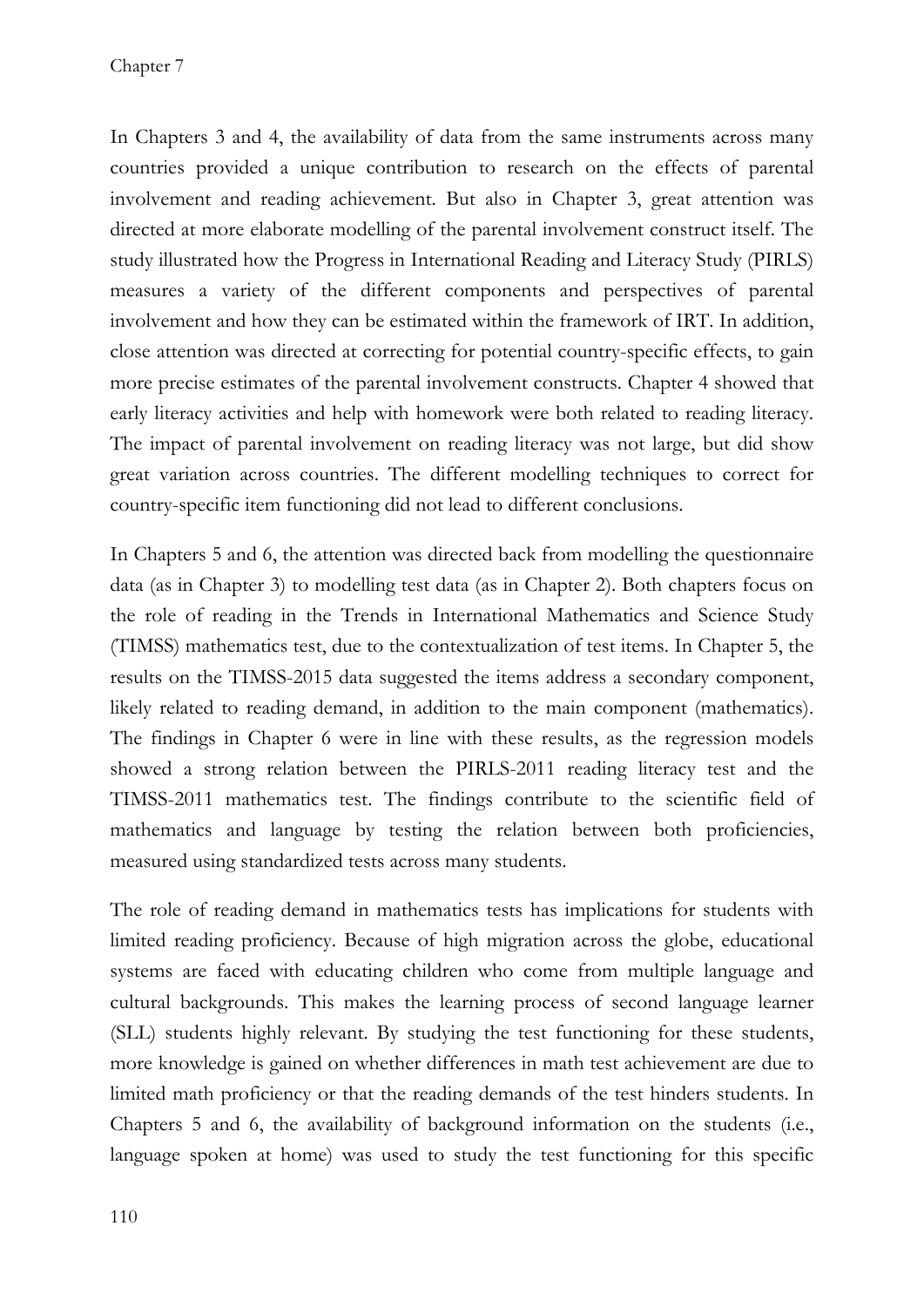subpopulation. Results from both chapters were consistent, hinting that the item functioning indeed differs for students with different language backgrounds (Chapter 5) and that there was a negative effect on math achievement for SLL students even beyond the effect of reading literacy (Chapter 6).

## **7.2 Identifying and Handling Differential Item Functioning**

As pointed out in Chapter 1, for the primary purpose of ILSA, making valid comparisons between countries is of fundamental importance. But also for secondary analyses, gathering evidence to support the adequacy and appropriateness of inferences is essential (Messick, 1989). Therefore, in addition to contributing to the field of educational research, this thesis set out to focus on measurement invariance across groups of interest. In this, it follows the recommendation already formulated by Lin, Bumgarner, Chatterji (2014, p. 31) to "provide ongoing psychometric and research resources so as to continually address or mitigate various sources of cultural, linguistic or other biases in regional and national ILSA reports".

To address the issue of item bias in comparisons across (sub)populations, this study presents several ways to identify and handle differential item functioning (DIF):

- Comparisons of item parameters (Chapter 2)
- Residual approach (Chapters 2 and 3)
- Random item parameters (Chapter 3)
- Bi-factor approach (Chapters 3 and 5)
- Hybrid model on item and person characteristics (Chapters 5 and 6)

The methodologies demonstrated for handling and identifying DIF were not intended to lead to the ultimate choice for a method. They should rather be regarded as a showcase of suitable methods for ILSA data. That is, they are part of a toolbox to investigate DIF from different perspectives. Each research question requires reflection on how to build a case for validity and which modelling techniques can best serve this goal. Some reflections on appropriate use will be provided next.

The first approach mentioned, comparisons of item parameters, is very intuitive in its interpretation: high correlations between parameter estimates across groups provide great support for measurement invariance. Also, the estimation of the correlations is very straightforward. However, care must be taken that models are specified identically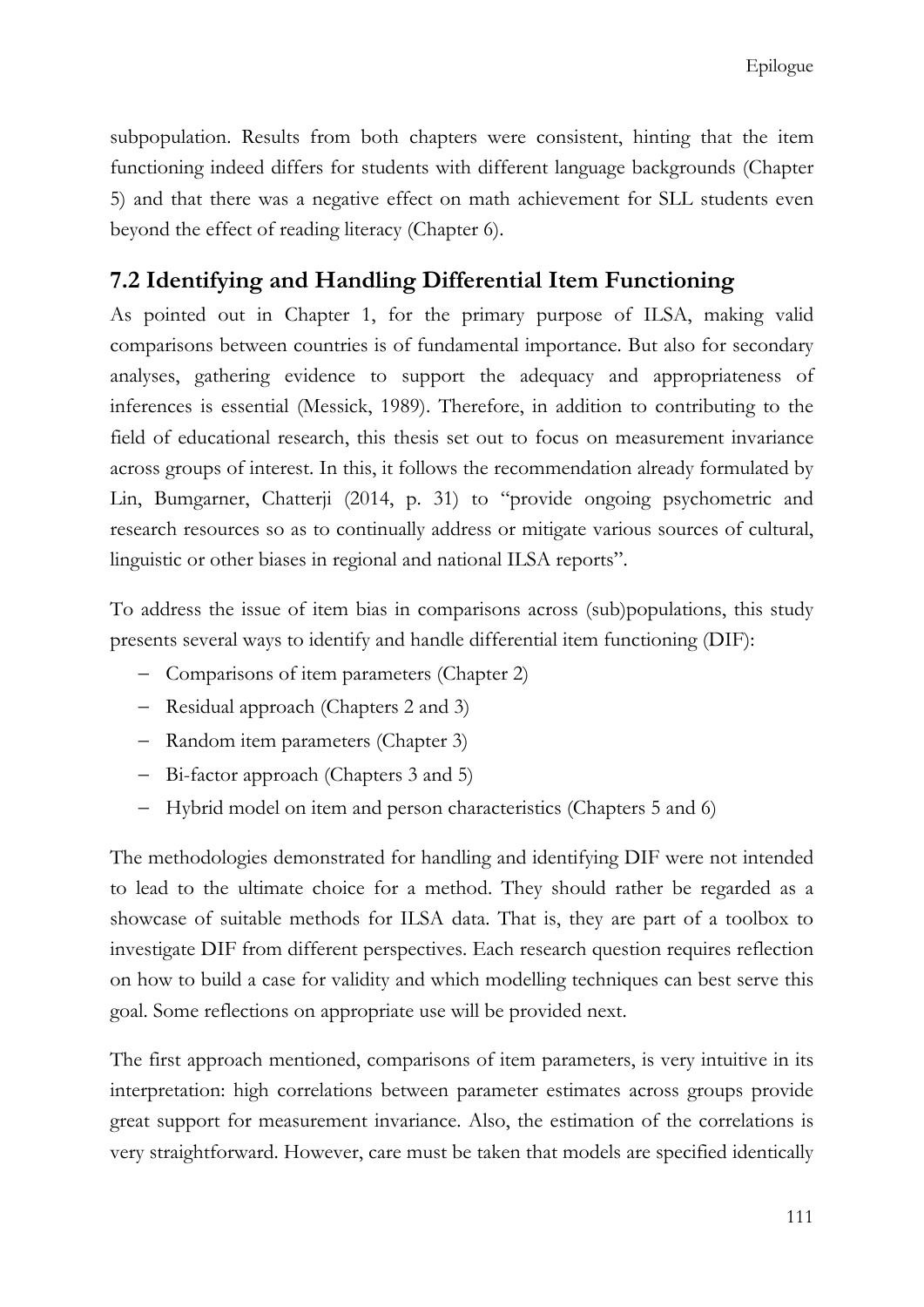across groups with the same identification of the latent scale. A difficulty with this approach is that it is hard to say when a correlation is strong enough. In addition, the approach does not identify items showing most DIF.

To more thoroughly test differences in difficulty parameters, a residual approach can be adopted. This approach calculates residuals as the differences between observed mean item scores in subgroups and their expected values under the response model. In principle, the larger this residual, the stronger the indication of DIF. The Lagrange multiplier (LM) test statistic (Rao, 1947) can be applied to formally test this. This statistic has a sound framework for application in IRT modelling (e.g., Glas, 1998). However, given the large sample sizes in ILSAs, even small differences will show a significant effect in the LM test. Fortunately, as illustrated in Chapter 3, one can instead focus on the size of the test statistics to identify items showing the largest DIF.

After identifying DIF, it is then up to the researcher to deal with items showing DIF. When analyses are done after pilot testing, the test items themselves can be amended. For researchers working with already available data from ILSA, other ways must be explored. For example, as is done in Chapter 3, by "splitting" the items, i.e. estimating group-specific item parameters for the worst cases of DIF, while making sure sufficient items retain the same parameters across the groups to ensure measurements can still be compared. Unfortunately, no clear guidelines are available to what extent items can be split.

Alternatively, one can argue that the item parameters should be allowed to vary across (sub)populations by default, as identical item functioning across all populations is an illusion. In Chapter 3 this is demonstrated by allowing for random item parameters (De Jong, Steenkamp, & Fox, 2007). The distribution of the parameters across (sub)populations is informative of the extent to which items functioning differs over groups. Though informative, it does not tell us which item-group interaction is the largest. It is therefore primarily informative in the first stage of scale analysis to assess general functioning of a scale across groups of respondents. When inferences are made based on a scale including random item parameters, this may lead to questions of linking: can scores still be compared validly?

Then in Chapters 3 and 5, a bi-factor structure is proposed. This approach relates strongly to the multidimensional perspective of DIF (e.g., Shealy & Stout, 1993) as the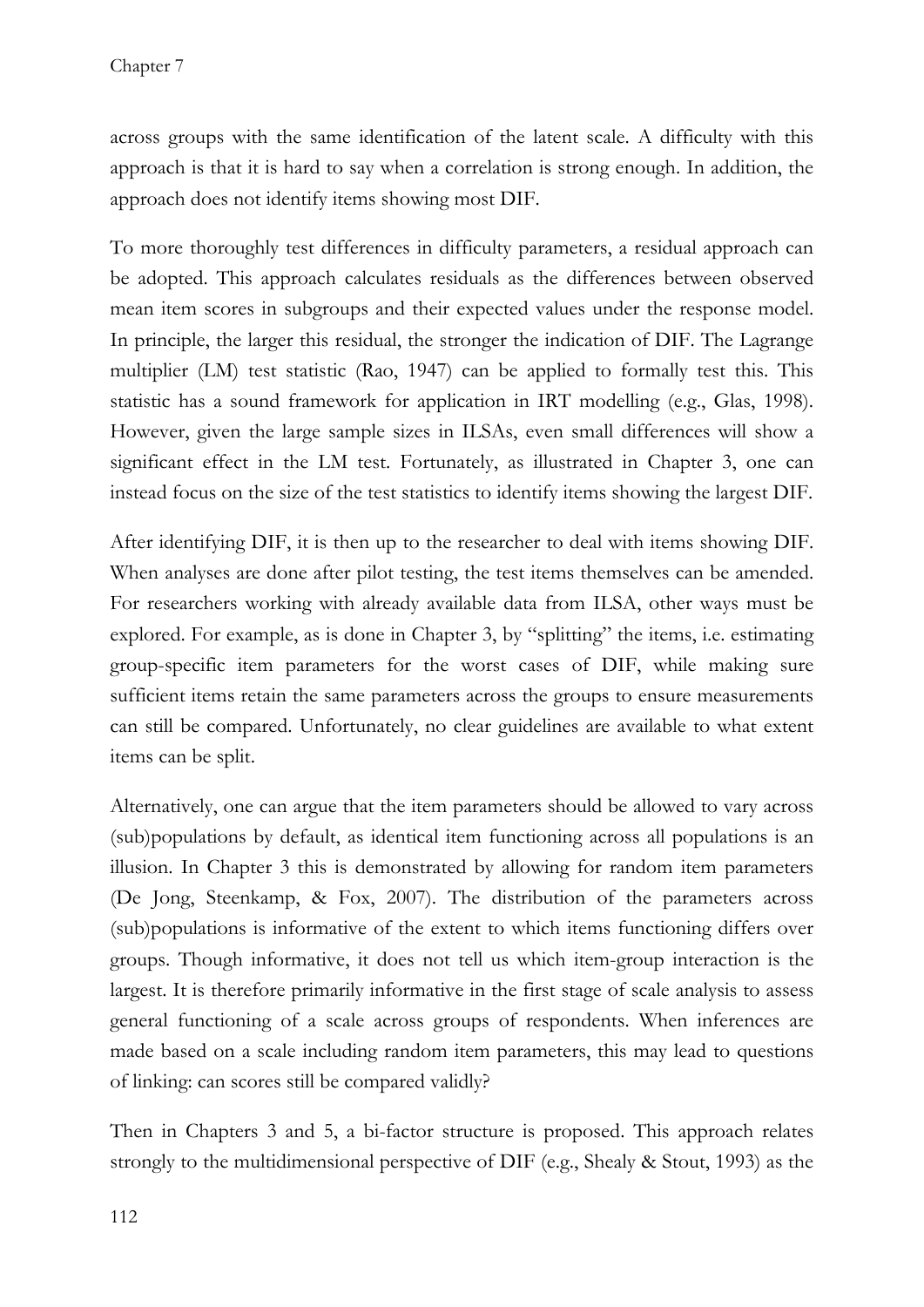interaction is considered to come from differences in a residual component addressed by the test. The bi-factor structure is characterized by a main component across all groups, on which consequential comparisons can be made, and a group-specific, secondary component. At item level, the item factor loadings (i.e., discrimination parameters for the dimensions) provide insight into the extent to which an item pertains to the common factor. In this approach, deletion of items showing large DIF is not necessary from a validity perspective.

When there are item characteristics in a test or questionnaire that are expected to result in an item-group interaction, the hybrid model as presented in Chapter 5 can be highly informative. If the coefficient for the interaction effect differs from zero, the effects of the item characteristics at hand should be taken into account; either by including it in the model, or at the most basic level, by studying and reporting effects at the different levels of the item characteristics.

## **7.3 Estimation Methods**

Models in this thesis are estimated in both a frequentist (Chapters 2 to 4) and a Bayesian framework (Chapters 5 and 6). The choice for either framework was guided primarily by practical considerations. The LM test was available in the publically available MIRT/LEXTER (Glas, 2010) software which is based on marginal maximum likelihood (MML) estimation. The estimation procedure required little data handling and estimations had relatively short computational times.

For the more complex, highly dimensional or innovative models, the freely available OpenBUGS software (Lunn, Spiegelhalter, Thomas, & Best, 2009) was used to estimate the parameters of interest. The Markov chain Monte Carlo sampler provided great freedom for modelling, as little thought had to be given to the posterior distribution. Results in Chapter 6 showed high correlations (>.99) between estimates for the response models on TIMSS-2011 and PIRLS-2011 from the MML and Bayesian estimation procedure.

From this perspective, the Bayesian framework provides researchers with great flexibility in building and estimating models and this makes it recommendable. However, the estimation using the general-purpose software did take quite long. Also, it required a load of data handling from the researchers to get the data (including its grouping structure, use of booklets, and possibly testlets) correctly specified into the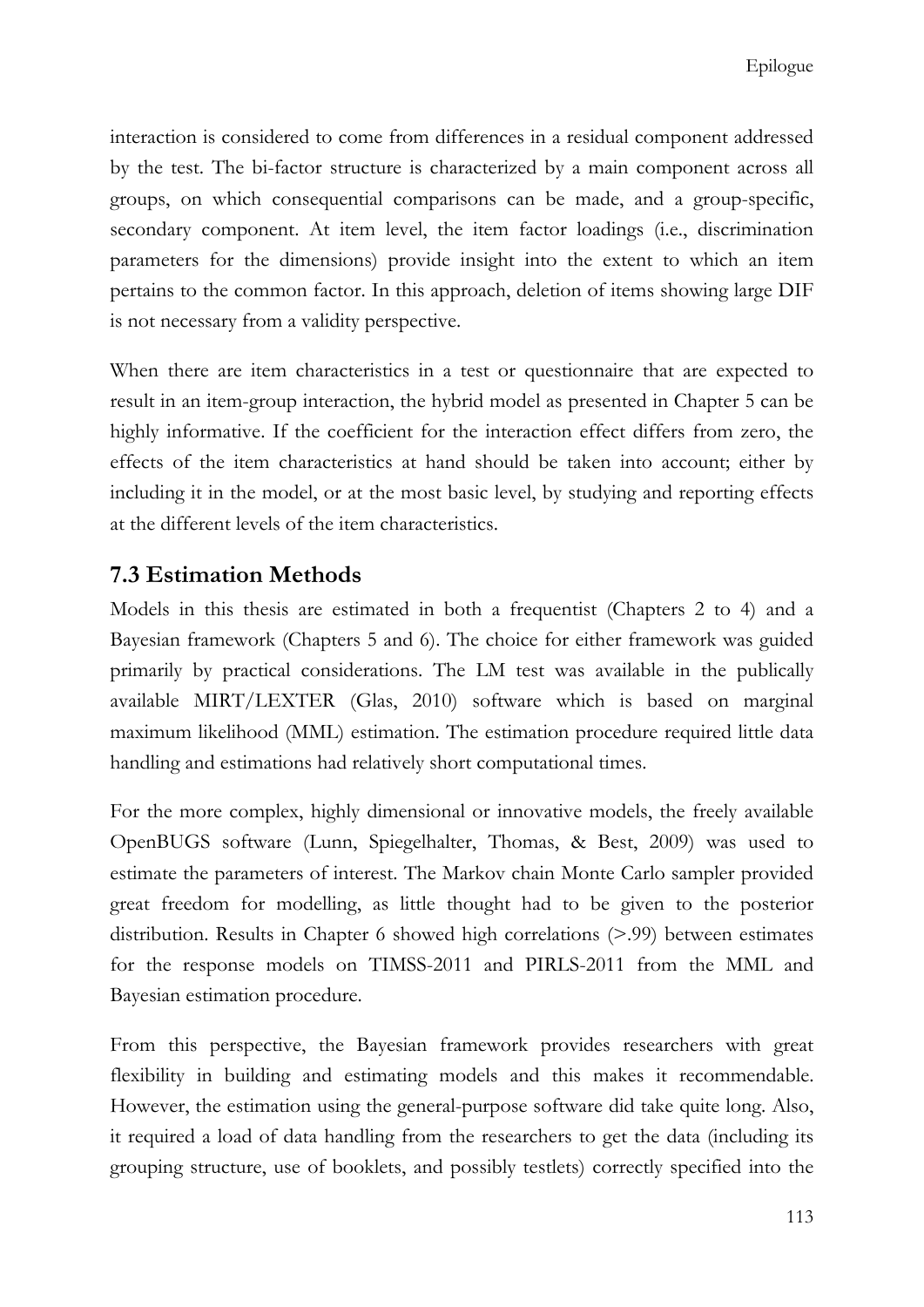program. Using dedicated samplers set up for specific models will most likely speed up the estimation time. This does, however, require a high level of statistical knowledge and programming skills from the researcher.

## **7.4 Conclusions**

The synergy between the methodological focus on validity and on more substantive research questions throughout this thesis shows how DIF analyses can be insightful. More than a mere check, a task to tick off before the "real" questions are studied, the analyses can lead to insights into effects underlying test results. As ILSA data provide a lot of background information at the student level, a great variety of subpopulations can be studied in secondary analyses. A standard DIF check for common groups (e.g. according to country or gender) does not suffice for building a case for valid crossgroup comparisons between other groups (e.g. according to language background). Throughout the studies in this thesis, it is therefore shown how, in studies with a substantive interest in group comparisons, the study of validity on both test and questionnaire items should be integrated in the methodology. Though no clear-cut one-method-fits-all strategy is presented here, the thesis shows that there are many ways to approach the issue.

## **7.5 Future Directions**

The findings in this thesis provide several directions for educational research in general and more specific for ILSA projects and secondary analyses on ILSA data. For example, regarding research on CIL, more insight into the gender difference might be gained by assessing the identified computer literacy dimension with more challenging tasks. From the chapters on parental involvement, interest grows for an exploration of the educational context for helping with homework. This could shed light on why larger effects for parents' help with homework on student achievement were found for countries performing higher in PIRLS. The research on the role of reading in mathematics test demands for further investigation into factors that explain the negative effects on the mathematics test of being an SLL-student, even after correcting for reading proficiency.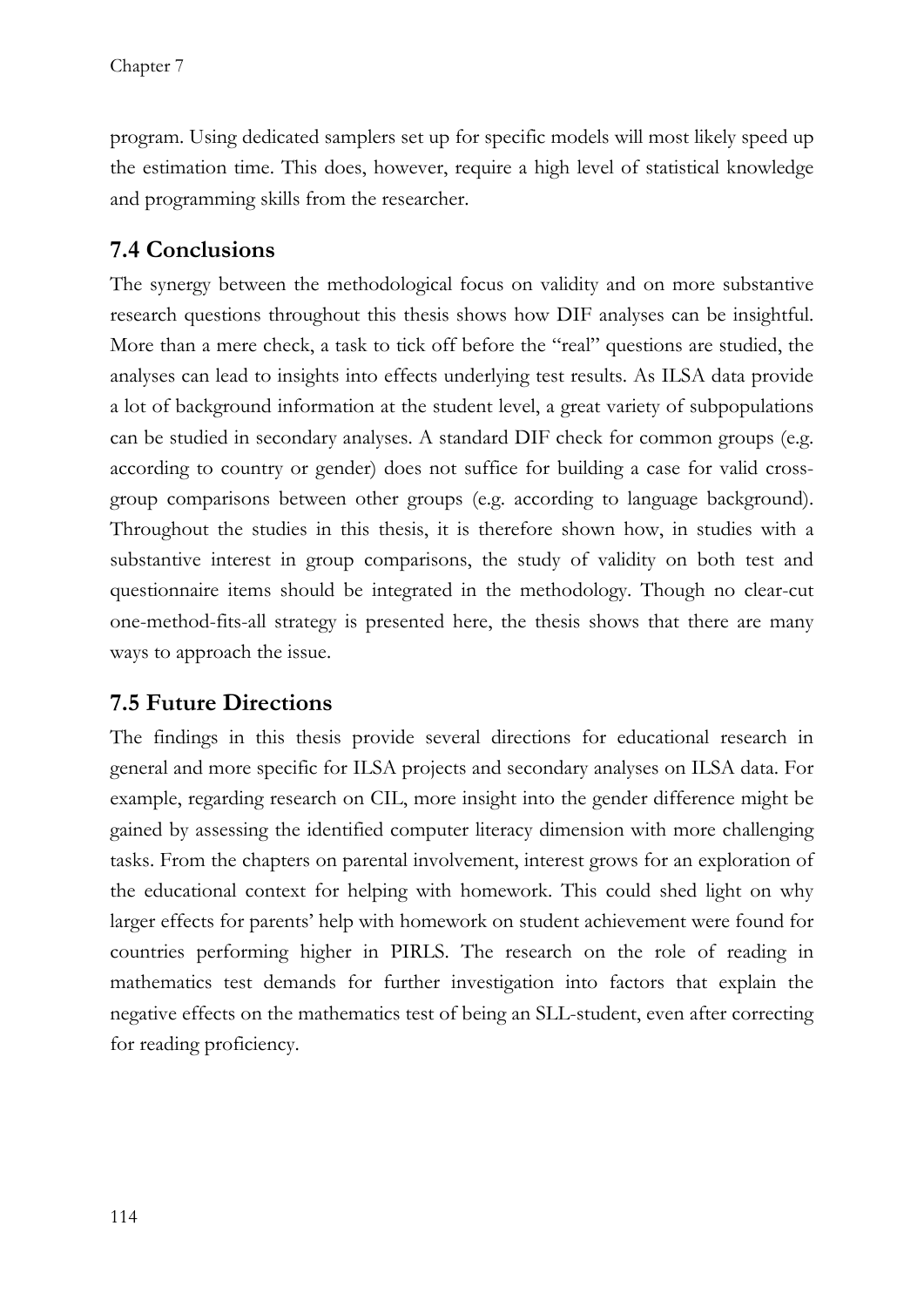As described in Chapter 1, ILSAs already make great efforts to ensure valid crossnational measurements of achievement. For future ILSA projects and following secondary analyses, this thesis provides an additional toolbox of ways to check for this. It also shows that this evaluation should not only be directed towards country comparisons, but to comparisons of other subpopulations as well, depending on the research goal.

Where ILSAs are moving from paper-and-pencil tests to more interactive digital assessments, this brings along motivation to check for measurement invariance across assessment modes. For example, the interaction model presented in Chapter 5 may be very useful to test for potential interactions between specific features of the digital assessment and specific student populations.

This attention to measurement invariance should not only be directed at the achievement tests, but also at questionnaire data. Since the student questionnaire requires reading demand, the issues as discussed in Chapters 5 and 6 may be relevant here as well. Also, as Chapter 3 showed, there are country differences in the functioning of questionnaire items.

In doing secondary analyses, correct handling of the data is important to come to valid findings (Rutkowski, Gonzalez, Joncas, & Von Davier, 2010). To stimulate the correct handling of data, efforts are made by the International Association for the Evaluation of Educational Achievement (IEA) to educate and support educational researchers in their use of ILSA data. Examples of these efforts are the courses offered by the IEA-ETS Research Institute (IERI, n.d.) and particularly the development of IEA International Database Analyzer software (IEA, 2017), which help researchers to generate advanced syntax for SPSS (IBM, 2013) via intuitive drag-and-drop menus. Modelling steps proposed in this thesis may provide directions for future developments in these initiatives so that barriers to study DIF are taken down.

Finally, in all studies in this thesis, country comparisons are made. Given the crosssectional nature of the ILSA data, no causal claims can be made for reasons behind the country differences. For interpretations on where the country differences originate from, this thesis can serve as a valuable starting point.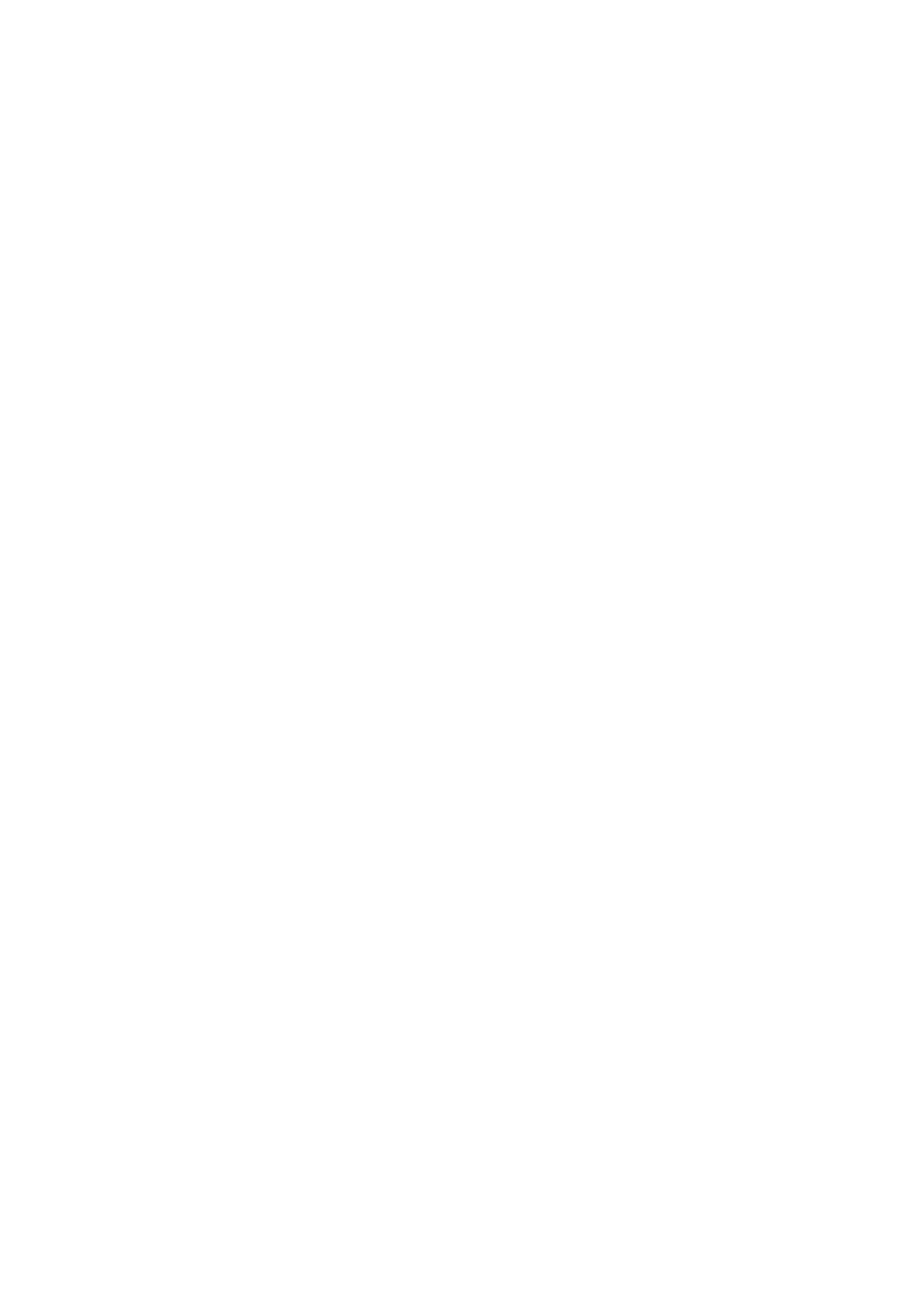# **Appendix A Additional Tables on the Modelling of Parental Involvement**

#### Table A.1

Country Characteristics Component 2: Help with Homework

| Country                   | $\cal N$ | $\overline{X}$ |               | <b>PCM</b>       |        |               | <b>GPCM</b>      |          |
|---------------------------|----------|----------------|---------------|------------------|--------|---------------|------------------|----------|
|                           |          |                | $\mu(\theta)$ | $\sigma(\theta)$ | $\rho$ | $\mu(\theta)$ | $\sigma(\theta)$ | $\rho$   |
| Azerbaijan, Republic of   | 4541     | 2.99           | $-0.95$       | 2.02             | 0.76   | $-0.63$       | 1.30             | 0.76     |
| Australia                 | 3234     | 5.27           | 0.53          | 1.23             | 0.79   | 0.33          | 0.80             | $0.80\,$ |
| Austria                   | 4430     | 6.26           | 0.83          | 1.22             | 0.81   | 0.57          | 0.81             | 0.82     |
| Belgium (French)          | 3356     | 3.58           | $-0.44$       | 1.74             | 0.78   | $-0.30$       | 1.16             | 0.79     |
| Bulgaria                  | 5126     | 4.82           | $-0.22$       | 2.28             | 0.83   | $-0.13$       | 1.50             | 0.84     |
| Canada                    | 18844    | 3.99           | $-0.04$       | 1.41             | 0.77   | $-0.02$       | 0.92             | 0.78     |
| Chinese Taipei            | 4244     | 5.73           | 0.53          | 1.52             | 0.83   | 0.33          | 1.00             | 0.84     |
| Colombia                  | 3824     | 3.03           | $-0.72$       | 1.74             | 0.75   | $-0.46$       | 1.12             | 0.76     |
| Croatia                   | 4532     | 5.08           | 0.44          | 1.28             | 0.79   | 0.32          | 0.88             | 0.82     |
| Czech Republic            | 4418     | 4.42           | 0.30          | 1.10             | 0.73   | 0.22          | 0.74             | 0.76     |
| Denmark                   | 4303     | 5.32           | 0.54          | 1.23             | 0.79   | 0.36          | 0.82             | 0.80     |
| Finland                   | 4410     | 8.31           | 1.45          | 0.92             | 0.78   | 0.96          | 0.64             | $0.80\,$ |
| France                    | 4115     | 3.63           | $-0.23$       | 1.48             | 0.76   | $-0.15$       | 0.99             | 0.78     |
| Georgia                   | 4622     | 3.05           | $-0.83$       | 1.90             | 0.76   | $-0.53$       | 1.23             | 0.77     |
| Germany                   | 3195     | 6.05           | 0.72          | 1.33             | 0.82   | 0.49          | 0.90             | 0.84     |
| Hong Kong, SAR            | 3609     | 5.94           | 0.49          | 1.70             | 0.85   | 0.28          | 1.13             | 0.85     |
| Hungary                   | 4903     | 3.91           | $-0.26$       | 1.71             | 0.79   | $-0.15$       | 1.13             | 0.80     |
| Indonesia                 | 4577     | 3.99           | $-0.23$       | 1.70             | 0.79   | $-0.21$       | 1.10             | 0.79     |
| Iran, Islamic Republic of | 5650     | 4.68           | 0.16          | 1.53             | 0.80   | 0.07          | 1.01             | 0.81     |
| Ireland                   | 4268     | 2.99           | $-0.69$       | 1.68             | 0.75   | $-0.46$       | 1.11             | 0.76     |
| Israel                    | 3271     | 5.84           | 0.63          | 1.38             | 0.82   | 0.43          | 0.92             | 0.83     |
| Italy                     | 3867     | 3.78           | $-0.22$       | 1.57             | 0.78   | $-0.12$       | 1.05             | 0.80     |
| Lithuania                 | 4395     | 5.49           | 0.53          | 1.35             | 0.81   | 0.35          | 0.92             | 0.83     |
| Malta                     | 3285     | 4.23           | 0.06          | 1.41             | 0.78   | 0.04          | 0.93             | 0.79     |
| Netherlands               | 2280     | 9.36           | 1.63          | 1.10             | 0.83   | 1.09          | 0.76             | 0.85     |
| New Zealand               | 3351     | 5.28           | 0.43          | 1.44             | 0.81   | 0.26          | 0.94             | 0.82     |
| Norway                    | 2105     | 2.40           | $-0.82$       | 1.41             | 0.69   | $-0.54$       | 0.93             | 0.70     |
| Northern Ireland          | 2908     | 3.56           | $-0.20$       | 1.39             | 0.75   | $-0.15$       | 0.91             | 0.76     |
| Poland                    | 4923     | 3.82           | $-0.10$       | 1.40             | 0.76   | $-0.05$       | 0.94             | 0.78     |
| Portugal                  | 3889     | 3.82           | $-0.32$       | 1.72             | 0.79   | $-0.23$       | 1.14             | 0.80     |
| Qatar                     | 3653     | 3.20           | $-0.54$       | 1.63             | 0.76   | $-0.35$       | 1.04             | 0.76     |
| Romania                   | 4533     | 3.71           | $-0.81$       | 2.32             | 0.80   | $-0.50$       | 1.52             | 0.81     |
| Russian Federation        | 4417     | 3.39           | $-0.40$       | 1.56             | 0.76   | $-0.28$       | 1.01             | 0.77     |
| Saudi Arabia              | 4256     | 3.79           | $-0.33$       | 1.74             | 0.79   | $-0.23$       | 1.12             | 0.79     |
| Singapore                 | 6190     | 5.83           | 0.56          | 1.51             | 0.83   | 0.33          | 0.99             | 0.84     |
| Slovak Republic           | 5489     | 4.99           | 0.31          | 1.47             | 0.81   | 0.22          | 0.99             | 0.83     |
| Slovenia                  | 4340     | 4.78           | 0.25          | 1.42             | 0.80   | $0.18\,$      | 0.96             | 0.82     |
| Spain                     | 7945     | 3.15           | $-0.67$       | 1.76             | 0.76   | $-0.43$       | 1.17             | 0.77     |
| Sweden                    | 3985     | 4.78           | 0.31          | 1.34             | 0.79   | 0.19          | 0.88             | 0.80     |

(continued)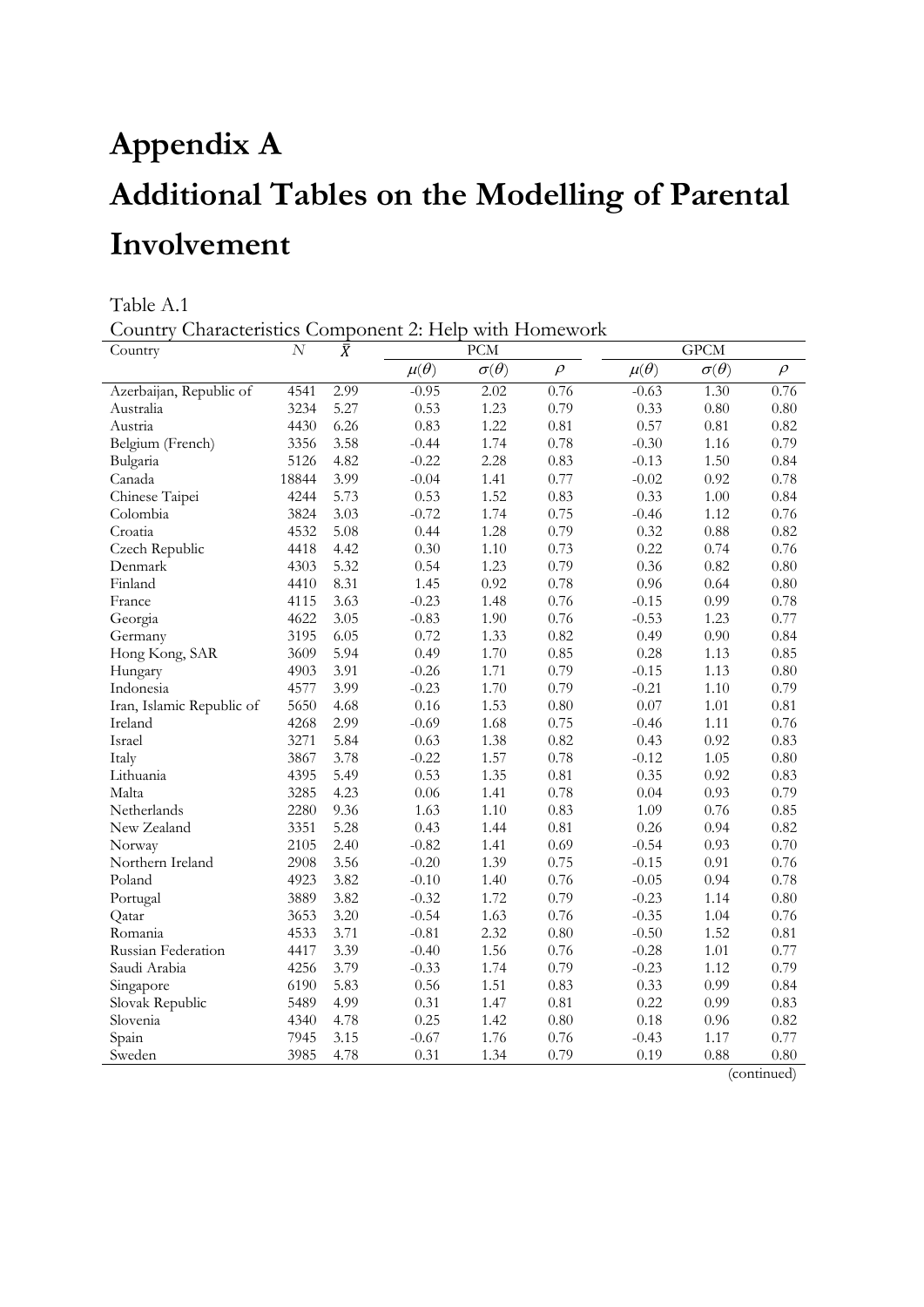Table A.1 (continued)

| $-$ 0.0 $-$ 0.0 $-$ 0.0 $-$ 0.0 $-$ 0.0 $-$ 0.0 $-$ 0.0 $-$ 0.0 $-$ 0.0 $-$ 0.0 $-$ 0.0 $-$ 0.0 $-$ 0.0 $-$ 0.0 $-$ 0.0 $-$ 0.0 $-$ 0.0 $-$ 0.0 $-$ 0.0 $-$ 0.0 $-$ 0.0 $-$ 0.0 $-$ 0.0 $-$ 0.0 $-$ 0.0 $-$ 0.0 $-$ 0.0 $-$ 0 |       |      |               |                  |        |               |                  |      |  |
|-------------------------------------------------------------------------------------------------------------------------------------------------------------------------------------------------------------------------------|-------|------|---------------|------------------|--------|---------------|------------------|------|--|
| Country                                                                                                                                                                                                                       |       |      |               | PCM              |        |               | GPCM             |      |  |
|                                                                                                                                                                                                                               |       |      | $\mu(\theta)$ | $\sigma(\theta)$ |        | $\mu(\theta)$ | $\sigma(\theta)$ |      |  |
| Trinidad and Tobago                                                                                                                                                                                                           | 3499  | 2.41 | $-1.09$       | 1.76             |        | $-0.68$       | 1.12             | 0.73 |  |
| United Arab Emirates                                                                                                                                                                                                          | 13287 | 3.12 | $-0.61$       | .67              | J.76 - | $-0.40$       | 1.07             | 0.76 |  |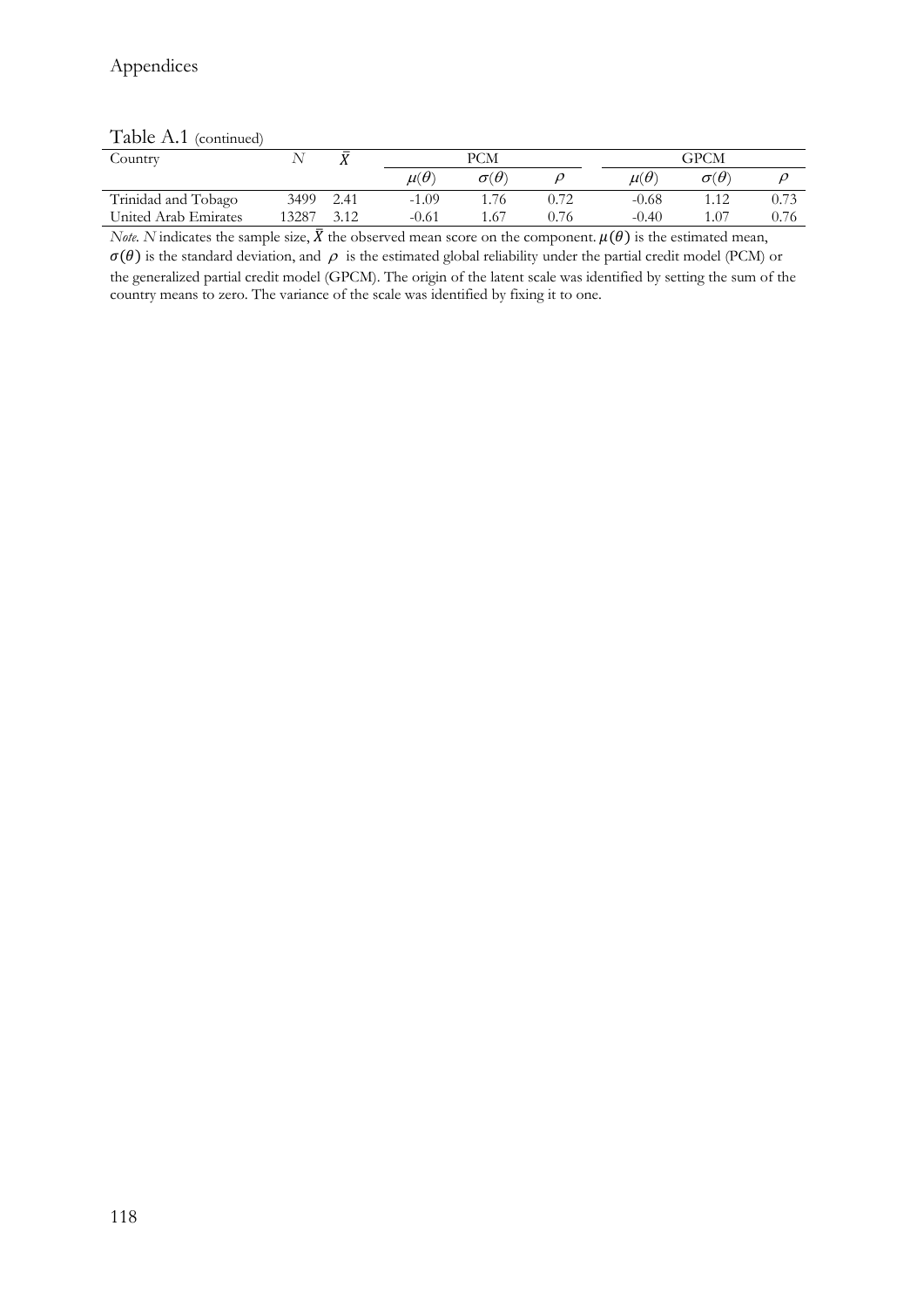Table A.2

|                    |  | Country Characteristics Component 3: School Practices on Parental Involvement, |  |
|--------------------|--|--------------------------------------------------------------------------------|--|
| Parent Perspective |  |                                                                                |  |

| T alviit 1 Olypooli v<br>Country | $\overline{N}$ | $\overline{\bar{X}}$ |               | <b>PCM</b>       |        |               | <b>GPCM</b>      |        |
|----------------------------------|----------------|----------------------|---------------|------------------|--------|---------------|------------------|--------|
|                                  |                |                      | $\mu(\theta)$ | $\sigma(\theta)$ | $\rho$ | $\mu(\theta)$ | $\sigma(\theta)$ | $\rho$ |
| Azerbaijan, Republic of          | 4401           | 0.79                 | $-2.02$       | 1.40             | 0.47   | $-15.97$      | 11.11            | 0.51   |
| Australia                        | 3185           | 3.51                 | 0.39          | 0.13             | 0.04   | 3.12          | 1.04             | 0.36   |
| Austria                          | 4349           | 4.11                 | 0.63          | 0.19             | 0.10   | 4.96          | 1.49             | 0.49   |
| Belgium (French)                 | 3269           | 4.14                 | 0.63          | 0.13             | 0.04   | 0.63          | 1.00             | 0.35   |
| Bulgaria                         | 5029           | 2.70                 | $-0.01$       | 0.58             | 0.42   | $-0.07$       | 4.62             | 0.67   |
| Canada                           | 18567          | 3.66                 | 0.45          | 0.16             | 0.07   | 3.58          | 1.29             | 0.43   |
| Chinese Taipei                   | 4189           | 1.85                 | $-0.35$       | 0.23             | 0.10   | $-2.77$       | 1.84             | 0.54   |
| Colombia                         | 3738           | 1.31                 | $-1.31$       | 1.31             | 0.55   | $-10.37$      | 10.33            | 0.62   |
| Croatia                          | 4478           | 3.05                 | 0.18          | 0.46             | 0.35   | 1.43          | 3.65             | 0.65   |
| Czech Republic                   | 4316           | 3.68                 | 0.46          | 0.15             | 0.06   | 3.65          | 1.16             | 0.40   |
| Denmark                          | 4243           | 4.03                 | 0.58          | 0.13             | 0.04   | 4.60          | 1.01             | 0.37   |
| Finland                          | 4348           | 4.53                 | 0.73          | 0.10             | 0.02   | 5.77          | 0.79             | 0.28   |
| France                           | 3961           | 3.86                 | 0.52          | 0.10             | 0.02   | 4.14          | 0.81             | 0.27   |
| Georgia                          | 4483           | 1.63                 | $-0.80$       | 0.96             | 0.51   | $-6.31$       | 7.58             | 0.64   |
| Germany                          | 3097           | 3.88                 | 0.54          | 0.13             | 0.04   | 4.25          | 0.99             | 0.36   |
| Hong Kong, SAR                   | 3593           | 1.51                 | $-0.60$       | 0.33             | 0.17   | $-4.75$       | 2.64             | 0.59   |
| Hungary                          | 4793           | 3.38                 | 0.36          | 0.22             | 0.13   | 2.83          | 1.77             | 0.52   |
| Indonesia                        | 4549           | 0.86                 | $-1.65$       | 1.09             | 0.42   | $-13.02$      | 8.61             | 0.57   |
| Iran, Islamic Republic of        | 5608           | 1.34                 | $-1.00$       | 0.89             | 0.45   | $-7.88$       | 7.07             | 0.64   |
| Ireland                          | 4187           | 3.44                 | 0.37          | 0.36             | 0.27   | 2.89          | 2.87             | 0.61   |
| Israel                           | 3188           | 2.47                 | $-0.11$       | 0.55             | 0.39   | $-0.87$       | 4.34             | 0.64   |
| Italy                            | 3755           | 3.61                 | 0.43          | 0.11             | 0.03   | 3.44          | 0.86             | 0.28   |
| Lithuania                        | 4347           | 3.45                 | 0.38          | 0.22             | 0.13   | 2.99          | 1.77             | 0.51   |
| Malta                            | 3188           | 2.35                 | $-0.25$       | 0.80             | 0.51   | $-1.99$       | 6.34             | 0.66   |
| Netherlands                      | 2265           | 4.39                 | 0.70          | 0.13             | 0.04   | 5.56          | 1.01             | 0.39   |
| New Zealand                      | 3362           | 3.56                 | 0.42          | 0.23             | 0.13   | 3.29          | 1.78             | 0.51   |
| Norway                           | 2091           | 3.92                 | 0.55          | 0.19             | 0.10   | 4.37          | 1.51             | 0.48   |
| Northern Ireland                 | 2884           | 3.49                 | 0.38          | 0.11             | 0.03   | 3.04          | 0.89             | 0.29   |
| Poland                           | 4790           | 3.25                 | 0.32          | 0.15             | 0.05   | 2.50          | 1.15             | 0.38   |
| Portugal                         | 3745           | 3.60                 | 0.43          | 0.11             | 0.03   | 3.44          | 0.86             | 0.28   |
| Qatar                            | 3610           | 1.87                 | $-0.39$       | 0.40             | 0.25   | $-3.06$       | 3.18             | 0.61   |
| Romania                          | 4477           | 2.00                 | $-0.52$       | 0.90             | 0.53   | $-4.10$       | 7.13             | 0.66   |
| Russian Federation               | 4331           | 3.25                 | 0.31          | 0.19             | 0.09   | 2.44          | 1.48             | 0.47   |
| Saudi Arabia                     | 4306           | 1.39                 | $-1.05$       | 1.03             | 0.50   | $-8.29$       | 8.19             | 0.64   |
| Singapore                        | 4401           | 0.79                 | $-2.02$       | 1.40             | 0.47   | $-15.97$      | 11.11            | 0.51   |
| Slovak Republic                  | 3185           | 3.51                 | 0.39          | 0.13             | 0.04   | 3.12          | 1.04             | 0.36   |
| Slovenia                         | 4349           | 4.11                 | 0.63          | 0.19             | 0.10   | 4.96          | 1.49             | 0.49   |
| Spain                            | 3269           | 4.14                 | 0.63          | 0.13             | 0.04   | 0.63          | 1.00             | 0.35   |
| Sweden                           | 5029           | 2.70                 | $-0.01$       | 0.58             | 0.42   | $-0.07$       | 4.62             | 0.67   |
| Trinidad and Tobago              | 18567          | 3.66                 | 0.45          | 0.16             | 0.07   | 3.58          | 1.29             | 0.43   |
| United Arab Emirates             | 4189           | 1.85                 | $-0.35$       | 0.23             | 0.10   | $-2.77$       | 1.84             | 0.54   |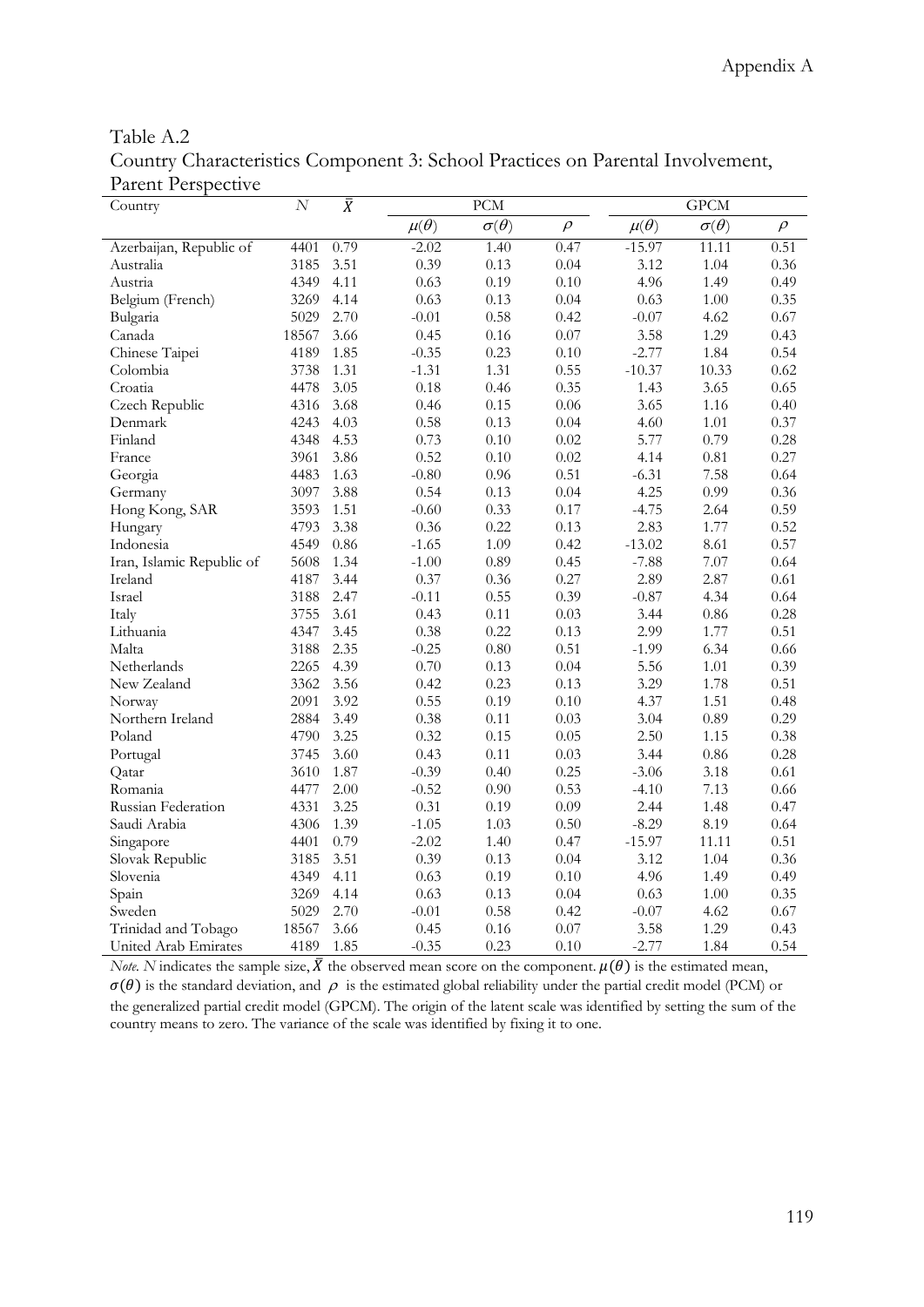| Table A.3 |  |
|-----------|--|
|-----------|--|

Country Characteristics Component 4: Student Perception of Parental Involvement

| Country                   | $\overline{N}$ | $\bar{X}$ |               | <b>PCM</b>       |        |               | <b>GPCM</b>      |        |
|---------------------------|----------------|-----------|---------------|------------------|--------|---------------|------------------|--------|
|                           |                |           | $\mu(\theta)$ | $\sigma(\theta)$ | $\rho$ | $\mu(\theta)$ | $\sigma(\theta)$ | $\rho$ |
| Azerbaijan, Republic of   | 4330           | 1.50      | $-0.48$       | 0.99             | 0.51   | $-0.54$       | 1.18             | 0.51   |
| Australia                 | 5997           | 3.31      | 0.44          | 0.67             | 0.57   | 0.55          | 0.81             | 0.58   |
| Austria                   | 4571           | 1.90      | $-0.24$       | 0.90             | 0.54   | $-0.29$       | 1.09             | 0.55   |
| Belgium (French)          | 3680           | 2.11      | $-0.12$       | 0.87             | 0.55   | $-0.17$       | 1.09             | 0.57   |
| Bulgaria                  | 5191           | 2.36      | $-0.24$       | 1.18             | 0.64   | $-0.29$       | 1.44             | 0.64   |
| Canada                    | 22750          | 2.46      | $0.08\,$      | 0.79             | 0.56   | 0.13          | 0.96             | 0.57   |
| Chinese Taipei            | 4276           | 4.36      | 0.65          | 0.84             | 0.69   | 0.79          | 1.04             | 0.70   |
| Colombia                  | 3793           | 1.42      | $-0.74$       | 1.17             | 0.53   | $-0.88$       | 1.40             | 0.53   |
| Croatia                   | 4564           | 2.08      | $-0.04$       | 0.74             | 0.50   | $-0.06$       | 0.88             | 0.50   |
| Czech Republic            | 4483           | 1.38      | $-0.52$       | 0.87             | 0.45   | $-0.62$       | 1.06             | 0.47   |
| Denmark                   | 4543           | 2.58      | 0.21          | 0.66             | 0.51   | 0.25          | $0.80\,$         | 0.52   |
| England                   | 3912           | 3.30      | 0.47          | 0.61             | 0.53   | 0.54          | 0.73             | 0.54   |
| Finland                   | 4599           | 3.57      | 0.55          | 0.58             | 0.53   | 0.67          | 0.70             | 0.55   |
| France                    | 4403           | 2.31      | 0.01          | 0.80             | 0.55   | $-0.02$       | 1.01             | 0.57   |
| Georgia                   | 4581           | 1.56      | $-0.53$       | 1.05             | 0.53   | $-0.62$       | 1.25             | 0.53   |
| Germany                   | 3600           | 1.90      | $-0.16$       | 0.80             | 0.50   | $-0.13$       | 0.97             | 0.53   |
| Hong Kong, SAR            | 3826           | 5.34      | 0.93          | 0.70             | 0.67   | 1.10          | 0.88             | 0.68   |
| Hungary                   | 5105           | 1.95      | $-0.23$       | 0.91             | 0.54   | $-0.31$       | 1.09             | 0.54   |
| Indonesia                 | 4662           | 2.32      | $-0.04$       | 0.90             | 0.58   | $-0.01$       | 1.10             | 0.60   |
| Iran, Islamic Republic of | 5727           | 2.14      | $-0.07$       | 0.83             | 0.54   | $-0.08$       | 0.98             | 0.54   |
| Ireland                   | 4415           | 2.27      | 0.00          | $0.80\,$         | 0.54   | 0.03          | 0.97             | 0.56   |
| Israel                    | 4117           | 2.46      | 0.06          | 0.83             | 0.57   | 0.08          | 1.00             | 0.58   |
| Italy                     | 4100           | 2.17      | $-0.01$       | 0.76             | 0.52   | $-0.07$       | 0.96             | 0.54   |
| Lithuania                 | 4591           | 2.17      | $-0.02$       | 0.77             | 0.52   | $-0.04$       | 0.93             | 0.53   |
| Malta                     | 3519           | 2.53      | 0.09          | 0.81             | 0.57   | 0.14          | 0.98             | 0.59   |
| Netherlands               | 3955           | 3.56      | 0.48          | 0.72             | 0.61   | 0.52          | 0.89             | 0.61   |
| New Zealand               | 5549           | 3.03      | 0.36          | 0.67             | 0.55   | 0.44          | 0.80             | 0.56   |
| Northern Ireland          | 3523           | 2.37      | 0.16          | 0.61             | 0.46   | 0.17          | 0.75             | 0.47   |
| Norway                    | 3112           | 2.50      | 0.19          | 0.65             | 0.49   | 0.29          | $0.80\,$         | 0.53   |
| Poland                    | 4953           | 2.20      | $-0.05$       | 0.82             | 0.54   | $-0.10$       | 1.01             | 0.55   |
| Portugal                  | 4037           | 1.91      | $-0.19$       | 0.83             | 0.52   | $-0.26$       | 1.02             | 0.53   |
| Qatar                     | 3947           | 2.82      | 0.17          | 0.89             | 0.62   | 0.19          | 1.08             | 0.62   |
| Romania                   | 4592           | 1.69      | $-0.57$       | 1.16             | 0.57   | $-0.71$       | 1.39             | 0.56   |
| Russian Federation        | 4444           | 1.82      | $-0.25$       | 0.86             | 0.51   | $-0.31$       | 1.05             | 0.53   |
| Saudi Arabia              | 4425           | 2.55      | 0.06          | 0.90             | 0.60   | 0.07          | 1.08             | 0.61   |
| Singapore                 | 6275           | 4.25      | 0.66          | 0.74             | 0.65   | 0.77          | 0.92             | 0.66   |
| Slovak Republic           | 5586           | 1.76      | $-0.45$       | 1.06             | 0.56   | $-0.57$       | 1.29             | 0.56   |
| Slovenia                  | 4456           | 2.13      | $-0.02$       | 0.75             | 0.51   | $-0.02$       | 0.91             | 0.52   |
| Spain                     | 8501           | 2.07      | $-0.15$       | 0.88             | 0.55   | $-0.18$       | 1.07             | 0.56   |
| Sweden                    | 4533           | 2.45      | 0.18          | 0.64             | 0.49   | 0.23          | 0.79             | 0.51   |
| Trinidad and Tobago       | 3875           | 1.52      | $-0.65$       | 1.12             | 0.54   | $-0.75$       | 1.34             | 0.55   |
| United Arab Emirates      | 14209          | 2.23      | $-0.11$       | 0.94             | 0.58   | $-0.14$       | 1.14             | 0.59   |
| <b>United States</b>      | 12501          | 2.72      | 0.15          | 0.84             | 0.60   | 0.20          | 1.02             | 0.61   |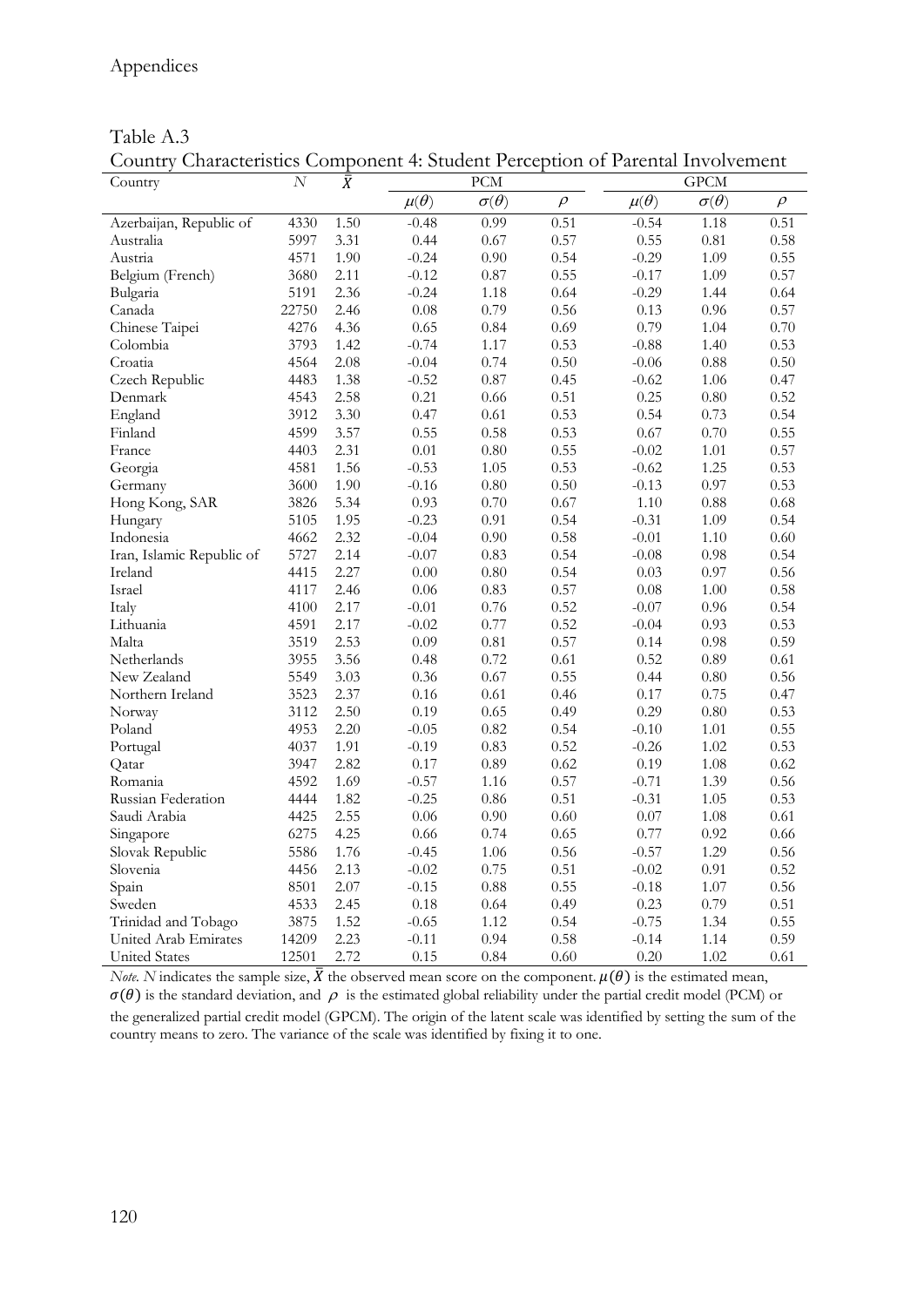Table A.4

Country Characteristics Component 5: School Practices on Parental Involvement, School Perspective

| OCHOOL L CLO<br>Country   | N    | $\overline{\bar{X}}$ |               | <b>PCM</b>       |        |               | <b>GPCM</b>      |          |
|---------------------------|------|----------------------|---------------|------------------|--------|---------------|------------------|----------|
|                           |      |                      | $\mu(\theta)$ | $\sigma(\theta)$ | $\rho$ | $\mu(\theta)$ | $\sigma(\theta)$ | $\rho$   |
| Azerbaijan, Republic of   | 169  | 32.89                | 0.32          | 0.55             | 0.70   | 0.59          | 0.90             | 0.73     |
| Australia                 | 269  | 35.41                | 0.64          | 0.64             | 0.74   | 1.04          | 1.06             | 0.76     |
| Austria                   | 158  | 31.00                | 0.05          | 0.47             | 0.64   | $-0.14$       | 0.81             | 0.71     |
| Belgium (French)          | 118  | 23.37                | $-0.80$       | 0.59             | 0.73   | $-1.13$       | 0.92             | 0.74     |
| Bulgaria                  | 147  | 30.14                | $-0.04$       | 0.70             | 0.79   | 0.10          | 1.10             | 0.81     |
| Canada                    | 1084 | 33.37                | 0.38          | 0.67             | 0.76   | 0.56          | 1.09             | 0.79     |
| Chinese Taipei            | 150  | 34.35                | 0.54          | 0.88             | 0.83   | 0.77          | 1.48             | 0.85     |
| Colombia                  | 149  | 32.73                | 0.35          | 0.77             | 0.81   | 0.87          | 1.29             | $0.81\,$ |
| Croatia                   | 152  | 30.50                | $-0.02$       | 0.46             | 0.63   | $0.01\,$      | 0.74             | 0.68     |
| Czech Republic            | 174  | 28.28                | $-0.29$       | 0.46             | 0.64   | $-0.30$       | 0.81             | 0.72     |
| Denmark                   | 231  | 25.93                | $-0.54$       | 0.42             | 0.60   | $-1.03$       | 0.76             | 0.67     |
| England                   | 120  | 32.83                | 0.29          | 0.57             | 0.71   | 0.30          | 0.89             | 0.74     |
| Finland                   | 139  | 25.60                | $-0.59$       | 0.50             | 0.68   | $-1.01$       | 0.85             | 0.72     |
| France                    | 167  | 27.52                | $-0.35$       | 0.57             | 0.73   | $-0.60$       | 0.99             | 0.78     |
| Georgia                   | 171  | 30.85                | 0.07          | 0.69             | 0.79   | 0.24          | 1.17             | 0.82     |
| Germany                   | 187  | 30.16                | $-0.05$       | 0.50             | 0.68   | $-0.19$       | 0.82             | 0.72     |
| Hong Kong, SAR            | 125  | 30.18                | $-0.04$       | 0.63             | 0.76   | $-0.31$       | 1.05             | 0.80     |
| Hungary                   | 143  | 29.06                | $-0.18$       | 0.52             | 0.69   | $-0.14$       | 0.85             | 0.73     |
| Indonesia                 | 155  | 27.53                | $-0.37$       | 0.75             | 0.82   | $-0.60$       | 1.21             | 0.84     |
| Iran, Islamic Republic of | 244  | 32.60                | 0.30          | 0.88             | 0.85   | 0.65          | 1.46             | 0.85     |
| Ireland                   | 145  | 27.75                | $-0.32$       | 0.62             | 0.76   | $-0.75$       | 1.07             | 0.81     |
| Israel                    | 132  | 32.24                | 0.25          | 0.71             | 0.79   | 0.31          | 1.12             | 0.81     |
| Italy                     | 200  | 27.80                | $-0.26$       | 0.65             | 0.77   | $-0.38$       | 1.08             | $0.80\,$ |
| Lithuania                 | 151  | 30.42                | $-0.02$       | 0.49             | 0.67   | $-0.07$       | 0.83             | 0.72     |
| Malta                     | 93   | 30.99                | 0.09          | 0.59             | 0.73   | 0.02          | 0.89             | 0.75     |
| Netherlands               | 117  | 26.97                | $-0.42$       | 0.43             | 0.61   | $-0.80$       | 0.77             | 0.69     |
| New Zealand               | 175  | 34.13                | 0.47          | 0.57             | 0.70   | 0.56          | 0.88             | 0.73     |
| Northern Ireland          | 117  | 29.23                | $-0.17$       | 0.55             | 0.71   | $-0.53$       | 0.91             | 0.76     |
| Norway                    | 115  | 26.03                | $-0.54$       | 0.39             | 0.56   | $-0.93$       | 0.66             | 0.62     |
| Poland                    | 148  | 31.57                | 0.15          | 0.53             | 0.69   | 0.22          | 0.83             | 0.71     |
| Portugal                  | 147  | 29.62                | $-0.10$       | 0.62             | 0.76   | $-0.16$       | 0.98             | 0.78     |
| Qatar                     | 166  | 33.86                | 0.53          | 0.96             | 0.85   | 1.02          | 1.59             | 0.85     |
| Romania                   | 147  | 32.91                | 0.34          | 0.71             | 0.78   | 0.76          | 1.21             | $0.81\,$ |
| Russian Federation        | 202  | 34.42                | 0.46          | 0.46             | 0.62   | 0.69          | 0.82             | 0.70     |
| Saudi Arabia              | 169  | 26.57                | $-0.48$       | 0.83             | 0.85   | $-0.55$       | 1.43             | 0.88     |
| Singapore                 | 176  | 32.40                | 0.25          | 0.60             | 0.73   | 0.31          | 1.05             | 0.79     |
| Slovak Republic           | 194  | 28.70                | $-0.22$       | 0.56             | 0.72   | $-0.20$       | 0.97             | 0.77     |
| Slovenia                  | 191  | 29.25                | $-0.14$       | 0.47             | 0.65   | $-0.21$       | 0.81             | 0.71     |
| Spain                     | 302  | 28.96                | $-0.18$       | 0.65             | 0.78   | $-0.30$       | 1.08             | 0.81     |
| Sweden                    | 132  | 27.33                | $-0.38$       | 0.55             | 0.71   | $-0.57$       | 0.89             | 0.75     |
| Trinidad and Tobago       | 147  | 30.84                | 0.07          | 0.78             | 0.82   | 0.43          | 1.34             | 0.85     |
| United Arab Emirates      | 419  | 32.42                | 0.29          | 0.80             | 0.82   | 0.45          | 1.25             | 0.83     |
| <b>United States</b>      | 331  | 35.36                | 0.66          | 0.73             | 0.78   | 1.01          | 1.29             | 0.81     |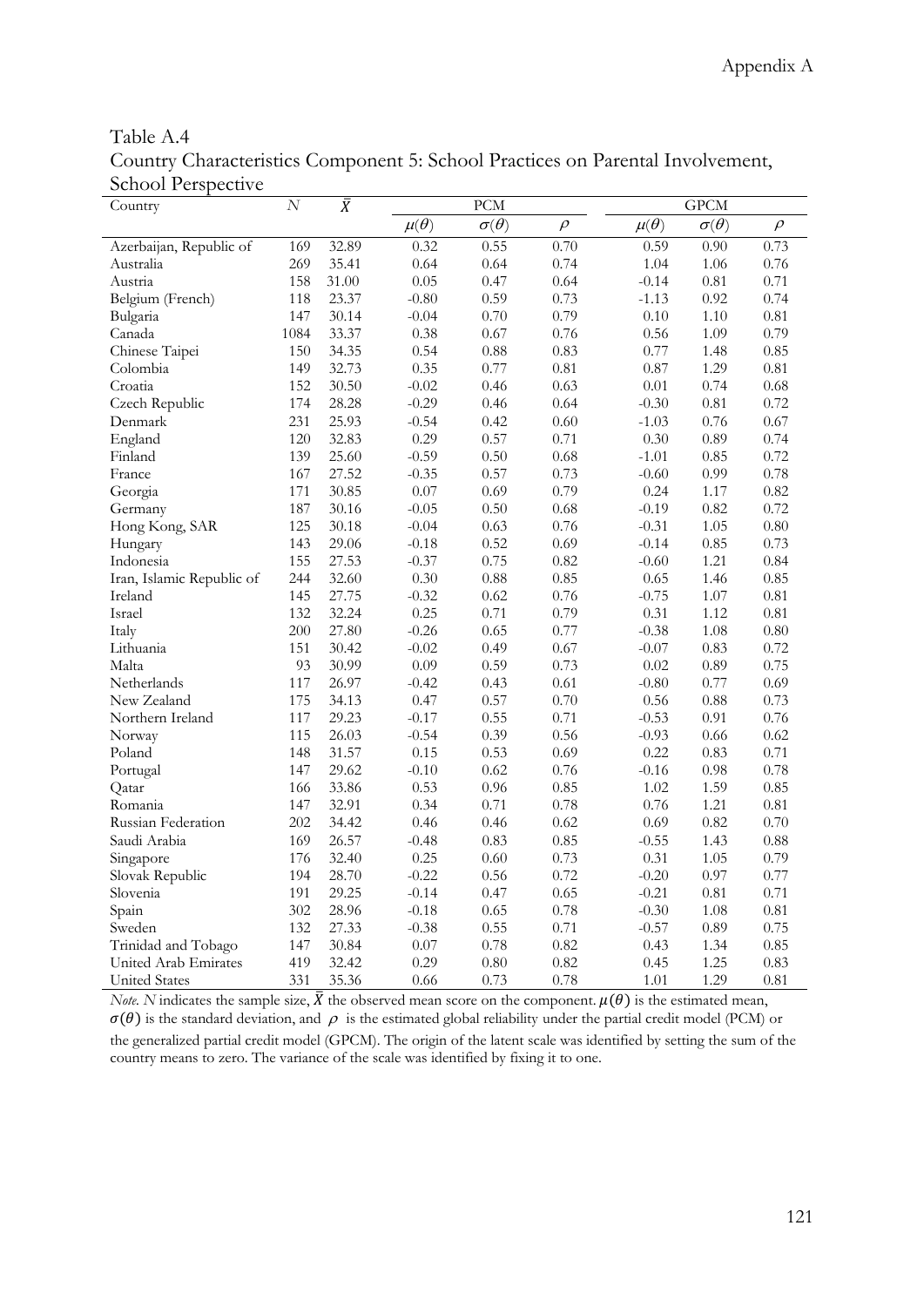| ----<br>$\sim$ - $\sim$ $\sim$                            |       |           |      |                                        |      |      |      |  |
|-----------------------------------------------------------|-------|-----------|------|----------------------------------------|------|------|------|--|
| Credit Model for Items in Component 2: Help with Homework |       |           |      |                                        |      |      |      |  |
| Item                                                      | Slope | Intercept | I(0) | Relative frequency response categories |      |      |      |  |
|                                                           |       |           |      | Cat <sup>0</sup>                       | Cat1 | Cat2 | Cat3 |  |
| ASBH09A                                                   | 1.17  | 2.44      | 0.21 | 0.78                                   | 0.18 | 0.03 | 0.02 |  |
| ASBH09B                                                   | 1.63  | 2.01      | 0.78 | 0.56                                   | 0.32 | 0.07 | 0.05 |  |
| ASBH09C                                                   | 1.15  | 2.15      | 0.18 | 0.81                                   | 0.14 | 0.03 | 0.03 |  |
| ASBH09D                                                   | 1.10  | 2.27      | 0.24 | 0.73                                   | 0.22 | 0.03 | 0.02 |  |
| ASBH09E                                                   | 1.56  | 2.51      | 0.31 | 0.77                                   | 0.17 | 0.03 | 0.04 |  |
| ASBH09F                                                   | 1.69  | 1.09      | 1.25 | 0.43                                   | 0.33 | 0.10 | 0.14 |  |
| ASBH09G                                                   | 2.26  | 1.87      | 1.62 | 0.43                                   | 0.37 | 0.12 | 0.08 |  |
| ASBH09H                                                   | 1.45  | 1.66      | 0.77 | 0.47                                   | 0.38 | 0.11 | 0.04 |  |

|                                                           | Response Frequencies and Item Parameter Estimates Under the Generalized Partial |
|-----------------------------------------------------------|---------------------------------------------------------------------------------|
| Credit Model for Items in Component 2: Help with Homework |                                                                                 |

*Note*. Slope and intercept are the parameters  $a_{i0}$  and the mean of the location parameters  $b_{i1}$ ,  $b_{i2}$ ,... respectively, under the general partial credit model (GPCM).  $I(0)$  is the information value of the item at  $\theta = 0$ . *Cat0*, *Cat1*, *Cat2*, and *Cat3* indicate the frequency with which item categories 0, 1, 2 and 3 are endorsed, respectively. The content of the components, items and corresponding category labels are described in Table 3.1.

#### Table A.6

Response Frequencies and Item Parameter Estimates Under the Generalized Partial Credit Model for Items in Component 3: School Practices on Parental Involvement, Parent Perspective

| Item    | Slope | Intercept | I(0) |      | Relative frequency response categories |       |      |
|---------|-------|-----------|------|------|----------------------------------------|-------|------|
|         |       |           |      | Cat0 | Cat1                                   | .`at2 | Cat3 |
| ASBH10A | 0.61  | 1.41      | 0.15 | 0.54 | 0.37                                   | 0.07  | 0.02 |
| ASBH10B | 0.61  | 0.36      | 0.34 | 0.30 | 0.31                                   | 0.23  | 0.16 |
| ASBH10E | 0.58  | 0.52      | 0.30 | 0.38 | 0.29                                   | 0.19  | 0.14 |

*Note*. Slope and intercept are the parameters  $a_{i0}$  and the mean of the location parameters  $b_{i1}$ ,  $b_{i2}$ ,... respectively, under the general partial credit model (GPCM).  $I(0)$  is the information value of the item at  $\theta = 0$ . *Cat0*, *Cat1*, *Cat2*, and *Cat3* indicate the frequency with which item categories 0, 1, 2 and 3 are endorsed, respectively. The content of the components, items and corresponding category labels are described in Table 3.1.

#### Table A.7

Response Frequencies and Item Parameter Estimates Under the Generalized Partial Credit Model for Items in Component 4: Student Perception of Parental Involvement

| Item    | Slope | Intercept | I(0) |      | Relative frequency response categories |      |      |
|---------|-------|-----------|------|------|----------------------------------------|------|------|
|         |       |           |      | Cat0 | Cat1                                   | Cat2 | Cat3 |
| ASBG07A | 1.01  | 1.47      | 0.32 | 0.67 | 0.21                                   | 0.05 | 0.07 |
| ASBG07B | 0.96  | 1.15      | 0.43 | 0.56 | 0.27                                   | 0.08 | 0.09 |
| ASBG07C | 0.85  | 1.35      | 0.22 | 0.75 | 0.14                                   | 0.04 | 0.08 |
| ASBG07D | 0.77  | 1.21      | 0.22 | 0.73 | 0.14                                   | 0.04 | 0.09 |
| ASBR09C | 0.55  | 1.55      | 0.09 | 0.76 | 0.18                                   | 0.04 | 0.02 |

*Note*. Slope and intercept are the parameters  $a_{i0}$  and the mean of the location parameters  $b_{i1}$ ,  $b_{i2}$ ,... respectively, under the general partial credit model (GPCM).  $I(0)$  is the information value of the item at  $\theta = 0$ . *Cat0*, *Cat1*, *Cat2*, and *Cat3* indicate the frequency with which item categories 0, 1, 2 and 3 are endorsed, respectively. The content of the components, items and corresponding category labels are described in Table 3.1.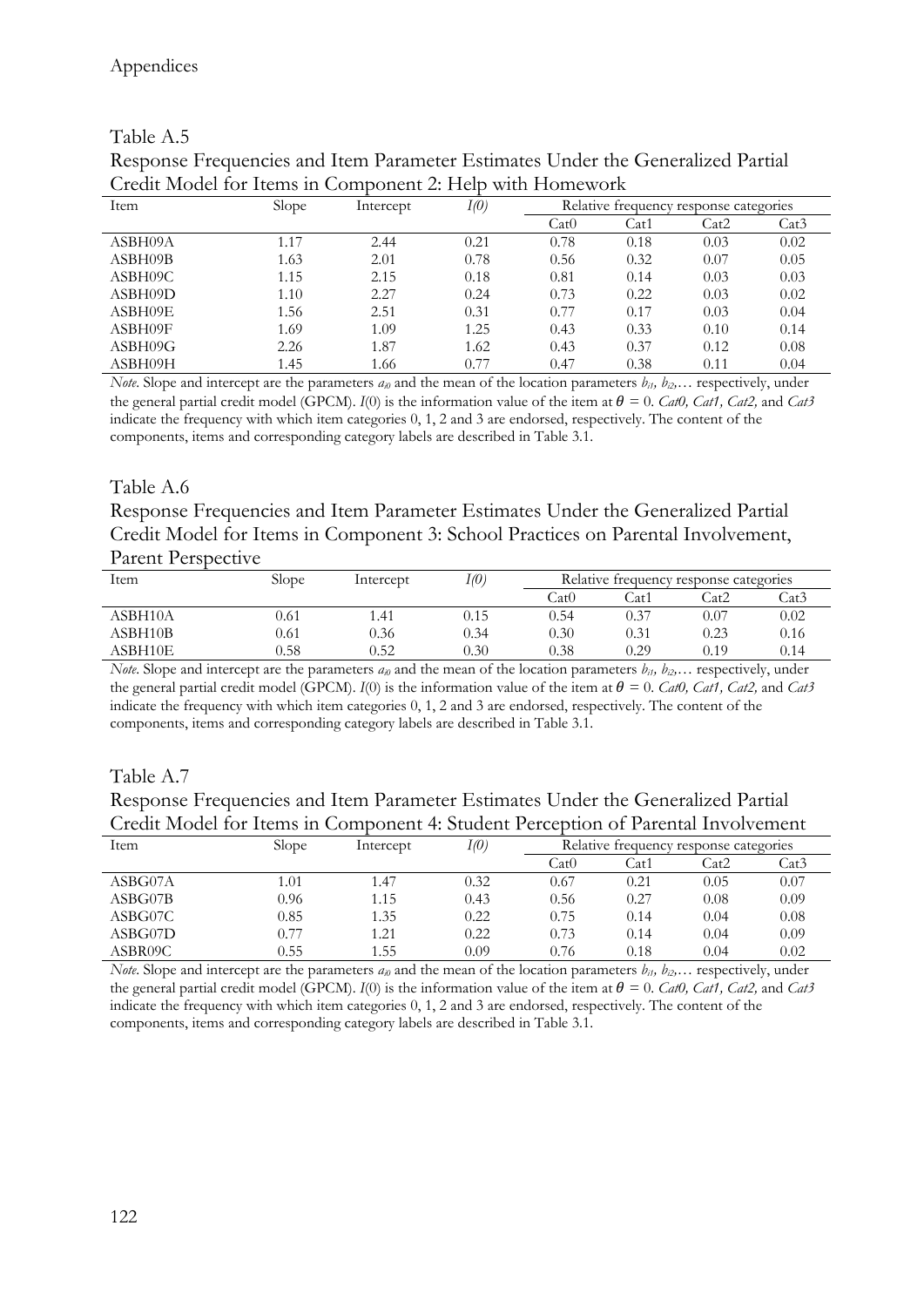Response Frequencies and Item Parameter Estimates Under the Generalized Partial Credit Model for Items in Component 5: School Practices on Parental Involvement, School Perspective

| Item     | Slope | Intercept | I(0) | Relative frequency response categories |      |      |      |      |
|----------|-------|-----------|------|----------------------------------------|------|------|------|------|
|          |       |           |      | Cat0                                   | Cat1 | Cat2 | Cat3 | Cat4 |
| ACBG11AA | 0.75  | $-2.88$   | 0.14 | 0.00                                   | 0.01 | 0.37 | 0.62 |      |
| ACBG11AB | 0.91  | $-2.95$   | 0.20 | 0.00                                   | 0.02 | 0.33 | 0.65 |      |
| ACBG11AC | 0.87  | $-2.34$   | 0.23 | 0.00                                   | 0.05 | 0.39 | 0.56 | ۰    |
| ACBG11AD | 0.57  | $-1.34$   | 0.14 | 0.03                                   | 0.07 | 0.29 | 0.62 |      |
| ACBG11BA | 0.47  | $-0.66$   | 0.16 | 0.07                                   | 0.16 | 0.37 | 0.40 |      |
| ACBG11BB | 0.51  | $-0.64$   | 0.20 | 0.06                                   | 0.30 | 0.32 | 0.32 |      |
| ACBG11CA | 0.70  | $-0.55$   | 0.29 | 0.05                                   | 0.33 | 0.38 | 0.23 |      |
| ACBG11CB | 0.84  | $-1.29$   | 0.38 | 0.03                                   | 0.18 | 0.35 | 0.44 | -    |
| ACBG11CC | 1.27  | $-1.27$   | 0.72 | 0.01                                   | 0.38 | 0.37 | 0.24 |      |
| ACBG11CD | 1.13  | $-1.42$   | 0.66 | 0.01                                   | 0.45 | 0.29 | 0.25 |      |
| ACBG11CE | 1.09  | $-1.10$   | 0.60 | 0.03                                   | 0.30 | 0.39 | 0.29 |      |
| ACBG11CF | 0.41  | 0.02      | 0.18 | 0.23                                   | 0.25 | 0.27 | 0.25 |      |
| ACBG11CG | 0.52  | 0.26      | 0.23 | 0.24                                   | 0.31 | 0.30 | 0.15 |      |
| ACBG12E  | 0.25  | $-0.35$   | 0.05 | 0.02                                   | 0.13 | 0.46 | 0.31 | 0.09 |
| ACBG12F  | 0.20  | $-0.18$   | 0.03 | 0.04                                   | 0.17 | 0.46 | 0.26 | 0.08 |

*Note*. Slope and intercept are the parameters  $a_{i0}$  and the mean of the location parameters  $b_{i1}$ ,  $b_{i2}$ ,... respectively, under the general partial credit model (GPCM).  $I(0)$  is the information value of the item at  $\theta = 0$ . *Cat0*, *Cat1*, *Cat2*, and *Cat3* indicate the frequency with which item categories 0, 1, 2 and 3 are endorsed, respectively. The content of the components, items and corresponding category labels are described in Table 3.1.

#### Table A.9

Item Parameter Estimates Under the Generalized Partial Credit Model (GPCM) and GPCM with Random Item Parameters for Items in Component 2: Help with Homework

| Item    |       | GPCM      |       | GPCM random item parameters |           |                |
|---------|-------|-----------|-------|-----------------------------|-----------|----------------|
|         | Slope | Intercept | Slope | SD (Slope)                  | Intercept | SD (Intercept) |
| ASBH09A | 1.17  | 2.44      | 1.331 | 0.619                       | 3.686     | 1.547          |
| ASBH09B | 1.63  | 2.01      | 1.313 | 0.534                       | 2.947     | 1.880          |
| ASBH09C | 1.15  | 2.15      | 1.396 | 0.554                       | 2.199     | 1.203          |
| ASBH09D | 1.10  | 2.27      | 1.227 | 0.314                       | 3.736     | 1.610          |
| ASBH09E | 1.56  | 2.51      | 1.437 | 0.634                       | 3.446     | 1.208          |
| ASBH09F | 1.69  | 1.09      | 1.477 | 0.503                       | 0.707     | 1.251          |
| ASBH09G | 2.26  | 1.87      | 1.308 | 0.434                       | 0.796     | 1.154          |
| ASBH09H | 1.45  | 1.66      | 1.559 | 0.224                       | 1.518     | 1.210          |

*Note. SD* (Slope) indicates the standard deviation of the slope. *SD* (Intercept) indicates the standard deviation of the intercept. The content of the items and corresponding category labels are described in Table 3.1.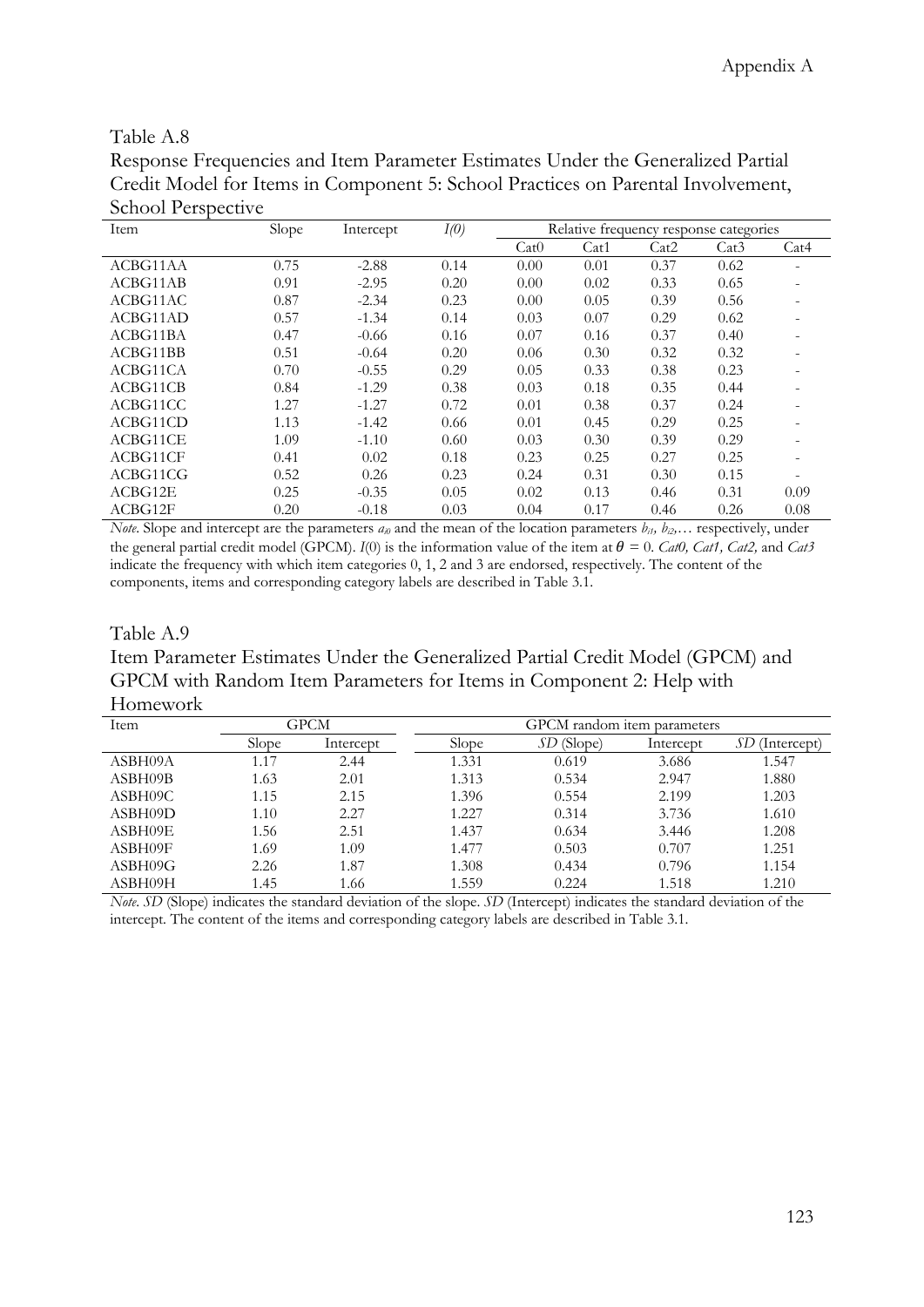Item Parameter Estimates Under the Generalized Partial Credit Model (GPCM) and GPCM with Random Item Parameters for Items in Component 3: School Practices on Parental Involvement, Parent Perspective

| Item    |       | GPCM      |       | GPCM random item parameters |           |                  |
|---------|-------|-----------|-------|-----------------------------|-----------|------------------|
|         | Slope | Intercept | Slope | SD (Slope)                  | Intercept | $SD$ (Intercept) |
| ASBH10A | 0.61  | 1.41      | 1.218 | l.388                       | 4.47      | 4.172            |
| ASBH10B | 0.61  | 0.36      | 4.144 | 1.601                       | 2.751     | 4.923            |
| ASBH10E | ).58  | ).52      | 3.843 | .791                        | 3.469     | 5.232            |

*Note. SD* (Slope) indicates the standard deviation of the slope. *SD* (Intercept) indicates the standard deviation of the intercept. The content of the items and corresponding category labels are described in Table 3.1.

#### Table A.11

Item Parameter Estimates Under the Generalized Partial Credit Model (GPCM) and GPCM with Random Item Parameters for Items in Component 4: Student Perception of Parental Involvement

| Item    |       | GPCM                  | GPCM random item parameters |         |           |             |  |
|---------|-------|-----------------------|-----------------------------|---------|-----------|-------------|--|
|         | Slope | Intercept             | Slope                       | (Slope) | Intercept | (Intercept) |  |
| ASBG07A | .01   | . 47                  | 0.924                       | 0.161   | 1.473     | 1.102       |  |
| ASBG07B | 0.96  | 1.15                  | 0.994                       | 0.357   | 1.155     | 0.943       |  |
| ASBG07C | 0.85  | .35                   | 0.989                       | 0.316   | 1.937     | 2.614       |  |
| ASBG07D | 0.77  | $\lfloor .21 \rfloor$ | 0.990                       | 0.240   | 1.917     | 3.017       |  |
| ASBR09C | 0.55  | .55                   | 0.553                       | 0.050   | 2.100     | 2.782       |  |

*Note*. *SD* (Slope) indicates the standard deviation of the slope. *SD* (Intercept) indicates the standard deviation of the intercept. The content of the items and corresponding category labels are described in Table 3.1.

#### Table A.12

Item Parameter Estimates Under the Generalized Partial Credit Model (GPCM) and GPCM with Random Item Parameters for Items in Component 5: School Practices on Parental Involvement, School Perspective

| Item     |       | <b>GPCM</b> | GPCM random item parameters |              |           |                   |
|----------|-------|-------------|-----------------------------|--------------|-----------|-------------------|
|          | Slope | Intercept   | Slope                       | $SD$ (Slope) | Intercept | SD<br>(Intercept) |
| ACBG11AA | 0.75  | $-2.88$     | 0.689                       | 0.664        | $-1.667$  | 1.396             |
| ACBG11AB | 0.91  | $-2.95$     | 1.029                       | 0.377        | $-2.122$  | 0.797             |
| ACBG11AC | 0.87  | $-2.34$     | 0.998                       | 0.506        | $-2.110$  | 0.778             |
| ACBG11AD | 0.57  | $-1.34$     | 0.466                       | 1.042        | $-1.480$  | 0.461             |
| ACBG11BA | 0.47  | $-0.66$     | 0.645                       | 0.876        | $-0.581$  | 1.033             |
| ACBG11BB | 0.51  | $-0.64$     | 0.627                       | 0.807        | $-0.583$  | 0.462             |
| ACBG11CA | 0.70  | $-0.55$     | 0.887                       | 0.491        | $-0.576$  | 0.434             |
| ACBG11CB | 0.84  | $-1.29$     | 0.890                       | 0.621        | $-1.120$  | 0.614             |
| ACBG11CC | 1.27  | $-1.27$     | 1.236                       | 0.620        | $-0.995$  | 0.682             |
| ACBG11CD | 1.13  | $-1.42$     | 1.194                       | 0.515        | $-1.122$  | 0.625             |
| ACBG11CE | 1.09  | $-1.10$     | 1.132                       | 0.229        | $-1.023$  | 0.168             |
| ACBG11CF | 0.41  | 0.02        | 0.548                       | 0.738        | 0.029     | 0.342             |
| ACBG11CG | 0.52  | 0.26        | 0.737                       | 0.514        | 0.071     | 0.781             |
| ACBG12E  | 0.25  | $-0.35$     | 0.123                       | 1.453        | 0.551     | 1.954             |
| ACBG12F  | 0.20  | $-0.18$     | 0.279                       | 1.431        | $-0.030$  | 1.789             |

*Note. SD* (Slope) indicates the standard deviation of the slope. *SD* (Intercept) indicates the standard deviation of the intercept. The content of the items and corresponding category labels are described in Table 3.1.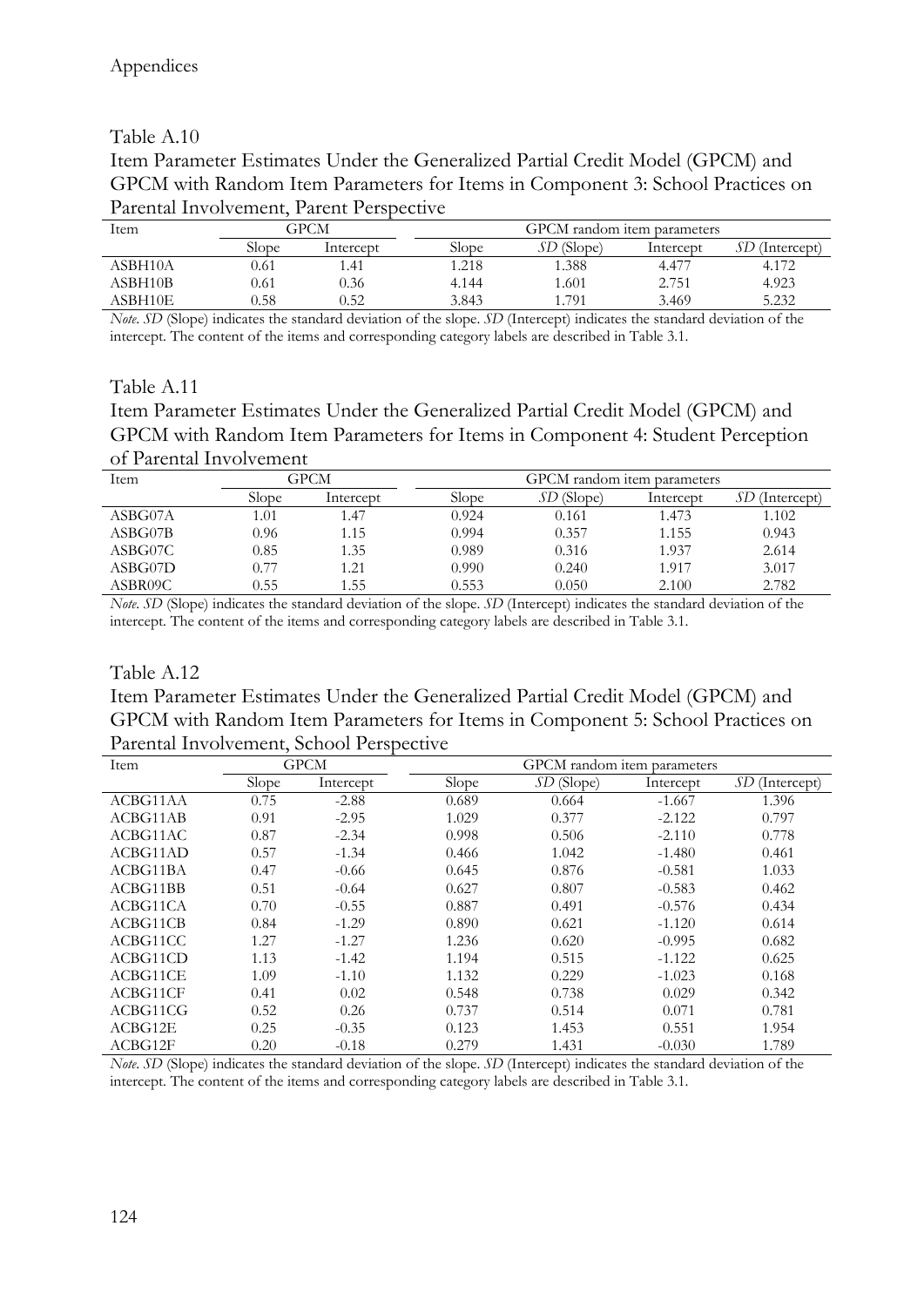| Item Parameters on Items in Component 2: Help with Homework |            |             |              |                |  |  |  |  |
|-------------------------------------------------------------|------------|-------------|--------------|----------------|--|--|--|--|
| Item                                                        | <b>PCM</b> | <b>GPCM</b> | $SD$ (Slope) | SD (Intercept) |  |  |  |  |
| ASBH09A                                                     | 0.11       | 0.12        | 0.619        | 1.547          |  |  |  |  |
| ASBH09B                                                     | 0.07       | 0.07        | 0.534        | 1.880          |  |  |  |  |
| ASBH09C                                                     | 0.10       | 0.10        | 0.554        | 1.203          |  |  |  |  |
| ASBH09D                                                     | 0.10       | 0.10        | 0.314        | 1.610          |  |  |  |  |
| ASBH09E                                                     | 0.08       | 0.08        | 0.634        | 1.208          |  |  |  |  |
| ASBH09F                                                     | 0.14       | 0.12        | 0.503        | 1.251          |  |  |  |  |
| ASBH09G                                                     | 0.08       | 0.06        | 0.434        | 1.154          |  |  |  |  |
| ASBH09H                                                     | 0.07       | 0.07        | 0.224        | 1.210          |  |  |  |  |
|                                                             |            |             |              |                |  |  |  |  |

Absolute Differential Item Functioning (DIF) Under the Partial Credit Model (PCM) and the Generalized Partial Credit Model (GPCM) and Standard Deviations of Random Item Parameters on Items in Component 2: Help with Homework

*Note*. The columns labeled PCM and GPCM give the mean residuals as estimated under the unidimensional versions of these two models. *SD* (Slope) indicates the standard deviation of the slope. *SD* (Intercept) indicates the standard deviation of the intercept. The content of the items and corresponding category labels are described in Table 3.1.

#### Table A.14

Absolute Differential Item Functioning (DIF) Under the Partial Credit Model (PCM) and the Generalized Partial Credit Model (GPCM) and Standard Deviations of Random Item Parameters on Items in Component 3: School Practices on Parental Involvement, Parent Perspective

| Item    | PCM  | GPCM | $SD$ (Slope) | SD (Intercept) |
|---------|------|------|--------------|----------------|
| ASBH10A | 0.13 | 0.47 | . .388       | 4.172          |
| ASBH10B | 0.07 | 0.36 | 1.601        | 4.923          |
| ASBH10E | 0.09 | 0.38 | 791          | 5.232          |

*Note*. The columns labeled PCM and GPCM give the mean residuals as estimated under the unidimensional versions of these two models. *SD* (Slope) indicates the standard deviation of the slope. *SD* (Intercept) indicates the standard deviation of the intercept. The content of the items and corresponding category labels are described in Table 3.1.

#### Table A.15

Absolute Differential Item Functioning (DIF) Under the Partial Credit Model (PCM) and the Generalized Partial Credit Model (GPCM) and Standard Deviations of Random Item Parameters on Items in Component 4: Student Perception of Parental Involvement

| Item    | PCM  | GPCM | $SD$ (Slope) | SD (Intercept) |
|---------|------|------|--------------|----------------|
| ASBG07A | 0.08 | 0.07 | 0.161        | 1.102          |
| ASBG07B | 0.09 | 0.08 | 0.357        | 0.943          |
| ASBG07C | 0.07 | 0.08 | 0.316        | 2.614          |
| ASBG07D | 0.12 | 0.12 | 0.240        | 3.017          |
| ASBR09C | 0.07 | 0.08 | 0.050        | 2.782          |

*Note*. The columns labeled PCM and GPCM give the mean residuals as estimated under the unidimensional versions of these two models. *SD* (Slope) indicates the standard deviation of the slope. *SD* (Intercept) indicates the standard deviation of the intercept. The content of the items and corresponding category labels are described in Table 3.1.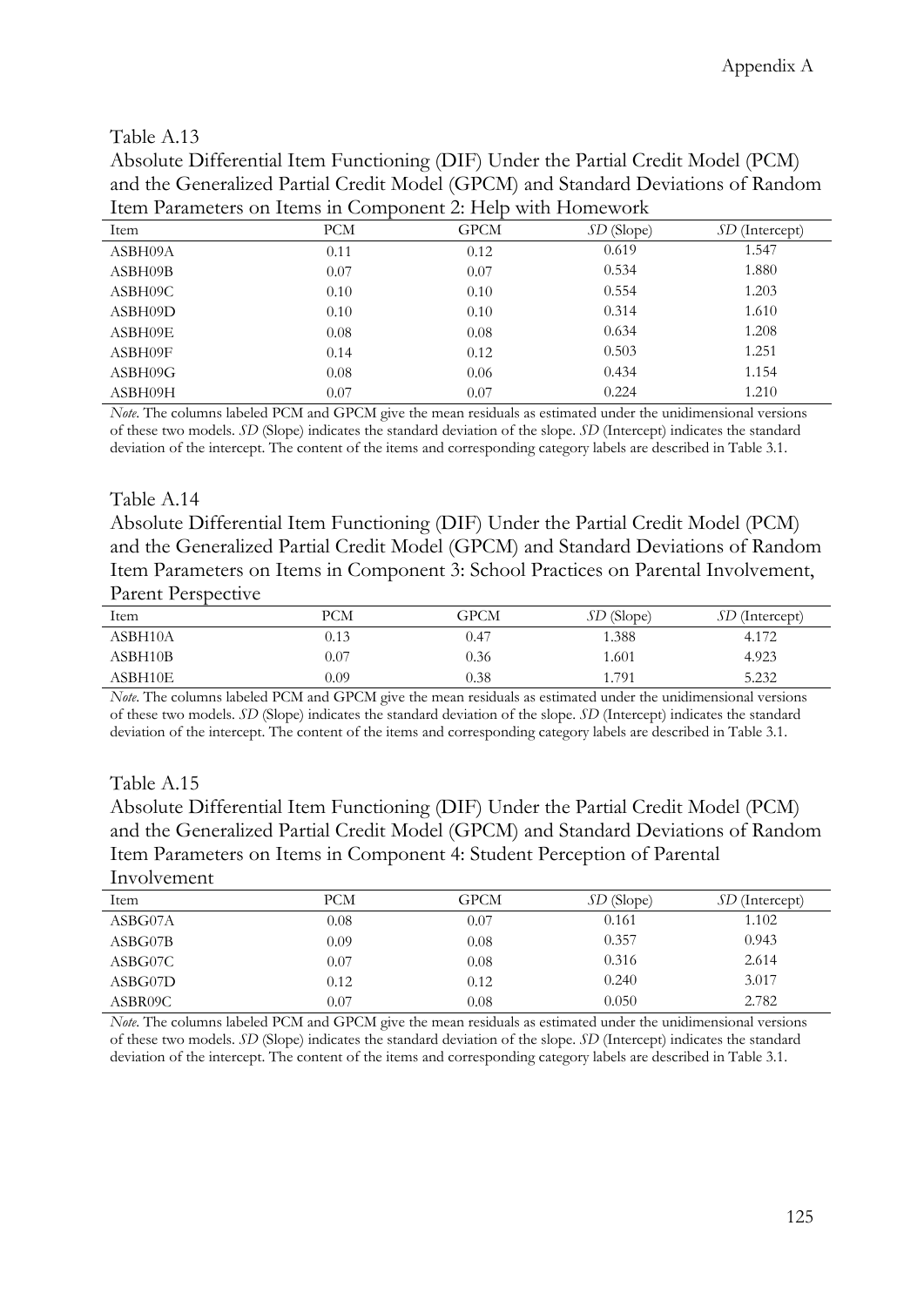Absolute Differential Item Functioning (DIF) Under the Partial Credit model (PCM) and the Generalized Partial Credit Model (GPCM) and Standard Deviations of Random Item Parameters on Items in Component 5: School Practices on Parental Involvement, School Perspective

| Item     | <b>PCM</b> | ╯<br><b>GPCM</b> | $SD$ (Slope) | SD<br>(Intercept) |
|----------|------------|------------------|--------------|-------------------|
| ACBG11AA | 0.23       | 0.21             | 0.664        | 1.396             |
| ACBG11AB | 0.19       | 0.17             | 0.377        | 0.797             |
| ACBG11AC | 0.17       | 0.16             | 0.506        | 0.778             |
| ACBG11AD | 0.16       | 0.16             | 1.042        | 0.461             |
| ACBG11BA | 0.32       | 0.35             | 0.876        | 1.033             |
| ACBG11BB | 0.24       | 0.24             | 0.807        | 0.462             |
| ACBG11CA | 0.20       | 0.18             | 0.491        | 0.434             |
| ACBG11CB | 0.22       | 0.23             | 0.621        | 0.614             |
| ACBG11CC | 0.15       | 0.13             | 0.620        | 0.682             |
| ACBG11CD | 0.21       | 0.17             | 0.515        | 0.625             |
| ACBG11CE | 0.11       | 0.11             | 0.229        | 0.168             |
| ACBG11CF | 0.29       | 0.32             | 0.738        | 0.342             |
| ACBG11CG | 0.32       | 0.34             | 0.514        | 0.781             |
| ACBG12E  | 0.26       | 0.27             | 1.453        | 1.954             |
| ACBG12F  | 0.25       | 0.24             | 1.431        | 1.789             |

*Note*. The columns labeled PCM and GPCM give the mean residuals as estimated under the unidimensional versions of these two models. *SD* (Slope) indicates the standard deviation of the slope. *SD* (Intercept) indicates the standard deviation of the intercept. The content of the items and corresponding category labels are described in Table 3.1.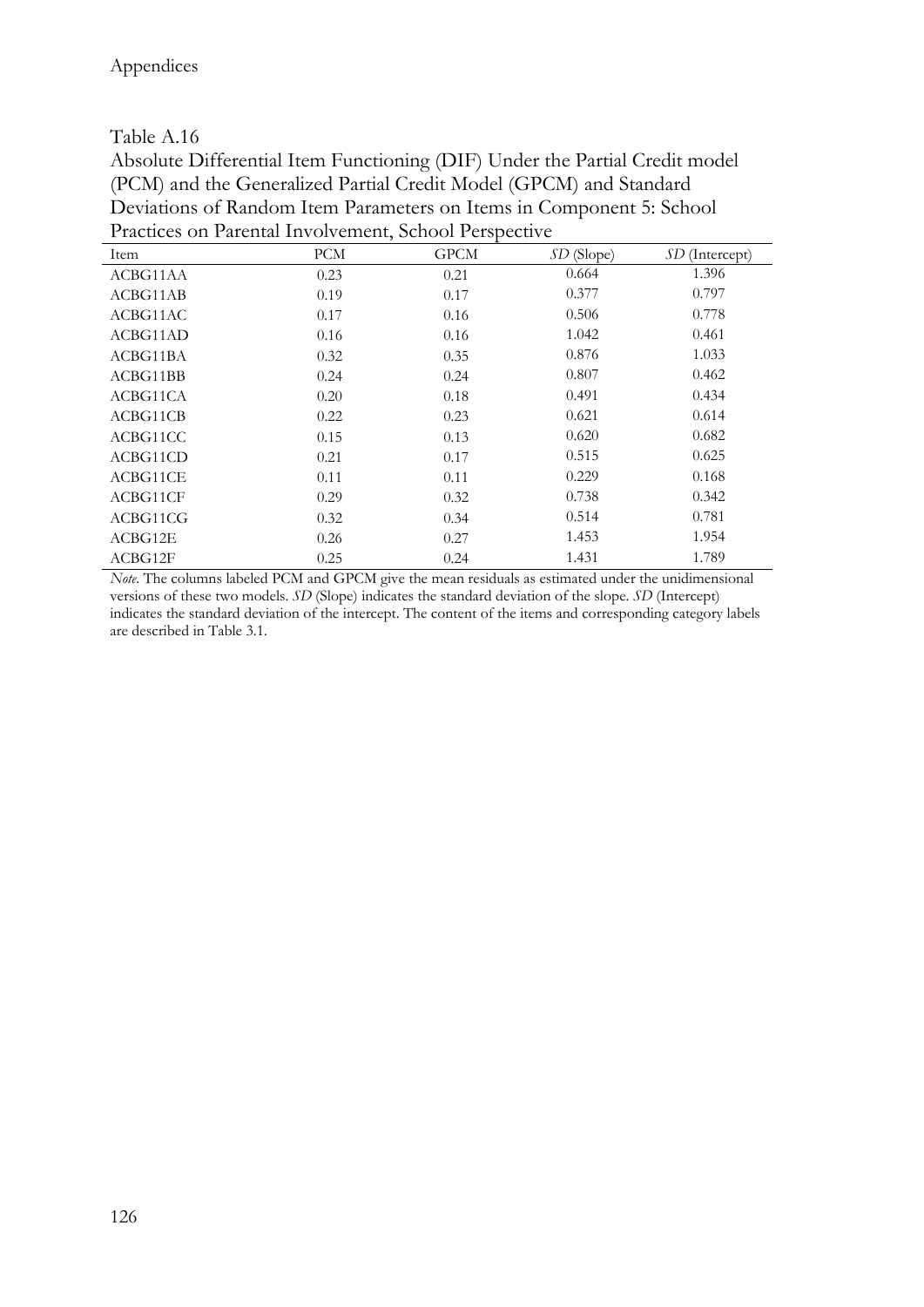Table A.17

Residual Analysis for Country-by-Item Interactions for Component 2: Help with Homework

| Country                   | $\overline{N}$ |                |                |                |                | Item   |         |                |         | 10%              | 20%                     | Absolute |
|---------------------------|----------------|----------------|----------------|----------------|----------------|--------|---------|----------------|---------|------------------|-------------------------|----------|
|                           |                | $\mathbf{1}$   | $\overline{2}$ | $\overline{3}$ | $\overline{4}$ | 5      | 6       | $\overline{7}$ | $\,8\,$ | <b>CDIF</b>      | CDIF                    | residual |
| Azerbaijan, Republic of   | 4541           | $\ddot{}$      |                |                |                |        |         |                |         | $\overline{0}$   | $\mathbf{1}$            | 0.084    |
| Australia                 | 3234           |                |                | $^{+}$         |                |        |         |                |         | $\mathbf{1}$     | $\overline{c}$          | 0.097    |
| Austria                   | 4430           |                |                |                |                |        |         |                |         | $\overline{0}$   | $\mathbf{1}$            | 0.105    |
| Belgium (French)          | 3356           |                |                |                |                |        |         |                |         | $\overline{0}$   | $\theta$                | 0.056    |
| Bulgaria                  | 5126           |                |                |                |                |        |         |                |         | $\overline{0}$   | $\overline{0}$          | 0.056    |
| Canada                    | 18844          |                |                |                |                |        |         |                |         | $\overline{0}$   | $\theta$                | 0.027    |
| Chinese Taipei            | 4244           | $++$           |                |                |                |        |         |                |         | $\mathbf{1}$     | 2                       | 0.100    |
| Colombia                  | 3824           |                |                |                |                |        |         |                |         | $\overline{0}$   | $\overline{0}$          | 0.032    |
| Croatia                   | 4532           | u.             |                |                |                |        | $++$    |                |         | 3                | $\overline{4}$          | 0.182    |
| Czech Republic            | 4418           |                |                |                |                |        | $^{++}$ |                | $++$    | 2                | $\overline{\mathbf{4}}$ | 0.148    |
| Denmark                   | 4303           |                |                |                |                | $^{+}$ |         |                |         | $\overline{0}$   | 2                       | 0.057    |
| Finland                   | 4410           |                |                |                | $^{++}$        |        | $++$    |                |         | 3                | $\overline{\mathbf{4}}$ | 0.131    |
| France                    | 4115           |                |                |                |                |        |         |                | $^{+}$  | $\overline{0}$   | 2                       | 0.097    |
| Georgia                   | 4622           |                | $++$           |                |                |        |         |                |         | $\mathbf{1}$     | $\mathbf{1}$            | 0.108    |
| Germany                   | 3195           |                |                |                |                |        |         |                |         | $\theta$         | $\overline{0}$          | 0.065    |
| Hong Kong, SAR            | 3609           | $^{+}$         |                |                | $++$           |        |         |                |         | $\mathbf{1}$     | $\overline{\mathbf{4}}$ | 0.132    |
| Hungary                   | 4903           |                |                |                |                | $^{+}$ |         |                |         | $\overline{0}$   | 2                       | 0.083    |
| Indonesia                 | 4577           | $++$           | $^{+}$         | $++$           |                |        |         |                |         | $\overline{4}$   | 5                       | 0.188    |
| Iran, Islamic Republic of | 5650           |                |                | $++$           |                |        |         |                |         | $\mathbf{1}$     | 2                       | 0.125    |
| Ireland                   | 4268           |                |                |                |                |        |         |                |         | $\overline{0}$   | $\overline{0}$          | 0.059    |
| Israel                    | 3271           |                |                |                |                | $+$    |         |                |         | $\overline{0}$   | $\mathbf{1}$            | 0.076    |
| Italy                     | 3867           | ÷.             |                |                |                |        |         | $^{+}$         |         | $\boldsymbol{0}$ | $\overline{c}$          | 0.098    |
| Lithuania                 | 4395           | $\overline{a}$ |                |                |                | $^{+}$ | $++$    |                |         | $\mathbf{1}$     | $\overline{4}$          | 0.134    |
| Malta                     | 3285           |                | $++$           |                |                |        |         |                |         | 1                | $\mathbf{1}$            | 0.083    |
| Netherlands               | 2280           | $++$           |                | $+ +$          |                | $++$   |         | $++$           |         | 6                | 7                       | 0.249    |
| New Zealand               | 3351           |                |                | $++$           |                |        |         |                |         | $\mathbf{1}$     | $\mathbf{1}$            | 0.097    |
| Northern Ireland          | 2105           |                |                |                |                |        |         |                |         | $\mathbf{1}$     | $\mathbf{1}$            | 0.074    |
| Norway                    | 2908           |                |                |                |                |        |         |                |         | $\overline{0}$   | $\boldsymbol{0}$        | 0.055    |
| Poland                    | 4923           |                |                |                |                |        | $^{+}$  |                |         | $\theta$         | 2                       | 0.080    |
| Portugal                  | 3889           | $++$           |                |                |                |        |         |                |         | $\mathbf{1}$     | $\mathbf{1}$            | 0.069    |
| Qatar                     | 3653           |                |                |                |                |        |         |                |         | $\overline{0}$   | $\overline{0}$          | 0.045    |
| Romania                   | 4533           |                |                |                |                |        |         |                |         | $\theta$         | $\theta$                | 0.044    |
| Russian Federation        | 4417           |                |                |                | $++$           |        |         |                |         | $\mathbf{1}$     | $\mathbf{1}$            | 0.068    |
| Saudi Arabia              | 4256           |                |                |                |                |        |         |                |         | $\mathbf{1}$     | $\mathbf{1}$            | 0.089    |
| Singapore                 | 6190           | $++$           |                |                | $^{+}$         |        |         |                | $^{+}$  | $\mathbf{1}$     | 4                       | 0.129    |
| Slovak Republic           | 5489           | Ξ.             |                |                |                |        | $++$    |                |         | 2                | 2                       | 0.115    |
| Slovenia                  | 4340           |                |                |                |                |        |         |                |         | $\overline{0}$   | $\mathbf{1}$            | 0.080    |
| Spain                     | 7945           |                |                |                |                |        |         |                |         | $\overline{0}$   | $\boldsymbol{0}$        | 0.064    |
| Sweden                    | 3985           |                |                |                |                |        |         |                |         | $\boldsymbol{0}$ | $\overline{0}$          | 0.057    |
| Trinidad and Tobago       | 3499           |                |                |                |                |        |         |                |         | $\theta$         | $\theta$                | 0.038    |
| United Arab Emirates      | 13287          |                |                |                |                |        |         |                |         | $\theta$         | $\theta$                | 0.037    |

*Note*. + indicates that residual belongs to the 20% most positive residuals, ++ indicates that residual even belongs to the 10% most positive residuals. - indicates that residual belongs to the 20% most negative residuals, -- indicates that residual belongs to the 10% most negative residuals. The 10% cultural differential item functioning (CDIF) and 20% CDIF columns give the number of outliers in the two respective regions. Absolute residual refers to the means over items of the absolute values of the residuals. The content of the items is described in Table 3.1.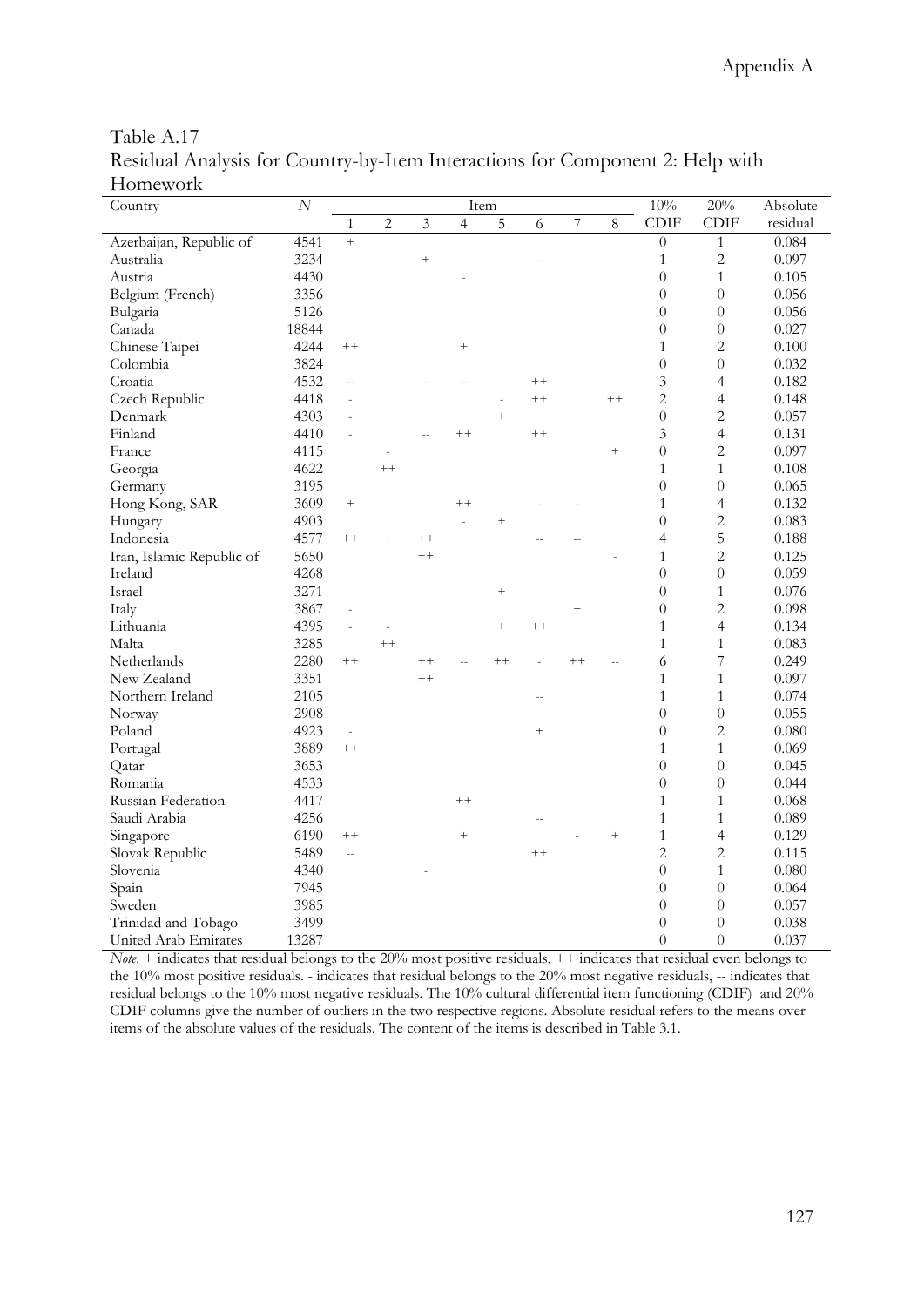Table A.18

Residual Analysis for Country-by-Item Interactions for Component 3: School Practices on Parental Involvement, Parent Perspective

| Country                   | $\overline{N}$ |                          | Item           |                | 10%              | 20%              | Absolute  |
|---------------------------|----------------|--------------------------|----------------|----------------|------------------|------------------|-----------|
|                           |                | $\,1\,$                  | $\overline{2}$ | $\mathfrak{Z}$ | <b>CDIF</b>      | CDIF             | residual  |
| Azerbaijan, Republic of   | 4401           |                          |                | $\ddot{}$      | $\overline{0}$   | $\mathbf{1}$     | 0.084     |
| Australia                 | 3185           |                          |                |                | $\boldsymbol{0}$ | $\boldsymbol{0}$ | 0.032     |
| Austria                   | 4349           | $^+$                     |                |                | $\mathbf{1}$     | $\mathbf{1}$     | 0.102     |
| Belgium (French)          | 3269           | $+$                      |                |                | $\boldsymbol{0}$ | $\mathbf{1}$     | 0.088     |
| Bulgaria                  | 5029           | $+$                      |                |                | $\overline{0}$   | $\mathbf{1}$     | 0.110     |
| Canada                    | 18567          |                          |                |                | $\overline{0}$   | $\boldsymbol{0}$ | 0.058     |
| Chinese Taipei            | 4189           |                          |                |                | $\overline{0}$   | $\overline{0}$   | 0.057     |
| Colombia                  | 3738           | $\mathbb{L}$             |                |                | $\mathbf{1}$     | $\mathbf{1}$     | 0.112     |
| Croatia                   | 4478           | $\overline{a}$           |                |                | $\mathbf{1}$     | $\mathbf{1}$     | 0.090     |
| Czech Republic            | 4316           | $++$                     |                |                | $\mathbf{1}$     | $\mathbf{1}$     | 0.085     |
| Denmark                   | 4243           | $\overline{\phantom{a}}$ |                |                | $\mathbf{1}$     | $\mathbf{1}$     | 0.071     |
| Finland                   | 4348           | $++$                     |                |                | $\mathbf{1}$     | $\mathbf{1}$     | 0.096     |
| France                    | 3961           | $+$                      |                |                | $\overline{0}$   | $\mathbf{1}$     | 0.081     |
| Georgia                   | 4483           | $\overline{\phantom{a}}$ |                |                | $\mathbf{1}$     | $\mathbf{1}$     | 0.088     |
| Germany                   | 3097           | $++$                     |                |                | $\mathbf{1}$     | $\mathbf{1}$     | 0.164     |
| Hong Kong, SAR            | 3593           | $+$                      |                |                | $\overline{0}$   | $\mathbf{1}$     | 0.054     |
| Hungary                   | 4793           |                          |                |                | $\boldsymbol{0}$ | $\overline{0}$   | 0.026     |
| Indonesia                 | 4549           | $\overline{a}$           | $\ddot{}$      |                | $\boldsymbol{0}$ | 2                | 0.142     |
| Iran, Islamic Republic of | 5608           |                          |                |                | $\overline{0}$   | $\overline{0}$   | 0.034     |
| Ireland                   | 4187           |                          |                |                | $\boldsymbol{0}$ | $\boldsymbol{0}$ | 0.073     |
| Israel                    | 3188           |                          |                |                | $\overline{0}$   | $\overline{0}$   | 0.042     |
| Italy                     | 3755           | $+$                      |                |                | $\boldsymbol{0}$ | $\mathbf{1}$     | 0.106     |
| Lithuania                 | 4347           |                          |                |                | $\boldsymbol{0}$ | $\overline{0}$   | 0.029     |
| Malta                     | 3188           | $\overline{\phantom{a}}$ |                |                | $\mathbf{1}$     | $\mathbf{1}$     | 0.082     |
| Netherlands               | 2265           |                          |                |                | $\boldsymbol{0}$ | $\boldsymbol{0}$ | 0.039     |
| New Zealand               | 3362           |                          |                |                | $\overline{0}$   | $\overline{0}$   | 0.037     |
| Northern Ireland          | 2091           |                          |                |                | $\overline{0}$   | $\boldsymbol{0}$ | 0.030     |
| Norway                    | 2884           | $\overline{\phantom{a}}$ |                |                | $\overline{0}$   | $\overline{0}$   | 0.104     |
| Poland                    | 4790           |                          |                |                | $\boldsymbol{0}$ | $\overline{0}$   | 0.050     |
| Portugal                  | 3745           |                          |                |                | $\overline{0}$   | $\boldsymbol{0}$ | 0.037     |
| Qatar                     | 3610           | $\boldsymbol{+}$         |                |                | $\overline{0}$   | $\mathbf{1}$     | 0.075     |
| Romania                   | 4477           | $\mathcal{L} =$          |                |                | $\mathbf{1}$     | $\mathbf{1}$     | 0.127     |
| Russian Federation        | 4331           |                          | $\ddot{}$      |                | $\overline{0}$   | $\mathbf{1}$     | 0.088     |
| Saudi Arabia              | 4306           | $\overline{\phantom{a}}$ |                |                | $\boldsymbol{0}$ | $\mathbf{1}$     | 0.048     |
| Singapore                 | 6145           | $+ +$                    |                |                | $\mathbf{1}$     | $\mathbf{1}$     | 0.083     |
| Slovak Republic           | 5344           |                          |                |                | $\boldsymbol{0}$ | $\boldsymbol{0}$ | 0.049     |
| Slovenia                  | 4246           | $++$                     |                |                | $\mathbf{1}$     | $\mathbf{1}$     | 0.072     |
| Spain                     | 7699           |                          |                |                | $\overline{0}$   | $\boldsymbol{0}$ | $0.018\,$ |
| Sweden                    | 3974           |                          |                |                | $\overline{0}$   | $\overline{0}$   | 0.016     |
| Trinidad and Tobago       | 3328           |                          |                |                | $\boldsymbol{0}$ | $\mathbf{1}$     | 0.109     |
| United Arab Emirates      | 13061          |                          |                |                | $\overline{0}$   | $\overline{0}$   | 0.044     |

*Note*. + indicates that residual belongs to the 20% most positive residuals, ++ indicates that residual even belongs to the 10% most positive residuals. - indicates that residual belongs to the 20% most negative residuals, -- indicates that residual even belongs to the 10% most negative residuals. The 10% cultural differential item functioning (CDIF) and 20% CDIF columns give the number of outliers in the two respective regions. Absolute residual refers to the means over items of the absolute values of the residuals. The content of the items is described in Table 3.1.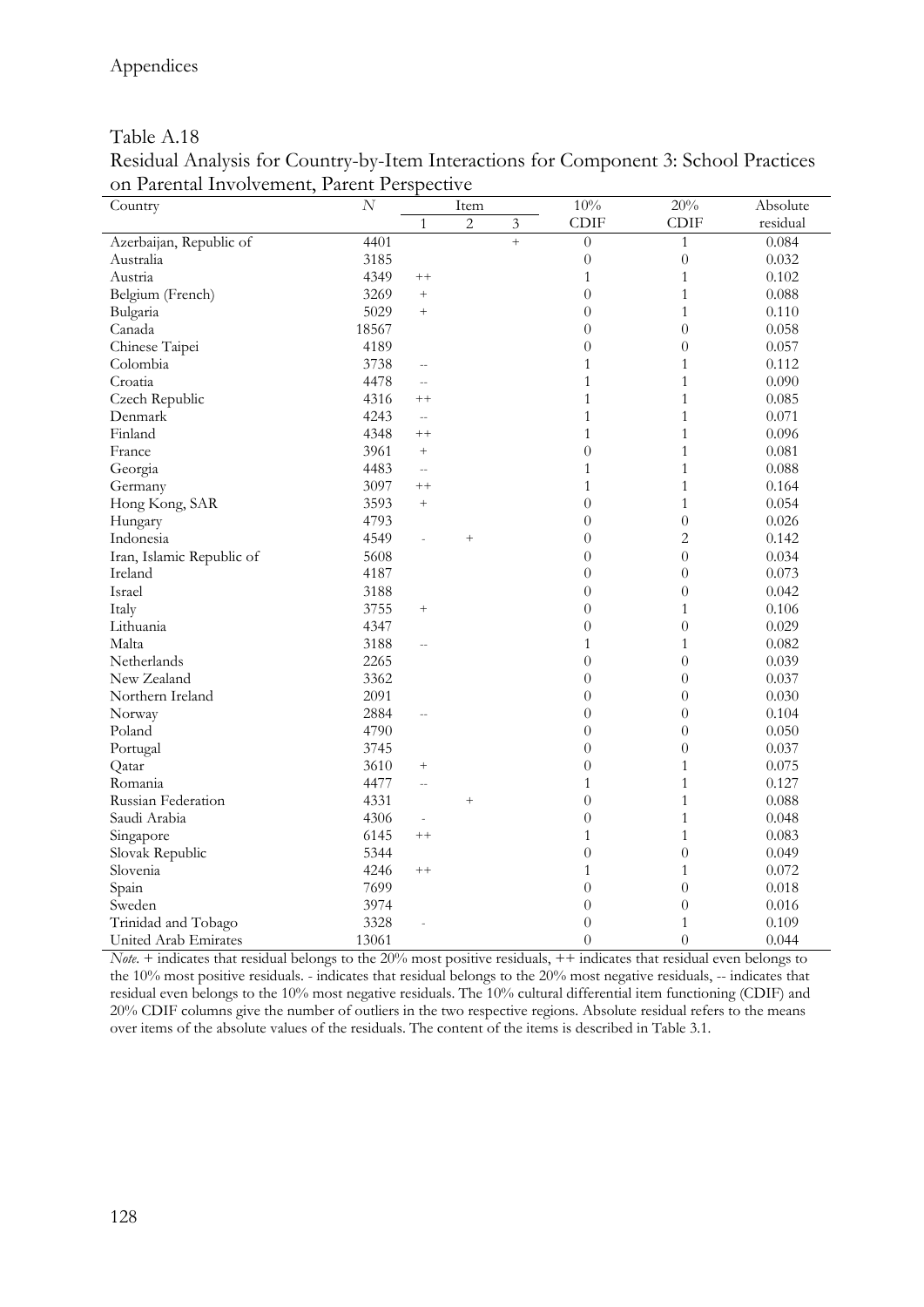|                                    | Residual Analysis for Country-by-Item Interactions for Component 4: Student |
|------------------------------------|-----------------------------------------------------------------------------|
| Perception of Parental Involvement |                                                                             |

| I creeption of I arental involvement<br>Country | $\boldsymbol{N}$ |                  |                | Item           |                |        | $10\%$           | 20%                      | Absolute |
|-------------------------------------------------|------------------|------------------|----------------|----------------|----------------|--------|------------------|--------------------------|----------|
|                                                 |                  | $\mathbf{1}$     | $\overline{c}$ | 3              | $\overline{4}$ | 5      | CDIF             | CDIF                     | residual |
| Azerbaijan, Republic of                         | 4330             |                  |                |                |                |        | $\overline{0}$   | $\theta$                 | 0.040    |
| Australia                                       | 5997             |                  |                |                |                |        | $\overline{0}$   | $\overline{0}$           | 0.060    |
| Austria                                         | 4571             |                  |                |                |                |        | $\boldsymbol{0}$ | $\theta$                 | 0.037    |
| Belgium (French)                                | 3680             |                  |                |                |                |        | $\overline{0}$   | $\mathbf{1}$             | 0.076    |
| Bulgaria                                        | 5191             |                  |                |                | $+$            |        | $\overline{0}$   | $\mathbf{1}$             | 0.075    |
| Canada                                          | 22750            |                  |                |                |                |        | $\boldsymbol{0}$ | $\overline{0}$           | 0.068    |
| Chinese Taipei                                  | 4276             | $++$             |                |                |                |        | $\overline{2}$   | $\overline{c}$           | 0.117    |
| Colombia                                        | 3793             |                  |                |                |                |        | $\overline{0}$   | $\overline{0}$           | 0.034    |
| Croatia                                         | 4564             | L.               |                |                | $++$           |        | $\mathbf{1}$     | $\overline{c}$           | 0.094    |
| Czech Republic                                  | 4483             |                  |                |                |                |        | $\theta$         | $\theta$                 | 0.051    |
| Denmark                                         | 4543             |                  |                |                |                |        | $\overline{0}$   | $\overline{0}$           | 0.056    |
| England                                         | 3912             | $+$              |                |                |                |        | $\theta$         | $\overline{c}$           | 0.088    |
| Finland                                         | 4599             |                  |                |                |                | $++$   | $\mathbf{1}$     | $\mathbf{1}$             | 0.103    |
| France                                          | 4403             |                  |                |                |                |        | $\theta$         | $\theta$                 | 0.068    |
| Georgia                                         | 4581             |                  |                | $\ddot{}$      |                |        | $\overline{0}$   | $\mathbf{1}$             | 0.075    |
| Germany                                         | 3600             |                  |                |                |                |        | $\mathbf{1}$     | $\overline{c}$           | 0.146    |
| Hong Kong, SAR                                  | 3826             |                  |                |                |                |        | $\theta$         | $\mathbf{1}$             | 0.087    |
| Hungary                                         | 5105             |                  |                |                | $++$           |        | $\mathbf{1}$     | $\overline{c}$           | 0.110    |
| Indonesia                                       | 4662             |                  |                |                |                | $\sim$ | $\mathbf{1}$     | $\mathbf{1}$             | 0.080    |
| Iran, Islamic Republic of                       | 5727             |                  |                | $\ddot{}$      |                |        | $\theta$         | $\mathbf{1}$             | 0.071    |
| Ireland                                         | 4415             |                  | $+$            |                |                |        | $\mathbf{1}$     | $\overline{c}$           | 0.112    |
| Israel                                          | 4117             |                  |                |                | $++$           |        | $\mathbf{1}$     | $\mathbf{1}$             | 0.120    |
| Italy                                           | 4100             |                  |                |                |                | $^{+}$ | $\overline{0}$   | $\mathbf{1}$             | 0.066    |
| Lithuania                                       | 4591             |                  |                |                |                |        | $\overline{0}$   | $\theta$                 | 0.061    |
| Malta                                           | 3519             |                  |                |                |                | ÷,     | $\overline{0}$   | $\mathbf{1}$             | 0.078    |
| Netherlands                                     | 3955             |                  |                | $+ +$          | $+ +$          | $++$   | $\overline{4}$   | $\overline{\mathcal{L}}$ | 0.233    |
| New Zealand                                     | 5549             |                  |                |                |                |        | $\boldsymbol{0}$ | $\overline{0}$           | 0.027    |
| Northern Ireland                                | 3523             | $\boldsymbol{+}$ | $+ +$          |                | $\overline{a}$ |        | $\overline{2}$   | $\overline{4}$           | 0.197    |
| Norway                                          | 3112             |                  |                | $\ddot{}$      |                |        | $\boldsymbol{0}$ | $\mathbf{1}$             | 0.087    |
| Poland                                          | 4953             |                  | $+$            |                | $\sim$         | $++$   | $\overline{2}$   | 3                        | 0.158    |
| Portugal                                        | 4037             |                  |                |                | $+$            |        | $\theta$         | $\mathbf{1}$             | 0.074    |
| Qatar                                           | 3947             |                  |                | $\ddot{}$      |                |        | $\boldsymbol{0}$ | $\mathbf{1}$             | 0.089    |
| Romania                                         | 4592             |                  |                |                | $++$           |        | $\mathbf{1}$     | $\mathbf{1}$             | 0.082    |
| Russian Federation                              | 4444             |                  |                |                |                |        | $\overline{0}$   | $\overline{0}$           | 0.073    |
| Saudi Arabia                                    | 4425             |                  |                | $++$           |                |        | $\mathbf{1}$     | $\overline{c}$           | 0.133    |
| Singapore                                       | 6275             |                  |                | $\overline{a}$ |                | $++$   | $\overline{2}$   | $\overline{c}$           | 0.104    |
| Slovak Republic                                 | 5586             |                  |                |                |                |        | $\boldsymbol{0}$ | $\overline{0}$           | 0.070    |
| Slovenia                                        | 4456             |                  |                |                |                |        | $\overline{0}$   | $\theta$                 | 0.059    |
| Spain                                           | 8501             |                  |                |                |                |        | $\overline{0}$   | $\overline{0}$           | 0.056    |
| Sweden                                          | 4533             | $\ddot{}$        |                |                |                |        | $\mathbf{1}$     | $\overline{c}$           | 0.090    |
| Trinidad and Tobago                             | 3875             |                  |                |                |                |        | $\overline{0}$   | $\overline{0}$           | 0.049    |
| United Arab Emirates                            | 14209            |                  |                |                |                |        | $\overline{0}$   | $\theta$                 | 0.060    |
| <b>United States</b>                            | 12501            |                  |                |                |                |        | $\theta$         | $\overline{0}$           | 0.084    |

*Note*. + indicates that residual belongs to the 20% most positive residuals, ++ indicates that residual even belongs to the 10% most positive residuals. - indicates that residual belongs to the 20% most negative residuals, -- indicates that residual even belongs to the 10% most negative residuals. The 10% cultural differential item functioning (CDIF) and 20% CDIF columns give the number of outliers in the two respective regions. Absolute residual refers to the means over items of the absolute values of the residuals. The content of the items is described in Table 3.1.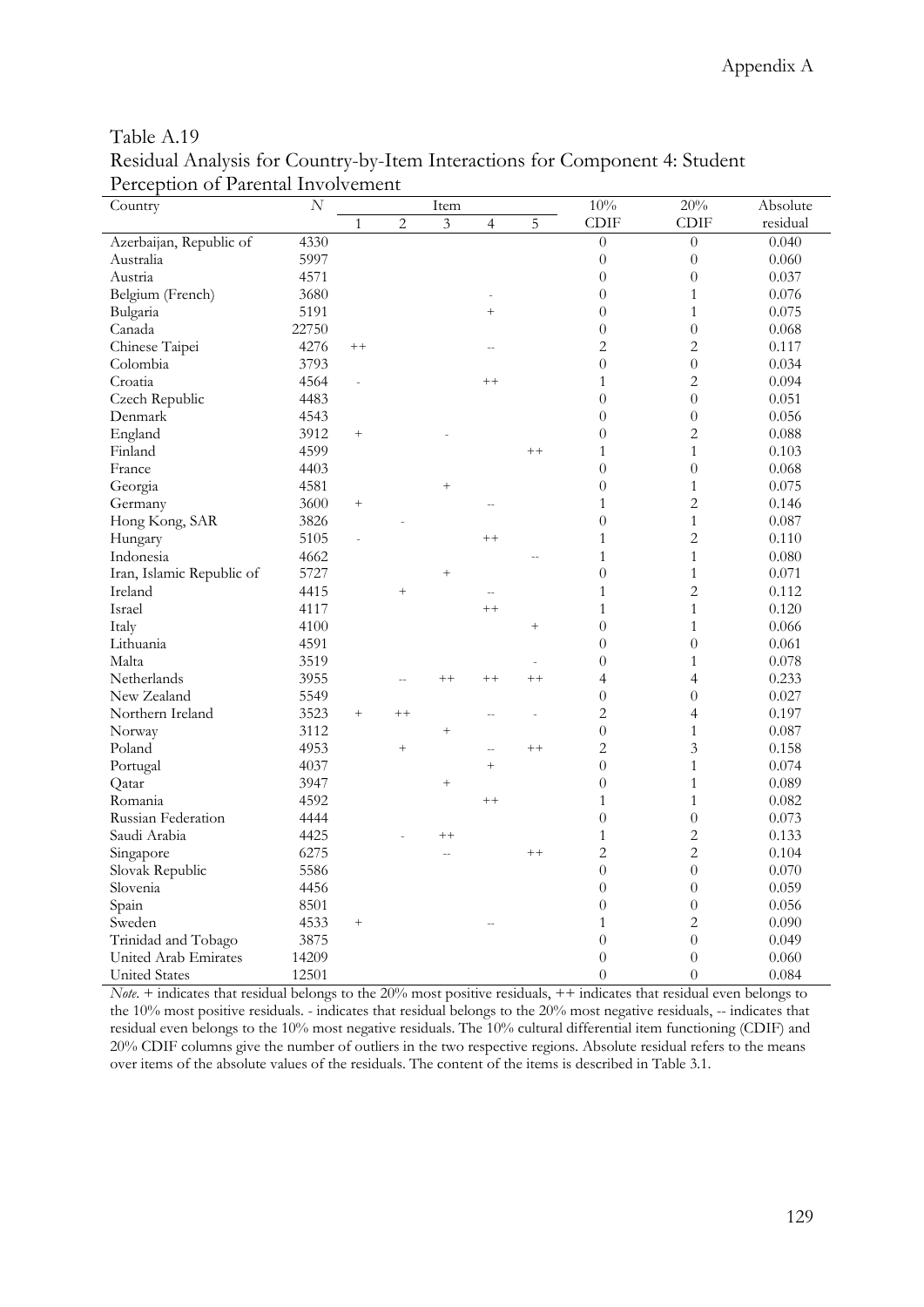Table A.20 Residual Analysis for Country-by-Item Interactions for Component 5: School Practices on Parental Involvement, School Perspective

| Country          | $\overline{N}$ |         |              |                |                |                |                |     | Item    |     |    |    |         |         |         |      | $10\%$         | 20%              | Absolute              |
|------------------|----------------|---------|--------------|----------------|----------------|----------------|----------------|-----|---------|-----|----|----|---------|---------|---------|------|----------------|------------------|-----------------------|
|                  |                |         | $\mathbf{2}$ | $\mathfrak{Z}$ | $\overline{4}$ | $\sqrt{5}$     | 6              | 7   | $\,8\,$ | 9   | 10 | 11 | 12      | 13      | 14      | 15   | CDIF           | CDIF             | residual              |
| Azerbaijan       | 169            |         |              |                |                | $\sim$         |                |     |         |     |    |    |         |         |         |      | 1              | $\mathbf{1}$     | 0.164                 |
| Australia        | 269            |         |              |                |                |                |                |     | $+$     |     |    |    |         |         |         |      | $\theta$       | $\mathbf{1}$     | 0.152                 |
| Austria          | 158            |         |              |                |                | $^{++}$        |                | $+$ |         |     |    |    | $+$     |         |         |      |                | 5                | 0.294                 |
| Belgium (French) | 118            | $+$     |              | $+$            |                |                |                |     |         |     |    |    |         |         |         |      |                | $\overline{4}$   | 0.289                 |
| Bulgaria         | 147            | $+$     |              |                |                |                |                |     |         |     |    |    |         |         |         |      | $\overline{0}$ | $\overline{c}$   | 0.227                 |
| Canada           | 1084           |         |              |                |                | $+$            |                |     |         |     |    |    |         |         |         |      | $\overline{0}$ | $\mathbf{1}$     | 0.170                 |
| Chinese Taipei   | 150            |         |              |                |                |                |                |     |         |     |    |    |         | $++$    | $++$    |      | $\sqrt{2}$     | $\mathfrak{Z}$   | 0.186                 |
| Colombia         | 149            | $+$     |              |                |                |                |                |     |         |     |    |    |         |         |         |      | $\overline{c}$ | $\mathfrak{Z}$   | 0.268                 |
| Croatia          | 152            | $++$    |              |                |                |                |                |     |         |     |    |    |         | $++$    |         |      | $\mathfrak{Z}$ | $\overline{4}$   | 0.352                 |
| Czech Republic   | 174            | $+$     |              |                |                |                |                |     | $+$     |     |    |    |         |         |         |      | $\sqrt{2}$     | 5                | 0.286                 |
| Denmark          | 231            |         |              |                |                |                |                |     | $+$     |     |    |    | $++$    |         |         | $++$ | $\sqrt{2}$     | $\overline{4}$   | 0.235                 |
| England          | 120            | $+$     |              |                |                |                |                |     |         |     |    |    |         |         |         |      | $\overline{0}$ | 3                | 0.209                 |
| Finland          | 139            |         |              |                |                |                |                |     | $++$    |     |    |    | $^{++}$ | $++$    | $++$    | $+$  | 5              | 6                | 0.294                 |
| France           | 167            |         |              |                |                | $++$           | $++$           |     |         | $+$ |    |    |         |         |         |      | 3              | $\overline{5}$   | 0.271                 |
| Georgia          | 171            | $+$     |              |                |                |                |                |     |         |     |    |    |         |         |         |      |                | $\mathfrak{Z}$   | 0.195                 |
| Germany          | 187            |         |              |                |                | $++$           | $^{++}$        |     |         |     |    |    |         |         |         |      | $\overline{c}$ | $\overline{c}$   | 0.173                 |
| Hong Kong        | 125            |         |              |                |                | $+$            |                |     |         |     |    |    |         | $^{++}$ |         |      |                | $\overline{c}$   | 0.250                 |
| Hungary          | 143            | $++$    |              |                |                | $\overline{+}$ |                |     |         |     |    |    |         |         |         |      | 3              | $\overline{5}$   | 0.237                 |
| Indonesia        | 155            |         |              |                |                |                | $\overline{+}$ | $+$ |         |     |    |    |         |         | $++$    | $+$  | 3              | 6                | 0.302                 |
| Iran             | 244            |         |              |                |                |                |                |     |         |     |    |    |         |         |         |      | 1              | $\overline{c}$   | 0.203                 |
| Ireland          | 145            |         |              |                |                |                |                |     | $++$    |     |    |    | $^{++}$ |         | $^{++}$ | $+$  | 3              | 5                | 0.302                 |
| Israel           | 132            |         |              |                |                |                |                |     |         |     |    |    |         |         |         |      | $\Omega$       | $\boldsymbol{0}$ | 0.121                 |
| Italy            | 200            | $++$    |              |                |                |                |                |     |         |     |    |    |         |         |         |      |                | $\overline{c}$   | 0.200                 |
| Lithuania        | 151            |         |              |                |                |                |                |     |         |     |    |    |         |         |         |      |                | $\mathbf{1}$     | 0.162                 |
| Malta            | 93             |         |              |                |                |                |                |     |         |     |    |    |         | $+$     |         |      | $\overline{0}$ | $\mathbf{1}$     | 0.124                 |
| Netherlands      | 117            |         |              |                |                | $+ +$          |                |     |         |     |    |    | $+$     |         |         | $+$  | $\mathbf{2}$   | $\overline{4}$   | 0.213                 |
| New Zealand      | 175            |         |              |                |                | $++$           |                |     | $++$    |     |    |    |         |         | $+$     | $+$  | $\overline{c}$ | $\overline{4}$   | 0.247                 |
| Northern Ireland | 117            |         |              |                |                |                |                |     |         |     |    |    | $+$     |         |         |      | $\overline{0}$ | $\overline{c}$   | 0.156                 |
| Norway           | 115            | $++$    |              |                |                | $+$            |                |     |         |     |    |    |         |         |         |      | $\sqrt{2}$     | 5                | 0.289                 |
| Poland           | 148            |         |              |                |                | $\ddot{}$      |                |     | $++$    |     |    |    |         | $++$    |         |      | $\sqrt{2}$     | $\overline{3}$   | 0.213                 |
| Portugal         | 147            | $^{++}$ |              | $+$            |                |                |                |     |         |     |    |    |         |         |         |      |                | 3                | 0.226                 |
| Qatar            | 166            |         |              |                |                |                |                |     |         |     |    |    |         |         |         |      |                | $\overline{2}$   | 0.153<br>$\mathbf{1}$ |

(continued)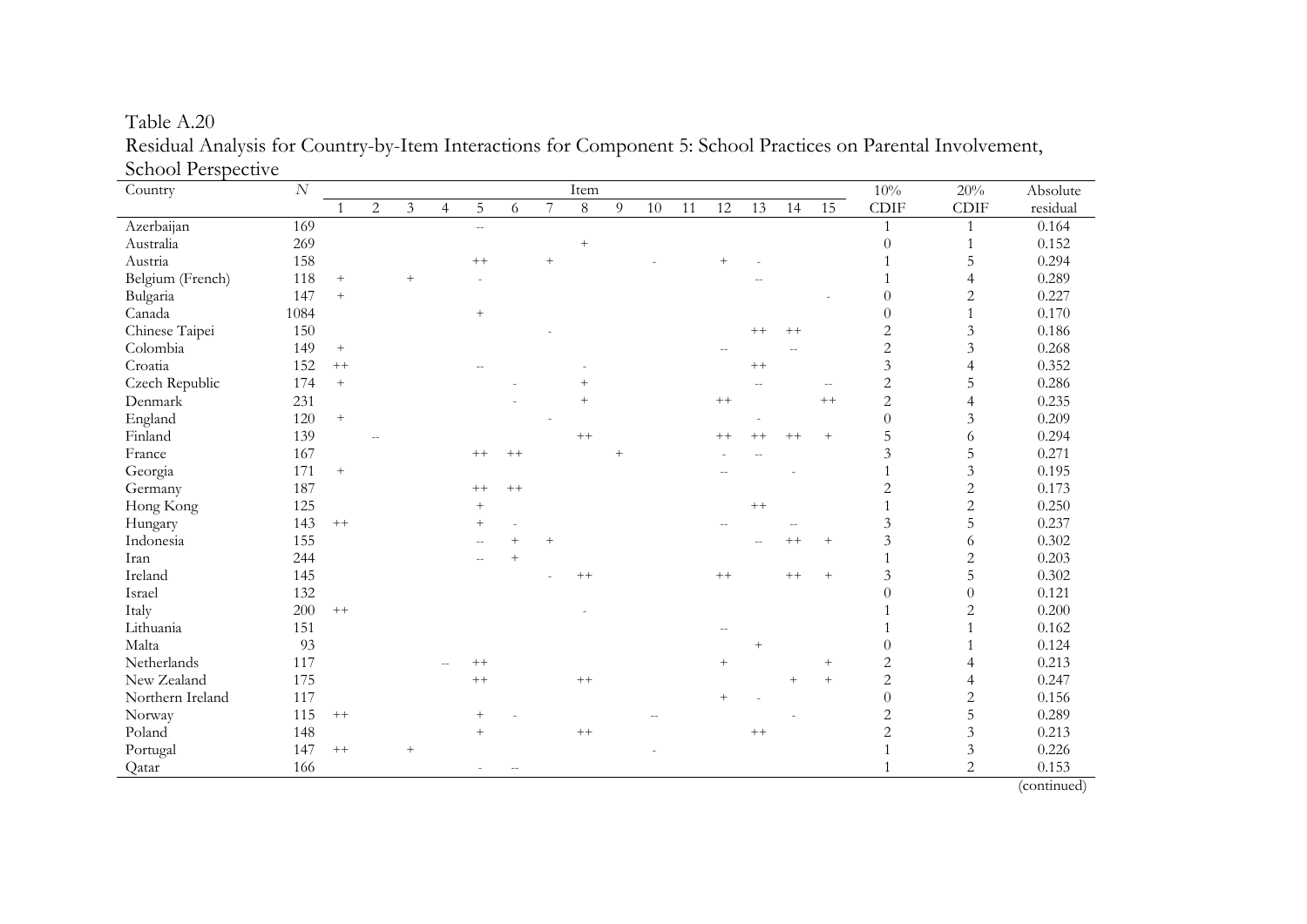Table A.20 (continued)

| Country              | N   |      |  |  |          | Item                     |     |    |                          |      |    |       | 10%         | 20%         | Absolute |
|----------------------|-----|------|--|--|----------|--------------------------|-----|----|--------------------------|------|----|-------|-------------|-------------|----------|
|                      |     |      |  |  | $\Omega$ | 8                        |     | 10 | 12                       | 13   | 14 | 15    | <b>CDIF</b> | <b>CDIF</b> | residual |
| Romania              | 147 |      |  |  | $^{+}$   |                          |     |    |                          |      |    |       | ◠           |             | 0.223    |
| Russian Fed.         | 202 | $++$ |  |  | $^+$     |                          |     |    | $- -$                    | $^+$ |    |       |             |             | 0.367    |
| Saudi Arabia         | 169 | $++$ |  |  |          |                          |     |    | $\overline{\phantom{a}}$ |      |    | $- -$ | 4           | 6           | 0.315    |
| Singapore            | 176 |      |  |  |          |                          |     |    |                          | $++$ |    |       |             |             | 0.223    |
| Slovak Republic      | 194 |      |  |  |          |                          |     |    |                          |      |    |       |             |             | 0.200    |
| Slovenia             | 191 |      |  |  |          |                          |     |    |                          | $++$ |    |       |             |             | 0.176    |
| Spain                | 302 | $+$  |  |  |          | $\overline{\phantom{a}}$ |     |    |                          |      |    |       |             | $\sim$      | 0.176    |
| Sweden               | 132 |      |  |  |          |                          | $+$ |    | $++$                     |      |    |       |             |             | 0.226    |
| Trinidad and Tobago  | 147 |      |  |  |          |                          |     |    |                          |      |    |       |             | 4           | 0.232    |
| United Arab Emirates | 419 |      |  |  |          |                          |     |    |                          |      |    |       |             | $\Omega$    | 0.128    |
| <b>United States</b> | 331 |      |  |  |          |                          |     |    |                          |      |    |       |             | $\theta$    | 0.115    |

*Note*. + indicates that residual belongs to the 20% most positive residuals, ++ indicates that residual even belongs to the 10% most positive residuals. - indicates that residual belongs to the 20% most negative residuals, -- indicates that residual even belongs to the 10% most negative residuals. The 10% cultural differential item functioning (CDIF) and 20% CDIF columns give the number of outliers in the two respective regions. Absolute residual refers to the means over items of the absolute values of the residuals. The content of the items is described in Table 3.1.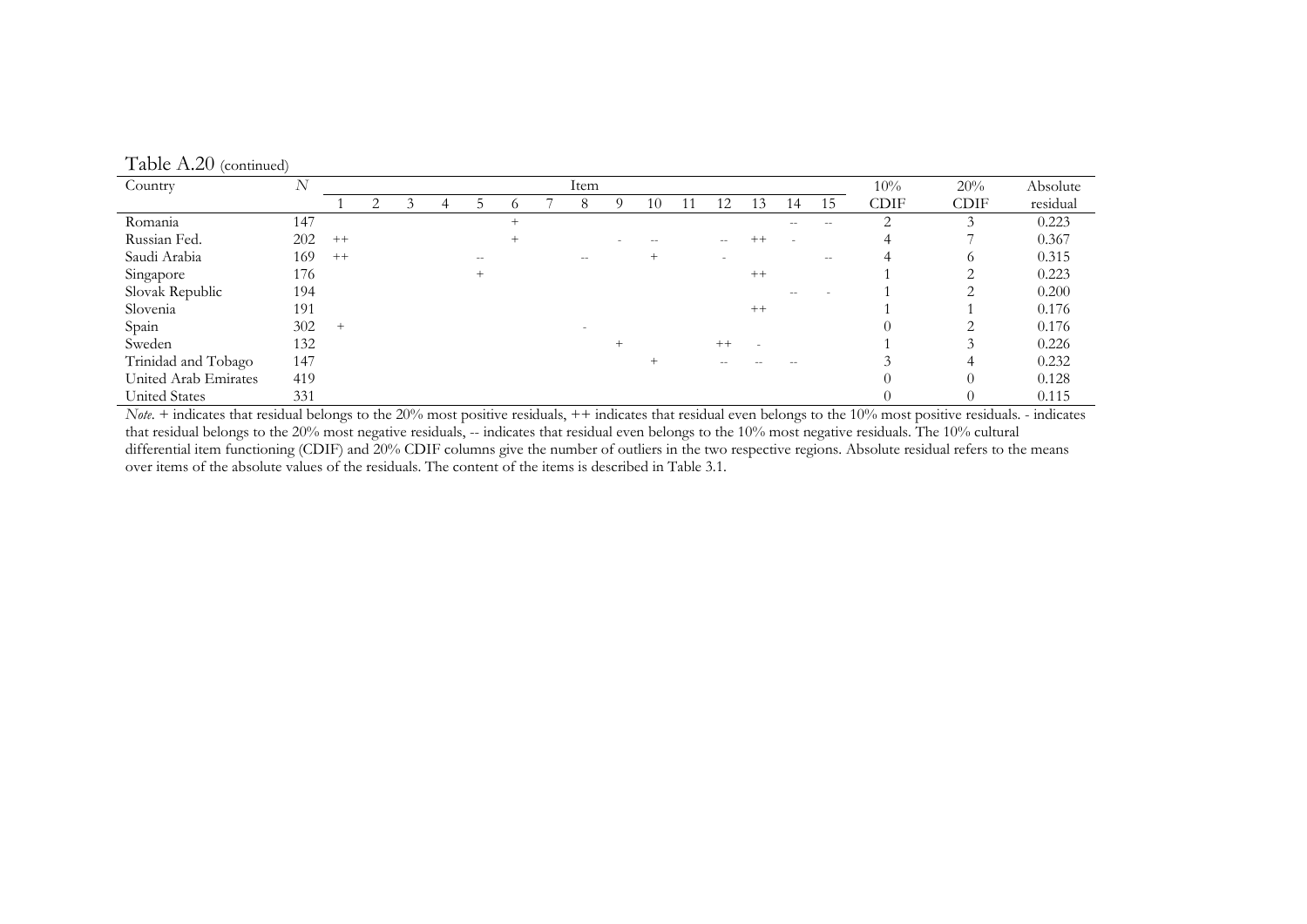| Outliers of Country-Specific Factor Loadings in the Bi-Factor Model for Component 2: |  |
|--------------------------------------------------------------------------------------|--|
| Help with Homework                                                                   |  |

| THE WILL THE WOLK<br>Country |                |                |           |                | Item |           |      |                | $2.5\%$          | $5\%$                    | Mean absolute |
|------------------------------|----------------|----------------|-----------|----------------|------|-----------|------|----------------|------------------|--------------------------|---------------|
|                              | 1              | $\overline{2}$ | 3         | $\overline{4}$ | 5    | 6         | 7    | $8\,$          | Outlier          | Outlier                  | loading       |
| Azerbaijan, Republic of      | $\ddot{}$      |                |           |                |      | $\bar{a}$ |      |                | 1                | $\overline{c}$           | 0.056         |
| Australia                    |                |                |           |                |      |           |      |                | 3                | 3                        | 0.060         |
| Austria                      |                |                |           |                |      |           |      |                | $\overline{0}$   | $\mathbf{1}$             | 0.037         |
| Belgium (French)             | $++$           |                |           |                |      |           |      |                | $\overline{0}$   | $\mathbf{1}$             | 0.043         |
| Bulgaria                     |                |                |           |                |      |           |      |                | 3                | 3                        | 0.051         |
| Canada                       | $+$            |                |           |                |      |           |      |                | $\mathbf{1}$     | $\mathbf{1}$             | 0.044         |
| Chinese Taipei               |                |                |           |                |      |           |      |                | $\mathbf{1}$     | $\overline{c}$           | 0.037         |
| Colombia                     |                |                |           |                |      | $\ddot{}$ |      |                | 3                | $\overline{4}$           | 0.067         |
| Croatia                      |                |                |           |                |      |           |      |                | $\overline{c}$   | 5                        | 0.068         |
| Czech Republic               |                |                |           |                |      |           |      |                | $\overline{0}$   | $\overline{2}$           | 0.040         |
| Denmark                      |                |                |           |                |      |           |      |                | $\overline{0}$   | $\overline{0}$           | 0.029         |
| Finland                      |                |                |           |                |      |           |      |                | $\overline{0}$   | $\boldsymbol{0}$         | 0.047         |
| France                       | $+$            | $^{+}$         |           |                |      |           |      |                | $\overline{2}$   | 5                        | 0.069         |
| Georgia                      |                |                |           |                |      |           |      |                | $\overline{0}$   | 1                        | 0.032         |
| Germany                      | $+$            |                |           |                |      |           |      |                | $\mathbf{1}$     | 3                        | 0.055         |
| Hong Kong, SAR               |                |                |           |                |      |           |      |                | $\overline{0}$   | $\overline{2}$           | 0.044         |
| Hungary                      | $+$            |                |           |                |      |           |      |                | 3                | $\overline{4}$           | 0.076         |
| Indonesia                    |                |                |           |                |      |           |      |                | $\overline{c}$   | 3                        | 0.057         |
| Iran, Islamic Republic of    |                |                |           |                |      |           |      |                | $\overline{0}$   | $\theta$                 | 0.048         |
| Ireland                      |                |                |           |                |      |           |      |                | $\overline{0}$   | $\theta$                 | 0.029         |
| Israel                       |                |                |           |                |      |           |      |                | 3                | 3                        | 0.056         |
| Italy                        |                |                |           |                |      |           |      |                | $\overline{0}$   | $\overline{0}$           | 0.041         |
| Lithuania                    |                | $++$           |           |                |      |           |      |                | 3                | $\overline{4}$           | 0.075         |
| Malta                        | $+$            |                | $\ddot{}$ |                | $++$ |           | $++$ |                | 3                | 5                        | 0.072         |
| Netherlands                  |                |                |           |                |      |           | 4    | $\sim$         | 3                | 3                        | 0.058         |
| New Zealand                  |                |                |           |                |      | $\sim$    | --   | $\sim$         | 3                | 3                        | 0.059         |
| Northern Ireland             | $\overline{a}$ |                |           |                |      |           |      | $\sim$         | $\overline{c}$   | $\overline{c}$           | 0.053         |
| Norway                       | $+$            |                |           |                |      |           |      | $\overline{a}$ | 3                | $\overline{\mathcal{L}}$ | 0.066         |
| Poland                       |                |                |           |                |      |           |      |                | $\overline{2}$   | 3                        | 0.050         |
| Portugal                     | $++$           |                |           |                |      |           |      |                | $\boldsymbol{0}$ | $\mathbf{1}$             | 0.037         |
| Qatar                        |                |                |           |                |      |           |      |                | $\overline{2}$   | $\overline{c}$           | 0.041         |
| Romania                      |                |                |           |                |      |           |      |                | $\overline{2}$   | $\overline{c}$           | 0.051         |
| Russian Federation           | $^{+}$         |                |           |                |      |           |      |                | $\overline{2}$   | $\overline{c}$           | 0.043         |
| Saudi Arabia                 |                |                |           |                |      | $^{+}$    |      |                | $\mathbf{1}$     | $\overline{c}$           | 0.048         |
| Singapore                    |                |                |           |                |      |           |      |                | $\boldsymbol{0}$ | $\theta$                 | 0.036         |
| Slovak Republic              |                |                |           |                |      |           |      |                | $\boldsymbol{0}$ | $\mathbf{1}$             | 0.043         |
| Slovenia                     |                |                |           |                |      |           |      |                | $\boldsymbol{0}$ | 3                        | 0.051         |
| Spain                        | $+$            |                |           |                |      |           |      |                | $\overline{c}$   | $\mathbf{2}$             | 0.038         |
| Sweden                       |                |                |           |                |      |           |      |                | $\overline{2}$   | 3                        | 0.055         |
| Trinidad and Tobago          |                |                |           |                |      |           |      |                | $\mathbf{1}$     | $\mathbf{1}$             | 0.049         |
| United Arab Emirates         |                |                |           |                |      |           |      | ÷,             | $\overline{0}$   | $\mathbf{1}$             | 0.036         |

*Note*. + indicates factor loading belongs to the 5% most positive loading, ++ indicates factor loading belongs to the 2.5% most positive loading. - indicates factor loading belongs to the 5% most negative loading, -- indicates factor loading belongs to the 2.5% most negative loading. The 2.5% cultural differential item functioning (CDIF) and 5% CDIF columns give the number of outliers in the two respective regions. Mean absolute loading refers to the means over items of the absolute values of country-specific factor loadings. The content of the items is described in Table 3.1.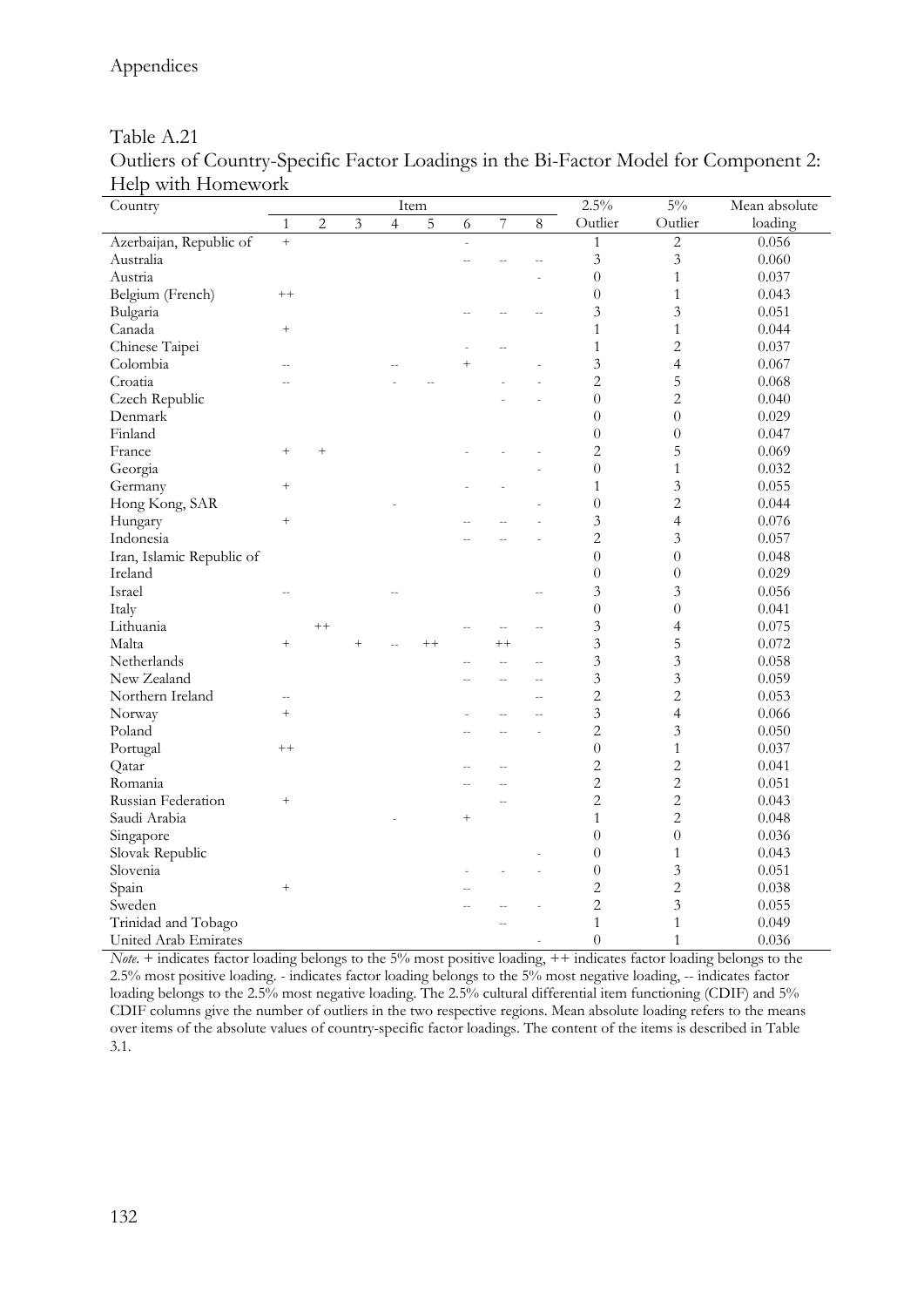Outliers of Country-Specific Factor Loadings in the Bi-Factor Model for Component 3: School Practices on Parental Involvement, Parent Perspective

| Country                   |           | Item           |      | 2.5%             | $5\%$            | Mean absolute |
|---------------------------|-----------|----------------|------|------------------|------------------|---------------|
|                           | 1         | $\overline{c}$ | 3    | Outlier          | Outlier          | loading       |
| Azerbaijan, Republic of   | $\ddot{}$ | $++$           |      | 1                | $\overline{c}$   | 1.097         |
| Australia                 |           |                |      | $\boldsymbol{0}$ | $\boldsymbol{0}$ | 0.293         |
| Austria                   |           |                |      | $\theta$         | $\boldsymbol{0}$ | 0.203         |
| Belgium (French)          |           |                |      | $\theta$         | $\boldsymbol{0}$ | 0.223         |
| Bulgaria                  |           |                |      | $\theta$         | $\boldsymbol{0}$ | 0.262         |
| Canada                    |           |                |      | $\theta$         | $\overline{0}$   | 0.423         |
| Chinese Taipei            |           |                |      | 1                | $\mathbf{1}$     | 0.640         |
| Colombia                  |           |                |      | $\theta$         | $\boldsymbol{0}$ | 0.159         |
| Croatia                   |           |                |      | $\overline{0}$   | $\overline{0}$   | 0.194         |
| Czech Republic            |           |                |      | $\theta$         | $\boldsymbol{0}$ | 0.393         |
| Denmark                   |           |                |      | $\theta$         | $\boldsymbol{0}$ | 0.284         |
| Finland                   |           |                |      | $\theta$         | $\boldsymbol{0}$ | 0.293         |
| France                    |           |                |      | $\theta$         | $\boldsymbol{0}$ | 0.293         |
| Georgia                   |           |                |      | $\theta$         | $\boldsymbol{0}$ | 0.240         |
| Germany                   |           |                |      | $\theta$         | $\boldsymbol{0}$ | 0.409         |
| Hong Kong, SAR            |           |                |      | $\boldsymbol{0}$ | $\boldsymbol{0}$ | 0.168         |
| Hungary                   |           |                | $+$  | 1                | 1                | 1.521         |
| Indonesia                 |           |                | $++$ | $\theta$         | $\mathbf{1}$     | 0.500         |
| Iran, Islamic Republic of |           |                |      | $\theta$         | $\boldsymbol{0}$ | 0.362         |
| Ireland                   |           |                |      | $\boldsymbol{0}$ | $\boldsymbol{0}$ | 0.279         |
| Israel                    |           |                |      | $\theta$         | $\overline{0}$   | 0.216         |
| Italy                     |           |                |      | $\theta$         | $\boldsymbol{0}$ | 0.131         |
| Lithuania                 |           |                |      | $\theta$         | $\boldsymbol{0}$ | 0.174         |
| Malta                     |           |                |      | $\overline{0}$   | $\theta$         | 0.418         |
| Netherlands               |           |                |      | $\theta$         | $\boldsymbol{0}$ | 0.331         |
| New Zealand               |           |                |      | $\theta$         | $\boldsymbol{0}$ | 0.260         |
| Northern Ireland          |           |                |      | $\theta$         | $\theta$         | 0.321         |
| Norway                    |           |                |      | $\theta$         | $\boldsymbol{0}$ | 0.228         |
| Poland                    |           |                |      | $\boldsymbol{0}$ | $\boldsymbol{0}$ | 0.213         |
| Portugal                  |           |                |      | $\overline{0}$   | $\boldsymbol{0}$ | 0.205         |
| Qatar                     |           |                |      | $\boldsymbol{0}$ | $\boldsymbol{0}$ | 0.297         |
| Romania                   |           |                |      | $\theta$         | $\boldsymbol{0}$ | 0.430         |
| Russian Federation        |           |                |      | $\theta$         | $\theta$         | 0.153         |
| Saudi Arabia              |           |                |      | $\overline{0}$   | $\overline{0}$   | 0.184         |
| Singapore                 |           |                |      | $\boldsymbol{0}$ | $\boldsymbol{0}$ | 0.150         |
| Slovak Republic           |           |                |      | $\theta$         | $\theta$         | 0.180         |
| Slovenia                  |           |                |      | $\overline{0}$   | $\boldsymbol{0}$ | 0.228         |
| Spain                     |           |                |      | $\theta$         | $\boldsymbol{0}$ | 0.347         |
| Sweden                    |           |                |      | $\theta$         | $\theta$         | 0.315         |
| Trinidad and Tobago       |           |                |      | $\boldsymbol{0}$ | $\boldsymbol{0}$ | 0.517         |
| United Arab Emirates      |           |                |      | $\theta$         | $\overline{0}$   | 0.175         |

*Note*. + indicates factor loading belongs to the 5% most positive loading, ++ indicates factor loading belongs to the 2.5% most positive loading. - indicates factor loading belongs to the 5% most negative loading, -- indicates factor loading belongs to the 2.5% most negative loading. The 2.5% cultural differential item functioning (CDIF) and 5% CDIF columns give the number of outliers in the two respective regions. Mean absolute loading refers to the means over items of the absolute values of country-specific factor loadings. The content of the items is described in Table 3.1.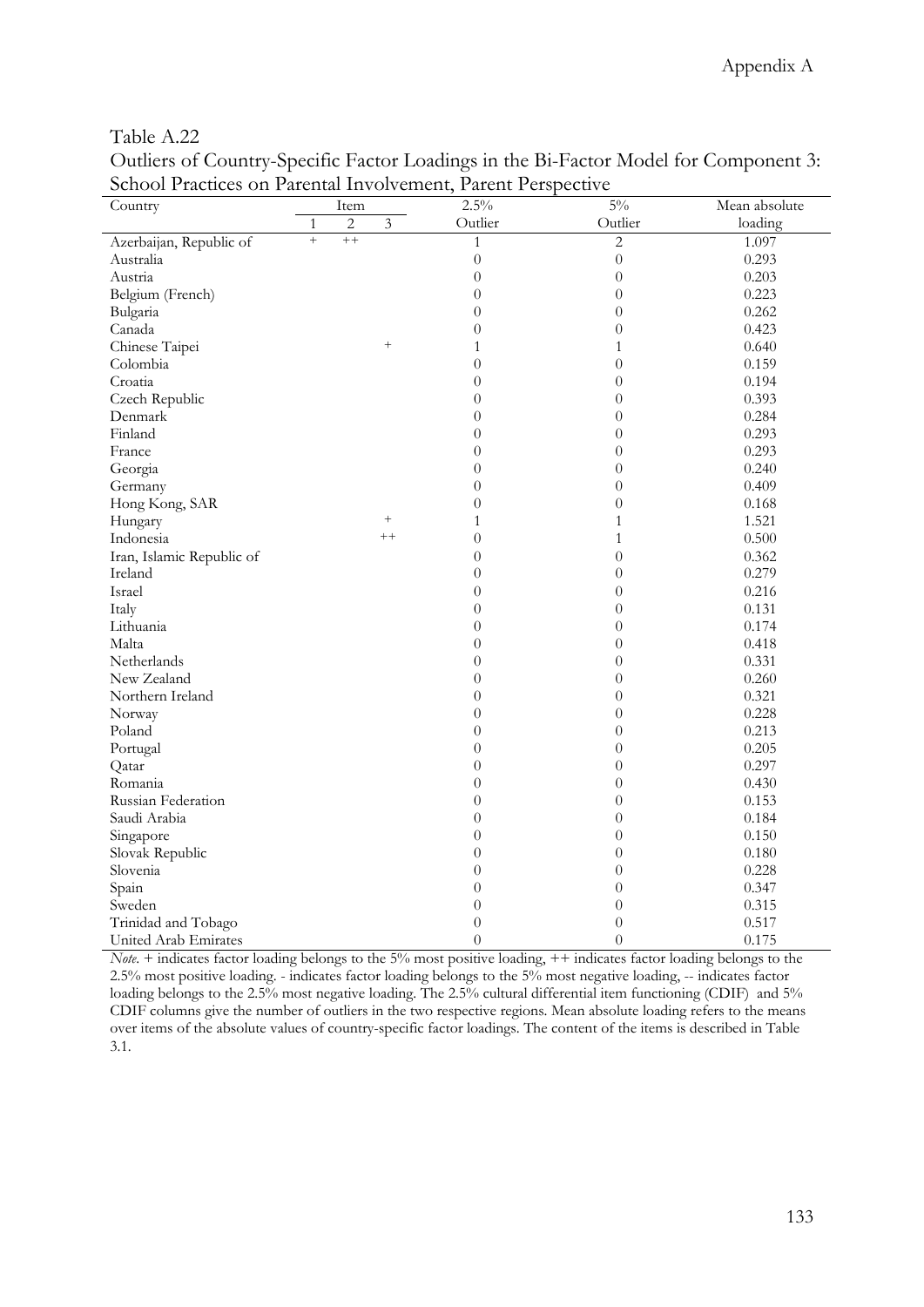Table A.23

l,

l,

| Outliers of Country-Specific Factor Loadings in the Bi-Factor Model for Component 4: |
|--------------------------------------------------------------------------------------|
| Student Perception of Parental Involvement                                           |

| $5\%$<br>2.5%<br>Item<br>Country                                                                       | Mean absolute |
|--------------------------------------------------------------------------------------------------------|---------------|
| $\overline{2}$<br>$\overline{\mathbf{3}}$<br>5<br>Outlier<br>Outlier<br>$\mathbf{1}$<br>$\overline{4}$ | loading       |
| Azerbaijan, Republic of<br>$\overline{0}$<br>$\overline{0}$                                            | 0.024         |
| $\boldsymbol{0}$<br>Australia<br>$\theta$                                                              | 0.012         |
| Austria<br>$\overline{0}$<br>$\overline{0}$                                                            | 0.021         |
| Belgium (French)<br>$+$<br>$\mathbf{1}$<br>$\mathbf{1}$                                                | 0.026         |
| $\boldsymbol{0}$<br>$\boldsymbol{0}$<br>Bulgaria                                                       | 0.016         |
| Canada<br>$^{+}$<br>$++$<br>$\mathbf{1}$<br>$\overline{c}$                                             | 0.048         |
| $\boldsymbol{0}$<br>$\overline{0}$<br>Chinese Taipei                                                   | 0.012         |
| Colombia<br>$\mathbf{1}$<br>$\overline{c}$                                                             | 0.044         |
| 3<br>Croatia<br>$\overline{4}$<br>$^{+}$                                                               | 0.084         |
| $\theta$<br>Czech Republic<br>$\overline{0}$                                                           | 0.018         |
| Denmark<br>$\boldsymbol{0}$<br>$\boldsymbol{0}$                                                        | 0.010         |
| $\theta$<br>$\boldsymbol{0}$<br>England                                                                | 0.027         |
| Finland<br>$\theta$<br>$\mathbf{1}$                                                                    | 0.038         |
| $\overline{2}$<br>$\theta$<br>France                                                                   | 0.035         |
| $++$<br>$++$<br>$\mathbf{1}$<br>$^{++}$<br>$\overline{\mathcal{L}}$<br>Georgia<br>$^{+}$               | 0.057         |
| $\mathbf{1}$<br>$\mathbf{1}$<br>Germany<br>$\sim$                                                      | 0.034         |
| $\boldsymbol{0}$<br>Hong Kong, SAR<br>$\boldsymbol{0}$                                                 | 0.011         |
| $\theta$<br>$\boldsymbol{0}$<br>Hungary                                                                | 0.026         |
| $\theta$<br>$\mathbf{1}$<br>Indonesia                                                                  | 0.029         |
| $^{+}$<br>$\mathbf{1}$<br>$\mathbf{1}$<br>Iran, Islamic Republic of                                    | 0.034         |
| Ireland<br>$\boldsymbol{0}$<br>$\mathbf{1}$                                                            | 0.022         |
| $\theta$<br>Israel<br>$\overline{0}$                                                                   | 0.024         |
| $\boldsymbol{0}$<br>Italy<br>$\boldsymbol{0}$                                                          | 0.023         |
| $\overline{c}$<br>Lithuania<br>$++$<br>$+$<br>3                                                        | 0.052         |
| $\overline{0}$<br>$\boldsymbol{0}$<br>Malta                                                            | 0.008         |
| Netherlands<br>$\mathbf{1}$<br>$\overline{c}$                                                          | 0.048         |
| New Zealand<br>$\theta$<br>$\boldsymbol{0}$                                                            | 0.031         |
| $\theta$<br>$\mathbf{1}$<br>Northern Ireland                                                           | 0.038         |
| $\theta$<br>$\boldsymbol{0}$<br>Norway                                                                 | 0.021         |
| Poland<br>$++$<br>$\theta$<br>$\mathbf{1}$                                                             | 0.025         |
| $\overline{0}$<br>$\mathbf{1}$<br>Portugal                                                             | 0.030         |
| $++$<br>$\theta$<br>$\mathbf{1}$<br>Qatar                                                              | 0.034         |
| $++$<br>Romania<br>$\theta$<br>$\mathbf{1}$                                                            | 0.037         |
| Russian Federation<br>$\theta$<br>$\boldsymbol{0}$                                                     | 0.027         |
| Saudi Arabia<br>$\boldsymbol{0}$<br>$\mathbf{1}$                                                       | 0.028         |
| $\theta$<br>$\overline{0}$<br>Singapore                                                                | 0.031         |
| $\boldsymbol{0}$<br>$\boldsymbol{0}$<br>Slovak Republic                                                | 0.016         |
| Slovenia<br>$\theta$<br>$\overline{0}$                                                                 | 0.018         |
| Spain<br>$\theta$<br>$\overline{0}$                                                                    | 0.020         |
| $\theta$<br>$\boldsymbol{0}$<br>Sweden                                                                 | 0.022         |
| $\boldsymbol{0}$<br>Trinidad and Tobago<br>$\boldsymbol{0}$                                            | 0.020         |
| $\overline{c}$<br>United Arab Emirates<br>$\overline{c}$                                               | 0.047         |
| $\overline{0}$<br>$\overline{0}$<br>United States                                                      | 0.019         |

*Note*. + indicates factor loading belongs to the 5% most positive loading, ++ indicates factor loading belongs to the 2.5% most positive loading. - indicates factor loading belongs to the 5% most negative loading, -- indicates factor loading belongs to the 2.5% most negative loading. The 2.5% cultural differential item functioning (CDIF) and 5% CDIF columns give the counts of the outliers in the two respective regions. Mean absolute loading refers to the means over items of the absolute values of country-specific factor loadings. The content of the items is described in Table 3.1.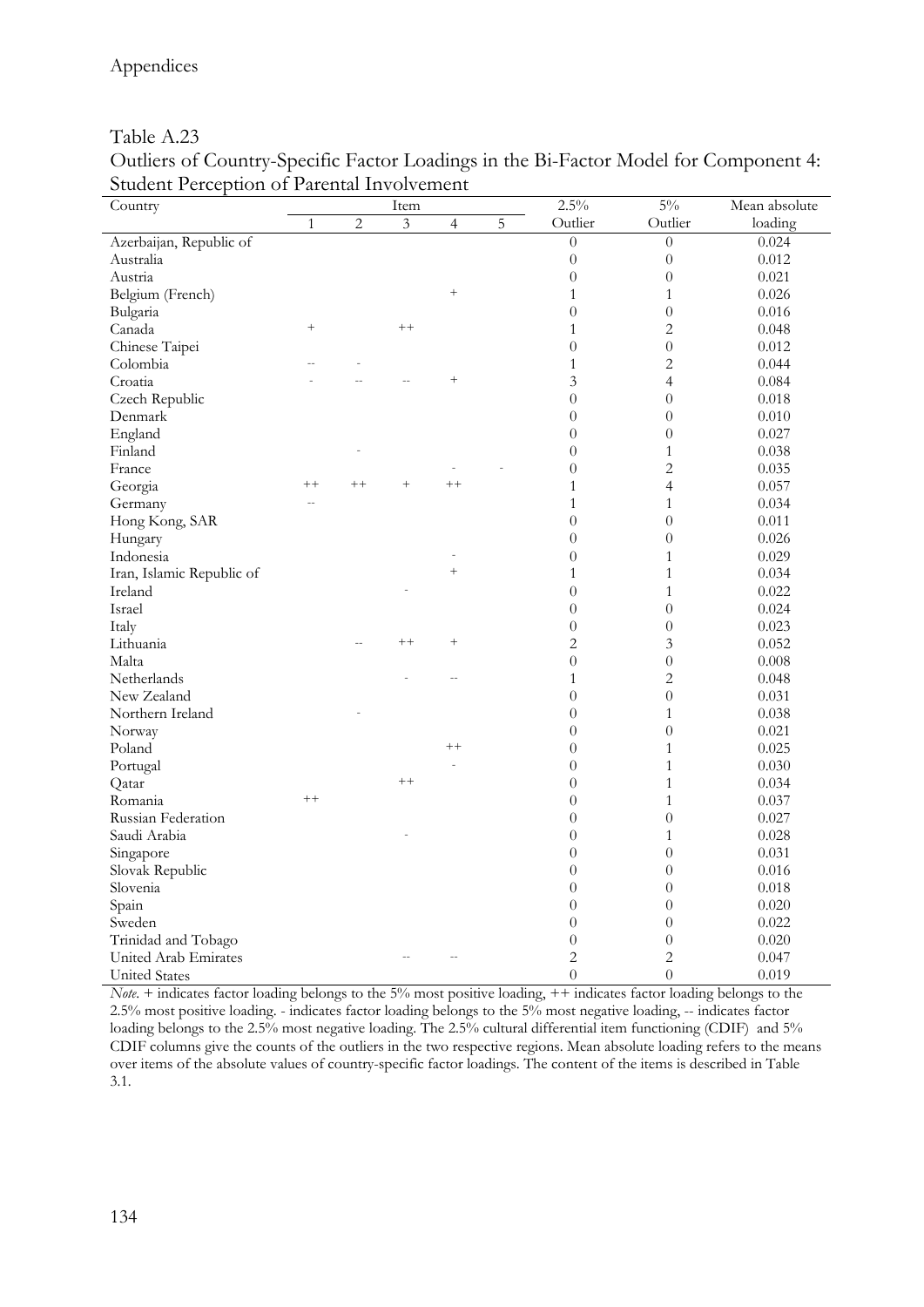Table A.24

Outliers of Country-Specific Factor Loadings in the Bi-Factor Model for Component 5: School Practices on Parental Involvement, School Perspective

| Country          |                    |                |                |                   |                |   |   | Item              |                |                   |                 |    |      |    |    | 2.5%             | $5\%$                   | Mean absolute |
|------------------|--------------------|----------------|----------------|-------------------|----------------|---|---|-------------------|----------------|-------------------|-----------------|----|------|----|----|------------------|-------------------------|---------------|
|                  |                    | $\overline{2}$ | $\mathfrak{Z}$ | $\overline{4}$    | $\overline{5}$ | 6 | 7 | $\overline{8}$    | $\overline{9}$ | $\overline{10}$   | $\overline{11}$ | 12 | 13   | 14 | 15 | Outlier          | Outlier                 | loading       |
| Azerbaijan       |                    |                |                |                   |                |   |   |                   |                |                   |                 |    |      |    |    | $\boldsymbol{0}$ | $\overline{0}$          | 0.043         |
| Australia        |                    |                |                |                   |                |   |   | $\qquad \qquad +$ |                |                   |                 |    |      |    |    | $\mathbf{1}$     | $\mathbf{1}$            | 0.078         |
| Austria          |                    |                |                |                   |                |   |   |                   |                |                   |                 |    |      |    |    | $\boldsymbol{0}$ | $\boldsymbol{0}$        | 0.048         |
| Belgium (French) | $\hspace{0.1mm} +$ | $+$            |                |                   |                |   |   |                   |                |                   |                 |    |      |    |    | $\overline{c}$   | $\overline{c}$          | 0.075         |
| Bulgaria         |                    |                |                |                   |                |   |   |                   |                |                   |                 |    |      |    |    | $\overline{0}$   | $\boldsymbol{0}$        | 0.053         |
| Canada           |                    |                |                |                   |                |   |   |                   |                |                   |                 |    |      |    |    | $\overline{0}$   | $\boldsymbol{0}$        | 0.057         |
| Chinese Taipei   | $\! +$             | $+$            |                |                   |                |   |   |                   |                |                   |                 |    |      |    |    | $\overline{c}$   | $\sqrt{2}$              | 0.121         |
| Colombia         |                    |                |                |                   |                |   |   |                   |                |                   |                 |    |      |    |    | $\mathbf{1}$     | $\mathbf{1}$            | 0.066         |
| Croatia          |                    |                |                |                   |                |   |   |                   |                |                   |                 |    |      |    |    | $\theta$         | $\theta$                | 0.043         |
| Czech Republic   |                    |                |                |                   |                |   |   |                   |                |                   |                 |    |      |    |    | $\theta$         | $\theta$                | 0.047         |
| Denmark          |                    |                |                |                   |                |   |   |                   |                |                   |                 |    |      |    |    | $\overline{0}$   | $\boldsymbol{0}$        | 0.041         |
| England          |                    |                |                |                   |                |   |   |                   |                |                   |                 |    |      |    |    | $\overline{0}$   | $\boldsymbol{0}$        | 0.041         |
| Finland          |                    | $+$            |                |                   |                |   |   |                   |                |                   |                 |    |      |    |    | 1                | $\mathbf{1}$            | 0.066         |
| France           |                    |                |                |                   |                |   |   |                   |                |                   |                 |    |      |    |    | $\overline{0}$   | $\boldsymbol{0}$        | 0.028         |
| Georgia          |                    |                |                |                   |                |   |   |                   |                |                   |                 |    | $++$ |    |    | $\boldsymbol{0}$ | $\mathbf{1}$            | 0.047         |
| Germany          | $+$                |                |                |                   |                |   |   |                   |                |                   |                 |    |      |    |    | 1                | $\mathbf{1}$            | 0.060         |
| Hong Kong        |                    |                |                |                   |                |   |   |                   |                |                   |                 |    |      |    |    | $\overline{0}$   | $\theta$                | 0.041         |
| Hungary          |                    |                |                |                   |                |   |   |                   |                |                   |                 |    |      |    |    | $\boldsymbol{0}$ | $\boldsymbol{0}$        | 0.070         |
| Indonesia        |                    |                |                |                   |                |   |   |                   |                |                   |                 |    |      |    |    | $\boldsymbol{0}$ | $\boldsymbol{0}$        | 0.059         |
| Iran             |                    |                |                |                   |                |   |   |                   |                |                   |                 |    |      |    |    | $\boldsymbol{0}$ | $\theta$                | 0.035         |
| Ireland          |                    |                |                |                   |                |   |   |                   |                |                   |                 |    |      |    |    | $\boldsymbol{0}$ | $\boldsymbol{0}$        | 0.050         |
| Israel           | $+$                | $\ddot{}$      |                |                   |                |   |   |                   |                |                   |                 |    |      |    |    | $\overline{2}$   | $\overline{c}$          | 0.072         |
| Italy            |                    |                |                |                   |                |   |   |                   |                |                   |                 |    |      |    |    | $\overline{0}$   | $\theta$                | 0.030         |
| Lithuania        |                    |                |                |                   |                |   |   |                   |                |                   |                 |    |      |    |    | $\boldsymbol{0}$ | $\theta$                | 0.035         |
| Malta            |                    |                |                |                   | $+$            |   |   | $+$               |                |                   |                 |    |      |    |    | $\mathbf{2}$     | $\sqrt{2}$              | 0.088         |
| Netherlands      |                    |                |                |                   |                |   |   |                   |                |                   |                 |    |      |    |    | $\overline{0}$   | $\boldsymbol{0}$        | 0.041         |
| New Zealand      | $\ddot{}$          |                |                |                   |                |   |   |                   |                |                   |                 |    |      |    |    | $\overline{c}$   | $\sqrt{2}$              | 0.116         |
| Northern Ireland | $+$                | $+$            | $+$            |                   |                |   |   |                   |                |                   |                 |    |      |    |    | $\overline{3}$   | $\overline{\mathbf{3}}$ | 0.105         |
| Norway           |                    |                |                |                   |                |   |   |                   |                | $\qquad \qquad +$ |                 |    |      |    |    | $\boldsymbol{0}$ | $\mathbf{1}$            | 0.083         |
| Poland           | $^{+}$             | $+$            | $\ddot{}$      |                   |                |   |   |                   |                |                   |                 |    |      |    |    | 3                | $\mathfrak{Z}$          | 0.113         |
| Portugal         | $+$                | $+$            | $+$            | $\qquad \qquad +$ |                |   |   |                   |                |                   |                 |    |      |    |    | $\overline{4}$   | $\overline{4}$          | 0.179         |
| Qatar            |                    |                |                |                   |                |   |   |                   |                |                   |                 |    |      |    |    | $\boldsymbol{0}$ | $\boldsymbol{0}$        | 0.041         |
| Romania          |                    |                |                |                   |                |   |   |                   |                |                   |                 |    |      |    |    | $\Omega$         | $\overline{0}$          | 0.042         |
|                  |                    |                |                |                   |                |   |   |                   |                |                   |                 |    |      |    |    |                  |                         | (continued)   |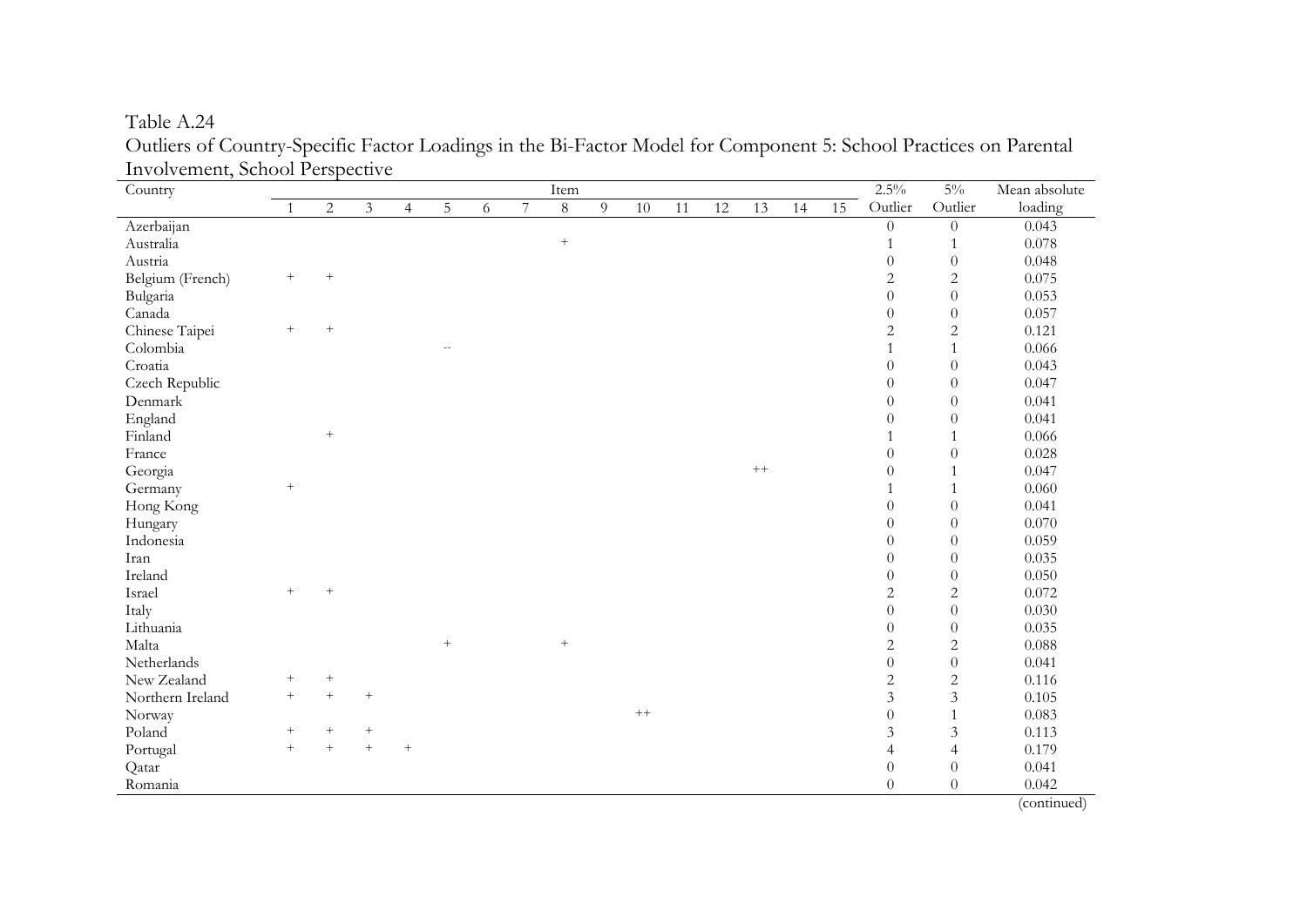Table A.24 (continued)

| Country              |      |      |   |   |         | ltem   |         |    |    |    |    | $2.5\%$  | $5\%$              | Mean absolute |
|----------------------|------|------|---|---|---------|--------|---------|----|----|----|----|----------|--------------------|---------------|
|                      |      | 2    | 3 | 4 | $\circ$ | 8      | 10      | 12 | 13 | 14 | 15 | Outlier  | Outlier            | loading       |
| Russian Fed.         | $^+$ | $+$  |   |   |         |        |         |    |    |    |    |          | ⌒                  | 0.067         |
| Saudi Arabia         |      |      |   |   |         |        |         |    |    |    |    | $\theta$ | $\theta$           | 0.040         |
| Singapore            | $++$ | $++$ |   |   |         |        |         |    |    |    |    | $\theta$ | $\mathcal{L}$<br>∠ | 0.055         |
| Slovak Republic      |      |      |   |   |         |        |         |    |    |    |    |          | $\theta$           | 0.043         |
| Slovenia             |      |      |   |   |         |        | $^{++}$ |    |    |    |    | $\Omega$ |                    | 0.063         |
| Spain                |      |      |   |   |         |        |         |    |    |    |    |          | $\theta$           | 0.044         |
| Sweden               |      |      |   |   |         |        |         |    |    |    |    |          | $\theta$           | 0.071         |
| Trinidad and Tobago  |      |      |   |   |         | $^{+}$ |         |    |    |    |    |          |                    | 0.069         |
| United Arab Emirates |      |      |   |   |         |        |         |    |    |    |    |          | $\theta$           | 0.054         |
| United States        |      |      |   |   |         |        |         |    |    |    |    |          | $\theta$           | 0.053         |

*Note*. + indicates factor loading belongs to the 5% most positive loading, ++ indicates factor loading belongs to the 2.5% most positive loading. - indicates factor loading belongs to the 5% most negative loading, -- indicates factor loading belongs to the 2.5% most negative loading. The 2.5% cultural differential item functioning (CDIF) and 5% CDIF columns give the number of outliers in the two respective regions. Mean absolute loading refers to the means over items of the absolute values of country-specific factor loadings. The content of the items is described in Table 3.1.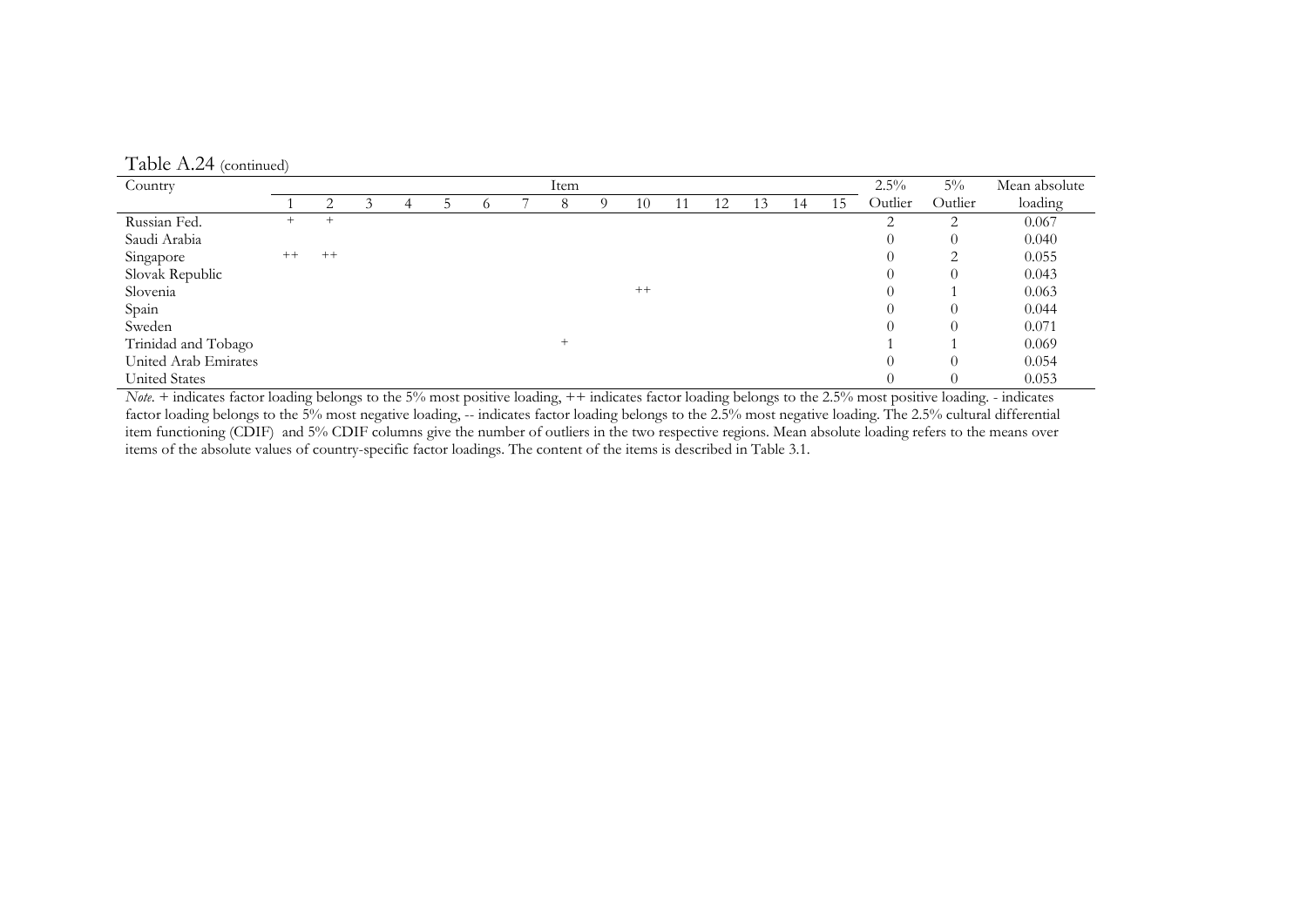## **Appendix B OpenBUGS Script for the Overall Model in Chapter 5, Including Prior Specifications**

#C is number of groups in the dataset

#N is number of students per group

#N\_booklet is a vector indicating the number of items per booklet

#booklet is a matrix specifying which booklet a student made

#TIMSS15 is the data matrix with response data on the mathematics items (coded 1, 2,..)

#K is the number of scoring categories per item

#Itm.Bklt is a matrix specifying for each booklet which items it contains

#LG refers to language group student belongs to (0=LG1, 1=LG2)

#LanguageDemand is a matrix indicating the classification of reading demand in the item using dummy coding.

#P is the number of items

```
model{ 
   for (c in 1:C)\{for (i in 1:N[c])\{for (i in 1:N_booklet[booklet[c,i]]) \{\text{TIMSS15}[c,i,j] \sim \text{dcat}( \text{prob}[c,i,j, 1:K] \text{ Itm.Bklt} [\text{booklet}[c,i], j]]]) } 
        } 
    } 
   for (c in 1:C) \{for (i in 1:N[c]) \{for (i in 1:N_booklet[booklet[c,i]])\{for (k \in \{1:K[Itm.Bklt|booklet[c,i],j]]\}change[c,i,j,k] <- (k-1)*( \gamma gamma[1] * LG[c,i] *
LanguageDemand[Itm.Bklt[booklet[c,i],j],1] +
        gamma[2] * LG[c,i] *LanguageDemand[Itm.Bklt[booklet[c,i],j],2])
   difficulty[c,i,j,k] <- beta[Itm.Bklt[booklet[c,i],j],k]
proficiency[c,i,j,k] <- (k-1)*alpha[Itm.Bklt[booklet[c,i],j]] * theta[c,i] +
(k-1)*<i>alpha</i>[Itm.Bklt[booklet[c,i],j],c] *
```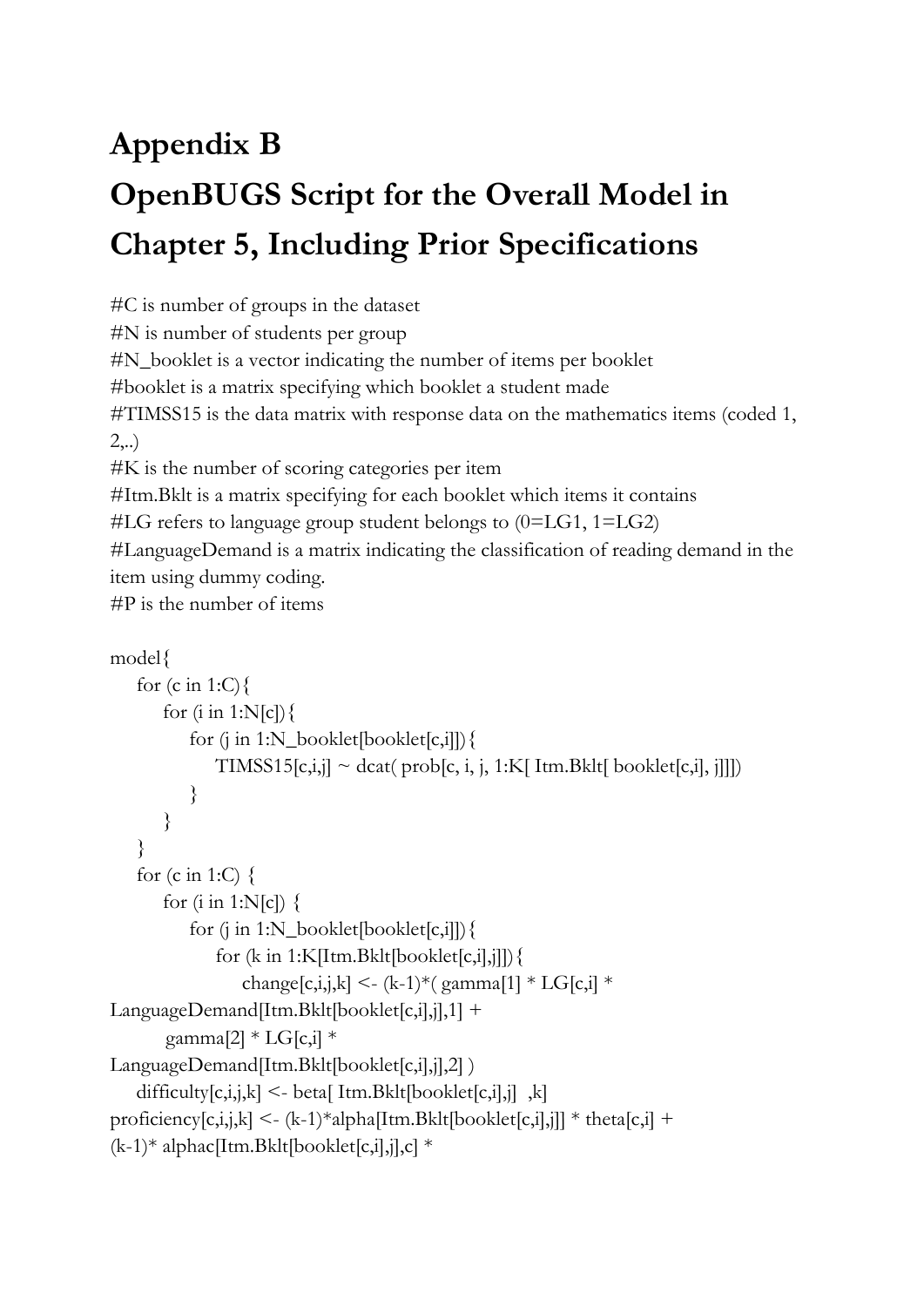```
thetac[c,i] 
                       eta[c,i,j,k] \leq exp(\text{proficiency}[c,i,j,k]) - \text{difficulty}[c,i,j,k] -change[c,i,j,k]) 
               } 
               psum[c,i,j] \leq sum[\text{eta}[c,i,j,1:K[Itm.Bklt|booklet[c,i],j]]])for (k in 1:K[Itm.Bklt[booklet[c,i],j]]) { prob[c,i,j,k] <- eta[c,i,j,k] /
psum[c,i,j] 
               } 
            }
               theta[c,i] \sim dnorm(mu_theta[c], tau_theta[c])
               thetac[c,i] \sim dnorm(0, 1)
        } 
     } 
    mu_theta[4] \leq 0
    tau_theta[4] \leq-1
    for (c in 1:3) \{mu_theta[c] \sim dnorm(0,1)
           tau_theta[c] \sim dgamma(1,1)
           var_theta[c] \leq -1/tau_theta[c]
     } 
    for (c in 1:C) \{for (i in 1:P){
           alphac[i,c] \sim \text{dnorm}(1,1)I(0) } 
    } 
    for (j \text{ in } 1:P) {
       alpha[j]~dnorm(1,1)I(0)beta[i,1] < -0.0for(k in 2:K[j])\{beta[i,k]~dnorm(0,1) } 
     } 
   gamma[1] \sim dnorm(0,1)
   gamma[2] \sim dnorm(0,1)
```
}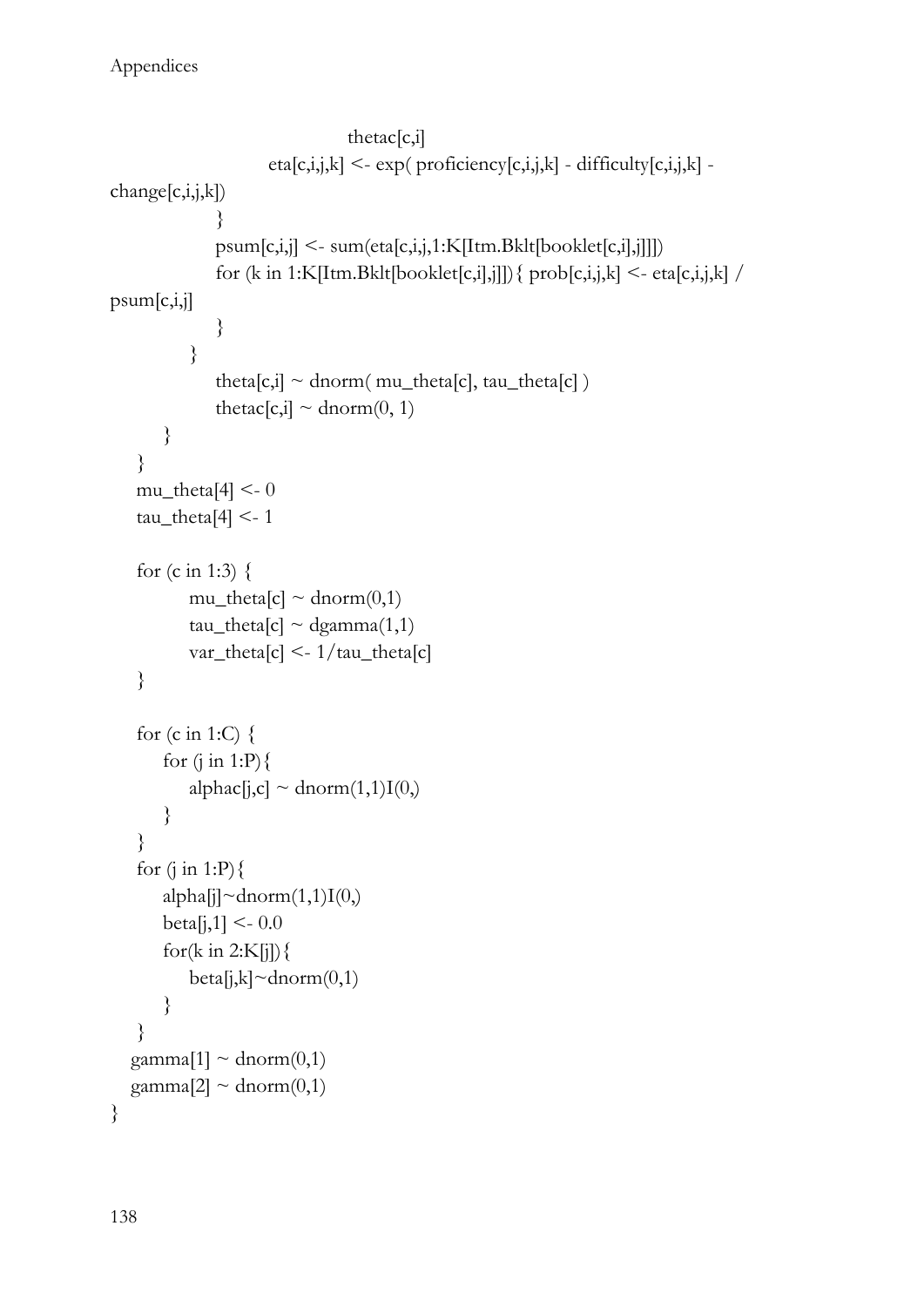# **Appendix C OpenBUGS Script for Model 8 in Chapter 6, Including Prior Specifications**

#C is number of countries

#N is number of students per country

#N\_bookletT is vector indicating number of items per booklet in TIMSS #bookletT is a matrix specifying which TIMSS booklet student made

#TIMSS2011 is the data matrix with response data on the mathematics items (coded  $1, 2, \ldots$ )

#K is number of response categories for the TIMSS items

#Itm.BkltT is matrix specifying for each TIMSS booklet which items it contains #ReadingDemand is a matrix indicating the classification of reading demand in the items using dummy coding.

#LG refers to language group student belongs to (0=LG1, 1=LG2)

#N\_bookletP is vector indicating number of items per booklet in PIRLS

#bookletP is a matrix specifying which PIRLS booklet student made

#H is number of response categories for the PIRLS items

#Itm.BkltP is matrix specifying for each PIRLS booklet which items it contains

#n.t is the total number of testlets in the PIRLS test

#T is number of items in TIMSS11 mathematics test

#P is number of items in PIRLS11 reading literacy test

```
model{ 
#Response model on TIMSS-2011 
      for(c in 1:C)\{for (i in 1:N[c])\{for(i in 1:N_bookletT[bookletT[c,i]]) {
                          \text{TIMSS2011}[c,i,j] \simdcat(probT[c,i,j,1:K[Itm.BkltT[bookletT[c,i],j]]]) 
 } 
 } 
       } 
      for (c in 1:C)\{for (i in 1:N[c]) {
```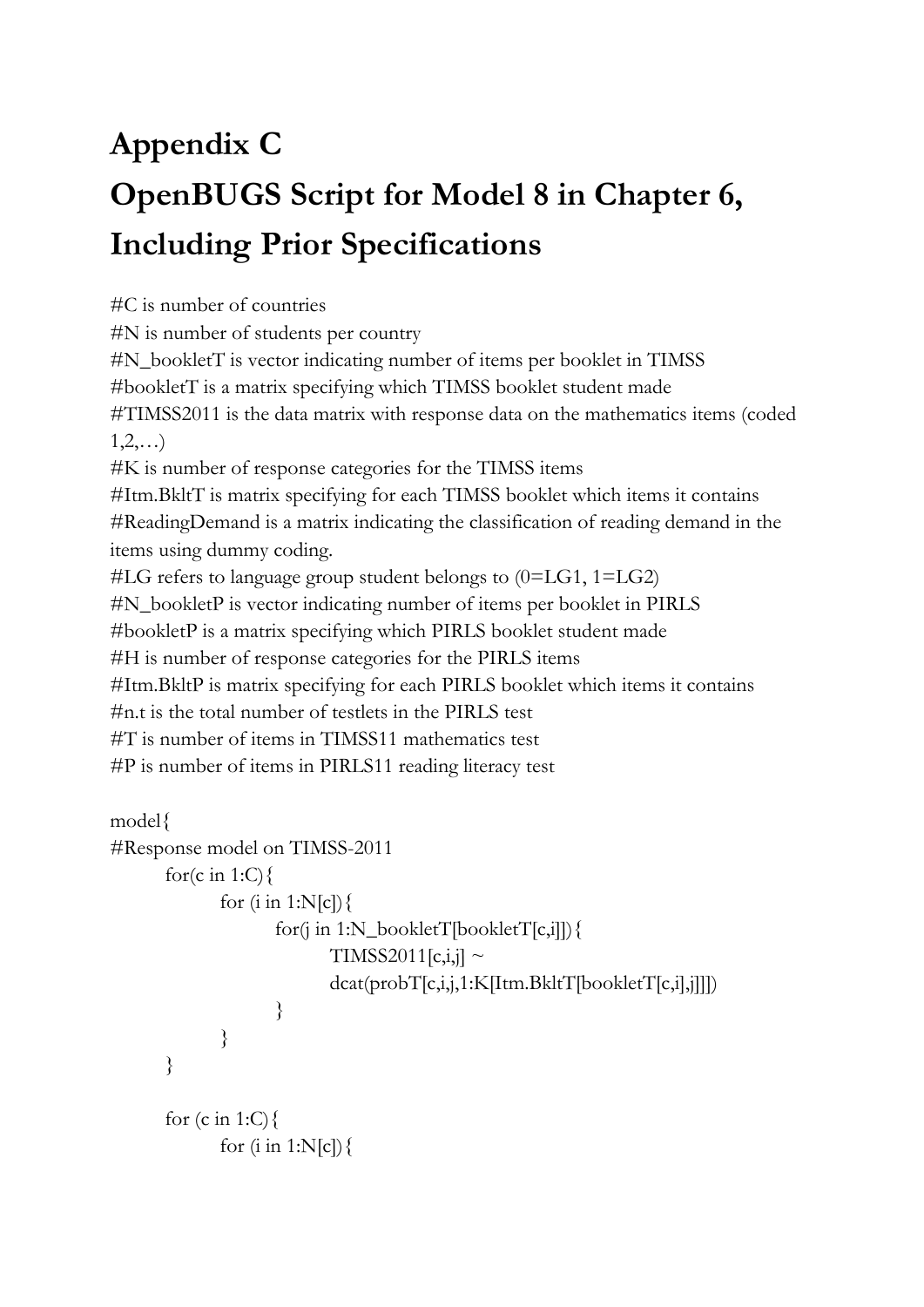```
for (j in 1:N_bookletT[bookletT[c,i]]) \{for (k \in \{1:K[Itm.Bklt]T[bookletT[c,i],j]]\}change[c,i,j,k] <- (k-1)*( delta[1] *
                          \text{ReadingDemand}[\text{Itm.BkltT}[\text{bookletT}[c,i],j],1]*LG[c,i] +delta[2] * 
                          ReadingDemand[Itm.BkltT[bookletT[c,i],j],2]*LG[c,i] ) 
                          difficulty[c,i,j,k] <- betaT[ Itm.BkltT[bookletT[c,i,j,k]]
           ability[c,i,j,k] \leq (k-1)^*alphaT[Itm.BkltT[bookletT[c,i,j]]] * theta[c,i,1]etaT[c,i,j,k] \leq exp(\ ability[c,i,j,k] - difficulty[c,i,j,k] - change[c,i,j,k]) } 
                          psumT[c,i,j] <-
sum(etaT[c,i,j,1:K[Itm.BkltT[bookletT[c,i],j]]]) 
                          for (k in 1:K[Itm.BkltT[bookletT[c,i],j]]) {
                                 probT[c,i,j,k] \leq {\rm eta} T[c,i,j,k] / psumT[c,i,j] } 
 } 
 } 
       } 
#Response model on PIRLS-2011 
      for(c in 1:C)\{for (i in 1:N[c]) {
                    for(j in 1:N_bookletP[bookletP[c,i]]){ 
                          PIRLS2011[c,i,j] ~
dcat(probP[c,i,j,1:H[Itm.BkltP[bookletP[c,i],j]]]) 
 } 
 } 
       } 
      for(c in 1:C)\{for (i in 1:N[c]) {
                   for(j in 1:N_bookletP[bookletP[c,i]])\{for(k in 1:H[Itm.BkltP[bookletP[c,i],j]]) {
                                 etaP[c,i,j,k] <- \exp((k-1) *alphaP[Itm.BkltP[bookletP[c,i],j]] * (theta[c,i,2]
                                   + gamma[c,i,d[Itm.BkltP[bookletP[c,i],j]]] - 
                                 betaP[Itm.BkltP[bookletP[c,i],j],k] )) 
 }
```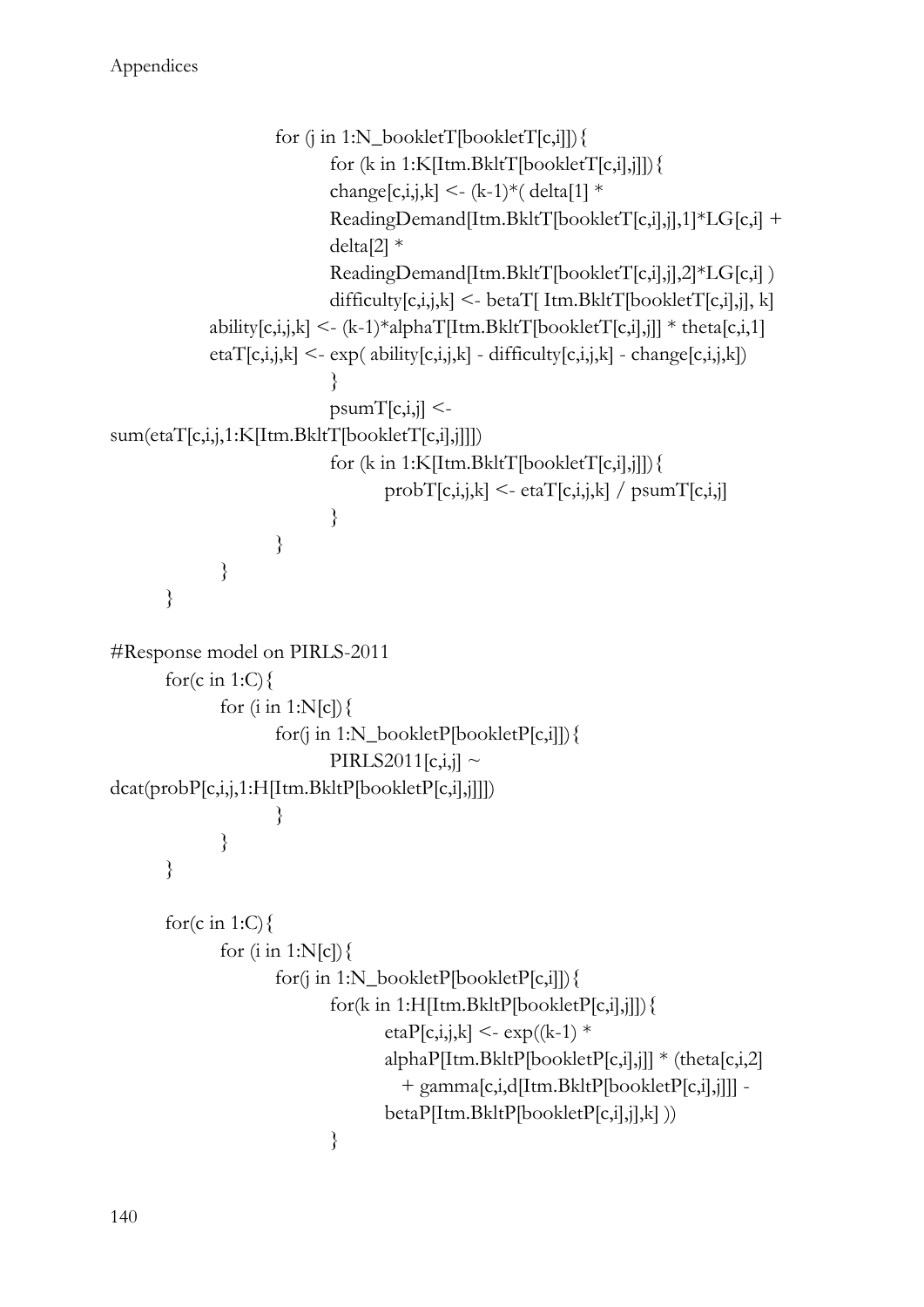```
psumP[c,i,j] <-
                            sum(etaP[c,i,j,1:H[Itm.BkltP[bookletP[c,i],j]]]) 
                             for(k in 1:H[Itm.BkltP[bookletP[c,i],j]]){ 
                                   probP[c,i,j,k] \leq {\text{eta}} P[c,i,j,k] / psumP[c,i,j] } 
 } 
                     for(t in 1:n.t) {gamma[c,i,t] ~ dnorm(0.0, pr.gamma[t])
 } 
 } 
        } 
#Specification of latent ability structure 
for (i in 1:N[1]) {
       theta[1,i,2] ~ dnorm(0.0,1.0) }
for(c in 2:C)\{for (i in 1:N[c]) {
              theta[c,i,2] ~ dnorm(mu[c],tau_pc[c]) } }
for(c in 1:C)\{for (i in 1:N[c])\{\exp{\left[-\frac{\hbar^2}{2m}\right]} < u_0[c] + \mathrm{gamma}_0[1^* + \mathrm{beta}[c,i,2] + \mathrm{gamma}_0[2^* + \mathrm{G}[c,i]]theta[c,i,1] ~ dnorm(exp_theta[c,i,1],tau)
        } 
} 
#Priors for population model 
gamma 01 \sim \text{dnorm}(0,1)gamma_02 \sim dnorm(0,1)
tau ~ dgamma(25,5)var_e \lt- 1/tau
for (c in 2 : C) { u_0[c] \sim \text{donom}(0,1)mu[c] \sim \text{donom}(0,1)tau_p c[c] \sim \text{dgamma}(1,1)var_pc_[c] <- 1/tau_pc[c] } 
  u_0[1] < 0.0mu[1] < 0.0
```
#Priors on item parameters in TIMSS items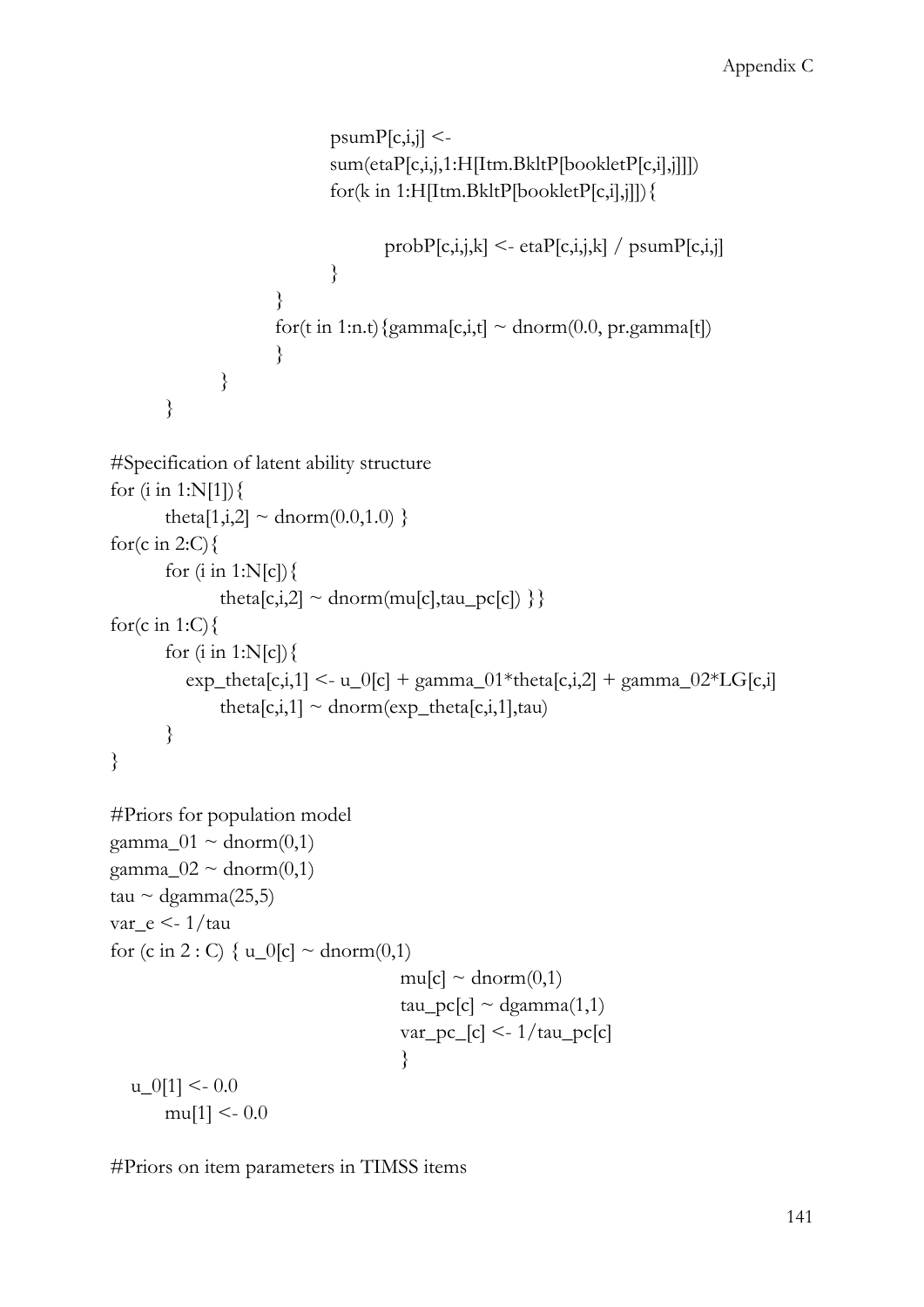```
for (j \text{ in } 1:\text{T}) {
        alphaT[j] \sim dnorm(1,1)I(0,)
        betaT[j,1] \leq 0.0
        for(k in 2:K[j])\{betaT[j,k] \sim dnorm(0,1)
         } 
 }
```

```
#Priors on item parameters in PIRLS items 
       for(j in 1:P)\{alphaP[i] \sim \text{dnorm}(1,1)I(0)betaP[i,1] \leq 0for(k in 2:H[j]) {
                      betaP[i,k] \sim \text{dnorm}(0,1) } 
         } 
       for(t in 1:n.t)\{pr.gamma[t] \sim dgamma(40,16)
                sigsq.gamma[t] <- 1.0/pr.gamma[t] 
         } 
delta[1] \sim dom(0,1)delta[2] \sim \text{dnorm}(0,1)
```
}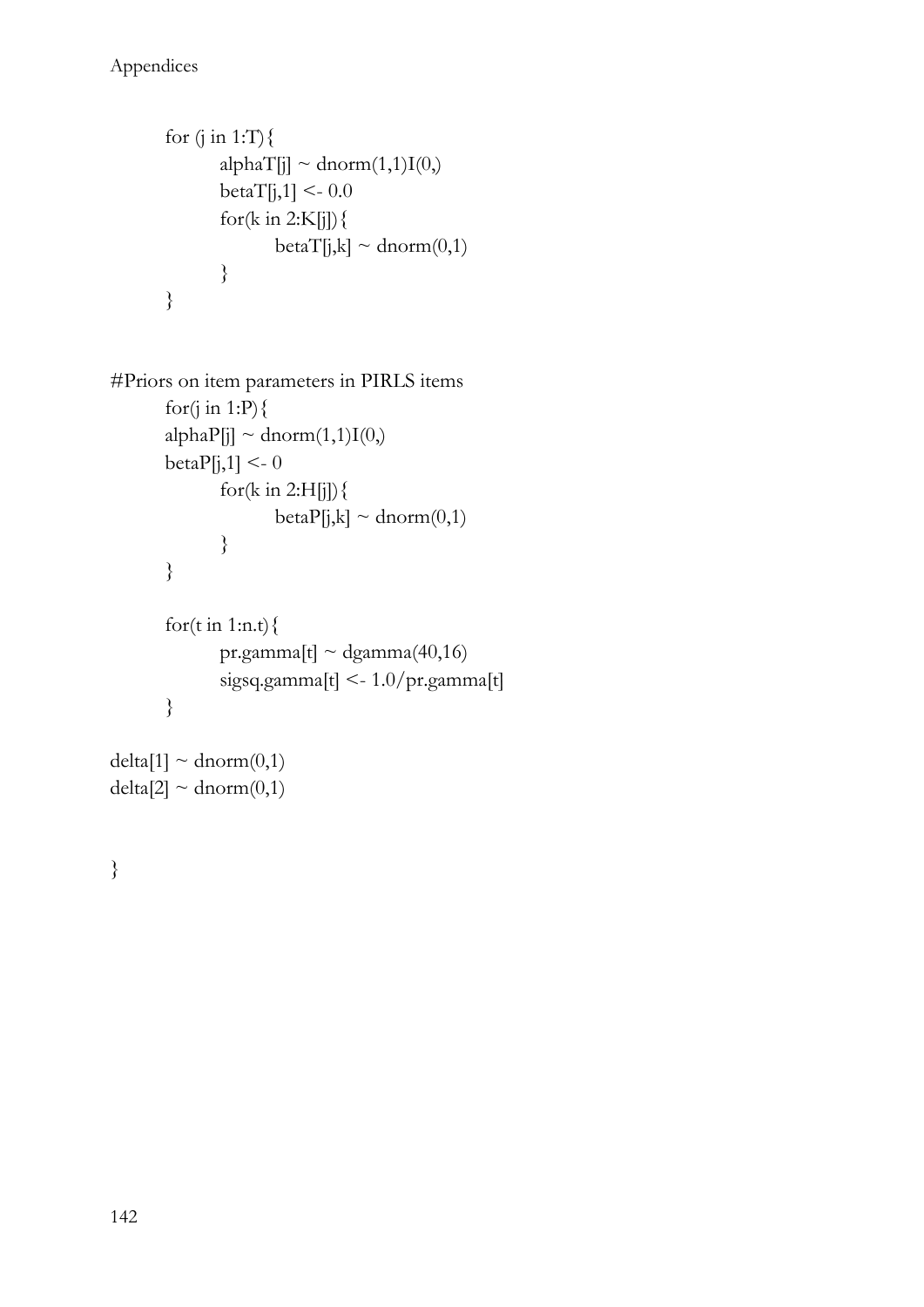#### **References**

- Abedi, J., & Lord, C. (2010). The language factor in mathematics tests. *Applied Measurement in Education, 14*(3), 219-234.
- Ackerman, T. A. (1992). A didactic explanation of item bias, item impact, and item validity from a multidimensional perspective. *Journal of Educational Measurement, 29*(1), 67-91.
- Adams, R. J., Wilson, M., & Wang, W.-C. (1997). The multidimensional random coefficients multinomial logit model. *Applied Psychological Measurement, 21*, 1-23.
- Adams, R. J., & Wu, M. (2006). The mixed-coefficients multinomial logit model: A generalized form of the Rasch model. In M. von Davier & C. H. Carstensen (Eds.), *Multivariate and mixture distribution Rasch models: Extensions and applications* (pp. 57–75). New York: Springer.
- Aesaert, K., & Van Braak J. (2015). Gender and socioeconomic related differences in performance based ICT competences. *Computers and Education, 84,* 8-25.
- Aitchison, J., & Silvey, S. D. (1958). Maximum likelihood estimation of parameters subject to restraints. *Annals of Mathematical Statistics, 29*, 813–828.
- Albert, J. H. (1992). Bayesian estimation of normal ogive item response curves using Gibbs sampling. *Journal of Educational and Behavioral Statistics*, *17*, 251– 269.
- Andon, A., Thompson, C. G., & Becker, B. J. (2012). A quantitative synthesis of the immigrant achievement gap across OECD countries. *Large-Scale Assessments in Education, 2*(7), 1–20.
- Angoff, W. H. (1993). Perspectives on differential item functioning methodology. In P. W. Holland & H. Wainer (Eds.), *Differential item functioning* (pp. 3-23). Hillsdale, NJ: Erlbaum
- Banks, K., Jeddeeni, A., & Walker, C. M. (2016). Assessing the effect of language demand in bundles of math word problems. *International Journal of Testing, 16*(4), 269-287.
- Barwell, R. (2012). Discursive demands and equity in second language mathematics classrooms. In B. Herbel-Eisenmann, J. Choppin, D. Wagner, & D. Pimm (Eds.), *Equity in discourse for mathematics education: Theories, practices, and policies* (pp. 147–164). Dordrecht: Springer.
- BECTA, British Educational Communications and Technology Agency. (2008, August). *How do boys and girls differ in their use of ICT?* Retrieved from http://dera.ioe.ac.uk/8318/1/gender\_ict\_briefing.pdf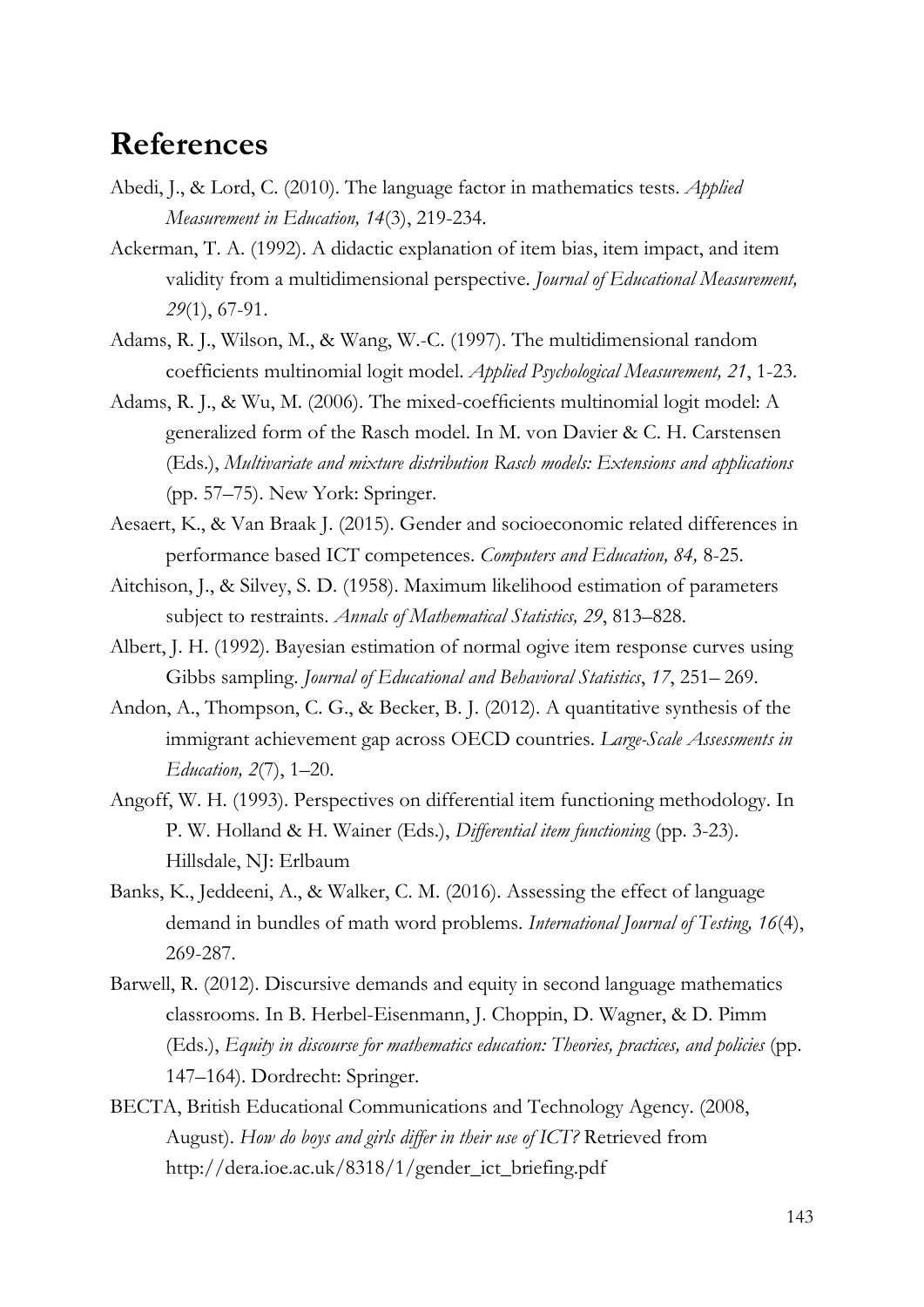- Béguin, A. A., & Glas, C. A. W. (2001). MCMC estimation and some model-fit analysis of multidimensional IRT models. *Psychometrika, 66*(4), 541-561.
- Bock, R. D., & Aitkin, M. (1981). Marginal maximum likelihood estimation of item parameters: An application of an EM-algorithm*. Psychometrika, 46*, 443–459.
- Bock, R. D., Gibbons, R. D., & Muraki, E. (1988). Full-information factor analysis. *Applied Psychological Measurement, 12*(3)*,* 261-280.
- Charlton, J. P. (1999). Biological sex, sex-role identity, and the spectrum of computing orientations: a re-appraisal at the end of the 90s. *Journal of Educational Computing Research, 21*(4), 393-412.
- Cohen J. (1960). A coefficient of agreement for nominal scales. *Educational and Psychological Measurement, 20*(1), 37–46.
- Cooper, J. (2006). The digital divide: the special case of gender. *Journal of Computer Assisted Learning, 22*(5), 320-334.
- De Boeck P., & Wilson M. (eds). (2004). *Explanatory item response models: A generalized linear and nonlinear approach*. New York, NY: Springer.
- De Jong, M. G., Steenkamp, J. B. E. M., & Fox, J. P. (2007). Relaxing measurement invariance in cross-national consumer research using a hierarchical IRT model. *Journal of Consumer Research, 34*(2), 260–278.
- Drent, M., Meelissen, M. R. M., & Van der Kleij, F. M. (2013). The contribution of TIMSS to the link between school and classroom factors and student achievement. *Journal of Curriculum Studies, 45*(2), 198-224.
- Ercikan, K., Chen, M. Y., Lyons-Thomas, J., Goodrich, S., Sandilands, D., Roth, W. M., & Simon, M. (2015). Reading proficiency and comparability of mathematics and science scores for students from English and non-English backgrounds: An international perspective. *International Journal of Testing, 15*(2), 153-175.
- Ertl, B., & Helling, K. (2011). Promoting gender equality in digital literacy. *Journal of Educational Computing Research, 45*(4), 477-503.
- Fischer, G. H. (1973). The linear logistic test model as an instrument in educational research. *Acta Psychologica, 37*(6), 359-374.
- Fox, J-P. (2010). *Bayesian item response modeling*. New York: Springer.
- Fox, J-P., & Glas, C. A. W. (2001). Bayesian estimation of a multilevel IRT model using Gibbs sampling. *Psychometrika, 66*(2), 271-288.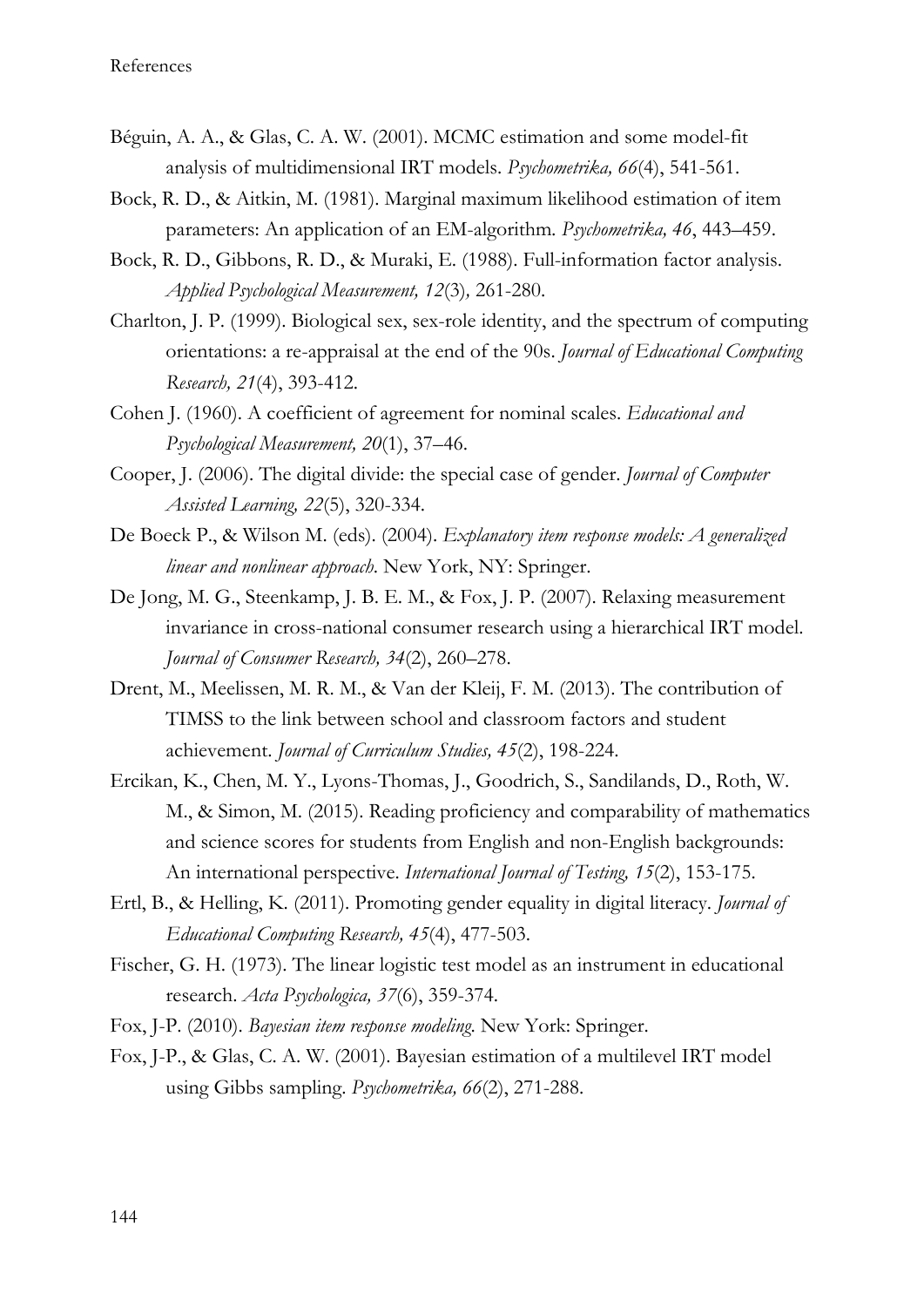- Foy, P., & Drucker, K. T. (Eds.). (2013). *PIRLS 2011 user guide for the international database*. Chestnut Hill, MA, USA: TIMSS & PIRLS International Study Center, Boston College.
- Fraillon, J., Ainley, J., Schulz, W., Friedman, T., & Gebhardt, E. (2014). *Preparing for life in a digital age: The IEA international computer and information literacy study international report.* Cham: Springer.
- Fraillon, J., Schulz, W., & Ainley, J. (2013). *International computer and information literacy study: assessment framework*. Amsterdam: IEA.
- Fraillon, J., Schulz, W., Friedman, T., Ainley, J., & Gebhardt, E. (2015). *ICILS 2013 technical report.* Amsterdam: IEA.
- Gibbons, R. D., & Hedeker, D. R. (1992). Full-information item bi-factor analysis. *Psychometrika, 57*(3), 423–436.
- Glas, C. A. W. (1998). Detection of differential item functioning using Lagrange multiplier tests. *Statistica Sinica, 8*(3), 647-667.
- Glas, C. A. W. (1999). Modification indices for the 2-PL and the nominal response model. *Psychometrika, 64*(3), 273–294.
- Glas, C. A. W. (2010). *Multidimensional item response theory (MIRT), manual and computer program.* Retrieved from https://www.utwente.nl/bms/omd/medewerkers/temp\_test/mirt\_package.zip and: https://www.utwente.nl/bms/omd/medewerkers/temp\_test/mirt manual.pdf
- Glas, C. A. W. (2017). LEXTER: manual and computer program. Retrieved from: https://www.utwente.nl/nl/bms/omd/Medewerkers/temp\_test/Lexter package.zip and https://www.utwente.nl/nl/bms/omd/Medewerkers/ temp\_test/lexter-manual.pdf.
- Glas, C. A. W., & Dagohoy, A. V. T. (2007). A person fit test for IRT models for polytomous items. *Psychometrika, 72*(2), 159–180.
- Glas, C. A. W., & Falcón, J. C. S. (2003). A comparison of item-fit statistics for the three-parameter logistic model. *Applied Psychological Measurement, 27*(2), 87–106.
- Glas, C. A. W., & Jehangir, K. (2014). Modeling country-specific differential item functioning. In L. Rutkowski, M. von Davier, & D. Rutkowski (Eds.), *Handbook of international large-scale assessment: Background, technical issues, and methods of data analysis* (pp. 97-115)*.* London: Chapman & Hall/CRC Press.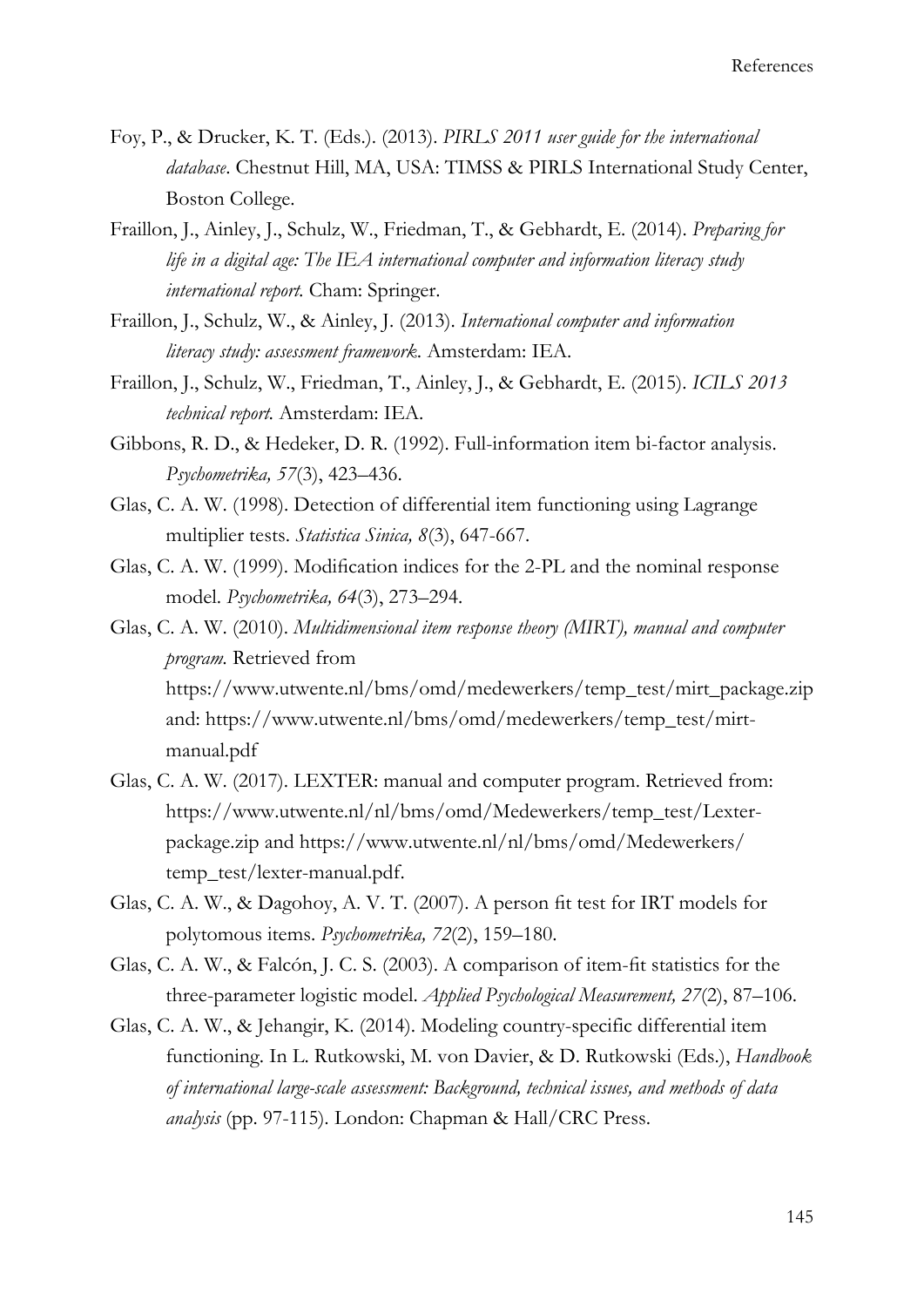- Gui, M. & Argentin, G. (2011). Digital skills of internet natives: different forms of digital literacy in a random sample of northern Italian high school students. *New Media and Society, 13*(6), 963-980.
- Haag, N., Heppt, B., Stanat, P., Kuhl, P., & Pant, H. A. (2013). Second language learners' performance in mathematics: disentangling the effects of academic languages. *Learning and Instruction, 28*, 24-34.
- Hargittai, E., & Shafer, S. (2006). Differences in actual and perceived online skills: the role of gender. *Social Science Quarterly, 87*(2), 432-448.
- Hatlevik, O. E., & Christophersen, K. A. (2013). Digital competence at the beginning of upper secondary school: identifying factors explaining digital inclusion. *Computers and Education, 63*, 240-247.
- Hill, N.E., Castellino, D.R., Lansford, J.E., Nowlin, P., Dodge, K.A., Bates, J.E., & Pettit, G.S. (2004). Parent academic involvement as related to school behavior, achievement, and aspirations: Demographic variations across adolescence. *Child Development, 75*, 1491-1509.
- Hohlfeld, T. N., Ritzhaupt, A. D., & Barron, A. E. (2013). Are gender differences in perceived and demonstrated technology literacy significant? It depends on the model. *Educational Technology Research and Development, 61*(4), 639-663.
- Holland, P. W., & Thayer, D. T. (1988). Differential item performance and the Mantel-Haenszel procedure. In H. Wainer & H. I. Braun (Eds.), *Test validity* (pp. 129-145). Hillsdale, NJ: Erlbaum.
- Holland, P. W., & Wainer, H. (Eds.). (1993). *Differential item functioning.* New York, NJ: Routledge.
- Hopfenbeck, T. N., Lenkeit, J., El Masri, Y., Cantrell, K., Ryan, J. & Baird, J.-A. (2018). Lessons learned from PISA: A systematic review of peer-reviewed articles on the programme for international student assessment. *Scandinavian Journal of Educational Research, 62*(3), 333-353.
- Husén, T. (Ed.). (1967). *International study of achievement in mathematics: A comparison of twelve countries (volume II)*. Stockholm: Almqvist & Wiksell.
- Husén, T. (1979). An international research venture in retrospect: The IEA surveys. *Comparative Education Review, 23*(3), 371–385.
- IBM Corporation. (2013). *IBM SPSS Statistics* (version 22.0). Somers, NY: IBM Corporation.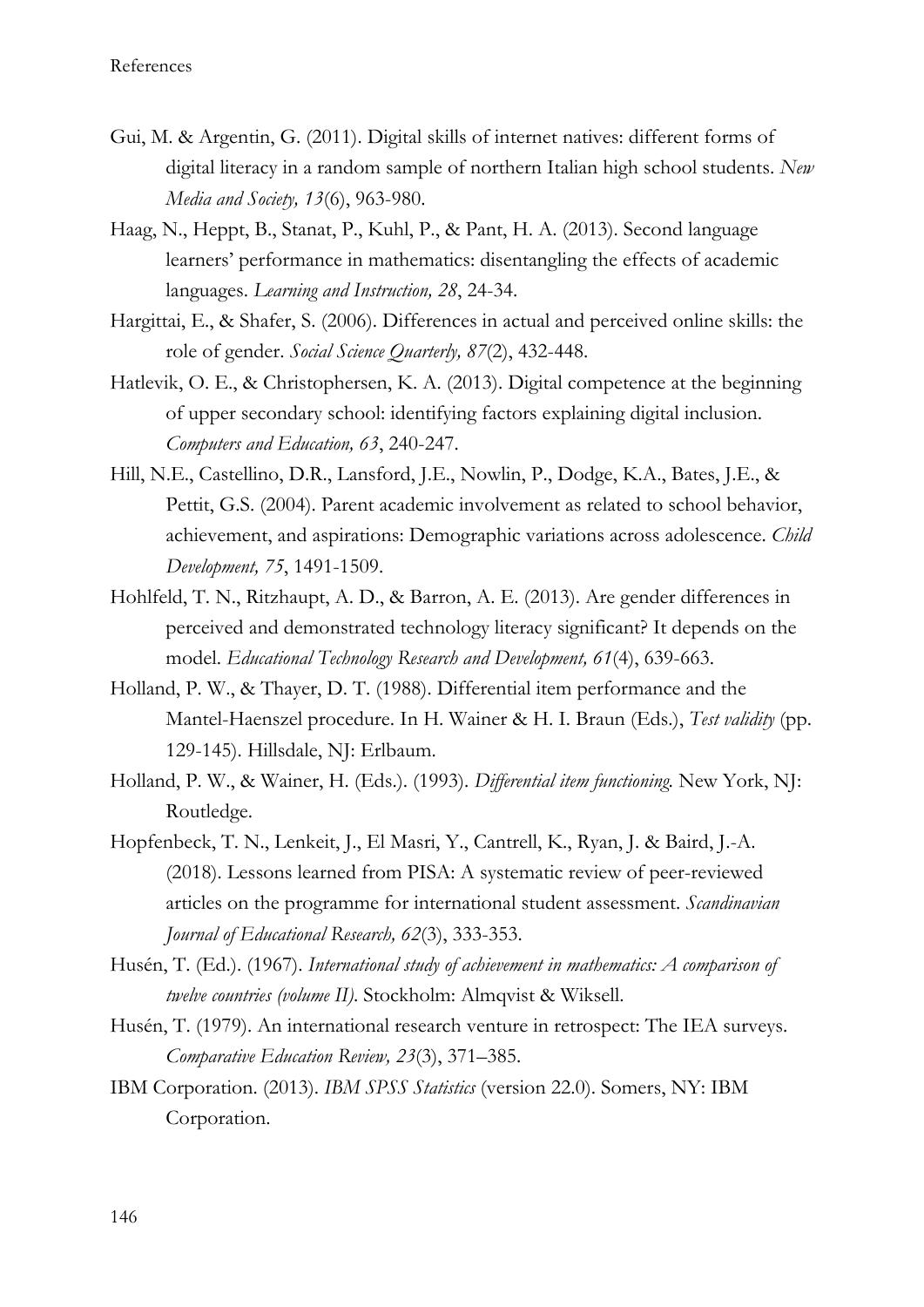- IERI (n.d.). Training area. Retrieved from http://www.ierinstitute.org/training area.html.
- Ilomäki, L., Paavola, S., Lakkala, M., & Kantosala, A. (2016). Digital competence an emergent boundary concept for policy and educational research. *Education and Information Technologies, 21*(3), 655-679.
- International Association for the Evaluation of Educational Achievement. (2017). *IDB analyzer* (version 4.0).Hamburg, Germany: IEA Hamburg. Available at http://www.iea.nl/data.html.
- Janssen Reinen, I. A. M. J., & Plomp, T. (1993). Gender and computers: another area of inequity in education? In Pelgrum, W. J., Janssen Reinen, I. A. M. J., & Plomp, T. (Eds.), *Schools, teachers, students and computers: a cross-national perspective* (pp. 91-116). The Hague: IEA.
- Jehangir, K. (2015). *Methodological issues in large-scale educational surveys*. Enschede: Universiteit Twente.
- Jennrich, R. I., & Bentler, P. M. (2011). Exploratory bi-factor analysis. *Psychometrika, 76*(4), 537–549.
- Johansson, S. (2016). International large-scale assessments: What uses, what consequences? *Educational Research, 58*(2), 139-148.
- Kane, M.T. (2013). Validating the interpretations and uses of test scores. *Journal of Educational Measurement, 50*(1), 702-714.
- Kreiner, S. & Christensen, K.B. (2014). Analyses of model fit and robustness: A new look at the PISA scaling model underlying ranking of countries according to reading literacy. *Psychometrika, 79*(2), 210–231.
- Kuhlemeier, H., & Hemker, B. (2007). The impact of computer use at home on students' Internet skills. *Computers and Education 49*(2), 460-480.
- Landis, J., & Koch, G. (1977). The measurement of observer agreement for categorical data. *Biometrics, 33*(1), 159-174.
- Lau, W. W. F., & Yuen, A. H. K. (2015). Factorial invariance across gender of a perceived ICT literacy scale. *Learning and Individual Differences, 41*, 79-85.
- Lenkeit, J., Chan, J., Hopfenbeck, T. N., Baird, J.-A. (2015). A review of the representation of PIRLS related research in scientific journals. *Educational Research Review, 16*, 102-115.
- Lin, M., Bumgarner, E., Chatterji, M. (2014). Understanding validity issues in international large scale assessments. *Quality Assurance in Education, 22*(1), 31-41.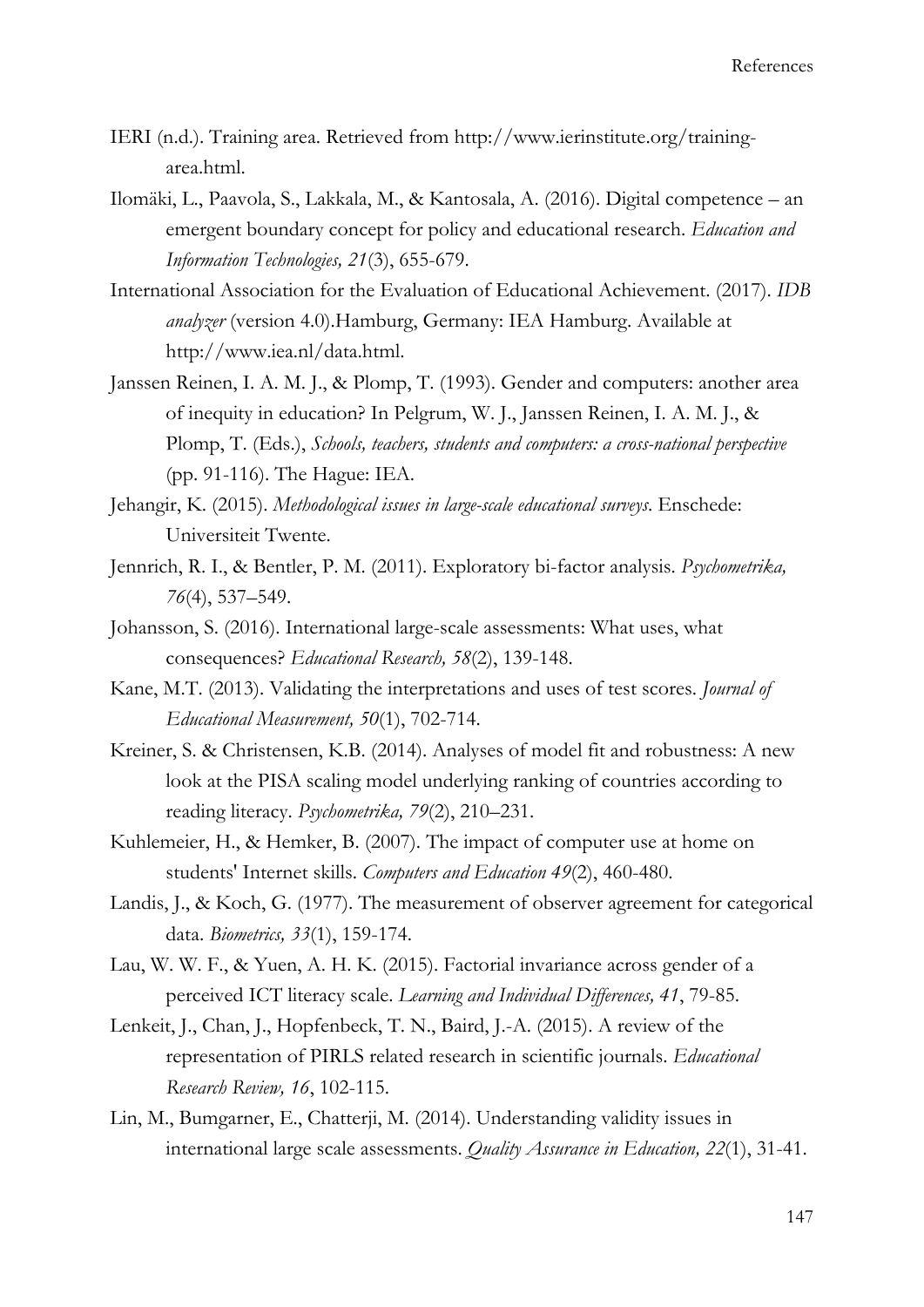- Lunn, D., Jackson, C., Best, N., Thomas, A., & Spiegelhalter, D. (2012). *The BUGS book: A practical introduction to Bayesian analysis*. Boca Raton, FL: Chapman and Hall/CRC.
- Lunn, D., Spiegelhalter, D., Thomas, A., & Best, N. (2009). The BUGS project: Evolution, critique, and future directions. *Statistics in Medicine, 28*, 3049-3067.
- Lynn, R., & Mikk, J. (2009). *National IQs predict educational attainment in math, reading and science across 56 nations. Intelligence*, *37*(3), 305-310.
- Martin, M. O., & Mullis, I. V. S. (Eds.). (2012). *Methods and procedures in TIMSS and PIRLS 2011*. Chestnut Hill, MA, USA: TIMSS & PIRLS International Study Center, Boston College.
- Martin, M. O., & Mullis, I. V. S. (Eds.). (2013). *TIMSS and PIRLS 2011: Relationships among reading, mathematics, and science achievement at the fourth grade – implications for early learning.* Chestnut Hill, MA: TIMSS & PIRLS International Study Center, Lynch School of Education, Boston College.
- Martiniello, M. (2009). Linguistic complexity, schematic representations, and differential item functioning for English language learners in math tests. *Educational Assessment, 14*, 160-179.
- Masters, G. N. (1982). A Rasch model for partial credit scoring. *Psychometrika, 47*(2), 149-174.
- Meelissen, M. (2008). Computer attitudes and competencies among primary and secondary school students. In J. Voogt & G. Knezek (Eds.) *International handbook of information technology in primary and secondary education* (pp. 381-395). Boston, MA: Springer US.
- Messick, S. (1989). Meaning and values in test validation: The science and ethics of assessment. *Educational Researcher, 18*(2), 5-11.
- Mullis, I. V. S., & Martin, M. O. (Eds.). (2013). *TIMSS 2015 assessment frameworks*. Chestnut Hill, MA: TIMSS & PIRLS International Study Center, Lynch School of Education, Boston College.
- Mullis, I. V. S., & Martin, M. O. (Eds.). (2017). *TIMSS 2019 assessment frameworks*. Retrieved from Boston College, TIMSS & PIRLS International Study Center website: http://timssandpirls.bc.edu/timss2019/frameworks/.
- Mullis, I. V. S., Martin, M. O., Foy, P., & Arora, A. (2012). *TIMSS 2011 international results in mathematics.* Chestnut Hill, MA: TIMSS & PIRLS International Study Center, Boston College.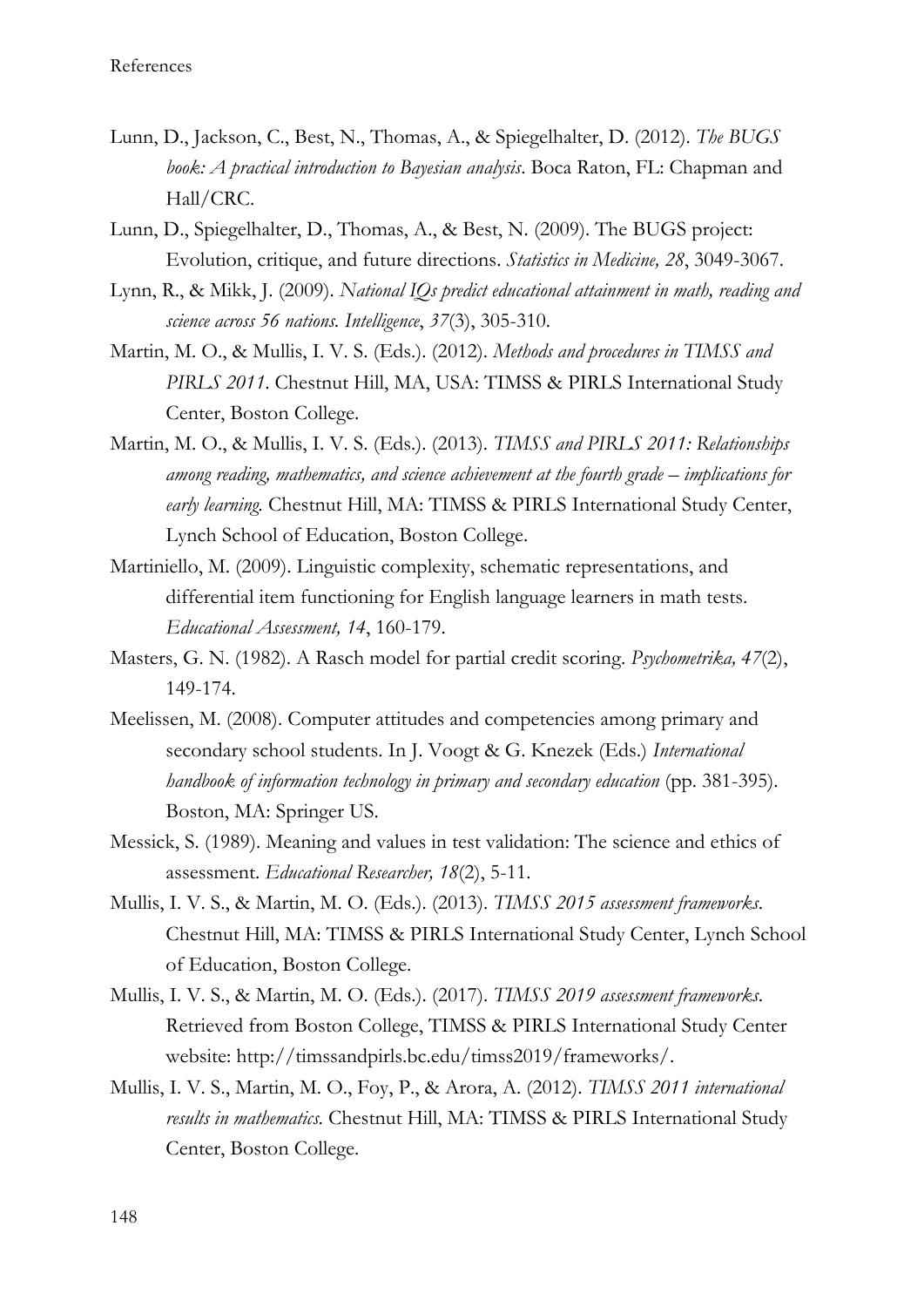- Mullis, I. V. S., Martin, M. O., Foy, P., & Drucker, K. T. (2012). *PIRLS 2011 international results in reading*. Chestnut Hill, MA: TIMSS & PIRLS International Study Center, Boston College.
- Mullis, I. V. S., Martin, M. O., Foy, P., & Hooper, M. (2016). *TIMSS 2015 international results in mathematics.* Retrieved from Boston College, TIMSS & PIRLS International Study Center website: http://timssandpirls.bc.edu/timss2015/international-results/.
- Mullis, I. V. S., Martin, M. O., Foy, P., & Hooper, M. (2017). *ePIRLS 2016 international results in online informational reading*. Retrieved from Boston College, TIMSS & PIRLS International Study Center website: http://timssandpirls.bc.edu/pirls2016/international-results/.
- Mullis, I. V. S., Martin, M. O., Kennedy, A. M., Trong, K. L., & Sainsbury, M. (2009). *PIRLS 2011 assessment framework.* Chestnut Hill, MA: TIMSS & PIRLS International Study Center, Boston College.
- Muraki, E. (1992). A generalized partial credit model: application of an EM algorithm. *Applied Psychological Measurement, 16*(2), 159-176.
- Muthén, L. K., & Muthén, B. O. (1998-2012). *Mplus user's guide* (7th ed.). Los Angeles, CA: Muthén & Muthén.
- OECD (2010). *PISA 2009 results: What students know and can do student performance in reading, mathematics and science (Volume I).* Paris: OECD Publishing.
- OECD (2011). *PISA 2009 results: Students on line digital technologies and performance (Volume VI).* Paris: OECD Publishing.
- OECD (2017). *PISA 2015 technical report*. Retrieved from OECD website: http://www.oecd.org/pisa/sitedocument/PISA-2015-technical-report final.pdf.
- Platz, R. J., & Junker, B. W. (1999). A straightforward approach to Markov Chain Monte Carlo methods for item response models. *Journal of Educational and Behavioral Statistics, 24*(2), 146-178.
- Punter R. A., Glas C. A. W., Meelissen M. R. M. (2016a). Literature review. In *Psychometric framework for modeling parental involvement and reading literacy (*pp. 5-23)*.* Cham: Springer.
- Punter R. A., Glas C. A. W., Meelissen M. R. M. (2016b). Appendix A: Technical details on the implementation of the bi-factor model. In *Psychometric framework for modeling parental involvement and reading literacy (*pp. 95-97)*.* Cham: Springer.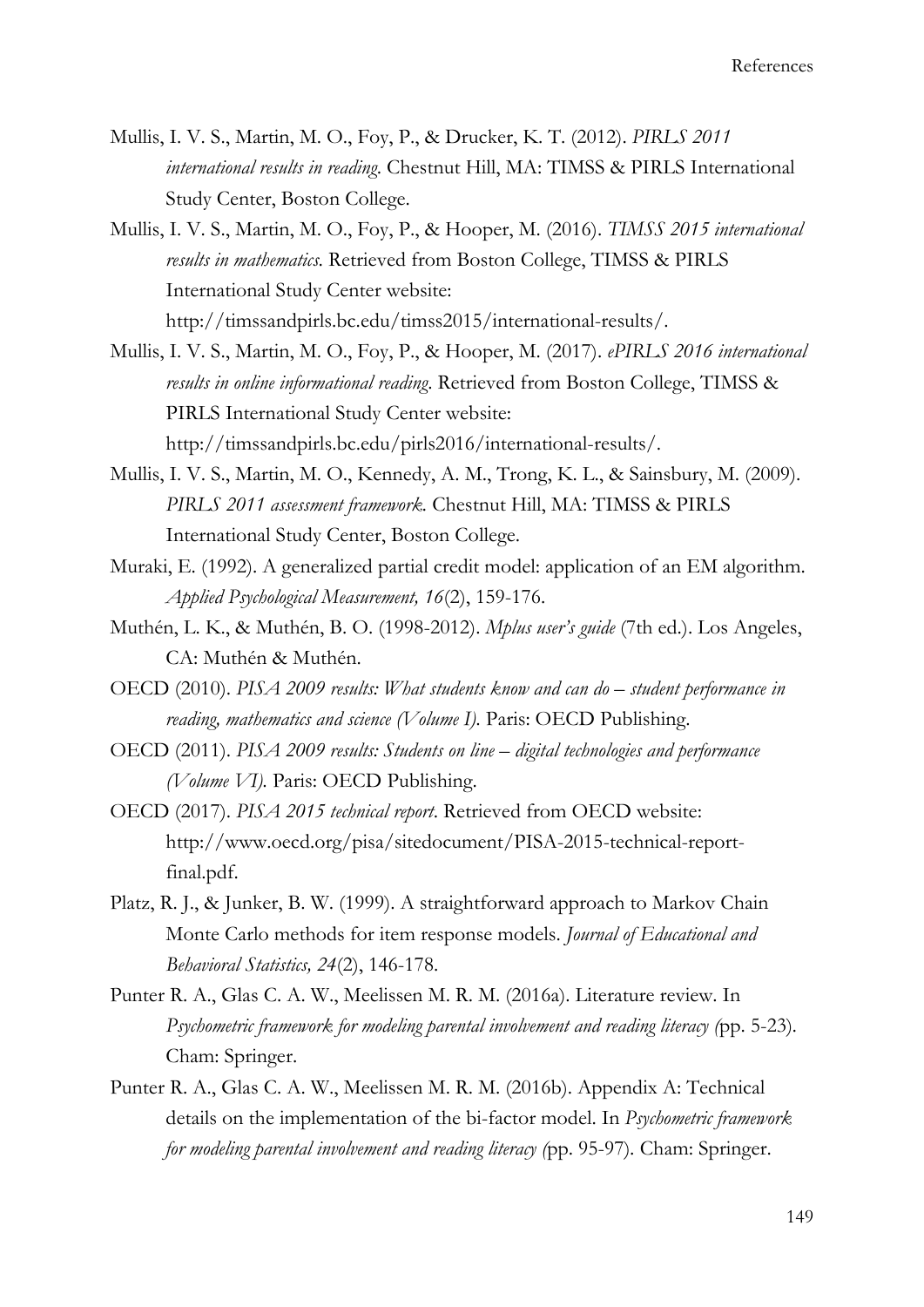Rao, C. R. (1947). Large sample tests of statistical hypothesis concerning several parameters with applications to problems of estimation. *Proceedings of the Cambridge Philosophical Society, 44*, 50 –57.

Reckase, M. D. (2009). *Multidimensional item response theory.* New York: Springer.

- Roussos, L., & Stout, W. (1996). A multidimensionality-based DIF analysis paradigm. *Applied Psychological Measurement, 20*(4), 355-371.
- Rutkowski, L., Gonzalez, E., Joncas, M., & Von Davier, M. (2010). International large scale assessment data: Issues in secondary analysis and reporting. *Educational Researcher, 39*(2), 142–151.
- Samejima, F. (1969). Estimation of latent ability using a response pattern of graded scores. *Psychometrika Monograph, 34*(4, Pt. 2), 1–100.
- Shealy, R., & Stout, W. (1993). A model-based standardization approach that separates true bias/DIF from group ability differences and detects test bias/DTF as well as item bias/DIF. *Psychometrika, 58*(2), 159-194.
- Spiegelhalter, D. J., Best, N. G., Carlin, B. P., & Van der Linde, A. (2002). Bayesian measures of model complexity and fit. *Journal of the Royal Statistical Society, 64(*4), 583-639.
- Spring, J. (2008). Research on globalization and education. *Review of Educational Research, 78*(2), 330-363.
- Tømte, C. (2011). Challenging our views on ICT, gender and education. *Nordic Journal of Digital Literacy, 6*, 309-324.
- Tsai, M. J., & Tsai, C. C. (2010). Junior high school students' Internet usage and self efficacy: a re-examination of the gender gap. *Computers and Education, 54*(4), 1182-1192.
- Tutz, G. (1990). Sequential item response models with an ordered response. *British Journal of Mathematical and Statistical Psychology, 43*, 39 –55.
- Van der Linden, W. J. (Ed.). (2016). *Handbook of item response theory.* Boca Raton, FL: Chapman and Hall/CRC
- Van Deursen, A. J. A. M., & Van Diepen, S. (2013). Information and strategic Internet skills of secondary students: a performance test. *Computers & Education*, 63, 218-226.
- Verhelst, N. D., Glas, C. A. W., & De Vries, H. H. (1997). A steps model to analyze partial credit. In W. J. van der Linden and R. K. Hambleton (Eds.), *Handbook of modern item response theory*, 123-138. New York, NJ: Springer.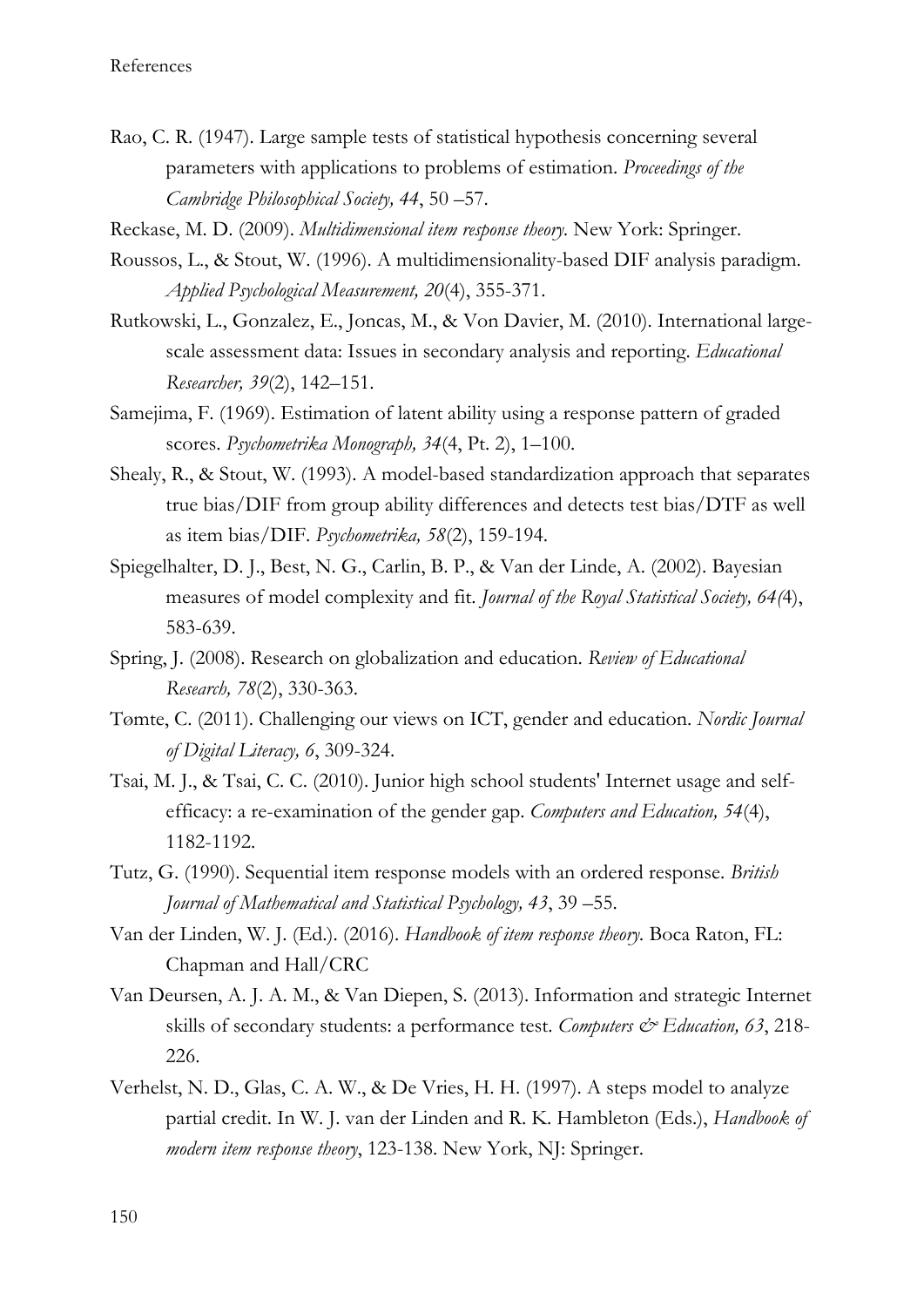- Volman M. (1994). *Computerfreak of computervrees: Sekseverschillen en egalitair informatiekunde onderwijs.* [Computer freak or computer fright: Gender differences and equality in information and computer literacy education]. Amsterdam: University of Amsterdam.
- Volman M. (1997). Gender-related effects of computer and information literacy education. *Journal of Curriculum Studies, 29*(3), 315-328.
- Volman, M., & Van Eck, E. (2001). Gender equity and information technology in education: the second decade. *Review of Educational Research, 71*(4), 613-634.
- Von Davier, M, Gonzalez, E, & Mislevy, R. J. (2009). What are plausible values and why are they useful? In M. Von Davier & D. Hastedt (Eds.), *IERI monograph series: Issues and methodologies in large-scale assessments* (pp. 9–36). Hamburg: IER Institute.
- Wainer, H., Bradlow, E. T., & Wang, X. (2007). *Testlet response theory and its applications*. New York, NY: Cambridge University Press.
- Walker, C. M., & Beretvas, S. N. (2001). An empirical investigation demonstrating the multidimensional DIF paradigm: a cognitive explanation for DIF. *Journal of Educational Measurement, 38*(2), 147-163.
- Walker, C. M., Zhang, B., & Surber, J. (2008). Using a multidimensional differential item functioning framework to determine if reading ability affects student performance in mathematics. *Applied Measurement in Education, 21*(2), 162-181.
- Wendt, H., Bos, W., & Goy, M. (2011). On applications of Rasch models in international comparative large-scale assessments: A historic review. *Educational Research and Evaluation, 17*(6), 419-446.
- Wong, K. C. K., & Cheung, W. K. W. (2012). A study of gender differences in ICT competency. In S. Fong, K. D. Kwack, & F. Co (Eds.), *International Conference on Information Science and Digital Content Technology* (ICIDT), Jeju Island, South Korea, 26–28 June 2012, pp.12–14.
- Yamamoto, K., & Kulick, E. (2000). Scaling methodology and procedures for the TIMSS mathematics and science scales. In M.O. Martin, D.G. Kelvin, S.E. Stemler (Eds.), *TIMSS 1999*. *Technical report* (pp. 237-263). Chestnut Hull, MA: Boston College.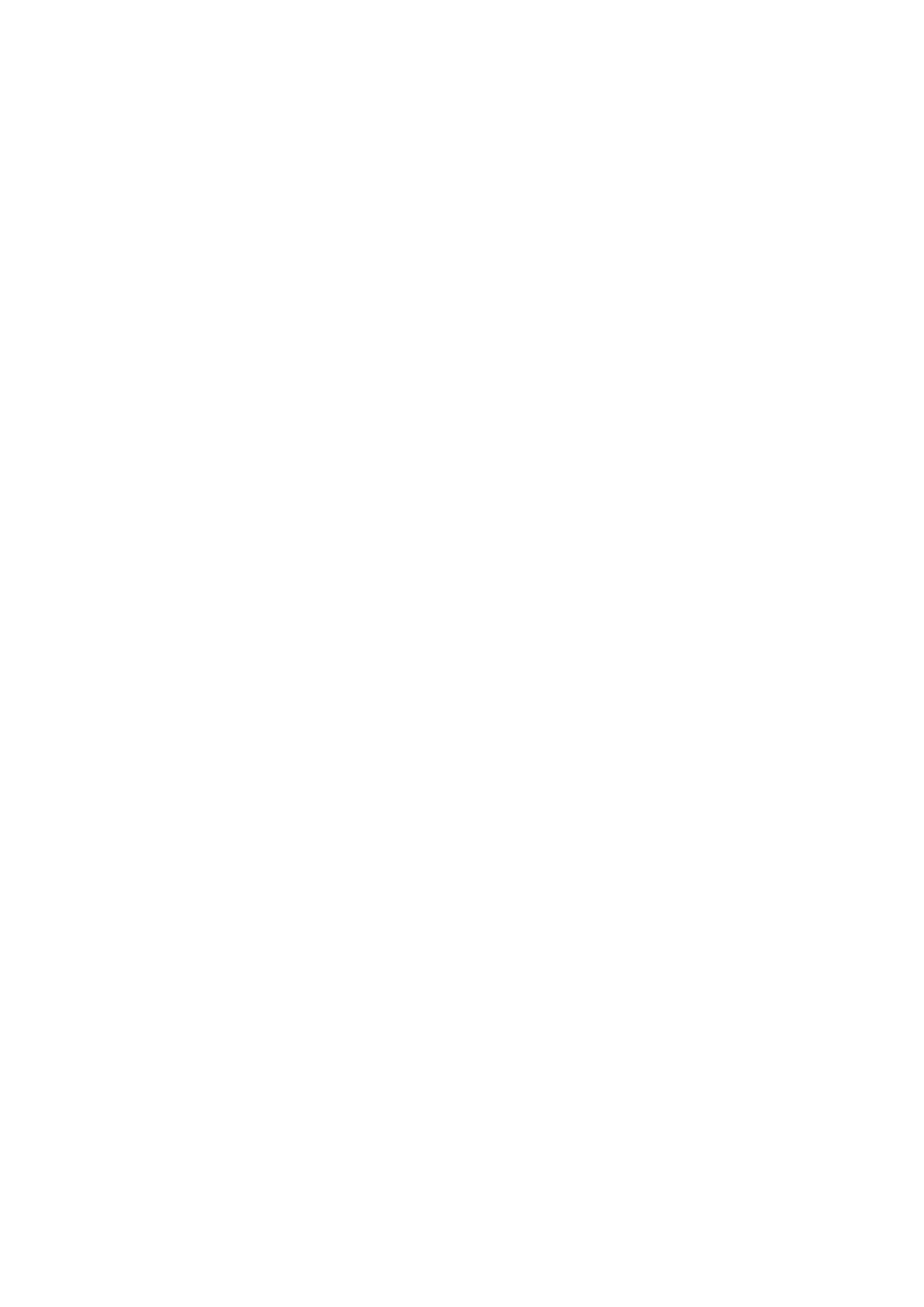### **Summary**

International large-scale assessments (ILSAs) play a major role in the evaluation of educational systems. These projects are characterized by the standardized assessment of student achievement and the collection of contextual data by means of curriculum, student, teacher, school, and home questionnaires. Together, the resulting high-quality data on student achievement and contextual factors provide great opportunities for more theory-oriented educational effectiveness research, particularly in international contexts.

To ensure the validity of analyses based on these data, particularly relating to measurement invariance across (sub)populations, efforts must be made to evaluate response behaviour across (sub)populations of interest. Potential differences in item response behaviour for respondents of equal ability can complicate inferences regarding proficiency differences between countries or specific subpopulations. A lack of measurement invariance, characterized by these differences in response behaviour is called differential item functioning (DIF). DIF can be present in both test and questionnaire data. Studies in this thesis intended to contribute to research in the field of education by deploying ILSA data in research areas where the availability of standardized data from multiple countries offers new research opportunities, and to explore methodologies for identifying and handling potential DIF in the framework of item response theory (IRT).

The first study in this thesis utilized data from the International Computer and Information Literacy Study (ICILS) 2013. The international results were reported based on a single, unidimensional scale and showed that girls outperformed boys. However, computer and information literacy is complex and potentially multidimensional. This study explored whether the achievement test in ICILS addressed specific dimensions of computer and information literacy and if so, whether the performance on these subscales differed between boys and girls. Also, two methods of investigation were applied to evaluate potential gender-related item bias and bias across countries: one was based on the differences between observed mean item scores in the gender and country groups and their expected values under the proposed model; the other method was based on comparing parameter estimates obtained for the subgroups.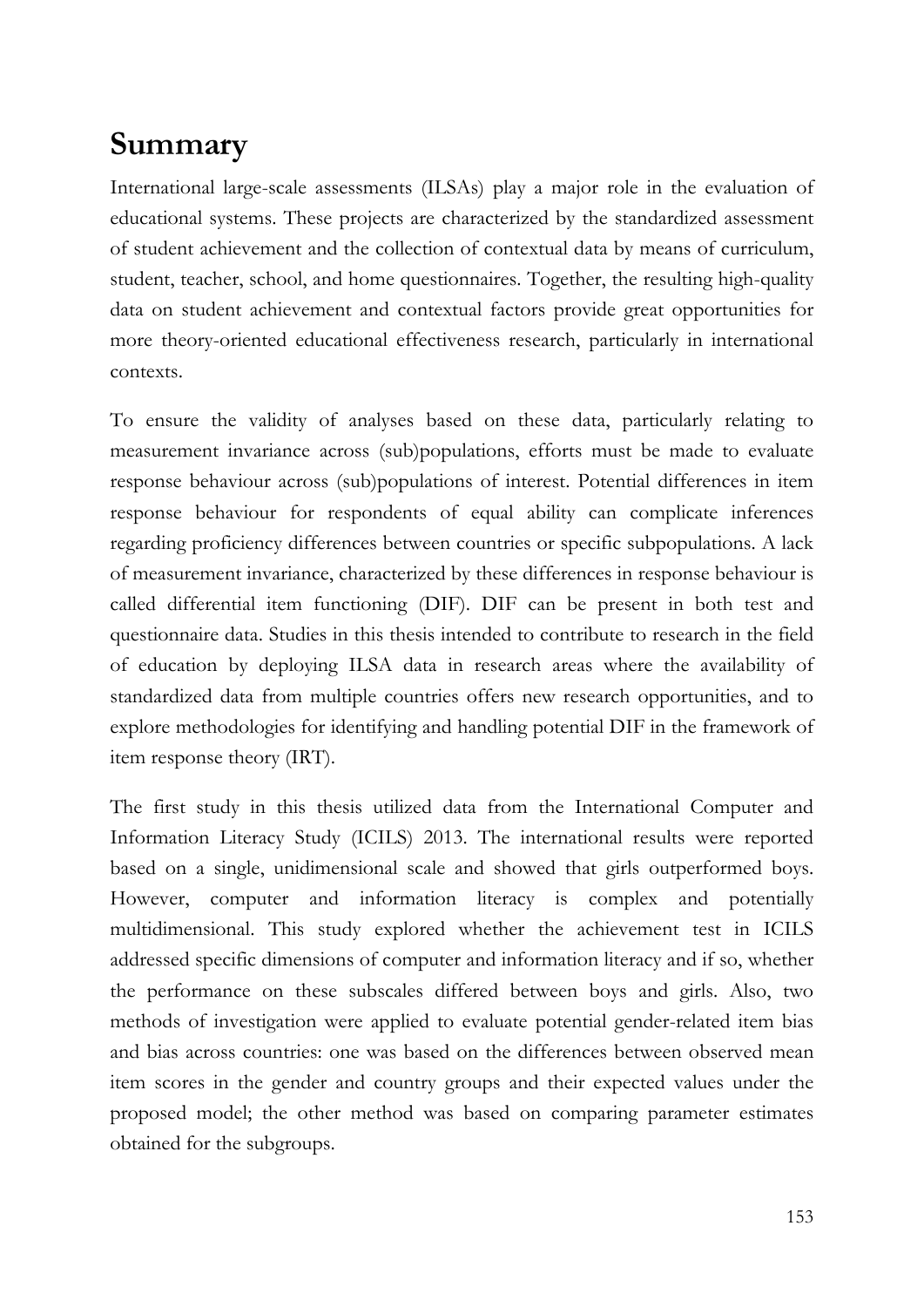Summary

Results show that the proposed three-dimensional model, with the clearest distinction between a computer literacy dimension and two information-oriented dimensions, indeed fits the data better. The postulated hypothesis that girls have a performance advantage on items in the more information-oriented dimensions and that for performance on items assessing computer literacy the advantage is reversed or even non-existent is supported. The investigation into potential DIF did not show substantial evidence for item bias: results support the use of one model across the nine countries and confirm the validity of the group comparisons based on this model.

The thesis continues with research on parental involvement. Although parental involvement is seen as a malleable factor in the student's home situation, which can enhance student achievement, evidence regarding these effects is not univocal. The inconsistent results may be caused by differences between educational systems and cultural differences, or by the great variation in the methods used to assess student achievement and the multifaceted parental involvement construct across studies. This research started by constructing five parental involvement scales from the Progress in International Reading and Literacy Study (PIRLS) 2011 questionnaire data across the 43 participating countries. The scales are modelled using the partial credit model (Masters, 1982) and the generalized partial credit model (GPCM, Muraki, 1992). Several ways to identify and model cultural DIF were explored: (1) the GPCM with random item parameters, (2) residual modelling using a Lagrange multiplier test statistic, and (3) a bi-factor approach. The latter is an extension of the bi-factor model (Gibbons & Hedeker, 1992) with a structure characterized by a main component across all countries, on which consequential comparisons can be made, and a countryspecific, secondary component. All models clearly and consistently support the identification of cultural DIF (CDIF). However, results do vary over the methods as the first two methods focus on identification of uniform CDIF and the bi-factor application on non-uniform CDIF.

The research continues by exploring the relationship between different dimensions of parental involvement and student reading literacy across all participating countries in PIRLS-2011. Reading literacy is then regressed in latent multilevel models on the previously created parental involvement scales. Scores based on scaling both with and without the corrections for country-item interactions resulting from the first research objective are used. Results show that early literacy activities and help with homework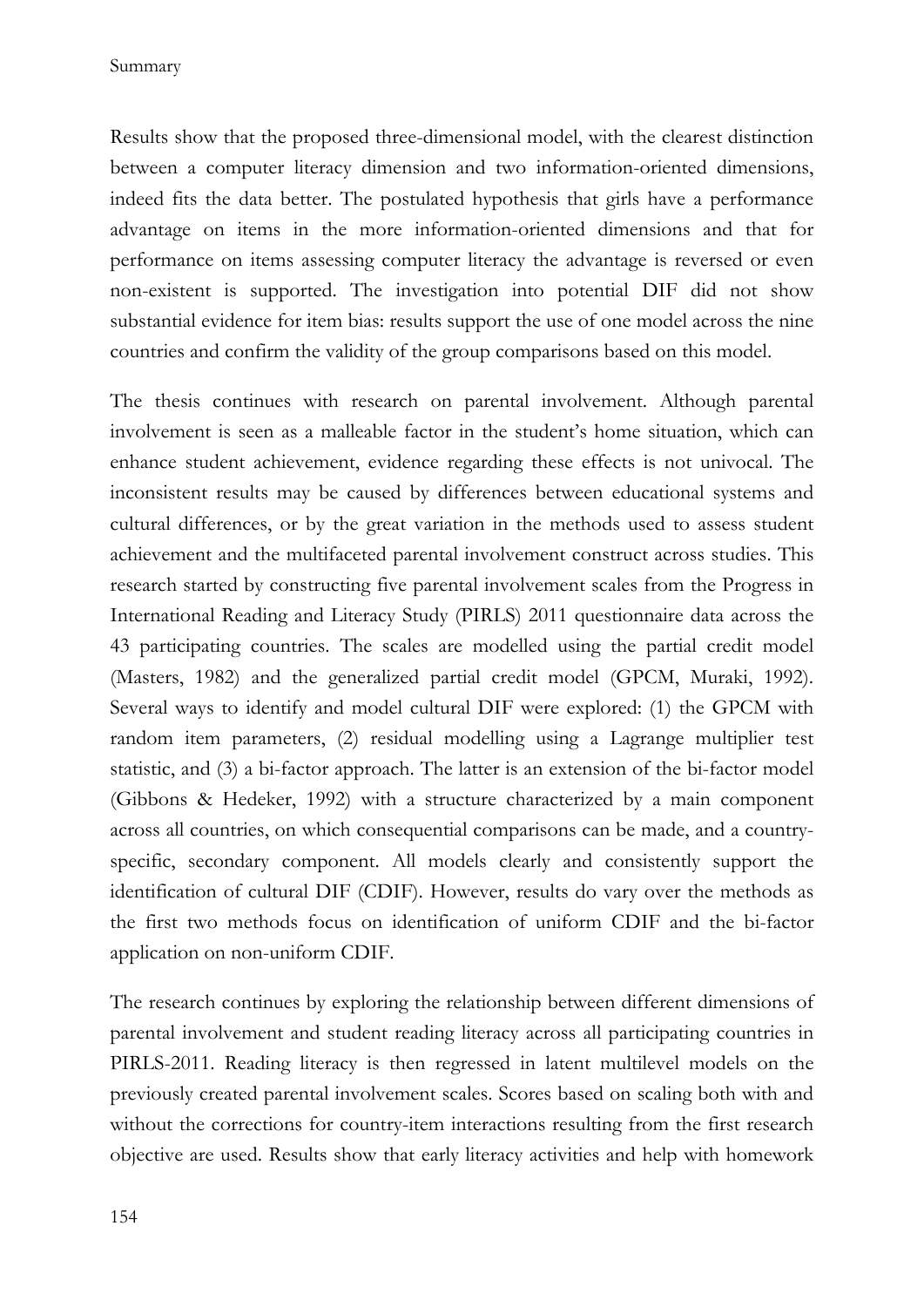are both related to student achievement, but the observed impact of parental involvement on reading literacy was limited. Impact differences across countries do prove to be quite large, especially for helping with homework, where the effect of this dimension appears to be stronger in high-achieving countries. The comparisons between analyses with and without corrections for cultural differential item functioning in the parental involvement scales indicate that CDIF does not influence the inferences.

The final two studies in the thesis focus on the mathematics items in Trends in International Mathematics and Science Study (TIMSS) for second language learners (SLLs) and the role of item reading demand. The TIMSS test requires a basic level of reading ability, which may hinder students who do not speak the language of the test at home. The first of these studies presents an IRT model that combines multiple approaches to detect and model DIF in ILSAs. Two generalizations of the GPCM are described, which combine into the overall model. The first generalization is a bi-factor application related to one previously mentioned. The second generalization is a model where item parameters are regressed on student and item characteristics. The modelling steps are illustrated on data from the TIMSS-2015 mathematics test from four European countries, with reading demand classifications as the item properties of interest for students not speaking the test language at home. Results show that the full model fits the data best. This indicates that reading demand should be accounted for when students do not speak the test language at home.

The last study used data from the combined administration of TIMSS-2011 and PIRLS-2011 to further investigate the functioning of TIMSS mathematics items for SLLs, while controlling for their reading skills. This was done by estimating several latent regression models concurrently with response models on both the TIMSS and PIRLS response data. The results of this study confirm the often-reported relationship between student achievement in reading and mathematics. In addition, this enables testing the extent to which the often-observed DIF in mathematics tests for SLL students can be attributed to their potentially limited reading achievement. Results show a small but negative effect of being an SLL student, even after controlling for reading proficiency. This shows that the achievement gap between SLL and non-SLL students cannot be fully explained by their level of reading literacy. Also, a small interaction effect was found between item reading demand and student language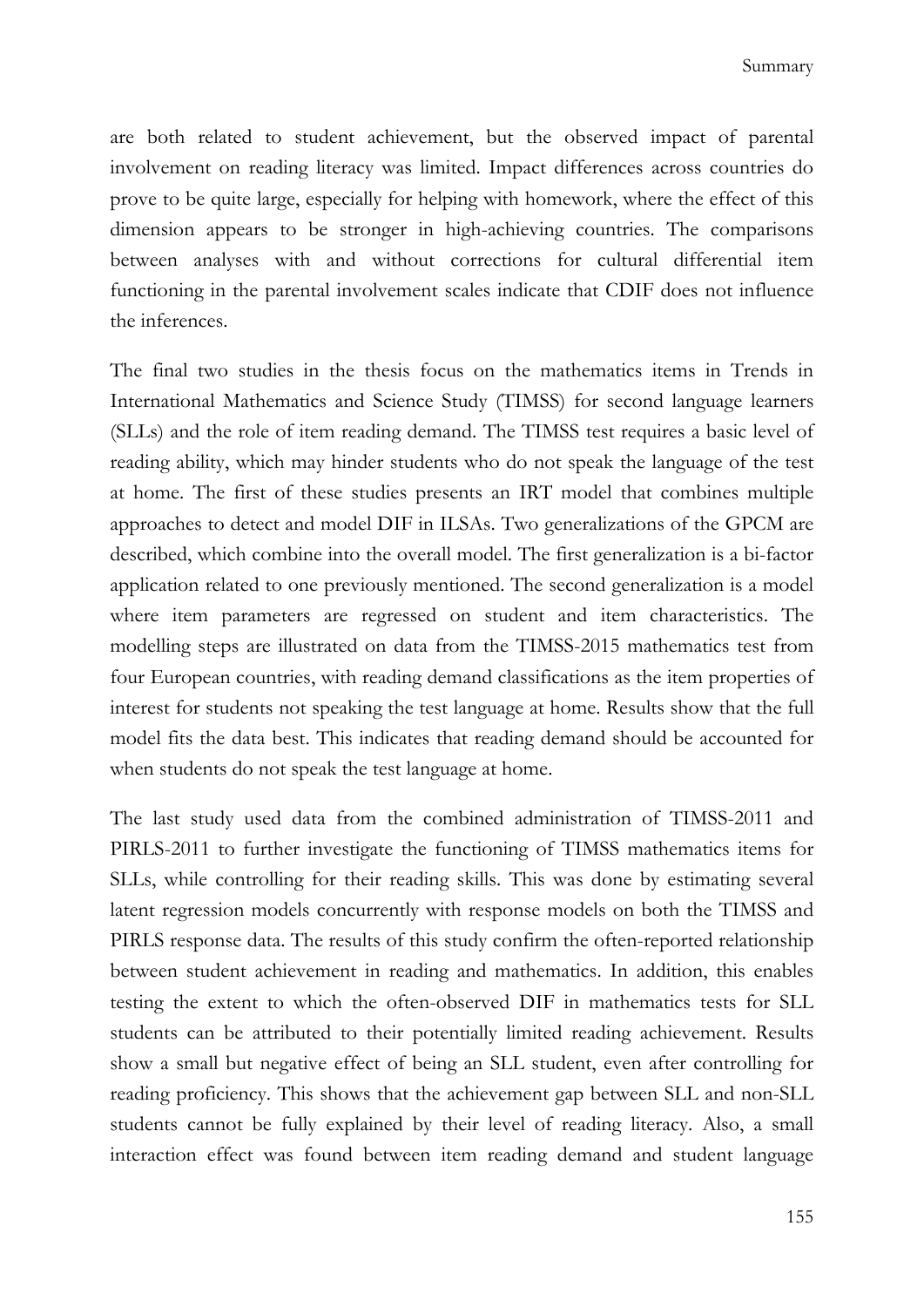background, while controlling for reading proficiency. Implications of these findings for the development of future ILSAs relate to taking potential negative effects of item wording into account.

The studies in this thesis show how DIF analyses can be insightful by benefiting from the synergy between a methodological focus on validity and a focus on more substantive research questions. More than simply a task to tick off before the "real" questions are investigated (i.e., a mere check), DIF analyses can lead to insights into effects underlying test results. Throughout the studies in this thesis, it is therefore shown how, in studies with a substantive interest in comparing groups, the study of validity on both test and questionnaire items should be integrated into the methodology. Though no clear-cut one-method-fits-all strategy is presented here, the thesis shows that there are many ways to approach the issue.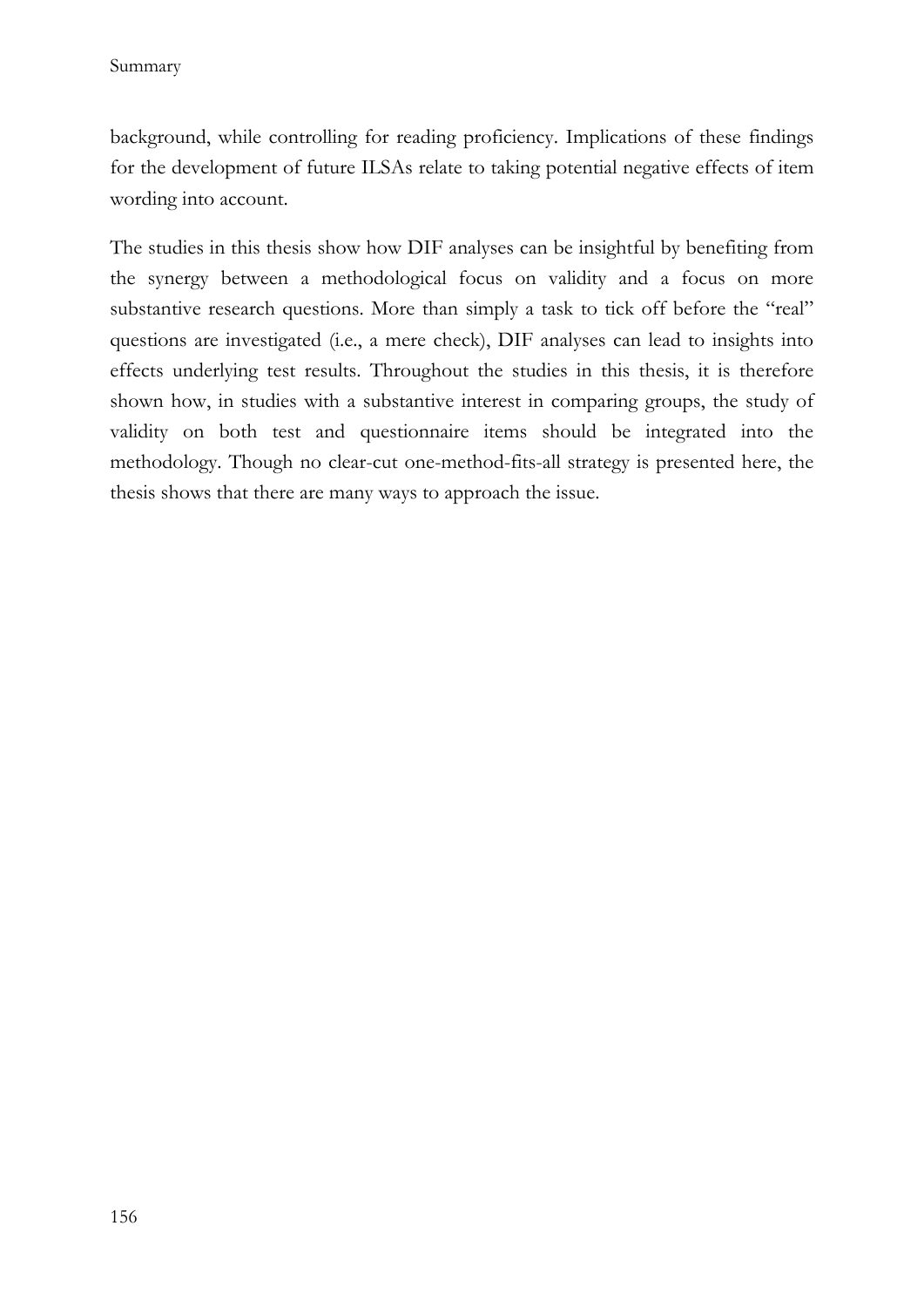### **Samenvatting**

Grootschalige internationale surveys, in dit proefschrift afgekort tot ILSAs naar de Engelse benaming *international large-scale assessments*, spelen een belangrijke rol in het evalueren van onderwijssystemen. Deze onderzoeksprojecten kenmerken zich door gestandaardiseerde toetsen voor het meten van leerlingprestaties. Naast de toetsafnames wordt contextuele data verzameld met behulp van curriculum-, leerling-, leerkracht-, schoolleider- en oudervragenlijsten. De data rondom leerlingprestaties en contextuele factoren bieden tezamen veel mogelijkheden voor onderzoek op het gebied van onderwijseffectiviteit, met name in internationale context.

Dit proefschrift richt zich op een belangrijke validiteitsvraag bij internationale vergelijkingen: wordt in de verschillende (sub)populaties daadwerkelijk hetzelfde gemeten? Wanneer er verschillen zijn in de wijze waarop vragen worden beantwoord tussen respondenten met eenzelfde vaardigheidsniveau, bijvoorbeeld door een andere interpretatie van de vraag, is er sprake van *differential item functioning* (DIF). DIF kan zowel optreden in de toetsen als in de vragenlijsten. Wanneer er sprake is van DIF kan dit leiden tot vertekende resultaten bij het vergelijken van (sub)populaties.

Dit proefschrift presenteert onderzoeken die enerzijds bijdragen aan inhoudelijke kennis op het gebied van onderwijskunde. Dit door de inzet van ILSA-data bij vraagstukken waar de beschikbaarheid van gestandaardiseerde testdata uit meerdere landen nieuwe onderzoeksmogelijkheden biedt. Anderzijds verkennen de studies methodes binnen de item response theorie (IRT) voor het in kaart brengen van en het omgaan met mogelijke DIF.

Het eerste onderzoek in dit proefschrift is gebaseerd op data van een internationale survey naar computer- en informatievaardigheden (ICILS-2013). In de internationale rapportage werd er een enkele, unidimensionale schaal gerapporteerd, waarop meisjes gemiddeld hoger scoorden dan jongens. Het domein van computer- en informatievaardigheden is echter complex en wellicht multidimensionaal. In deze studie wordt gekeken of een multidimensionale representatie van de gemeten vaardigheid gerechtvaardigd is en zo ja, in welke gebieden de verschillen tussen jongens en meisjes zich dan het meest manifesteren. Daarnaast is er, ter validatie van de vergelijking tussen landen en de beide geslachten, op twee manieren onderzocht of er indicaties waren van DIF. Bij de ene methode door te kijken naar verschillen in de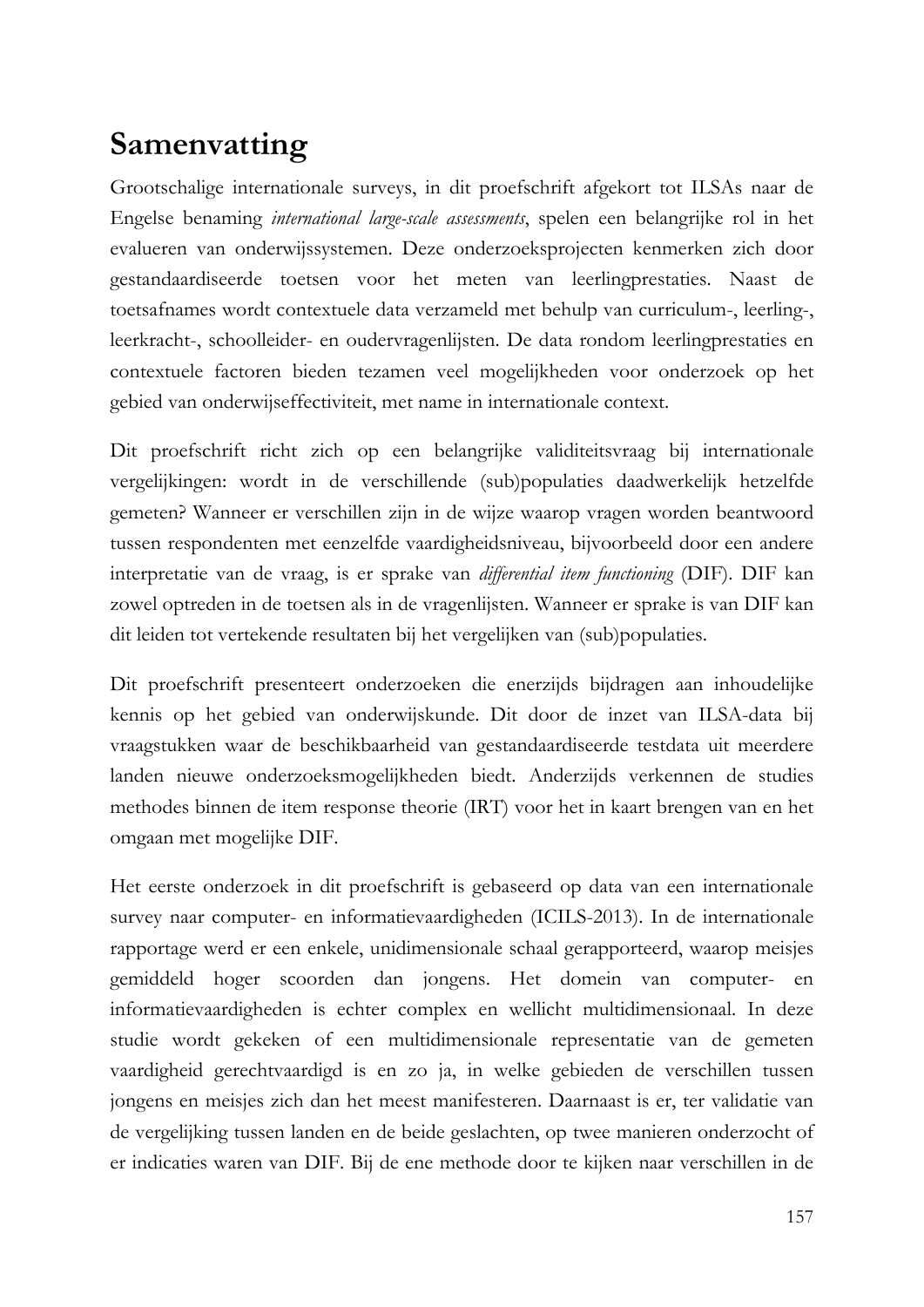waargenomen gemiddelde item scores in de subgroepen (naar land en geslacht) en hun verwachte waarde onder het model; bij de andere methode door het vergelijken van item parameterschattingen voor beide subgroepen.

Resultaten laten zien dat het voorgestelde driedimensionale model inderdaad beter past bij de data, waarbij vooral de dimensie computervaardigheid en de meer op informatievaardigheden gerichte dimensies het duidelijkst te onderscheiden zijn. De hypothese dat meisjes beter scoren op de meer informatie-georiënteerde dimensies en dat voor de computervaardigheid items dit niet het geval is – of dat ze zelfs lager scoren dan jongens – blijft overeind. Uit de analyses naar mogelijke DIF voor geslacht of land kwamen geen ernstige gevallen van DIF aan het licht: de resultaten ondersteunen het gebruik van één model voor de negen onderzochte landen en bevestigen de validiteit van de vergelijkingen tussen groepen op basis van dit model.

Het proefschrift vervolgt met onderzoek naar ouderbetrokkenheid. Hoewel breed verondersteld wordt dat ouderbetrokkenheid samengaat met betere leerprestaties, schetsen studies hiernaar geen eenduidig beeld. Mogelijk is dit te verklaren door culturele verschillen, verschillen in onderwijssystemen of door de grote variëteit in het meten van zowel de leerlingprestaties als het veelzijdige begrip ouderbetrokkenheid. In dit onderzoek is gestart met het samenstellen van vijf schalen voor ouderbetrokkenheid op basis van data uit de vragenlijstdata van 41 landen uit een internationale survey naar leesprestaties, PIRLS-2011. De schalen zijn gemodelleerd met het p*artial credit model* (Masters, 1982) en het *generalized partial credit model* (GPCM; Muraki, 1992). Om een beeld te krijgen van de mogelijke DIF over landen en hiervoor te corrigeren, wordt een aantal strategieën toegepast: (1) GPCM met stochastische item parameters, (2) toepassen van Lagrange Multiplier toetsingsgrootheid en (3) een bi-factor structuur. Deze bi-factor structuur is een uitbreiding van het bi-factor model (Gibbons & Hedeker, 1992) en kent een hoofdcomponent op basis waarvan scores tussen landen vergeleken kunnen worden en een tweede component om landspecifieke ruis te meten. Alle modellen ondersteunen duidelijk en consistent de identificatie van culturele DIF (CDIF). Wel zijn er verschillen in de resultaten van de verschillende modellen, omdat de eerste twee methodes zich richten op de identificatie van uniforme CDIF en de bi-factor toepassing op niet-uniforme CDIF.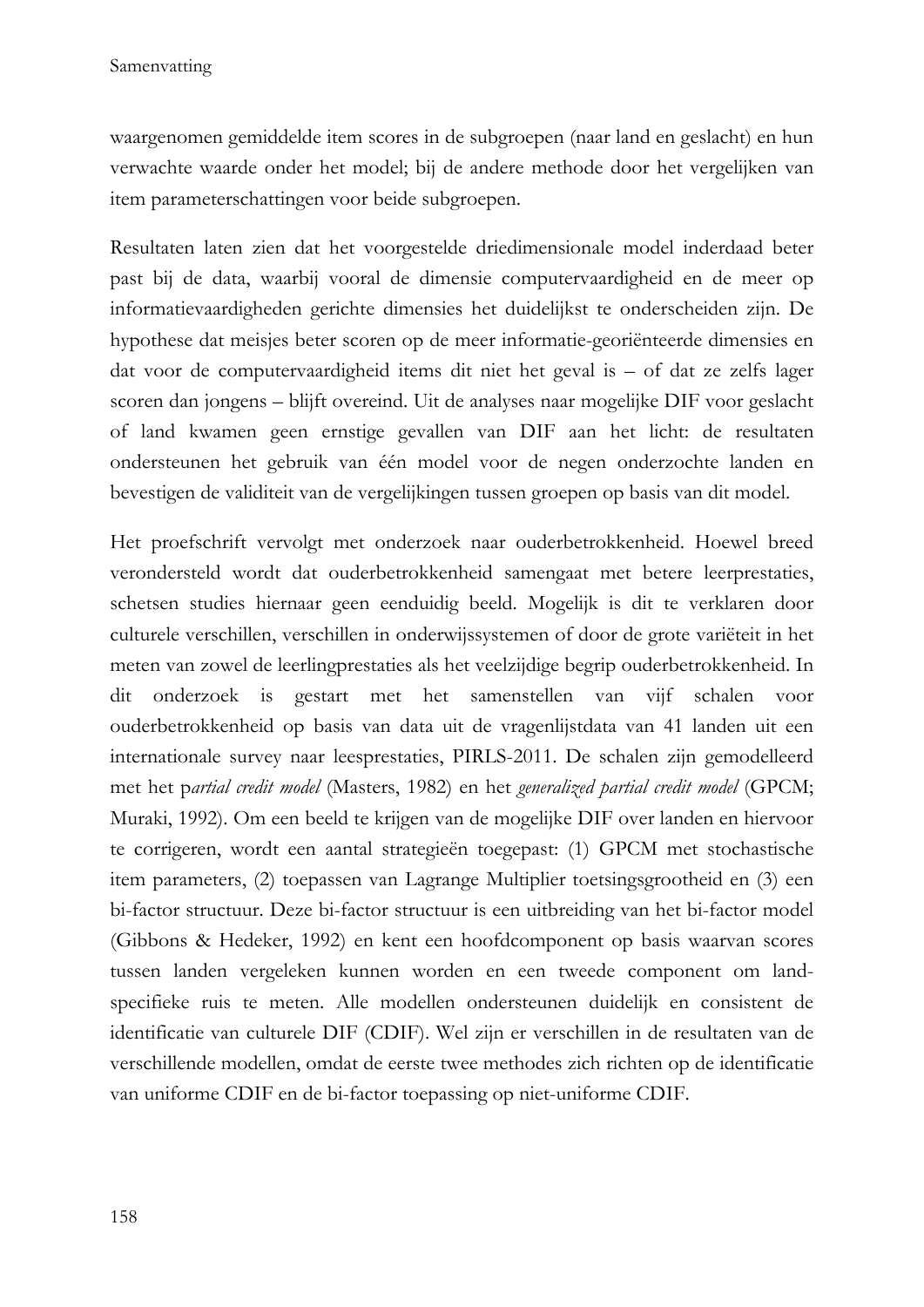Samenvatting

Het onderzoek gaat verder met het verkennen van de relatie tussen de verschillende componenten van ouderbetrokkenheid en leerlingprestaties in begrijpend lezen over alle deelnemende landen in PIRLS-2011 heen. De relatie tussen leesvaardigheid en de eerder geconstrueerde ouderbetrokkenheidsschalen is onderzocht met multilevel analyses. Voor deze schalen zijn zowel scores zonder als met correcties voor CDIF gebruikt, zoals deze uit het eerste deel van het onderzoek naar voren kwamen. Resultaten laten zien dat vroege alfabetiseringsactiviteiten en ouderhulp bij huiswerk beide gerelateerd zijn aan leerlingprestaties, maar de samenhang tussen ouderbetrokkenheid en leesprestaties is beperkt. De samenhang varieert wel sterk tussen landen, met name bij ouderhulp bij huiswerk, waarvan het effect sterker blijkt in hoog-presterende landen. De vergelijkingen tussen de analyses met en zonder correcties voor CDIF in de ouderbetrokkenheidsschalen laten zien dat CDIF geen invloed heeft op de conclusies.

De laatste twee onderzoeken in het proefschrift gaan in op de wiskunde items in TIMSS: een internationale survey naar prestaties in reken- en natuuronderwijs. In deze twee onderzoeken staat de vergelijking centraal tussen leerlingen die de toetstaal thuis niet spreken (*second language learners*; SLLs) en leerlingen die dit wel doen en wat daarbij de rol van taligheid in de items is. De TIMSS-toets vereist een basale leesvaardigheid, wat wellicht lastig is voor SLL-leerlingen.

Het eerste onderzoek presenteert een IRT-model waarin meerdere benaderingen voor het detecteren en modelleren van DIF worden gecombineerd. Twee generalisaties van het GPCM worden beschreven, die samenkomen in een totaalmodel. De eerste generalisatie is een bi-factor applicatie, vergelijkbaar met de eerdergenoemde bi-factor applicatie. De tweede generalisatie betreft een model waarin item parameters afhankelijk zijn van leerling- en itemkenmerken. De modellen worden geïllustreerd aan de hand van data van leerlingen uit vier Europese landen op de TIMSS-2015 rekentoets, waarbij taligheid wordt ingezet als itemkenmerk voor leerlingen die thuis niet de toetstaal spreken. Uit de resultaten komt naar voren dat het volledige model het best bij de data past. Hieruit kan worden afgeleid dat taligheid in de rekentoets een factor is om rekening mee te houden voor leerlingen die thuis de toetstaal niet spreken.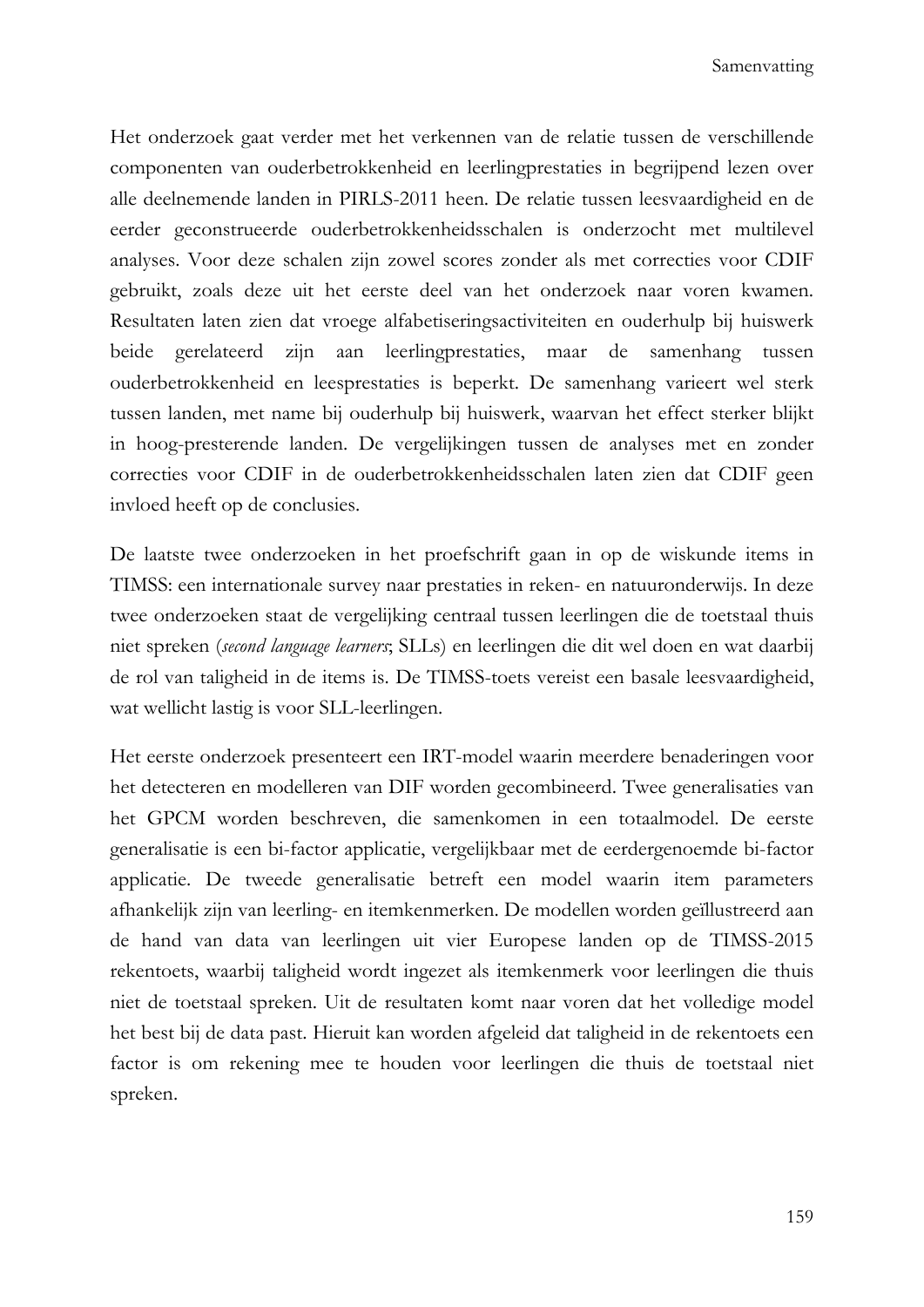De laatste studie in dit proefschrift gebruikt data van de gecombineerde afnames van TIMSS-2011 en PIRLS-2011 om verder te onderzoeken hoe de TIMSS-rekenitems uitpakken voor SLL-leerlingen wanneer er wordt gecontroleerd voor hun vaardigheid in begrijpend lezen. Dit is onderzocht met behulp van latente regressiemodellen die tezamen zijn geschat met de responsiemodellen op de TIMSS- en PIRLS-data. De resultaten van deze studie bevestigen in de eerste plaats de vaak gerapporteerde relatie tussen leerlingprestaties in lezen en rekenen. Daarnaast komt uit de resultaten naar voren dat er een klein maar negatief effect is op rekenprestaties voor SLL-leerlingen, ook wanneer er gecontroleerd is voor hun leesvaardigheid. Dit laat zien dat de prestatieverschillen tussen SLL- en niet-SLL-leerlingen niet volledig wordt verklaard door hun leesvaardigheidsniveau. Daarnaast is er een klein interactie-effect gevonden tussen de taligheid van een item en de taalachtergrond van leerlingen, gecontroleerd voor leesvaardigheid. Uit deze resultaten volgt de aanbeveling om bij toekomstige ILSAs rekening te houden met de mogelijke nadelige effecten van taligheid in de items.

De studies in dit proefschrift laten zien hoe DIF-analyses van meerwaarde kunnen zijn door te profiteren van synergie tussen de methodologische focus op validiteit en een focus op meer inhoudelijke vragen. Wanneer DIF-analyses goed worden ingezet – niet alleen als een actie die afgevinkt moet worden voordat het "echte" onderzoek kan beginnen – dan kunnen ze leiden tot inzichten in effecten die de onderzoeksresultaten beïnvloeden. Met de studies in dit proefschrift wordt daarom aangetoond hoe – wanneer vergelijkingen van (sub)populaties centraal staan – onderzoek naar de validiteit van zowel vragenlijst- als toetsdata kan worden geïntegreerd in de onderzoeksaanpak.